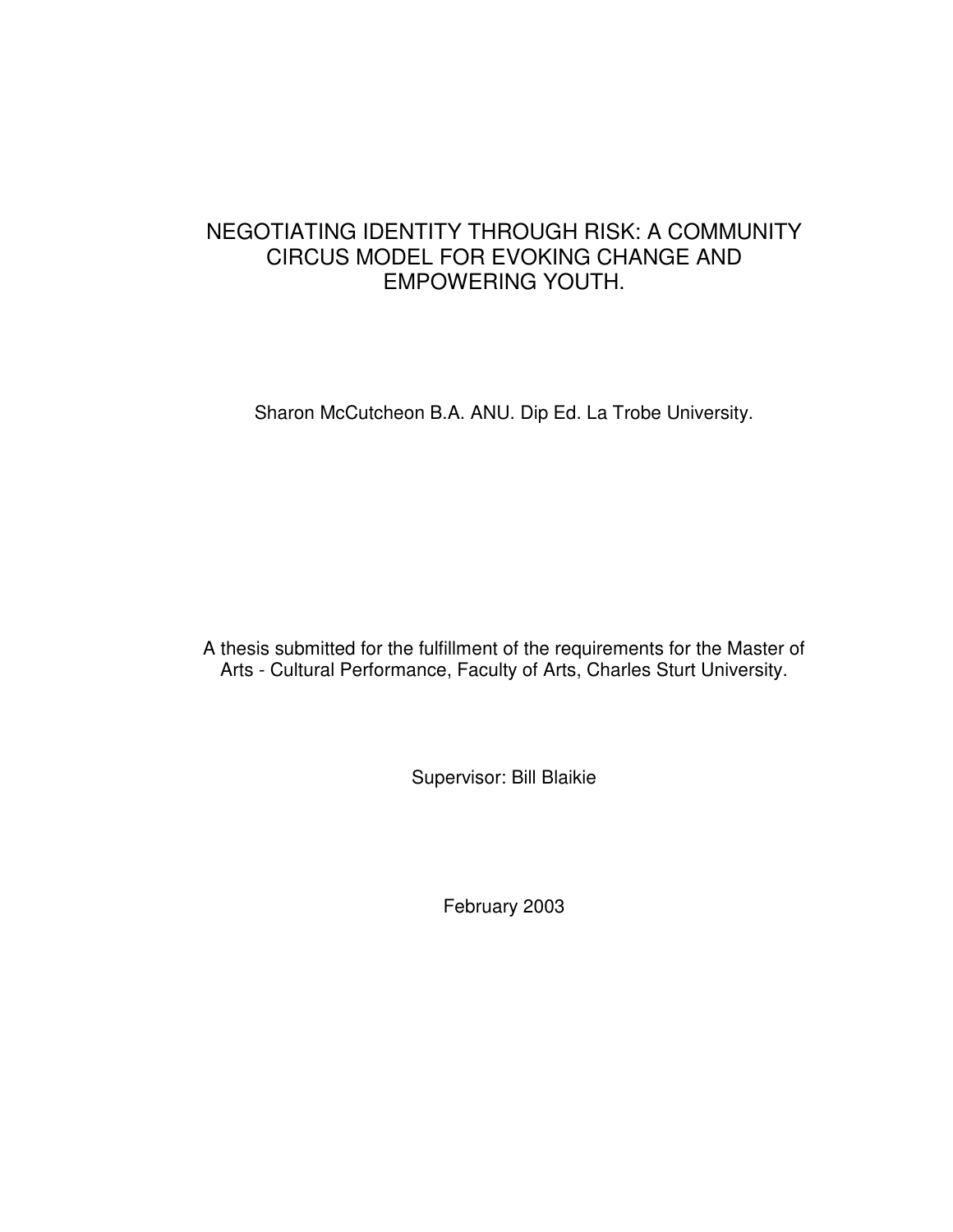# **TABLE OF CONTENTS**

| 1.  | Abstract                             |                                          | $\overline{2}$ |
|-----|--------------------------------------|------------------------------------------|----------------|
| 2.  | Certificate of Authorship            |                                          |                |
| 3.  | Acknowledgements                     |                                          |                |
| 4.  | Introduction                         |                                          | 6              |
| 5.  | <b>Literature Review</b>             |                                          | $\overline{7}$ |
| 6.  | Methodology                          |                                          | 38             |
| 7.  | <b>Case Studies</b>                  |                                          |                |
|     | 7.1                                  | James Cook Boys High School              | 40             |
|     | 7.2                                  | Dubbo West Central School                | 50             |
|     | 7.3                                  | Campbelltown Performing Arts High School | 61             |
|     | 7.4                                  | Reg Bolton's "Circus in a Suitcase"      | 66             |
|     | 7.5                                  | Batemans Bay High School                 | 82             |
| 8.  | <b>Results of Case Studies</b>       |                                          | 86             |
| 9.  | <b>Discussion of Results</b><br>103  |                                          |                |
| 10. | Conclusions<br>124                   |                                          |                |
| 11. | Bibliography<br>126                  |                                          |                |
| 12. | 132<br><b>Contents of Appendices</b> |                                          |                |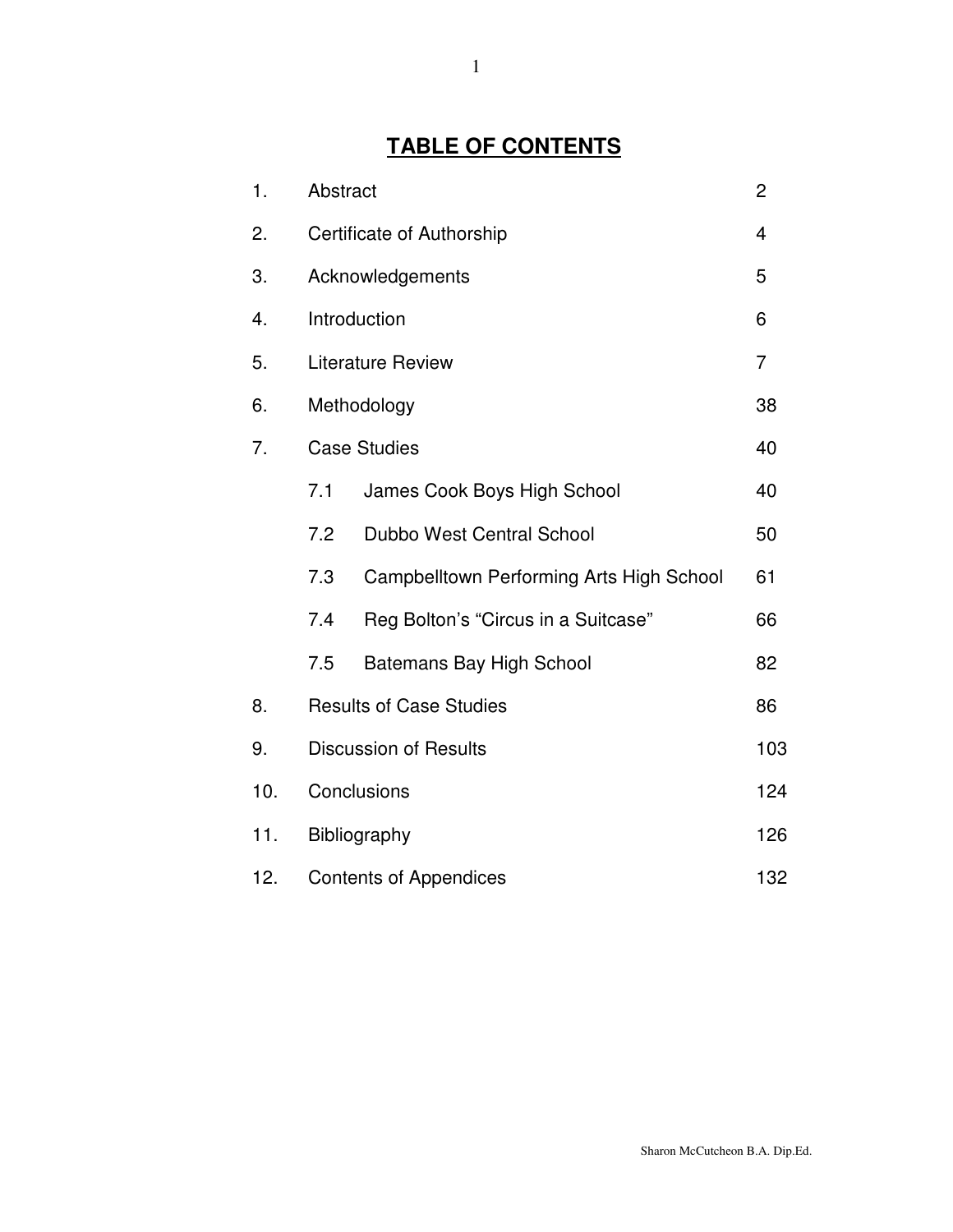# **ABSTRACT**

Circus as a community theatre medium undoubtedly produces positive results for both the individuals involved and the community in which it resides. This dissertation examines the impact of those results when the "community" is an educational setting. Five descriptive case studies of in-school circus programs are explored in the study. These schools are all located in different socioeconomic areas and serve culturally diverse students and communities across Australia.

The nature of circus is also examined; particularly the elements of risk and the perceived sense of danger that are associated with successful circus. These aspects are recurring, necessary elements in the discussion of in-school circus programs. Other recurring themes outlined in the results include:

- an increase in the physical fitness of participating students;
- individual and community pride as dominant student, staff and parent reactions;
- a new "positive" utilisation of space;
- an alignment of individuals' projected and actual selves;
- the development of peer tutoring systems and new ways of learning;
- a new public face of the participating schools which, in turn, creates a new climate within the schools - which includes an overall decrease in violent and anti-social behaviour in the school, the home and the community.

All five of the descriptive case studies are considered successful by the staff, students and parents interviewed. Success in this case is measured in terms of popularity, both within the school and its wider community, and in the decrease of various anti-social and identified destructive behaviours.

These results are examined under the categories of physical, psychological, mental, scholastic and sociological benefits. The data also emphasizes a number of obstacles to successful circus programs, and offers suggestions for overcoming these obstacles. The principals and practices extrapolated from the data collected provide a framework for how "circus works" within an educational framework.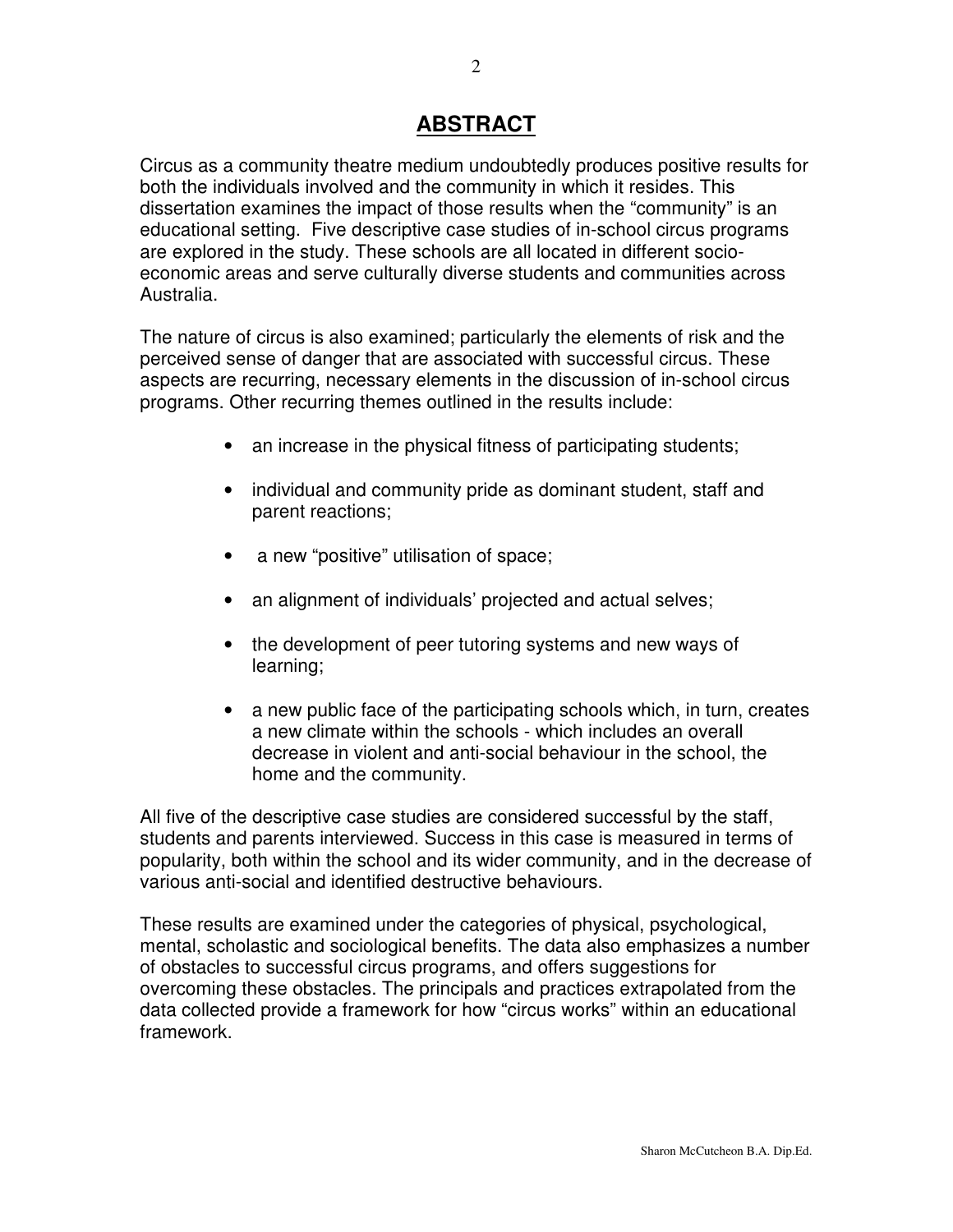The results of the study and their subsequent discussion, highlight the personal and communal benefits, and illustrate the notion that "circus works" as a tool for evoking change and empowering youth. The notion of risk is illustrated as intrinsic, and essential for successful implementation in schools. Risk is also identified as the element that needs to be managed in order to alleviate obstacles to the instigation and continuation of circus programs within schools.

Post-hoc data has given rise to these conclusions, and when we consider the divergent educational settings as essential contexts for the phenomenon and realization that "circus works", the need for a longitudinal case study becomes apparent. The principle of this longitudinal case study would be to ensure that it is the unique nature of circus that is solely responsible for the advancements in personal development and community identity within an educational framework.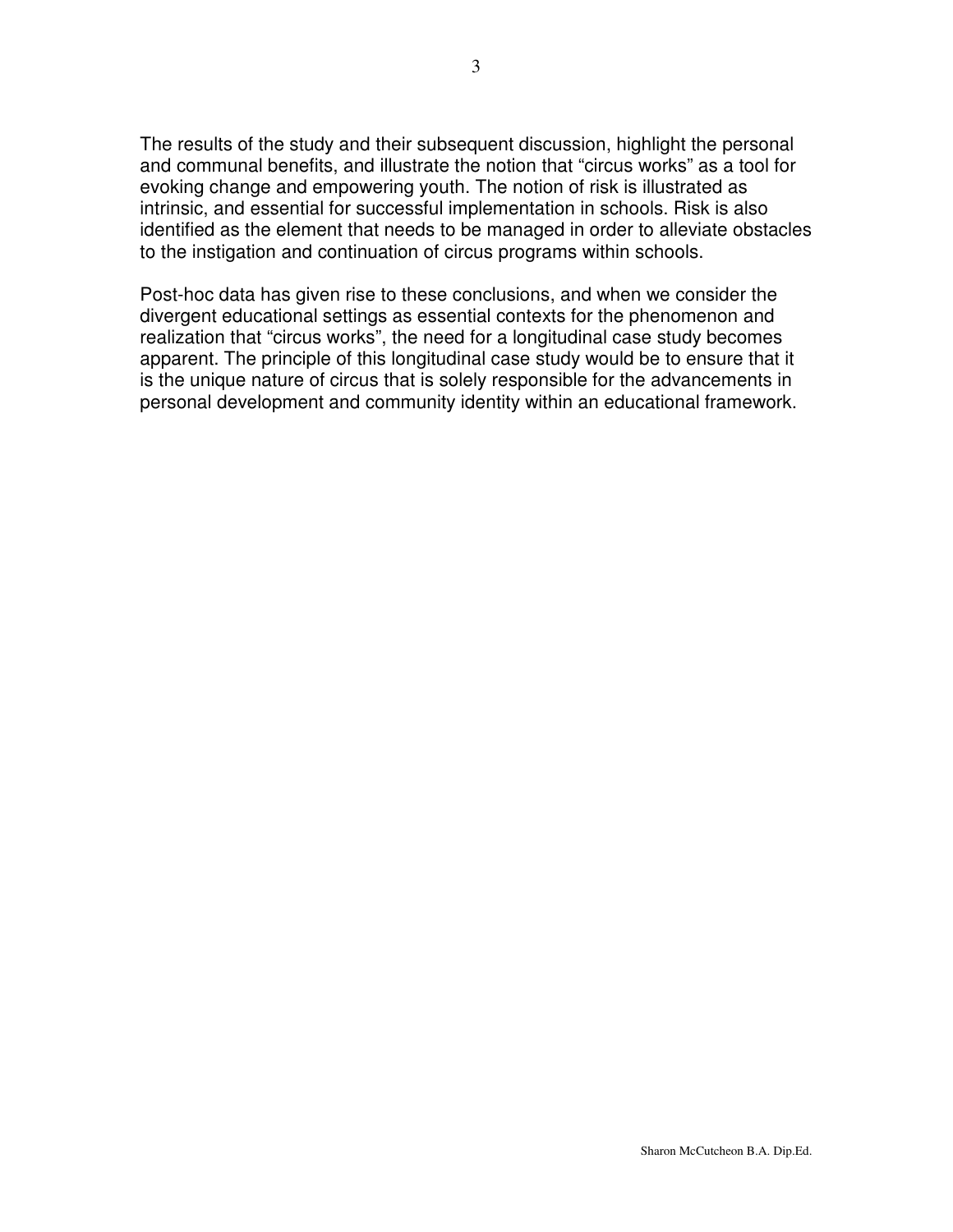# **CERTIFICATE OF AUTHORSHIP**

"I hereby declare that this submission is my own work and that, to the best of my knowledge and belief, it contains no material previously published or written by another person nor material which to a substantial extent has been accepted for the award of any other degree or diploma of a university or other institution of higher learning, except where due acknowledgment is made in the acknowledgments."

Signed\_\_\_\_\_\_\_\_\_\_\_\_\_\_\_\_\_\_\_\_\_\_\_\_\_\_\_

| Date |  |
|------|--|
|      |  |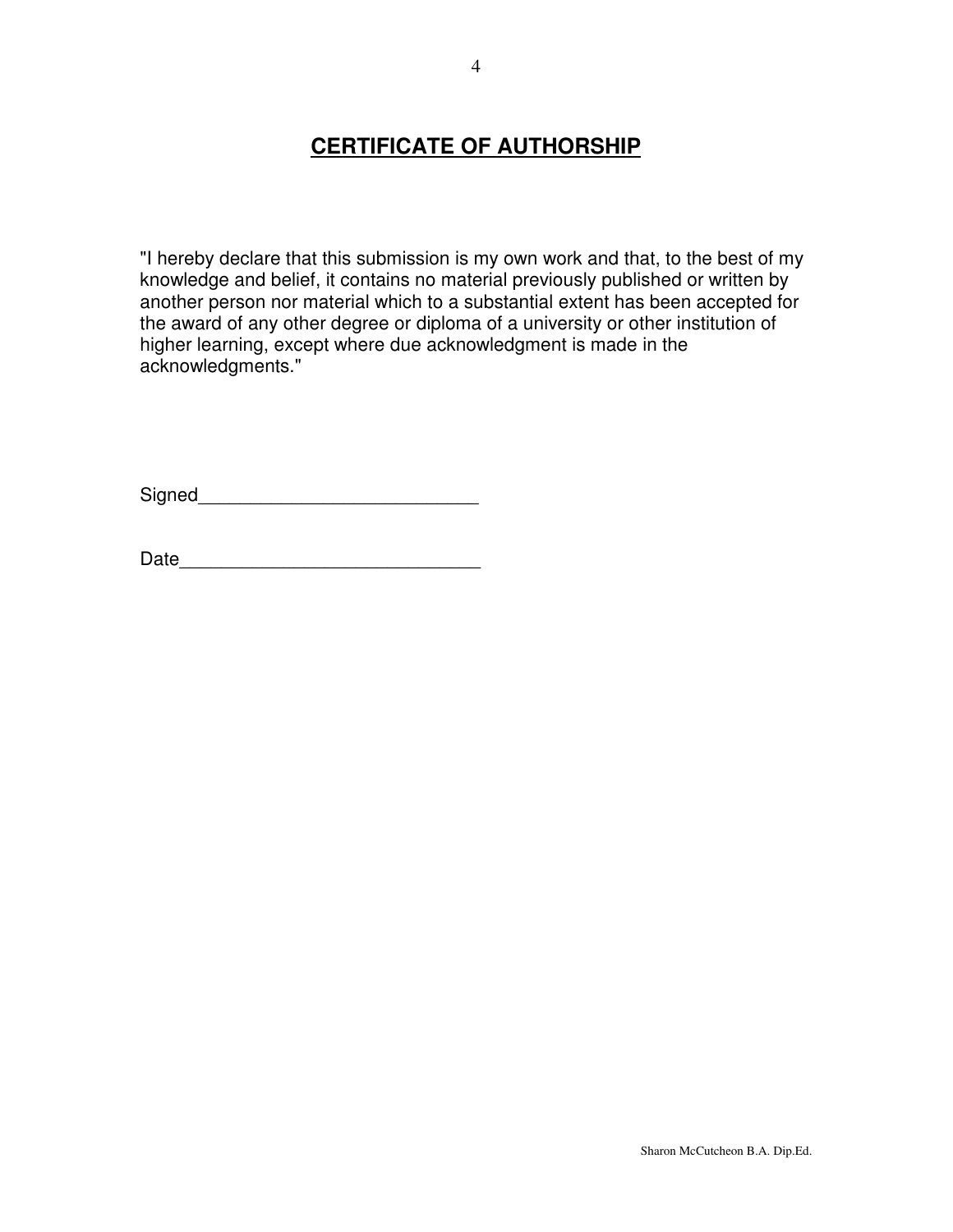# **ACKNOWLEDGEMENTS**

Bill Blaikie – supervisor for dissertation

Geoff Perrem – editing of dissertation

Diana Guthrie – word processing of the dissertation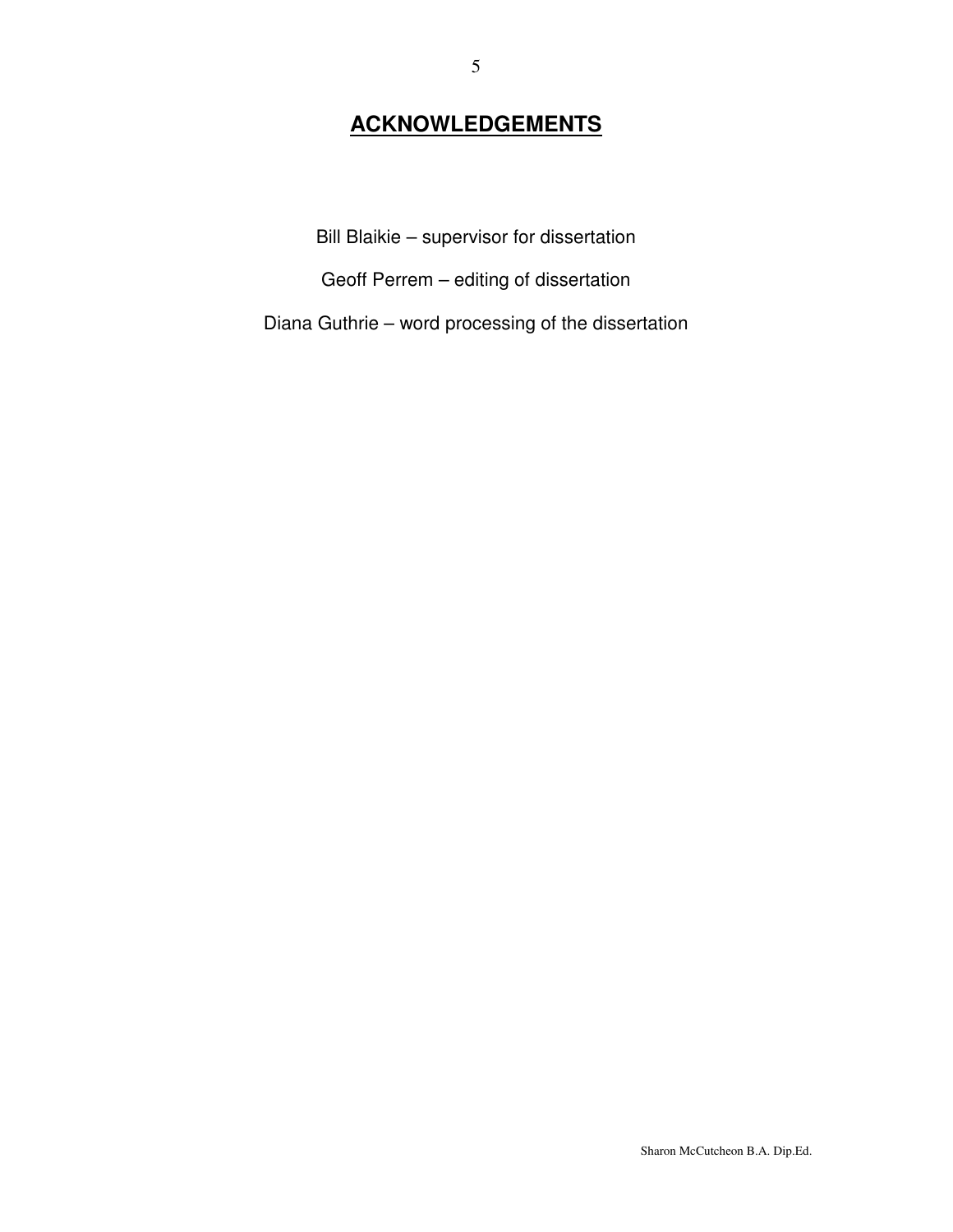## **INTRODUCTION**

# **"Circus is good for you. It is the only spectacle I know that while you watch it gives the quality of a truly happy dream"**

# **Ernest Hemmingway.**

The focus of this project is to confirm the circus aficionados held belief that "circus works" in the development of young people, and to begin to formulate theories as to how and why it works. Further, it identifies what benefits circus is already providing in the diverse educational settings in which it is applied.

Circus has long been recognised as a spectacle inextricably tied to a sense of wonderment and well being. This is so whether we enjoy the extraordinary feats of professionals as an audience member, or we join in at a local community circus level to expand our personal boundaries.

This dissertation particularly investigates the effectiveness of a community circus model within educational frameworks. It examines a number of cases of in-school circus programs, and contrasts and compares their effects on participants and their communities.

Several aspects of the circus phenomenon are scrutinised including an understanding of what circus actually is, and how this understanding works to assist the development of identity. The uses of circus in both a communal and individual context are closely compared. The notion of risk and how young people and educational authorities interpret it is analysed and contrasted. The uses of circus as a catalyst of change and development are considered from the perspectives of educational and personal development.

Interviews, participation and observation fieldwork, and the collection of archival documents and artifacts all play a part in the collation of necessary data in building an argument in support of circus as an educative tool in the affective, intellectual and physical domains. This study also identifies possibilities for future investigation and research.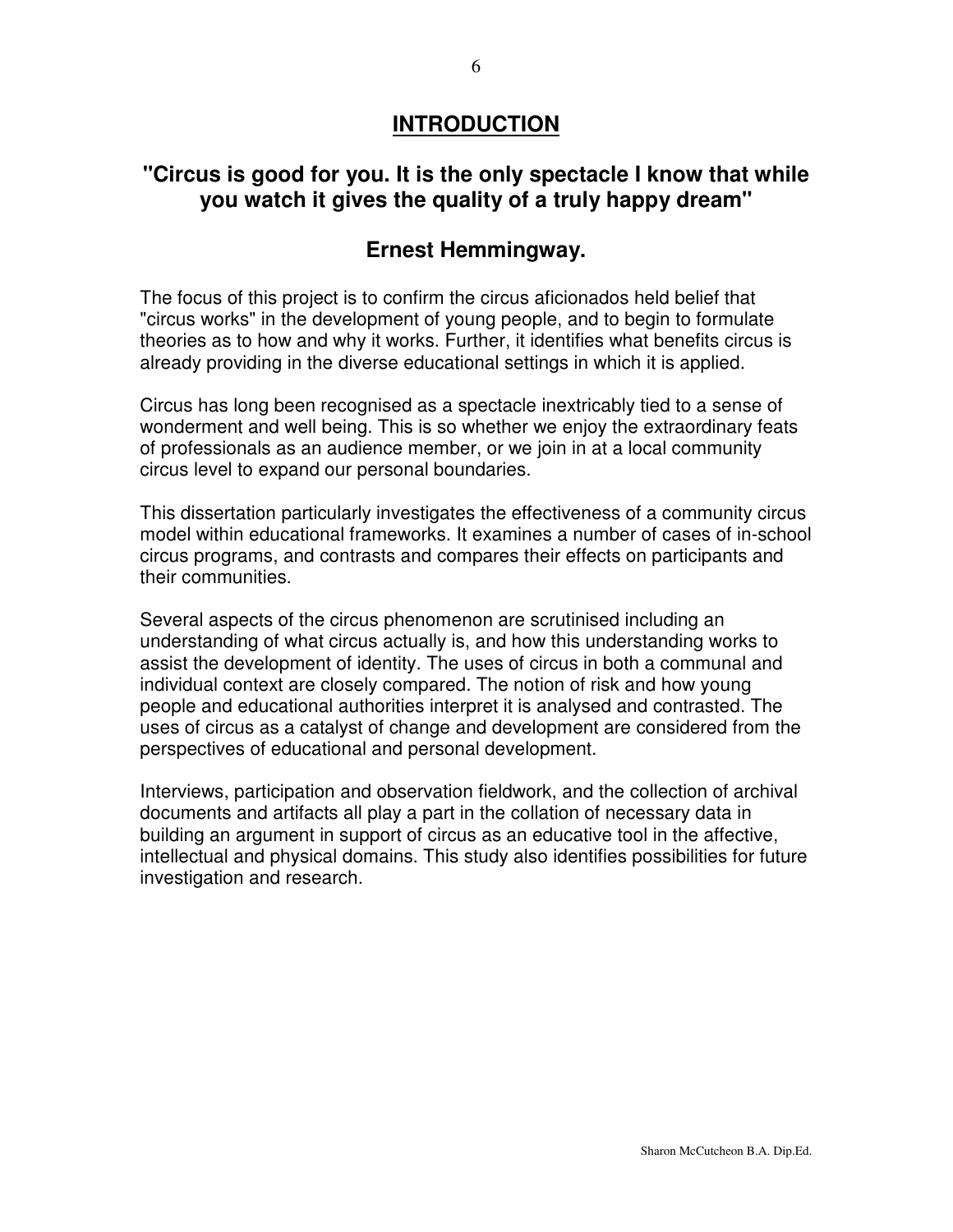## **LITERATURE REVIEW**

#### "Drama has many faces. And Drama has many uses." (Crummy, 1992:225)

This quote from Helen Crummy, who is widely recognized for her pioneer work in community theatre in the United Kingdom, is at the essence of this Literature Review. Circus is one such theatre medium that has many faces and many uses; one example being the empowering of young people and their communities through its successful utilisation within an educational/community framework.

Community theatre is not a new concept; as Crummy outlines:

"Community Arts are of course not a new idea. It has been going on for centuries. The only difference in Craigmillar was that we had stumbled on it as a catalyst for community development". (Crummy, 1992: 144)

Helen Crummy's book "Let the People Sing" is an inspirational account of how the process of making art changed the ethos of her community – "Craigmillar" and empowered the people to take risks, evoke change and create a new identity for themselves and their community.

I intend to examine this "face" of community drama through examples of the work of Helen Crummy and her contemporaries: Welfare State International, Neil Cameron and Reg Bolton. Neil Cameron and Reg Bolton began their theatre training with Helen Crummy in the early seventies and attribute many of their community ideologies and philosophies to her original work in Craigmillar.

Though similar in ethos, Cameron and Bolton work in different mediums today. Cameron uses mainly environmental, site specific, celebratory community theatre to evoke change and empowerment; taking theatre back to its "roots" both physically and metaphorically. This type of community theatre blurs the "high/low" distinction that normally categorizes and dictates the popularity and purpose of art; a "breakdown" of theatrical hierarchy, which encourages equality, autonomy, risk and empowerment.

Bolton uses another "face" of Drama that blurs the "high/low" distinction in culture: Circus. Community Circus is a powerful catalyst for change and community development in modern society. Although relatively written research has been done about Circus, there are a number of practical examples of the circus process evoking change in individuals, their culture and thus community.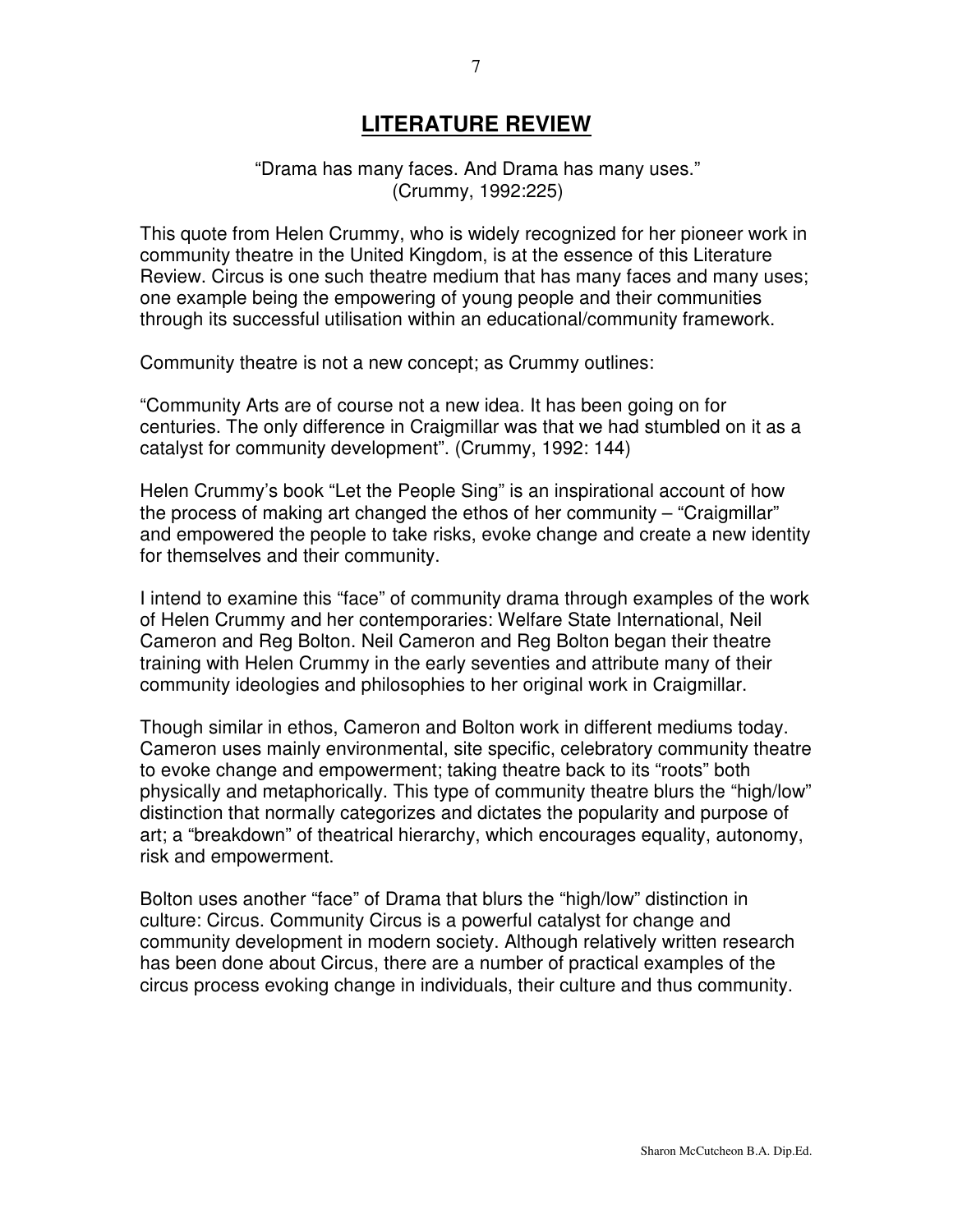Many of these examples feature youth culture, particularly "Youth at Risk" and provide evidence for Circus becoming an integral part of any school's curriculum. Particularly in a climate where the factors that indicate the susceptibility of young people to participate in "risky activities" are on the rise and youth culture is rapidly transforming; school climates are not keeping up with developments in youth culture and innovative programs are needed to help "arm" young people against the increasing pressures facing adolescents. (Gonzalez, 1994)

The scholastic, physical, psychological, sociological and mental benefits of the Circus process are extensive and have been acknowledged by a number of Circus practitioners, educators and young performers; so then…as Reg Bolton succinctly phrases the question in his article "Circus in Education":

"If this Circus stuff is so 'good for you', why has it not been universally adopted by schools; why is there so little Circus in Education?" (Bolton, 1999: 9)

#### **COMMUNITY ARTS MODELS**

"In an age when the man and woman in the street feels more and more divorced from the people who make the vital decisions, it is my intention in this book to tell how a creative and caring spirit can enable people to shape their own destiny. Through the arts Craigmillar people found a key to unlock the creative energies lying dormant in their community, and they used them to improve the quality of their lives." (Crummy, 1992: 12)

"Let the People Sing" is the inspirational story of Helen Crummy and her fight to change the culture at the Craigmillar housing estate outside Edinburgh, Scotland. An area of poverty and deprivation that was built by the Government in 1929 in an attempt to "hide away" the working class and "clean-up" Edinburgh, the "Festival City." It is a celebration of the power of the human imagination, creativity and spirit and its incredible personal, social and political potential. A story of empowerment; the emphasis being on the process of the community making community art about their history, their future and the changes that must be made to all facets of their community to create a new identity and secure their survival.

"Working in partnership – does this mean they are now prepared to recognize all people for what they are, valuable human beings to be given equality of opportunity and equality of choice in a society where the creation of wealth is not the governing principle?" (Crummy, 1992: 239)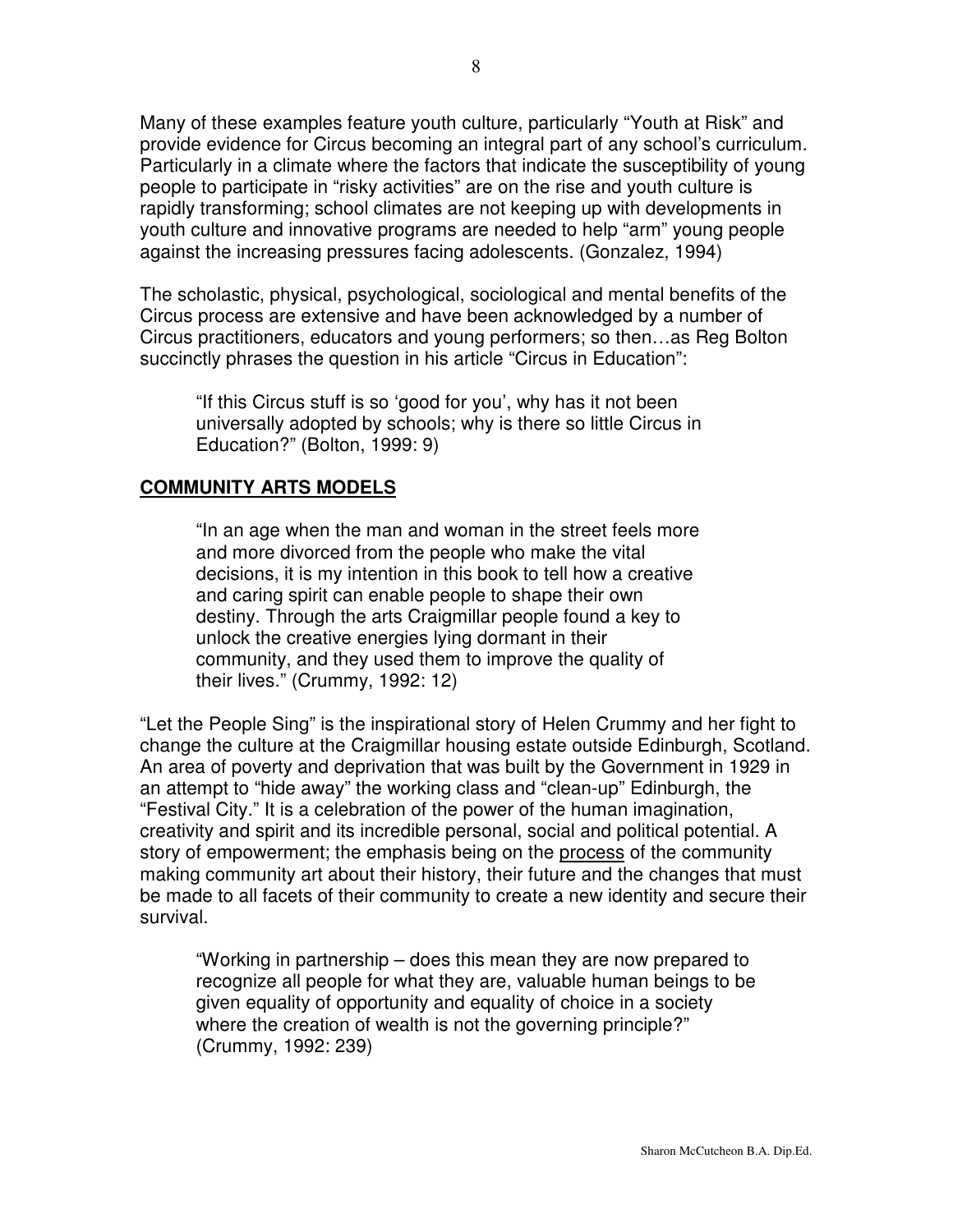A number of community theatre companies share similar philosophies as Helen Crummy; one of the most notable being Welfare State International. Founded in 1968 by John Fox, Welfare State International has achieved "international acclaim for its joyous blend of visual spectacle, popular theatre and celebration." (Coult and Kershaw, 1983: 1)

Welfare State International believes all human beings need to celebrate and share their humanity and that art belongs to everybody. Not just skilled professional performers and spectators with the "correct" social and economic status.

"This long-term process of research and practice seeks to reestablish, away from the conventional building-based middlebrow/middle class theatre, the popular traditions of the working class, such as Carnival, the Feast of Fools, the Fairground, the mummers' plays, that vein of subversion-as-entertainment that runs through so much of folk and song." (Coult and Kershaw, 1983: 1)

Welfare State International's handbook "Engineers of the Imagination" looks at the combination of craft and technology; past, present and future and gives recognition to the human imagination as the power that drives rational and creative action and, most importantly, makes change, promotes risk and individual and community evolution.

Baz Kershaw, in his book, "The Radical in Performance" describes this kind of community theatre as radical, democratic and essential for a society's health:

"…here was a community of people constructing an identity through the production of a culture that could potentially enhance their collective agency, self-determination and responsibility to each other…it transcended those normative values and, at least for the time it was happening, created a space and time beyond the dominant, a new realm of civil society, in which the crucial values celebrated through creativity were equality, justice and freedom. In this sense it was not just radical, but coherently radical." (Kershaw, 1999: 219)

Neil Cameron, who also began his training with Helen Crummy, practices this radical, celebratory theatre all over the world. "Fire on the Water" is his inspirational, personal account of theatre in the community. He stresses the importance of celebration about the "joys of existence" and how our society, despite its ever increasing reliance on consumerism, materialism and anonymity needs communal cultural celebration and play, unity, "magic" and identity. "Theatre is not a building, it is a human activity shared by all." (Cameron, 1993: 20)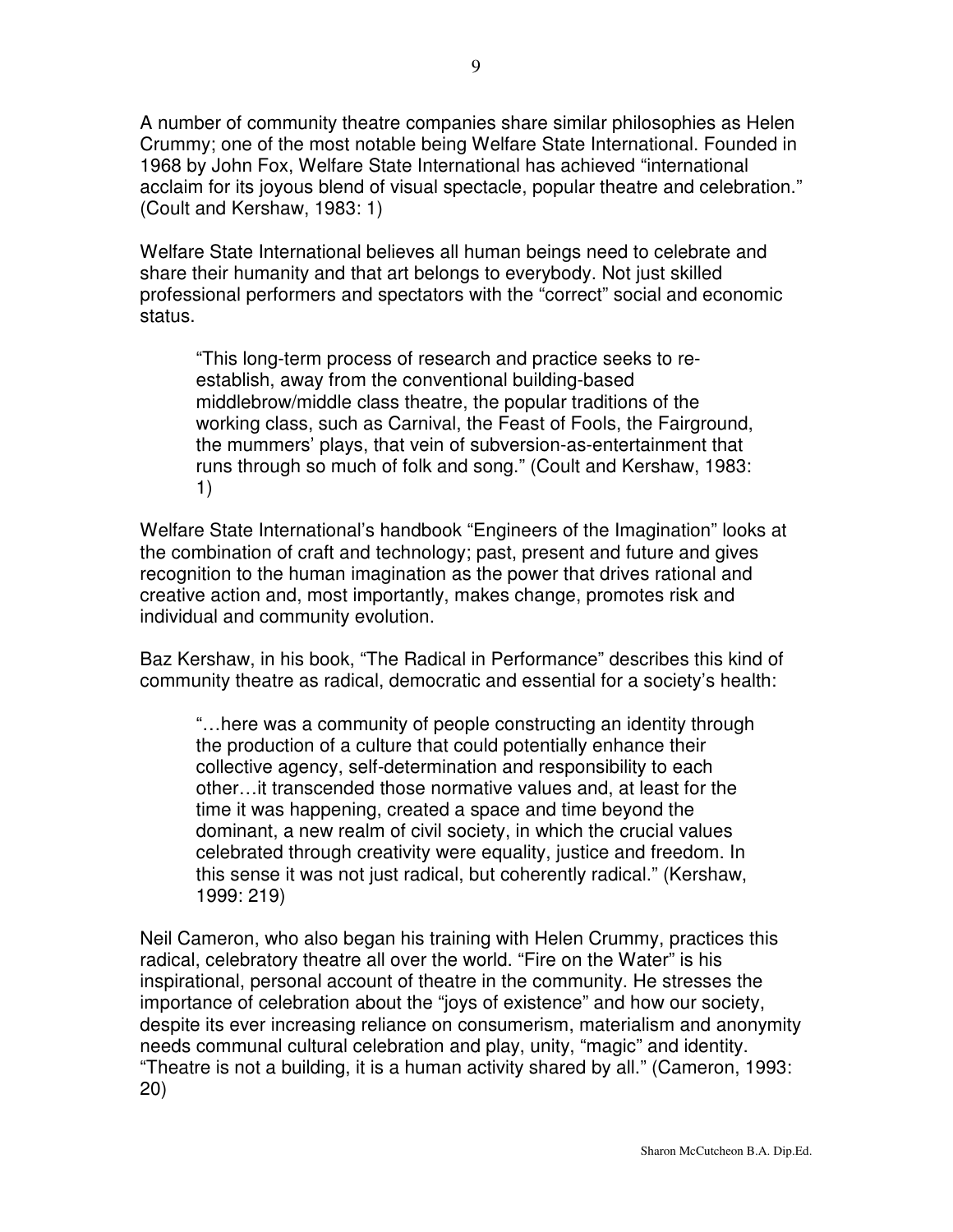Another of Cameron's books "Maleny Folk Festival" is another testament to the importance of communal celebration and play. The book tells the story of the Maleny-Woodford Folk festival, a celebratory event which Neil Cameron has helped direct for the past 13 years:

"The festival has grown to be one the country's largest and most successful celebrations and yet it retains its feeling of community and peace. At Maleny people from all ages, from the widest ethnic groupings and from every social class, come together from all over the country to celebrate the coming of the New Year. In Maleny, one has the feeling of a hopeful human future." (Cameron, 1995, Introduction: 1)

"I believe that the Maleny Folk Festival is giving us a blueprint of Australian culture by bringing the disparate threads of our social fabric together. This is done without judgmental attitudes and without a political axe to grind, by allowing art to express our commonality as human beings in the world. Never before has there been such a need for the world to unite and redefine the priorities for a cultural agenda which will take us into the future…The Maleny Folk Festival shows us that the techno-culture of video, television, computer games and passive consumerism is not what is needed to sustain our children's children's children. We need a world in which people recognize and respect their common humanity and enjoy their cultural diversity." (Cameron, 1995 : 43)

Cameron places strong emphasis on the importance of including young people in all community celebratory events. "…the needs of children and young people are taken seriously" (Cameron, 1995: 71). He stresses the importance of young people being seen as equals and given the opportunity to create for themselves and each other and celebrate their evolving identity.

"I work in the festival for my own children, to show them the joy of creating something that is worthwhile. The festival lies in people's hearts. They go into the world and take a part of the festival with them." (Cameron, 1995: 73)

Cameron also emphasizes the importance of the chaotic/misrule and risk taking involved in festivals like Maleny "to express the wilder sides of our nature…."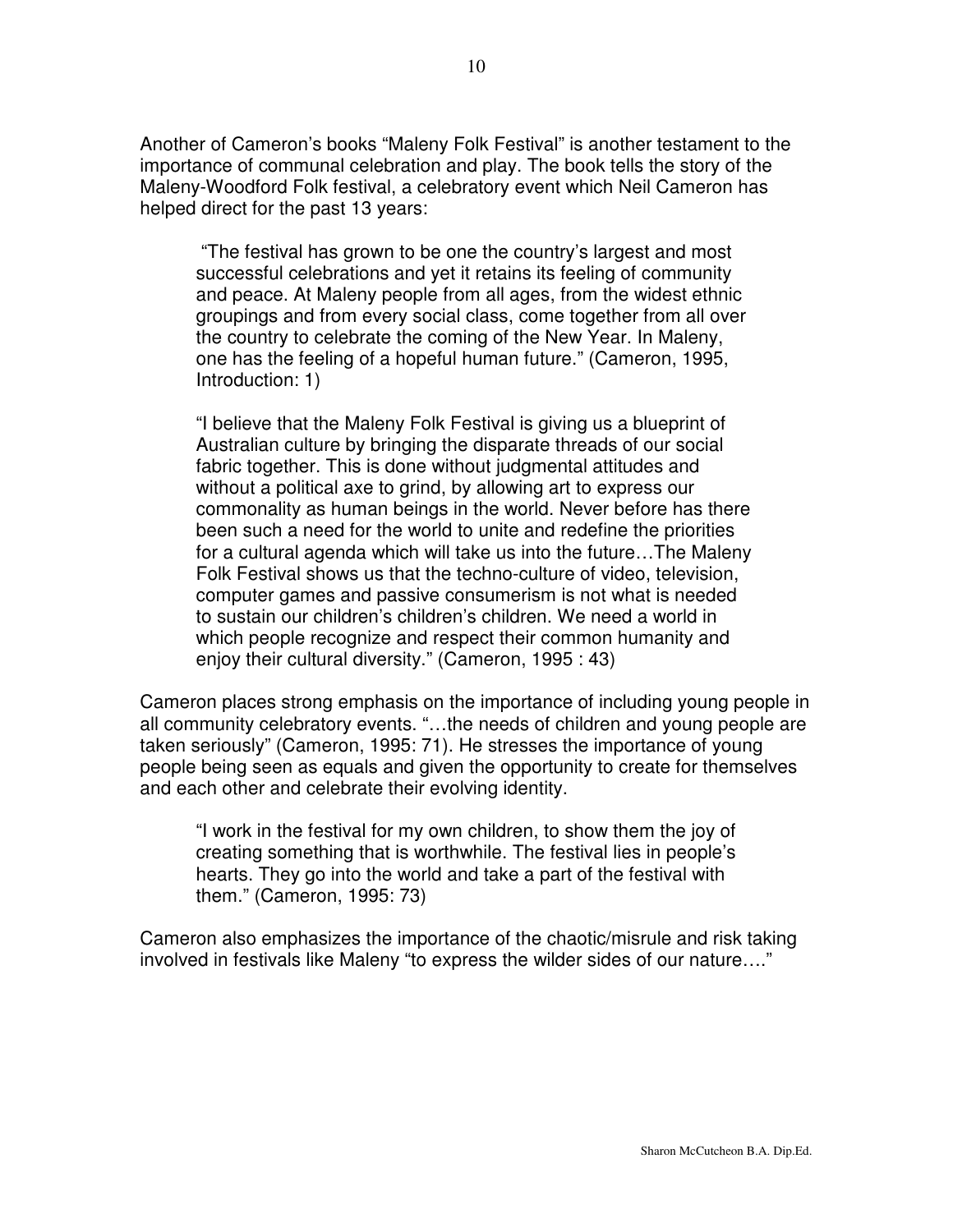"Perhaps if we are given a chance to let loose and allow the wilder parts of ourselves liberation, it allows us to remain sane throughout the rest of the year as we go about our normal lives. Perhaps we can glimpse the divine in the mad joy of celebration, perhaps we can touch the forces of chaos and uncertainty that scare us so badly and, in joining that energy for a while, lessen its hold over us." (Cameron, 1995: 144)

It is this energy that Cameron argues is the vital connection between humans and their "intuitive inner selves"...their community and their environment "The festival has a holistic approach and it appeals to the head, the heart and the body…it integrates at many levels." (Cameron, 1995: 78)

Cameron continued his exploration of this holistic approach to personal and community development through his book "The Running and Stamping Book". This text contains a series of exercises and observations that are designed to improve performers' physical fitness, awareness and stamina. Improve feelings of solidarity and community within performing ensembles and "Transfers the actor's sense of energy and balance from their minds into their bodies and puts them back in touch with the earth." (Cameron, 1995: 8)

It is interesting to note that some of the recurring factors that are paramount to the success of Cameron's work are also integral in the work of Reg Bolton. For example: the development of "community" and the celebration of cultural identity. The recognition of young people as equals, and the instigation of programs to value the contributions and experiences of youth and youth identity. The importance of chaos/misrule and risk taking for personal and community development. And the need to maintain a connection between the physical body, the "inner-self" and the environment.

Neil Cameron's opinion of post-modern life and its potential to destroy cultural development through its emphasis on "passive consumerism" has been briefly stated above. However, according to Cameron, modern culture is moving further and further away from a "traditional community model" and this is having negative ramifications for all aspects of our society. Particularly for young people, who appear to be "bearing the brunt" of our new "techno-culture":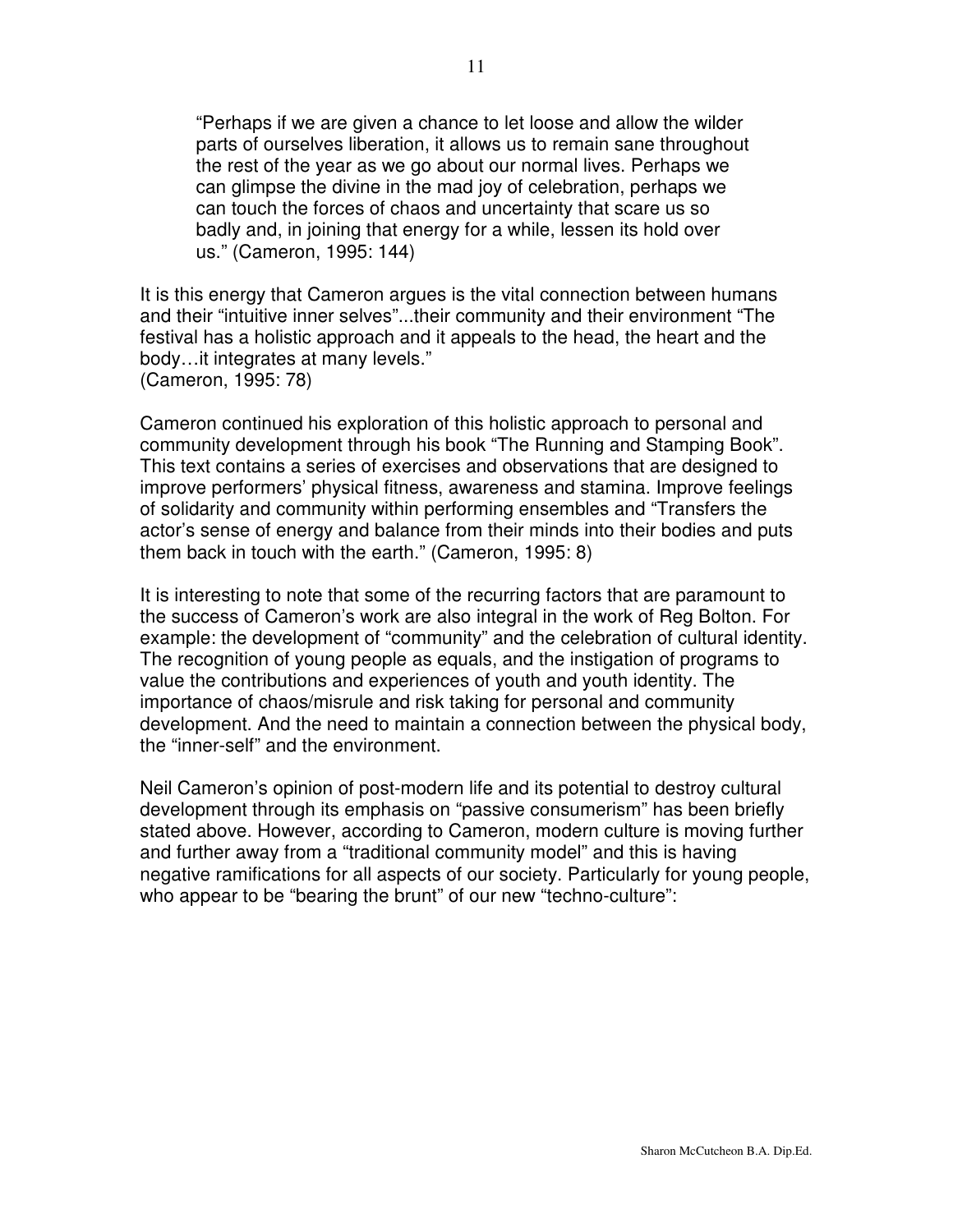"More recent research in Europe, North America, the UK and Australia indicates a growing mismatch between the established models of transition and the actual attitudes, choices and experiences of young people themselves. The significant social and economic changes that have taken place since the early 1970s in all of these countries have introduced elements of uncertainty, unpredictability and risk into the lives of this new generation, which their parents and others from previous generations often find difficult to explain or understand." (Dwyer and Wyn, 2001: 1)

"The home environment of a child several decades ago was usually quiet. Parents and children did a lot of talking and reading….Today's children, however, are growing up in a very different environment shaped by a culture heavily influenced by multimedia and an ever-increasing pace of activity. The novel brain of today's student is attentive to and will focus on sensory input that is rapid, emotional, pleasurable and of short duration. By comparison, school is seen as dull, non-engaging and much less interesting than what is outside of school. Educators can either decry the changing brain or adjust to accommodate these changes." (Cram and Germinario, 2000: 26)

The literature suggests that our institutions and their programs that are established to supposedly foster the strengths of young people and help promote their holistic development are not fulfilling their purpose. Instead…we have a created a climate that is increasingly alienating young people from schools and consequently valuable education. Statistics show that truancy is on the increase and schools are having difficulty retaining the enrollments they celebrated in previous years:

"The dominant impression from these figures is of a school system that has responded little to the increasing diversity of student interests and talents that has confronted it following the marked increases in retention rates observed during the 1980s." (Dusseldorp Skills Forum, study on truancy 1998: 10)

"To be competitive with the modern culture in which students spend the majority of their time, schools must create learning experiences that are as engaging, as interesting, as multi-sensory, and as meaningful as what the students experience outside the classroom." (Cram and Germinario, 2000: 27)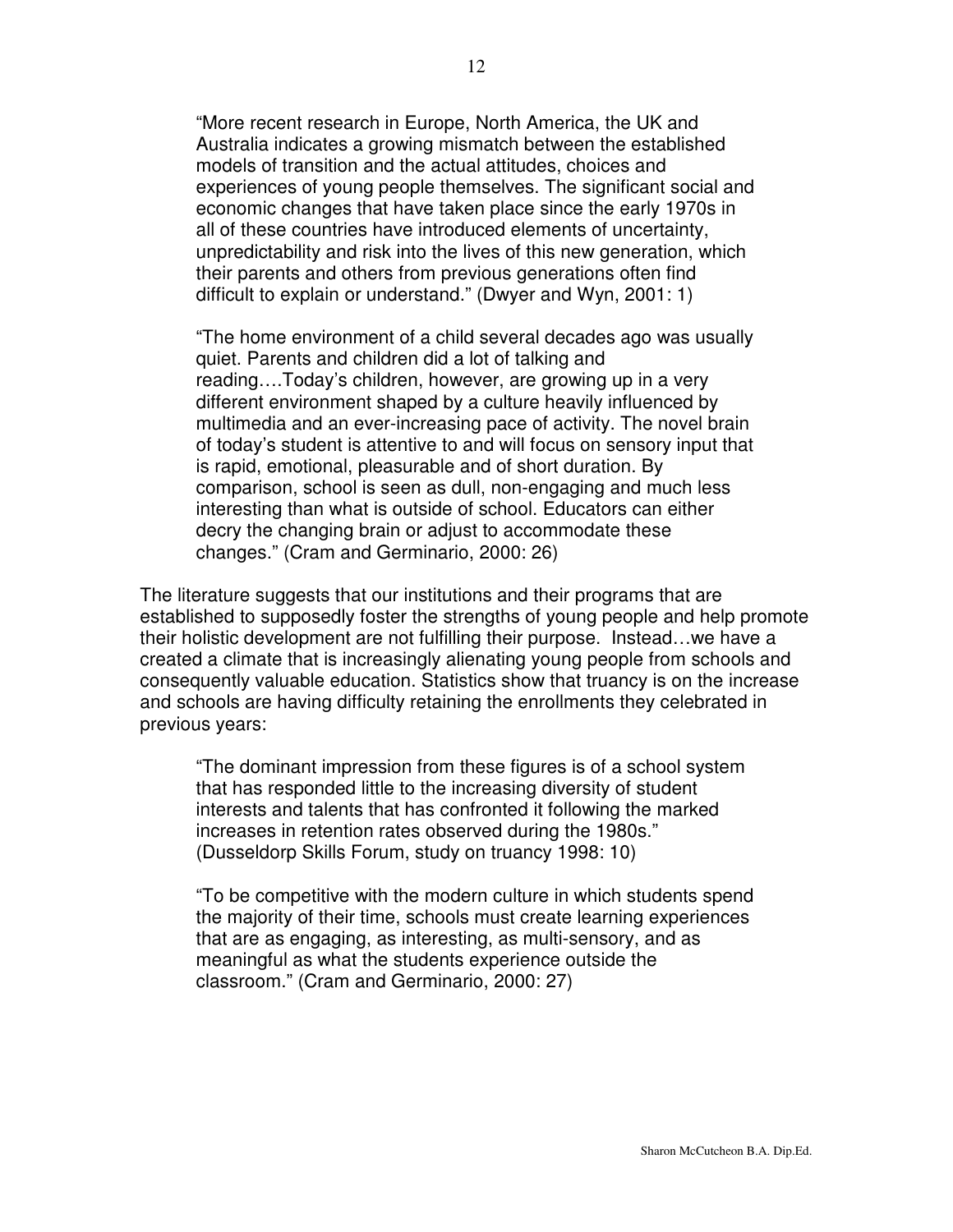### **YOUTH CULTURE AND YOUTH AT RISK**

It is becoming increasingly evident that our schools are not evolving at a rate parallel to our youth culture. As a consequence, the frequency and variety of problems that have traditionally identified adolescents as "youth at risk" are on the rise. "Youth at Risk"; a term "bandied" about often by social workers (be they artists or psychologists) and educators, but what does it mean? A definition published by the ACT Legislative Assembly states:

"There are serious social pressures on a significant number of students in our schools which do place them particularly at risk of not achieving a satisfactory education…These pressures include little or no family support, poverty, homelessness, substance abuse, mental health problems, physical and emotional abuse, discrimination due to race (for the indigenous community in particular) and sexuality, disability and behavioral and emotional disturbance….Students who do not complete their education but who have had a negative social and emotional experience at school can carry the consequences through their lives. If the culture at schools is supportive and inclusive, prejudices evident in the broader community can be constructively challenged. Most prejudices come from ignorance. Surely schools are the place where that ignorance can be replaced with knowledge and understanding." (Kerrie Tucker in Report no.9 Standing Committee on Education, Community Services and Recreation. Legislative Assembly for the ACT 2001 July: 3)

Identifying certain young people as "Youth at Risk" poses a number of problems in the context of successful schooling. Dwyer and Wyn, in "Youth Education and Risk – Facing the Future" identify the "at risk" paradox that inevitably occurs when certain young people are labeled as "Youth at Risk":

"The intention seems to be one of re-engagement of those categorized and targeted, but the tendency to identify the problems as youth problems (and thus to identify particular sections of the generation as problem youth) has the effect of further alienating and stigmatizing them as outsiders. They become defined as a potential underclass, and then treated as an underclass." (Dwyer and Wyn, 2001:145)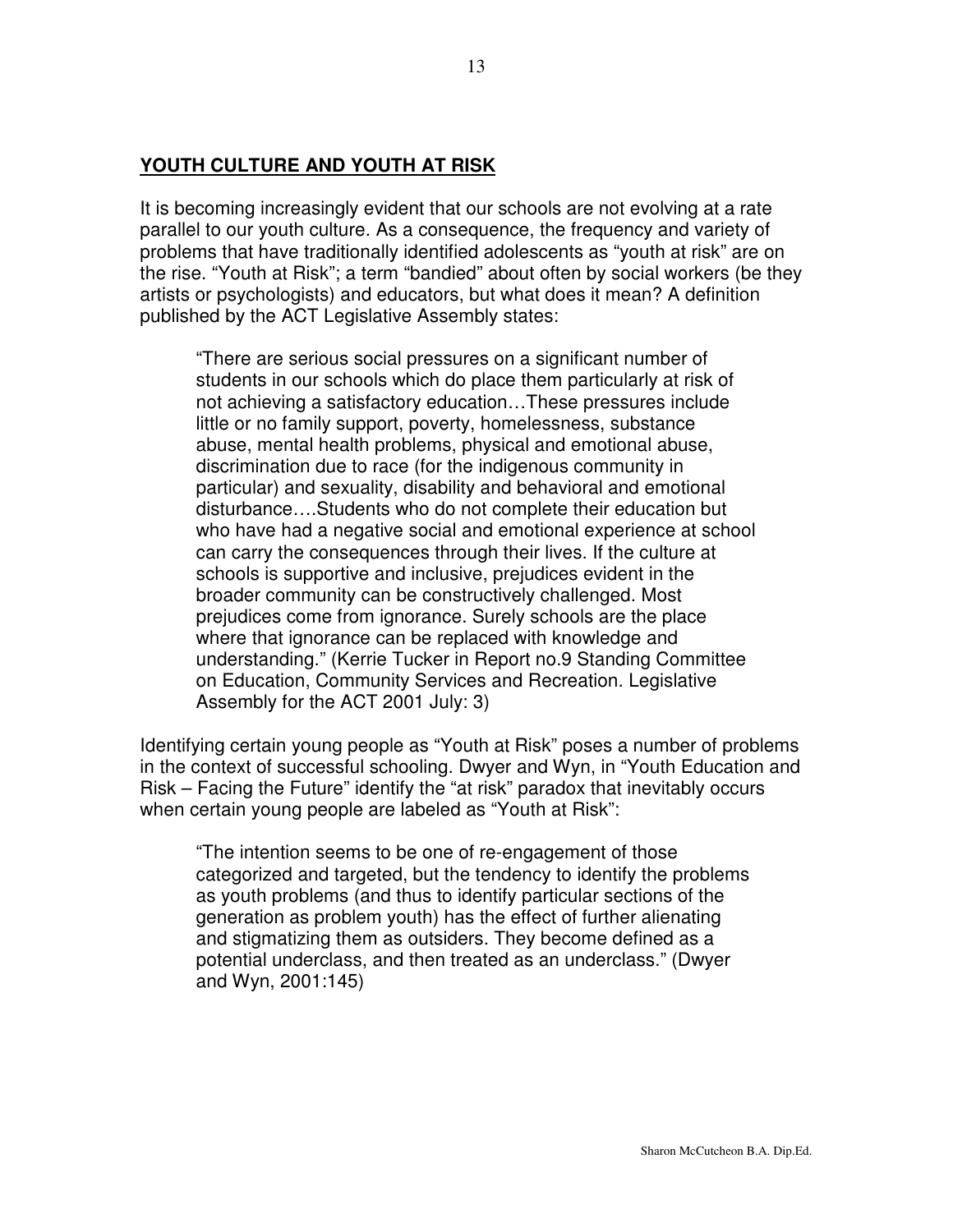Australia is now facing serious health problems that are directly attributable to poor eating habits and our new sedentary life style. The latest statistics showing that nearly one in five boys and one in four girls is overweight or obese (very overweight). (Sydney Morning Herald, May 26 2002 : 20) Over half a million young people are sedate and literally eating their way to illness; GPs are seeing more children than ever with type 2 diabetes, a disease associated with a poor diet and lack of exercise (60 minutes, Richard Carlton interview July 7 2002). The critical factors contributing to this alarming increase in obese children are: food intake, time spent in front of the television or computer games, working parents not having time to "support" their children in after school sports programs, single parents not having money to "support" their children in after school sport programs, and playground equipment being insufficiently challenging because council officials fear litigation if children are injured. (Sydney Morning Herald, April 15 2002: 3)

It is vital to encourage the development of physical activity habits in children and adolescents to help establish patterns that will continue into adulthood. (Australian Children – their health and well being. AIHW 1998: 60) An overall improvement in the physical fitness in young people has positive repercussions for their overall quality of life; less depression, anxiety and improvements in social interaction and mental well being. (Eat well NSW, NSW Health, January 2002: 2)

Unfortunately adolescent depression and suicide is also increasing at an alarming rate:

"It is apparent that suicide is now a major cause of death among young men and women in Australia today, second only to motor vehicle accidents as the greatest cause of death." (Youth Suicide in Australia, Mental Health Branch. Internet – Aus. Available from: http://www.SPIRIT/2002/Suicide%20Information/Mental%20Health %20Branch Accessed 10<sup>th</sup> February 2003)

Studies have also shown (Kosky 1987 and Alvin 1993) that attempts at committing suicide have increased in the last decade or so and these rises have occurred mainly among young people (Ibid). The human and economic costs of suicide are huge:

"Apart from the loss of life, there are health care costs associated with attempted suicide and it can be particularly difficult for friends and family to deal with the circumstances associated with the death." (Australian Social Trends – Health – Mortality and Suicide. Internet – Aus. Available from the Australian Bureau of Statistics: http://www.abs.gov.au/Ausstats/ Accessed 10<sup>th</sup> February)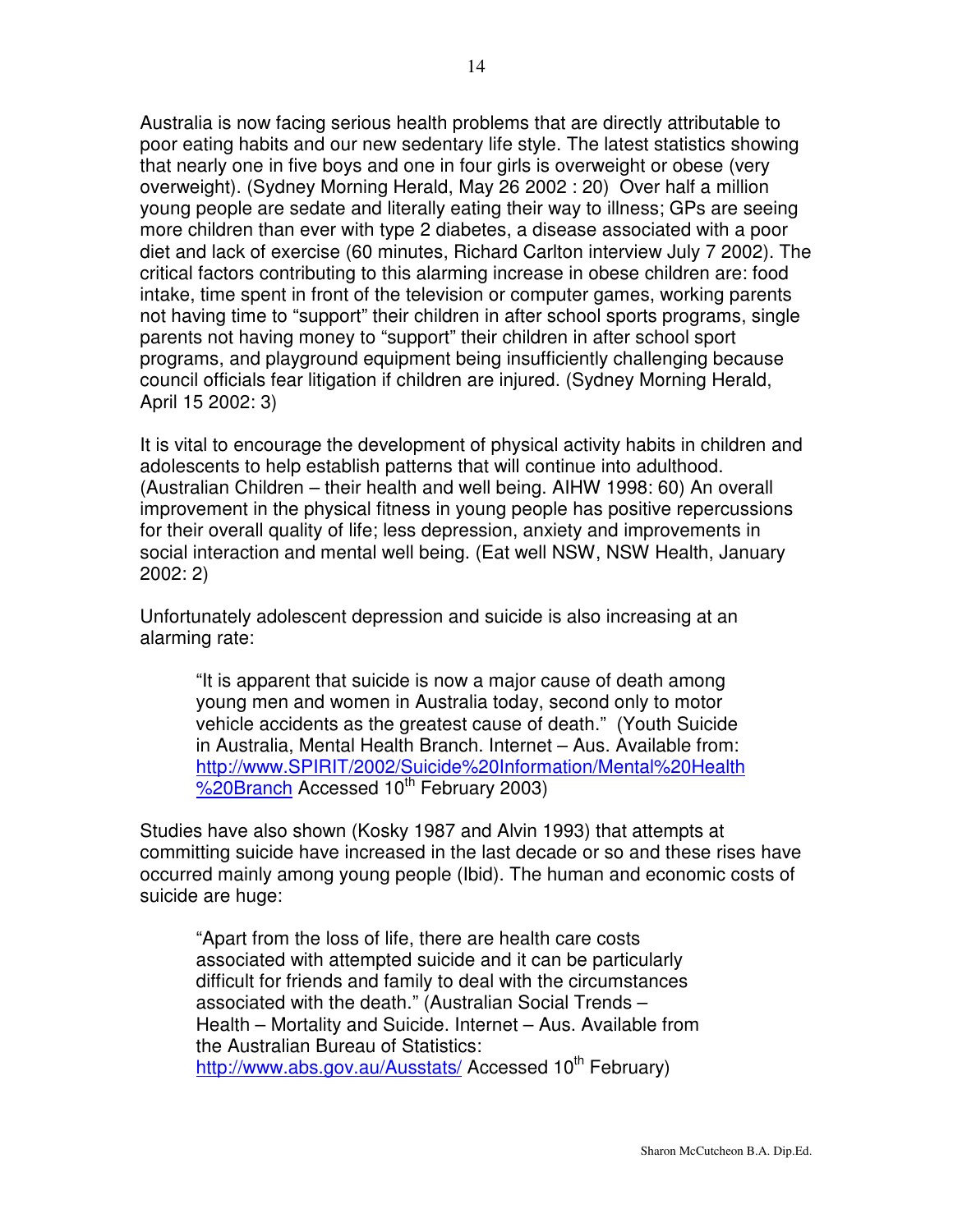Drug and alcohol abuse amongst teenagers is also on the rise:

"Attitudes towards drugs in childhood presage future use. There is some support for the theory that children who use cigarettes, alcohol and other illegal substances run a greater risk of moving to harder, more addictive drugs. There is also evidence that peak time for starting tobacco smoking is in early teens." (Australia's childrentheir health and well being. AIHW 1998: 170)

The increase in prescribed drugs for young people is also alarming and needs to be addressed in the context of "Youth at Risk".

"Over the past decade there has been a phenomenal growth in the use of medications to treat behavioral and learning problems in children. In Australia between 1991 and 1998, there was a 2400 per cent increase in the prescription of dexamphetamine (Dexedrine) and a 620 per cent increase in the prescription of methylphenidate (Ritalin). Both drugs are being used primarily to treat children diagnosed with either ADD or ADHD….medical researchers and pediatricians are concerned about what they believe to be the misdiagnosis of ADHD and the consequent overprescription of stimulant drugs. (Professor Florence Levy, Children's Hospital Sydney in Sydney Morning Herald – Good Weekend. "The Wild Ones" May 11 2002: 21)

The article continues to explain the alarming availability of these stimulant drugs over the internet and then states that there are other environmental, psychological and socioeconomic factors that may be cause the behavioral problems that are often misdiagnosed as ADHD; these drugs are being used to "cover up" the symptoms rather than address the causes. The side effects of these stimulant drugs are only now starting to be researched in adolescents; among the side effects: enlarged hearts and other long term (potentially fatal) physiological problems and links to "rising levels of school violence." (Sydney Morning Herald – Good Weekend. "The Wild Ones" May 11 2002: 21)

The "risk" factors discussed above apply to an increasingly large number of adolescents and therefore, the "At Risk" paradox presented by Dwyer and Wyn now has another dimension; it is not a question of labeling specific students as "At Risk", rather: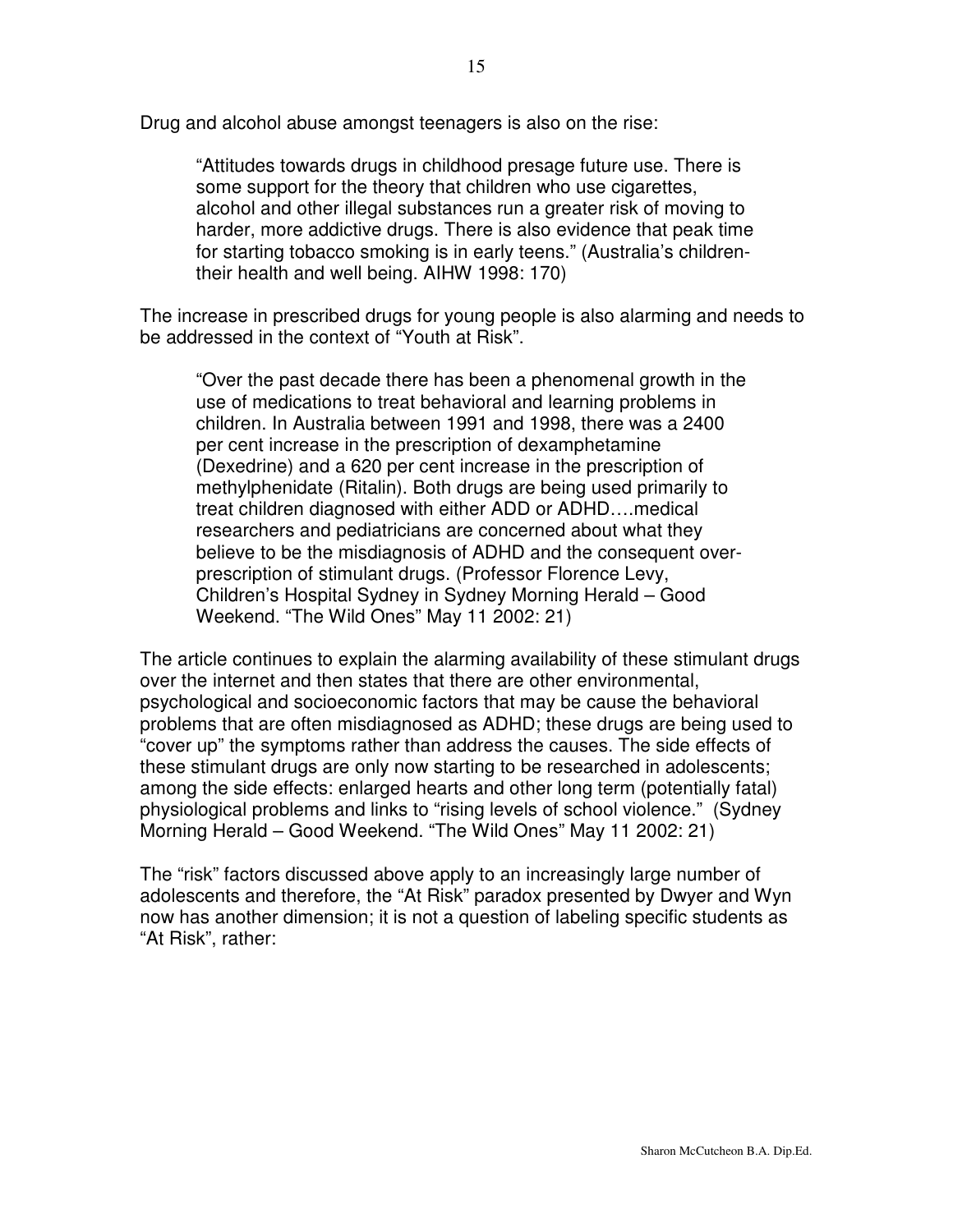"Even if one believes that his or her children are not engaged directly in high risk behaviors, and even if one's own family is not poor, few people consider themselves or their children immune from such dangers as random violence; few believe that their communities or businesses can continue to prosper if the economic competitiveness of the economy rests on the cohorts of youth wherein drug and alcohol abuse, school and failure dropout, delinquency and crime, and teenage pregnancy are increasingly more prototypic occurrences. As such, it is not just some youth that are at risk, or just some communities that face the problems of losing much of their next generation. It is all of America's children, all our children, that are at risk." (Lerner in Dwyer and Wyn, 2001: 151)

It is this combination of rising risk factors and the antiquated philosophies of our schools (Stinchcombe, 1964. Reid, 1986) that indicate the need for innovative strategies to enhance the learning experience of adolescents and finally recognize youth culture and identity as an ever changing process:

"…the assumption still persists that, while the social realities and reference points of transition may have become much less certain, 'youth' is still the same sort of experience that we, the teachers, the parents and the policy makers, went through ourselves. We read our pasts into an experience that we, in another voice, say has been transformed." (Dwyer and Wyn, 2001: 2)

Community theatre practitioners like Helen Crummy, Neil Cameron and Reg Bolton have been promoting an answer to this dilemma for years: – the arts! A report commissioned by the United States President's committee on the Arts and Humanities "Champions of Change: The impact of the Arts on learning 1999" discovered that arts are seriously underestimated as effective in combating the multiple causes of stress and anxiety facing today's young people:

"Researchers unanimously found that engagement in the arts nurtures cognitive, social and personal competencies by developing multiple skills and abilities…arts can have a tremendous impact on young people of school and post-school age who have the greatest need – offering poorly motivated students renewed interest in learning and enhancing their self-concept and ability to relate positively with others." (Hare, "Arts for the Sake of Success", Inform December 5, 2001: 7)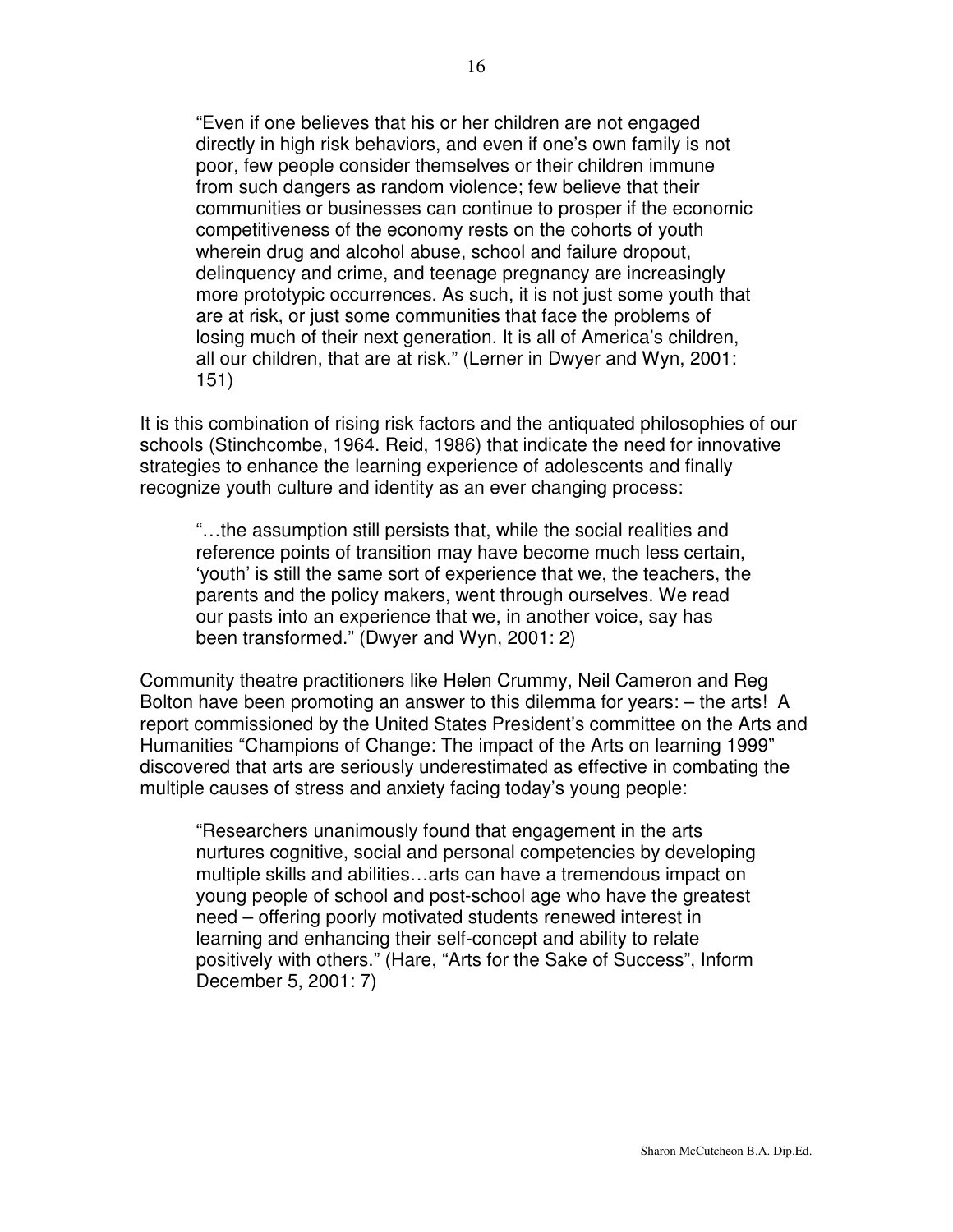Director-General, Ken Boston also provides powerful research based evidence in the article to support the claim that students that study Arts disciplines at school are more likely to be happy and engaged and grow into healthy, creative, agile thinkers who are generally more employable in the work force. Furthermore, he maintains that the arts should not be reserved for only gifted or talented students, but be should be part of every school's core curriculum.

"'Champions of Change' provides indisputable evidence that the Arts contribute to our growth as human beings. The Arts provide a way for students to participate in life's experiences rather than just learning about them. The Arts can introduce students to experiences and understandings that they may not be able to acquire in any other way. The compelling evidence from this research should provide a powerful lever to motivate communities and governments to ensure the provision of quality arts education for all students in Australian schools." (Boston, "Arts for the Sake of Success", Inform December 5, 2001: 9)

The need for the Arts within schools and other youth programs is evident; especially in light of recent discoveries about the need for innovative programs if student "consumers" are to choose school as the most popular option for their daily stimulation. Consequently what is needed, is a form of the Arts that Dr Boston advocates above; something that will provide students with the tools to combat all of the risk factors already discussed, actively engage them in learning and assist adolescents with defining their identities.

### **DEFINITIONS OF CIRCUS AND THE ROLE OF RISK**

As Steve Ward explains in his Masters thesis "Role up and join the Circus":

"Circus offers challenge, creativity, physical and personal development. Because it is non-elitist it is more accessible to young people, especially those from areas of social deprivation, than most art forms...it is not an activity that precludes anyone – all can participate and benefit." (Ward, 1991: 23)

Before we can fully comprehend the benefits of circus within a youth framework, we must define what circus is and what it represents for different facets of society. The Oxford Dictionary defines circus as:

"1. Rounded or oval area lined with tiers of seats for equestrian and other exhibitions; amphitheatre of hills. 2. Traveling show of horses, riders, acrobats, clowns, performing animals, etc; (Colloq) disturbance, scene of lively action." (Oxford Dictionary, Oxford, 1976: 181)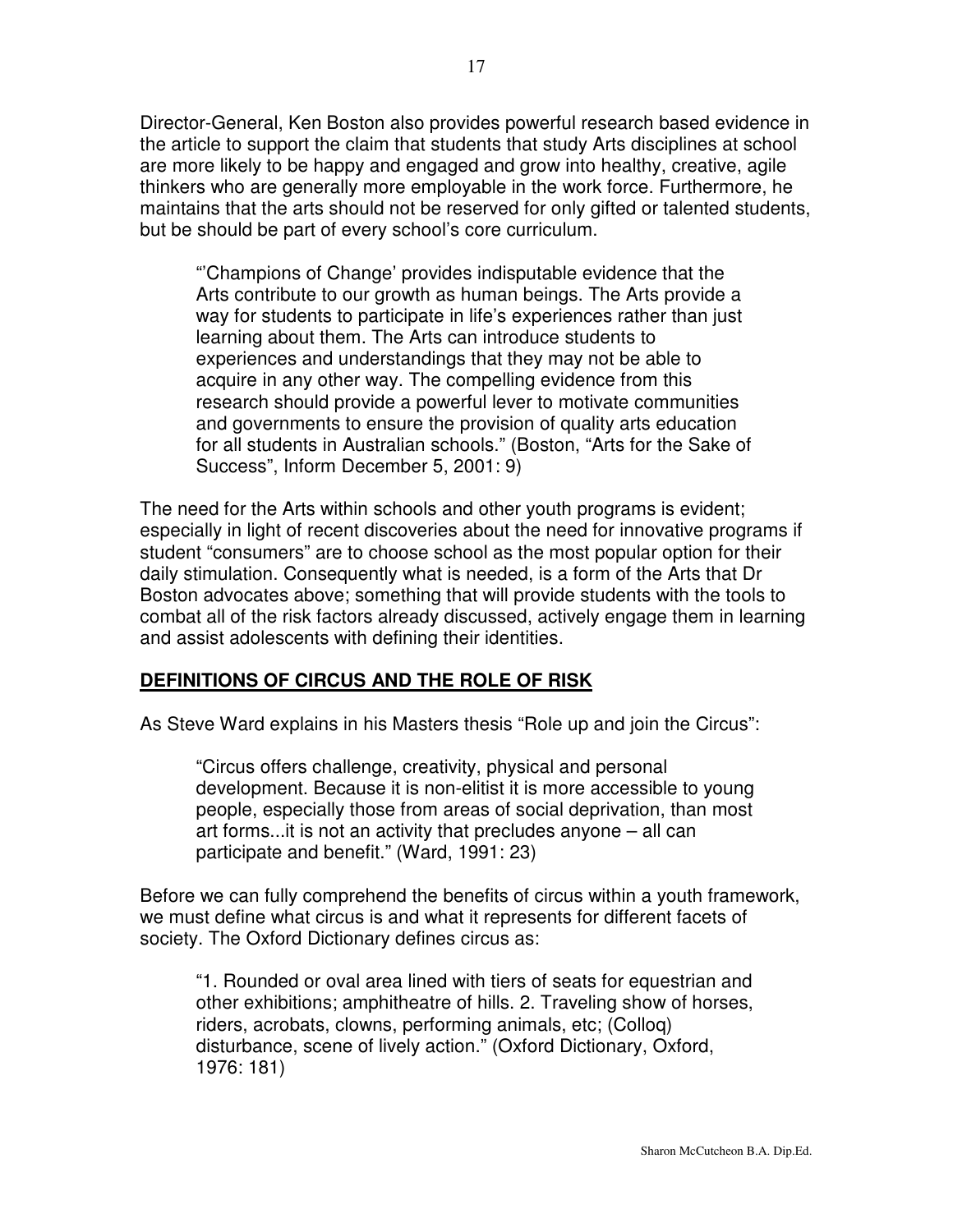Bill Blaikie in his article "Circus in Education" offers further clues to the definition of circus, based on a categorizing/analysis of circus skills:

"A possible classification of Circus skills could be:

- *juggling*
- . tumbles
- . throws
- . balances
- . stiltwalking-handheld and then fastened below the knee
- . trapeze
- . slackrope and tightrope
- . clowning." (Blaikie, 1988: 36)

These definitions, though succinct, do not give us much information about what circus actually is and how it works…in fact there is a huge "hole" in Circus literature. As Bolton points out:

"Visit any library, especially any university library, looking for books on criticism or aesthetic studies of different art forms. There are shelves and shelves full of music theory, literary criticism, visual art analysis, drama studies…Now look for the section on circus studies. You'll be lucky to find one volume…! There is a pitiful dearth of academic work on circus because it is presumed that noone wants to read it." (Bolton, 1999: 10)

Fensham argues this lack of circus literature is attributable to the labeling of circus as working-class, marginalized entertainment that has been both "idealized and phobically avoided by bourgeois culture" (Fensham, 1999: 4). In the cultural "limbo" between subordinate and dominant, high and low culture; circus exists, invading artistic distinction and dissolving theatre in its role as a status dictator, a reinforcer of class distinctions: A perfect "face" of Drama to use as a tool for discovery, equality and empowerment.

Circus (referring to Oxford's definition No.2, traveling "ring" circus) has been in Australia since 1847, made famous by such families as Astleys, Ashtons, Burtons and later Fitzgerald's and Wirths (Calligan, 1999: 41). In fact, Ashton's Circus is the oldest registered performing Arts organization in Australia and one of the three oldest Circuses in the world. (Appleseed Productions – video, Ashton's Circus Skills 1 and 2). Lorraine Grant, the performance director of Ashton's Circus maintains it's harder and harder for Circus families to make a living in Australia. She is sixth generation Ashton family and performs six acts in the show (each family member performs at least three!) and has seen many cultural changes – including having to acquire 700-900 licenses to perform per year! "People are changing – young people enjoy different forms of entertainment now" (Grant in Appleseed Productions Videos, Ashton's Circus Skills 1 and 2).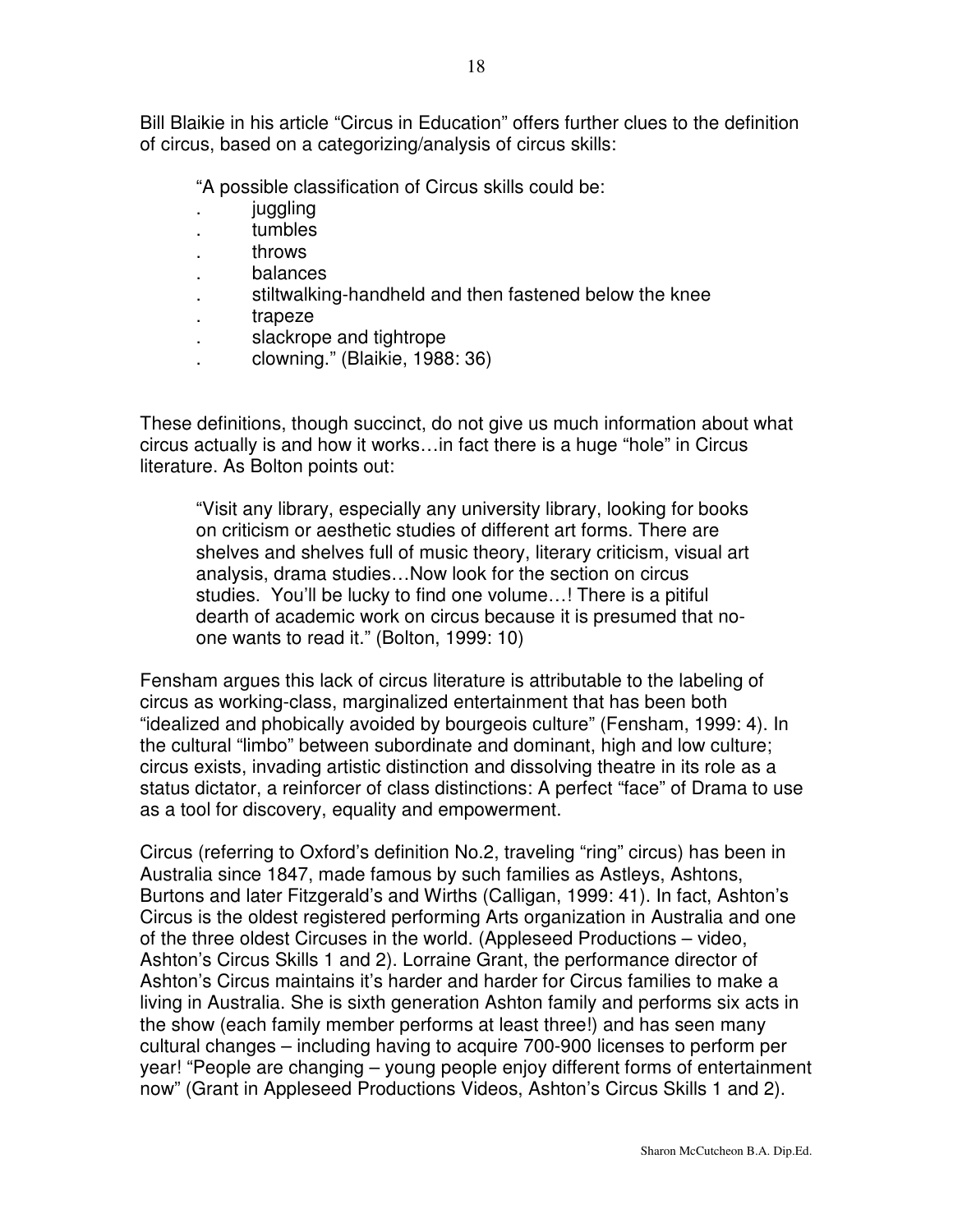What do young people enjoy? What does circus have to do to engage youth culture? Perhaps the Oxford colloquial definition of circus: "disturbance, scene of lively action" is a more appropriate "face" of circus for contemporary youth culture. After all, our society (and many others before it) tends to stereotype our young people as a problem generation. Mary Ann Hunter examines the labeling of young people in her article "Contemporary Australian Youth – Specific Performance and the Negotiation of Change". She explains how our "established generation" came to view "the restructuring of the labor market" and the constantly changing social and economic climate of this country through its relatively newly acquired capitalism as the faults of young people…

"contributing to a contemporary state of social and cultural anxiety for the established generation, whereby young people are being blamed for a myriad of social and cultural ills ranging from rising street crime to falling theatre subscriptions." (Hunter, 2000: 28)

However, as Hunter points out, our modern world is changing and (as previously discussed) the traditional links between family, school and work seem to have weakened; young people have new pressures to deal with, as both producers and products of modern culture.

"Issues of power remain at the core of many young people's experiences. In particular institutions reproduce patterns of inequality which young people must negotiate individually and with certain risks, even though a common perception is that young people's lives are endowed with greater variety and choice." (Hunter, 2000: 28)

Some have drawn parallels between the cultural "limbo" that circus exists within: "…the circus has a definite function in our culture, but its relation to it is not clear; it seems to be at the same time both 'within' and 'outside' culture " (Bouissac in Mullet, Circus Activity in Australia, August, 2001: 9) and young people as both "producers and products of modern culture."

Reg Bolton's definition of the many strands of circus clarifies the position of circus today: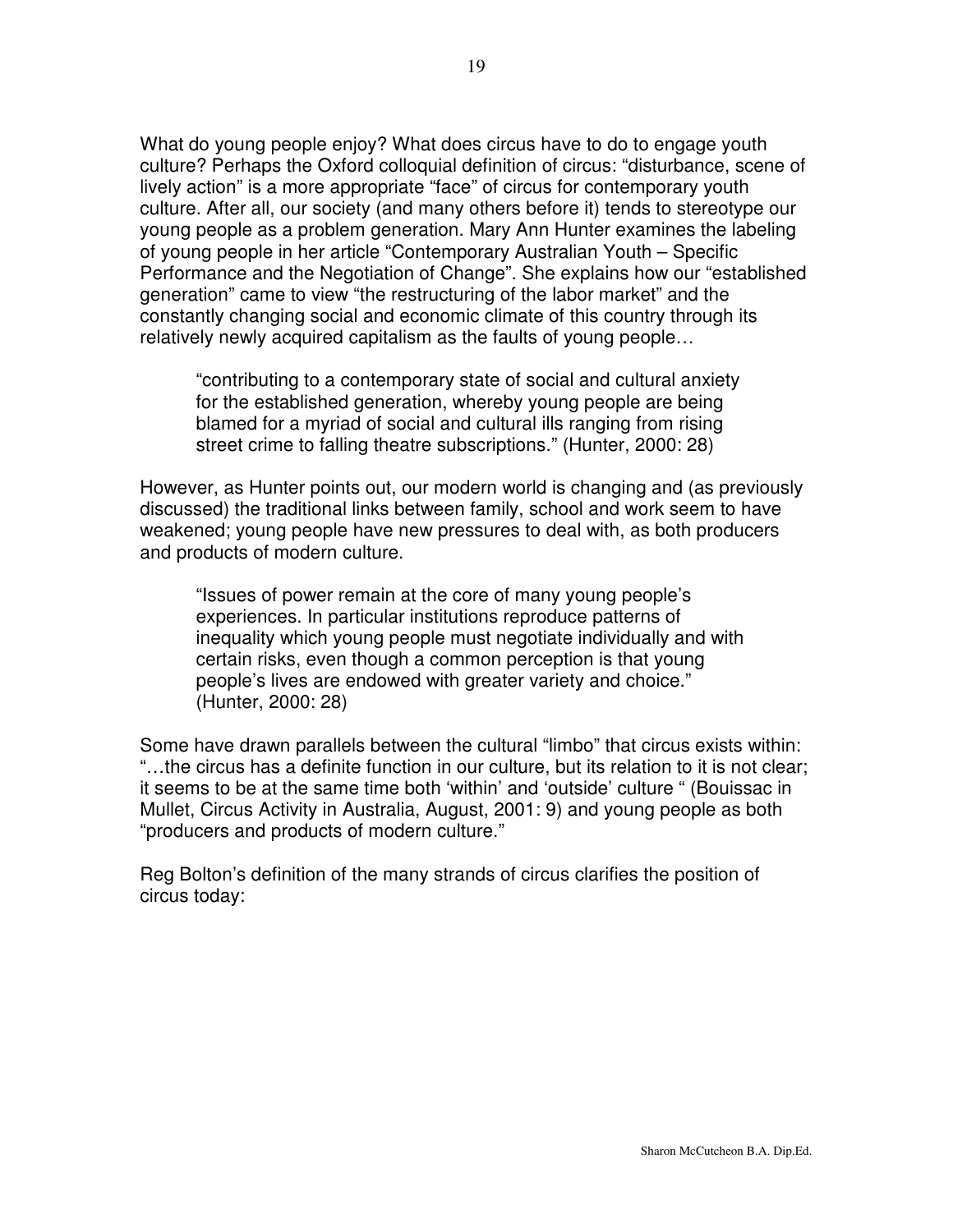"Firstly, there is 'traditional' circus that comes from the nineteenth century institutionalizing of circus acts into one form of presentation in the ring and the tent. Secondly, there is the 'new' circus that paradoxically comes from the late twentieth century rejection of institutionalization and the adoption of circus arts by artists interested in the popular form of circus, which after thirty years can hardly be called new. And 'thirdly' there is the community circus, which has a profound effect on community arts in Australia and is the offshoot of the political ideas that lead to the formation of new circus. There is also a healthy freelance sector that includes what I have called the 'fringe' circus that includes all the amateur circus activities and the marginal circus performances including the 'ferals', the physical street performers, the juggle clubs, the revitalized sideshows, and also the 'yellow pages clowns'" (Mullett, Circus Activity in Australia, August, 2001: 10)

This definition illustrates how diverse Circus is and how, as an art form, it can reject mainstream culture and embrace it both (Mullet, Circus activity in Australia, August, 2001: 10) "It is this contradiction that makes it such a vital sector of the arts." (Ibid)

Helen Stoddart expands on this cultural contradiction:

"The circus is mendacious, eternally opportunistic, at turns demotic and status-seeking, absurd and charming, breathtaking and predictable; prone to material catastrophe and yet driven by unparalleled physical skills and spectacular showmanship. Culturally and geographically it is eclectic, yet also type ridden. Alternatively, sometimes simultaneously, it is conservative, outlawed, conformist and transgressive. Always undeniably a live and fully visible spectacle in which no back-or side-stage tricks are possible, it has also operated some of the most famous of deceits." (Stoddart, 2000: 1)

Ward suggests that it is the mysterious, eclectic nature of circus that undoubtedly adds to the appeal of circus for young people; a magical art form with no definite boundaries or rules…

"The magic of the circus still exists. This is a phenomenon that is rooted within all of us. It is held within our folk memories. I have experience of children who have never seen a circus performance, either live or recorded, who have been enthralled by the idea of circus alone." (Ward, 1991: 23)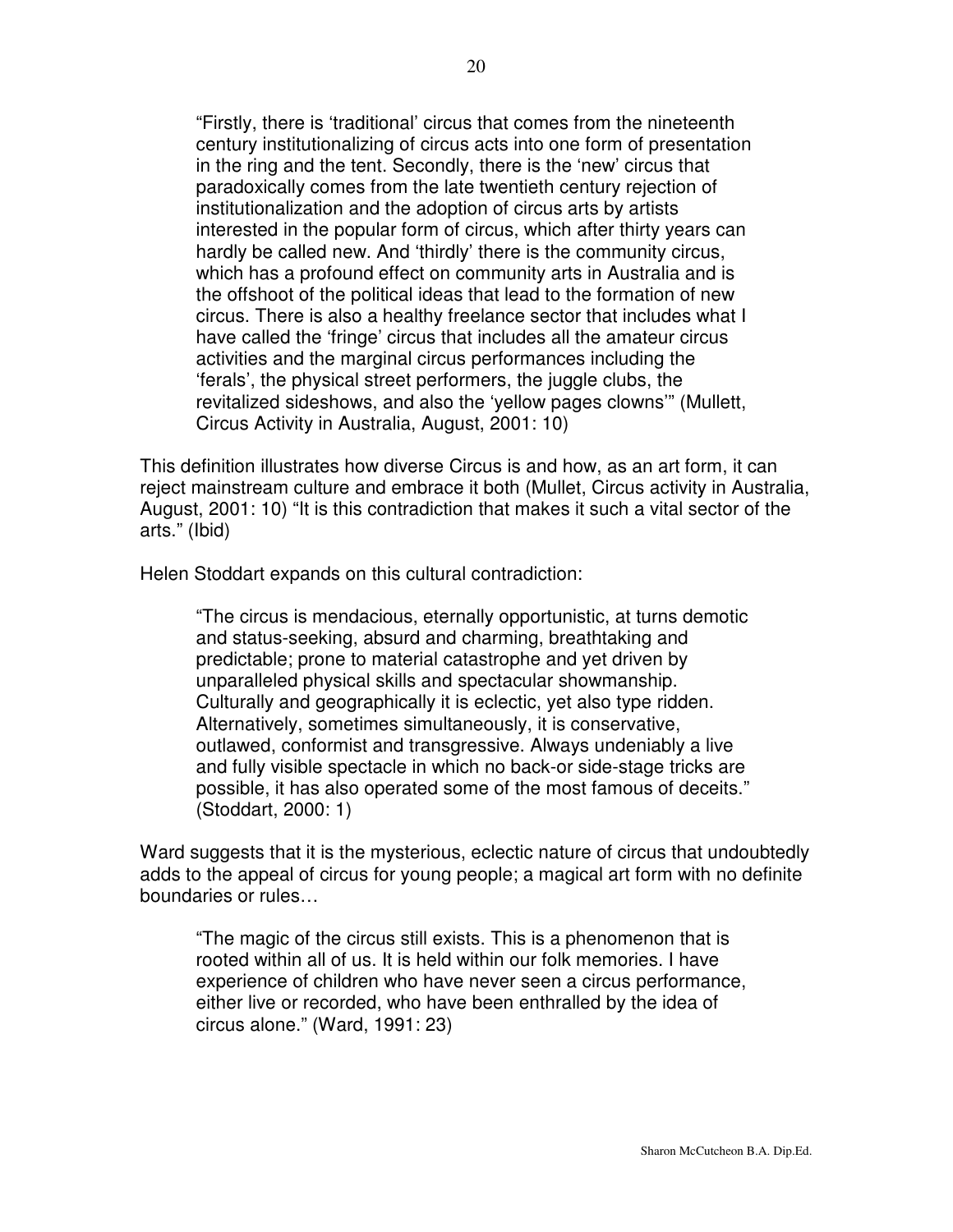However there is more to circus that attracts young people to participate in its many facets: risk. Circus is fundamentally based on elements of risk, personal and communal.

"Circus is, above all, a vehicle for the demonstration and taunting of danger and this remains its most telling and defining feature. Physical risk taking has always been at its heart; the recognition that to explore the limitations of the human body is to walk a line between triumphant exhilaration and, on the other side of this limit, pain, injury or death." (Stoddart, 2000: 4)

"Risk: the measure of uncertainty about the ultimate consequences of a particular activity." (Chicken and Posner 1998: 11)

The elements of risk in circus may make circus incredibly appealing to young people, and Jeanette Gonzalez in her article "Adolescents' perception of their risk- taking behavior" discusses a number of reasons for an increase in young people's indulgence in risky activities:

"Adolescents purposely seek out risks to: 1) take control of their lives; 2) express opposition to adult authority and conventional society; 3) deal with anxiety, frustration, inadequacy, and failure; 4) gain admission to peer groups and demonstrate identification with a youth subculture; 5) confirm personal identity; and 6) affirm maturity and mark a developmental transition into young adult hood." (Jessor and Jessor in Gonzalez, 1994: 1)

Other arguments for adolescents engaging in risk taking behaviour include: "The need for change, variety and intensity of stimulation manifests itself in sensory, social and thrill-seeking behaviors." (Jessor and Jessor in Gonzalez, 1994: 1)

Deborah Lupton in "Risk" further examines the notion of risk and its associations with pleasure. She maintains that individuals engage in "risk activities" to induce "pleasurable" sensations and improve personal perception. Lupton maintains humans take risks to appear "superhuman"; portraying superior qualities that allow us to court danger without harming ourselves. To break rules and go beyond boundaries that are externally imposed on us:

"Participating in activities that are coded as dangerous or risky can bring an adrenalin rush that allows aficionados to escape the bounds of the rational mind and controlled body, to allow the body's sensations and emotions to overcome them for a time. There is a sense of heightened living…of breaking the 'rules' that society is seen as imposing upon people." (Lupton, 1999: 152)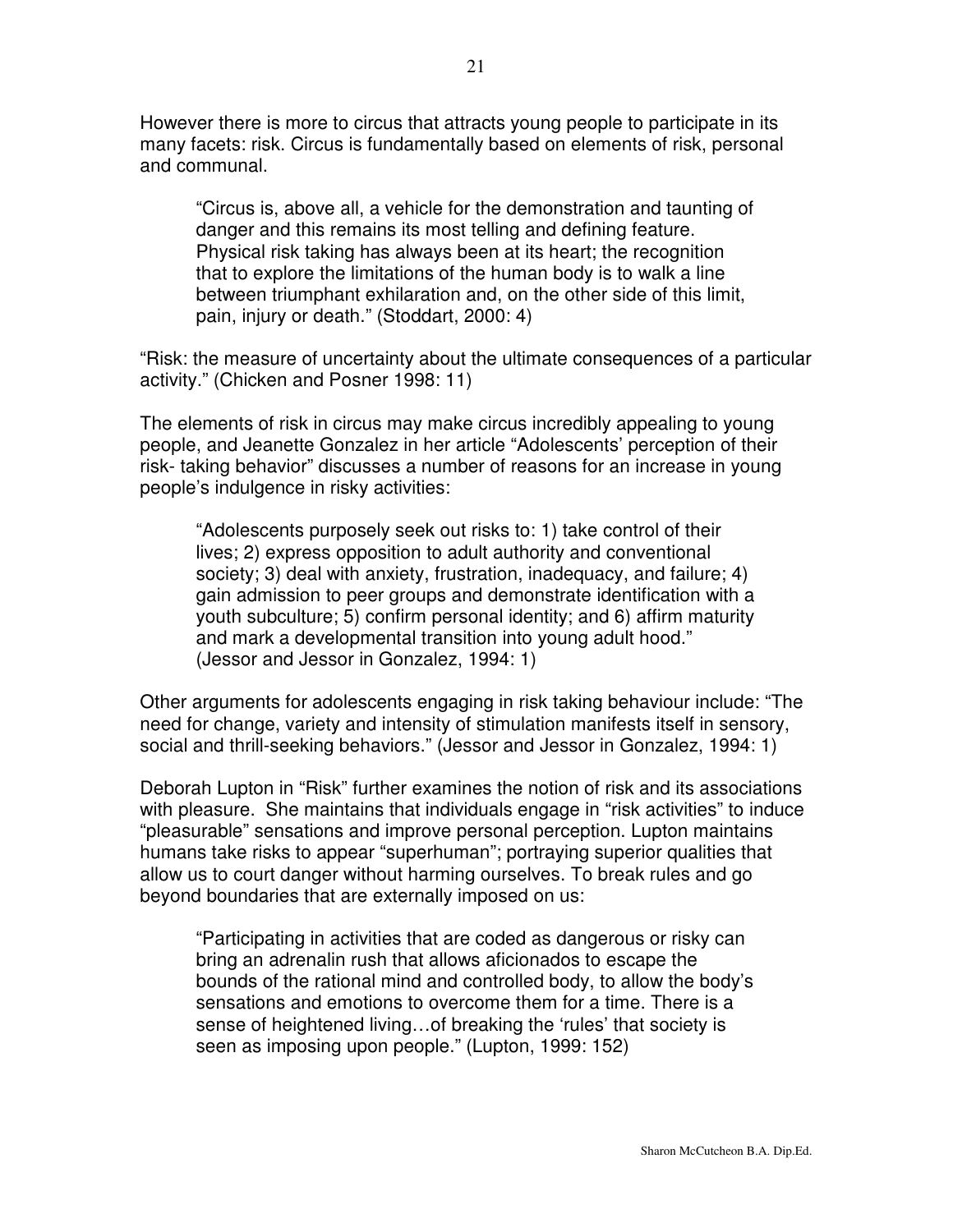Lupton also explores the nature of communal risk taking and how this kind of group activity can foster a kind of "collective effervescence" or "communal spirit" as the participants rely on each other for safety and security as they push boundaries and discover new limitations (ibid: 153).

"The whole thing of teendom – acting out, going for thrills and risks, experimenting with drugs; circus arts can channel that energy in healthy ways. Balancing on a tight wire or standing on a globe or riding a unicycle are things you really have to do in order to be successful. There is nothing phony. You get up in front of 300 people and there is a rush. Also, this is the time when the body and mind are undergoing all these changes – the hormonal things. When you put them on a tightrope or have them focus for juggling, they have to be balanced and coordinated and self-controlled." (Davis in Sugarman, 2001: 171)

Lupton concludes a "safe" risk activity, such as circus, should be promoted so that the desires of young people to be seen as taking risks can be fulfilled by a constructive activity as opposed to activities which will literally place the young people "at risk".

"Some risks, therefore, are not to be avoided but rather embraced as part of the trajectory of self-actualisation. To live a life that involves the avoidance of all risks is to be stultified, moribund, trapped in old habits and ways, to fail to develop as a person." (Lupton, 1999: 155)

There is a large amount of research to suggest that young people not only want to take risks, but should be encouraged to do so. "Parents who recognize appropriate risk taking and acknowledge it will usually get a more courageous child." (Jensen 1998: 21) Bolton maintains one of the most important features of Circus for young people is its potential to provide the same perceived "risk factor", whilst actually teaching young people how to be safe: "Children must also take risks. That is what childhood is for. That's how you learn." (Bolton, 1999: 15)

Circus, by definition, can give young people a healthy, attractive alternative to other risk factors that are available to youth to "combat" adolescent stress. This quality alone should be enough to convince schools of the inherent benefits of circus in education. However, there are many more benefits of Circus Arts within a youth framework: scholastic, physical, psychological, sociological and mental. All of which are inter-related, but deserve separate acknowledgement and discussion.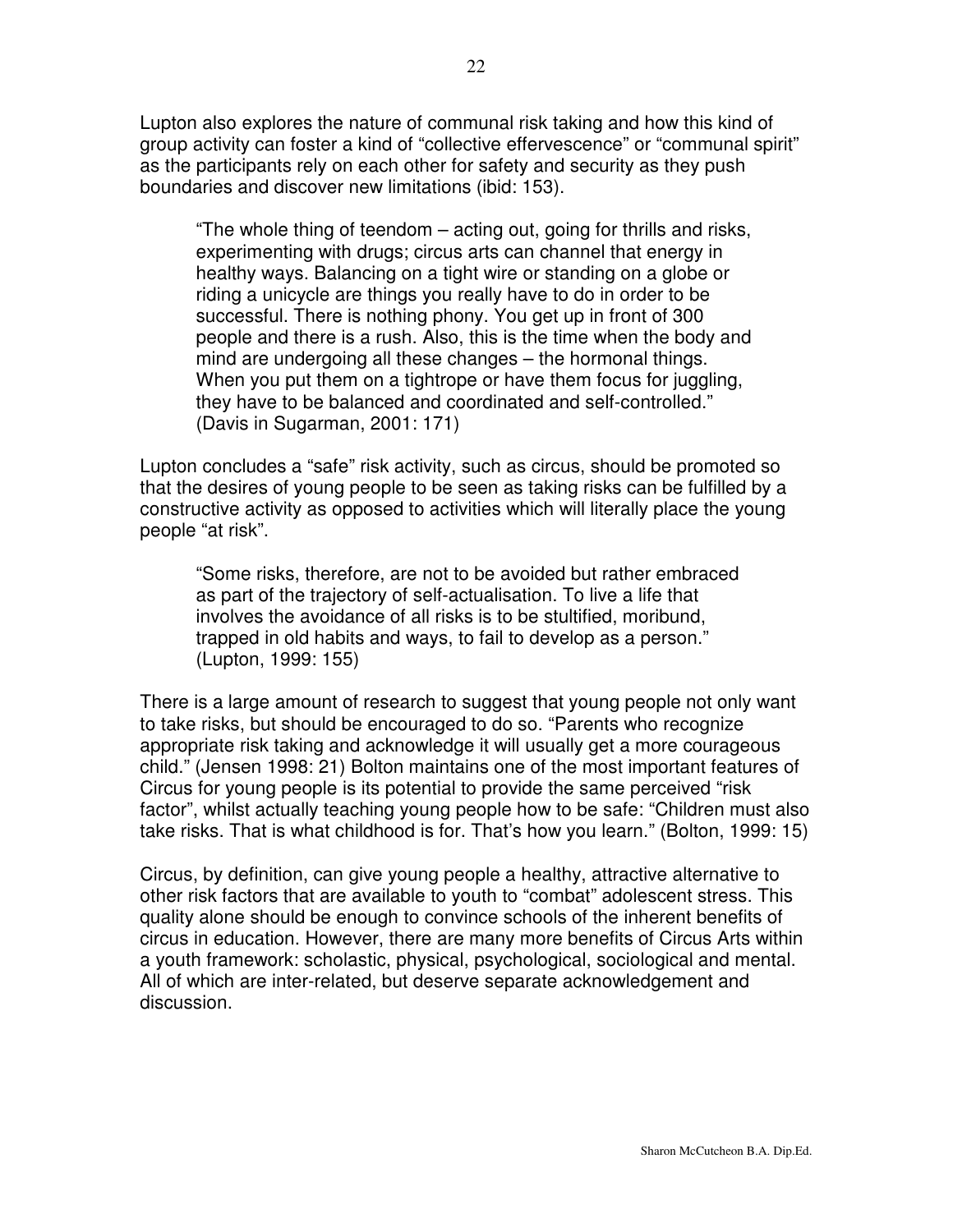#### **SCHOLASTIC BENEFITS OF CIRCUS**

Scholastically, circus has a number of underestimated benefits that can actually be utilized as a model for teaching young people HOW to learn and enjoy the learning experience:

"There is much to be done within the field of circus in Education…within this time of educational constraints when teachers feel shackled by Government dictates we need to look for a new road into developing the education of our children. Circus can, if properly used, provide a basis for a wider educational experience that can benefit all." (Ward, 1991: 67)

There is a definite need to address the unharnessed potential of Circus Arts as an educational tool for the development of young people. "Educational drama should not be about how well students meet adult expectations about theatrical product which is often highly conservative, masculinist and anglocentric" (Hunter, 2001: 29). "The word education comes from the root educare, which means 'to draw out' or 'to lead forth'. Unfortunately, many of us were schooled as though educare meant 'to stuff in'." (Gelb and Buzan, 1994: 122)

These ideas from Hunter and also Gelb and Buzan (authors of "Lessons from the Art of Juggling") share the theory that young people are predominantly told exactly what to do in schools rather than asked what would they like to do or know. When educators' primary concern should be to take what young people already know and let it lead them into a bigger realm of understanding. Furthermore, they stipulate that education has been used as a means for social control for too long, as a means for keeping things stagnant, ruling classes throughout history creating the "human beings that it wants or needs to serve its interests." (McEntegart, 1991: 10)

McEntegart further theorises:

"Children are always the new generation of the askers-of-theprofound questions, and we as the people who deal day-to-day with the askers-of-the-profound questions come under very close scrutiny by those who don't want profound questions to be asked by anybody, especially by children and young people, who are the inheritors of the future." (McEntegart, 1991: 10)

"Hard Times" written by Charles Dickens in 1854 is centrally concerned with the effect of the Industrial Revolutions of the 1840s. However, one of the underlying themes looks at education through one of Dickens' aptly named characters: Mr Gradgrind and his "model" school which only teaches "facts" and any child who exhibits an interest in "fancy" or has any creative thoughts is severely punished.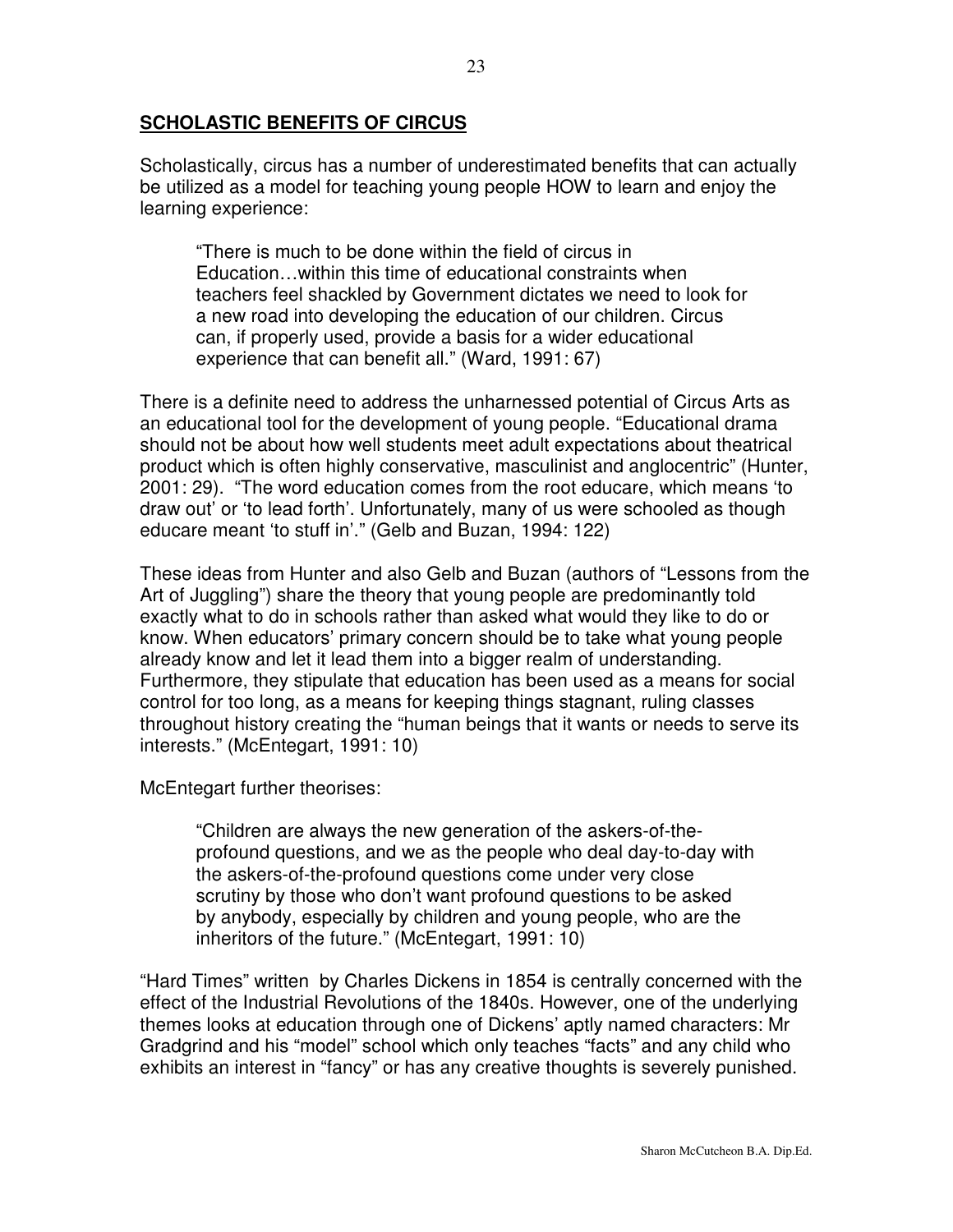Sissy Jupe (daughter of Signor Jupe, a circus clown) is forever being punished for being creative and exhibiting morals and family values which she has learnt growing up in a circus 'communal/magical' environment where 'fancy' is encouraged. Sissy is adopted by Mr Gradgrind, who attempts to fill her head with 'facts' and extinguish her 'fire' and her 'fancy'. Eventually Mr Gradgrind calls upon the 'Circus Folk' to help him with his own children and realizes how wrong his previous judgments were.

"Hard Times" is a literary metaphor; an important lesson about the power of education and how essential it is to adopt a holistic approach that encompasses fact and fantasy/fancy in order to produce a well-adjusted, balanced, empowered young person and thus adult. (See "Stoddart (2000) – Chapter 6 – '…crammed with all sorts of dry bones and dust': Dickens's Disruptive Circus")

Students need a tool; a process to learn about themselves, their community and world and celebrate their own talents, skills and roles within that community. As Helen Crummy, a long time advocate of theatre as a tool for empowerment states:

"…education in its broadest sense is the key to unlocking the door of a better life for the individual and the means by which a community can learn about itself, grow and play its rightful part in the wider society." (Crummy, 1992: 237)

It is this idea of growth; the process of learning and change that is integral in effective education. However, there is enormous pressure on teachers to produce results and this emphasis on product is often at the expense of a valuable and highly beneficial process.

"Often teachers focus on how well students manage the artistic product without really analyzing the journey they each make to get there. Currently in NSW to be interested in 'process' is seen as old fashioned but our perspectives about process need to be upgraded in line with current shifts in educational practice..." (Hatton, 2001: 29)

Jo Trowsdale (see below) in her article "Harnessing the Potential of Artists in Residence" links the process versus product debate to the 'high' and 'low' art divisions in society and states how process has been undervalued for too long and furthermore, process is vital for self awareness and the development of individuality: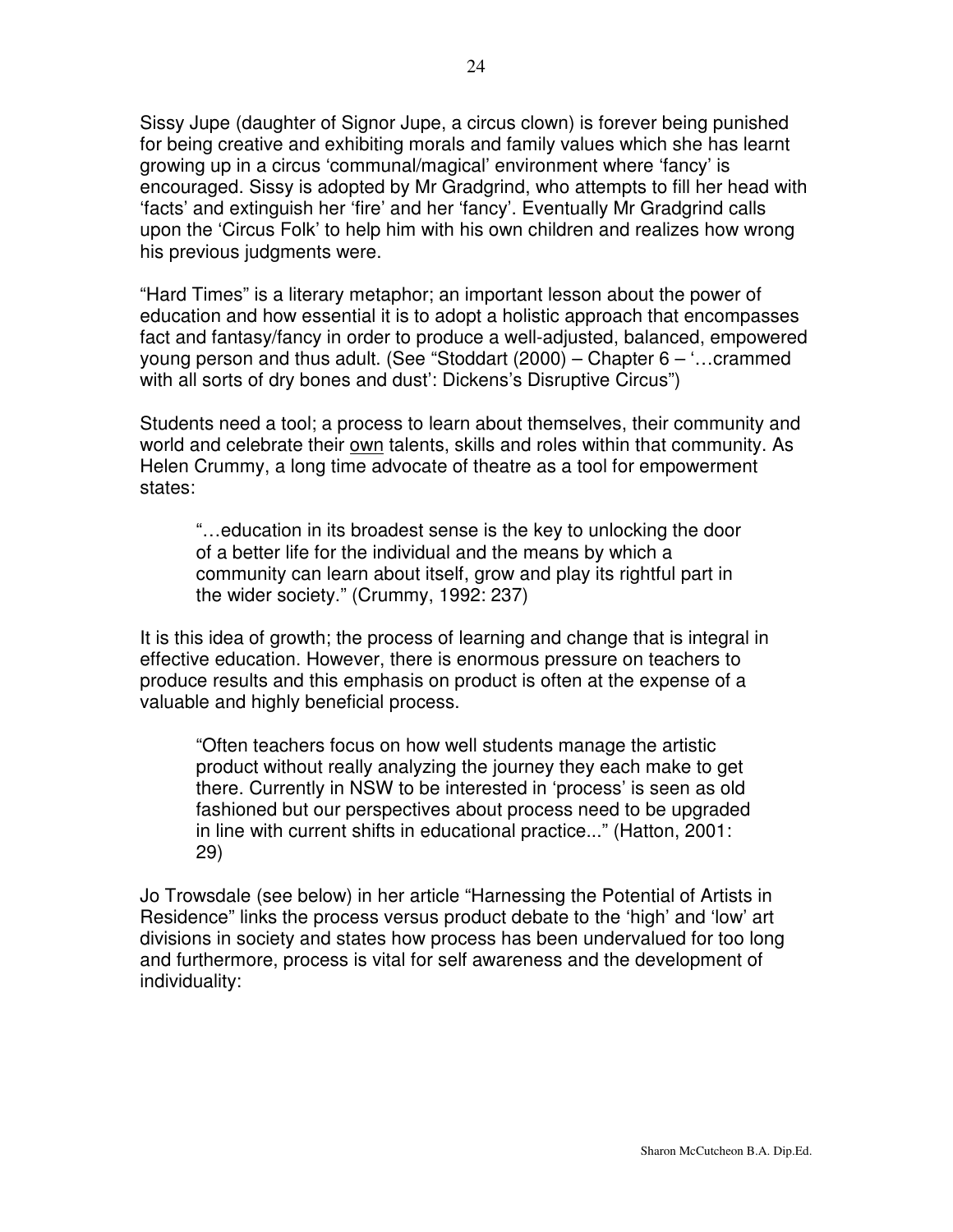"Alternative views presented by educationalists which have earned the label 'process' have asserted the centrality of experience as a vehicle for learning about the nature of an art and about learning in general…They allow for inner, personal sources to influence creativity as well as (and sometimes in preference to) external sources." (Trowsdale, 1996: 90)

This idea explores the idea of the stimulus for learning, changing and achieving as a process; an upward spiral of growth, coming from the students, NOT necessarily always from the teacher…where the students actively engage in discovery rather than being given an end product to aspire to:

"Educational theory indicates that 'active' forms of learning seem to be more effective for adolescents than 'passive' forms. Drama in education is about developing creativity and the use of the imagination and, as such, is a valuable tool for intellectual and emotional growth. It is not about public performance but is a process that involves the participants in problem solving and cooperative interaction." (Bagshaw and Halliday, 2000: 89)

Circus, by its very nature, is based on 'active' learning and process. It is this process that is vital in tackling the many mental, physical and social problems that contribute to our ever-increasing population of 'Youth at Risk' in schools. It is by stretching young people's perceptions and potential through circus, that they will have the tools to 'deal with' the 'real' world.

"By assisting a child in a topsy-turvey world we help his intellectual work because the child becomes interested in creating such a topsy-turvey world for himself in order to become more effectively master of the laws governing the real world." (Vygotsky in McEnteggart, 1991: 9)

Tim Durick makes many observations about the value of circus in schools in his article "Circus and Education". Scholastically, circus not only taught students to 'learn through doing' but also how to 'learn how to learn'. Durick points out how circus skills are learnt through the stages of engagement, exploration, transformation, presentation and reflection; a model recommended by Peter Forrestal and Brian Cambourne in their book "Small Group Learning in the Classroom". It is through this model the students explore the skills themselves and thus 'own' the knowledge and therefore the power; a valuable tool in improving self-esteem. (Durick, 1993: 3)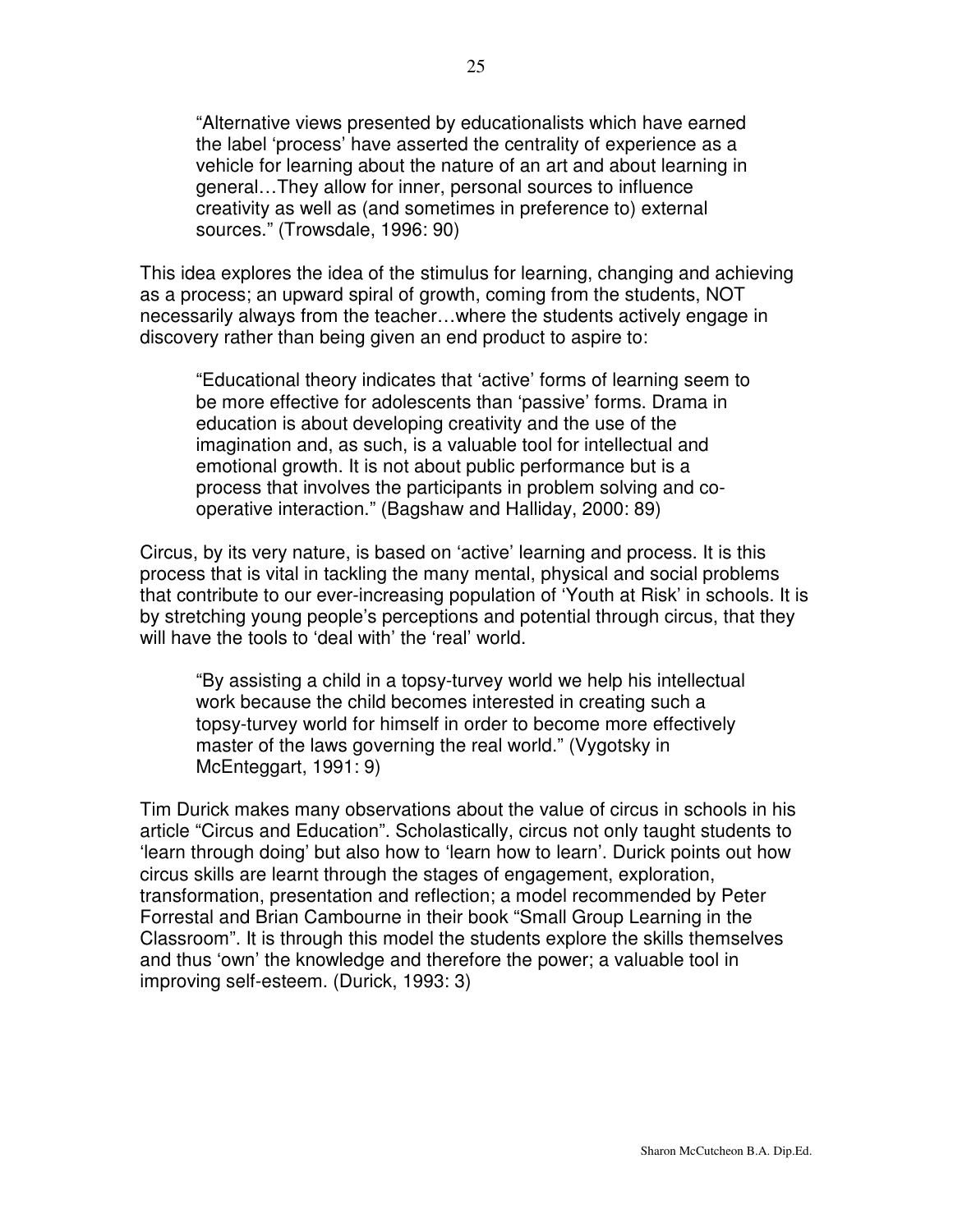"Circus Learning is difficult. It requires focus, effort and the ability to move beyond failure. It teaches good work habits. In a world in which the media lull youngsters into passivity and computers encourage them to inhabit virtual realities, Circus Learning provides an authentic world in which the individual controls his or her actions." (Sugarman, 2001: 13)

Bernie Neville in his book "Educating Psyche – Emotion, imagination and the unconscious in learning", examines the nature of schools and the destructive effects of the obsession with utility and intellect as opposed to what lies in the depths (or psyche) of the learner. Throughout his book, Neville draws comparisons between Greek Gods, universal myths and teaching/learning types. When looking at drama teachers, Neville uses an analogy with Dionysus, the God of Drama, spontaneity, creativity, flexibility, vitality and civilization. The Dionysion teacher asks "How can I make this lesson enjoyable for the students and an adventure for me? How can I be with my students so completely in my lesson that we really experience something new together?" Of course these teachers are usually not taken very seriously and accused of trivializing the curriculum through games, creativity and (heaven forbid) fun! However, as Neville illustrates, surely trivialization is rife in History classes where events of tremendous passion and significance like the French Revolution are being reduced to a list of names, dates, causes and consequences (Neville, 1989: 210). Children must be able to learn in their natural state in order to process and own knowledge.

"It ought not to be necessary to teach children and adolescents to be children again, but for some children and most adolescents schooling puts a considerable distance between them and the spontaneous play which is their natural way of relating to the world. Besides, many teenagers live in a prison of other people's expectations; their behavior is every moment shaped by their fantasies of what peers, school, parents and the larger society demand of them. A Dionysian schooling would not only keep the child alive in them, but nourish it through play, dance and drama; conventional schooling seems more intent on killing it." (Neville, 1989: 201)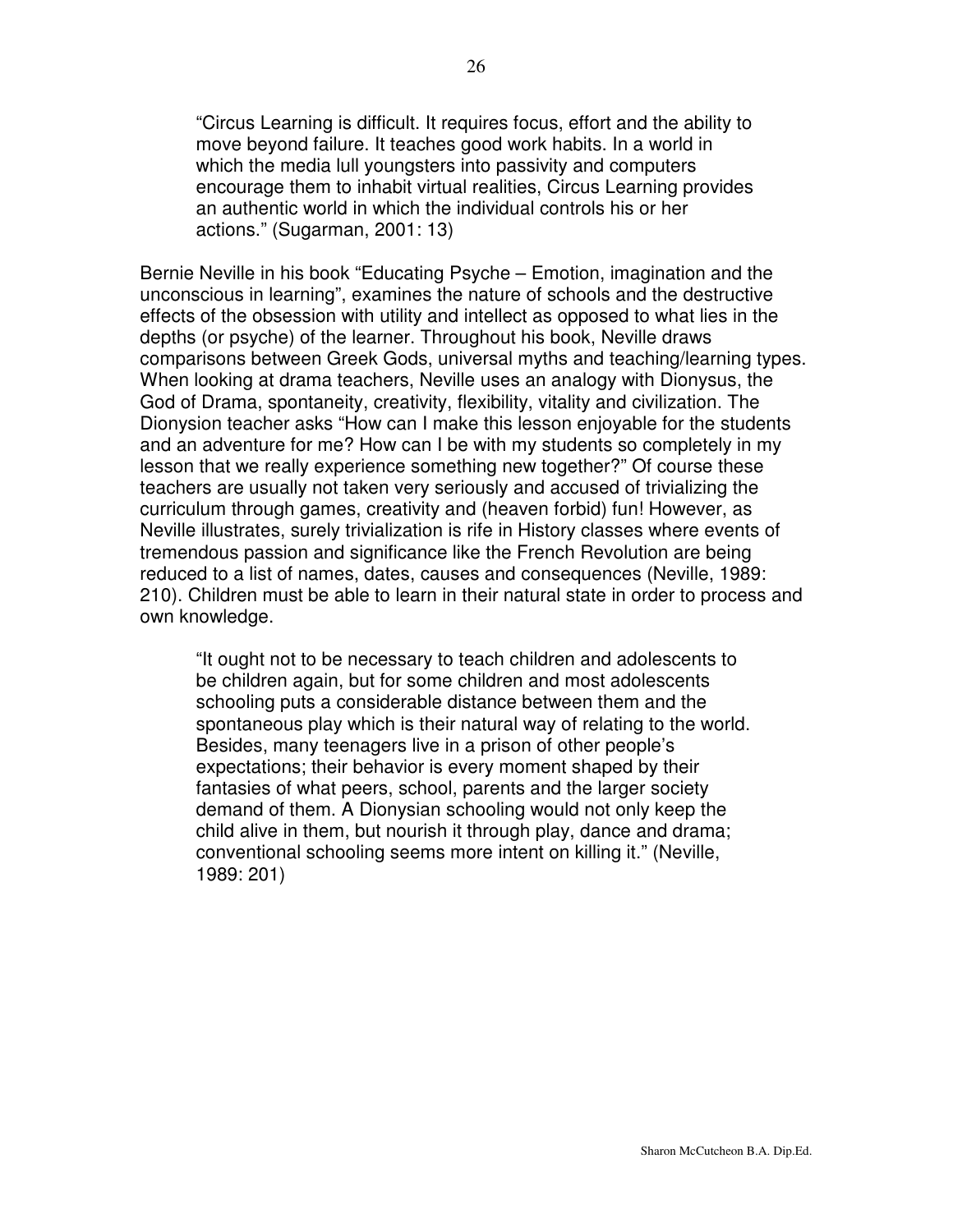Scholastically, circus allows children to learn through discovery…to allow the knowledge to be "drawn out" rather than "stuffed in". Young people learn how to learn through circus; they must develop patience, self-discipline, concentration, how to set goals, transform their attitude towards mistakes and failure, recognize and change limiting habitual patterns, overcome challenges, develop coaching skills, and most importantly overcome what Gelb and Buzan call the "I can't phenomenon". A phenomenon based on the fear of failure which has stemmed from traditional methods of education which are about getting the right answer to appease authority (Gelb and Buzan, 1994: 96). As circus is not about getting the right answer, it helps overcome the fear of failure and instead fosters what Reg Bolton calls "The Superman Effect":

"The Superman Effect: Is it a bird? Is it a plane? No, it's your selfesteem! Step 1: you see someone performing a supernatural feat (e.g. riding a unicycle) Step 2: you can try it for yourself Step 3: within half an hour you realize you may be able to ride it Step 4: after an hour, a day or a week, you can ride it You ARE Superman!" (Bolton, 1987: 60)

Circus as a theatre medium also has potential for learning in a number of faculties: Drama for trust, process, performance, etc. PE, Art (costumes, set, etc), Music (live music is an integral part of effective circus), Commerce (marketing and promotion), Industrial Arts (props, sets, costume design, etc), Home Economics (for new-age fairy floss!) and of course, as Reg Bolton illustrates, Social Studies:

"The history and actuality of circus is a model of Multi-Culturalism and Co-existence. It is a universal art form with an ancient and diverse pedigree. To study its history and contemporary development is to see the world in microcosm, its variety, its challenges, and its ever- changing view of itself. Circus offers scope for debate on issues such as inter-species relationships, race, high-art/low-art, risk, child exploitation, management, truth in advertising, and much more. In Social Studies, circus is both metaphor and reality." (Bolton, 1999: 14)

Scholastically, it appears circus provides an ideal model for teaching and learning and can dramatically improve the relationship between students and teachers and students and "themselves"….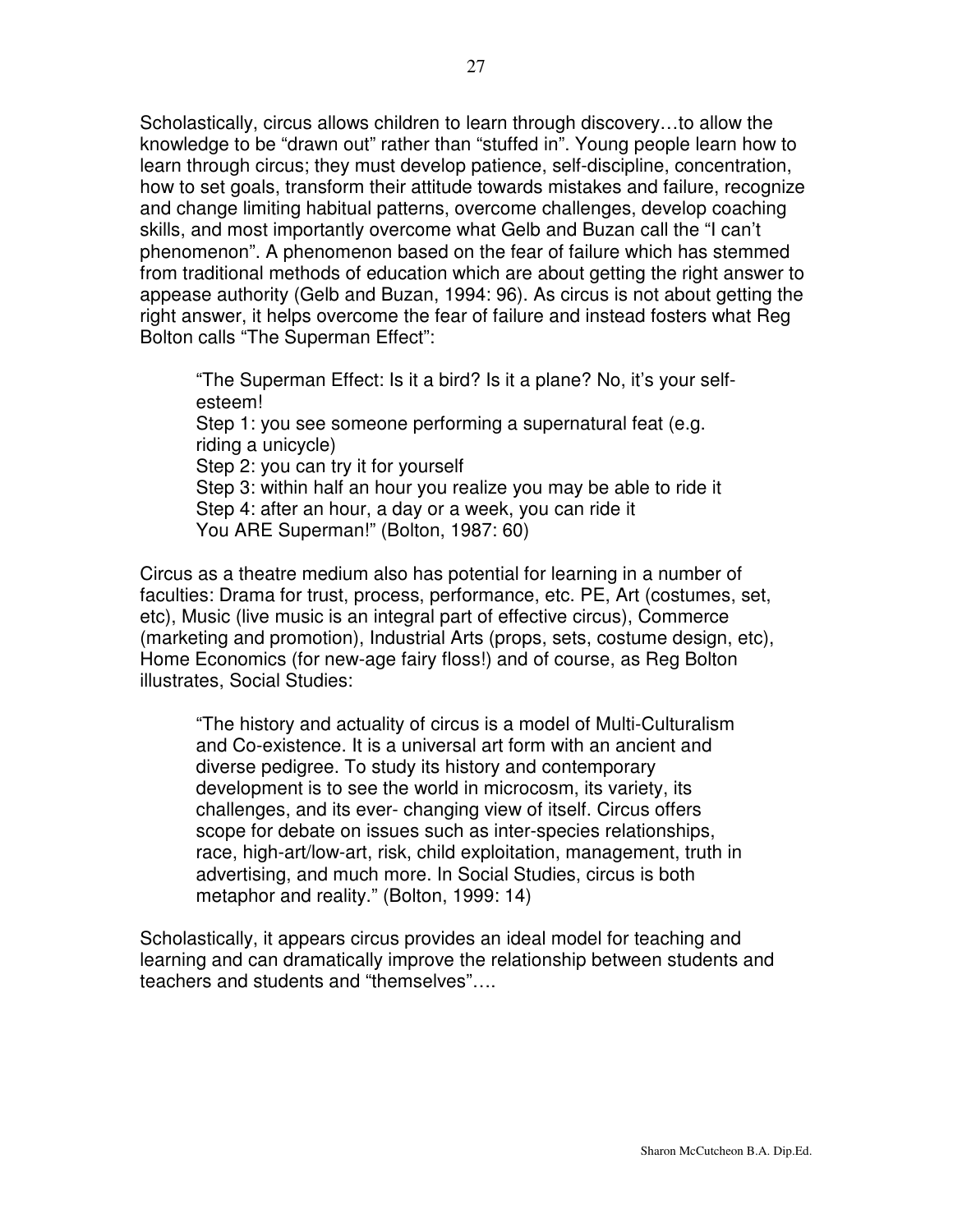"…the methodology of Circus Learning can be adapted to other learning. We will note the importance of teachers whom students can trust and who, in turn trust their students. We will see how clearly defined goals and clearly defined methods for achieving them make it possible to venture into frightening areas." (Sugarman, 2001: 13)

### **PHYSICAL BENEFITS OF CIRCUS**

Physically, circus has many obvious benefits for young people and some that are more subversive.

As Thomas Collingwood points out in his book 'Helping at- risk youth through physical fitness programming': "systematic physical training actually can aid in meeting needs in all three areas of deficits: physical, emotional and intellectual." (Collingwood, 1997: 11)

Circus improves inner and outer balance, co-ordination, stamina, flexibility, strength, timing, reflex ability, laterality and mind-tracking. (Bolton, R. 2002. pers. comm. 20<sup>th</sup> May)

However, upon further investigation we discover that circus does more for the physical self than just the above! Betty Lowndes (1970) in her book "Movement and Drama in the Primary School" discusses how education which focuses on only written expression and verbal development restricts the mental development of young people. She maintains children, through movement teaching, develop:

- "1. Body awareness
- 2. Body activity
- 3. Relationship of self to space and other people
- 4. Awareness of quality of movement." (Lowndes, 1970: 10)

And that these skills are essential for expressing inner feelings, moods and ideas, and coordinating mind, body and imagination in a total process of "total education." (Ibid)

"This is important for all children but is especially so for those who might lack the ability to write creatively or to do work with concrete material such as clay. Their own bodies are perhaps the only objects which these children can manipulate and shape easily. Through expressive movement they can enjoy the power of creation." (Lowndes, 1970: 10)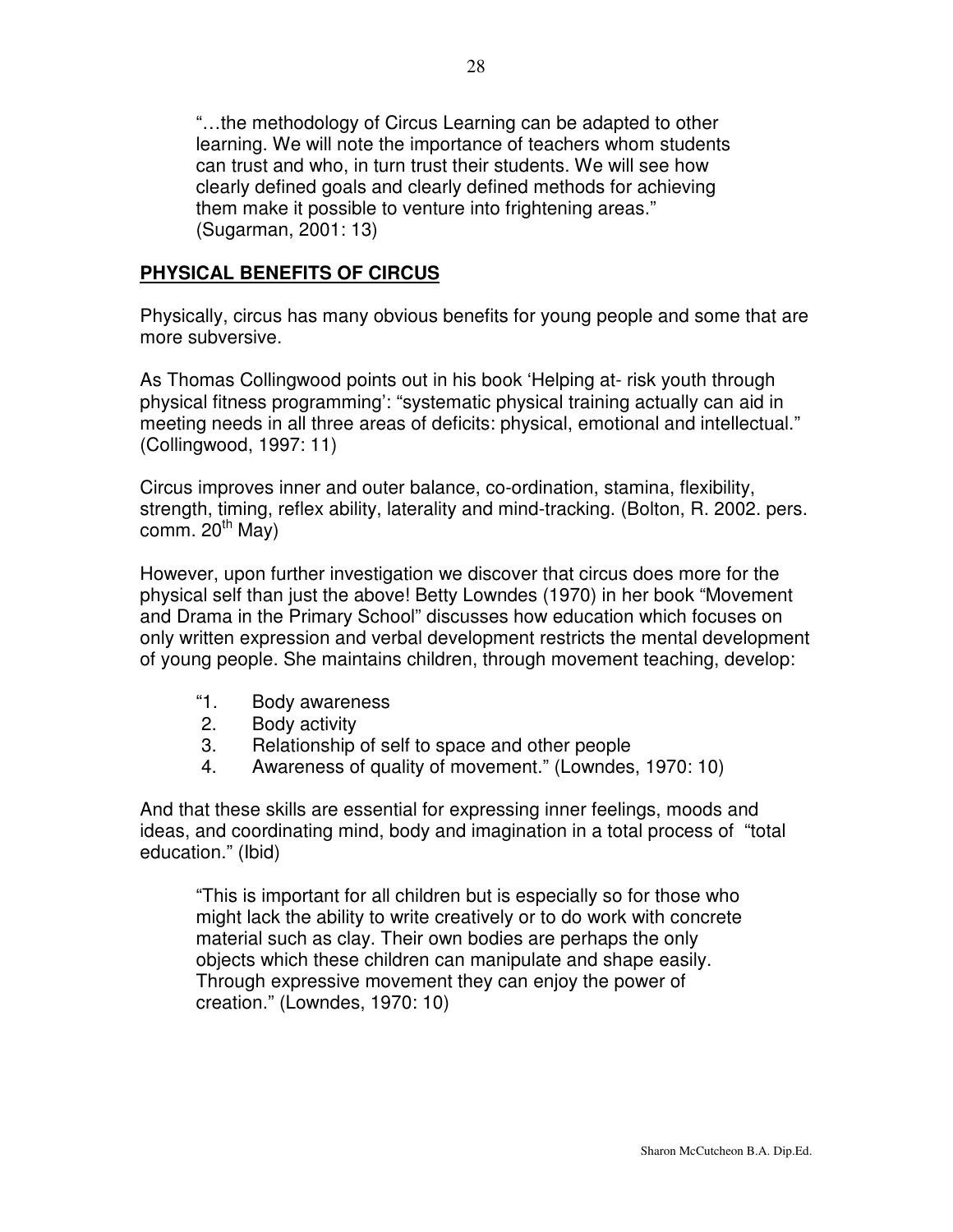Physical information about the body and its relationship to surrounding space is a recognized form of intelligence that is not given enough kudos within an educational framework. This intelligence actually has two categories: proprioception and kinesthesis. The former pertaining to information from within the body, such as positions of joints, forces in muscles and orientation in space. The latter; the sense of movements of joints, tensions in the muscles and general data about one's own actions. (Schmidt, 1991: 47)

David Wright, another advocate of the importance of "the body" in education examines the importance of the recognition of bodily kinesthetic intelligence. Wright maintains there are very few theories and ideas in education which explore the unharnessed power of the body as a source of learning. Despite the fact that the idea of the body being a tool for learning and liberation (Wright quotes Boal who believed that perception, awareness and control of the body was the first step in overcoming oppression determined by social and economic forces), Wright maintains educators avoid the body when teaching due to a number of sensitive issues surrounding adolescents and 'personal space'. However, bodily-kinesthetic is a recognized form of intelligence and must be developed in young people in schools. People with this kind of intelligence process information most successfully through the sensations they feel through their bodies. (Jasmine, 1996: 8)

"The conversation with the body is a source of considerable learning. Through entering into this, students and teachers, theorists and practitioners can expand their understanding of their own experience and the experience of the environment within which they create meaning." (Wright, 1998: 94)

Circus is a fun and safe way for young people to be physically active, thus improving their self-esteem (Drever, P. 2002: 15). It is through this physical, kinesthetic learning, circus helps young people become aware of their physical self; its potential and its limitations. They learn to trust and celebrate their bodies, and the bodies of those around them, developing self-esteem, self-actualisation and thus validating the individual. As Rachel Fensham illustrates:

"From the struggle with the physical limits of the body, the performer is able to experience pleasure and to know the price of pain that, I would argue, also leads to the creation of a new self, with a theatrical vibrancy that can also be 'real'." (Fensham, 2000: 15)

"Physical exercise can provide some purpose and meaning in an environment in which none often exists….the meaning of that exercise is in the process, the movement, and the physiological and psychological feelings that occur. The intensity of the exercise lets us know we are alive." (Collingwood, 1997; 12)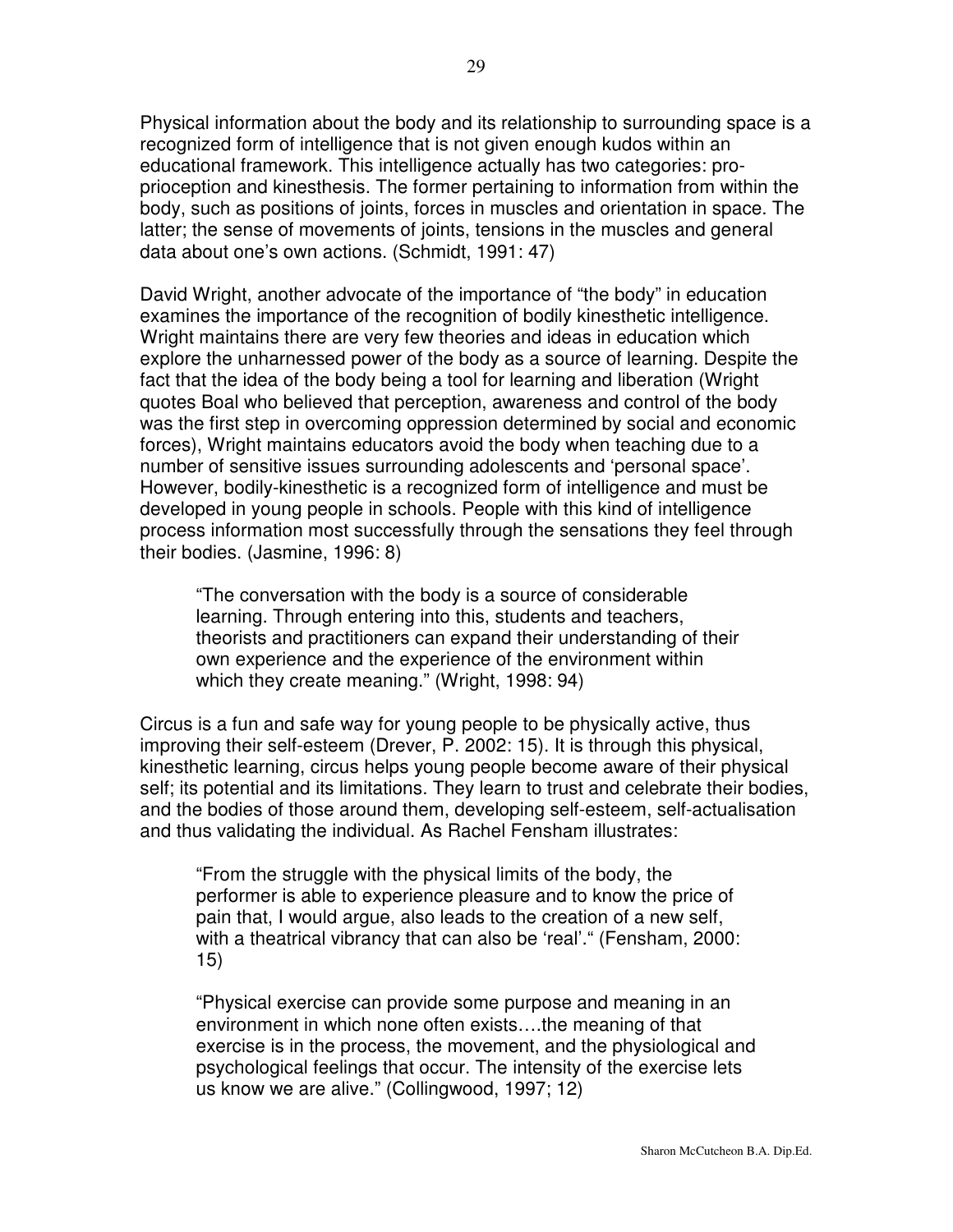### **PSYCHOLOGICAL BENEFITS OF CIRCUS**

Adolescence is traditionally a very difficult period of time in human development. As previously discussed, this difficult period is further combated by an array of new social and psychological pressures that affect young people today.

"Adolescents are uncomfortable…they are at an age when they start piercing their bodies and painting their hair green, but you put them up here in a socially condoned context where they can paint their hair green and it's ok…" (Davis in Sugarman, 2001: 167)

Psychologists identify adolescence as a period of tremendous change and transformation. Where personal identity is further developed amongst varying degrees of social pressures and limitations. Erikson called adolescence the "fifth developmental stage": Identity versus confusion; where adolescents are faced with finding out who they are, what they are all about, and where they are going in life (Santrock, 2001: 43). Swiss psychologist Piaget stressed that adolescents actively construct their own cognitive worlds; information is not just poured into their minds from the environment. (Santrock, 2001: 43)

Elkind believes the adolescents themselves have strong feelings about this sense of individualism. He notes that all young people develop a type of egocentrism whereby " adolescents' sense of personal uniqueness makes them feel that no one can understand them" (Elkind in Santrock, 2001: 134). Their personal development often becomes introspective and any socio-cognitive influence in the construction of personal identity may produce 'many selves' the actual and the perceived self, or selves.

"The adolescents emerging ability to construct ideal selves in addition to actual ones can be perplexing to the adolescent. The capacity to recognize a discrepancy between real and ideal selves represents a cognitive advance, but humanistic theorist Carl Rogers (1950) believed that when the real and ideal selves are too discrepant, it is a sign of maladjustment." (Santrock, 2001: 299)

This "maladjustment" will, in turn, lead to a lower self-esteem and an unhealthy perception of self image and self worth.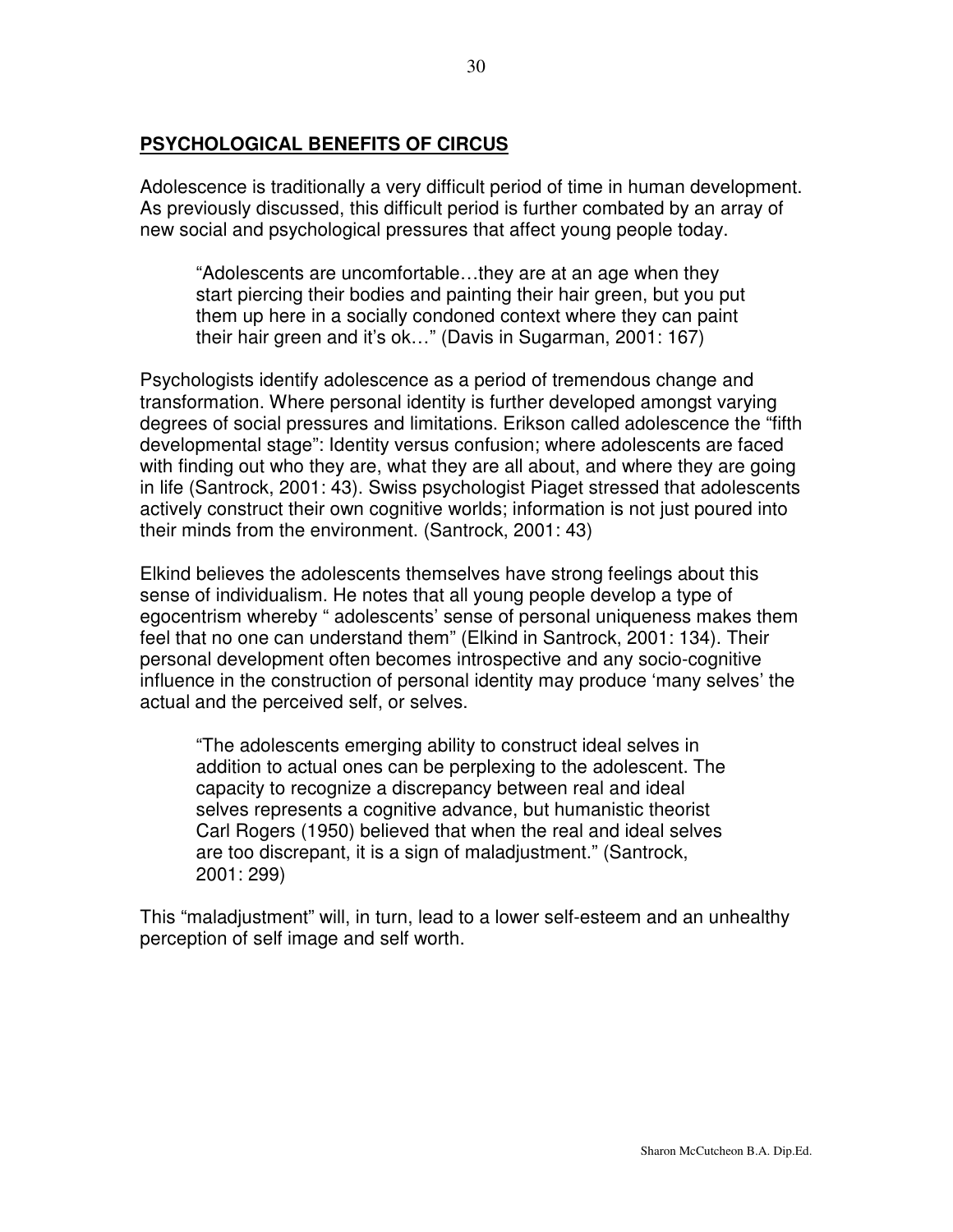Opportunities such as circus can help to bring the "real" and "ideal" selves into alignment during adolescent development. There is a large amount of research to suggest that physical appearance and perceived self-concepts regarding physical attractiveness are the strongest predictors of overall self-esteem (Santrock, 2001:303). Furthermore, adolescents have the highest self-esteem when they perform competently in domains important to the self. "Therefore, adolescents should be encouraged to identify and value their areas of competence….master those situations and produce positive outcomes." (Santrock, 1991: 304)

Circus can provide young people with an accurate perception of their physical "real" self and provide them with the avenue to make choices about its successful utilization and development, thus improving their chances of developing a healthy self-esteem. The body is an integral factor in determining any individual's identity and potential to function within society.

"We have a dual relationship to our bodies. We can experience the body directly through feeling or we can have an image of it. In the first case, we are immediately connected to the self, whereas in the second case, the connection is indirect. A healthy person has this dual consciousness, but it does not pose a problem because the self-image and the direct self-experience through the body coincide." (Lowen, 1987: 30)

This dualism is, of course, not a new area of research. The Cartesian dualism of having and being in a body has been theorized by many philosophers and psychologists. There are a number of recurring themes: the importance of the recognition of the centrality of the body in the development of identity and one's sense of interpersonal being, and the importance of the alignment between the 'experienced' self and the 'projected' self. Of course the theories differ as to where the majority of influence stems from for the development of the perceived/projected self, but they are generally in agreement that we cannot completely remove the body from its social context when examining adolescent development:

"'The problem of the body' is not therefore, simply abstract and philosophical, it also has personal (interpersonal and intrapersonal), social, sexual, biological, historical and existential dimensions among others…" (Lawler, 1992: 59)

The internal/external influences on adolescent development are entwined and embedded within a social context. Circus does not distinguish between these self/other definitions; instead, it provides the tools to successfully incorporate the "adolescent selves" and their environment: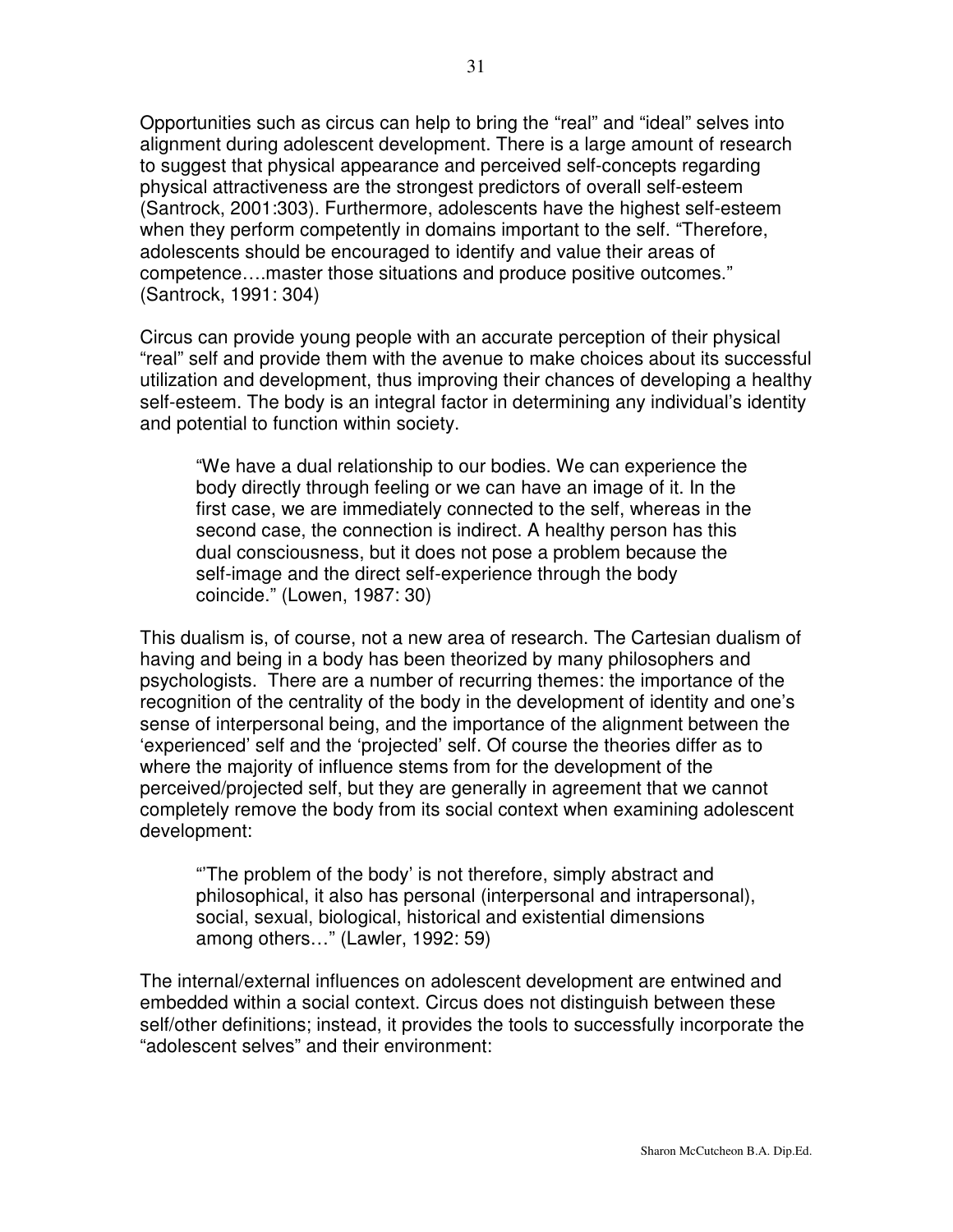"By turning you upside down, we teach you to stand on your own two feet. By dropping objects we teach you to catch them. By having you walk all over someone, we teach you to take care of them. By having you clown around, we teach you to take yourself seriously." (Everyday Circus in Sugarman, 2001: 124)

It is this 'placement' of individuals within a communal activity like circus that makes self-exploration "safe" for adolescents. Circus, by its very nature is about co-operation and about community. Though many skills require individual application and self-discipline, you cannot make a Circus on your own. Circus is about working together and not, as many school sports and academic pursuits are, about competing against each other.

There is an enormous need for communal, non-competitive activities within schools if the development of community relations and identity is to be successfully achieved. From a sociological perspective schools are "odd places"; unique social institutions based on middle-class foundations, where the teacher – student relationship is "a form of institutionalized dominance and subordination" (Reid, 1986: 53). It is often this subordination which gives rise to the theory that teachers are in some way superior to students. This would logically make young people inferior – an argument which is not only without justification, but leads to an increase in conflicting issues with authority figures and consequently a rise in "at risk" behaviors (Stinchecombe, 1964:181). Circus is one area where the student can quickly become more adept at particular skills than teachers; consequently inverting this dominance/subordination relationship (if only temporarily) and creating a new power relationship which can only benefit the students development and self-esteem:

"It is an activity in which students can become demonstrably better than the teacher, something that does not happen in many classes, where the teacher holds all the knowledge and therefore all the power." (Durick, 1993:3)

#### **SOCIOLOGICAL BENEFITS OF CIRCUS**

If adolescents are to be given an environment where education becomes stressfree and engaging, a community ethos must be maintained within the school and its framework.

School/public community relations can be defined as:

"A systematic function on all levels of a school system, established as a program to improve and maintain optimal levels of student achievement and to build public support." (Bagin and Gallagher and Kindred, 1994: 15)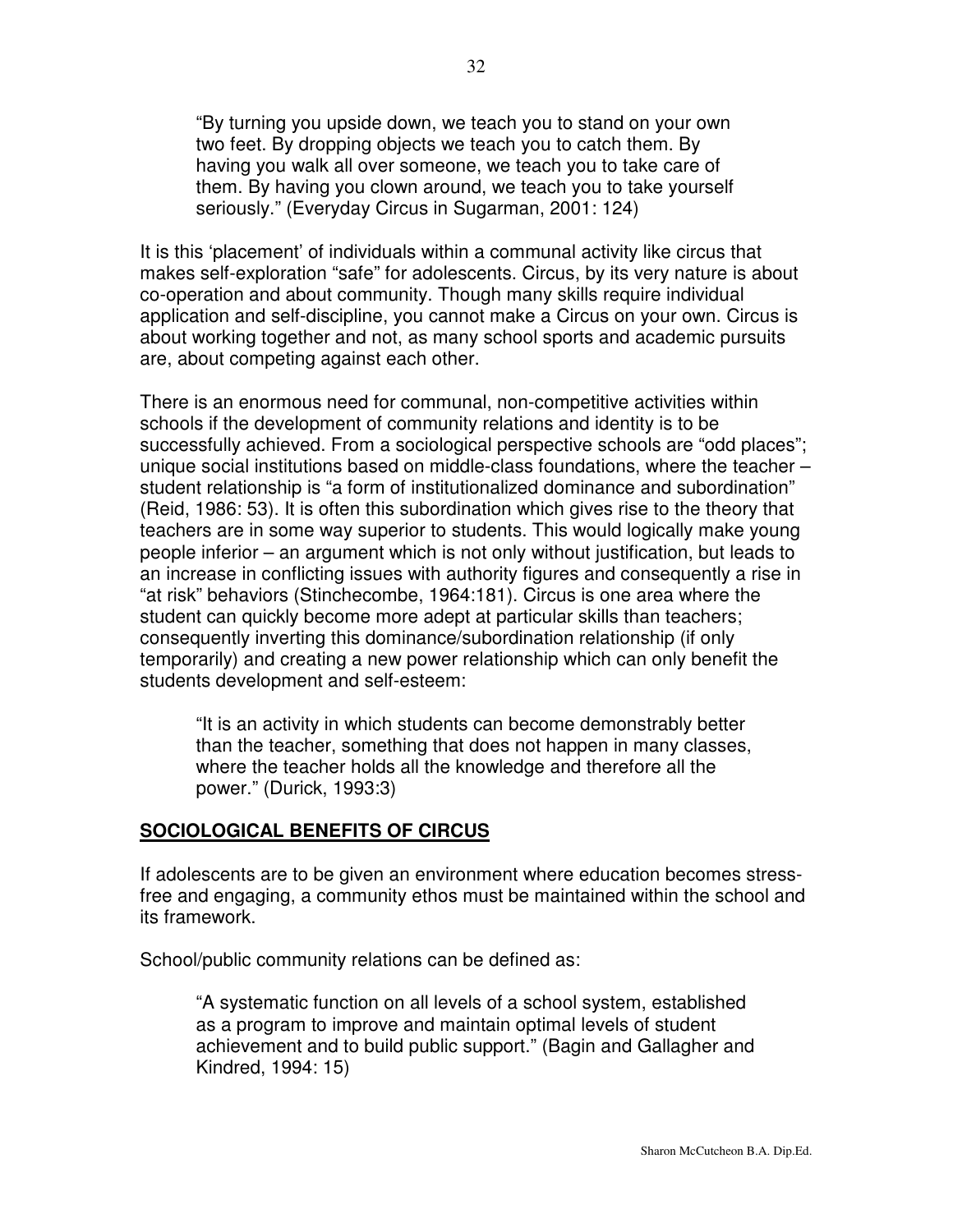Jim Ife includes equality and choice in his definitions of community and community relations (Ife, 1995: 90) and stresses the importance of individuals being given autonomy if the community model is to work. Ife also maintains the importance of a community model for the development of individual identity:

"…belonging to a community gives one a sense of identity. The community can become part of a person's self-concept, and is an important aspect of how one views one's place in the world. The lack of such personal identity is commonly perceived as one of the problems of modern society." (Ife, 1985: 90)

"…the analysis of these writers indicate the potential inherent in mutually supportive relationships between schools and their communities. Where relationships engender caring between people, a sense of solidarity, and a feeling of 'belonging', an ethos may be created which nurtures the social and emotional needs of participants and which may assist them in their individual quest for self-realisation and an enhanced sense of identity." (Limerick and Nielson (eds), 2000: 73)

The social benefits of circus are further emphasised when we investigate existing youth circuses that are active in schools and their communities: "School taken over by circus – Nintendo shares plummet" is an article written by Steven Miller, the circus co-ordinator at Geelong Grammar School, Glamargen. The article describes how circus transformed individuals, then the school, then the community; a self-perpetuating cycle.

The school "scratched" together resources to start their own circus; the pictures in the article show students in school uniforms, practicing on their school oval with tennis balls, home made juggling clubs and basically constructed stilts and unicycles – but they're all smiling! The article describes how students arrived early at school (to practice) and used recess and lunch times constructively (aggressive and destructive behavior was replaced with social/community behaviors) and in fact school became "a happy place to be!" Young people from all age groups came together to share skills and laughter!

"It was rumoured that mothers and daughters were stilt walking, fathers and sons diabloed and Nintendo and Sega games were collecting dust in homes around Melbourne. We were witnessing the 'circusisation' of our community…it is a rare breed of educator who would commit his school to such a unique undertaking. It is true visionaries who see the world as it could be rather than as it is, and who realize that we don't live by bread alone – we need circuses too." (Miller, 1994:15)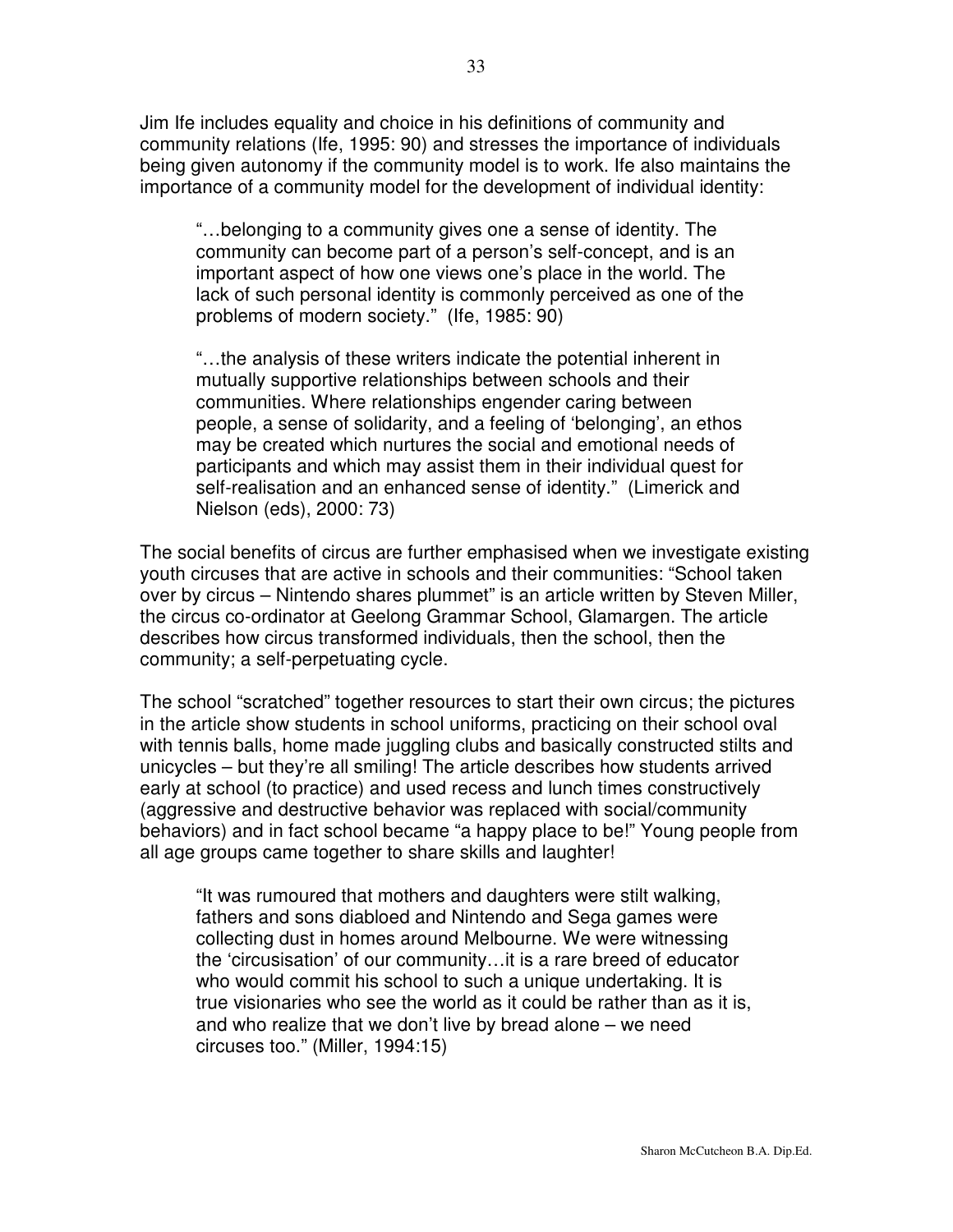Another organization that now recognizes the potential of circus to establish community and thus individual identity is Quebec's "Cirque du Soleil". They have developed "Cirque du Monde", a branch of their organization which works in partnership with Oxfam International to promote "the great potential of young people…where Circus Arts are used as an alternative approach to reach Youth at Risk, especially street kids." ("Cirque du Soleil", 'Allegria' performance program, Asia Pacific Tour 2001-2002: 20)

Nicole Oliver, in her article "The Social Artist and Cirque du Monde" further explores the role of the social artist and the function of "Cirque du Monde" when they "circusise" a community. She highlights the comparisons between action and intervention theatre and Cirque du Monde:

"…they seek to establish a relationship dialogue or exchange with the public…not for youth, but rather with youth. Both emphasize the process of creation and the experiences related to the process rather than the finished product; Action theatre, like "Cirque du Monde", seeks to establish a relationship with society that goes beyond aesthetics and entertainment." (Oliver, 2000:10)

Of course, "Cirque du Monde" are not alone in their utilization of Circus Art as a tool for Youth empowerment. There are many youth circuses scattered around the world (many considerably older than "Cirque du Monde") one of the most renown, right here in Australia: "The Flying Fruit Fly Circus" from Albury-Wodonga. Established in 1980, the circus is billed as "Ordinary Kids doing Extraordinary Things", and is now internationally famous and well sought after! One of the founders of the Troupe, Robert Perrier describes the ethos of the Fruit Flies:

"The thing about the circus is that these kids aren't special kids, they're ordinary kids. We set out to create a situation where we could celebrate the potential of youth in our particular community…it really is a celebration, but it's also professional; but the professionalism didn't come first. We needed to make sure that in the process the kids went through, they would appreciate the process…everyone wants to go away and join a circus; and so they should. For these kids – it's a reality." (Perrier in Bolton, 1987: 20)

Some of the other successful Circus/Community programs include: Reg Bolton's "Suitcase Circus", "Circus West", established in Dubbo West Public School in1993, "Tsirkus Idnina" from James Cook Boys High School in Sydney, Campbelltown Performing Arts High School's Circus ensemble, Batemans Bay High School's "Clyde Circus" and the famous community circus in Northern Ireland – "Belfast Community Circus".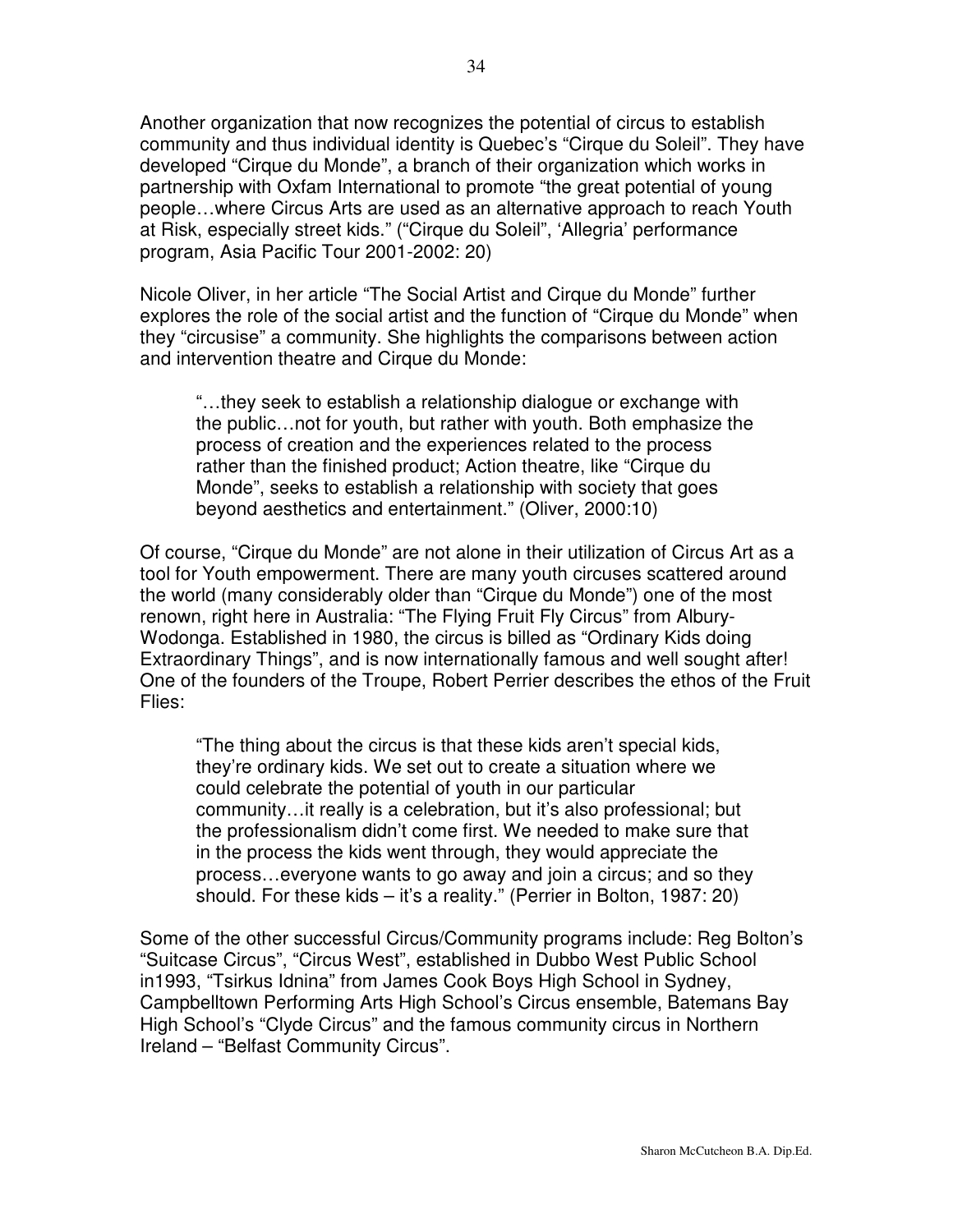### **MENTAL BENEFITS OF CIRCUS**

Unfortunately, Arts are often not recognized for their potential in education and are often the first to be "axed" when a school's budget is outlined. However, new research into how adolescent's brains work (the texts reviewed here have been published within the past five years), suggest that the Arts and movement are an essential part of every child's mental processes and successful development. Circus is a perfect compromise between physical activity (e.g.: physical education) and the Arts (e.g.: Dance, Drama) as it engages students through their bodies, whilst still allowing them to creatively explore the potential of their physical and consequently mental identities:

"We are in a time when many children don't participate in physical education. Budget cuts often target the Arts and Physical Education as "frills." That's a shame because there's good evidence that these activities make school interesting and they can help boost academic performance…Carla Hannaford says 'Arts and athletics are not frills. They constitute powerful ways of thinking, and skilled ways of communicating with the world. They deserve a greater, not lesser portion of school time and budgets'…This attitude has become more and more prevalent among scientists who study the brain. It's time for educators to catch on." (Hannaford in Jensen, Teaching with the Brain in Mind 2001: 89)

Jensen goes on to discuss how the body and the mind are more than just 'connected'; in fact, the cerebellum, does not only control our motor learning, but is also directly involved in processing our memories, attention and spatial perception, language, emotion, non-verbal cues and even decision making. "Amazingly the part of the brain that processes movement is the same part of the brain that's processing learning." (Jensen, 2001: 84)

### **OBSTACLES TO CIRCUS PROGRAMS**

There are a number of reasons to suggest why circus is not seen as "worthy" of a place in most school's curriculums. Many relate to teachers and their "roles" which have become archaic and staid…in a public service based on tradition, NOT change! A public service which relies heavily on the notion of the Teacher having "control" (thus power) over all learning. A public service which is steadily becoming removed from its "public" and instead becoming solely centred on "academic" results – usually at the expense of individual and community identity.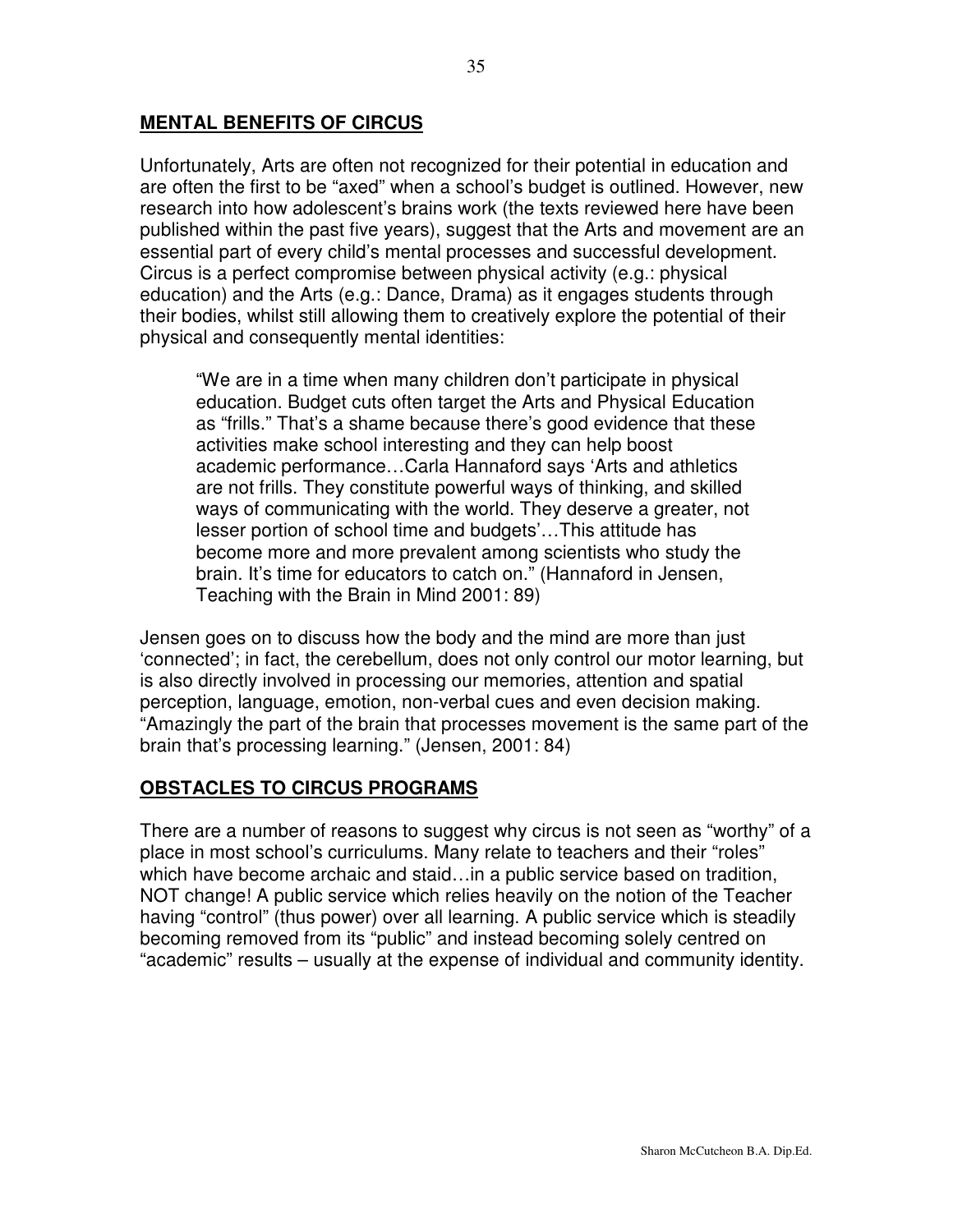"Faces of Drama are ambiguous and they are better at raising questions than answers – which is uncomfortable for an age whose institutions and many of its intellectual, political, social and economic assumptions are still positivistic. Every drama is a hypothesis: 'What if…?' 'Let's suppose…' Anything is possible and chaos lurks just around the corner." (O'Toole, 1998:8)

Bolton observes that many educators are scared of the unknown; spontaneity, creativity and the asking of questions. Circus encourages autonomy and student centred learning. Teachers have been taught to feel as if they have the knowledge and consequently the power…all the time. They generally become uneasy if their students know more than they do. Circus is an area where children achieve so quickly that they can soon be demonstrably better than their teachers (Bolton, 1987: 75). Of course this is exactly the sort of role reversal and equality that is necessary to combat the low self-esteem that triggers psychological and social problems.

Furthermore, the relationship that circus instigates between school and community may be perceived as uncomfortable or threatening to some teachers:

"…the image of the teacher as a professional who is responsive to family and community may be threatening to those teachers whose education has not emphasized the importance of the home and of interaction with parents and community, and who consequently may be unable to articulate a rationale for their work that accommodates such interaction." (Limerick and Neilson, 2000:171)

Many reasons for the obstacles to circus in education lie within people's perception (or misconception) of what circus actually is. Reg Bolton offers the results of a survey from the 1999 National Circus Festival as to why circus is not taught in schools. The answers include:

"It's too marginal…it's too much fun…school will spoil it…there aren't enough long words involved…an unachievable teacher/student ratio (insurance premiums, etc)…no exemplary model of success…no agreed standards of testing and analysis…too many prejudices against circus in the conservative minds of the average teacher – gypsies, freaks, animals, clowns." (Bolton, 1999: 15)

This suggests that circus is not taught in many schools for a combination of all the reasons listed above. A common factor in these reasons is our fear of taking chances. Hooks agrees that adults in authority are afraid of taking chances, despite the fact that most change is directly attributable to trying something new – risking the unknown.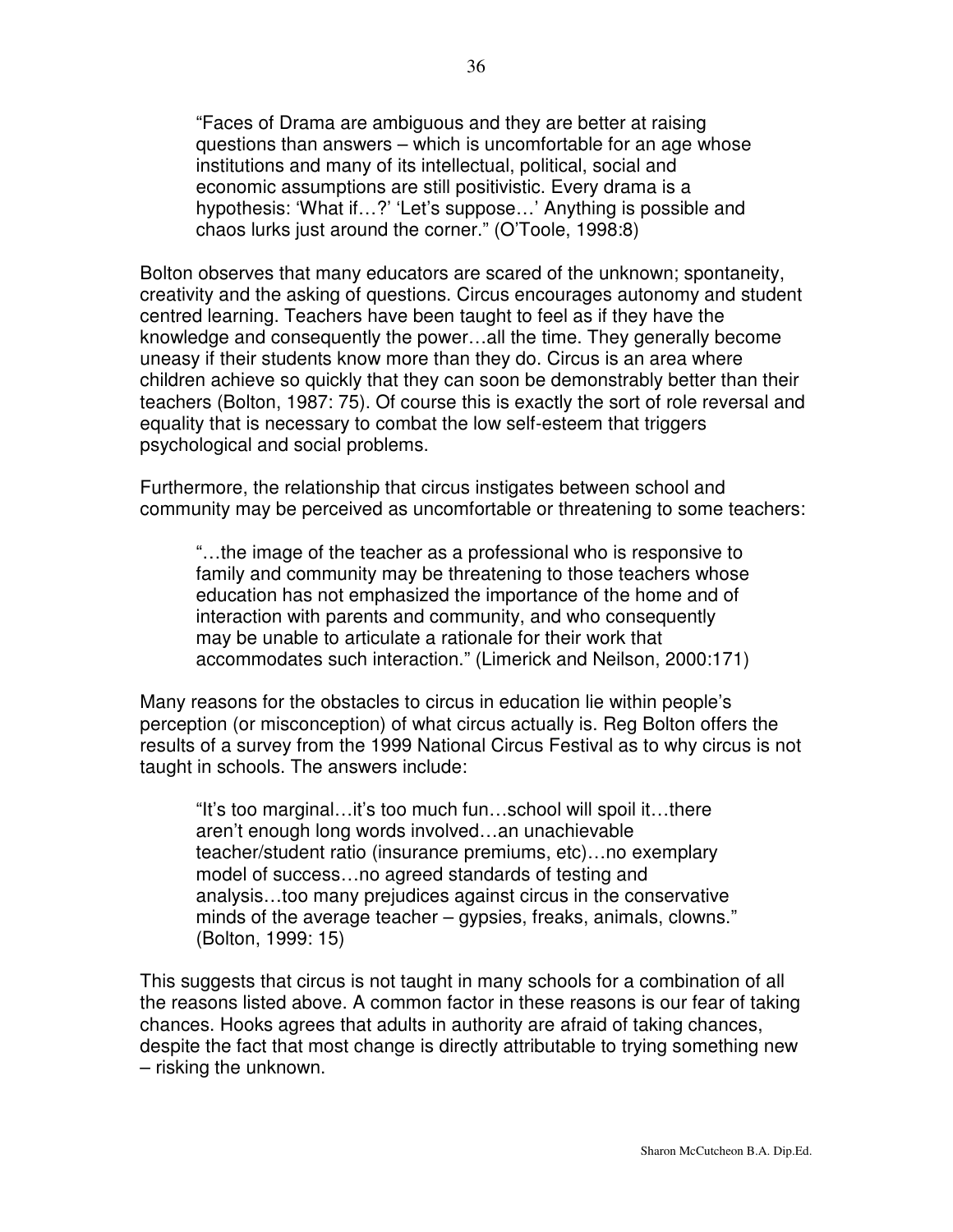"When education is the practice of freedom, students are not the only ones who are asked to share, to confess. Engaged pedagogy does not seek simply to empower the students. Any classroom that employs a holistic model of learning will also be a place where teachers grow and are empowered by the process. That empowerment cannot happen if we refuse to be vulnerable while encouraging students to take risks…" (Hooks in Hatton, 2001: 30)

The benefits of Art as a process, working as a catalyst for community development have been illustrated by Helen Crummy, Welfare State International, Neil Cameron and many other community theatre practitioners. The scholastic, physical, psychological, sociological and mental benefits of circus with young people, both on the streets and in schools, individually and communally, have been examined and made evident by an ever increasing number of successful Youth Circus Programs…it may be all that remains is to take note of the evidence, take a risk and take a "leap of faith" into circus and the potential of "ordinary kids and their ability to do extraordinary things!"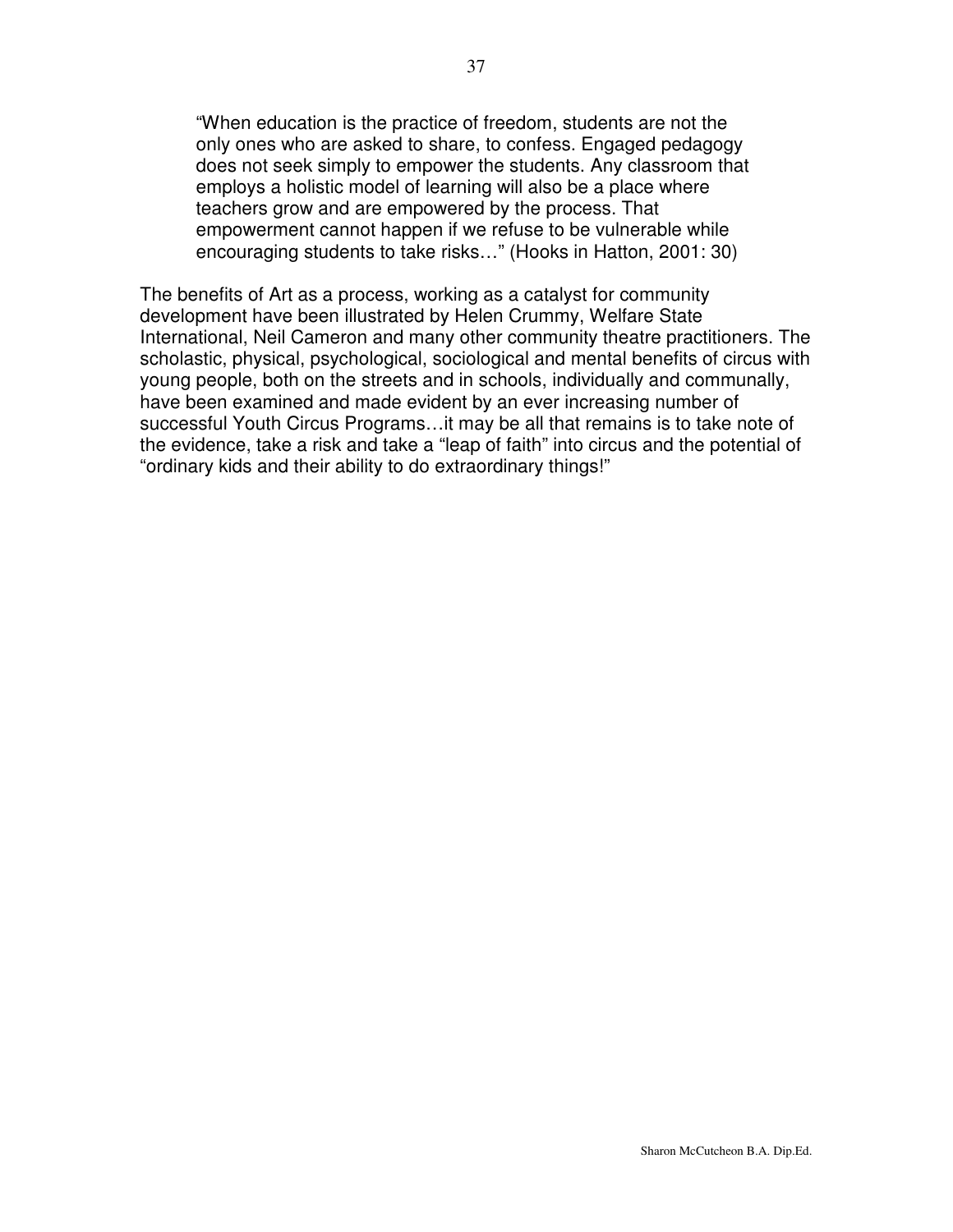# **METHODOLOGY**

The case study method is the most appropriate research tool to test this hypothesis "circus works" as the phenomenon, circus, is indistinguishable from its context-schools (Yin, 1993: 3). Furthermore, multiply case studies are necessary to establish how successful circus is within an education framework. These case studies have been conducted within the cognitive anthropology domain; "which studies people's perspectives as organised in schemata and categories of meanings and inter-related to each other." (Sarantakos, 1998: 48)

The in-school circus programs were selected for study based on the number of years they have been running and their size i.e.; popularity; exemplary cases which reflected "strong, positive examples of the phenomenon of interest" (Yin, 1993: 12). Ideally, the schools had to be located within different socio-economic areas and made up of culturally different students, with in-school circus programs as their replicating factor. The analysis of these case studies will, in turn, illustrate which causal events (principles and practices) produce the positive outcomes that make up these exemplary circus programs.

Five case studies have been undertaken in 2002, all of which are descriptive in nature; presenting a complete description of circus (phenomenon) within its school framework (context). The proposed schools are James Cook Boys High School, Campbelltown Performing Arts High School, Dubbo West Central School, Reg Bolton's "Circus in a Suitcase" in-school circus residencies and Batemans Bay High School. A study of Belfast Community Circus has also been completed in 2002, however, due to its different context i.e.: community, rather than in-school, it has not been included in the results section of this study.

The research collected at each school is post-hoc longitudinal data (typically one week – Yin, 1993: 35) and ethnographic in design. The research is predominantly made up of fieldwork: in-depth interviews with staff, students and members of the communities, participant-observation, collection of artifacts (photographs) and archival data from local newspapers, tourist guides and school records. The different sources of information supply information about in-school circus programs form varying cultural perspectives, all co-existing within one specific context or school:

"The great strength of the case study method is that it allows the researcher to concentrate on instance or situation and to identify, or attempt to identify, the various interactive processes at work. These processes may remain hidden on a large scale survey but may be crucial to the success or failure of systems or organizations." (Bell, 1999: 11)

The interviews have been conducted with a cross section of school staff, students and community members.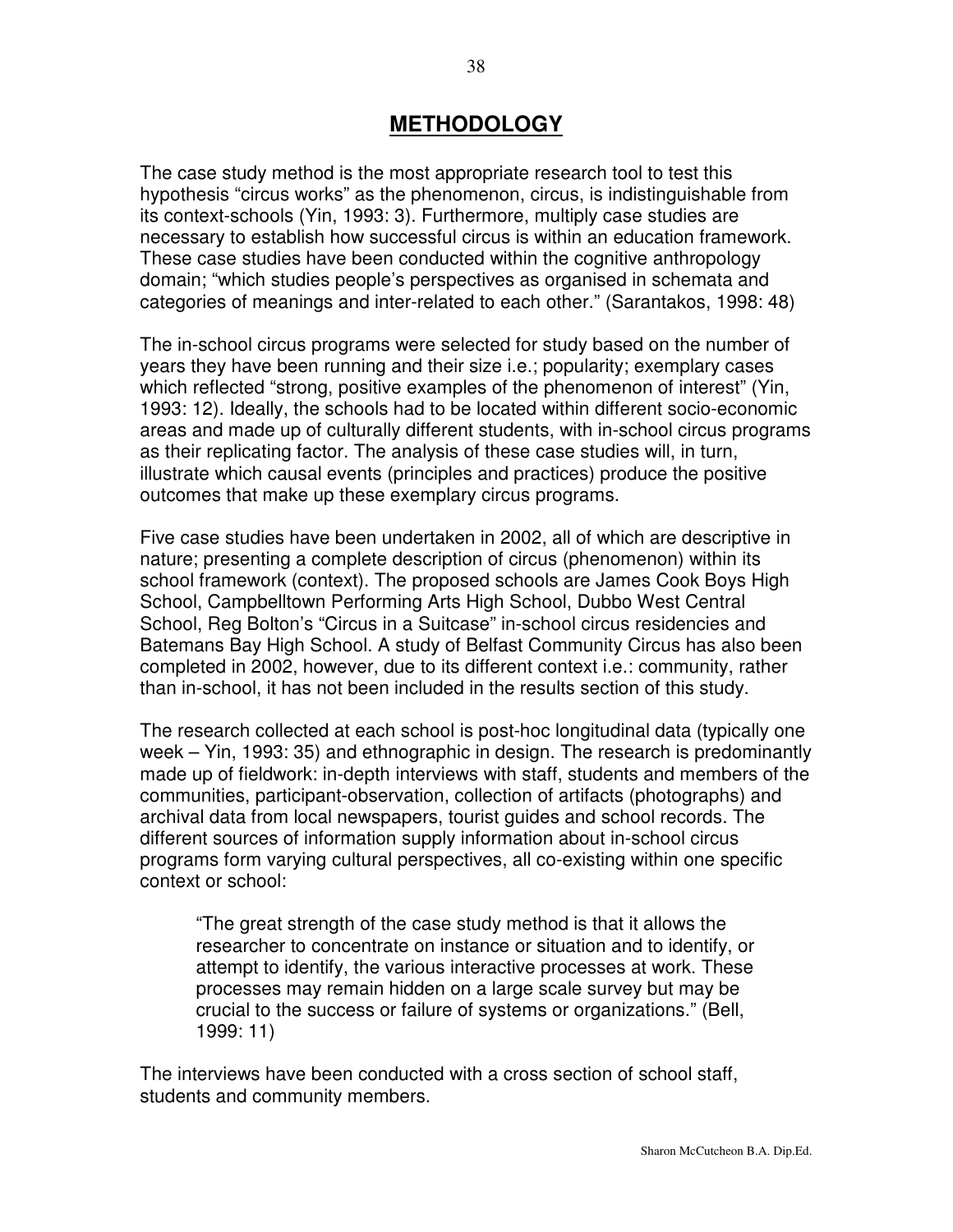Interview candidates include:

- The Principals of the schools; to provide an overview of the executive perspective on the circus program and its future direction.
- Members of staff who object to the circus program, to isolate objections to the program and assess their legitimacy.
- Members of staff who support the program, to identify their reasons for advocacy.
- Students who participate in circus have been interviewed and photographed to determine student reactions to circus, both spontaneous and reflective.
- The parents of these students have also been interviewed to determine their perception of the effect that circus has had on their children, personally, socially and scholastically and any effects on their relationships with their children.

These different sources of evidence: open interviews, participant/observation, archival data and artifact collection, ensure the successful triangulation of data and convergence of all results.

These results have been analysed for emerging trends and patterns within circus programs and their contexts. This process of generalization can be related to typical, exemplary cases and not random theory and principles (Sarantakos, 1993: 26).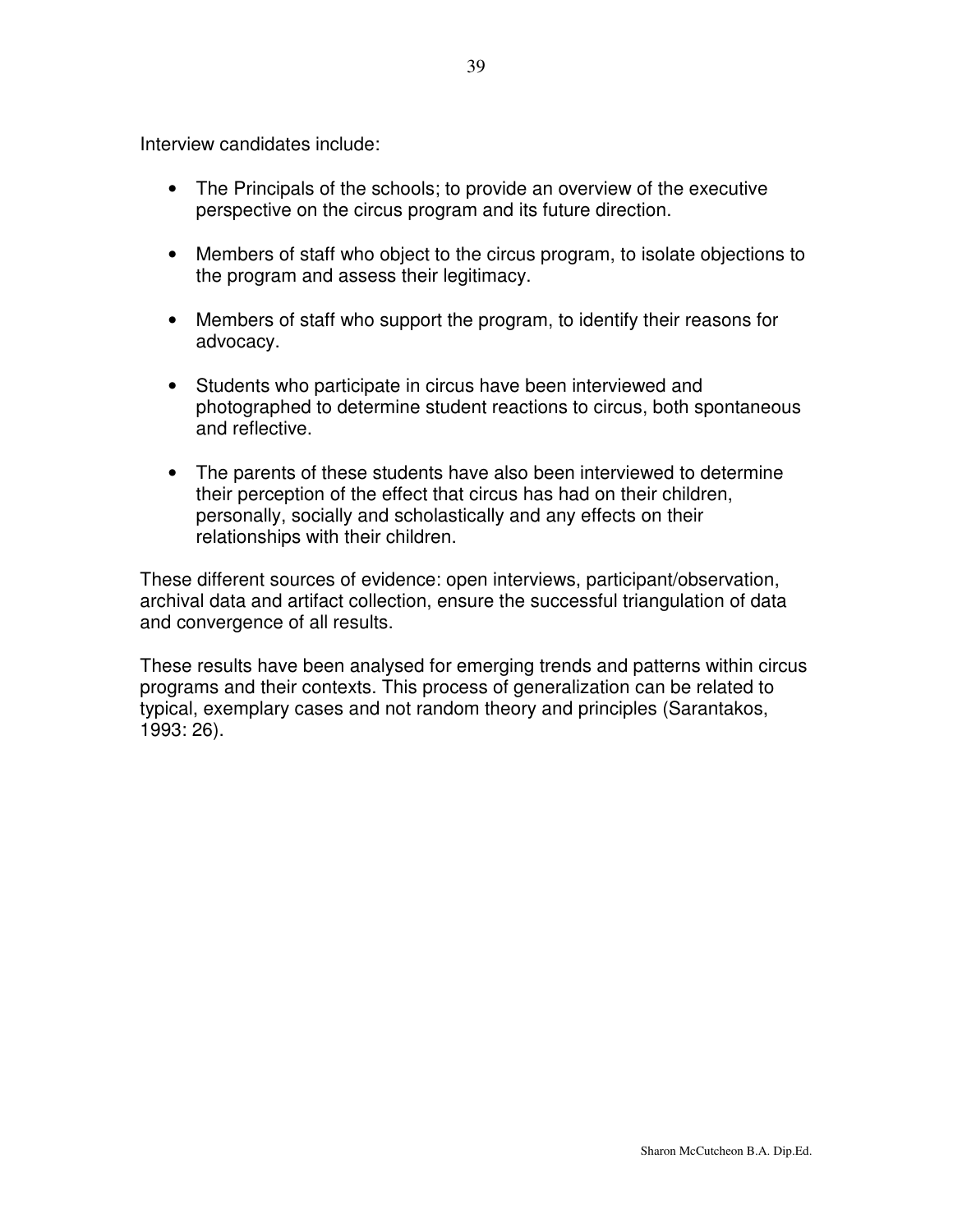### **CASE STUDIES**

## **JAMES COOK BOYS HIGH SCHOOL**

#### **Tsirkus Idnina – Circus of the Future**

James Cook High School is a boy's school in Kogarah, South Sydney with approximately six hundred students. The students come from various ethnic minority groups: including Japanese, Chinese, Greek, Arabic and Macedonian. The name of the Circus Troupe at the school – "Tsirkus Idnina" is Macedonian for "Circus of Hope" and was named by the students in 2001.

There is a good reason this circus is called "Circus of Hope." The circus program has dramatically changed the lives of many of the students at the school and continues to give them hope and a reason to get up in the morning and come to school.

Stephanie Brown, a teacher at the school, started the circus program in 1999. However its roots reach further back into a program called "Machismo" which was aimed specifically at teenage boys. Stephanie initiated the "Machismo" program in an attempt to give boys different outlets to creatively express themselves without being bullied and harassed. The "Machismo" program included dance, drama, music, visual arts and circus and Stephanie brought male role models (experts in their field) into the school to tutor the boys over twelve months. The program culminated with an end of year performance under a "Big Top" in their local area where the students displayed all of their new skills.

There were a number of success stories as a result of the program. One of which "John" was on the seven thirty report last year, crediting the school and the "Machismo" program with having changed his life!

"We were on the seven thirty report last year with one of our really difficult year twelve boys…we didn't know what he would say…he said that the program had changed him from someone who had no interest in school, 'couldn't care less' and given him something to focus his ability on…'he owed the school more than he could ever tell us.' We didn't even prompt him! We could not believe what he said!" (Billings.S. School Principal. 2002, pers. comm. 5<sup>th</sup> June)

As a result of the success of the program, Stephanie was seconded to the NSW Department of Education and Training offices in 2000, to hone the program and introduce it to several other schools. She returned to James Cook in 2001 and began the "Machismo" program again...except this time, she focused on the activity that had produced the most obvious change in the students – Circus!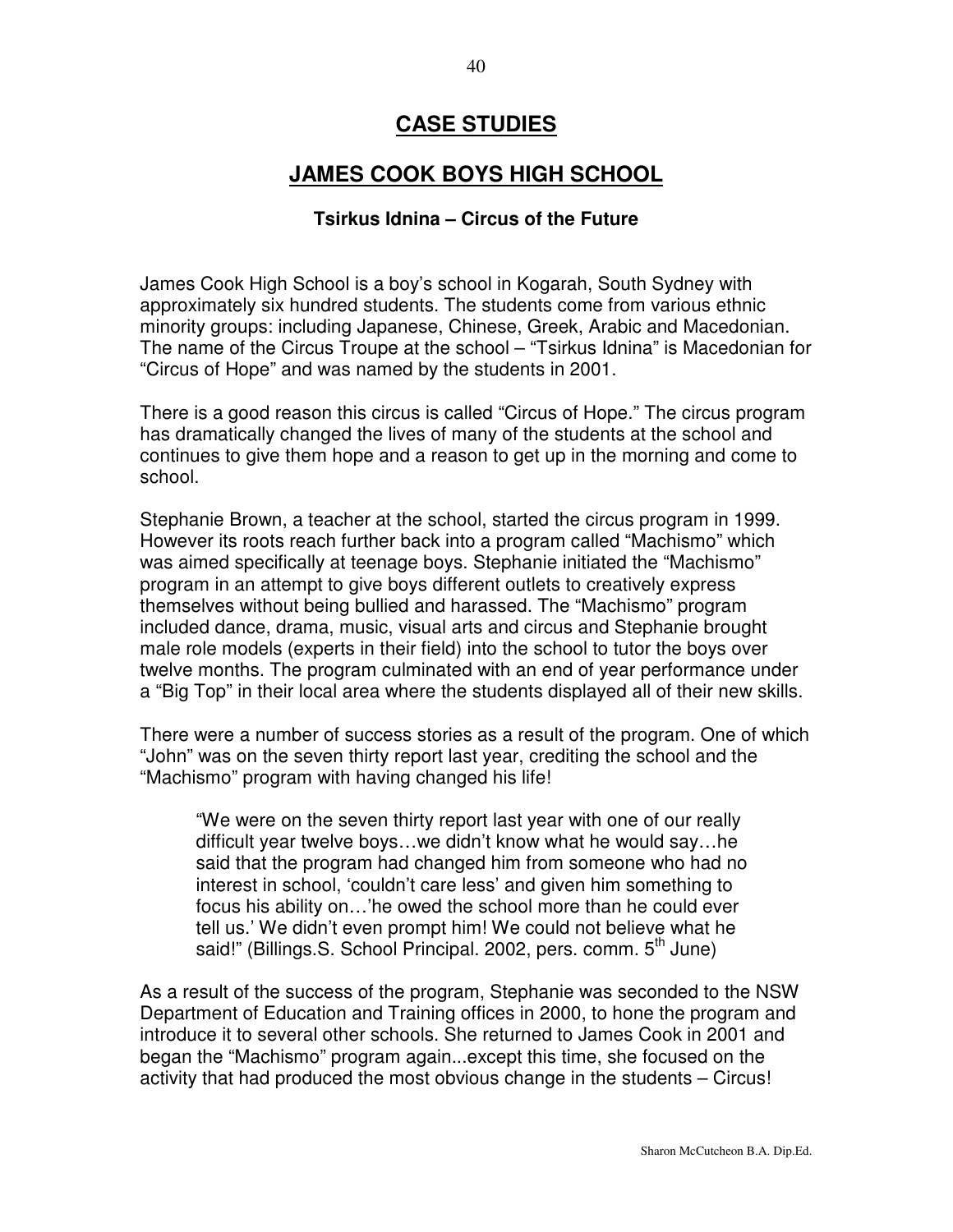Stephanie called the program "Machismo" because she wanted to emphasize the fact that it doesn't "make you a lesser version of masculinity because you're creative" (Brown, S. 2002, pers. comm. 6<sup>th</sup> June). James Cook Boys High had a reputation for being a very "sporty" high school, with a particular emphasis on football (all codes). Consequently, the boys who didn't fit into this stereotype were often ostracized by their peers and by the staff! However, as the boys became more proficient at circus, the climate within the school changed and the Circus Troupe became the "cool" members of the school community and, in fact, began to draw boys from other areas into circus learning:

"A lot of the boys are footy players and they get injured – OFTEN!…Every week shoulders, collarbones, you know, legs everything…so now they come from footy to circus, their parents are saying 'we don't want them playing football now cause they're getting hurt'." (Brown, S. 2002, pers. comm. 6<sup>th</sup> June)

This 'circus migration' has come from the students as well:

"Footy is more of a macho – look at me I can tackle someone, I can take out someone twice the size of me…circus is more friendlier, more about communication, guys working together and keeping it tight and thinking we can do this, we can pull off anything we want to do. With footy it's just more violent, more aggressive." (Year twelve student. 2002, pers. comm. 5<sup>th</sup> June)

Not only did the school have a reputation for being "sporty" but it also had a reputation for being "rough" and very dangerous:

"Yes the school has had a bad reputation…my first experience on coming to the school was on canteen duty and it was continual fights – like really full – on, not just one or two people fighting, full on brawls. These huge fights out the back of the school, lots of anger, lots of tension, homophobia was rampant and just this feeling of insecurity…Kogarah has the highest rate of domestic violence in NSW, most of our kids experience some sort of violence at home therefore they bring it to school. Some of our boys have been arrested for violent crimes outside of school and they are the boys involved in the troupe." (Brown, S. 2002, pers. comm.  $6^{\text{th}}$ June)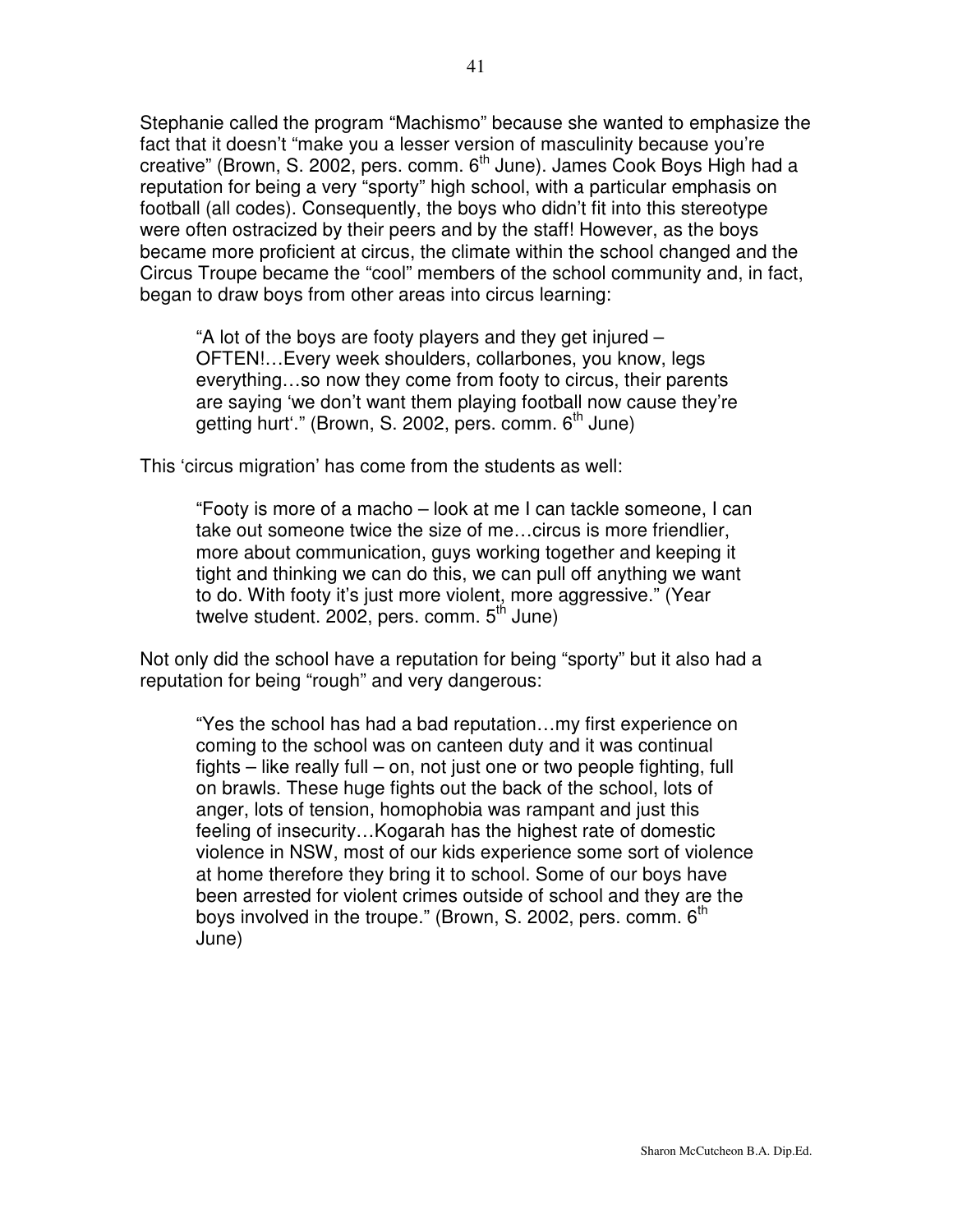So, which boys do make up this troupe? Circus is offered as an elective subject in years nine and ten and is also offered as an option for sport. The "Performance Troupe" or "Tsirkus Idnina" is made up of sixty boys that have all had to audition to get into the troupe; it is made up of eighty percent non-English speaking background students: Pacific Islander students, Greek students, Asian, Arabic, Macedonian and Aboriginal students. There are a number of ethnicities in the troupe who were previously, (traditionally), considered enemies before joining the group and started circus training together.

The "audition" process is very interesting and is unique among the school circus programs I have observed. The older boys in the Troupe are responsible for the selection or "initiation" of the younger boys into "Tsirkus Idnina." The selection process is instigated and carried out almost entirely by the older students. Robert Spanky, a year twelve student at the school who is the oldest member of the troupe and a senior trainer, explains it here:

"Oh yeah...the initiation – we basically like – the more high up guys like me, Nick, George and a couple of others, we see what they can do and we judge them and we go 'no, they're not up to performing' and stuff like that. Like Miss usually asks us 'is he up to performing?' and we go 'no, yes, maybe' but if they're just above the 'good enough' we go 'yep, chuck him in – throw him in straight away'…if you keep saying 'Oh, no, don't let him do it' they start thinking 'what am I doing here' and they think 'I'm just wasting my time' so may as well get them doing something and keep them interested." (Spanky, R. 2002, pers. comm. 5<sup>th</sup> June)

The mature attitude of the senior boys is reflected here by Robert's statements, and in other conversations I had with the senior trainers who recognize the important role they play in the successful running of "Tsirkus Idnina":

"Basically circus opens the minds of the guys. They used to see me as only one thing…not anymore…they say 'this is a guy who probably works hard and studies', I also like to relax and chill out and take things as they come because it's so much easier that way…I don't classify myself as a role model. Yeah, sure I do it and I train them and I say 'do it good, look up to me, keep on going straight and focus' and all that, but you also have to keep your own identity and focus within yourself…I just do what I feel is right…they've noticed what they can achieve and their behavior has gone really good (I'm sure Miss Brown already told you that)…not just with circus – with everything – the boy's attitude and selfesteem..." (Spanky, R. 2002, pers. comm.5<sup>th</sup> June)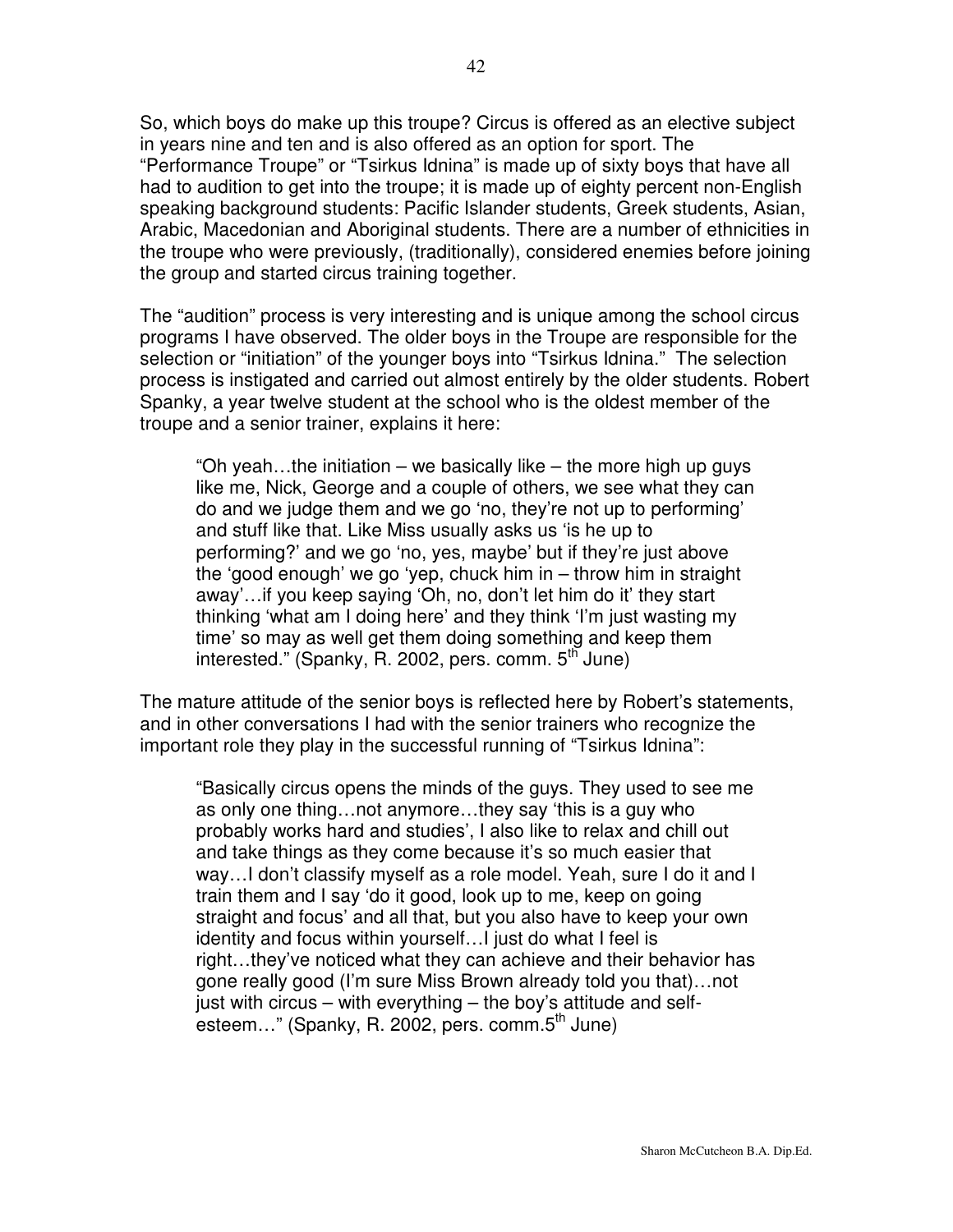I watched Robert train the troupe in tissu in the school's squash court – the only space available for aerial work for the students! The atmosphere was relaxed, friendly and on occasion, raucous (to be expected with a squash court full of teenage boys.) However, it was clear that Robert had 'control' via the respect of the younger boys who listened carefully to his instructions and worked on correcting their styles and positions through his directions:

"I really love the boys here. I get their little smart arse attitudes sometimes, but I don't care. As long as I see them progress and see them get better I go 'yeah'. I just love to see people progress when I'm teaching them." (Spanky, R. 2002, pers. comm. 5<sup>th</sup> June)

The older boys are not only responsible for the initiation into the Performance Troupe, they write and direct all the shows as well:

"There is a performing troupe and a training troupe. And when they're learning and they finally get to a stage where the older boys in the performing troupe recognize that this person is skilled enough, they invite them to join the performing troupe, and they get together and have their own little ceremony and they get their black t-shirt, the boys do all that. The boys choreograph everything, write everything, organize everything – it's their responsibility…even the music – we have live music for performance and the music is Macedonian although this year we've incorporated the Islander boys, who are now singing. They have to write their own music and it's all about performance so everything has to be from them; writing and performing." (Brown, S. 2002, pers. comm. 6<sup>th</sup> June)

Stephanie accredits this ownership; this autonomy, with the changes she and the other members of staff observe in the circus boys everyday:

"Now the boys are great, they're really happy and there's a sense of trust and understanding of the values of other people and also the place is a bit more fun and the staff feel that too. The place has really changed – the boss acknowledges it that it's changed and that's good for everybody." (Brown, S. 2002, pers.comm. 6<sup>th</sup> June)

The other changes Stephanie mentioned in her interview include: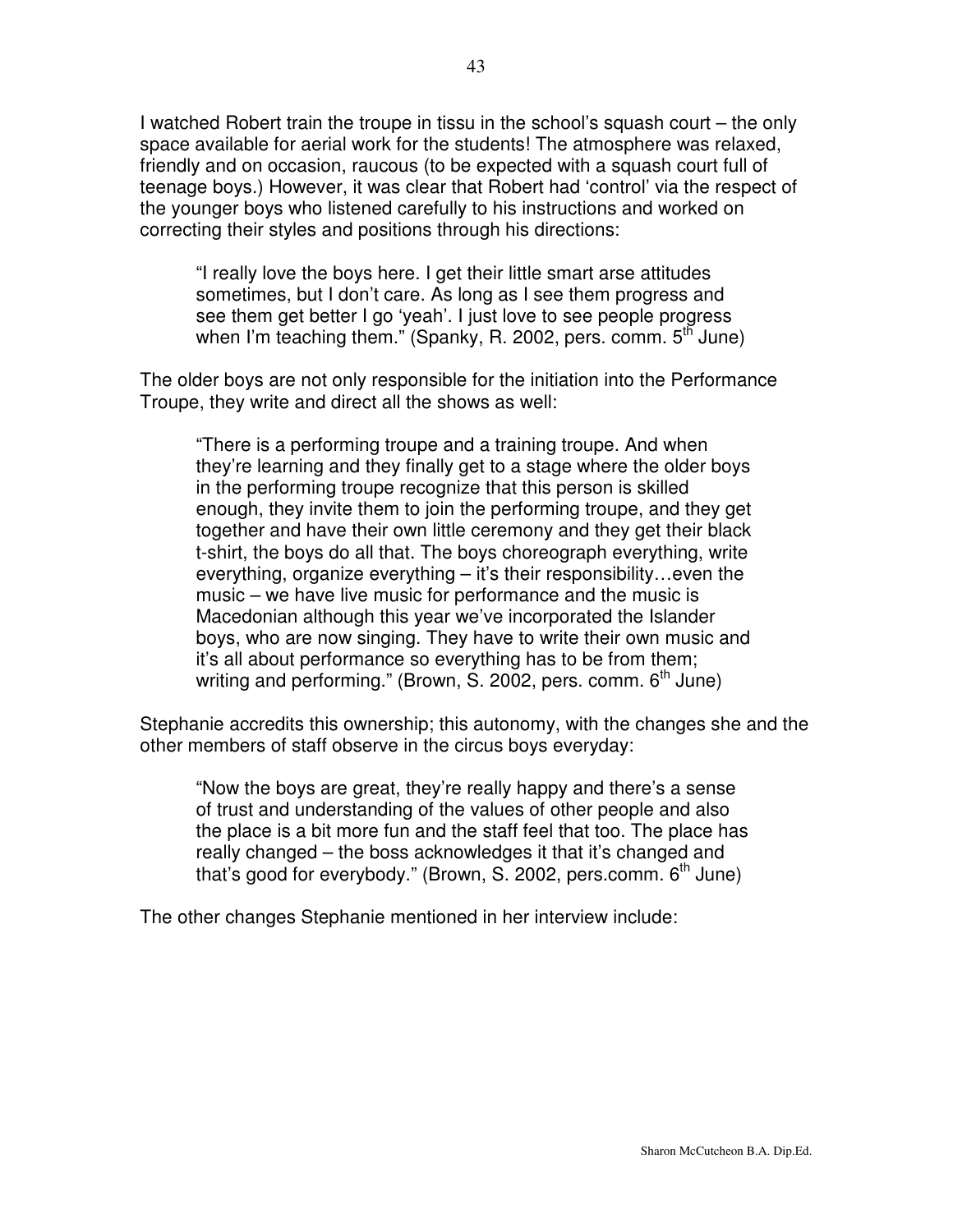### **PHYSICALLY**

The circus program is open to all the students. This means that, unlike football, any student can be directly involved in circus and feel like they genuinely belong. This is a new thing for physical programs at James Cook. The overweight or unfit boys usually begin on clowning, then juggling, then unicycling…then progress to aerial work. No student is pushed beyond his or her physical capability. However, Stephanie has noticed how the boys that become involved in the circus program tend to train on the school's gym equipment and develop their self-discipline in an attempt to achieve their personal circus goals. The boys have to be fit to maintain the level of training they set for themselves; consequently a number of boys have given up smoking and taking drugs in an attempt to improve their training and achievement in circus skills. Particularly in the adagio of group balancing, where the students are relying on each other to literally hold them up and support them.

"The first time I jumped on aerial it was hilarious, it's on video somewhere…I could only just support my own weight which is pretty shocking but I just kept on going, kept on hurting myself, kept on jumping on it, saying 'I can do it! I don't mind this pain.' And eventually I got it, I can do it and I was pretty proud of myself and now I teach the boys. I jump on and climb up it and they go 'what the?' And they don't understand how a guy my size can actually climb up something and they go 'OK'." (Spanky, R. 2002. pers. comm. 5<sup>th</sup> June)

### **SCHOLASTICALLY**

All members of the Circus Troupe are placed on behavior contracts. Which state that unless the students maintain a certain level of attendance, standard of work and behavior, they will be removed from the troupe.

This contract was actually the idea of the staff who were in opposition to the school's most "difficult students" being given circus as a privilege. The contract has helped the boys develop their self discipline, and, since Stephanie became Deputy Principal at the school, each contract is slightly different and flexible (she negotiates individual contracts with each performer). She maintains it makes the boys feel more professional and helps motivate them to do the "right thing". Other scholastic benefits are through an increase in the boys' motivation and the ability to focus on tasks until they have achieved them. They have more confidence in public speaking and are able to manage their time better.

In other words, circus has taught them HOW to learn. The boys from the troupe who were frequently thrown out of classes are now standing up at assembly, receiving merit certificates. Stephanie also reported a drop in truancy rates at the school by the students involved in the circus program.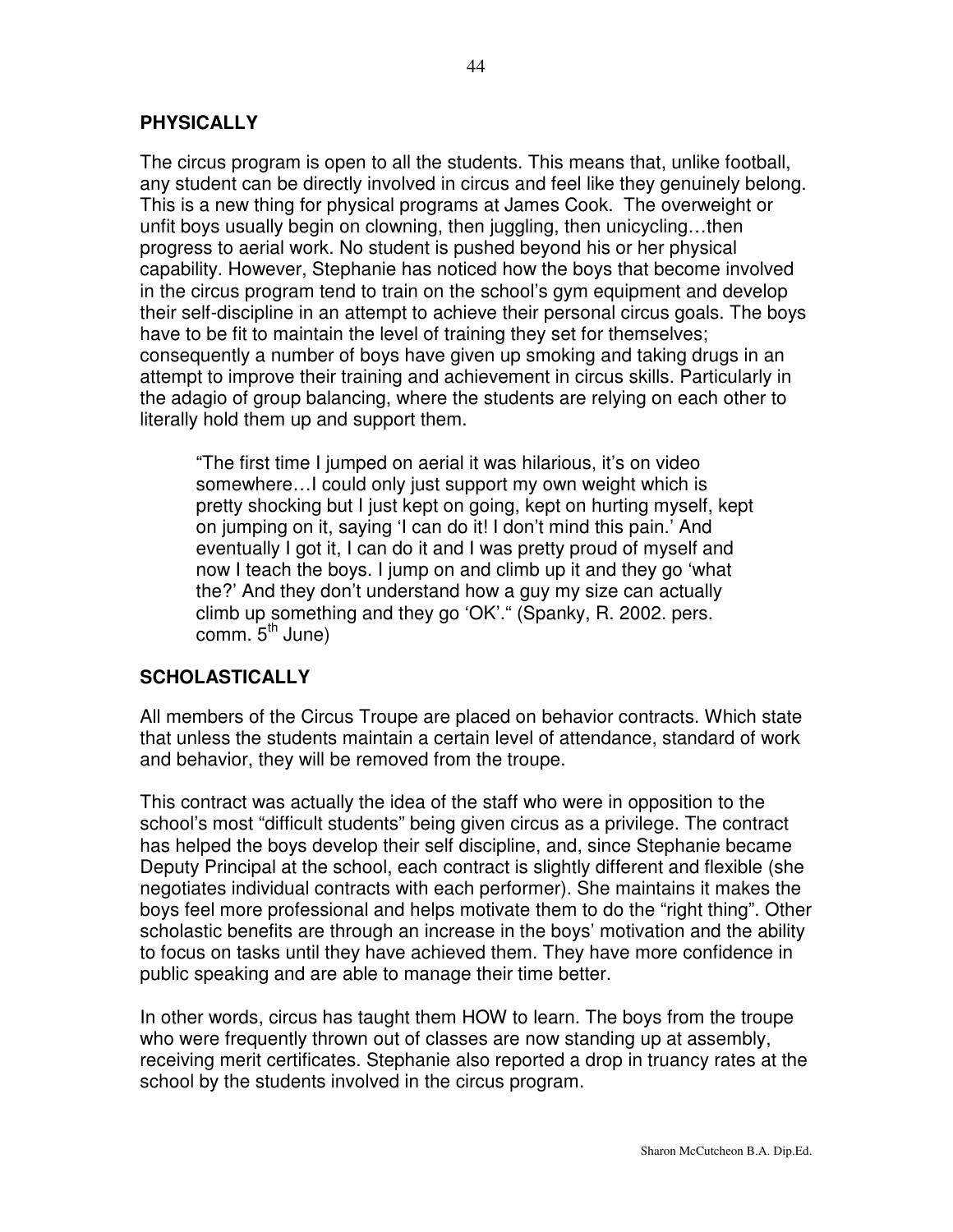The circus program also gives students an opportunity to work on related activities in other Key Learning Areas. They can work on their compositions for performance in Music, costume design and construction in Art and Stilt and set construction in Industrial Arts. There is also a film crew that follows the troupe around from performance to performance. The crew is made up entirely of students and they do all the filming, editing, producing and marketing of the films themselves. Circus is helping to link the learning experience for a number of students who previously found school unappealing and not stimulating when placed next to out-of-school activities.

### **PSYCHOLOGICALLY**

Stephanie thinks circus has helped the students gain control over themselves and their environment and consequently have more rewarding relationships.

"They're happier at home. They are engaging in learning. They are communicating much better. Their anti-social behavior has certainly decreased. Some of the boys were isolates, now they've formed friendships." (Brown, S. 2002. SMH, 10<sup>th</sup> June)

They are allowed the freedom to express themselves through circus and find out who they are. This is vital for the healthy development of individuals within a school that has traditionally turned out "macho men" and given little credence to creative and performing arts as acceptable "male" activities.

"There are approximately sixty boys who come to this school because of the circus program and it's not just because they have fun. It's because they're valued, and they're not valued anywhere else in their lives, in any way, just circus." (Brown, S. 2002, pers. comm. 6<sup>th</sup> June)

A percentage of the students included in this sixty were living on the streets at the time of this interview, avoiding their parents, friends, etc. And still managing to come to school to train in the circus troupe! Of course, Stephanie acknowledges that these young people are usually the ones attracted to the more "risky" activities – like uni cycle riding and German wheel, but that they are taking "safe" risks in a controlled environment, whilst still being able to push limits and find new boundaries.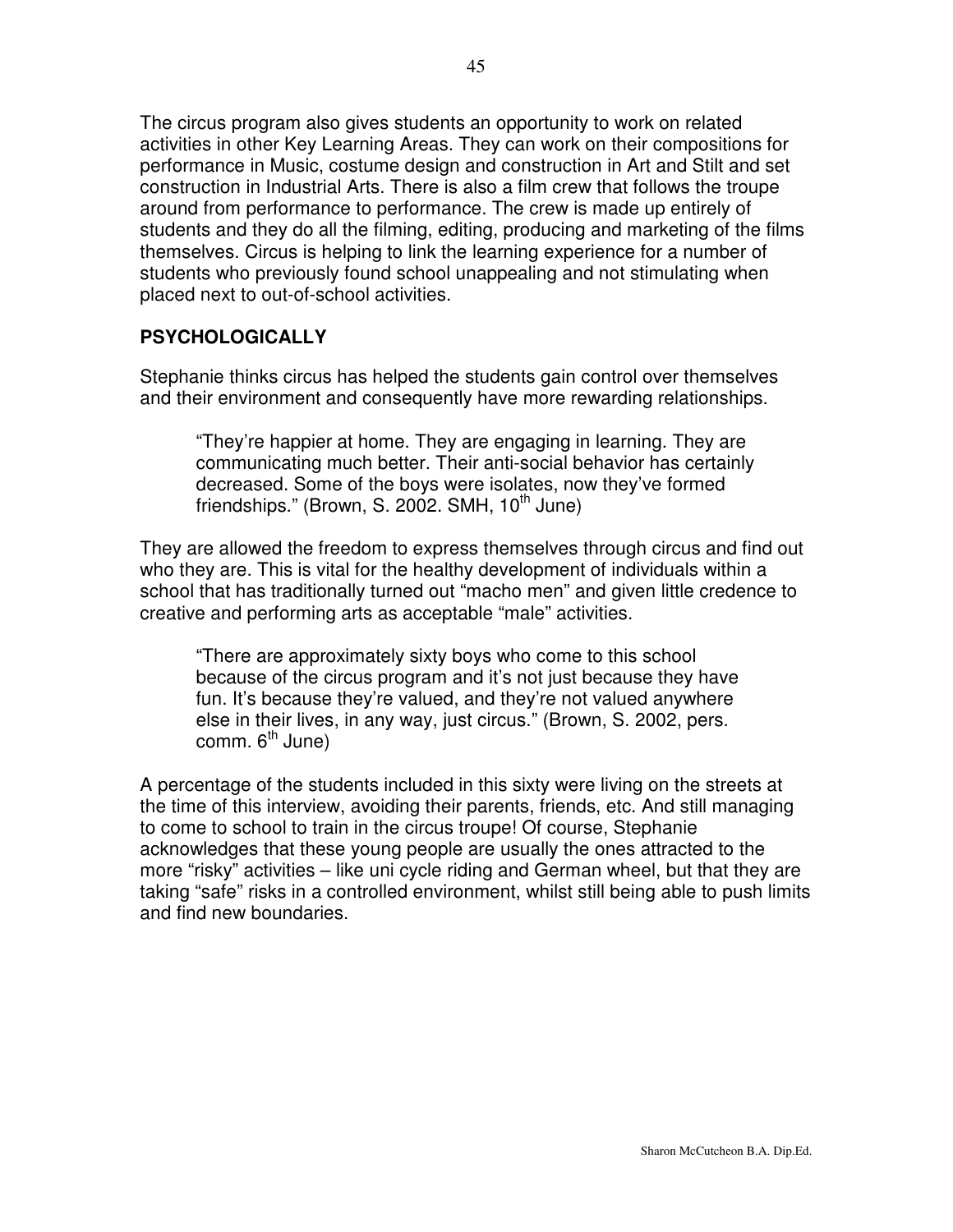#### **SOCIOLOGICALLY**

The circus program has changed the face of the school within the local area:

"I think our boys were perceived as ruffians or sort of gangs and violent. Now I hear kids say 'I'm at James Cook' and people say 'oh you're at the school with the uni cycles, we drive past and we see you riding uni cycles.' We perform locally too. We are performing at a local primary school this Friday so I think parents definitely, after seeing a performance, they send their boys to the school because of the circus. They realize how rewarding the program is and the perception is that James Cook has this fantastic welfare program at the school and it's a circus program and it's changed the way people feel about our school in our local community and in the wider community. The name James Cook Boys High School is in places around the State now because of the way the boys are and when the boys go out to perform they are so fantastic. They are so well behaved, unbelievable." (Brown, S. 2002, pers. comm. 6<sup>th</sup> June)

The Principal also acknowledges the positive impact the circus has had on the community's perception of the school. He told me he has only been contacted by the police about the circus boys once this year…and it was to discuss the issue of whether the boys should wear stack helmets when riding their uni cycles to and from the train station.

"The community are very supportive of circus, they like to come and watch it. When we had our open day here…they were about 500 or 600 hundred people looking at it…it's nice for the community to see the boys doing something positive." (Billings, S. 2002. pers. comm. 5<sup>th</sup> June)

The circus has also created a community or "family" within the school, which has had an incredible effect on the boys involved:

"Some of these boys don't have families-they've run away from home and so this is their family and I think it's their family because it's not just about one age group either. It's like you've got the older boys like their older brothers, they look after them and I think that's important and they've got the whole social thing happening too, and they protect each other." (Brown, S. 2002. pers. comm. 6<sup>th</sup> June)

"It really is a self-esteem thing, feeling good about themselves…and what's more, it becomes infectious, because boys now teach boys. All the research is saying it's good if boys can help their peers." (Billings, S. 2002. SMH, 10<sup>th</sup> June)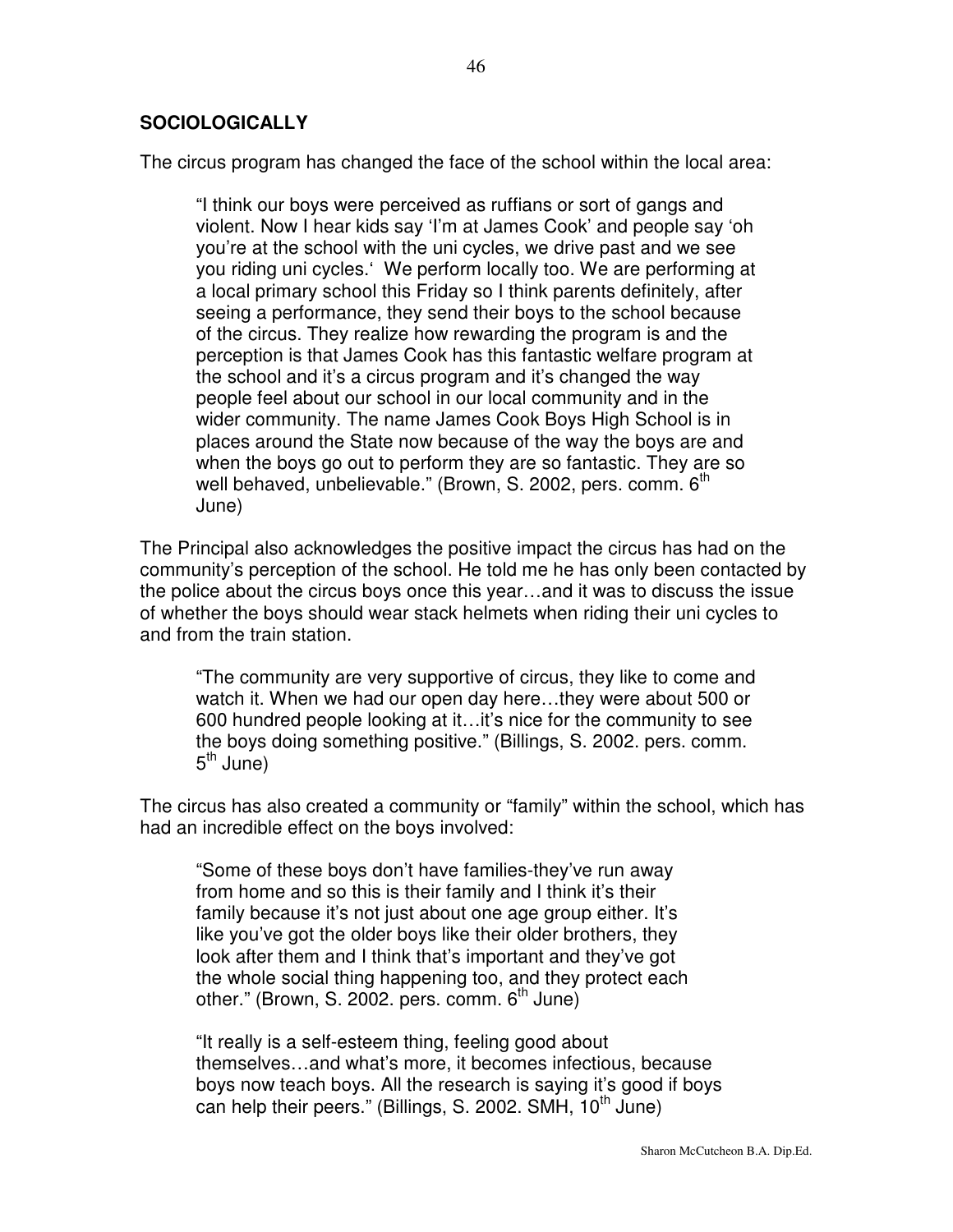Stephanie Brown and Steven Billings are in agreement that once the expectations of the students are raised by the community and the staff at the school, then the students will, in turn, raise their own expectations and rise to meet new goals. The circus program has had incredible success within the school's framework, for individuals, their families and the local community. Why then, are there still obstacles to the program?

The main obstacle to the program at James Cook is from the PE staff. Which (as Stephanie is quick to point out) is odd, as they have many of the skills needed to teach circus skills. However, in this situation, the PE teachers believe circus is "stealing" a number of their "star" footballers…this objection is aired under the guise of "circus should not be for the naughty students!" However, as Stephanie illustrated, if the "naughty" students were playing football, they would be encouraged to train and win matches for the school. The objection by the PE staff has gone as far as to prohibit the use of gymnastics equipment and the hall/ gymnasium as a training space. Stephanie uses outdoor spaces and the squash courts to train and the boys seem to be oblivious to the objection from the PE staff.

And, as the Principal pointed out, the overwhelming majority of teachers are happy to have circus in the school as it helps create a healthy, happy learning environment:

"Most of the staff are fine because they can see that some of the boys would otherwise be having difficulty – they're happy to come to school, they're happy to be involved in classes because they're getting the positive reinforcements from everybody at school." (Billings, S. 2002. pers. comm. 5<sup>th</sup> June)

The students are also invited to train at various aerial spaces around Sydney with professional circus performers. Gavin Wild, stuntman and aerialist, "The Leaping Loonies" and trapeze artist Jeremy White are among the performers who have trained the senior troupe performers so they can, in turn, train the junior members of the troupe.

Stephanie does not have a background in circus, yet is among the most enthusiastic circus advocates I have met. She maintains circus is exactly what she was looking for when writing programs for boys that address issues of masculinity, teamwork, expression, relationships, self-esteem and community: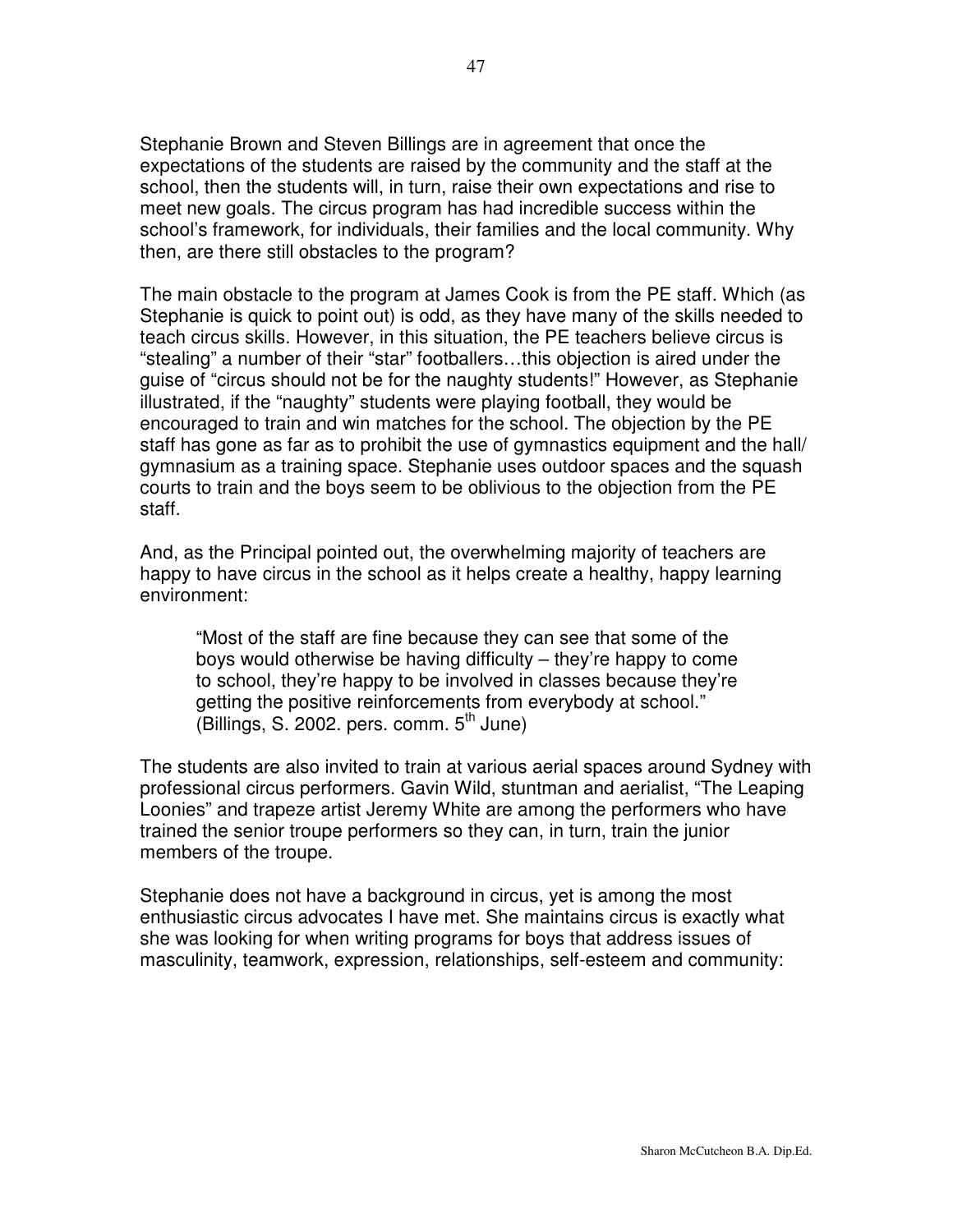"Circus encompassed everything. It was about working together and teams relying on each other and about bringing out leadership skills in kids who had never been seen as leaders before. It was learning from other people and respecting other people, it was also networking and the job thing – a career and giving them selfconfidence in that key performance element. It was about they have to design and make costumes, they have to learn how to work with each other to make the process happen. Because these kids aren't used to process, you know, it's come in and do something and 'bang' that's it! They had to learn how to evaluate that process, it's also about being tolerant of other people, anti-racism, antihomophobia. And circus does all of those things…it makes stars of kids who are normally seen as a nerd, a gay kid, a kid being picked on because of whatever racial group it is – you know what I mean? So this way people see what the boys are really like and none of that is an issue, none of those things. And I think the reason circus does this is because it's fun and these kids don't have fun in their lives. I think the reason I looked at circus for boys is because boys are told at an early age to grow up and be a man… being creative isn't the thing because girls are creative, boys play football, be like your old man. And not all boys are like their old man and they need new role models and they get to realize that they are individuals and it's cool. So they don't have to do this as a career, but to have the confidence and learn the skills that you learn there... These are all team work too and team work is transferred to business and family." (Brown, S. 2002. pers. comm. 6<sup>th</sup> June)

As this quote illustrates, Stephanie keenly promotes circus within school frameworks and has a "vision" for the future of circus in schools. She set out to start and maintain a program for boys in schools that worked at a number of different levels. She wanted to prove that circus could be taught and work as a School Certificate Subject in an ordinary State School, with no special gear, not much funding and no expertise. Just some one who likes kids and is passionate about circus as a tool for change and empowerment. Stephanie has certainly proven that this can be achieved and a number of other schools have seen "Tsirkus Idnina" perform and are keen to start their own circus programs. These schools include: Barham High School in Victoria and Ryde Secondary College in Sydney. The troupe performed at the Sydney South East Music festival at the Opera House in August and is planning a tour of Western NSW and the Riverina next year.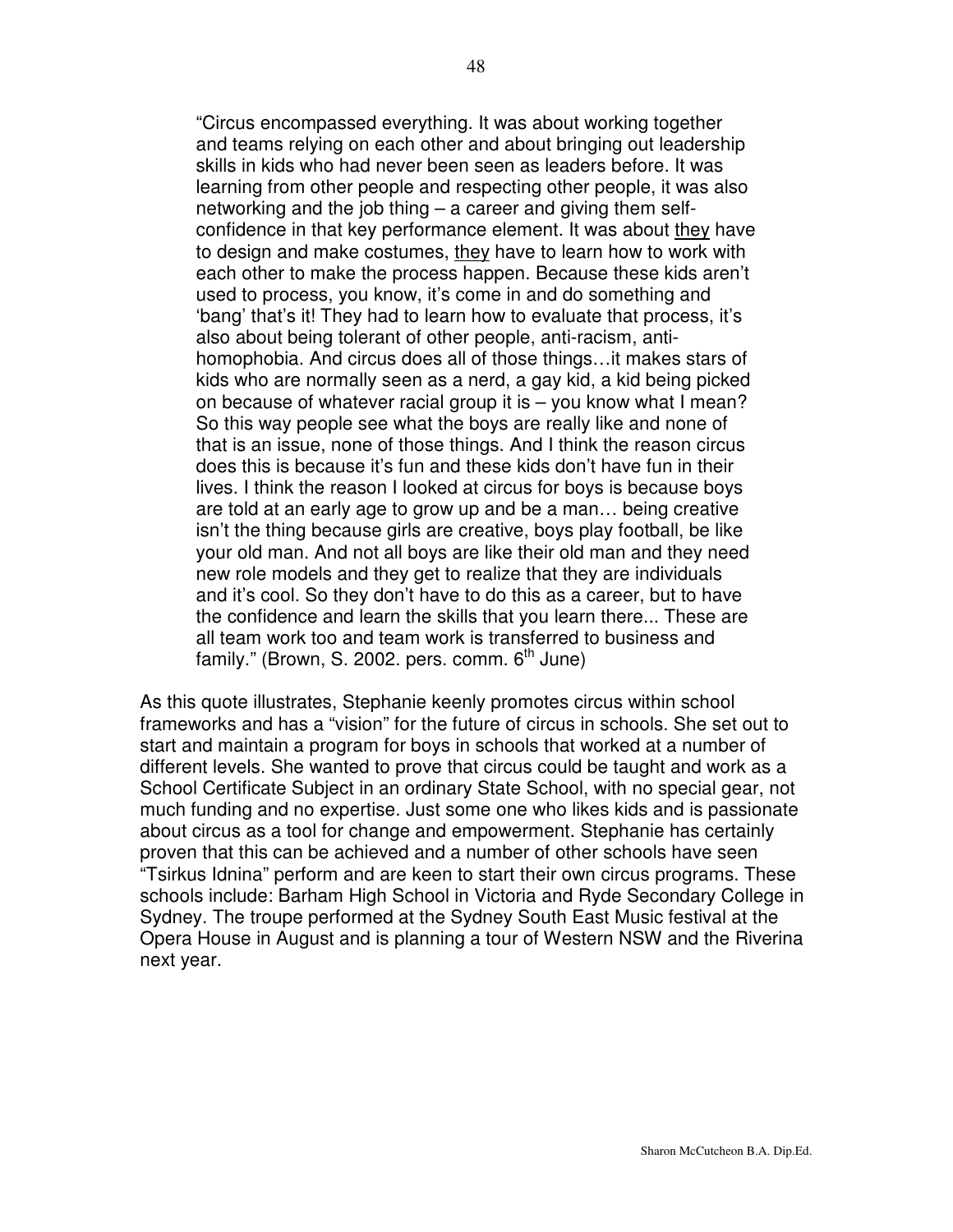Eventually, Stephanie would like to see a inter school festival – much like the Rock Eisteddfod, but without competition:

"Imagine having district performances, inter-district performances, State performances at the end of the year in a huge circus tent. Everybody comes in, not competitive, there is no competition in what we do but let's all get together and perform." (Brown, S. 2002. pers. comm. 6<sup>th</sup> June)

Stephanie also envisages circus becoming an "HSC subject attached to TAFE, with students doing work experience with professional troupes" (Brown, S. 2002, "Our Schools" St George Edition, May). The circus program is growing in popularity each year, and Stephanie and the students in "Tsirkus Idnina" certainly have the enthusiasm and talent to promote circus within schools and their communities.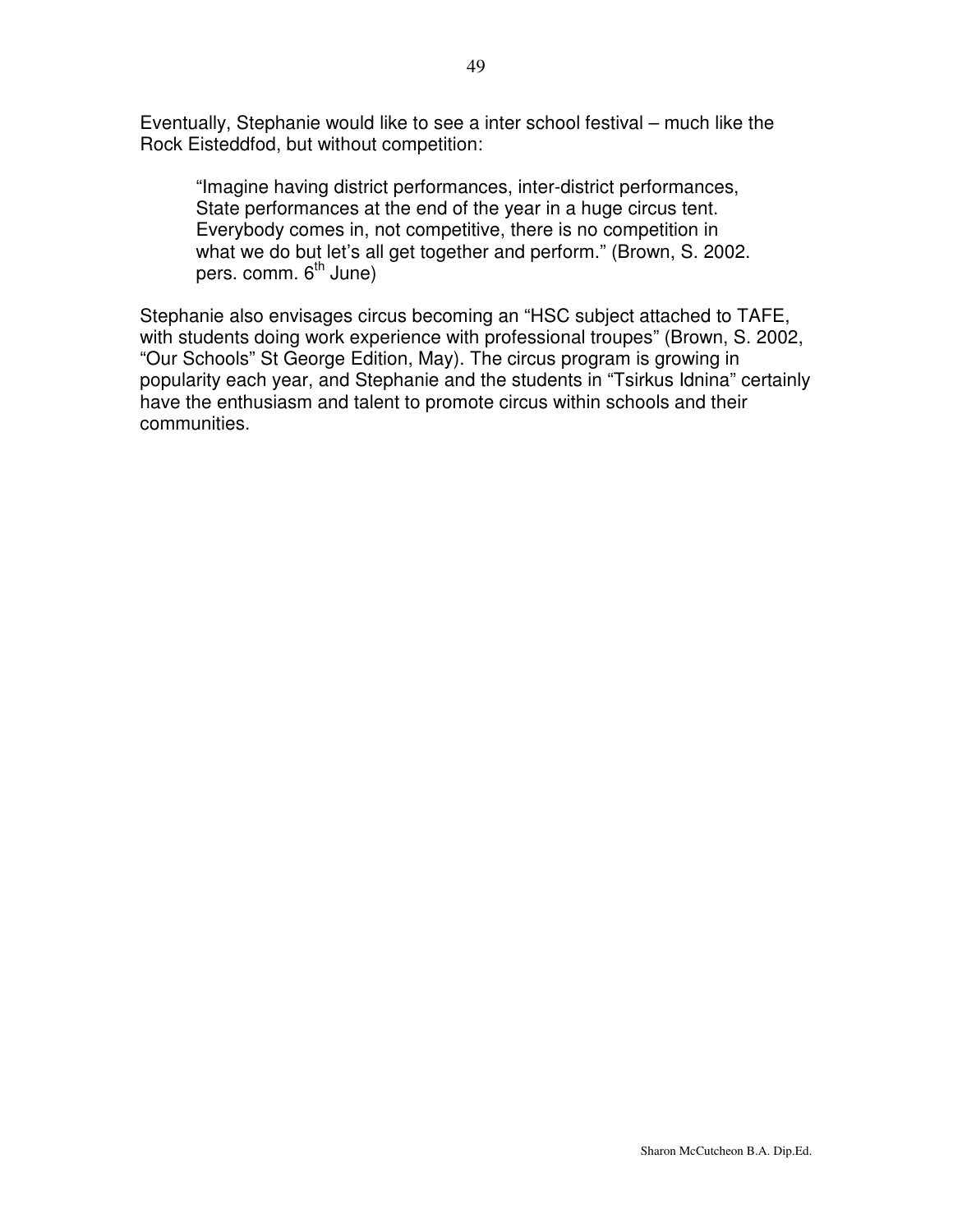# **CIRCUS WEST – DUBBO, NSW**

#### **Dissolving the Stigma**

Dubbo is a country town situated in the North West of New south Wales. There are a few local tourist attractions which have put Dubbo on the map, one of which is a Youth Circus – Circus West. (The students have appeared on the cover of the Dubbo City Guide for the past five years!) A Circus School which has successfully operated within the curriculum of Dubbo West Public School for the past eleven years.

The area of Dubbo known as "West" has a reputation for being "rough" and where all the "riff raff are" ("Mum 2" 2002, pers. comm. 29<sup>th</sup> May). Furthermore, Dubbo West traditionally has a reputation for being a disadvantaged, challenging school; "a stigma that is carried by the staff and students alike" ("Fredericka" Dubbo West- teacher. 2002, pers. comm.30<sup>th</sup> May), a stigma that is being steadily dissolved by the circus program and School's performing Circus Troupe.

I visited the circus program in July, 2002 and was amazed and inspired by the number of enthusiastic, talented young people (three hundred on average) who "braved the elements" to train outside, on the oval at recess, lunchtime, sport time and after school…and the community that supported this program.

The circus program was founded by Paul Woodhead, a trained school teacher, qualified gymnastics coach, Deputy Principal of the school and, now selfconverted Circus Teacher! The program began in 1991, after Paul had visited Europe to study Human Movement and Rhythmic Gymnastics. Whilst in Europe, he visited his brother, who was working as a Community Liason/Social Worker in Belfast.

The Belfast Community Circus invited Paul to their summer camp in Newcastle, Northern Ireland to teach acrobatics to young people. It was here Paul began to see how effective Circus is as a tool for change and development in young people and their communities.

Upon returning to Dubbo, Paul was asked to work with ten Primary School students with Behavior Difficulties. "Hard Cases" who had been excluded form normal classes and were only working with Paul in a <u>locked</u> classroom. He began to use a circus reward program whereby they were allowed to do things "no-one else was doing" (Woodhead.P. 2002, pers. comm. 30<sup>th</sup> May) – Juggling, diabolo and devil sticks…mostly home made. After three weeks, all ten students had been successfully integrated back into the majority of normal classes and the other staff at the school were taking notice of the program. The students continued to be "rewarded" with circus during sport time…and other students began to ask when they could try this "Circus Business?"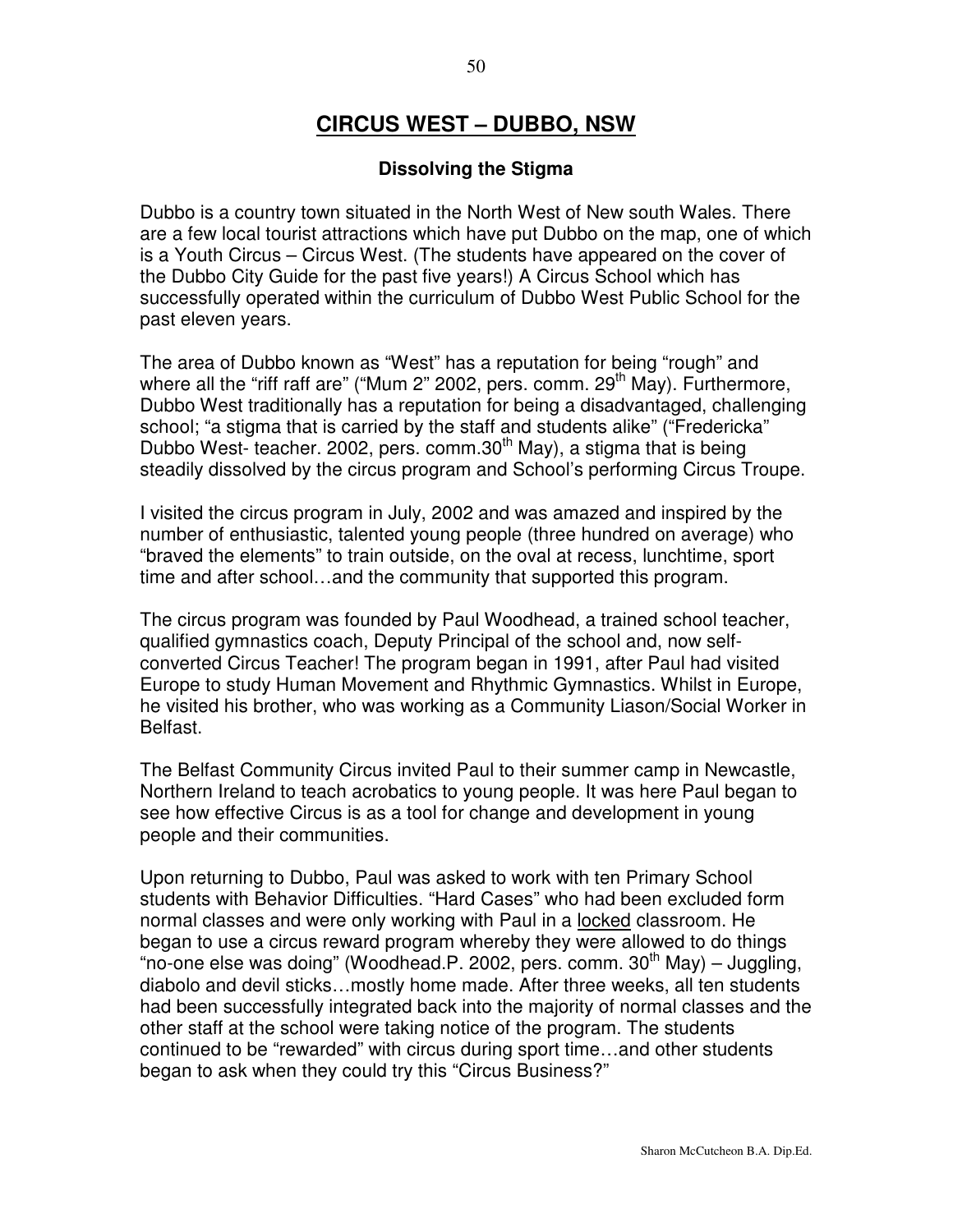Consequently, circus was offered as a sport for twenty kids per term for the rest of that year… the activities grew to acrobatics, balancing and more juggling and Paul was "Going on what I saw in Belfast; I knew nothing then about circus." (Woodhead.P. 2002, pers. comm. 30<sup>th</sup> May)

The following year, Rotary made stilts for the circus and the students made more juggling equipment. Circus became an activity rostered onto three lunchtimes a week as a structured playground activity; aimed at "kids at risk, loners, ostracized kids, kids who had no idea how to join in on other activities and identified bullies." (Woodhead.P. 2002, pers. comm. 30<sup>th</sup> May)

The program was so successful, that the school received \$4,500 for the next two years under the disadvantaged schools program; for " welfare work." Then local companies began funding the Circus with donations and grants and Circus West was born! The Circus bought their accommodation (a train and a caravan, situated on the oval) and some more equipment.

Then Paul began a levels program, to help the students set goals and progress safely and carefully, and to assist in the teaching and monitoring of skill areas within circus learning. These areas are: diabolo, juggling, stilts, tumbling, devil stick, rola bola, unicycle, clowning, acrobatics, and balance and spin. There are six clearly defined levels assigned to each circus activity. As students move from level to level, they are recognized at school assemblies and circus training sessions.

After three years, Paul realized there was a need to provide circus training for students after they had left school, but wanted to continue their circus training. So "after-school circus" was developed and with it, "Circus West"; the School's performance troupe. Students must pass a level five in at least one skill area to audition for "Circus West".

In 1998, Paul and Deborah Duffy (an advocate of the circus program at the school) published a book "Circus in Schools" to promote the program at their own school and provide a practical document for the implementation of circus programs in other schools. The book contains useful information needed to run an in-school circus program; from learning how to juggle and stilt walk, through to costuming and performance. The book explains the school's level system and how the students can progress through to the performance troupe. There are also a number of templates for performance contracts and contracts for students and parents contained in "Circus in Schools" (Woodhead and Duffy,1998).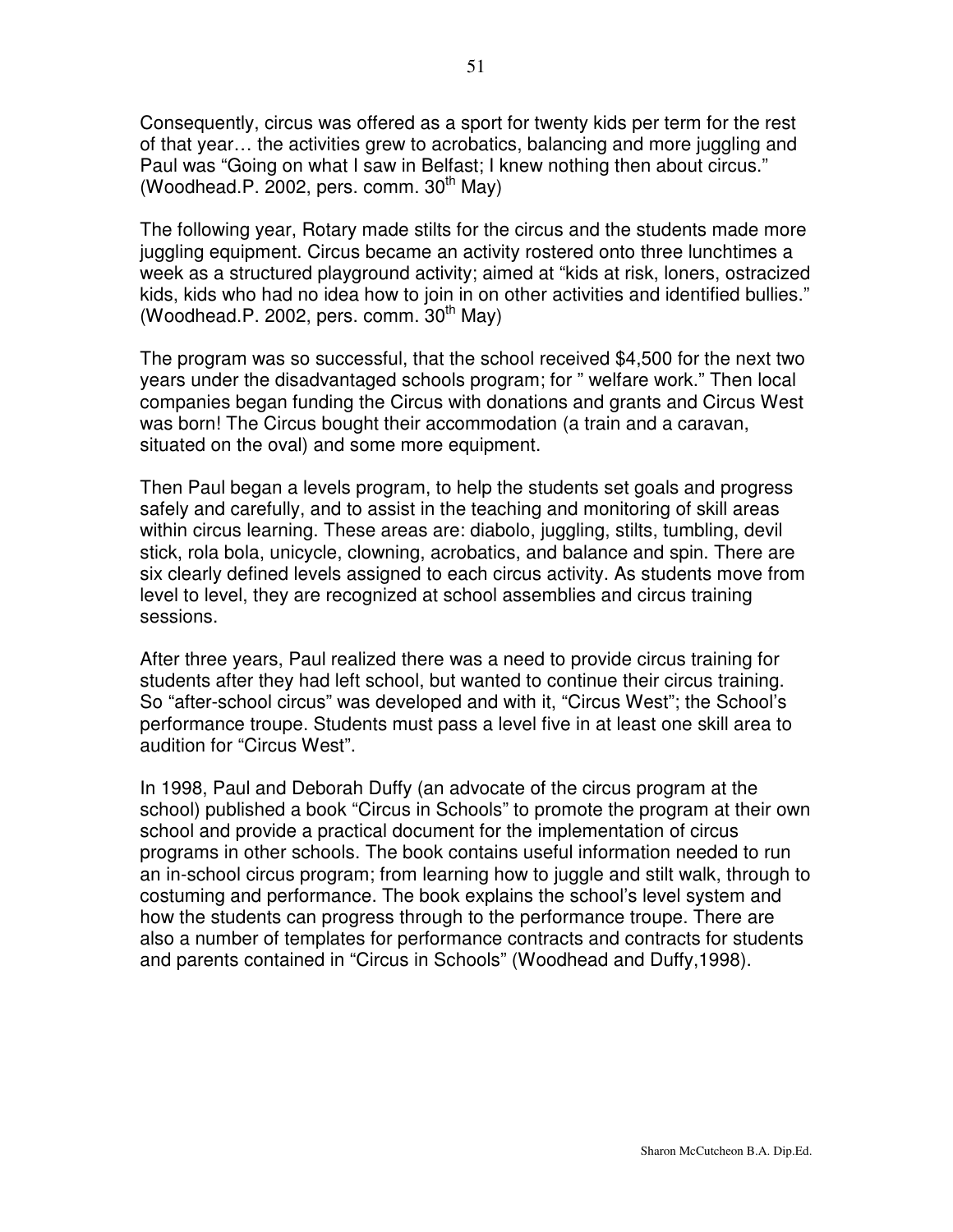Since 1994, "Circus West" has performed regularly for Local, State, and National Celebrations. Some highlights include: a series of performances with Lennon Brothers Circus as guest performers in 1999; the Opening Ceremony of the Pacific School Games and the Olympic Games in Sydney, 2000; "Storm Warning 2001" a Circus show sponsored by NSW Storm Water Trust and Dubbo City Council that toured around regional NSW to promote an environmental message and the "face" of Circus West; and numerous other corporate functions, fetes and carnivals in Dubbo and the surrounding region.

These public performances are an integral part of the circus program at Circus West for a number of reasons. The first one being the public profile of the school and its students:

"The major change that affects everyone is the culture of the school – that is the way the school feels about itself. What sort of things does it celebrate success in and how the school is viewed by people outside i.e. parents and the community. Because the school has had and probably still has in certain quarters quite a negative name which has a history of – and it's an anecdotal history – of where the land developers wanted to sell their land and where the papers decided to say where the power is in Dubbo and all that…it's also wrapped up in where the housing commission houses are …So the major impact has been the culture of the school. People hear Circus West and they think Dubbo West and they put them together and that's positive, the school is actually doing positive things. It's done more positive things than Circus West, but Circus West is out in the open, all the others are in classrooms." (Woodhead.P. 2002, pers. comm. 30<sup>th</sup> May)

The school's front office and the school library display all the Circus West newspaper articles and upcoming events and the students are encouraged to be aware of and promote circus within their community. The media portray Circus West as a local, inspirational group of young people and play an important role in dissolving the stigma that has been traditionally attached to Dubbo West Public School.

Of course, it's not just the local media that play an important role in promoting the school's profile; parents are the first people to promote the Circus in the wider community: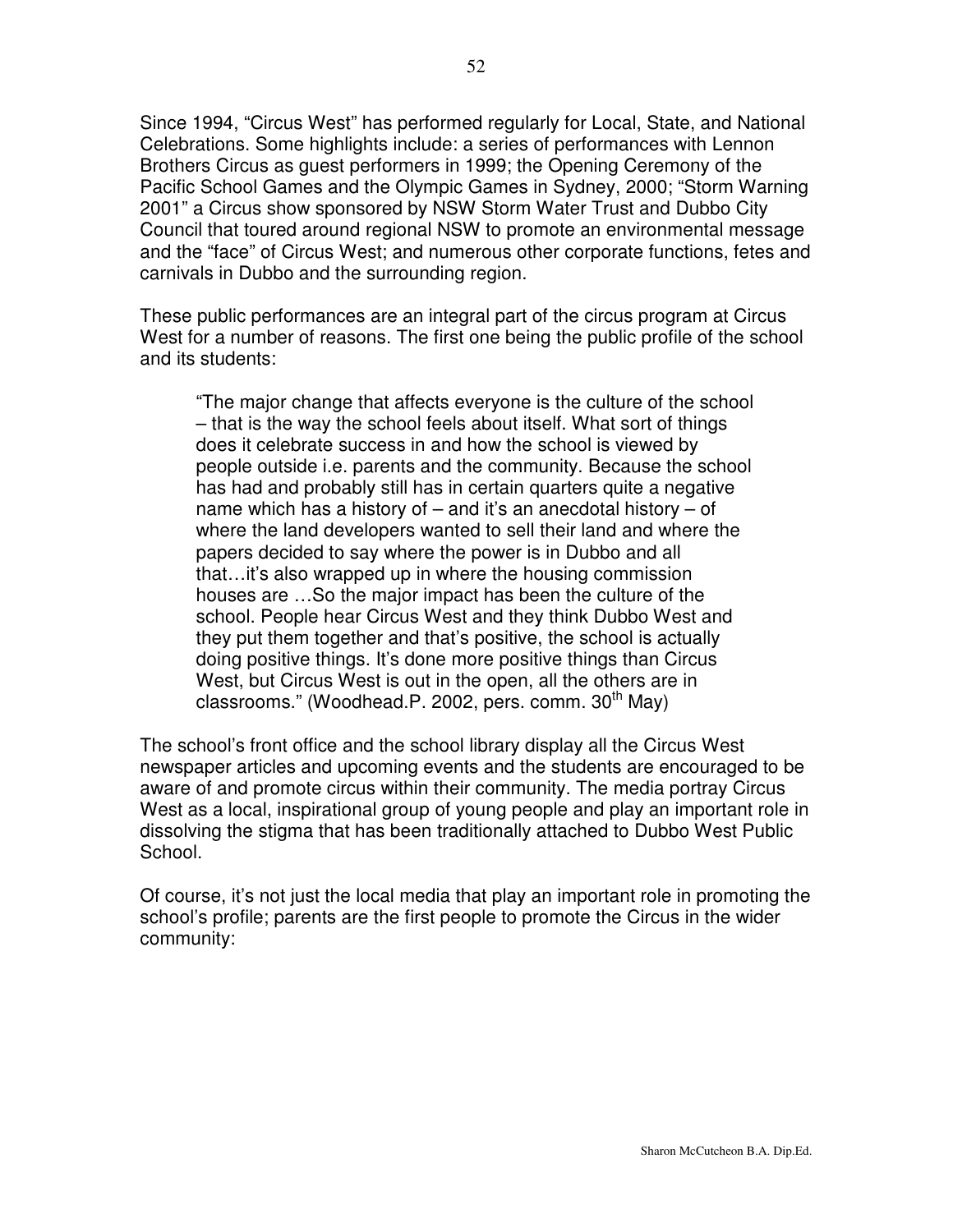"One instance I can remember was last year at Wellington when they were having a show over there. It was for the centennial Big Parade and they had a little spot lit show kind of thing, centre stage and just people you know. I was just among the crowd watching it, you know camera going (obviously), and a fellow standing next to me was just amazed at what these kids could do and I was like 'Oh, that's my son.' And he was just commenting, you know, on how they got together as a group…and it's funny, I think there was a couple of new girls after that performance" ("Mum 1" 2002, pers. comm. 29<sup>th</sup> May)

The parents are also keen to acknowledge what circus has done for their children as individuals. In fact, one woman I spoke to traveled approximately two hours to get to circus training after school. Her children; a son in year 7 and a daughter in year 11, have been with Circus West for three years. They are home schooled due to distance but always make an effort to attend after school Circus on a weekly basis.

She told me there are a number of reasons she doesn't mind traveling each week to bring her kids to circus. These include: regular social contact with other students, scholastic benefits, individual confidence and focus, new skills and their own performance company!

Her children live on a property and mostly rely on each other for companionship. However, circus gives them the opportunity to mix with students from different social, economic and racial backgrounds and form new friendships.

"It's to say 'I'm in Circus West', it means the whole thing not just 'you' or 'you', it's everybody. And they like to say 'yeah, I'm from Circus West – we're all good'...they support each other as far as applause and revving everyone else on – appreciating each other's talents…you know a new kid comes along and they're trying to get on stilts or whatnot and they're straight in (the other ones) trying to help the new kids." ("Mum 1" 2002, pers. comm. 29<sup>th</sup> May)

Circus also gives its participants something to write and talk about with passion and enthusiasm: "it gives them something they love talking about and writing about in journals and things like that…and of course any opportunity they get they are looking up info on the internet, checking out different routines skills they can get ideas off." ("Mum " 2002, pers. comm. 29<sup>th</sup> May)

She maintains that circus has actually brought both her kids "out of their shells" and given them an incredible increase in self-confidence and self esteem: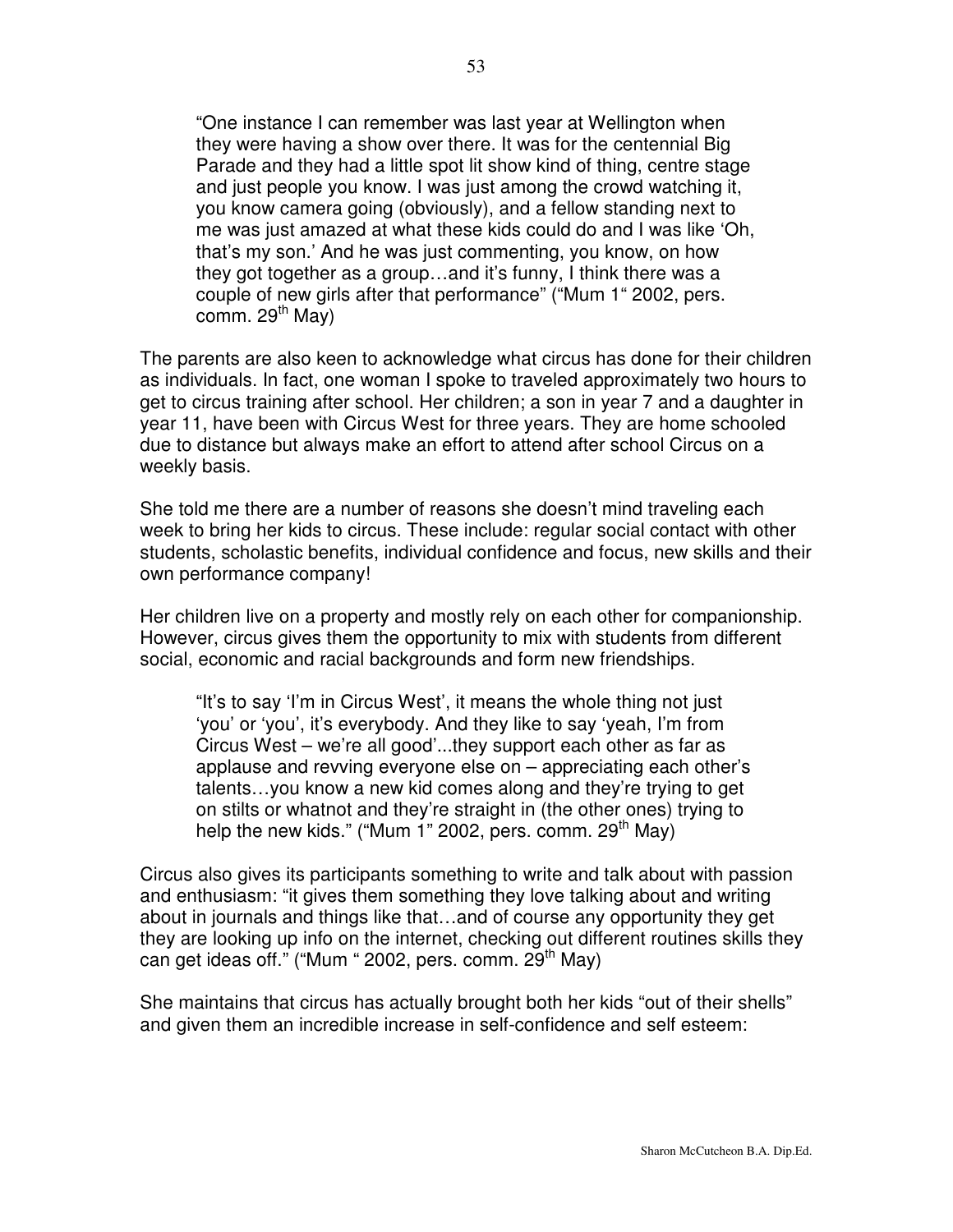"Last year, at the end of the year through school, he actually had to make a speech on their presentation day and spoke in front of about three hundred people, whereas I would have doubted that you get him up there doing that, and he actually volunteered to do it! So I think circus definitely boosts their self-confidence." ("Mum 1" 2002, pers. comm. 29<sup>th</sup> May)

Circus has also helped a number of students at the school manage their ADD by increasing their ability to focus and concentrate:

"It's been fantastic…she has taught herself how to focus and concentrate on different tricks and then this has helped her with school in general and helped us at home too."("Mum 2" 2002, pers. comm. 29<sup>th</sup> May)

A number of the Circus West students practice their skills at home and some even perform for festivals and private parties as solo or duo acts:

"He got a unicycle for Christmas…we've bought all our own equipment and costumes because we have actually done things out of this organized circus, like parades, street theatre, school fetes. Anything like that, any opportunity they get, they perform." ("Mum 2" 2002, pers. comm. 29<sup>th</sup> May)

All the parents I spoke to were so grateful to Paul Woodhead for continuing the circus program for all the students in the area and believed circus had had a positive impact on their children and the community in general:

"…because we don't live in Dubbo, we've heard stories like you know, how rough it is on the West side of Dubbo. They say 'I wouldn't send my kids to that school!' and I say 'Are you kidding? My kids wouldn't be anywhere else!'" ("Mum 1" 2002, pers. comm. 29<sup>th</sup> May)

So how exactly does circus manage to improve the school's community image and thus relationship and the individual's self-confidence, physical fitness, scholastic ability and the ability to focus and "persevere?"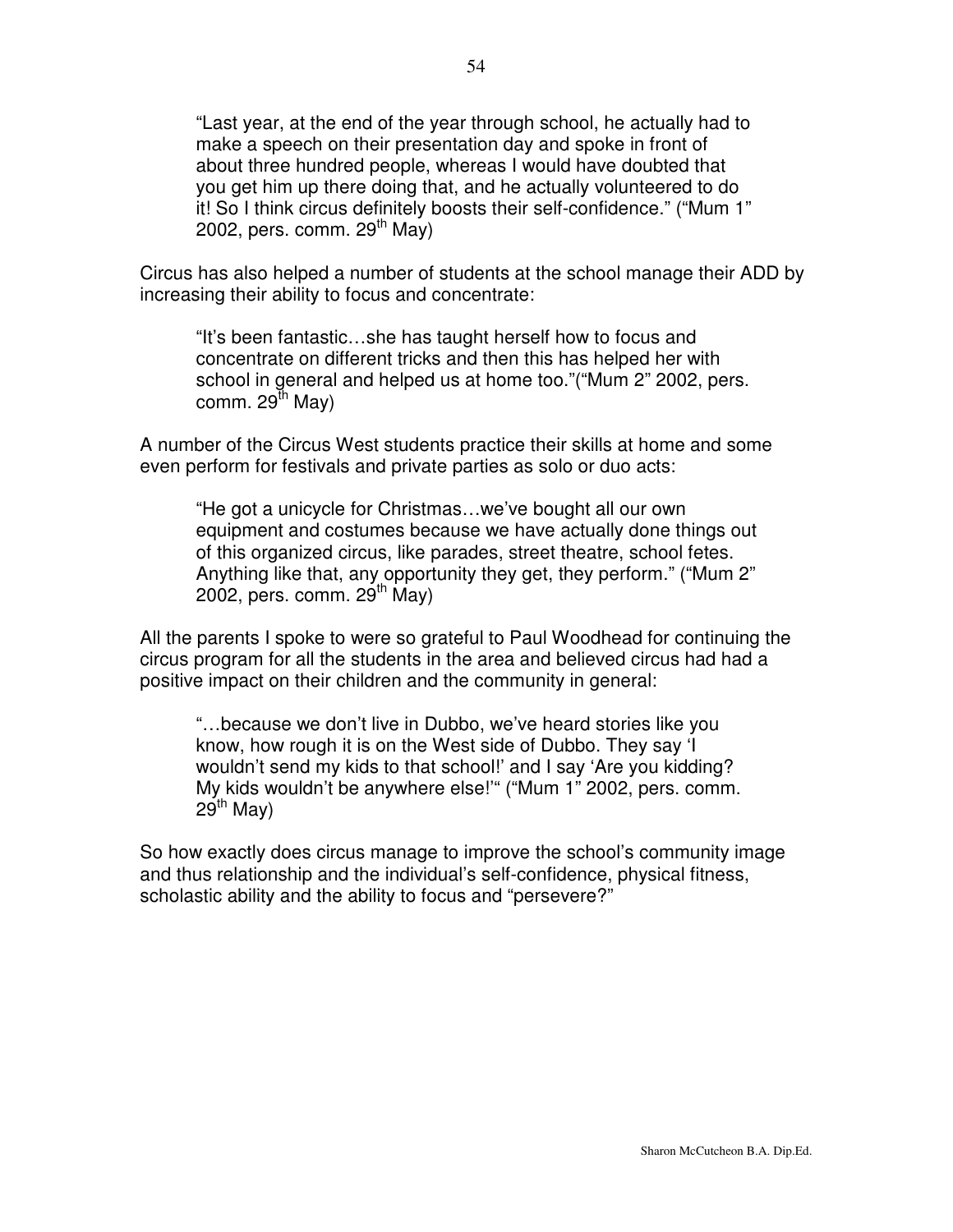"Circus gives individual students the opportunity to turn themselves around, either in the case of a child who doesn't cause any trouble but has little perseverance and they gain perseverance from juggling for instance. Or a child with 'in your face' behavioral problems and they use circus not only as a focus for their energy so their behavior changes but also their status amongst their peers... what they are trying to get is control of something within school, something they can direct and hopefully the spin off is status with their peers and within the system and recognition in front of their peers." (Woodhead.P. 2002, pers. comm. 30<sup>th</sup> May)

As previously stated, circus runs at lunchtimes, sport times and after school one afternoon a week. These three sessions, though they may appear similar at first glance, are in fact very different and essential to the development of circus within the school. One thing they all have in common is safety and the encouragement to take CALCULATED risks. The students follow strict guidelines with equipment and circus learning and (especially since Paul's recent promotion to deputy Principal) are very aware that they will be removed from the circus program if they participate in any dangerous behavior with each other or the equipment.

All the training sessions are done outside (regardless of the weather conditions) and there are designated areas for each activity. The softest grass area is reserved for stilt walkers and unless the students have reached a certain level they are not allowed to walk without a spotter...all stilt walkers must wear knee pads. There is an area set up with a permanent railing to learn how to ride the uni, confident unicyclists go to the basket ball courts. Acrobats work near the toilet block; easy access to water and the PE mats which are brought out onto the oval for training. The jugglers, diabolo or plate spinners work near the fence, well out of the way of rola bolas or walking globes…who move through the middle of the stilt walkers and the acrobats.

This may sound chaotic; especially at 'lunchtime circus' where there can be up to three hundred kids on the oval all training together, and often only Paul supervising the training. However, it's quite the reverse! The first day I watched 'lunchtime circus' I was amazed at the stream of kids that poured from the classrooms, out onto the oval and made very orderly lines at the train and the caravan, waiting patiently for Paul to unlock the doors. The students took gear and handed gear to each other and forwarded to the designated area for their activity. There was no fighting or pushing and students worked together to lift mats and bags and other heavy items.

On one occasion, it began to rain. One whistle blow from Paul and three hundred kids moved to put gear away EXACTLY where they had found it…every single student on the oval moved quickly and quietly to the caravan and waited, in the rain, in a queue, to return their gear and then wait under shelter…hoping it stopped raining before lunch was over.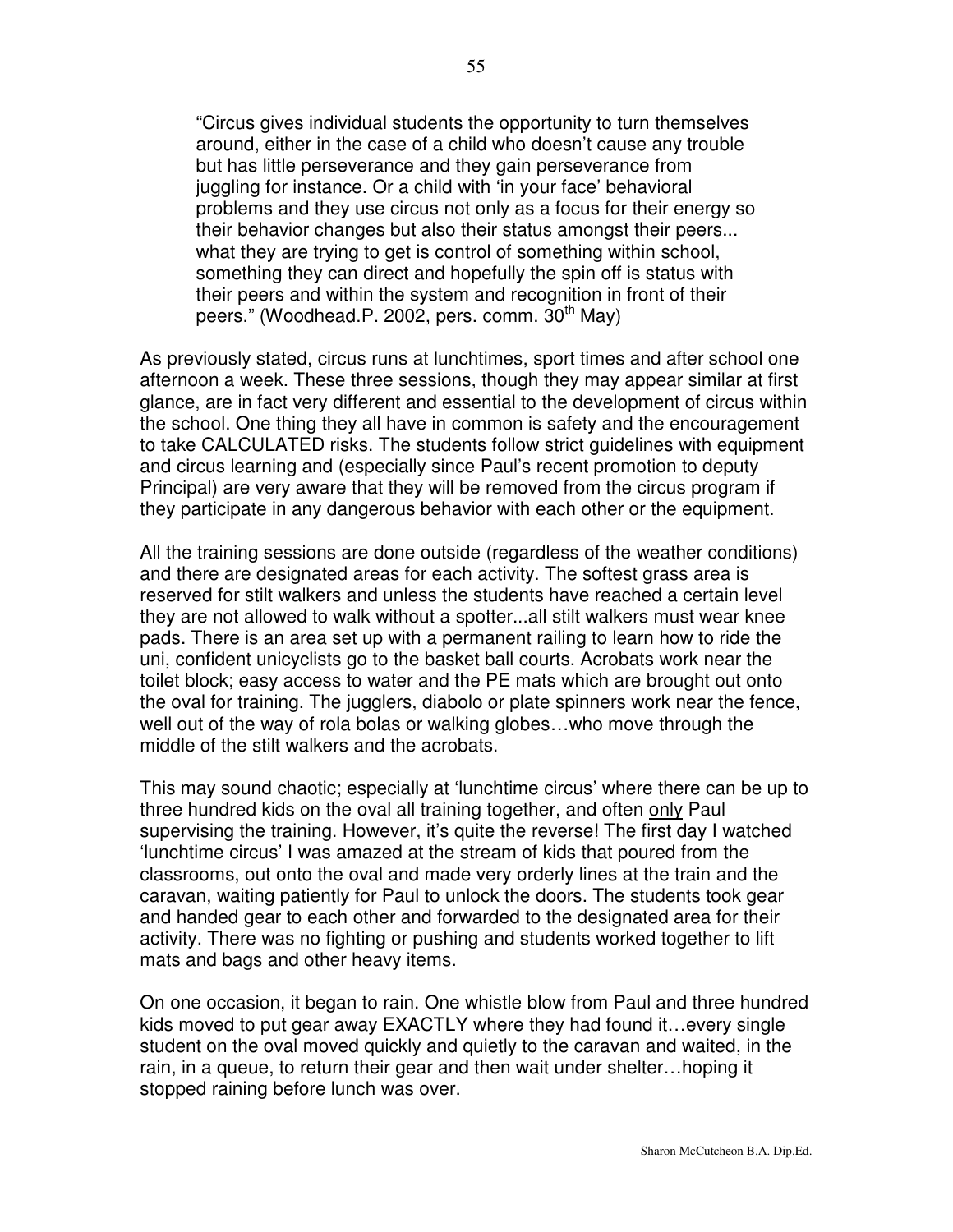"Lunchtime circus (as you saw today) can be extremely busy…but it's the most exciting because it means every single kid in the school is having a go and that's what makes it really different from the gymnastics I used to do." (Woodhead.P. 2002, pers. comm. 30<sup>th</sup> May)

Peer tutoring is also a feature of 'lunchtime circus'. I observed year five and six students readily assisting the younger students with their training and encouraging them to safely take risks and try new tricks. One of the main risks the kids at lunchtime circus are taking is the "risk of ridicule" (Woodhead.P. 2002, pers. comm.. 30<sup>th</sup> May). Young people are generally afraid of someone humiliating them because they've tried something new. However, at lunchtime circus everyone is actively engaged in an activity of some sort…either learning or teaching, and no-one is judging anyone's behavior; a model learning environment to be involved in! To see this many students working harmoniously, all having fun together and celebrating each other's skills certainly made me wonder where the negative reputation of Dubbo West Public School had come from?

Circus for sport is not as inspiring to watch as 'lunchtime circus' but is equally well run and organized. Not all of the students that are in circus for sport actually selected it – some have been put in there in an attempt to modify unsociable behavior or poor work ethic. Quite often circus for sport is a "recruiting" ground for after-school circus and students often discover they had hidden talents and continue with their circus training.

'After-school Circus', or "High School Circus" as Paul calls it is more self-directed and the students tend to work on specific apparatus (rather than swapping and changing as in lunch time circus) and work on mastering tricks. The high school students have an impressive skill level. I watched in awe as young people with gloves, beanies and heavy coats on (Dubbo in the winter is not particularly conducive to circus training!) tumbled and juggled their way around the oval until the sun went down and they couldn't see the juggling balls anymore! These students tend to add "danger' to the skill their mastering (Woodhead.P. 2002, pers. comm. 30<sup>th</sup> May) for example: the students were juggling knives and fire and riding 5 ft high Giraffe unicycles. But Paul was quick to point out that the High School students had come through the Primary School circus program and that he kept a careful eye on their progression and the development of their skills; and that, although risk is an integral part of what makes circus so appealing, the students are always taking careful calculated risks and learning about safety, and how to stay safe in the process.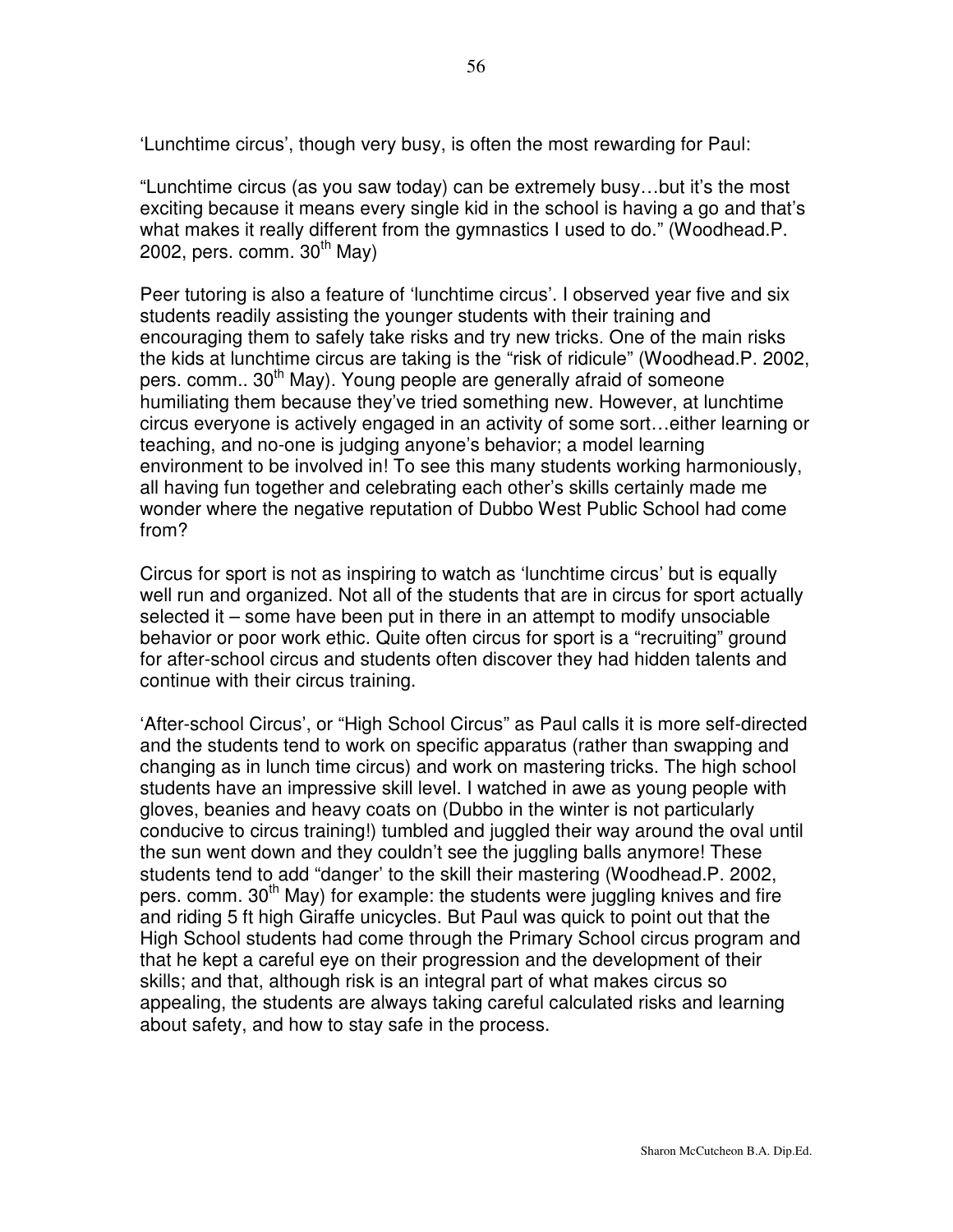I questioned Paul about the "gender divide" in the after-school circus program? He explained that girls have traditionally "gone for" stilts to, in his opinion, make themselves "taller and more graceful" – so that everyone notices them. And boys tend to gravitate towards the unicycles and the juggling because it is seen as more dangerous and "hard core." Both genders participated in the acrobatics; but the gender divide was obvious and unmistakable. However, there appeared to be equal risk taking by the girls who were doing acrobatics on stilts that were 1metre 25 cm high! There was no obvious rivalry between the boys and the girls. In fact, they were calling out to each other to watch new tricks and readily giving praise and talking about where new tricks might fit into their next show. It seemed more of an unspoken law that the boys rode the unis and the girls walked on stilts. Not a problem as such; more like a "given".

The students were all keen to show me their new tricks and talk about circus and how they feel about it:

"Some of my friends are like 'Oh, cool, you can ride a unicycle' and others just call me a circus freak. I just turn around and say 'at least I've got some talents!' I've got something that most people can't do and probably wouldn't even try to do." ("Student 1" 2002, pers. comm. 29<sup>th</sup> May)

The students told me about their various public performances and which were their favorites. Performing with "Lennon Brothers" was the highlight for some, the opening ceremony of the Olympics for others. All of them agree that their parents are proud of them and support their circus training…(there were numerous pairs of father and grandfather made stilts!) The enthusiasm in the Circus West kids was infectious and I found myself joining in their training and taking instruction in "how to" Circus West style! Once I got involve with the kids – the winter temperatures and wet grass didn't matter anymore. (The kids assured me that winter conditions were better for training than summer conditions!)

Paul outlined the goals of the school's circus program as:

"To use the magic of circus to provide a structured activity so the kids have something to do. Then they are less inclined to be causing trouble or being upset with nothing to do. The goals to me are social goals, welfare goals, they're essentially giving the kids a chance to grow by setting goals themselves, by working on their values, like confidence, perseverance and resilience. Resilience is the new buzz one, but, I mean, it's there…so to me the goal is essentially a social goal." (Woodhead.P. 2002, pers. comm. 30<sup>th</sup> May)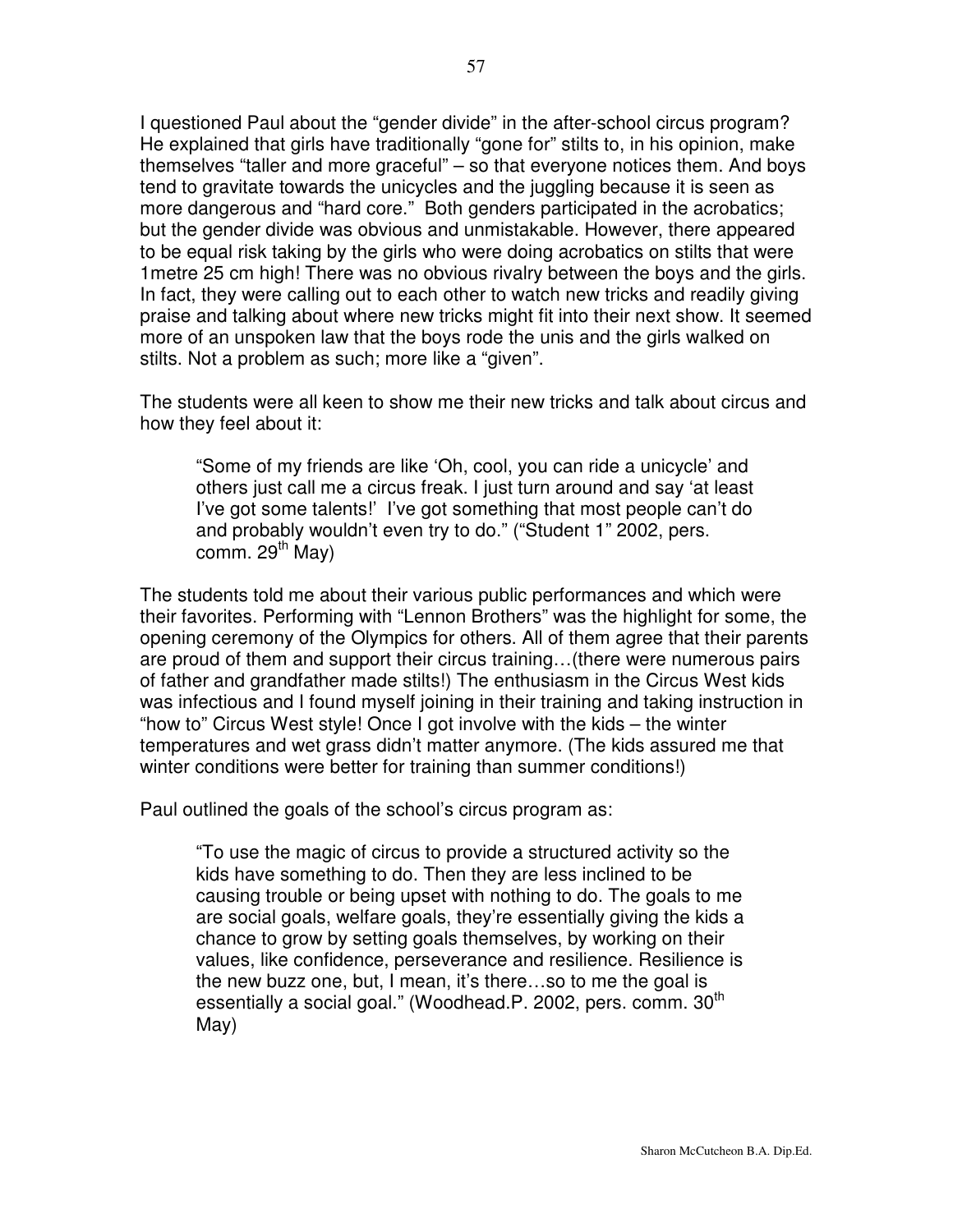The social benefits of circus in education are made evident by the program at Dubbo West Public School. Not only by the increased interaction between students across years and socio-economic boundaries, but by the interaction between teachers and students and the school and it's community.

"Our school circus can't survive without community. We have huge support, both systematic and parental, community and within the school itself…the support is very rarely visited upon us in terms of money, mostly its visited in terms of inkind support. That might be free time on radio and T.V. it might be extra publicity – more chances at full colour front page in the newspaper. It might be if I need specialist bolts for the unicycles and I go and see the bolt guy he'll just say 'just take them, it's for you.' We often have to pay, but it might mean that we get things very, very cheaply, so there is huge community support. Now community support only comes when they can already see that something is working. So while we have been going for twelve years that community support has been building all of that time." (Woodhead.P. 2002, pers. comm. 29<sup>th</sup> May)

I spent my week in the school during school hours and, after hours, had the opportunity to talk informally to the public; hair dressers, taxi drivers, shop assistants and residents about "Circus West". The circus is well known throughout the community and some of the people I spoke to were not aware that the circus had come from Dubbo West Public School! The ones who were aware of the origins of "Circus West" were proud of the young people involved and thought the group had "done wonders" for the reputation of West Dubbo and Dubbo in general.

It is this interaction which gives rise to a new identity for the school and its residents. As the individual's self esteem increases; the image and ethos of the school follows.

Virginia Chadwick, who visited the school's circus program in 1994, was so impressed by the program she was moved to get up on stilts with the students! She was quoted in the Dubbo Liberal as stating:

"I can see the great things it has done for these students in terms of team work, co-ordination and confidence…however you must have people with the commitment and enthusiasm to teach these programs." (Chadwick. V. in the Dubbo Liberal, 19/8/94)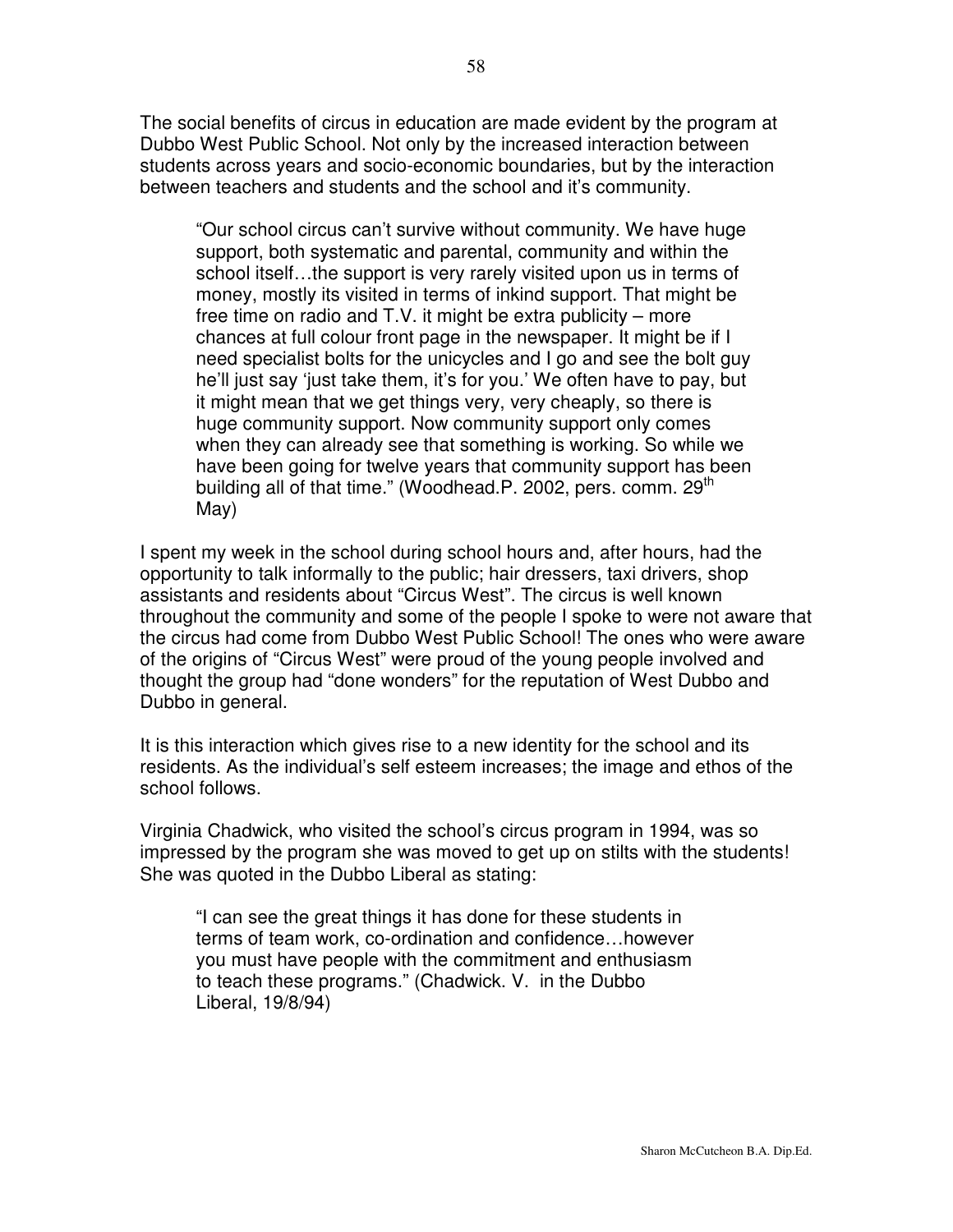Paul certainly has these personal qualities and appears to generally like kids and spends time ensuring they try new things and enjoy their school experience. He is very dedicated to the circus program and is respected within the school community for this dedication.

So it is not surprising that the majority of staff support the circus program within the school. There are a number of staff at the school who still have reservations about the program; Paul believes this is because they have a "black and white idea of crime and punishment, different ideas on soft options…" (Woodhead.P. 2002, pers. comm.  $30<sup>th</sup>$  May) and don't see why the circus program should be used as a reward for the "naughty" kids. It is these teachers who would see these students suspended rather than "rehabilitated", who would rather see students "under control", rather than controlling space (space here being either their own bodies and/ or the school environment) it is these teachers that are afraid of change and innovation. Paul was quick to point out that these teachers are rare at the school and do not pose a threat to the success of the program within the curriculum.

Another potential obstacle to the program is funding:

"We have to obviously buy gear, replace it, maintain it, get ourselves out and that has been overcome by a series of grants, some sponsorship, school budget – it's never gone over five hundred dollars per year, and donations from gigs. We regularly do gigs now and they donate reasonable amounts so we are able to keep afloat by that." (Woodhead.P. 2002, pers. comm. 30<sup>th</sup> May)

Whilst I was in the school I also saw donations of costumes and fabric, hats and canes, and assorted props. Obviously, it is the apparatus that costs the most money in circus learning and there is a large amount of equipment that cannot be made at home; it must be bought.

The last identified "potential" obstacle to the circus program is risk and its management. Paul has written an extensive Risk Management program that outlines each activity, any risk involved in doing this activity, and the steps taken to ensure this risk is managed and the students' safety is promoted and monitored at all times. Paul regularly invites members of the education department (in particular the legal branch) to come and visit the school during circus training sessions to observe the program and witness the safety procedures that have been implemented first hand. It seems ironic that "risk" – "the very element of circus that makes it so appealing to young people" is what may eventually drive circus out of schools before it is properly understood and utilized as an education tool. Risk is an essential ingredient of circus, it helps define it and cannot be removed. To do this would remove the "magic" of circus; its essence.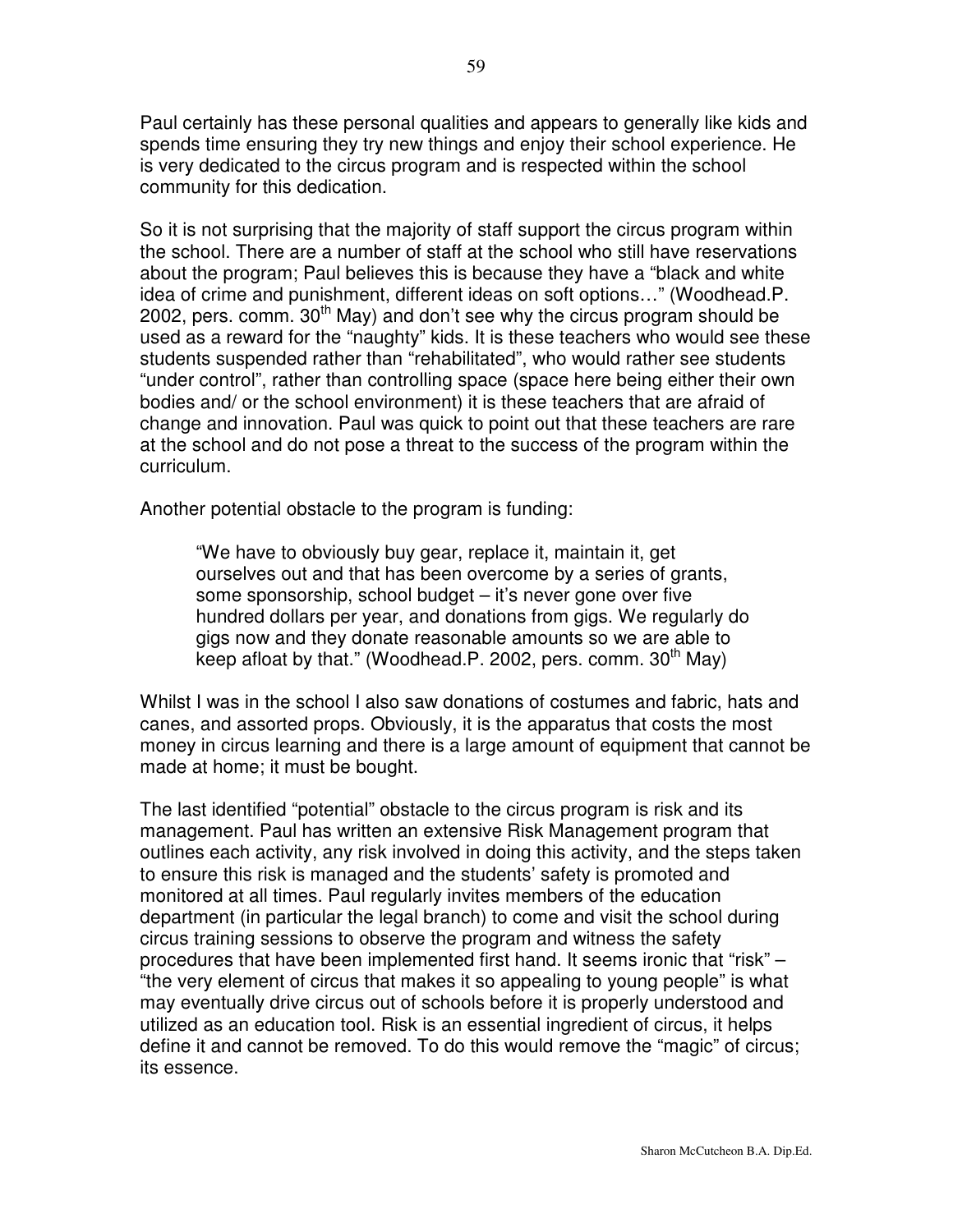Paul is concerned about the future of his circus program and of circus in education in general. So he is embarking on research into circus in education in other schools (mostly in America) next year. He has been awarded a Churchill Fellowship and his research will take him to San Francisco, Florida, Illinois and New York to observe youth circuses and their education and outreach programs. Then to Leeds to work with Steve Ward, the founder of the National Association of Youth Circuses in the UK. Then lastly to the Belfast Community Circus to examine the program now and see how it has changed from his first encounter with Belfast Circus in 1990 – where his passion for circus was initially ignited:

"There's a trend worldwide that uses circus to help kids – although circus in education doesn't have the profile I would like it to have…I really believe that for children to get the most out of something like a literacy program, they have to want to be at school in the first place and circus can help them to get there." (Woodhead in Dubbo Liberal, 9/8/2002)

Coming from a PE perspective, Paul is passionate about the differences between sport and circus; in particular the potential of circus to reach all students, not just the "jocks". However, it is easy to recognize Paul's background in PE when watching videos of previous Circus West performances. The shows are very much traditional circus, with little narrative or artistic interpretation. There is a strong emphasis on acrobatics and adagio and very little clowning and no aerial work (due to training space constraints). However, the shows have a high level of energy and skill and are very entertaining – every student involved with Circus West is enthusiastic, talented and a credit to the program and to each individual's dedication.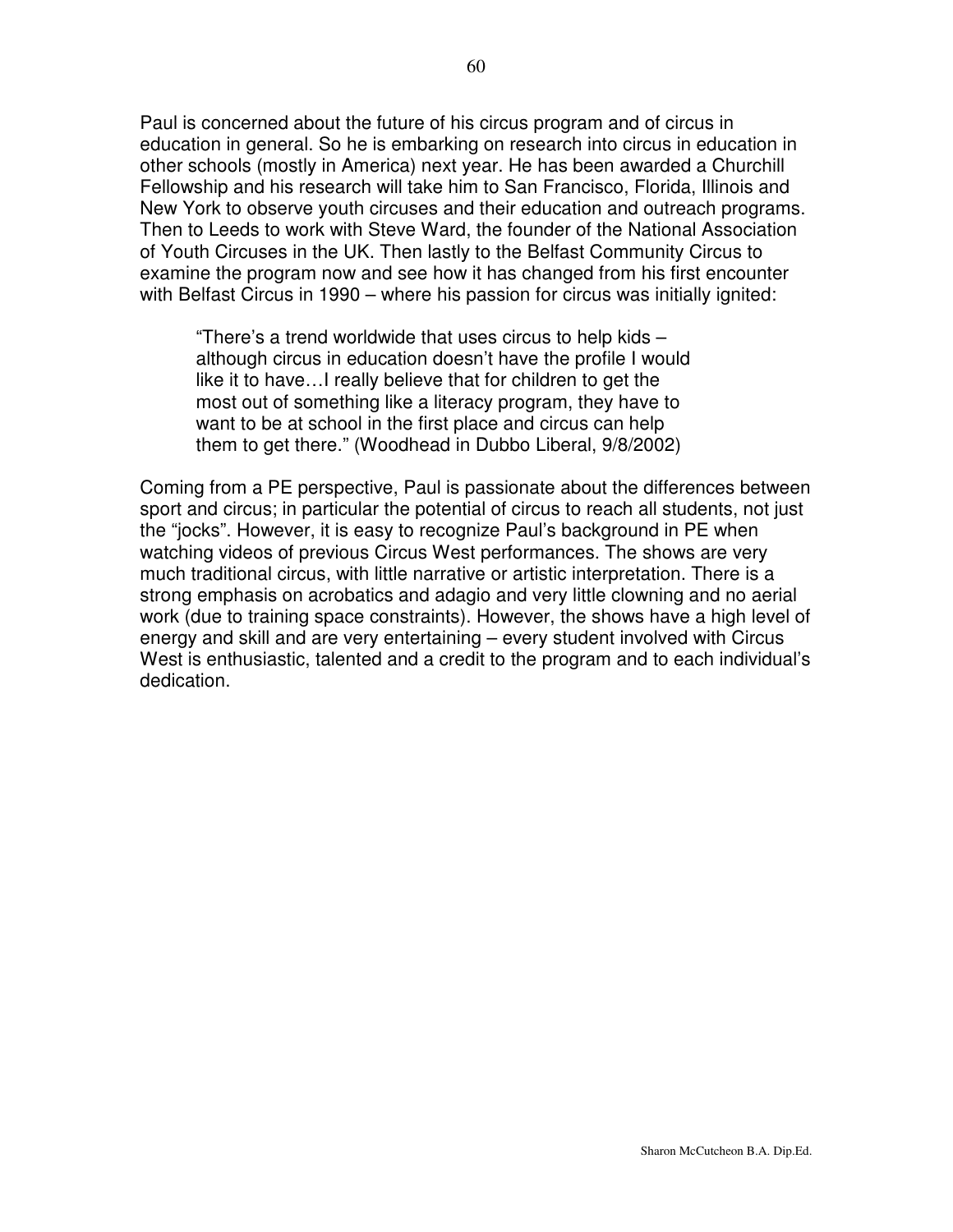# **CAMPBELLTOWN PERFORMING ARTS HIGH SCHOOL**

### **"More kids ride unicycles to school than bikes!"**

Campbelltown Performing Arts High School is a co-ed school with approximately one thousand, one hundred kids. The school is situated in the Western suburbs of Sydney and was opened in 1954 to cater for the rapid expansion of Sydney City.

Mark McDermott a music teacher, turned circus teacher, began the circus program at the school in 1993 because the existing art forms were not "catering for all the kids." He felt that the "less academic" kids were being disadvantaged in Drama, Dance and Music and needed a different avenue to explore their creativity and improve their confidence and self-esteem.

I only spent one day in the school, but was amazed at the number of enthusiastic, talented students that take part in the circus program. Walking from the train station to the school, I was already inspired by the number of students riding unicycles from the train station to school. The passing motorists and pedestrians smiling at the young people as they frantically cycled up hills and around signs (no easy feat!). Upon arriving at the school, I made my way through jugglers and twirlers, manipulators and more unicyclists on my way to the front office.

Mark explained to me that more students ride unicycles to school than pushbikes and they are often seen practicing outside more often due to space constraints. However, it is these space constraints that help promote circus within the school and the community – this "visibility" which has helped transform the identity of the students involved in the circus program and thus the ethos of the school. The students train in the quad and inside the hall when it is available; but more often than not, can be seen on the oval before, after and during school - merrily "circusing" and working together as a team.

Circus is available as an elective in year eight and nine and a year ten certificate subject – Circus Arts; A NSW Wales Department of Education school-designed board endorsed course. The course is two hundred hours and is broken up into eight modules. The first one is based on the history of circus and includes:

- Traditional circus versus new circus
- Circus and Community Development
- Circus as sport
- Circus schools; both locally and internationally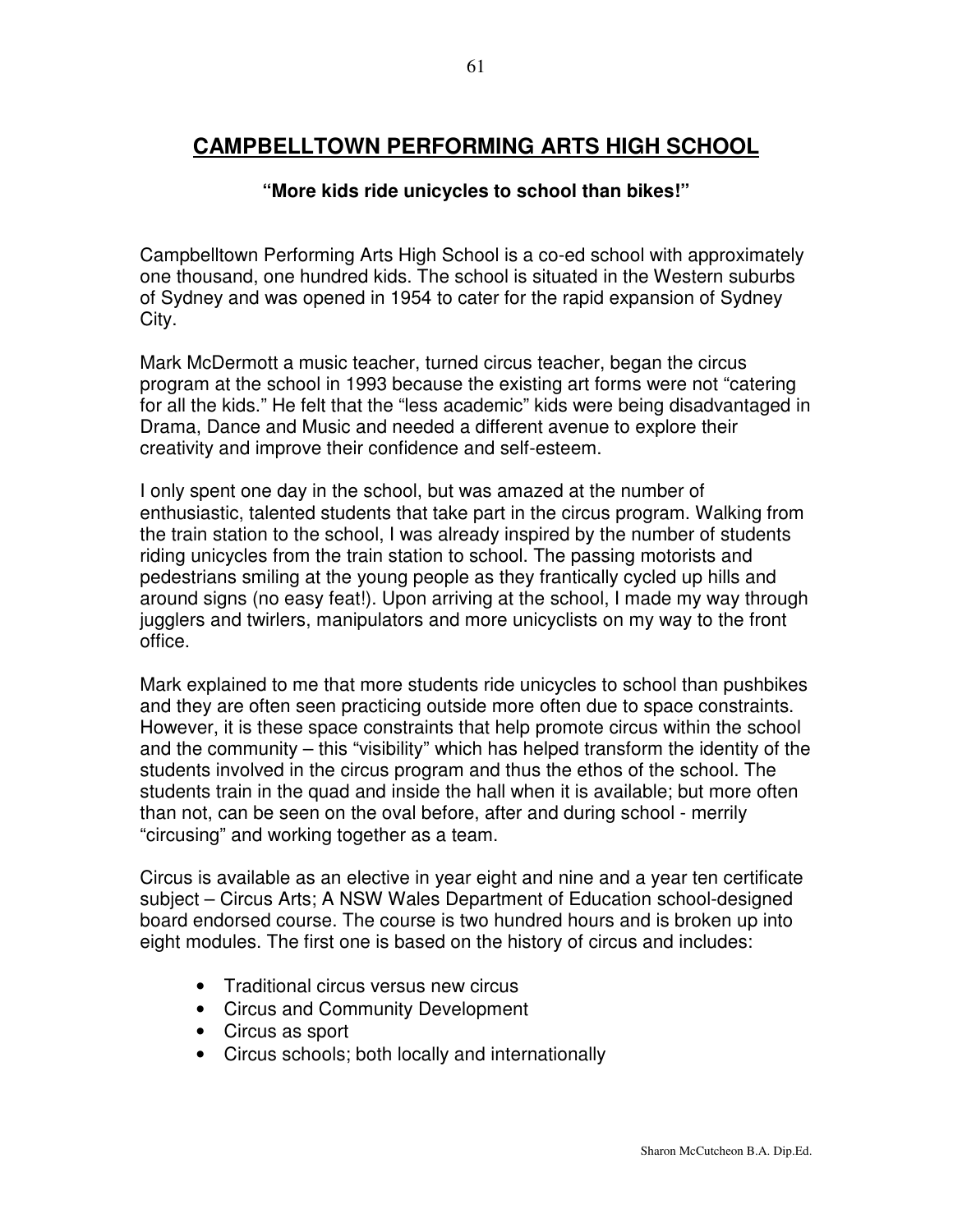The next three modules are centred on clowning (Marks' personal circus history is in clowning – more specifically juggling).

Clowning module 1:

- The Art of clowning
- Developing a unique clown character
- The clown face
- The silent art of mime
- Physical comedy
- Working with your audience

Clowning module 2:

- Comedy magic
- Balloon sculpting
- How to juggle funny
- Balancing Buffoonery
- The magic of music in circus
- The art of walking on stilts

Clowning module 3:

- Clowning on one wheel
- Creating your own comedy act
- Funny business
- Jobs for clowns
- Birthday party clowning
- Being loved, being remembered and being booked

The next four modules are based on general circus techniques:

Module 5 – Circus Techniques 1:

- Balance juggling
- Toss juggling
- Gyroscopic juggling

Module 6 – Circus Techniques 2:

- Inverted equilibristics (acrobatics)
- Stack equilibristics (rola bola, advanced stilt walking and ladder work)
- Rigging equilibristics (trapeze and double trapeze, cloud swing, cradle, slack rope and tight wire)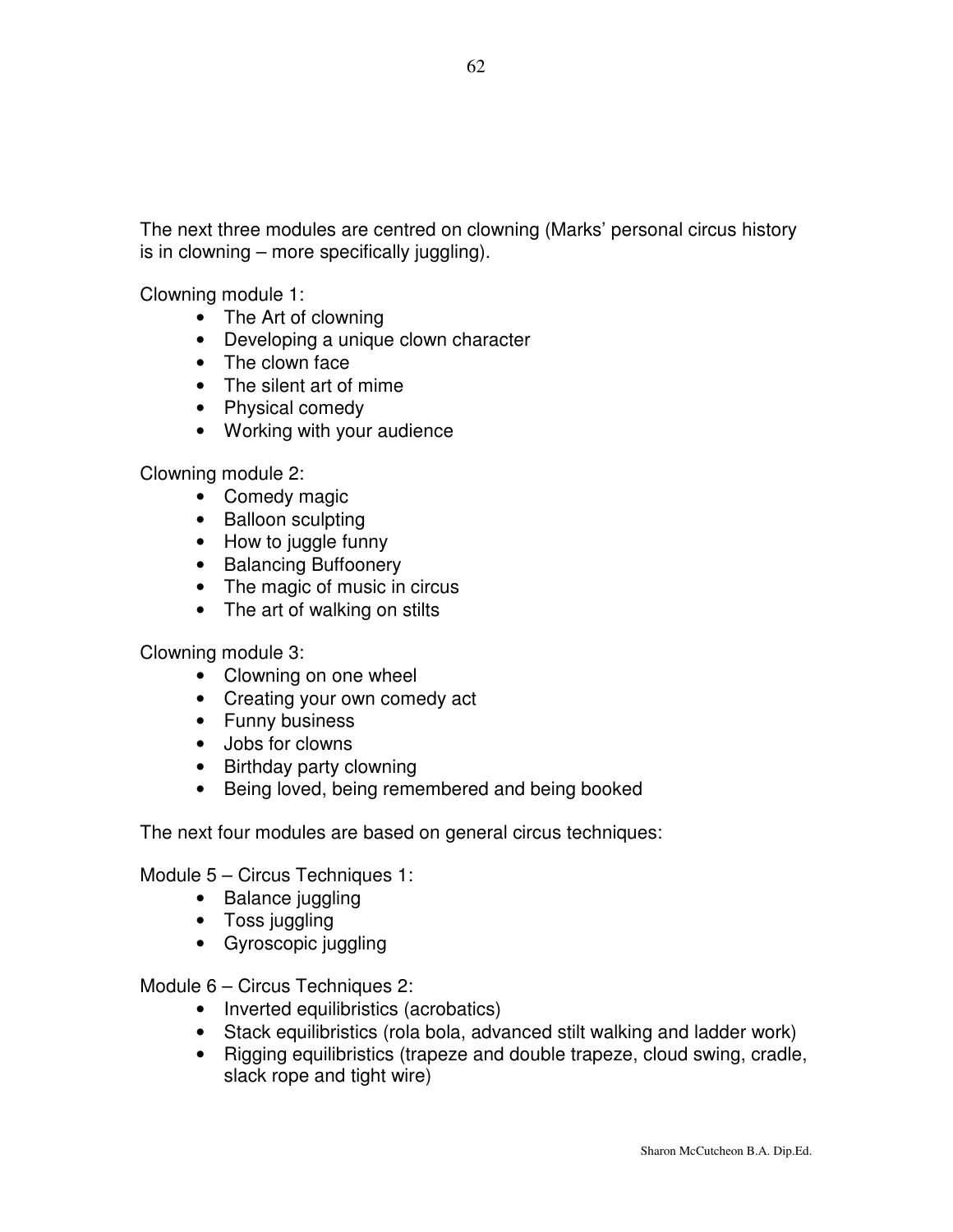Module 7 – Circus Techniques 3:

- Vertical vaulting
- Tumble vaulting
- Catapult vaulting

Module 8 – Circus Techniques 4:

- Gymnastic balancing (adagio)
- Forming pyramids (advanced adagio)
- Trampolining

There are five performance descriptors for grading the Circus Arts course:

- A: Excellent level of achievement
- B: High level of achievement
- C: Substantial level of achievement
- D: Satisfactory achievement
- E: Elementary achievement.

The course has a balance of theory and practical work. However the emphasis is definitely on practical work. I observed some of the year nine and year ten Circus Arts students whilst at the school and their skill level was impressive. In particular the unicyclists; who were going over stairs and ramps, carrying each other on their shoulders, bunny hopping down stairs and cycling FEET FREE! (a trick which would put many professional unicyclists to shame!) Mark explained how he gives his "uni boys" (the unicyclists are all boys!) various videos on tricks and they work together on perfecting them.

There is also a Circus Ensemble, which operates within the school. Entry to this ensemble is by audition only (thirty percent of the school's intake is by audition to the performance ensembles: Dance, Drama, Music and Circus). This is the most commonly booked ensemble in the local community. Mark explained how it has actually gotten to the point now where he is forced to turn down gigs because the students are too busy. Mark believes the circus ensemble is booked more frequently than the dance, drama and music ensembles because it is "something different" and highly entertaining. After seeing the kids rehearsing, I completely agree with him! The students were actually asked to perform with Stardust Brothers Circus during their September, 1995 season in Campbelltown. The season was a sellout and made the Campbelltown community very proud. This is an indication of the professional level of performance of the ensemble and the support from the community for these talented young people!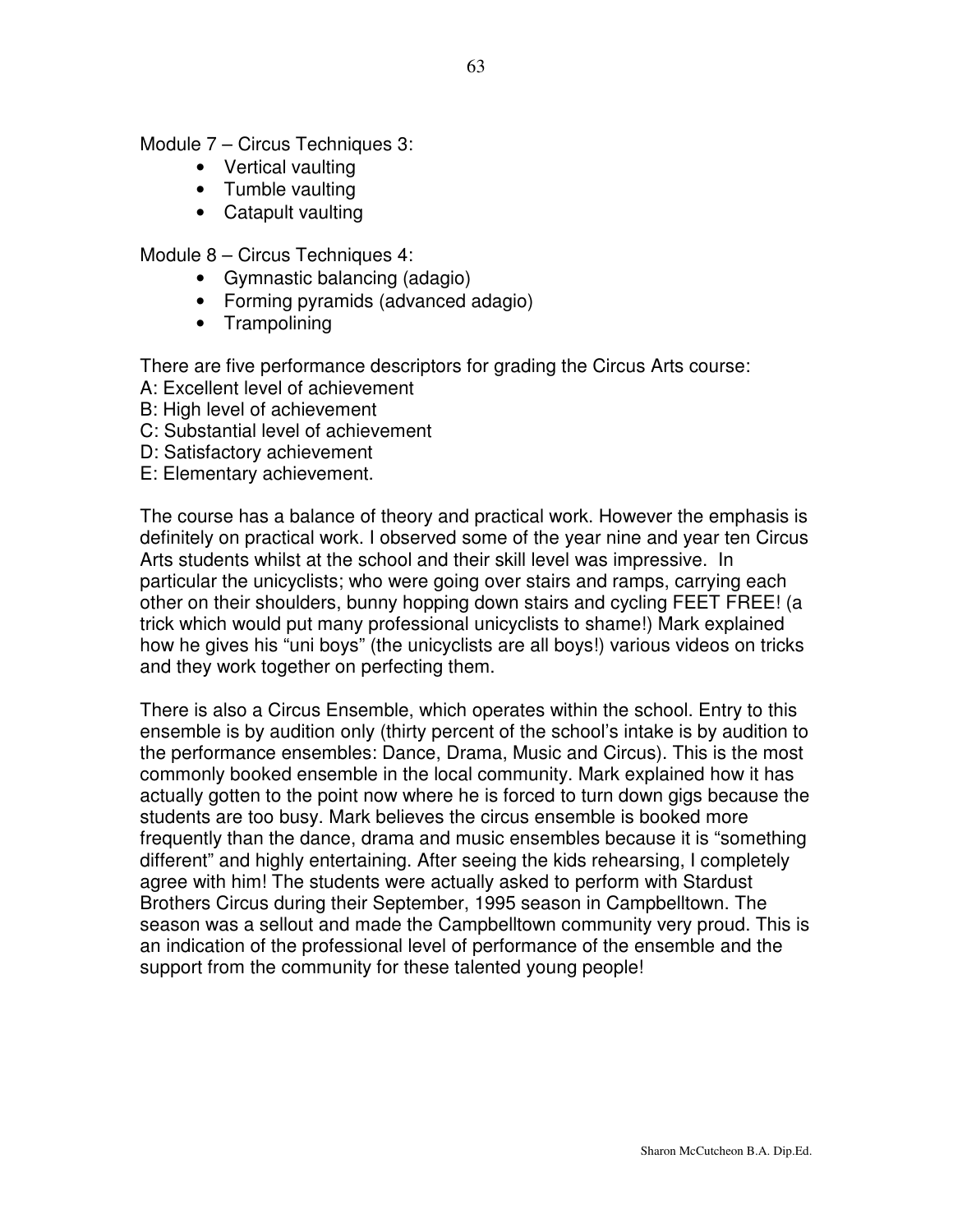This popularity of the circus ensemble is ironic as it is the "lowest common denominator" (McDermott, M. 2002, pers. comm. 7<sup>th</sup> June) that is attracted to the circus group. By this term, Mark means the students who under achieve in the traditional areas of academic prowess. Why is this "type" of student attracted to circus? Mark maintains it is the risk involved in circus training that attracts the "at risk" students:

"We like to push the boundaries of circus…fire and knives and unicycles...you know – this is very appealing to teenagers. But we have only had three injuries in nine years. We make sure the process is very safe for the kids." (McDermott, M. 2002, pers. comm. 7<sup>th</sup> June)

"Whenever we do things like fire we have two extinguishers, a fire blanket plus we have the fire hose handy. So we satisfy all regulations and are quite mindful of kids' safety." (McDermott, M. in Sunday Telegraph, 7/8/995)

On top of these safety measures, the students have a former fireman "Dave" come into the school to teach the fire tricks (including fire eating!):

"It is such a great place…whenever I get a new toy in the shop I come down to show them. And when they are doing circus they help each other out and are the friendliest bunch of kids. They interact with each other and encourage each other." ("Dave" in Sunday Telegraph 7/8/95)

The students are very co-operative and there is an amount of peer tutoring that goes on, but the majority of learning is self motivated and directed by Mark who is an accomplished juggler. He has kept "abreast of the practical matter with the help of professionals and through the school of hard knocks." (McDermott, M. in Sunday Telegraph, 7/8/1995)

On the day I visited the school, "Ally" a rigger and performer from "Circus Monoxide" – a circus company based in Wollongong, was in the school rigging a new pole and trapeze for future training. Mark thinks it is very important to keep on bringing in professionals and making use of professional performers in the area and abroad (whenever possible) and to establish and maintain a healthy relationship between community/school circus and professional circus "we need each other!" (McDermott, M. 2002, pers. comm. 7<sup>th</sup> June)

Obviously funding is an obstacle for the circus program as gear is very expensive, but necessary for the program to continue. At the moment the program relies heavily on the money it receives from the school budget and donations from gigs. The school's executive and other staff members are very supportive of the circus program: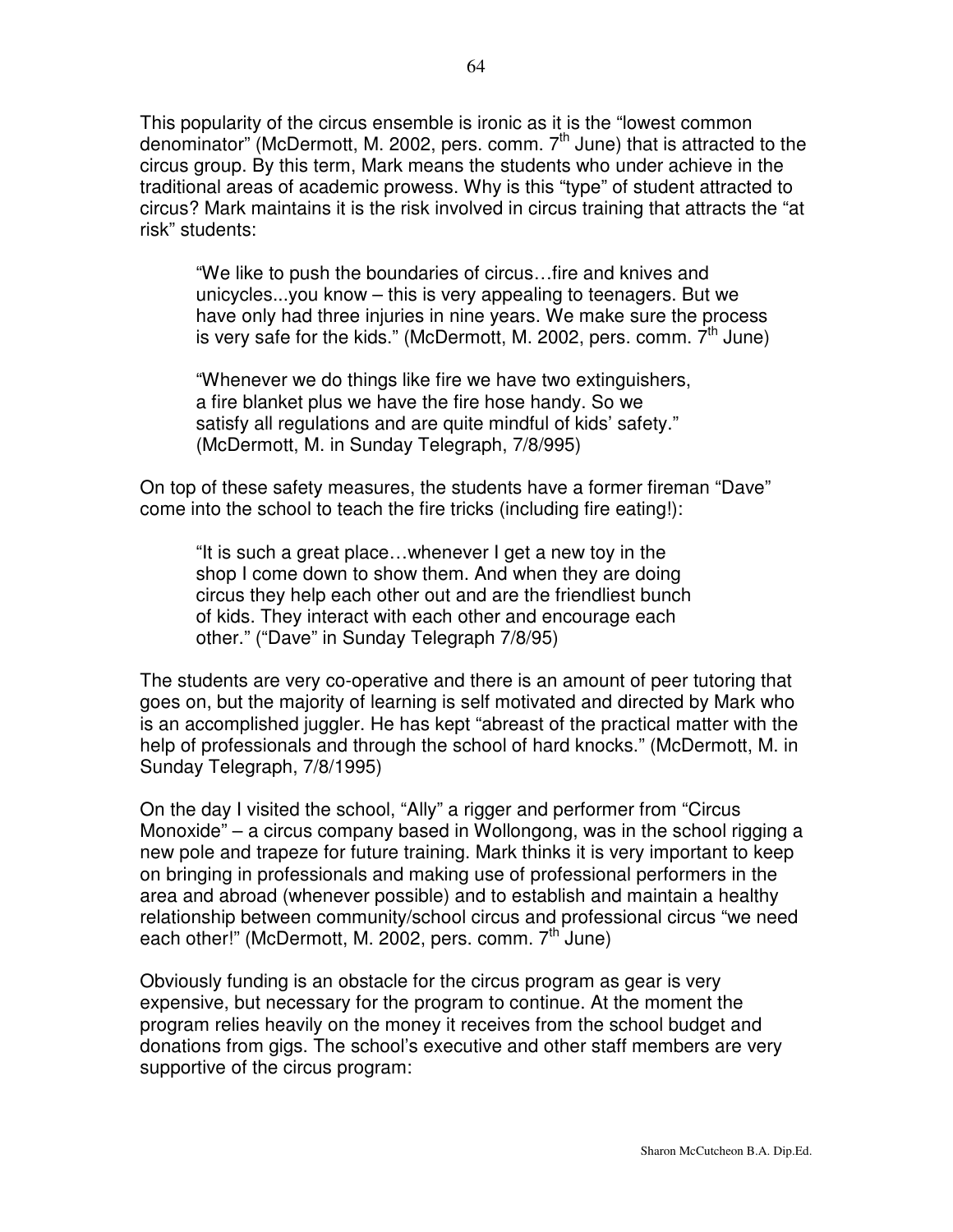"…it is very much alive, interactive, and there is a real sense of achievement and success there for the kids." (Anne Round, Head Teacher Performing Arts Faculty in The Sunday Telegraph, 7/8/1995)

And the students? What do they think about Circus Arts being a recognized subject within their school curriculum?

"It is a great release. You have your formal English, Maths and Science lessons and that gets really heavy sometimes, so you feel you just need a release. And this is the best subject." (Circus Arts Student in The Sunday Telegraph, 7/8/1995)

Campbelltown Performing Arts High School is an excellent example of a working model of Circus within a High School Curriculum. Although relatively young; i.e. nine years old, the circus program has made progress both within the school and its community and finally filled a gap that exists in all Performing Arts Schools' frameworks.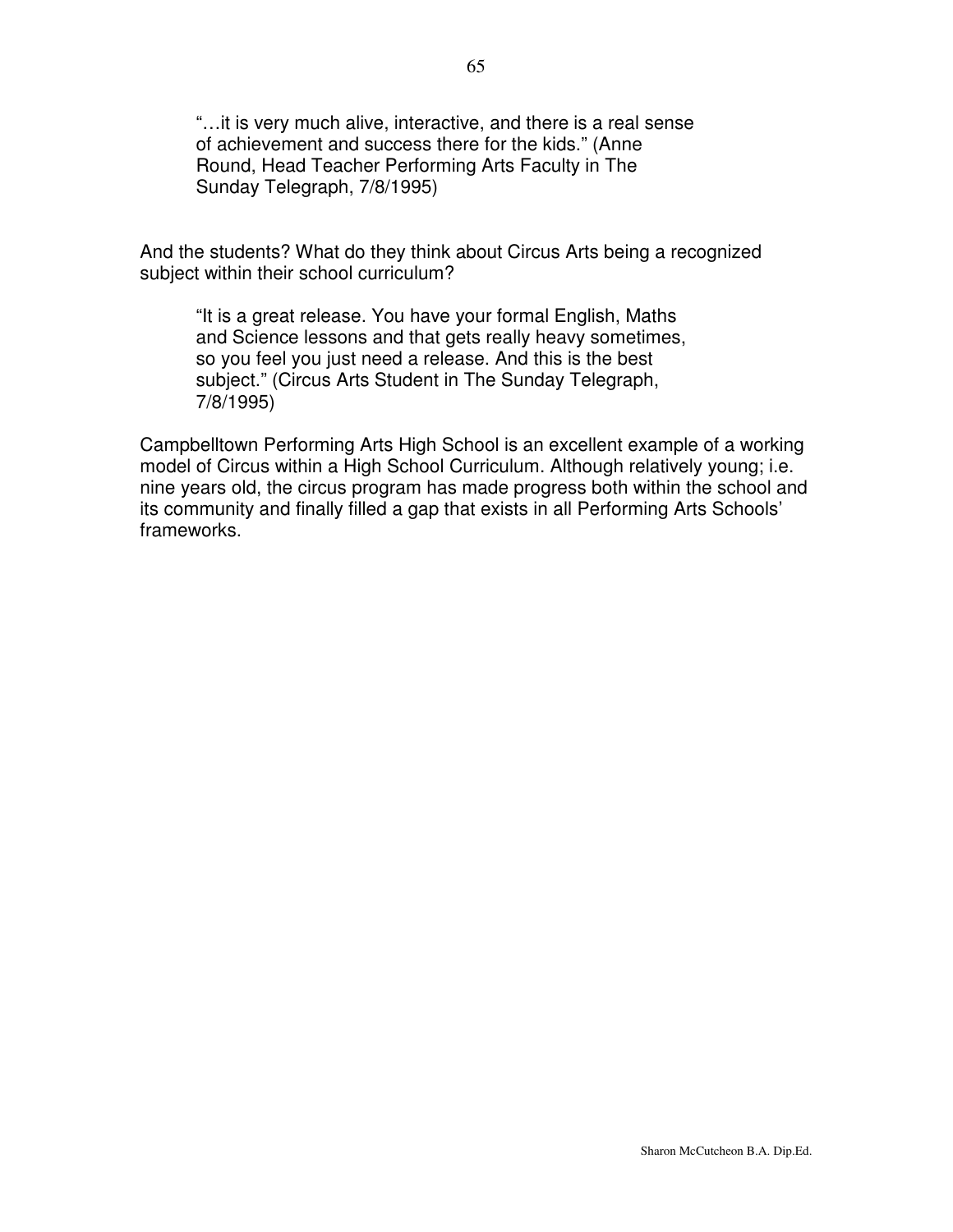## **REG BOLTON**

# **Circus in a Suitcase – "The Sacred Wigwam of the Big Top"**

Throughout the course of my research, I have contacted circus schools and schools with circus programs, professional and amateur circus companies and various community artists. Every "circus person" I have made contact with, regardless of their location (i.e.; in Australia or overseas) has heard of Reg Bolton and recommended I speak to him about his experience with circus and conduct research into his knowledge and respect for this art form.

Reg Bolton trained as a Primary School teacher at Bristol University in 1969 and has always worked with children. However, he found schools "too limiting" in their approach to education: "in a lot of teaching there is not that chance for a child to find their own way in it" (Bolton, R. 2002. pers. comm. 20<sup>th</sup> May) and decided to pursue a career in circus; learning, performing and teaching. Reg's curriculum vitae reads like a who's who of circus and he has performed, taught, acted as a consultant, lectured and studied all over the world. Despite his achievements in the professional circus arena, Reg has always maintained his community arts "roots" that he developed whilst working with Helen Crummy in Craigmillar, Edinburgh in the seventies. It was here that Reg first discovered the potential of the arts (in particular circus) to help people discover their real identity and through this process, the identity and potential of their community.

I was lucky enough to work with Reg for three weeks in May 2002. During this time I observed two circus residencies at two very different primary schools. I also observed Reg conduct an in service at a High School interested in starting a circus program, and we visited a primary school which had a highly successful circus program (originated by Reg) in 2000. I also watched "Circus in a Suitcase". Reg Bolton's circus company that specializes in "instant" circus performances – which is exactly what I witnessed!

Reg Bolton has been working in schools with his circus "magic" for over thirty years. However, he has only been using a level system for six years. He developed this system with Jo Stevenson, a Primary School teacher, who at the time the system was pioneered, was teaching in a Primary School in Bunbury, Perth. This school had approximately four hundred kids and "a lot of socioeconomic hardship" (Bolton, R. 2002. pers. comm.20<sup>th</sup> may). Reg explained how the students at this school, though "troubled" were enthusiastic and eager to please! He said they used to run up to him in the playground and yell "Look at me! Look at me! I can do this, I can do this!" As a result of so many eager, talented students, Reg and Jo decided they needed a system whereby students could watch and teach other students. So they developed the Bronze, Silver and Gold system. The students could move through these three levels in a number of areas; including: Circus Kid, Acrobatics, Stilts, Juggling, Tightrope, Performer, Clown, Circus Hand, Trapeze, Devil Stick, Diabolo, Spinning, Unicycle.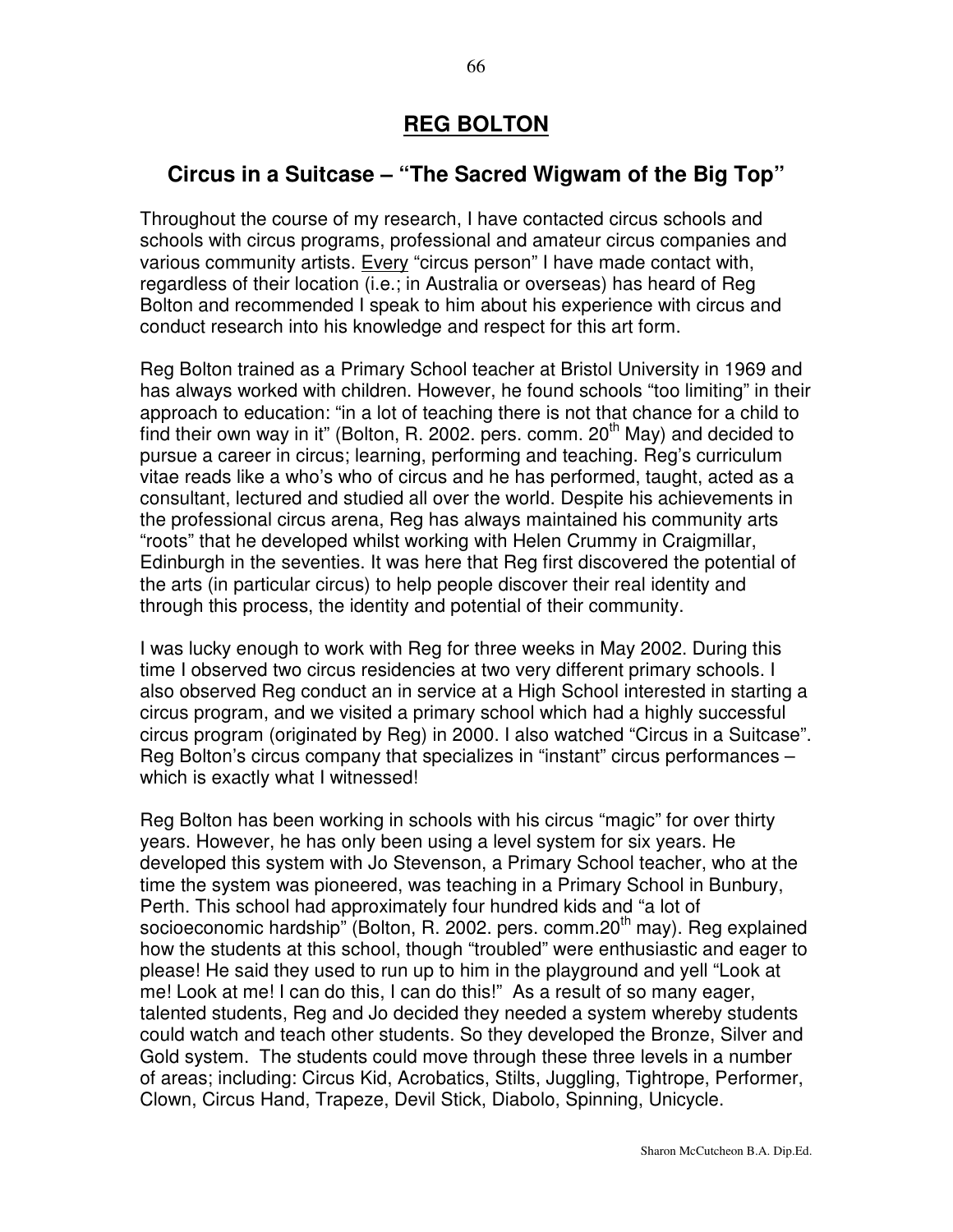Once a student had passed Bronze, they were eligible to test and approve their fellow students in Bronze in the same skill area. Reg's son, Jo Bolton (who also does regular circus residencies in schools in WA), helped Reg develop this system further and now they use a "Circus Success" certificate that has a number of drawings on it that correspond to the specific skill areas. Once the students have passed the levels, they receive either a Bronze, Silver or Gold sticker to place over the picture. There is also a central record of the levels placed in a prominent position around the school e.g.: the front office or library notice board. This levels system works very well in practice and the students are always aware of the skills required to pass certain levels and which student they need to see to help them gain specific skills.

## PADBURY PRIMARY SCHOOL

The two schools I watched Reg work in were Padbury Primary School and Gwynn Park Primary School. Padbury Primary School is a relatively small school with approximately three hundred students. Reg was invited to the school by the Principal to do a staff professional development day and the end of term one, 2002. The Principal invited Reg on the recommendation of another Principal in the district. Reg frequently does in service days for staff. He asks the teachers to juggle, walk on stilts, and spin plates, diabolos and devil sticks. At the end of the sessions he asks the teachers to make simple balances and then one big human pyramid. Reg highlights feelings of frustration and annoyance at not being able to do things immediately and then reminds them that that is what they ask their students to overlook/work through everyday. He illustrates circus as metaphor for overcoming fears and personal issues with the fear of failure. He also encourages the teachers to have fun with each other and trust each other! The staff were so impressed with Reg that they asked him to come and do a two term residency in the school with all the students, culminating in a school production at a local theatre. The residency was initially going to be only with "youth at risk" but the teachers said " 'why should only the naughty kids get all the fun', 'which is an odd thing for teachers to say…and they found more money'." (Bolton, R. 2002. pers. comm. 20<sup>th</sup> May)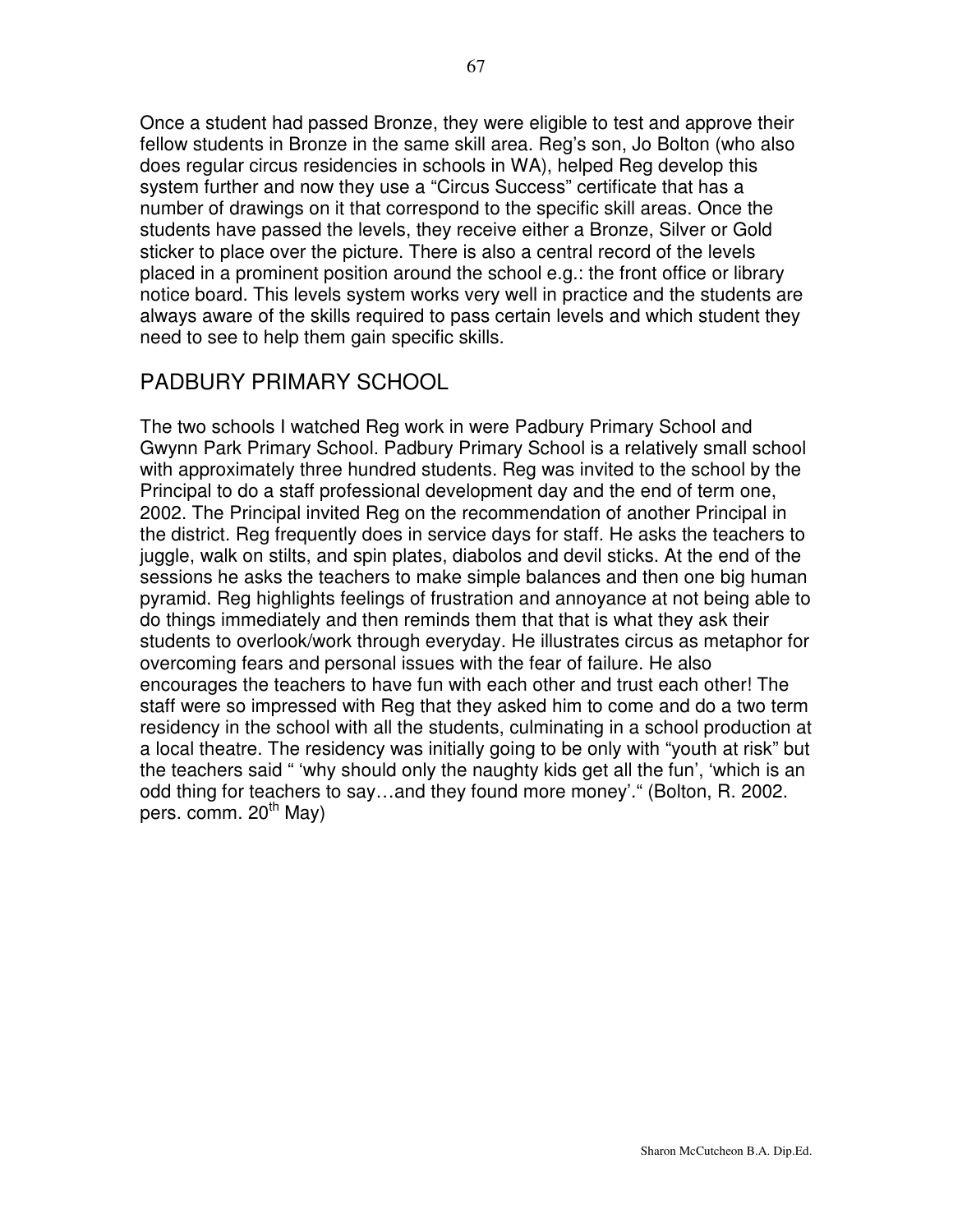I was lucky enough to watch Reg's very first day with the students at Padbury Primary School. We arrived in Reg's station wagon, loaded to the top with his circus equipment, and drove up onto the grass and into the undercover quad (I would learn about Reg's off road theory when it came to circus cars and the carting of equipment!)<sup>1</sup>. There were already students there, excited at seeing "the circus" man who was coming! Reg casually opened the door with a big "HI Kids!" and I felt like I was instantly the sidekick in a clown show. Reg made carting stilts and unicylcles, kneepads and beanbags an incredible game, and I watched the number of students increase, all eager to help him unload the car, and set up the "circus area"…or "sacred wigwam of the big top." (Bolton, R. 2002. pers. comm. 20<sup>th</sup> May)

When the circus "classes" began, Reg started with Year Fours and Fives and worked with different age groups throughout the day. The activities changed slightly depending on the age group he was working with, but not the teaching style. Reg outlined circus swear words at the start of the class: "Hard, Can't, Bad, Embarrassing and No"…and outlined the importance of the correct use of the word "stop" and how this word can save your life sometimes. He also made it very clear that the students were in "the circus now" and must act accordingly! All the students nodded when he said this and obviously had an idea of exactly what he meant. Reg's teaching style was relaxed and friendly and he managed to mix clowning with authority in a manner that is truly unique:

"I have this sort of mythical landscape, ethos, world of circus. That's why I talk about circus swearwords, and I talk about circus attitudes, you know I say 'hang on, you're circus kids now!' Matter of fact I have to get into them they're not clowning around, they're not fooling around, they're doing serious stuff. At the same time they know I'm doing it with a smile on my face or in my voice but that I mean it." (Bolton, R. 2002. pers. comm. 20<sup>th</sup> May)

The students spent just as much time laughing as they did concentrating and Reg went out of his way to include every student and treat each child as an individual and identify individual strengths:

 $1$  Reg's reputation for breaking rules and discovering new routes to quads, etc was explained in advance to me by a number of school staff and students. Reg claimed his creative routes aided the unloading of equipment and complied with the "always make an entrance" rule that applies to all circus performers.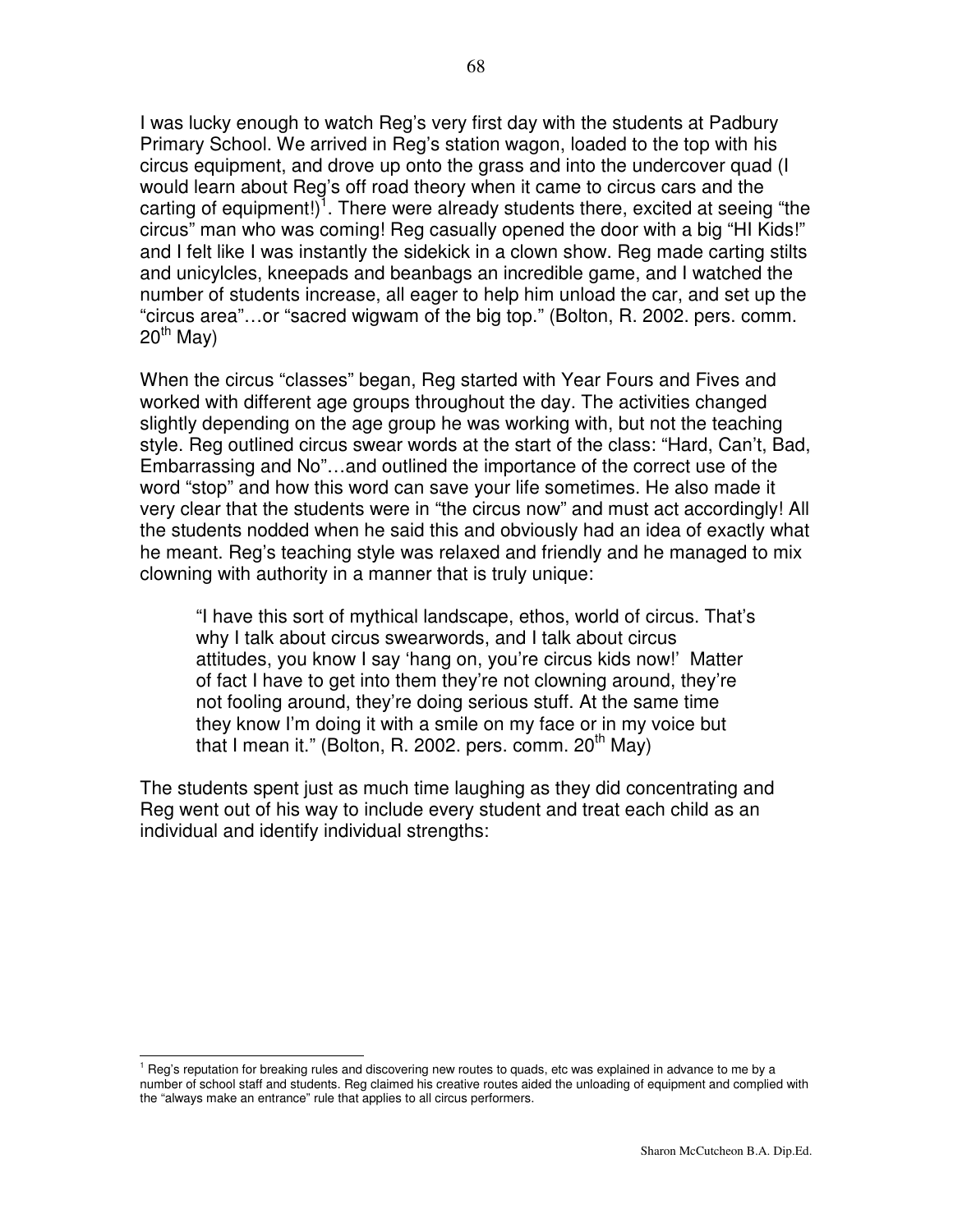"I use different methods for different moments for different kids and different stages of learning. I might say go and look at so and so, other times I'll explain it and I'm not saying that I'm always right but my instinct is that there are different things for different circumstances…other kids want to analyze it, others I just let them go and do it themselves and occasionally I'll point out that they are making a mistake…You know people say to me 'you should write a manual' and 'you should have a program' but that would risk working in a way that suits half the class and doesn't suit others and reinforces failure and doesn't give opportunity for learning." (Bolton, R. 2002. pers. comm.  $20^{th}$  May)

The first juggling lesson he gave, he asked all the left- handers to stand up, then told them how talented they were and proceeded to lift each one up on his shoulders in a shoulder balance and get the other students to applaud them!

Each lesson began with juggling (Reg's background is in juggling and this is his favorite skill to teach) and then moved onto tumbling and then stilts, spinning, balance, etc. Reg began each session with juggling as he maintained it took the most concentration. When he introduced a new activity to the students, for example stilt walking, he would demonstrate the safety aspects of the activity first, and firmly explain that anyone seen endangering themselves, someone else, or the equipment, will go back to class. I did not witness one incident where a student had to be sent back to class in the three weeks I worked with Reg Bolton.

One of the most interesting observations about Reg's teaching is how he breaks each activity into accessible steps for the students. A number of other circus teachers I observed demonstrate a skill in "copy me" manner. Reg carefully broke down each skill into steps and facilitated the mastery of each step. Consequently, each student achieved something every lesson.

The teachers accompanied their classes to their circus sessions and usually joined in or watched their students learn. The teachers developed a series of educational resources based around circus and shared them with each other. The resources were separated into all the Key Learning Areas and the teachers told me it helped the students process everything they learnt in circus, in the classroom and at home. The school was "circusized" while I was there; there were clown paintings and murals, poetry and story displays in the school's library and corridors. Students were keen to share stories of circuses they had seen, or their parents had seen when they were kids, and brought in copies of Reg's books. (Reg's books include "Circus in a Suitcase" 1983, "New Circus" 1985, and "Showtime" 1998)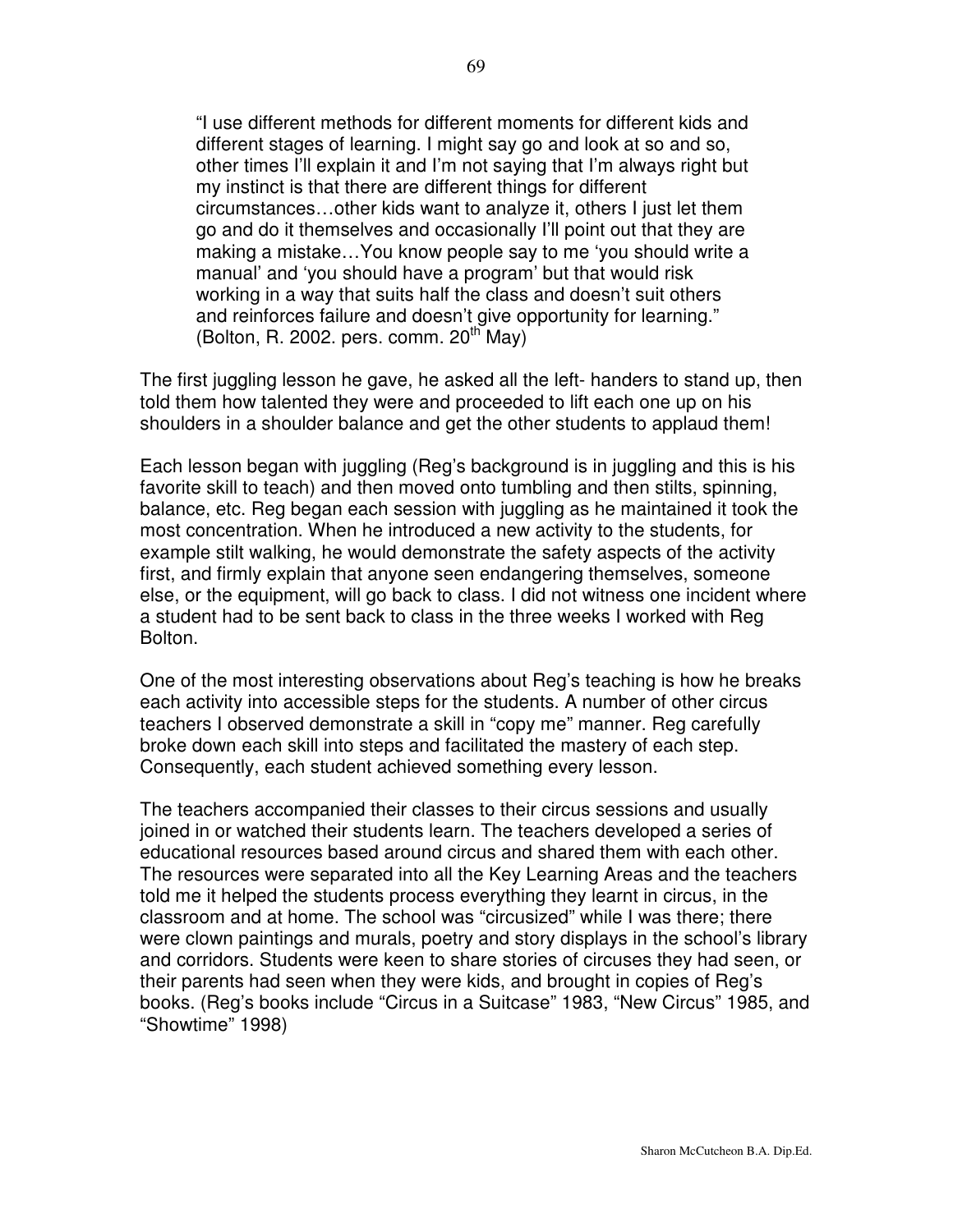Reg worked with every student at Padbury Primary School during the day. During lunch times, he set up "lunchtime circus". He asked responsible year six students (he picked out students who were responsible and co-operative – not necessarily the most capable) to supervise his gear at "stations" set up around the undercover quad. These students wore vests from the sport shed so they were easily recognizable. Each student came at the beginning of lunch and received instructions about the gear e.g.: "don't hand out stilts without kneepads and ensure each stilt walker has a spotter". The year six students selected took their jobs very seriously and it was obviously considered an honor to be chosen to supervise a station.

The undercover quad at Padbury primary School is a central place, easily visible and accessible by all the students and teachers at the school. Reg explained his ideal space to me:

"A space where the children can sit down and whisper to each other or yell as loudly as they like and a concrete area for unicycles which you need and grass for stilts and acrobatics and trees for shade." (Bolton, R.2002. pers. comm. 20<sup>th</sup> May)

This space which Reg referred to as the "sacred wigwam of the big top" is made magical by Reg's attitude towards circus and in turn, the children's attitude to circus. I watched a concrete, under cover quad transform into a circus arena that, by the end of my first lunchtime at Padbury primary School, contained EVERY student at the school…all engaged in spinning, balancing, juggling, stilt walking, twirling, laughing, co-operating. The teachers who were supposed to be on playground duty came to the quad to find where all the students were. Once they discovered all the students were in the quad, they sat, finished their coffee, and then joined in the fun with their students.

"…it's a story about the world of circus. It comes back to the space becoming like a circus space. I never really spell out the values that we are teaching, but maybe I should, but quite often I look at it and I think 'yeah, we're teaching values'. Actually I was just thinking yesterday, I should bring some bunting and put it up…just to make it a nice space." (Bolton, R. 2002. pers. comm. 20<sup>th</sup> May)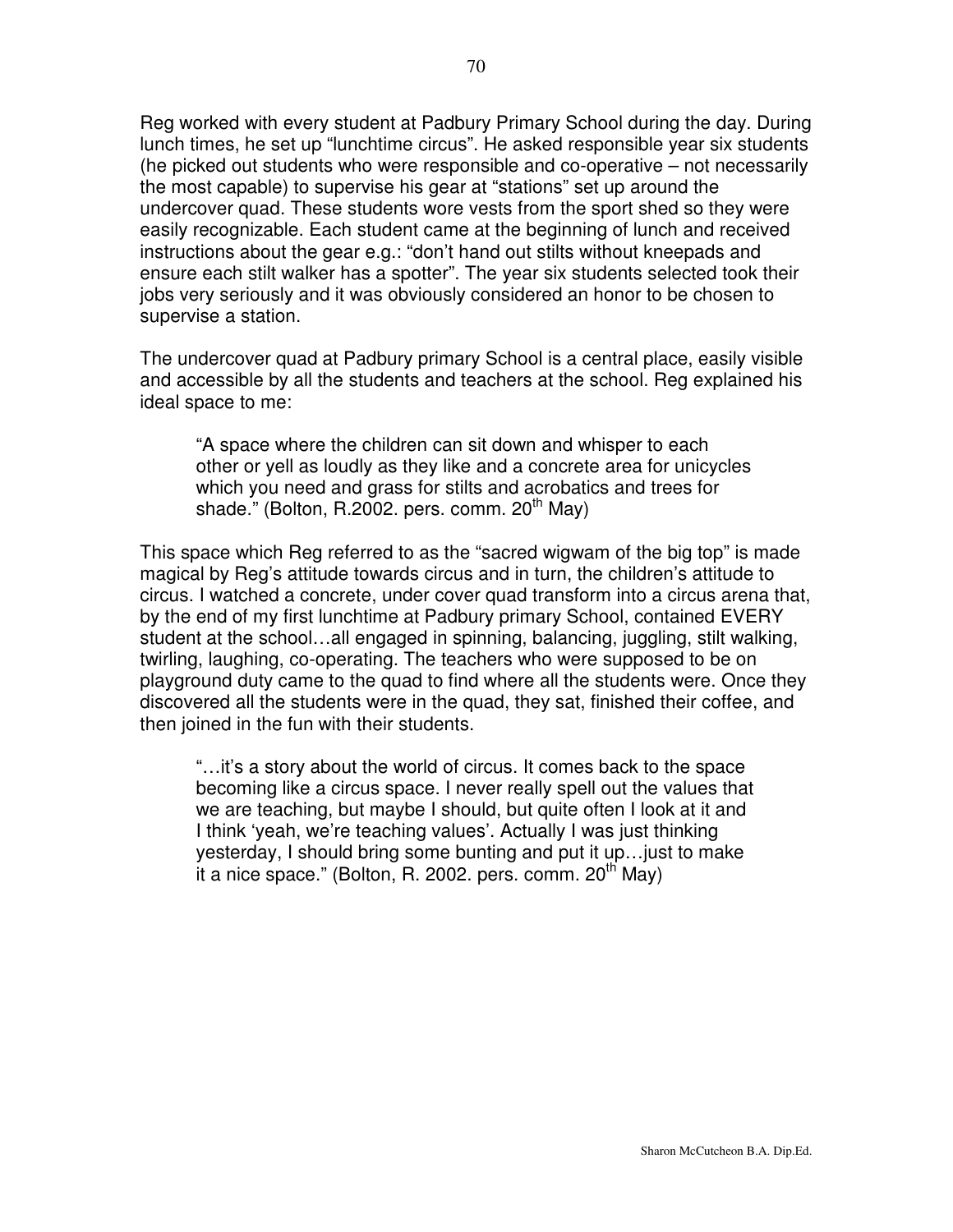Reg usually spends approximately ten weeks teaching the students circus skills and then rehearses the acts for the "show"; which is performed at the end of his residency. At Padbury Primary School, I witnessed a parent/ teacher circus meeting where parent volunteers came into the school to meet with Reg and some of the teachers to talk about costume and prop design and construction. Reg outlined what acts were going to be in the show and his ideal costumes for presence and practicality. The parents asked questions and discussed the show and Reg was careful to acknowledge parent input, whilst emphasizing that he was at the school for their kids and was not prepared to spend all his time "talking about leotards and sequins!" (Bolton, R. 2002. pers. comm. 20<sup>th</sup> May)

This performance is seen as an integral part of the residency process for Reg:

"I think that the performances are very important…the first five weeks which is purely 'look what I can do' or 'if I do this, I can achieve this', the second experience is rehearsal where they see me actually getting ideas from them but also encouraging them to come up with their own ideas and actually blend them together, actually making a reality out of ideas; making concepts into a piece. And then there's the actual performance itself and they are learning about the discipline of rehearsal which is quite heavy stuff, and then the show itself is usually just a wonderful thing that they are going to remember all their lives." (Bolton, R. 2002. pers. comm. 20<sup>th</sup> May)

I did not have the opportunity to see the performance at Padbury Primary School, but have seen videos of performances from other residencies. Reg's shows are of a professional standard which, when you consider students have sometimes only had eight weeks learning circus, is an incredible achievement.

I made phone contact with the school's administration assistant regarding this performance and she told me it was a "sellout success!" and then informed me that the circus has continued to train under the supervision of a number of teachers at the school. The circus has had two parent nights since the end of Reg's residency and has performed at a district education conference. Also, Reg's books (which he donated to the school's library) are in constant demand. (Abbott, H.2002. pers.comm.10<sup>th</sup> Oct)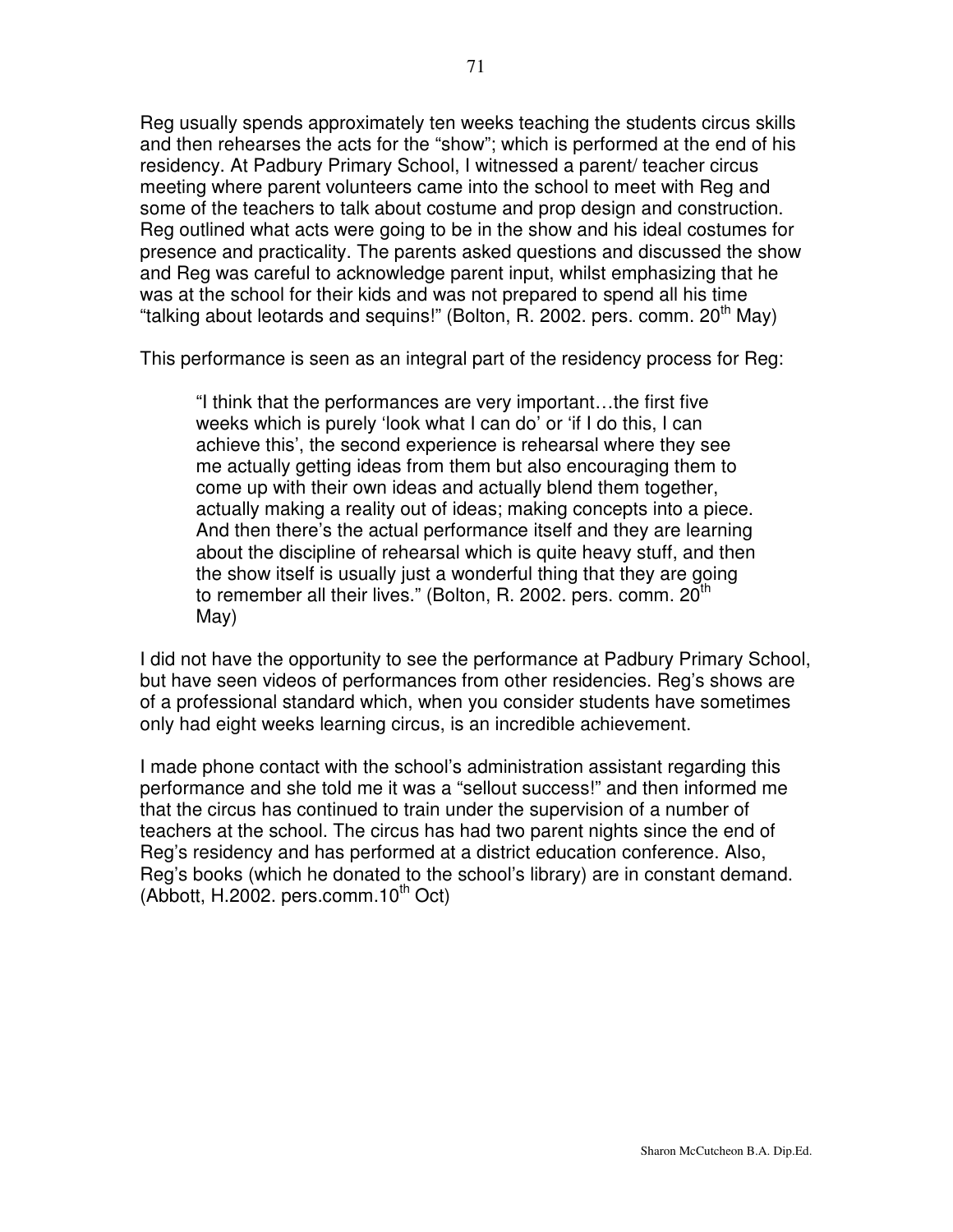#### **GWYNN PARK PRIMARY SCHOOL**

Gwynn Park is a public school with approximately two hundred students. The teacher in charge of the circus program greeted me on my first day at this school with the statement "this is a very difficult school. We are the second worst school in the state". The statement was followed by children rushing to the front office to ask where Reg was and who was "on lunch time duty" on that day. The enthusiasm of the students in the front office and then outside, on the oval when Reg arrived was amazing to watch. At least fifty students were there to greet Reg's station wagon, all jostling for positions to be allowed to move the circus gear to the canteen area and set up the "big top".

Reg had been at Gwynn Park for a term already and this was to be his second and final term before the show. He was working with the whole school at Gwynn Park also, but there were a number of differences that became evident during my three weeks with Reg at Padbury Primary School and Gwynn Park.

The students at Gwynn Park had a much lower skill level than the students at Padbury Primary School; despite the fact they had had ten weeks with Reg already! When I spoke to Reg about why he thought this was happening, he believed it had a lot to do with the ethos of the two schools:

"The Padbury kids expect to do well, and in a sad number of cases the kids at Gwynn Park expect not to do well." (Bolton, R. 2002. pers. comm. 20<sup>th</sup> May)

Circus, though it was being practiced by all the students at the school, was used as a privilege at Gwynn park that was constantly under threat of removal if any student "stepped out of line." Reg made a number of attempts to change this attitude while I was working with him:

"What I have found at Gwynn Park they have kept some of the worst kids away from the program as a punishment, which is crazy, that's the whole point of me being there to give these kids a fresh start, to give them another go. And then a teacher came up to me and said 'you won't be seeing so and so, we've told him over and over again but missing the circus is the only deterrent I can use so he is going to miss out today'. And there's nothing I can do about it, you sort of understand it from a teacher's point of view because those teachers are working on the edge of things a lot but on the other hand, I have been brought in to work with the kids at risk and to give them a chance to have some success and they're kept away from me!" (Bolton, R. 2002. pers. comm. 20<sup>th</sup> May)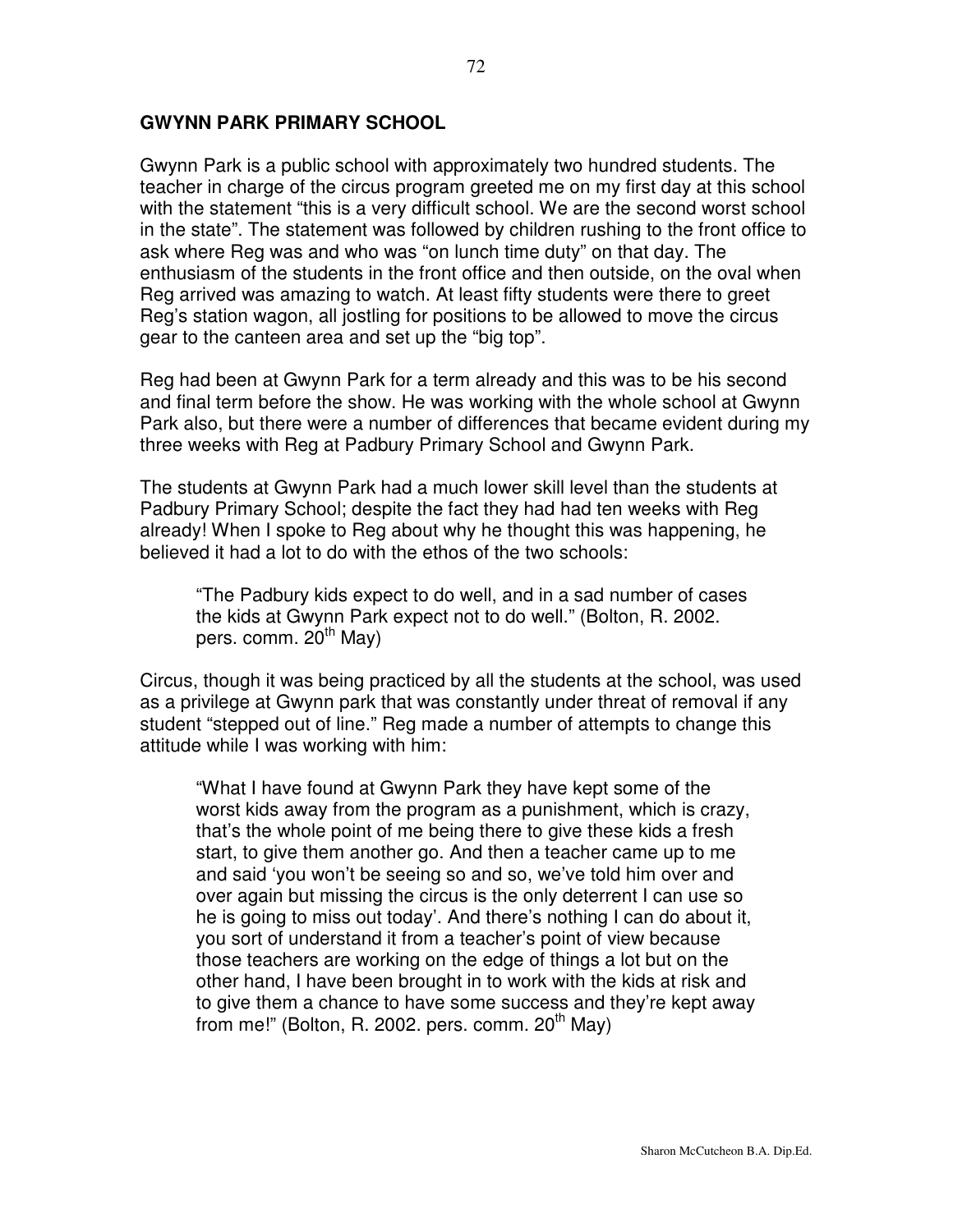The students at Gwynn Park were more likely to shout out "look at me! Look what I can do!" at the top of their lungs than the students at Padbury Primary School, and more likely to be removed from the program for doing so (I saw this happen while I was at the school!). The students at Gwynn Park also looked at their arms and legs with "awe" after they completed a trick, almost as if they didn't belong to them. The Padbury students, though impressed with themselves when they learnt a new skill, were less likely to yell out, or stand and stare at their arms in awe:

"Why is this happening? I don't think it can be me because I am doing the same thing with them aren't I? The facilities are about the same, the equipment is the same, the technique is the same – maybe it's the gene pool! I'm quoting a teacher there. By elimination, it almost has to be the teachers and the ethos of the school. The behavior has to be part of it, the fact that you have more kids who are likely to freak out, or do have a shorter attention span but then that is the job of the school at Gwynn Park, to work on the kid's attention span. And in a way that is why they brought me in and I've got no proof of this but it is possible that they are concentrating more when they are stilt walking than they ever have when they are doing a bit of maths. So it may be amongst everything else we are teaching them to focus on something and we are improving their learning skills." (Bolton, R. 2002. pers. comm. 20<sup>th</sup> May)

In fact, Reg changed his teaching technique to suit the "attention span" of the students at Gwynn Park. He changed activities more frequently and gave the students more choice in their selection of activities, and the amount of time they could spend in one skill area.

The reference to the "gene pool" in the above section of Reg's interview was given as a real answer by the teacher at Gwynn Park (who was in charge of the circus program for the school) when asked why she thought the Gwynn Park students were not picking up the skills as quickly as the Padbury students. She told Reg and I this theory as the students who needed to take their Attention Deficit Disorder medication had their names announced over the school's intercom system at the beginning of "lunchtime circus".

"Lunchtime circus" was also very popular at Gwynn Park Primary School. The year six students monitored the equipment in all corners of the canteen area that was miraculously transformed into the circus space: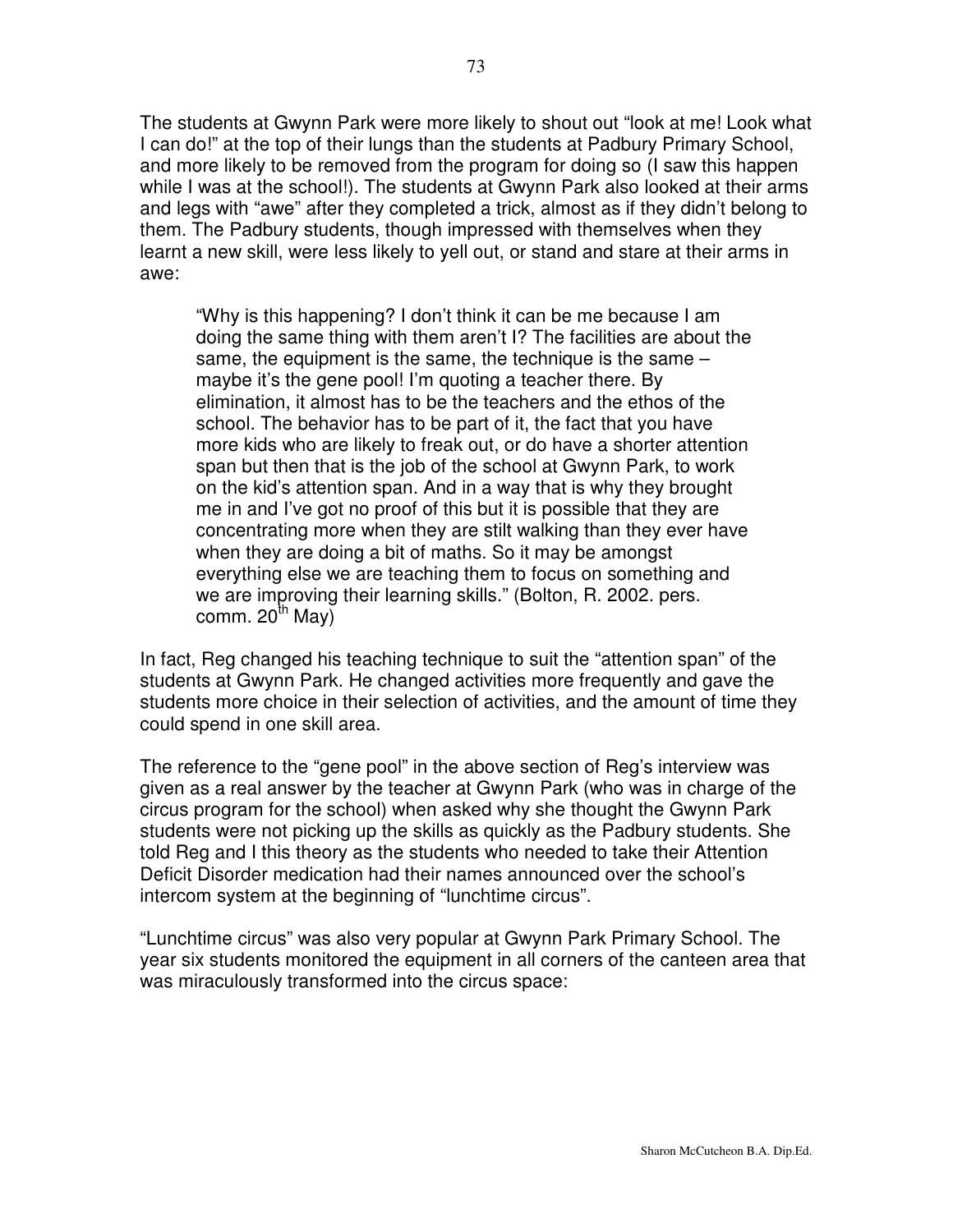"I noticed this little covered area over where they serve snacks and it's an appalling little place. It's got a sloping floor, black bitumen, dusty and it's always covered in leaves and they clean it with one of those little machines that give off heaps of petrol fumes and it leads down to the basketball court. It's not ideal but we've made it our own. Somebody like myself might complain about the space, but children never do, to children space is space and it's now slightly more magical: it's the circus space." (Bolton, R. 2002. pers. comm. 20<sup>th</sup> May)

This space was in full view of all the students at Padbury and I watched kids go to the canteen and order food on stilts, as if they had always done this at lunchtime. What was particularly interesting about the circus space being the canteen space is the canteen ladies (mothers) cheering on their kids as they learnt new tricks and watching with pride as the circus kids asked other kids not to drop rubbish in their circus space after they'd finished eating their lunch.

The number of parents involved in the circus committee was smaller than at Padbury Primary, but no less enthusiastic. There were two parents that came to school during the day to help Reg train the kids and learn new skills themselves. (They were working through the levels with their kids). The other parents were responsible for the making of props and costumes for the end of term show. They asked Reg to plan out the show and consequently the costumes in his first term with the students. Reg did so, but told me later how reluctant he was to do this as it limited the children. He explained how a lot of the students would surpass the skill level that he had used to plan the show and will suffer as a consequence. But the teachers and parents insisted, so they could organize the best costumes for their children. Once these costumes are made, it limits that student to one section of the performance only:

"I use the word generosity and I think it's really important because of what it gives to the potential of troubled youth, particularly victimized young people…the opportunity to give back to society, to themselves be generous because they're often the victims of other people's generosity. This time they can genuinely be themselves and just give everything they've got, their beauty, their strength, their charisma, their potential and other people will go 'Oh, wow. Thank you!' Now that is a rare opportunity for young people to have, to give and that's the entertainment. Until you have entertained somebody else you have not rounded off the circle, you have not given something back." (Bolton, R. 2002. pers. comm. 20<sup>th</sup> May)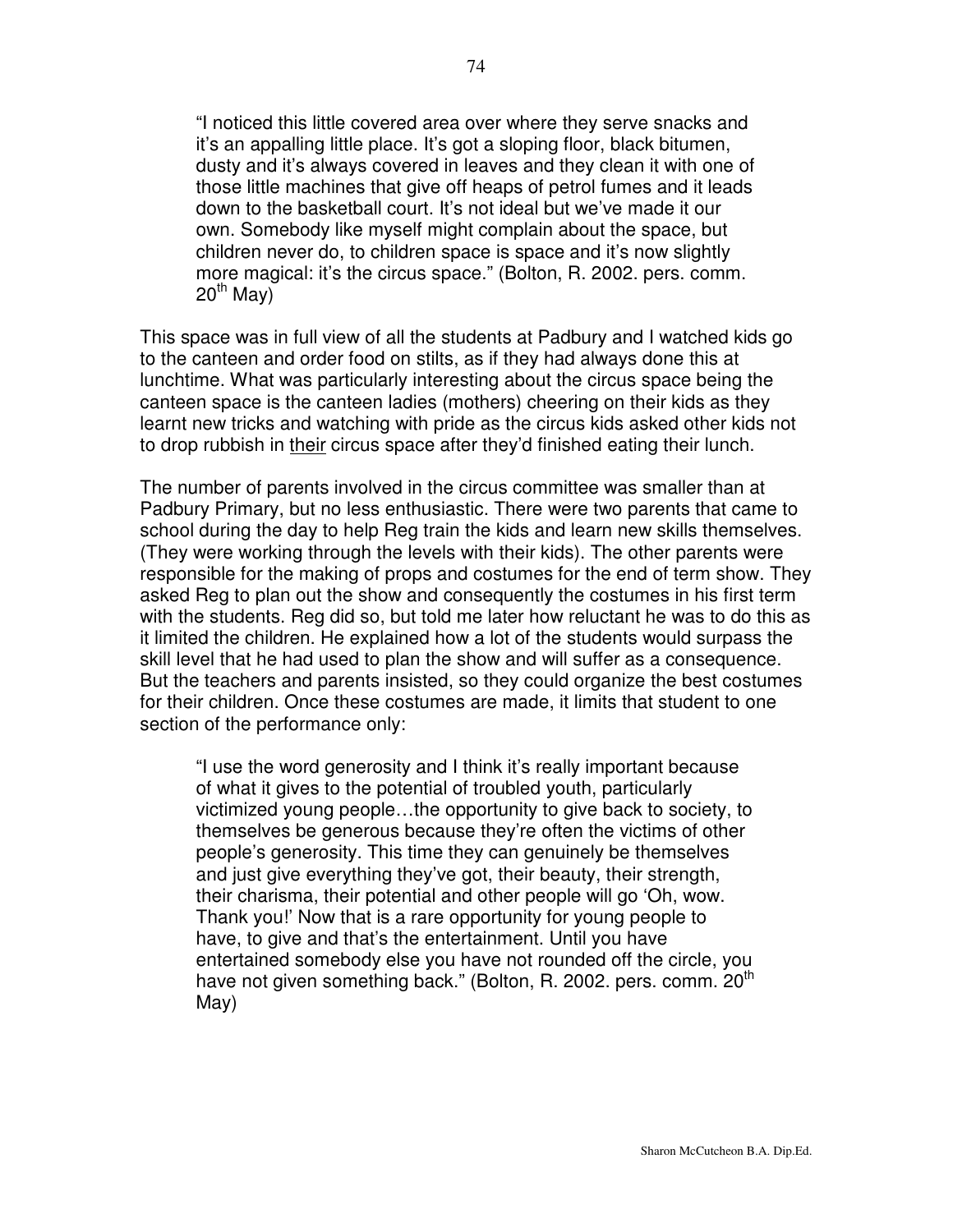The young people at Gwynn Park asked me to help them more frequently with their training. After the first week, they were hugging and climbing on me, desperately trying to get my attention and assistance. I was not approached by the students at Padbury Primary School, unless at "lunchtime circus". I was never touched by a student at Padbury Primary School. Reg hypothesized that the students at Gwynn Park took longer to trust him, but when this trust was established, they were far more physically demanding and keen to take physical risks. One student at Gwynn Park, who (I was informed by his teacher) was a "thoroughly nasty child, a very bad kid" was a natural acrobat who could do somersaults and back flips when he arrived at circus. He taught himself to juggle and ride the unicycle and was being awarded levels in most skill areas every day I was there. This "nasty child" who Reg labeled "charismatic and brilliant" was not praised by a member of staff for his achievements in the three-week period I observed circus.

Watching circus work in two very different Primary Schools was an incredibly enlightening experience for me. It became evident that circus works in Primary Schools in a similar manner to how it works in High Schools, but the degree to which it works varies considerably, depending on the individual framework and ethos of the school being studied. The schools where I observed Reg's residencies can be placed at the extreme ends of the continuum.

#### **MANDURAH HIGH SCHOOL**

Mandurah High School is a large public high school (approximately one thousand kids) situated just outside Perth City. Reg was asked to come and in-service the school on circus programs and how to begin a program. The in-service was organize for the Drama teacher, a student Drama teacher completing her practical teaching rounds at the school, the school's Chaplin, an English teacher and four Drama students.

Reg began the session by talking about circus and how it works. He used his "hand" metaphor (which he outlines in his books) to illustrate his points: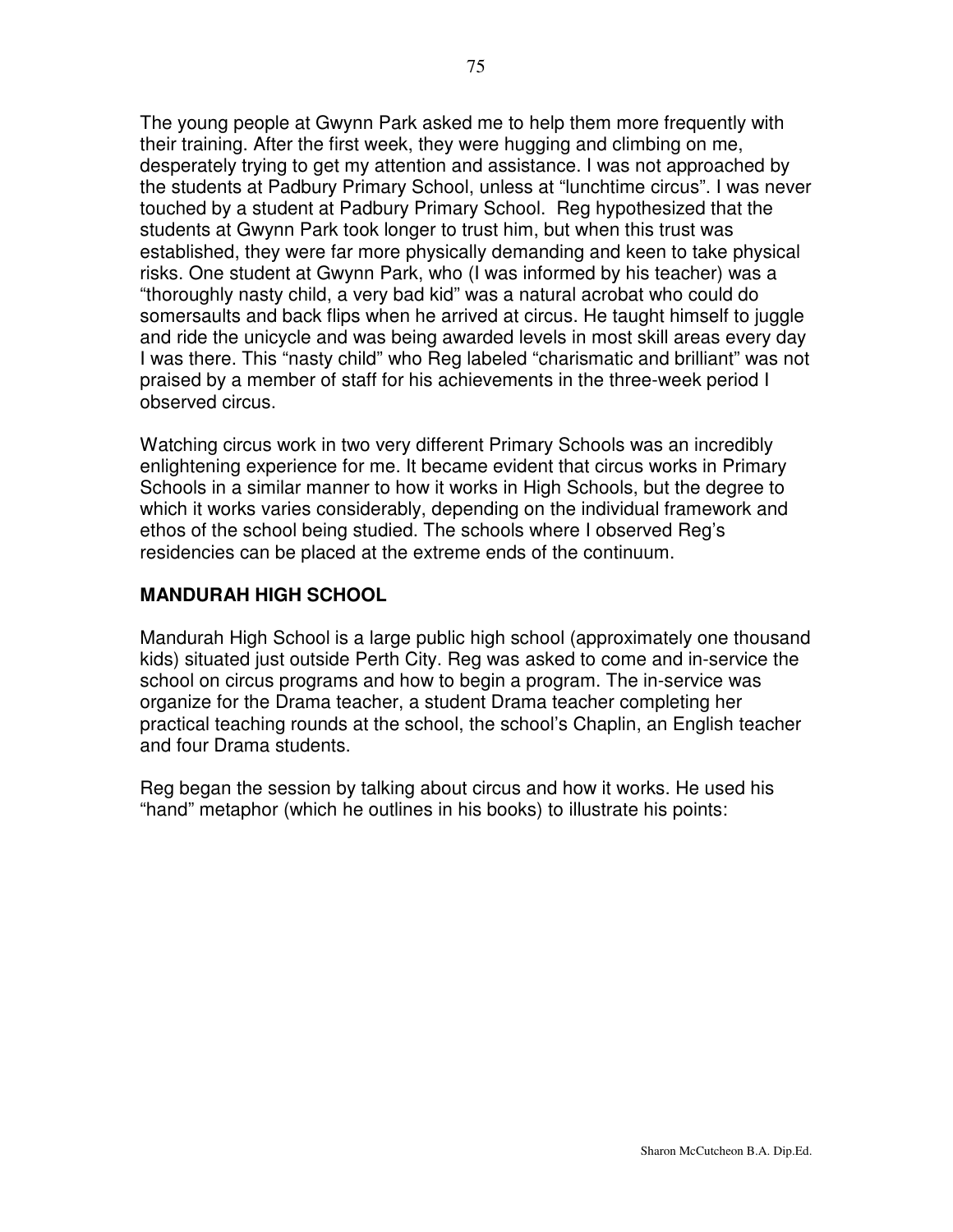"What I'm telling you know is what I think children need, I'm not a child psychologist, I'm not talking literacy and numeracy, I'm talking mainly about children who start 'happening' after the books have been written. Most books about child development stop at about nine years old, I'm talking about after that really. This finger is about showing off, which is about showing themselves to the world, or developing their self image, designing themselves. The big finger, the one that sticks out and always gets hurt, it's at risk, sticks out from the crowd, sticks out form normal behavior, potentially puts you at physical risk. Every child needs that at some stage. This one here, the ring finger, that's trust. It's quite happy to life next to the others. This one here knows it's the smallest one here, but it's about dreams and aspirations, a child has got a potential future that is limitless, any child. The next one represents hard work, a child often doesn't know the difference between work and play and with a lucky worker like me there is no difference between work and play in life in general…if a child is missing any of those it shows, you know if they don't trust, if they are not dreaming, if they daren't take a risk, if they've no self image, if they don't know how to work hard, if they never laugh, any of those things can be really weird….and my passion for circus is that they can fill up those gaps, you just lay it out on a plate and you know if they're short on vitamin C you'd just go for the oranges, if you need iron you'd go for the rocket, so with circus you've got the chance of going for the things you've missed out on." (Bolton, R. 2002. pers. comm. 20<sup>th</sup> May)

He then stressed the importance of risk in circus and how it is essential to the successful functioning of any circus program. He then explained how the students will be asked to take very "calculated risks" and how a circus program is like a risk management lesson and, in fact, much safer "than your average PE lesson".

He then asked the participants to try all the activities for themselves before judging how safe circus is. The students and teachers worked together through each skill area and Reg was careful to stress safety factors. Reg spent more time with the students in the in-service, ensuring the students didn't just feel like "guinea pigs." (Bolton, R. 2002. pers. comm. 20<sup>th</sup> May)

At the end of the in-service, Reg had "question time", whereby anyone was free to ask questions about what they had learnt in the session or about circus in general. One of the teachers repeatedly queried unicycling and why it isn't compulsory to wear helmets whilst riding a unicycle? Reg explained how it interferes with balance and is usually optional for schools. He later explained to me that he had seen programs fail because teachers "enforced" the wearing of helmets for unicyclists…as it removes the element of risk and excitement that is often what draws students (in particular boys) to unicycle riding.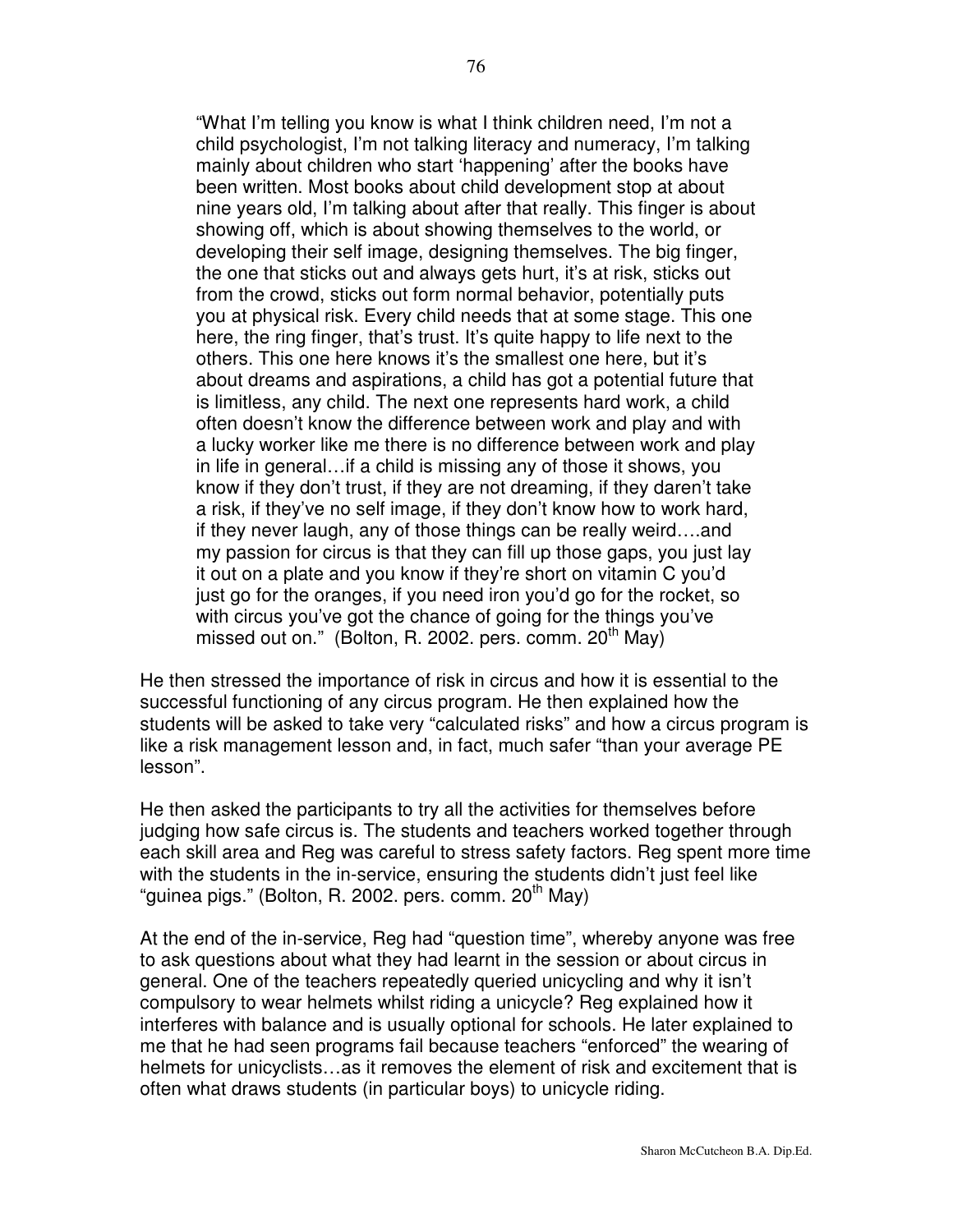The school Chaplin became pre-occupied with "Youth at Risk" and targeting identified students with the circus program. Reg warned of the dangers of using circus as a tool with youth at risk specifically and further stigmatizing this minority group.

He outlined common obstacles to circus programs, including: funding (as circus doesn't fit into and traditional key Learning Areas so it is difficult to "box", therefore fund), occupational health and safety (or "insurance" for him) and PE teachers. PE teachers often feel threatened by circus in "their gymnasium" and can oppose activities that they feel "cross-over" into the realms of Physical Education. However, Reg was quick to point out that circus is not Physical Education and should not be confused with this "discipline":

"Presumably a PE teacher will demonstrate how to shoot a basket, or how to hit a cricket ball and then they will challenge the kids to come up to their standard and most of the teachers I know will desperately try to stay ahead of the standard of the kids and be admired for such." (Bolton, R. 2002. pers. comm. 20<sup>th</sup> May)

Another point of difference highlighted by Reg was that kids were given the opportunity to "entertain" – "give back" to their school, their community, whereas Physical Education failed to give all students this opportunity: "I mean it's more important to entertain than to win a medal, more important to give than to receive." (Bolton, R. 2002. pers. comm. 20<sup>th</sup> May)

Despite being asked to promote circus and advocate an in-school program, Reg was upfront and honest in all aspects of discussion and demonstration and I asked him afterwards if he thought a successful program would result form his inservice at Mandurah High School:

"I've actually got a belief, Sharon, in sowing seeds rather than planting seeds and I scatter the ideas round the place even with a bunch of kids and where you see it shooting, that's the one you go and water; that's the one you nourish. Whereas if you pay a lot of money for a pot plant and you put it in a pot and it doesn't grow, very well maybe the pot is wrong in the first place or maybe it's the wrong plant." (Bolton, R. 2002. pers. comm. 20<sup>th</sup> May)

Reg emphasized how it was the teacher that made all the difference, and if an enthusiastic teacher took on the circus program, who liked kids and respected circus, then the "seed" had a future.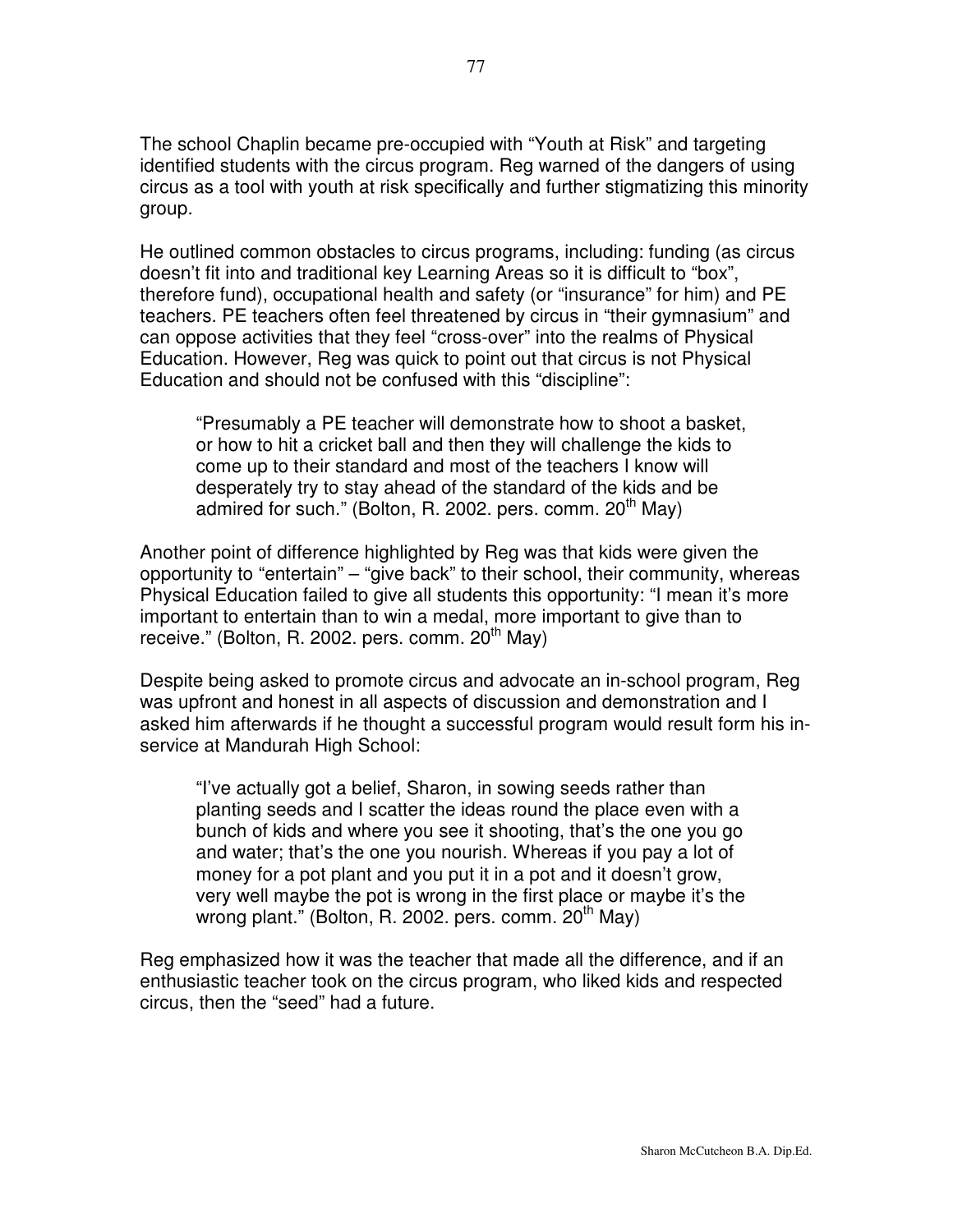### **KENSINGTON PRIMARY SCHOOL**

Kensington Primary School invited Reg Bolton to their school in 2000 to complete a circus residency and begin a circus program. I visited this Primary School with Reg and was lucky enough to observe the program in action.

Mr. "K", the teacher of year seven, is a keen juggler and took it upon himself to continue the circus program after Reg's two-term residency. He teaches year seven every year and includes circus as part of their curriculum. The year seven students have been doing circus for the last half hour to an hour of every day now since the year 2000.

I watched as the year sevens forwarded out of their classroom and onto the oval. They juggled and unicycled (only the boys rode the unis), stilt walked and twirled, diaboloed and balanced until the end of the day.

Mr "K" explained how the students at Kensington Primary all know they will get to do circus at the end of every day in year seven (assuming they complete all their work) and see it as a real privilege and something to look forward to.

One of the year seven students summarized the school's attitude to circus:

"We get to circus last thing every day if we do all our work. My best friend has to do maths at the end of the day – this makes me laugh and laugh." (Student – Kensington Primary School. pers. comm.15<sup>th</sup> May)

Mr. "K" puts on a performance of his year seven circus students at the end of every year and invites the community to come and praise these incredibly talented individuals.

### **INSTANT CIRCUS**

I could never understand why Reg laughed at me when I said I only ever had a few school terms to put a show together. Then he asked me to come and watch his "Instant Circus" at "Secret Harbour"; a housing estate in Mandurah, just outside of Perth City.

I arrived at the local school on a Saturday for their fete. There were rides and stalls and parents selling their wares and lots of very excited kids. Reg explained to me later that places like "Secret Harbour" were springing up all over the outskirts of Perth and they were built primarily to "house" families, not to build communities. Consequently there were no public spaces in "Secret Harbour"; no halls or squares or communal parks. So a school fete was a BIG DEAL and the children were enthusiastic and together!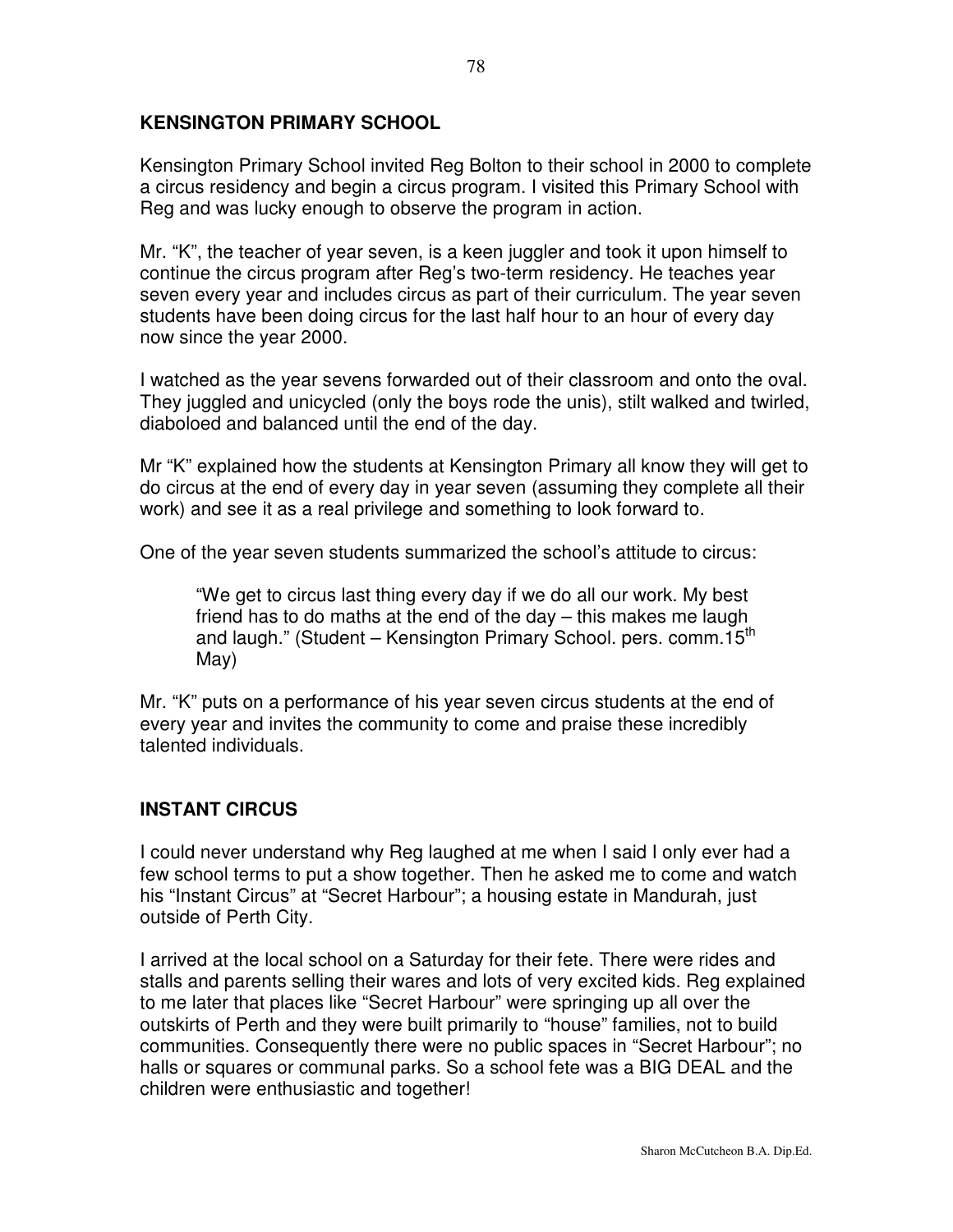There were so many people that I was a little worried that I wouldn't spot Reg and may miss the beginning of the show. My worrying was in vain and I saw Reg before I heard him. He was strolling through the crowd on HUGE stilts, towering above the people, inviting the children to come and be in the circus. He pointed towards his "tent" and I went and found a suitable patch of grass to observe his "Instant Circus".

Reg had placed a sign near his "tent" saying **"Suitcase Circus – 11.30 have a go. 1pm rehearse. 2pm show time. BE IN IT!"** And I watched as children followed the "giant" over to his "tent" (pied piper style) and then helped him pull down the marquee the school's council had set up for him (he informed me later – he doesn't do circus in square tents!) and put up a real circus tent – a circular tarpaulin with a central pole, coloured bunting and a circular floor mat. Reg asked the first "loud child" that arrived to be his "spruiker" and he shouted, "Roll up, roll up and join the circus" in between selling chocolates for school fundraising. Reg had an ability for choosing the best students for each skill – I watched in awe as he spotted the natural acrobats and stilt walkers, unicyclists and clowns and proceeded to train and cast for a performance in two hours. He told me the hardest thing about his "Instant Circus" was keeping the parents off the equipment so the kids had full access to all the apparatus.

The show was fantastic and the kids looked like they had been rehearsing for much longer than an hour. The tent was surrounded by parents and teachers, who applauded and cheered their children together. Admittedly, Reg confessed to using a tried and true formula that has taken him years to build, but it did not look staid or artificial at all. In fact, the show had some very spontaneous parts, in particular in the clowning, which Reg said helped him keep on his toes and enthusiastic about every show. Reg played the Ringmaster and used a portable tape player and a microphone to announce events and engage the kids and the audience in the different acts. A large part of the success of the show relied on Reg's clowning and enthusiasm for circus and for kids. I watched him praise the "Secret Harbour" kids, who he had never met, like they were "old mates" and he was genuinely impressed by their skill. Despite the fact that he has been doing these "instant circus shows" for twenty years, the praise still sounds genuine because it is genuine. He told me afterwards he is always impressed by each new child he meets and their individual spirit and flare. The kids, parents and teachers were keen to speak to Reg after the show to find out more about circus and where they could do more of it.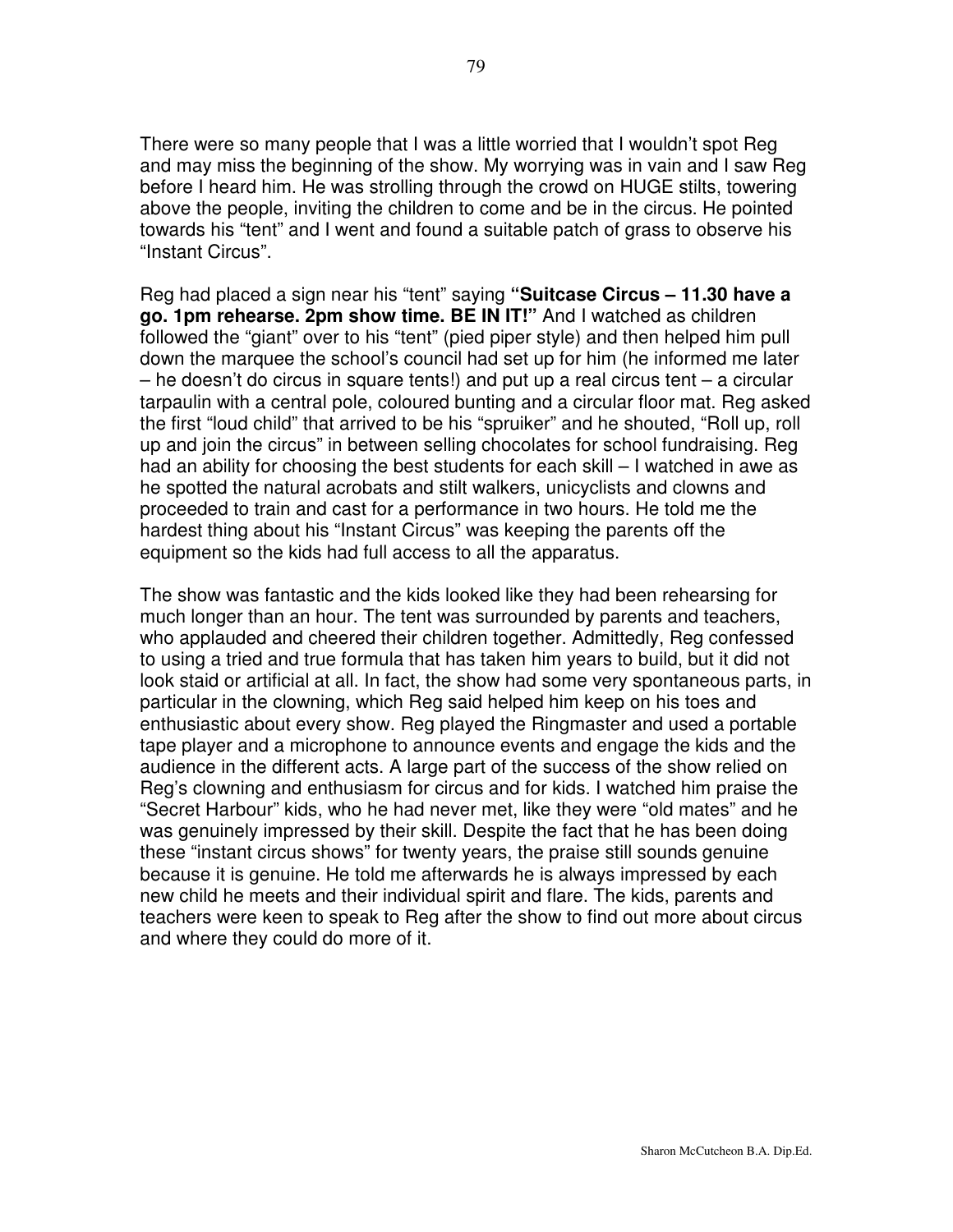"Teachers need to look at the potential of every single child and I'm hoping that is what I do, look for and nourish the potential of every single child. I mean that boy Matthew, that massive boy at Gwynn park – he's a tightrope walker. He just did it and he got his bronze and I was so glad because he doesn't want to do any acrobatics, he just sits around suffering. Now if I need him within his hearing I'll say to some kid 'yeah, get Matthew, you know the tightrope fellow' and I'll give him this little reminder that there's something I can cherish and appreciate in him." (Bolton, R. 2002. pers. comm. 20<sup>th</sup> May)

After observing Reg Bolton work for three weeks in a number of different "circus settings" I can say with confidence that he looks for and nourishes the potential of individual children and has a passion for circus and young people that is inspiring and infectious.

I can also say treating each child as an individual looks and is exhausting. So why still do it?

"I like doing it and it's because I'm good at it and that sounds pretty glib but it ties up with something I often elucidate in my theory of the design of life. Ideally you should find out what you are good at and what you like and that's what you should do…I like doing what I do and I seem to be good at it so that's why I do it, and that ethos spreads across into the circus in that there is a wide range of activities and the children get to choose what it is they want to do…I'm living what I believe and because I can." (Bolton, R. 2002. pers. comm. 20<sup>th</sup> May)

Reg also explained how the community aspect of his work keeps him motivated to keep going after all these years. He compares his "hand" metaphor of what children need to develop as "healthy" individuals to the wholeness of community; the needs of children can be held against the other hand "community" and they fit together perfectly. Reg believes they go hand-in-hand; the development of the individual and the development of the community. In fact he compares himself to Neil Cameron and John Fox (founder of the Welfare State International) in his "community" motivation:

"So Neil, John and I have enough confidence of our convictions and enjoyment of our process to just carry on despite criticism which we may have had and which I'm sure we will still get. So we all have that in common, we all love working with people and just wallow in the pleasure of being around other people discovering their own creativity and potential. I mean we're all probably real self-indulgent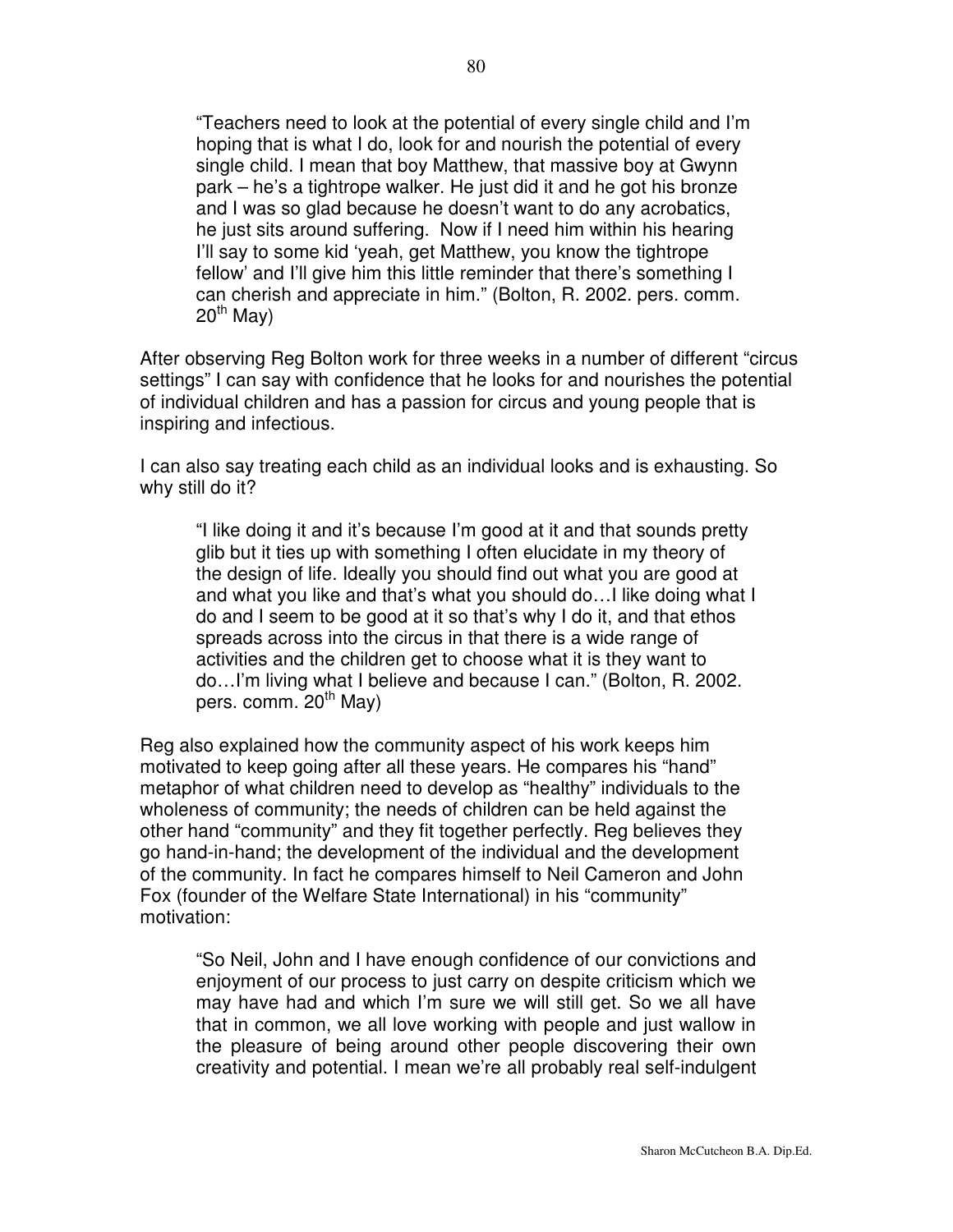fellows who get a real buzz out of helping other people do things." (Bolton, R. 2002. pers. comm. 20<sup>th</sup> May)

And the children? Why do they enjoy circus so much? What is it about circus that makes it so appealing to young people?

" It's appealing because it's something for you to do and be appreciated for and it's also appealing that people clap you…there is also a lot of subconscious, symbolic stuff that I'm going into. It's all about dreams…you go to any traditional circus or any circus really and what you are watching is a series of phobias acted out before your very eyes. Things that would normally scare you witless, I mean there are heights, instability; things that would normally give you nightmares, there is fire, wild animals absolutely. Things that nightmares are made of and phobias are built on and you get one on top of the other. There's something about the way circus has evolved that really touches our innermost depths and rather than be victims of it, we're taking control of it. Circus really is real, when kids are living in such a virtual world now and having such vicarious adventures in Nintendo, this is for real, this is it." (Bolton, R. 2002. pers. comm. 20<sup>th</sup> May)

Reg sees circus as a way for young people to gain control over their bodies and not give in to their fears or phobias:

"You are yourself, you are the flesh in which you are living and it's good to have some control of that and within that and don't let your weakness, your fear, your obesity, whatever it is, be your master." (Bolton, R. 2002. pers. comm.  $20<sup>th</sup>$  May)

I watched students become brave in the three weeks I observed and worked with Reg. They worked towards overcoming their fears and phobias, which had come primarily from within them and in the case of Gwynn Park, from external sources as well. It is this process which has inspired Reg to do his PhD in Circus at Monash University in Perth, WA. Other reasons include: personal satisfaction, respect for circus and a the desire to fill the "huge gap" of credible scholarship in this field and as a document that his peers can hold up and say "see, this is why we're doing circus": an aspect of service to his colleagues. (Bolton, R. 2002. pers. comm. 20<sup>th</sup> May)

Working with Reg Bolton for three weeks was an optimum opportunity to see circus working in a variety of contexts with an inspirational teacher and performer whose circus credibility and talent never failed to create the "Sacred Wigwam of the Big Top" regardless of where, when and with whom he was working.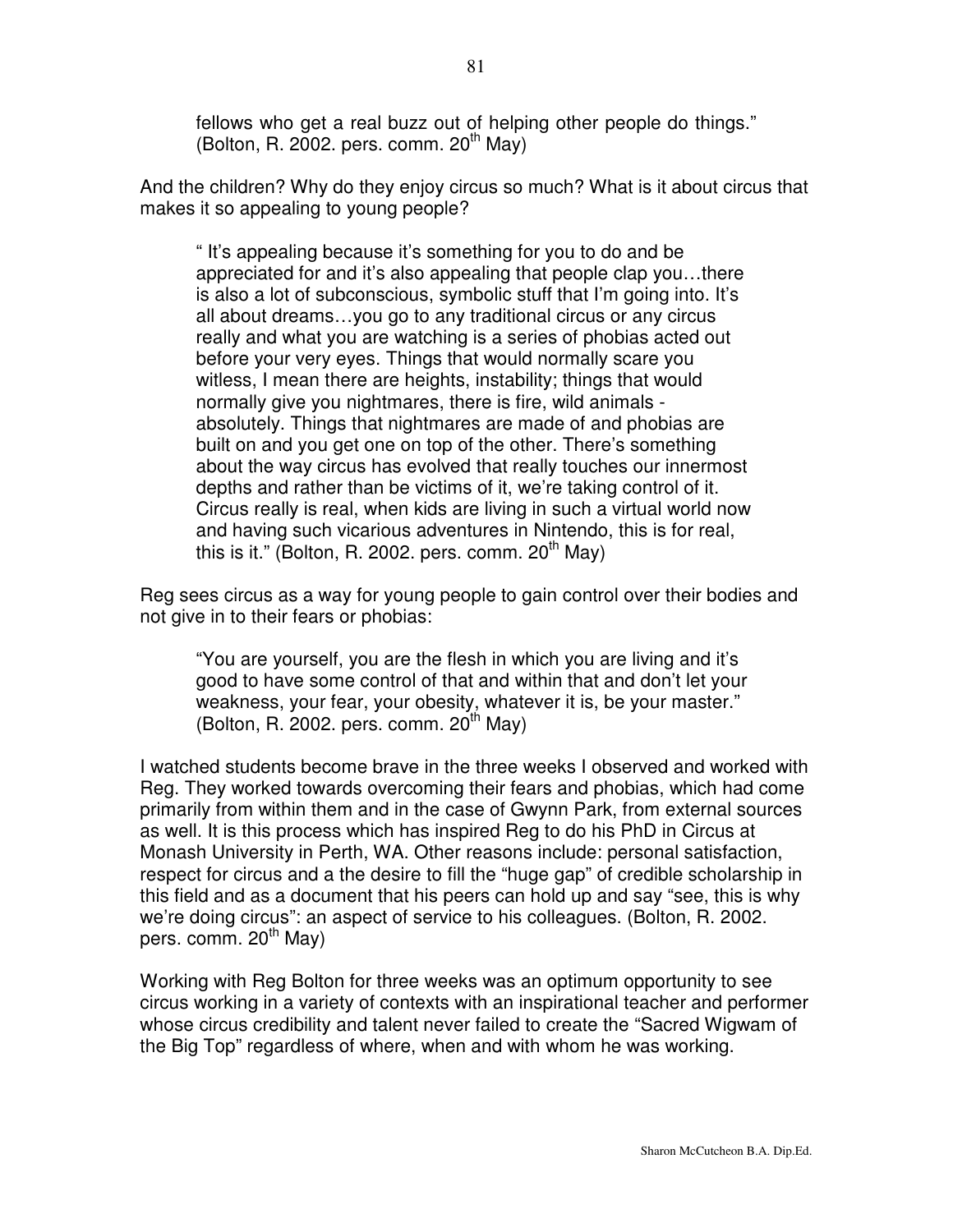# **BATEMANS BAY HIGH SCHOOL**

# **Clyde Circus**

Batemans Bay High School is a large school (approximately 900 students) on the Clyde River, on the NSW South Coast. The School is fourteen years old and its population grows every year. The school's circus program has only been running for 10 months, but is already an effective example of circus working within a school framework to promote change within individuals and their community.

The circus program was started in January 2002 as a result of observed successes of circus skills featured in previous school productions. In 2000, the school produced "The Journey", an outdoor, site- specific piece, loosely based on Homer's "The Odyssey".

This production came about from the participation by the school's Drama teacher, the author of this dissertation, in a two-week workshop at Charles Sturt University in 2000 conducted by John Fox and Sue Gill, co-founders of Welfare State International. It was during these two weeks of learning many celebratory, community theatre techniques that the seeds for "the Journey" were sewn. These techniques included fire-work (fire twirling, fire breathing and fire sculptures), lantern processions, street theatre techniques, big images and puppets, site decoration and optimum utilization and celebration of space. Geoff Perrem, the co-director and writer of "the Journey" has a back ground in abseiling and aerial rigging that led to aerial work being included in the production.

The production involved nearly four hundred students and forty staff members and parents. Any student that asked to be involved was given a role to play in the production: The Drama students acted and directed the show; Music students played the music; Art students made the banners and flags for decoration; Fashion and Design students made the costumes; Industrial Arts students made the armor and swords; Home Science students designed menus and catered for the show's run; Commerce students did our fund raising and marketing; Mathematics students made the lanterns as part of a geometry unit; Science/Agriculture students handled animals used in the production, and History students supplied details pertaining to Roman history.

The audience was taken on a "journey" through the school for the production and treated to a spectacle, the likes of which had not been seen at the school before. The show ran for four nights and sold out every night. The school received three Canberra Area Theatre Awards for the production.<sup>2</sup>

<sup>2</sup> Canberra Theatre Awards are bestowed on outstanding theatrical performances within Canberra and the surrounding region. The categories "The Journey" received awards in were best "magic moment", "technical achievement" and "original concept".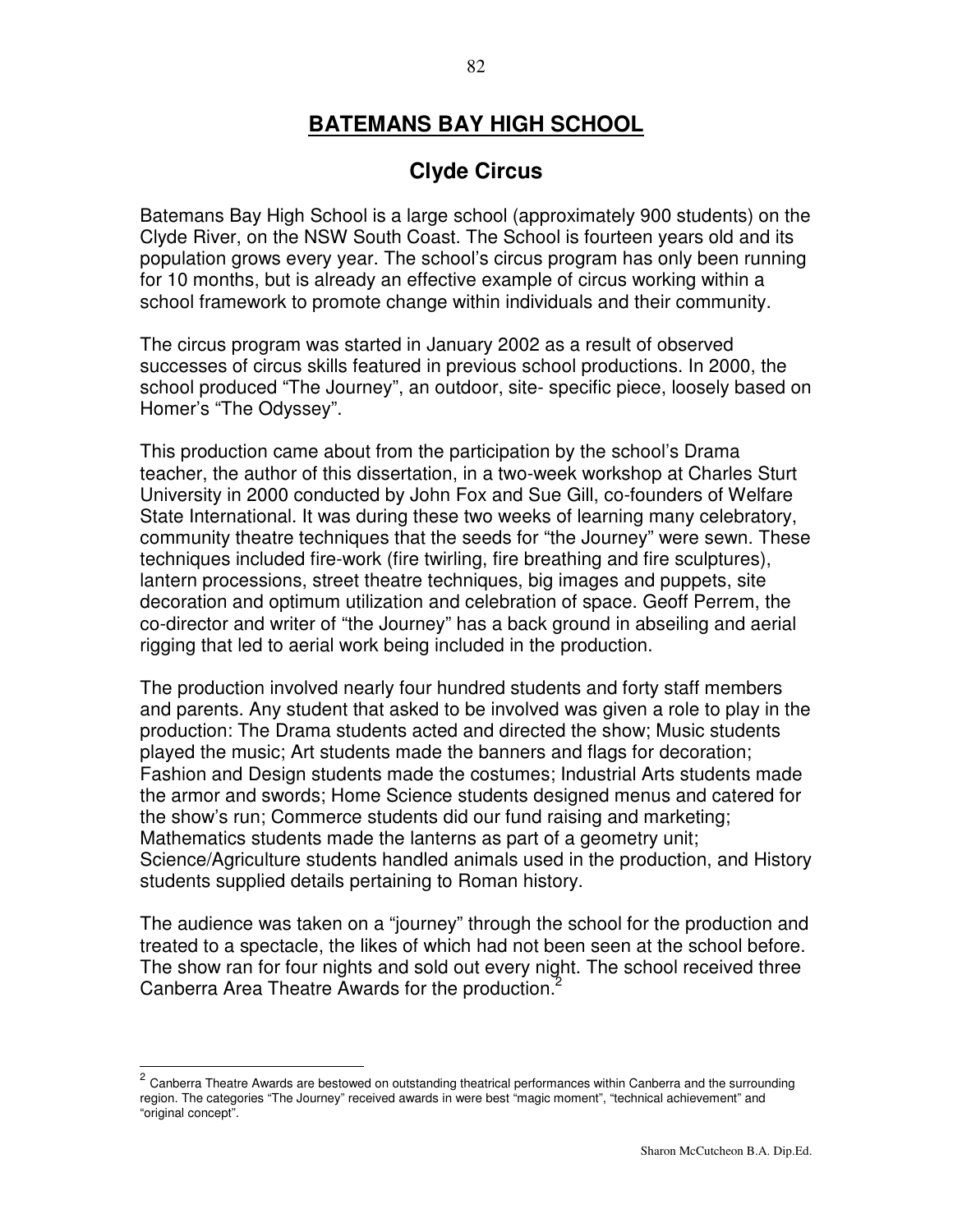The light and sound rigging was all outdoors and left in situ for the whole week. At the end of the production, the staff made the realization that not one piece of equipment had been vandalized or interfered with during the run of the show. There were so many students from different years and social groups involved in the production that they claimed ownership of "the Journey" and as owners, they became keepers. Teachers commented on the "energy" and camaraderie in the school during the performance week and the positive change in the students and their attitude towards their school and themselves.

The school received numerous letters from parents and community representatives after the production congratulating the school on the success of the production and what it had done for their children, and how impressed they had been with "just how different the show was from the normal school productions". Acknowledgements received noted the diversity of student groups involved despite their history both within the school's discipline system and the performing arts in general. These acknowledgements commonly commented on the aerial and fire work as highlights of the show. This is consistent with sentiments expressed by the student body with repeated requests by them for more training and opportunity in these areas. This was the stimulus for the development of a circus skills program within the school.

So "Clyde Circus" was born and has been growing in popularity ever since! The program started with ten students and two teachers and now has over one hundred students and six teachers involved with the program. The circus program is comprised of circus for sport, and after school circus.

Circus for sport is run in two sessions – one for seniors and one for juniors and has been full since its inception in term one (despite the twenty dollar fee to participate in this sport). The students participate in circus for sport in the hall and on the oval, sharing the space with badminton and table tennis, who often become the audience as they are drawn to the students walking on stilts and hanging from the trapeze.

This space sharing is recognized as the main obstacle to the circus program. The school's hall is shared by all of its sporting teams and the community for training sessions, meetings and functions. Consequently, the students are often forced to train outside on the school's oval and the basketball courts, coordinating training times here as well. These spaces are generally appropriate for training and the students adapt to whichever space they are allocated. However, the weather conditions in Batemans Bay have a tendency to be extreme in the summer months (often reaching the high thirties) and this limits the students' capacity to train. This jostling for time allocation in the school's hall is a constant source of consternation. The hall has traditionally been viewed as the "domain" of the Physical Education faculty – the circus program is not seen as a priority in its requests to share this inside space.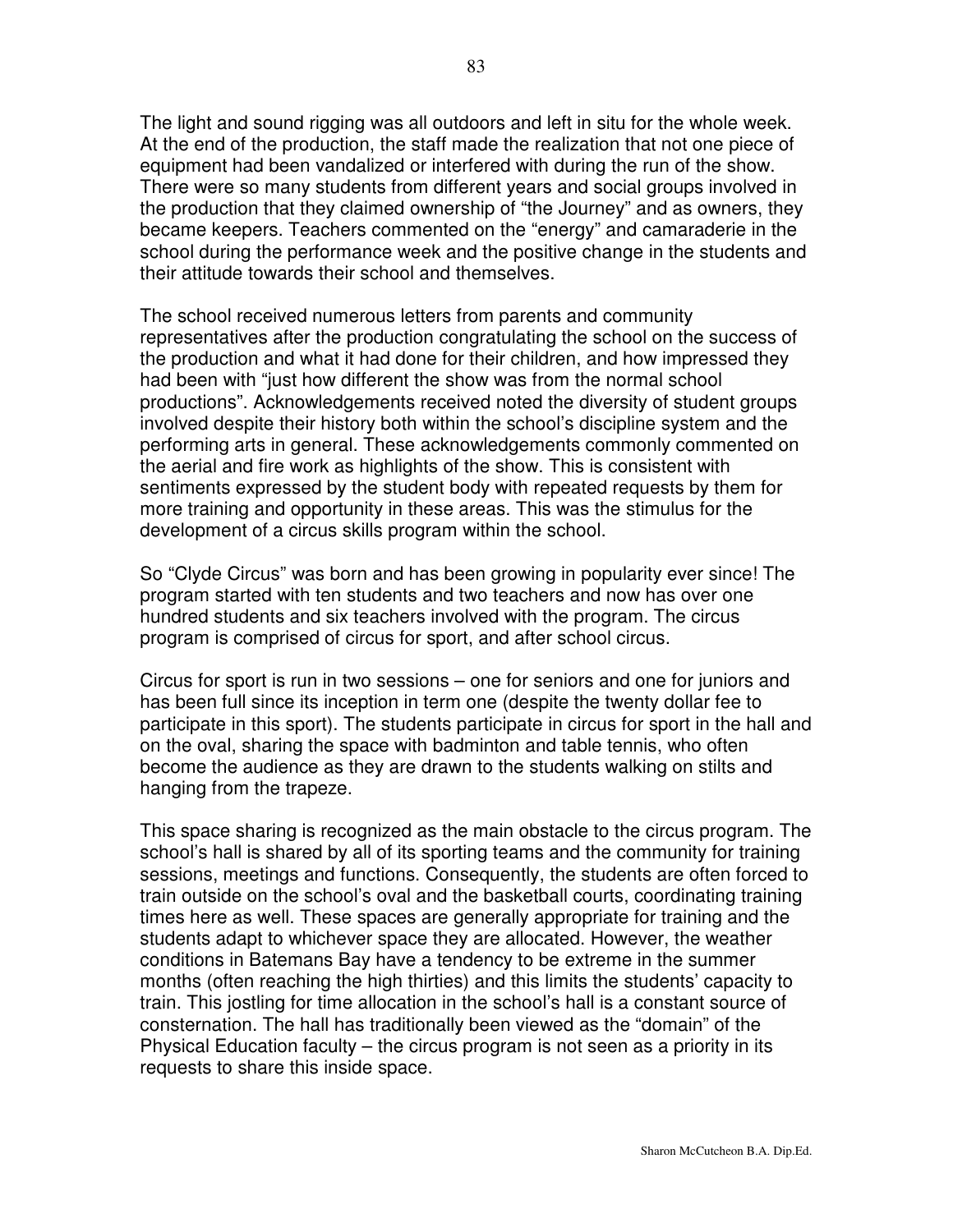Despite this "unspoken barrier" between PE and circus, the PE department constantly requests the use of circus equipment to use in their lessons and in other sport programs and have also asked for assistance from the circus program in purchasing more equipment for training. Funding has been recognized as another obstacle in the instigation of the program, has there has been no initial category for circus within the school's budget and the Creative and Performing Arts department were hesitant to be the sole financiers of the program. Initial funding was through a one-off tied grant from the parents and citizens association, not associated with the school's global budget. Box office takings from their performances has so far been returned to the school's global budget under an in-school policy that prevents fund raising for specific purposes. Further funding has now been approved with an onus of at least a neutral return to the school's budget.

"After school circus" is on Wednesday and Friday afternoons. Wednesday afternoon is open to any student or staff member in the school who would like to learn circus skills. The session is free of charge and draws eighty students on average. The circus directors have developed a booklet that is based on Reg Bolton's circus success certificate and is designed to encourage peer tutoring and aid trainers in developing acts. The students train to pass bronze, silver and gold levels in specific disciplines and then approach an accredited trainer who already has that level in the specified discipline to certify them. This session is now entirely run by the students who train each other and engage in autonomous learning. Members of staff supervise the session, but these teachers are only there to observe the students working together to achieve individual and common goals, not to intervene.

The Friday afternoon session is for designated student trainers in specific disciplines to continue with their own skills and develop individual acts. Students become trainers by reaching at least silver level in a discipline and exhibiting an interest and ability in transferring their skills safely and logically to other students. Clyde Circus currently has twelve student trainers and four staff trainers. Each Friday, the first half hour is devoted to a specific discipline e.g.: juggling and then the second hour is to focus on each individual's preferred skill. The session is designed as such to encourage trainers to expand their skill base, become competent in more than one discipline and become familiar with the Circus' risk management policy for each skill they are required to teach.

Clyde Circus encourages and funds (whenever possible) trainers to partake in workshops with professional circus companies and then teach these skills to each other. The Clyde Circus director has just returned from a series of workshops with professional circus companies in Australia and overseas, and the other trainers have benefited from their new skills. The student trainers then teach these skills to other circus students, who quickly build on the skills and develop new ideas and acts.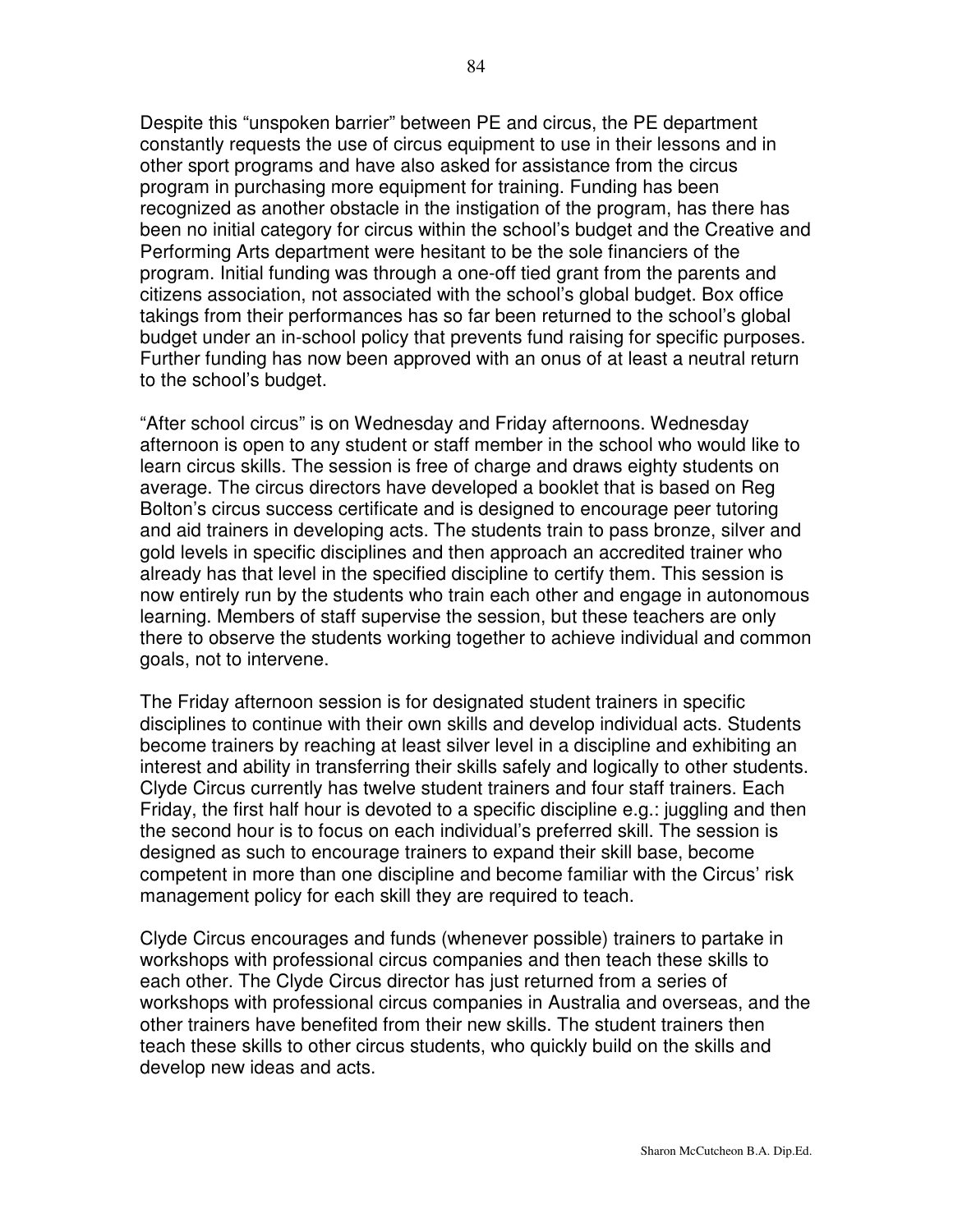Clyde Circus has had one performance in 2002 and as a consequence, was been booked for three other performances at local Primary Schools and a performance/workshop with some young people from the Oncology unit at Westmead hospital. The trainers aim to turn all these bookings into workshops and performances, as they believe the 'process' of circus is just as important for the trainers and the students as the 'product' is.

The local media have agreed to promote Clyde Circus within the community and publicize the proposed workshops/performances and successes. Photos of the students have already been used to promote the school's image for education week 2002.

Eleven trainers traveled to Tooleybuc Primary School, a small Primary School on the Victorian border, in December 2002. This visit was for a weeklong workshop with the year five and six students, it culminated with a public performance on the Thursday night of the excursion. The ideas for these workshops and performance are based on Reg Bolton's workshops and "Instant Circus" performance – only there was be eleven trainers conducting the sessions, not one.

The trainers who went to Tooleybuc are a mixture of senior and junior students, social groups and over achievers and under achievers. Circus is working as a tool to help these individuals gain an understanding of their physical and thus mental identities, define their limitations and celebrate their possibilities; as individuals and as a group.

The students in Clyde Circus are from such a broad cross section of the school's community that the program has just been given a regional education award for its diversity and success. This award is just a sample of the success of the program. Other staff members (not directly involved in the program) have commented on the interaction between the circus students and their friends at lunchtimes and during social functions e.g.: school socials. Circus is unique in providing an opportunity for vertical, non-discriminatory streaming. School sports and other school representative organizations e.g.: school debating, are generally limited to specific year and/or peer groups.

The rising popularity of circus within the school will be used as justification when applying to the Board of Studies to include Circus Arts as a year ten School Certificate Subject in next year's elective selections at the High School. This popularity will also serve as further justification for continuing workshops and performances with surrounding Primary and High Schools. The trainers are also planning workshops with the circus students at James Cook Boys High School, Campbelltown Performing Arts School and Dubbo West Primary to share skills, ideas and an enthusiasm for circus.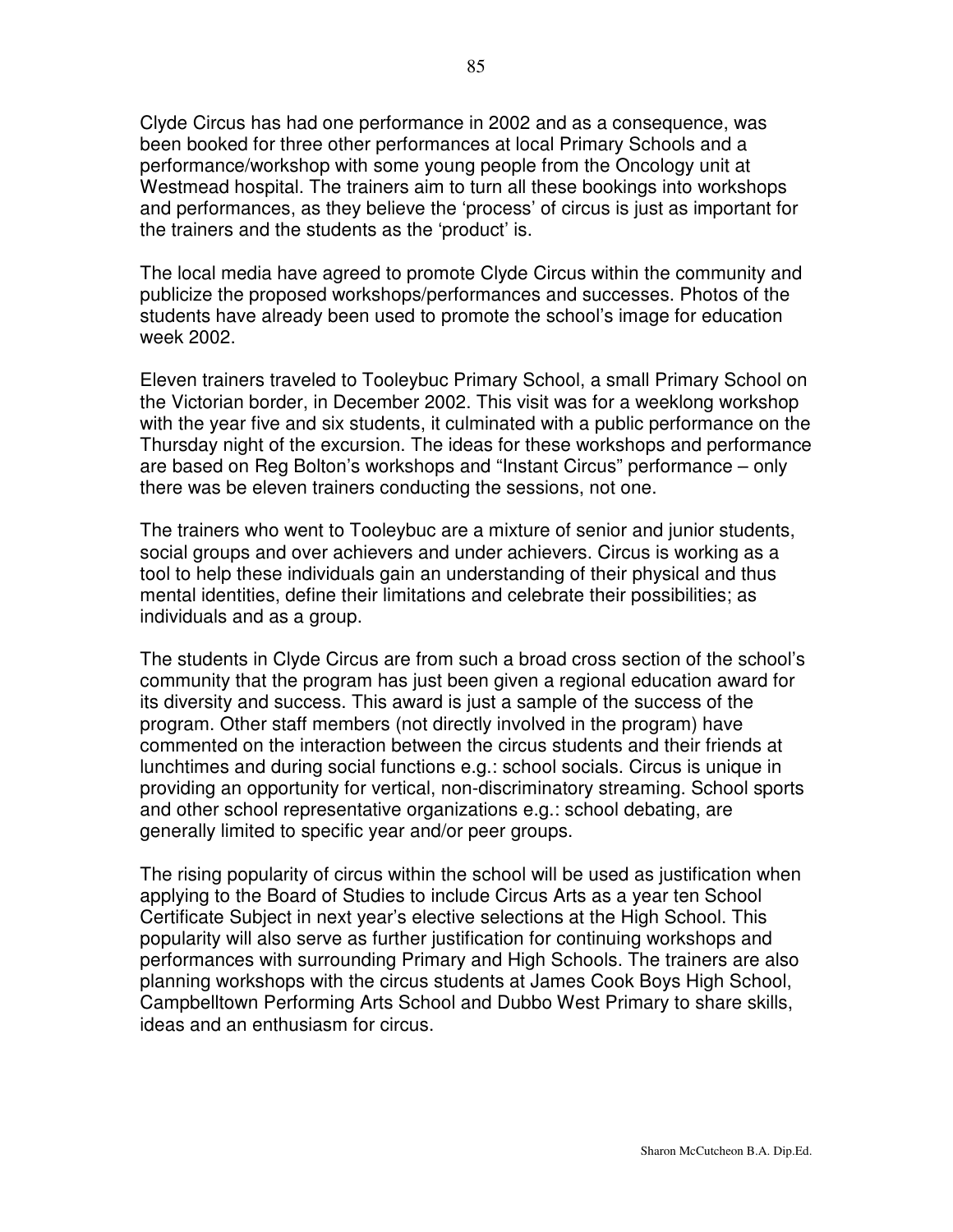|                                                          | Circus Programs examined in case studies.<br><b>VIGNETTE</b>                                                                                                                                                                                                                                                                                                              |
|----------------------------------------------------------|---------------------------------------------------------------------------------------------------------------------------------------------------------------------------------------------------------------------------------------------------------------------------------------------------------------------------------------------------------------------------|
| <b>JAMES COOK BOYS</b><br>"Tsirkus Idnina"<br>HQH        | Program has run for four years within a Public Boys High School in South Sydney,<br>Program composed of Circus for Sport, Circus as a Board of Education endorsed<br>course for years nine and ten and a performance troupe: "Tsirkus Idnina"<br>N.S.M.                                                                                                                   |
| PUBLIC SCHOOL<br><b>DUBBOWEST</b><br>"Circus West"       | Program is composed of Circus for Sport, Lunch-time Circus and After-school Circus:<br>Program has run for eleven years in a Public Primary School in Dubbo, N.S.W<br>"Circus West".                                                                                                                                                                                      |
| PERFOMING ARTS<br>CAMBELLTOWN<br>エクテ                     | Program is composed of Circus for Sport, Circus as a Board endorsed elective subject<br>Program has run for nine years in a Public High School in Campbelltown, N.S.W.<br>for years eight, nine and ten and a performance ensemble.                                                                                                                                       |
| CIRCUS IN A SUITCASE<br>"Reg Bolton"                     | The company specializes in consultations with schools about in-school Circus Programs<br>Reg also produces "Instant Circus" at festivals and fetes for local councils and specific<br>Suitcase" is a professional Circus Company founded by Reg Bolton thirty<br>and conducting residencies in Primary Schools across W.A.<br>organizations.<br>Circus in a<br>years ago. |
| Ŧ<br>BATEMANS BAY HIG<br>"Clyde Circus"<br><b>SCHOOL</b> | Program is composed is composed of Circus for Sport, Lunch-time circus and After-<br>New program initiated in 2002 in South Coast Public High School.<br>school circus: "Clyde Circus."                                                                                                                                                                                   |

# **RESULTS OF CASE STUDY**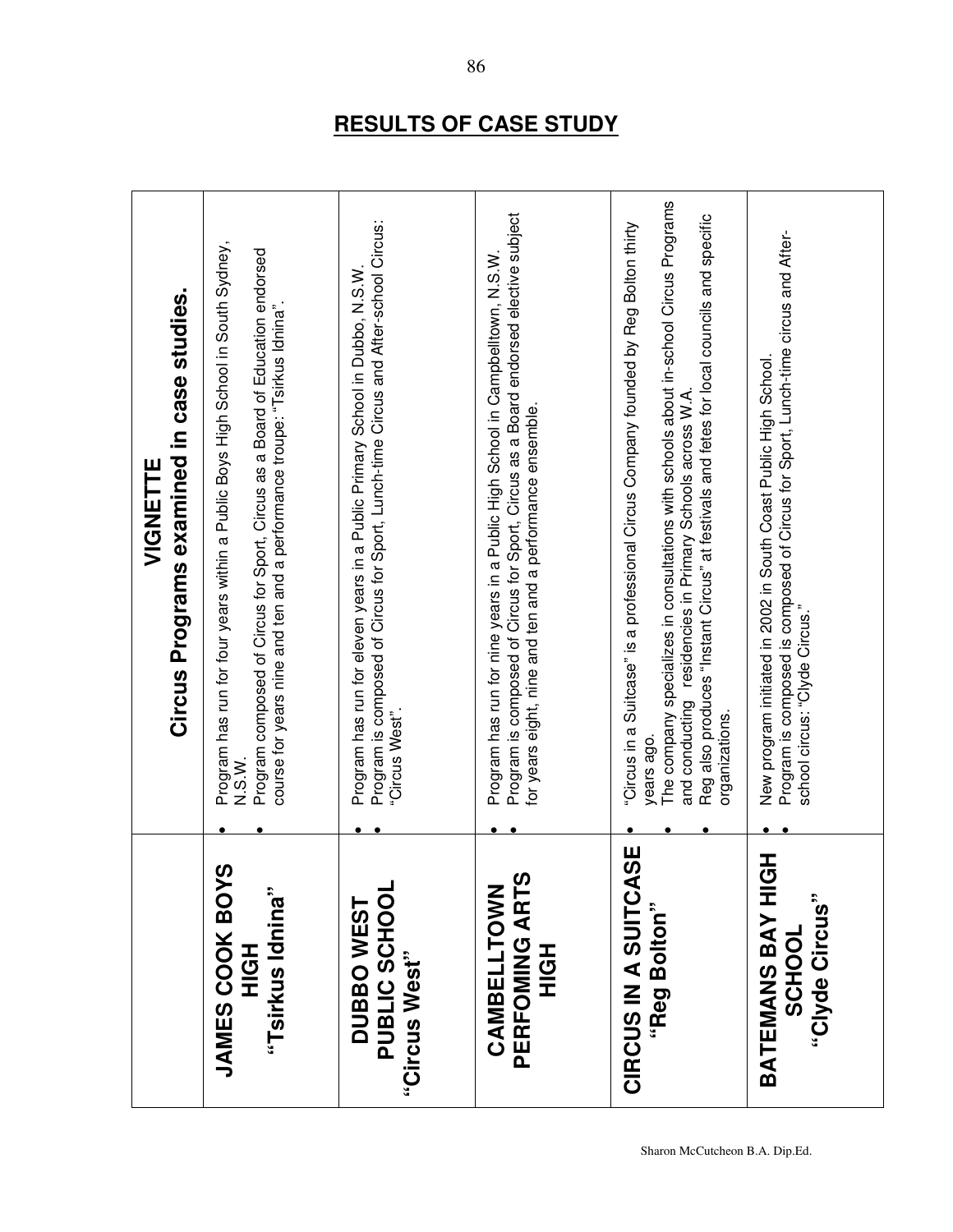|                                                    | Popularity of Circus Programs.                                                                                                                                                                                                                                                                                                                                                                                                                                                                                                                                                                                                                                                                                                          |
|----------------------------------------------------|-----------------------------------------------------------------------------------------------------------------------------------------------------------------------------------------------------------------------------------------------------------------------------------------------------------------------------------------------------------------------------------------------------------------------------------------------------------------------------------------------------------------------------------------------------------------------------------------------------------------------------------------------------------------------------------------------------------------------------------------|
| "Tsirkus Idnina"<br><b>JAMES COOK</b><br>BOYS HIGH | The deputy Principal reported a drop in truancy rates at the school by the students involved<br>in the circus program; there are approximately sixty boys who come to school because of<br>The boys migrate from other programs (in particular PE programs) to the circus program.<br>The number of students involved in the circus program and in the ensemble grow every<br>Circus became a year ten school subject in 2001<br>the circus program.<br>year.                                                                                                                                                                                                                                                                           |
| PUBLIC SCHOOL<br>"Circus West"<br><b>DUBBOWEST</b> | Every students at the school participates in circus at some point in their years at school, even if it is<br>The circus have made local, inter-state, national and international appearances last year and this<br>The circus produced "Storm Warning 2001" a circus show sponsored by NSW Storm water Trust<br>The circus program is still growing in numbers within the Primary and Secondary school.<br>year including The Pacific Games and the Olympic Games in Sydney, 2000<br>Some students travel for up to three hours to get to after school circus.<br>and Dubbo City Council that toured around Regional N.S.W<br>The circus is on the front cover of the city guide this year.<br>only the occasionally "lunchtime circus" |
| PERFOMING ARTS<br>CAMBELLTOWN<br>エ<br>ご<br>エ       | The circus ensemble is booked out for corporate and community functions more frequently than the<br>Circus was made an elective for years eight and nine and a year ten school certificate subject<br>The numbers that audition for the circus ensemble have increased every year.<br>music, dance or drama ensembles.<br>"Circus Arts" in 2001                                                                                                                                                                                                                                                                                                                                                                                         |
| "Reg Bolton"<br><b>CIRCUS IN A</b><br>SUITCASE     | Reg has had to train his son, Joe, to do circus residency work with him to keep up with the demand<br>Reg had to turn back work each week I observed his program due to the popularity of his<br>EVERY student in two different Primary Schools participated in lunchtime circus.<br>for circus in schools in Western Australia.<br>residencies.                                                                                                                                                                                                                                                                                                                                                                                        |
| BATEMANS BAY<br>HIGH SCHOOL<br>"Clyde Circus       | Program initiated with ten students and two staff members, currently including eighty students and<br>"Clyde Circus" received several bookings from local businesses and community bodies, including<br>Several enquiries from other schools to run workshops and student devised performances.<br>Westmead Children's' Hospital<br>six staff members.                                                                                                                                                                                                                                                                                                                                                                                  |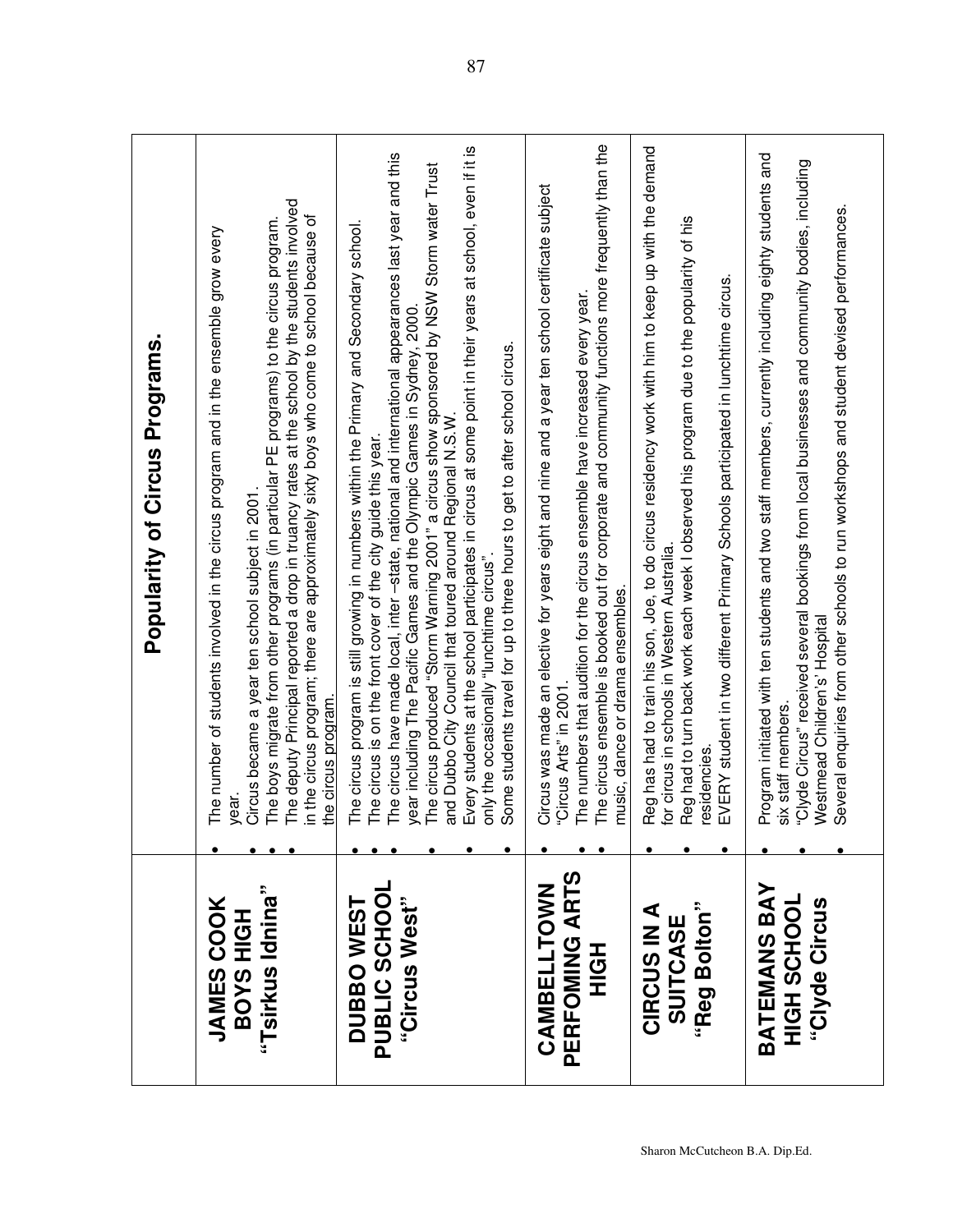|                                                           | The Role of Risk.                                                                                                                                                                                                                                                                                                                                                                                                                                                                                                                                                                                                                                                                         |
|-----------------------------------------------------------|-------------------------------------------------------------------------------------------------------------------------------------------------------------------------------------------------------------------------------------------------------------------------------------------------------------------------------------------------------------------------------------------------------------------------------------------------------------------------------------------------------------------------------------------------------------------------------------------------------------------------------------------------------------------------------------------|
| "Tsirkus Idnina"<br><b>JAMES COOK</b><br><b>BOYS HIGH</b> | It is vital that the students perceive circus activities as "risky" and dangerous to maintain the appeal and<br>These students are taking "safe" risks in a controlled environment, whilst still being able to push limits<br>These "Youth at Risk" are usually the ones attracted to the more "risky" activities - like unicycle riding<br>Students that are attracted to the circus program are identified as predominantly those identified as<br>and find new boundaries.<br>and German Wheel.<br>"Youth at Risk".<br>attraction.                                                                                                                                                     |
| PUBLIC SCHOOL<br>"Circus West"<br><b>DUBBOWEST</b>        | Paul has recently completed a comprehensive risk management plan outlining the steps taken to ensure<br>Students constantly push the boundaries at Circus West to ensure there is always an element of "risk" in<br>Parents at the school encourage their boys to "migrate" from football to circus so they don't get injured.<br>began the circus program in an attempt to stimulate students with identified behaviour difficulties<br>their learning. The advanced jugglers were added knives and fire juggling to their routines and the<br>the safety of each student who learns circus.<br>unicyclists were riding 5ft Giraffe unicycles.<br>within the school's framework.<br>Paul |
| CAMBELLTOWN<br>PERFOMING<br><b>ARTSHIGH</b>               | The advanced students at Campbelltown look for risk in their training and juggle knives and jump ramps<br>s learning at Campbelltown is about learning how to manage risk and break down potentially<br>s attracts the students who have been identified as "Youth at Risk" with in the school.<br>There have only been three injuries in nine years in the program.<br>dangerous activities into safe, accessible steps.<br>on unicycles.<br>Circus<br>Circus                                                                                                                                                                                                                            |
| "Reg Bolton"<br>CIRCUS IN A<br>SUITCASE                   | maintains that the further stigmatisation of "At Risk" students through circus negates the purpose of<br>His philosophy is that circus learning is actually lessons in risk management and how to prevent injury<br>is often invited to schools to only work with "Youth at Risk" but insists on working with all the<br>Reg insists that risk is an integral ingredient of circus and cannot be removed<br>his program and he always works with a cross section of students<br>and each step of circus is safe.<br>students.<br>Reg is<br>Reg <sub>r</sub>                                                                                                                               |
| BATEMANS BAY<br>"Clyde Circus"<br><b>NOTORY</b><br>SCHOOL | The selected student trainers have all had instruction in risk management in accordance with program<br>These students are taking "safe" risks in a controlled environment, whilst still being able to push limits<br>and find new boundaries. There have been no injuries in the first twelve months of operation of the<br>Circus attracts the students who have been identified as "Youth at Risk" with in the school.<br>system in place to encourage students to work towards increased risk taking safely.<br>program.<br>policy<br>Level                                                                                                                                           |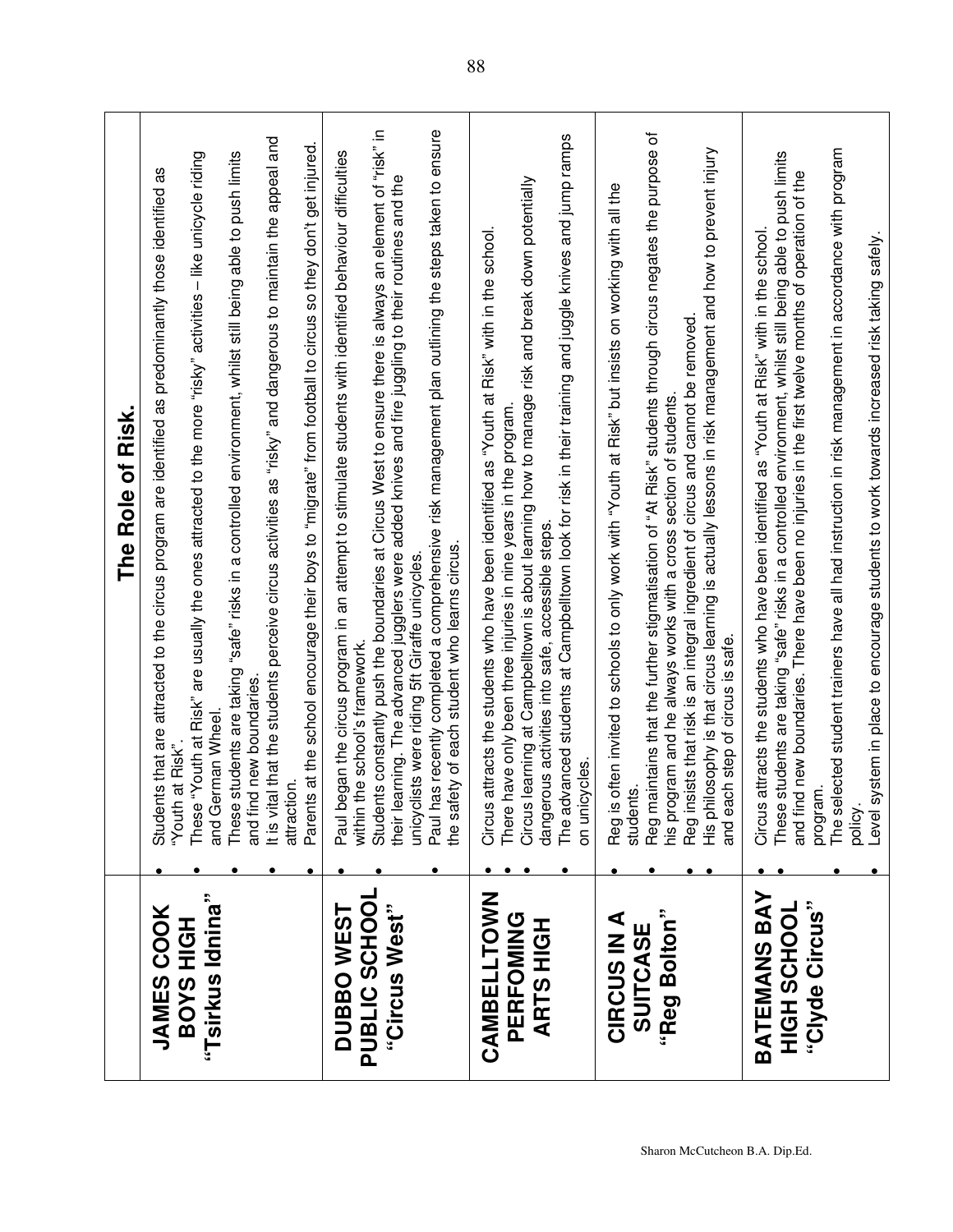|                                                               | Dominant Student Reactions.                                                                                                                                                                                                                                                                                                                                                                                                                                                                                                                         |
|---------------------------------------------------------------|-----------------------------------------------------------------------------------------------------------------------------------------------------------------------------------------------------------------------------------------------------------------------------------------------------------------------------------------------------------------------------------------------------------------------------------------------------------------------------------------------------------------------------------------------------|
| "Tsirkus Idnina"<br><b>JAMES COOK</b><br><b>HIGH SAOB</b>     | The photographs that I took at this school frame the students at lunchtime and after school, working together<br>of the students credited circus with their "recovery" and a reason to come to school.<br>The student tutors were equally "grateful" to circus and "proud" of themselves<br>on new tricks and "observing" each other train and learn.<br>The students were keen to "show" me their skills.<br>A number                                                                                                                              |
| "Circus West"<br><b>DUBBO WEST</b><br><b>SCHOOL</b><br>PUBLIC | The photographs form Dubbo West and Circus West frame the entire school actively participating in an activity<br>together at lunchtime and then the ensemble "observing" each other learn in after school circus.<br>The students at Dubbo West were "proud" of each other and "proud" of themselves.<br>The students lined up to "show" me their skills.                                                                                                                                                                                           |
| CAMBELLTOWN<br>PERFOMING<br><b>ARTSHIGH</b>                   | students were well aware that they were the most commonly booked ensemble and "proud" of that<br>The photos I took clearly show an array of talented young people working together on new acts for a new<br>show; sharing a relatively small space with cooperation and respect.<br>eager to "show" me what they could do.<br>They were<br>The circus<br>fact.                                                                                                                                                                                      |
| "Reg Bolton"<br><b>CIRCUS IN A</b><br>SUITCASE                | I managed to photograph this look of "self-awe" on numerous occasions and was a standard reaction across<br>The students spent as much time "observing" each other learning as they did their own arms and legs<br>The students involved in Reg's residencies were enthusiastic about circus learning.<br>The students were very eager to "show" me what they'd learnt.<br>at the Primary Schools I visited with Reg.<br>the years                                                                                                                  |
| <b>BATEMANS BAY</b><br>"Clyde Circus"<br>HOOHOS<br>HOOHOS     | Photos clearly show an array of talented young people working together on acts for a performance; sharing a<br>Though relatively new, the program has provoked it's students to ask for more training session. The students<br>The students at Batemans Bay High School were "proud" of each other and "proud" of themselves.<br>already have three training sessions a week, with access to the space before school also.<br>The students were very eager to "show" me what they'd learnt.<br>relatively small space with cooperation and respect. |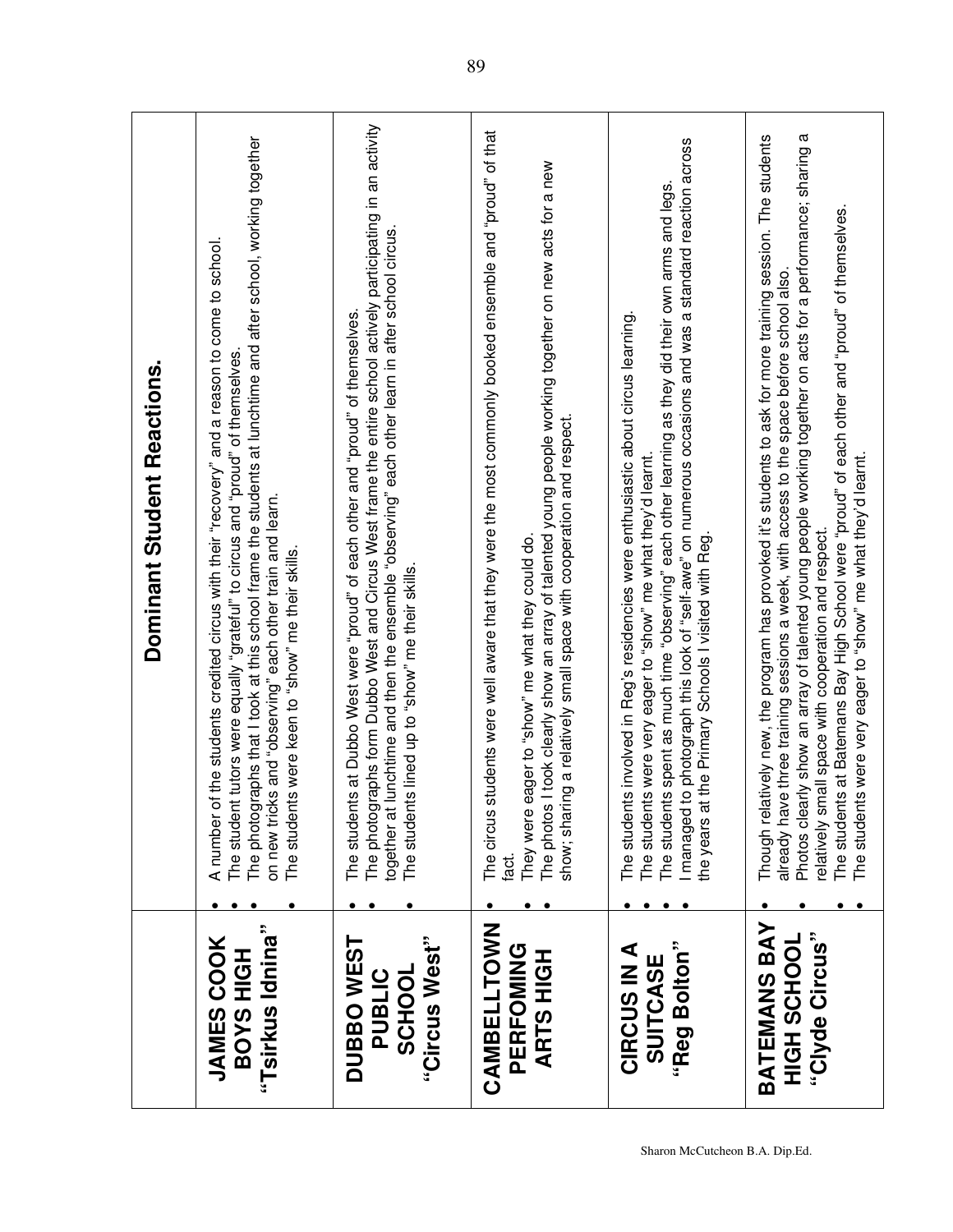|                                                        | Utilisation of Space.                                                                                                                                                                                                                                                                                                                                                                                                                                                                                       |
|--------------------------------------------------------|-------------------------------------------------------------------------------------------------------------------------------------------------------------------------------------------------------------------------------------------------------------------------------------------------------------------------------------------------------------------------------------------------------------------------------------------------------------------------------------------------------------|
| "Tsirkus Idnina"<br><b>JAMES COOK</b><br>BOYS HIGH     | outdoor space that the students train in is the central quadrangle that is accessible to all students<br>troupe use outdoor spaces and the squash courts to train.<br>visual to the entire school (staff and students alike).<br>The i<br>and                                                                                                                                                                                                                                                               |
| "Circus West"<br>DUBBO WEST<br><b>SCHOOL</b><br>PUBLIC | students train on the oval throughout the year, despite the extreme weather conditions prevalent in<br>The entire student population and one teacher participate in the designated space with order and ease.<br>Dubbo. The oval is broken up into designated areas for unicycling, acrobatics, juggling, spinning and<br>Although "boundary less", these areas are recognized by all the students.<br>oval is also visible to the passing motorists and pedestrians<br>stilt walkers.<br><b>PHT</b><br>The |
| CAMBELLTOWN<br>PERFOMING<br><b>ARTSHIGH</b>            | The students predominantly train outside due to space constraints; training space includes the oval and<br>This space is central and visible to other students, teachers and general public who pass the school<br>Students can be seen riding to school on unicycles, pedaling around the streets and practicing their<br>tricks together on the main street.<br>outdoor quads.<br>grounds.                                                                                                                |
| "Reg Bolton"<br><b>CIRCUS IN A</b><br>SUITCASE         | uses whichever available space when he arrives at a school.<br>Apparatus and centrality for accessibility and visibility<br>Reg <sub>1</sub>                                                                                                                                                                                                                                                                                                                                                                |
| BATEMANS BAY<br>"Clyde Circus"<br><b>HIGH SCHOOL</b>   | The students are forced to share the "multi-purpose centre" - a space shared by the Physical Education<br>The schools oval is a central space and easily visible to staff, students and members of the general<br>These space constraints see the students training outside on the school oval on a regular basis.<br>Department, Drama department and various other school and community groups.<br>ic who travel past the school<br>publi                                                                 |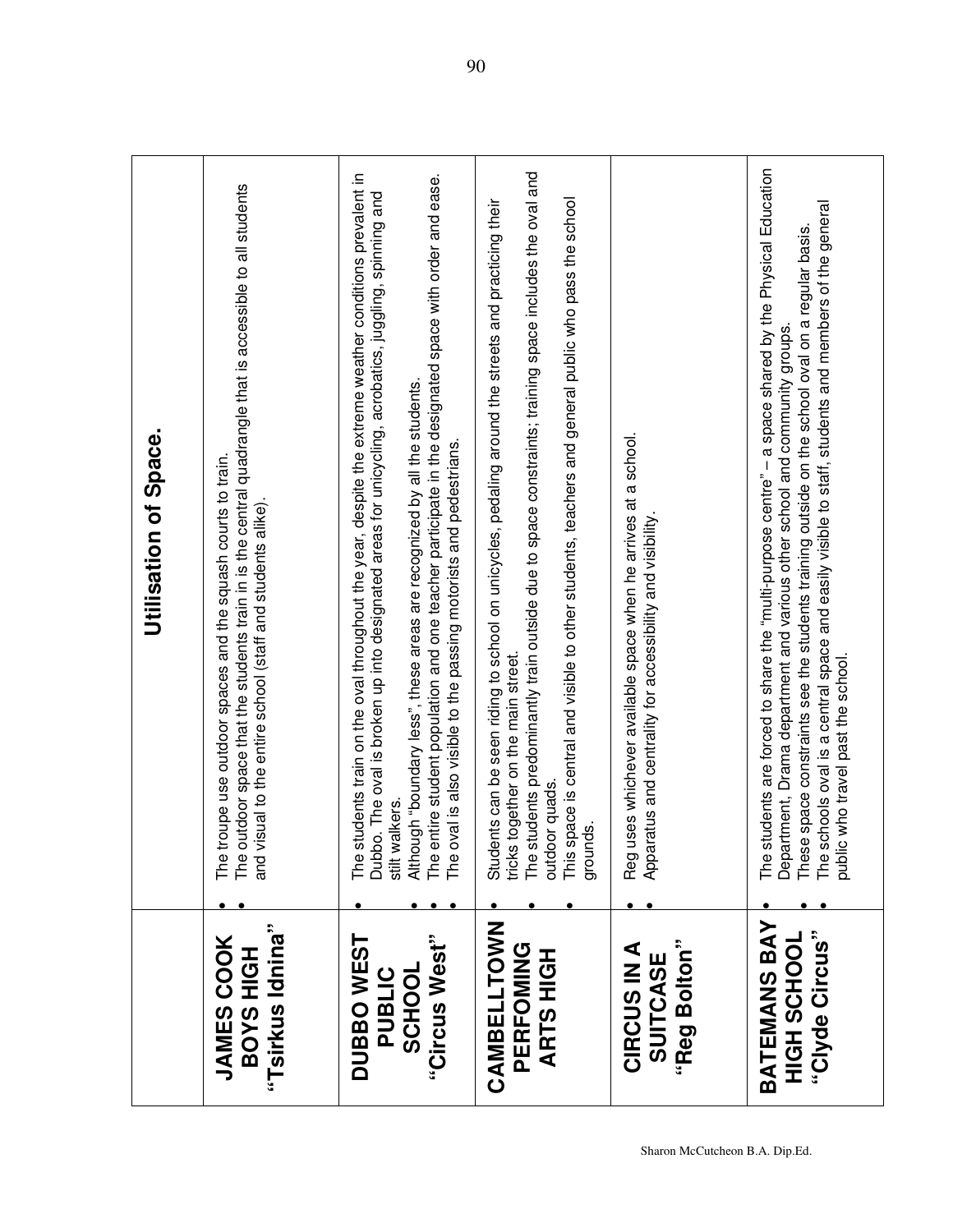|                                                           | Peer Tutoring.                                                                                                                                                                                                                                                                                                                                                                                                                                                                                                |
|-----------------------------------------------------------|---------------------------------------------------------------------------------------------------------------------------------------------------------------------------------------------------------------------------------------------------------------------------------------------------------------------------------------------------------------------------------------------------------------------------------------------------------------------------------------------------------------|
| "Tsirkus Idnina"<br><b>JAMES COOK</b><br><b>BOYS HIGH</b> | senior students select which students should be in the performance ensemble, "initiate" them into<br>senior students train, choreograph, produce and direct all their productions.<br>Students write and perform the music for the performances.<br>program is entirely run by students.<br>group and monitor their progress.<br>The<br>The<br>The<br>the                                                                                                                                                     |
| PUBLIC SCHOO<br><b>DUBBOWEST</b><br>"Circus West"         | senior members of Circus West spend time after school training and "sharing tricks" with the newer<br>entire school can actively participate in "lunchtime circus" with only one teacher on official duty and<br>students who have obtained higher levels in specific skill areas train the other students and<br>recommend them for assessment both in "lunchtime circus" and "after school circus"<br>a number of senior students monitoring other students.<br>members of the troupe.<br>The<br>The<br>The |
| CAMBELLTOWN<br>PERFOMING<br><b>ARTSHIGH</b>               | students watch and learn from each other and ask questions about specific trick and skills;<br>icularly the junior students who ask the senior students for help.<br>The<br>parti                                                                                                                                                                                                                                                                                                                             |
| "Reg Bolton"<br><b>CIRCUS IN A</b><br>SUITCASE            | Students watch each other and Reg learn and correct their mistakes accordingly.<br>Students who have successfully passed levels and train and test fellow students.<br>Students are "in charge" of equipment at "lunchtime" circus.                                                                                                                                                                                                                                                                           |
| BATEMANS BAY<br>"Clyde Circus"<br>HOOHOS<br>HOOHO         | senior students train, choreograph, produce and direct a large proportion of their productions.<br>Students who have successfully passed levels and train and test fellow students.<br>Student trainers receive formal instruction in risk management<br>The                                                                                                                                                                                                                                                  |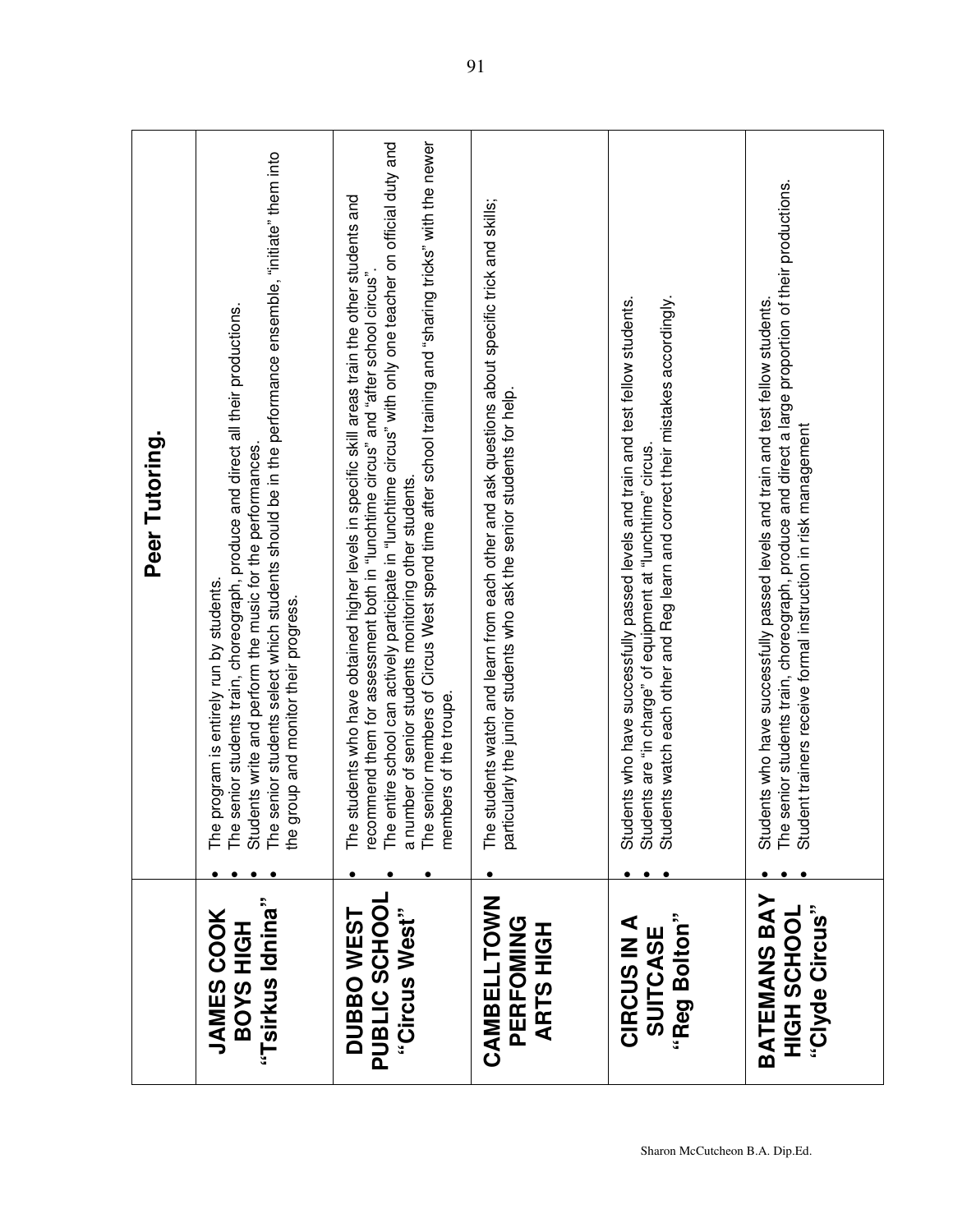|                                                             |                                                                                                              | Changing the "Public Face".                                                                                                                                                                                                                                                                    |
|-------------------------------------------------------------|--------------------------------------------------------------------------------------------------------------|------------------------------------------------------------------------------------------------------------------------------------------------------------------------------------------------------------------------------------------------------------------------------------------------|
| "Tsirkus Idnina"<br><b>JAMES COOK</b><br><b>BOYS HIGH</b>   | ner outside at lunchtime instead of fighting each other.<br>fetes and cooperate functions.<br>togeth         | The school's circus troupe has been invited to perform at local Primary Schools and shopping centres,<br>Observations were recorded from teachers and community members who noticed the boys training                                                                                          |
| PUBLIC SCHOOI<br>"Circus West"<br><b>DUBBOWEST</b>          | including the opening of the Olympic Games and Pacific School Games 2002.<br>community and around Australia. | Circus West is now frequently booked for performances at fetes, cooperate events and ceremonies;<br>The circus program has slowly been dissolving the stigma and promoting the school within the local                                                                                         |
| CAMBELLTOWN<br>PERFOMING<br><b>ARTS HIGH</b>                | are covered in graffiti and infamous for being "unsafe".<br>Dance, Drama and Music ensembles)                | The students who ride unicycles to and from school are exhibiting positive behaviour in public areas that<br>The Circus Performance Ensemble is the most commonly booked for external performances (above the                                                                                  |
| "Reg Bolton"<br><b>CIRCUS IN A</b><br>SUITCASE              | potential of young people within the community<br>Reg al<br>He en                                            | courages parent volunteers to come into the school and see how his program and the school work.<br>His "instant circus" performances are always in public spaces and promote circus and the talent and<br>lways concludes his circus residencies with public performances in community spaces. |
| <b>BATEMANS BAY</b><br>"Clyde Circus"<br><b>JOOHJS HUIH</b> | cross-cultural face of Batemans Bay High School.<br>festivals and cooperate functions.                       | The mixture of students within "Clyde Circus" is unique to the circus program and is promoting a new<br>The school's circus troupe has been invited to perform at local Schools and shopping centres, fetes,                                                                                   |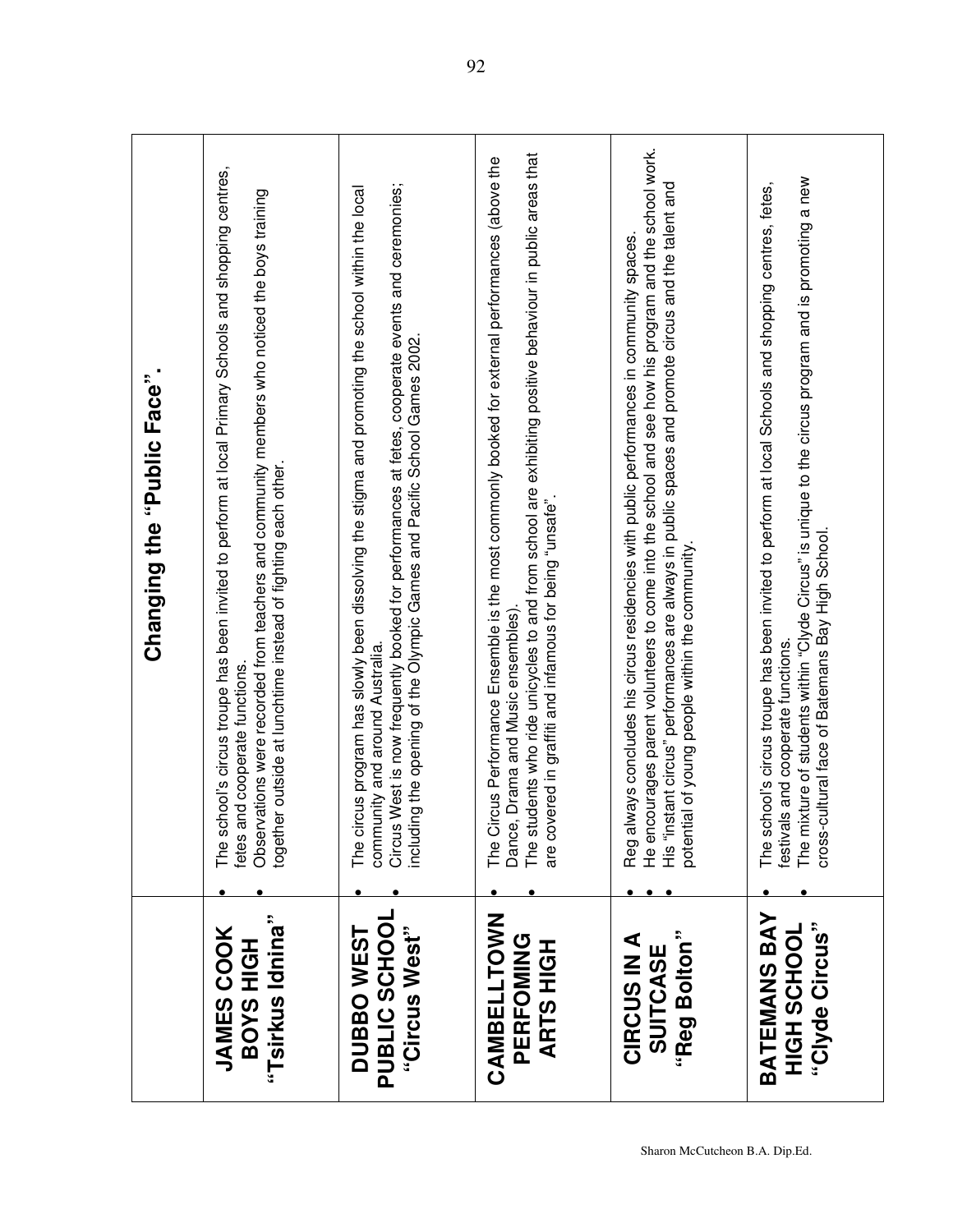|                                                           | <b>Physical Benefits.</b>                                                                                                                                                                                                                                                                                                                                                                                                                                                                                                                                                                                                                                                                                                                                                         |
|-----------------------------------------------------------|-----------------------------------------------------------------------------------------------------------------------------------------------------------------------------------------------------------------------------------------------------------------------------------------------------------------------------------------------------------------------------------------------------------------------------------------------------------------------------------------------------------------------------------------------------------------------------------------------------------------------------------------------------------------------------------------------------------------------------------------------------------------------------------|
| "Tsirkus Idnina"<br><b>JAMES COOK</b><br><b>BOYS HIGH</b> | circus skills. This is particularly so in "adagio" (group balancing), where the students are relying on each other<br>is program is open to all the students. This means that, unlike football, any student can be directly<br>The boys have to be fit to maintain the level of training they set for themselves; consequently a number of<br>boys have given up smoking and taking drugs in an attempt to improve their training and achievement in<br>The boys that become involved in the circus program tend to train on the school's gym equipment and<br>their self-discipline in an attempt to achieve their personal circus goals.<br>in circus and feel like they physically belong.<br>to literally hold them up and support them.<br>The circu<br>develop t<br>hvolved |
| PUBLIC SCHOOL<br>"Circus West"<br><b>DUBBOWEST</b>        | The students learn self-discipline and perseverance through training in the ensemble, and must look after<br>Every student can participate in "lunchtime circus", regardless of his or her physical fitness.<br>ies in order to keep up with the troupe's rigorous training schedule.<br>their bodi                                                                                                                                                                                                                                                                                                                                                                                                                                                                               |
| CAMBELLTOWN<br>PERFOMING<br><b>ARTSHIGH</b>               | The Circus Arts students that I observed trained on the oval and quadrangle outside at recess and lunchtime.<br>This encouraged physical activity in the playground for circus ensemble students and their friends.<br>The Circus Arts students spent at least two periods a day actively engaged in circus learning                                                                                                                                                                                                                                                                                                                                                                                                                                                              |
| "Reg Bolton"<br><b>CIRCUS IN A</b><br>SUITCASE            | Both Primary Schools we visited have continued with Reg's circus programs and still include circus as part of<br>"Instant Circus" is an example of a physical activity that is accessible to all young people at a public event,<br>At both of the Primary Schools every student was actively engaged in circus learning at lunchtime circus<br>regardless of their level of fitness.<br>their daily routine.                                                                                                                                                                                                                                                                                                                                                                     |
| BATEMANS BAY<br>"Clyde Circus"<br>HIGH SCHOOL             | The students learn self-discipline and perseverance through training in "Clyde Circus", and must look after<br>is program is open to all the students. This means that, unlike many other programs within the<br>A number of the students have begun training at gymnasiums and aquatic centres in order to further<br>school, any student can be directly involved in circus and feel like they physically belong.<br>their bodies in order to keep up with the troupe's rigorous training schedule.<br>advance their circus skills.<br>The circu                                                                                                                                                                                                                                |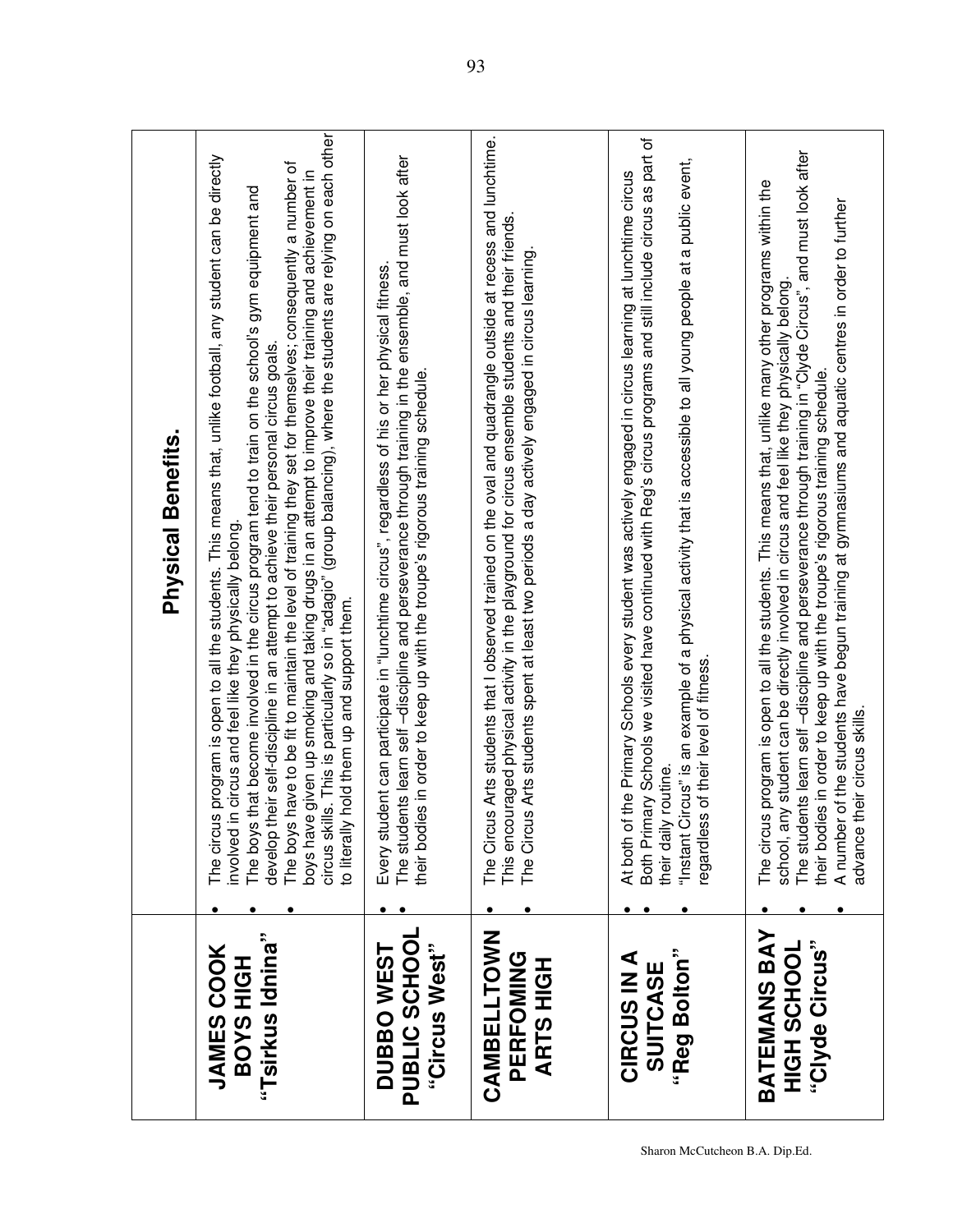|                                                           |                                                                               | <b>Scholastic Benefits.</b>                                                                                                                                                                                                                                                                                                                                                                                                                                                                                                                                                                                                                                                                                                                                    |
|-----------------------------------------------------------|-------------------------------------------------------------------------------|----------------------------------------------------------------------------------------------------------------------------------------------------------------------------------------------------------------------------------------------------------------------------------------------------------------------------------------------------------------------------------------------------------------------------------------------------------------------------------------------------------------------------------------------------------------------------------------------------------------------------------------------------------------------------------------------------------------------------------------------------------------|
| "Tsirkus Idnina"<br><b>JAMES COOK</b><br><b>HIGH SAOB</b> | until they have achieved them.<br>receiving merit certificates.               | The circus program gives students an opportunity to work on related activities in other Key Learning Areas.<br>Other scholastic benefits are through an increase in the boy's motivation and the ability to focus on tasks<br>The circus students have more confidence in public speaking and are able to manage their time better.<br>The boys from the troupe who were frequently thrown out of classes are now standing up at assembly,<br>a<br>All members of the Circus Troupe are placed on behavior contracts to ensure the students maintain<br>certain level of attendance, standard of work and behavior, or they will be removed from the troupe.<br>There is a drop in truancy rates at the school by the students involved in the circus program. |
| PUBLIC SCHOOI<br>"Circus West"<br><b>DUBBOWEST</b>        | enthusiasm.<br>Circus<br>Circus<br>persev                                     | gives the students at the Primary school something to write and talk about with passion and<br>makes the students want to come to school and is teaching them important lessons about<br>erance and how to channel energy effectively.                                                                                                                                                                                                                                                                                                                                                                                                                                                                                                                         |
| CAMBELLTOWN<br>PERFOMING<br><b>ARTS HIGH</b>              | course for year ten.<br>academic prowess.<br>Circus                           | has been so effective in drawing students to the school it has been approved as a board endorsed<br>'ठ<br>The course is an attraction to school for the students who under achieve in the traditional areas                                                                                                                                                                                                                                                                                                                                                                                                                                                                                                                                                    |
| "Reg Bolton"<br><b>CIRCUS IN A</b><br>SUITCASE            | Learning Areas.                                                               | The Primary schools were Reg conducts his residencies use circus as the stimulus for a unit across all key<br>The schools that continue with circus within their curriculum after Reg has left the school do so because<br>they have observed the change in their student's attitude toward school and learning.                                                                                                                                                                                                                                                                                                                                                                                                                                               |
| BATEMANS BAY<br>"Clyde Circus"<br>HIGH SCHOOL             | erance and how to focus effectively.<br>academic prowess.<br>Circus<br>persev | The circus program gives students an opportunity to work on related activities in other Key Learning Areas.<br>The course provides an attraction to school for the students who under achieve in the traditional areas of<br>The circus students have more confidence in public speaking and are able to manage their time better.<br>makes the students want to come to school and is teaching them important lessons about                                                                                                                                                                                                                                                                                                                                   |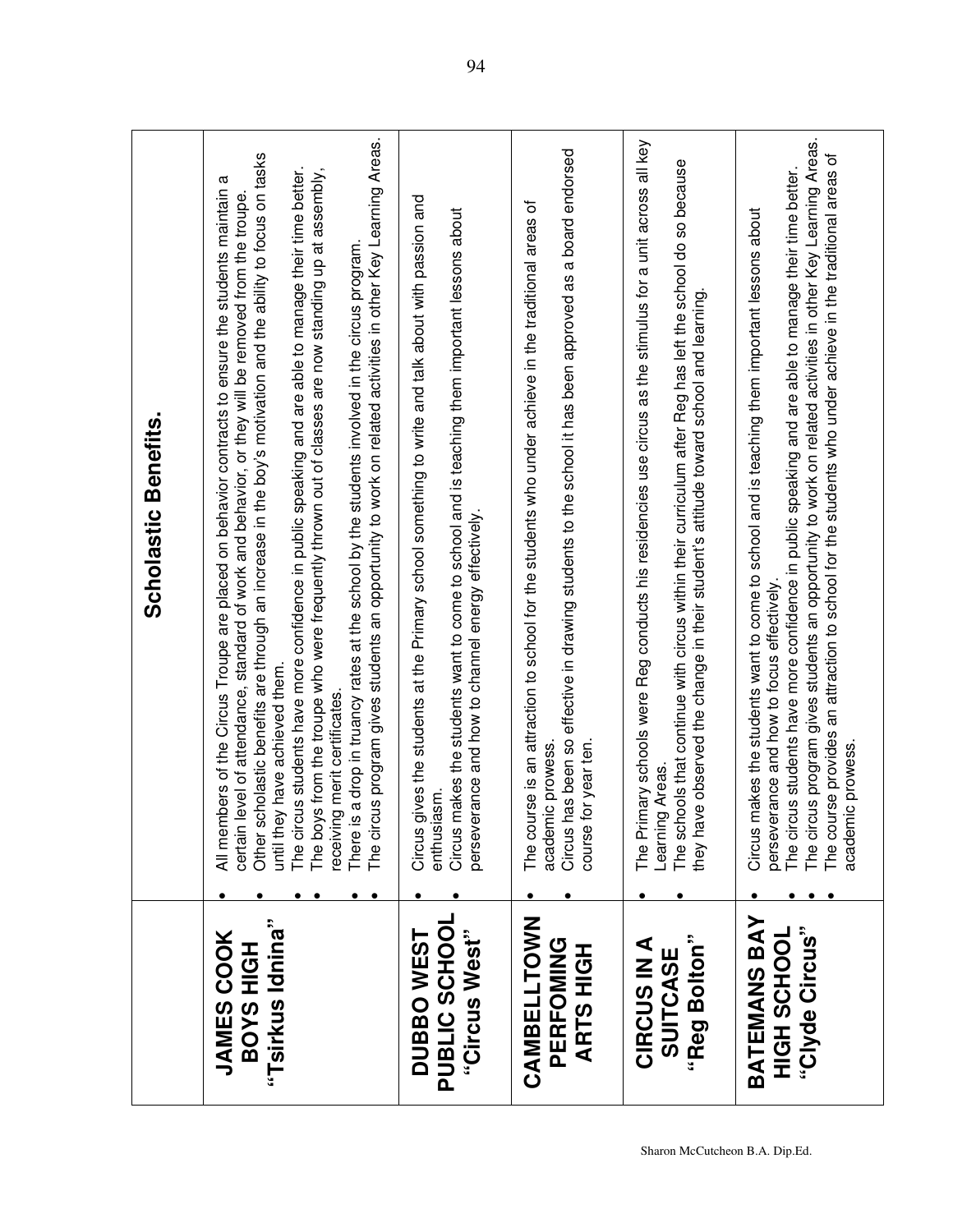|                                                              | Individuality and Autonomy                                                                                                                                                                                                                                                                                                                                                                                                                 |
|--------------------------------------------------------------|--------------------------------------------------------------------------------------------------------------------------------------------------------------------------------------------------------------------------------------------------------------------------------------------------------------------------------------------------------------------------------------------------------------------------------------------|
| "Tsirkus Idnina"<br><b>JAMES COOK</b><br><b>HIGH SAOB</b>    | are encouraged to find individual strengths and develop whichever path they chose within the circus<br>The circus is entirely run by the students and they make the choices about the direction of the circus and<br>and related activities e.g.: circus band, costume design, marketing and the circus film crew.<br>future training and performances.<br>Students                                                                        |
| "Circus West"<br><b>DUBBOWEST</b><br>PUBLIC<br><b>SCHOOL</b> | are encouraged to find individual strengths and develop their skills at their own pace; making<br>decisions about when they are ready to audition for the performance troupe.<br>Students                                                                                                                                                                                                                                                  |
| CAMBELLTOWN<br>PERFOMING<br><b>ARTS HIGH</b>                 | The students make decisions about when they are ready for public performances and how they would like to<br>are encouraged to find individual strengths and develop their own skills for performance and<br>assessment.<br>نه<br>Students<br>participat                                                                                                                                                                                    |
| "Reg Bolton"<br>⋖<br><b>SUITCASE</b><br><b>CIRCUS IN</b>     | The students are invited to participate in a "circus circuit" when they begin and then choose which area they<br>rely treats each student at his residencies as individuals and endeavors to find their specific needs<br>would like to "specialize" in and perform in the show.<br>and strengths.<br>Reg activ                                                                                                                            |
| <b>BATEMANS BAY</b><br>"Clyde Circus"<br>HIGH SCHOOL         | The students make decisions about when they are ready for public performances and how they would like to<br>The students are responsible for much of the day to day running of the circus, they make the choices about<br>are encouraged to find individual strengths and develop their own skills for performance and<br>the direction of the circus and future training and performances.<br>assessment<br>نهِ<br>Students<br>participat |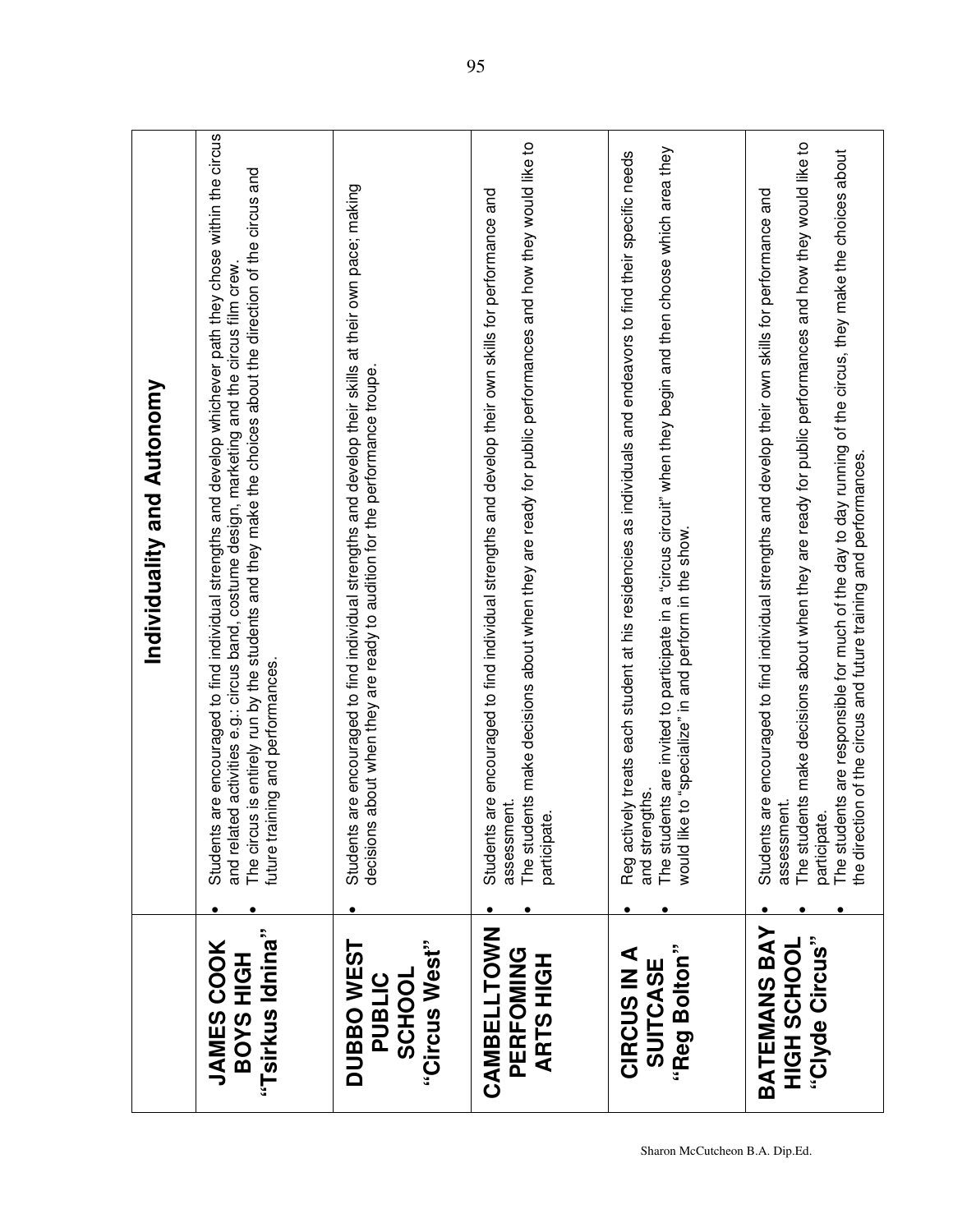|                                                              | Community Building.                                                                                                                                                                                                                                                                                                                                                                                                                                                                                                                                                                                                                                                                                              |
|--------------------------------------------------------------|------------------------------------------------------------------------------------------------------------------------------------------------------------------------------------------------------------------------------------------------------------------------------------------------------------------------------------------------------------------------------------------------------------------------------------------------------------------------------------------------------------------------------------------------------------------------------------------------------------------------------------------------------------------------------------------------------------------|
| "Tsirkus Idnina"<br><b>JAMES COOK</b><br><b>BOYS HIGH</b>    | The local community now celebrates their local school and actively sponsors and supports the circus program<br>The school community reported change and the observation that the school is a "happy place to be" since the<br>e of the boys – the circus troupe is their only family unit and the one place where they're given credit,<br>The student community has been influenced by the "family" nature of circus; in particular the attitude of the<br>Local press also promotes and fosters the school's new image.<br>senior students towards the junior troupe members<br>inception of the circus program<br>and the participating students<br>support and a "voice"<br>For som                          |
| "Circus West"<br><b>DUBBOWEST</b><br><b>SCHOOL</b><br>PUBLIC | The Dubbo community uses pictures of the circus to illustrate their city guides and celebrate the circus and<br>The parents and other students talk about the way the kids look after each other as if they were a "family".<br>Students travel for up to three hours to train at circus and have social interaction with other students.<br>The parents spend time talking and getting to know each other while they watch their children train.<br>The parents are asked to help plan the future of the circus<br>its achievements in the local media.                                                                                                                                                         |
| <b>CAMBELLTOWN</b><br>PERFOMING<br><b>ARTS HIGH</b>          | The circus troupe is the most frequently used ensemble to entertain the community and their achievements<br>The students train together in class and then choose to train together at lunchtimes.<br>are celebrated in the local media.                                                                                                                                                                                                                                                                                                                                                                                                                                                                          |
| "Reg Bolton"<br><b>CIRCUS IN A</b><br>SUITCASE               | The parents of the students are regularly bought into the school for meetings with the teachers to discuss the<br>"Instant Circus" performances are, by their nature, about community and provide an opportunity for people to<br>Reg's "Instant Circus" performances are always in public spaces and are made available to everyone.<br>The students at Reg's residencies all work together and are encouraged to share skills.<br>celebrate the talents of their children and the potential of their communities.<br>The performances are promoted and celebrated in the local media.<br>and the performances.<br>program                                                                                      |
| <b>BATEMANS BAY</b><br>"Clyde Circus"<br>HIGH SCHOOL         | The local community celebrates their local school and actively sponsors and supports the circus program and<br>The student community has been influenced by the "family" nature of circus; in particular the attitude of the<br>"Clyde Circus" has done some charity work which gives the students and opportunity to give back to their<br>The circus program has already brought a number of parents together to discuss costumes, props and<br>senior students towards the junior troupe members, during training and in other social activities.<br>Local press also promotes and fosters the school's new image.<br>performances; the direction of the circus.<br>the participating students.<br>community. |

Sharon McCutcheon B.A. Dip.Ed.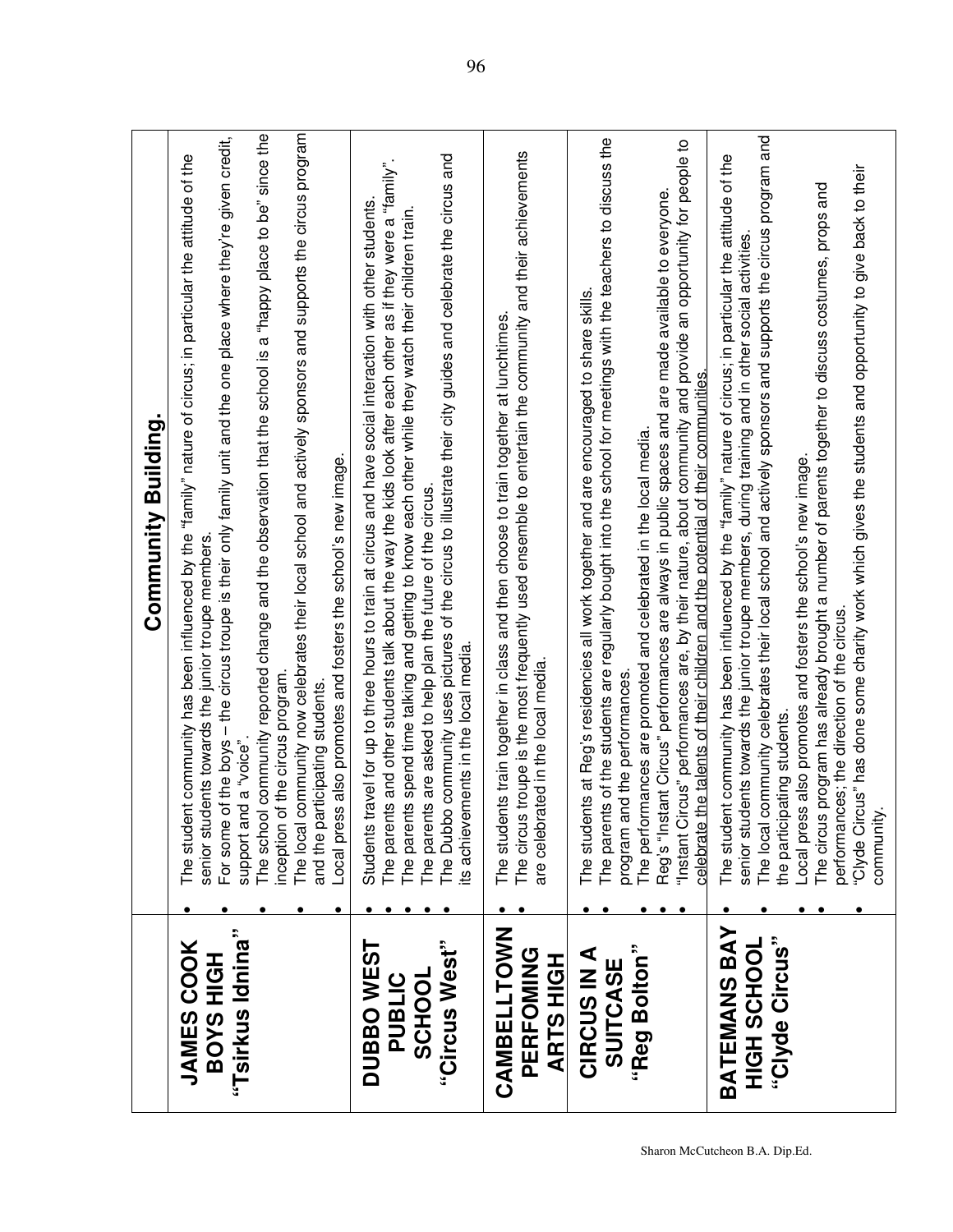|                                                       | Psychological Benefits.                                                                                                                                                                                                                                                                                                                                                                                                                                                                                                                                                                                                                                                                                                                                                                                                                                                                                      |
|-------------------------------------------------------|--------------------------------------------------------------------------------------------------------------------------------------------------------------------------------------------------------------------------------------------------------------------------------------------------------------------------------------------------------------------------------------------------------------------------------------------------------------------------------------------------------------------------------------------------------------------------------------------------------------------------------------------------------------------------------------------------------------------------------------------------------------------------------------------------------------------------------------------------------------------------------------------------------------|
| "Tsirkus Idnina"<br><b>JAMES COOK</b><br>BOYS HIGH    | Students are given the opportunity to perform/ "show off" their new skills; thus improving their self<br>The circus students are allowed the freedom to express themselves through circus and discover<br>Parents have contacted the school to credit circus with an improvement in the relationship they<br>Circus has given credence to creative and performing arts as acceptable "male" activities.<br>Because of the inclusive nature of circus, each student is valued for his individual talents.<br>Some of the boys in the circus troupe were isolates, now they've formed friendships and<br>Circus has helped the students gain control over themselves and their environment.<br>esteem and completing the "cycle" - giving back to their community.<br>their anti-social behaviour has decreased<br>new dimensions of their identity.<br>have with their son/sons.                              |
| "Circus West"<br><b>DUBBOWEST</b><br>PUBLIC<br>SCHOOL | According to the parents of the circus students, circus has actually brought kids "out of their shells"<br>Students are given the opportunity to perform/ "show off" their new skills; thus improving their self<br>Circus has helped a number of students manage their ADD through focus and concentration.<br>A number of the Circus West students practice their skills at home and some even perform<br>Students can use circus not only as a focus for their energy so their behavior changes but<br>Circus helps students control, direct and "own" of something within school.<br>Circus gives individual students the opportunity to gain perseverance.<br>esteem and completing the "cycle" - giving back to their community.<br>and given them an increase in self-confidence and self esteem.<br>for festivals and private parties as solo or duo acts.<br>also their status amongst their peers. |
| CAMBELLTOWN<br>PERFOMING<br><b>ARTS HIGH</b>          | The circus program has produced a sense of achievement and success in the Circus Arts students.<br>Students are given the opportunity to perform/ "show off" their new skills; thus improving their self<br>esteem and completing the "cycle" - giving back to their community.<br>Circus provides "release" from the intensity of other subjects.                                                                                                                                                                                                                                                                                                                                                                                                                                                                                                                                                           |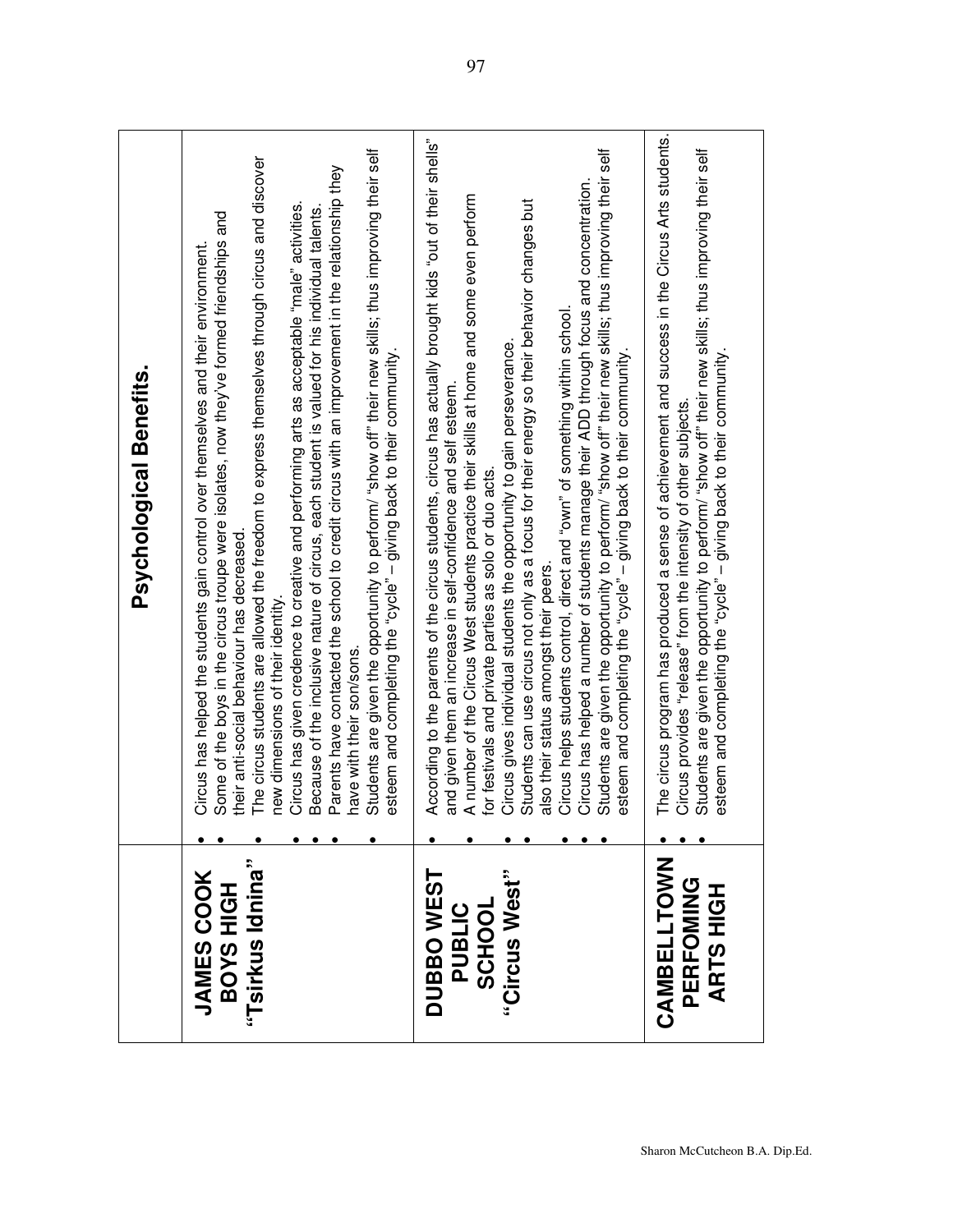| anti-social behaviour has decreased<br>status amongst their peers.<br>dimensions of their identity.<br>"Circus really is real."<br>Circus gives young pe<br>their<br>Due<br>BATEMANS BAY<br>"Clyde Circus"<br>HIGH SCHOOL<br><b>CIRCUS IN A</b><br>"Reg Bolton"<br>SUITCASE | Circus provides "release" from the intensity of other subjects.<br>Students are given the opportunity to perform/ "show off" their new skills; thus improving their self esteem<br>and completing the "cycle" – giving back to their<br>"Circus touches our innermost depths (dreams/phobias)" and helps us take control of them.<br>Circus is also an avenue for young people to gain control over their bodies and not give in to their fears.<br>The circus students are allowed the freedom to express themselves through circus and discover new<br>The students at Gwynn Park frequently shouted out "look at me! Look what I can do!"<br>These students also looked at their arms and legs with "awe" after they completed a trick.<br>Circus teachings young children how to focus on<br>Some of the students in the circus troupe were isolates, now they've formed friendships and their<br>Because of the inclusive nature of circus, each student is valued for his or her individual talents.<br>Circus gives individual students the opportunity to gain perseverance.<br>Students can use circus not only as a focus for their energy so their behavior changes but also<br>us gives young people the opportunity to be generous and give back to the community.<br>to the nature of circus learning, each student achieved something every lesson.<br>Circus has helped the students gain control over themselves and their environment.<br><b>Psychological Benefits Continued</b> |
|-----------------------------------------------------------------------------------------------------------------------------------------------------------------------------------------------------------------------------------------------------------------------------|-----------------------------------------------------------------------------------------------------------------------------------------------------------------------------------------------------------------------------------------------------------------------------------------------------------------------------------------------------------------------------------------------------------------------------------------------------------------------------------------------------------------------------------------------------------------------------------------------------------------------------------------------------------------------------------------------------------------------------------------------------------------------------------------------------------------------------------------------------------------------------------------------------------------------------------------------------------------------------------------------------------------------------------------------------------------------------------------------------------------------------------------------------------------------------------------------------------------------------------------------------------------------------------------------------------------------------------------------------------------------------------------------------------------------------------------------------------------------------------------------------|
|                                                                                                                                                                                                                                                                             | completing the "cycle" - giving back to their community.                                                                                                                                                                                                                                                                                                                                                                                                                                                                                                                                                                                                                                                                                                                                                                                                                                                                                                                                                                                                                                                                                                                                                                                                                                                                                                                                                                                                                                            |
|                                                                                                                                                                                                                                                                             |                                                                                                                                                                                                                                                                                                                                                                                                                                                                                                                                                                                                                                                                                                                                                                                                                                                                                                                                                                                                                                                                                                                                                                                                                                                                                                                                                                                                                                                                                                     |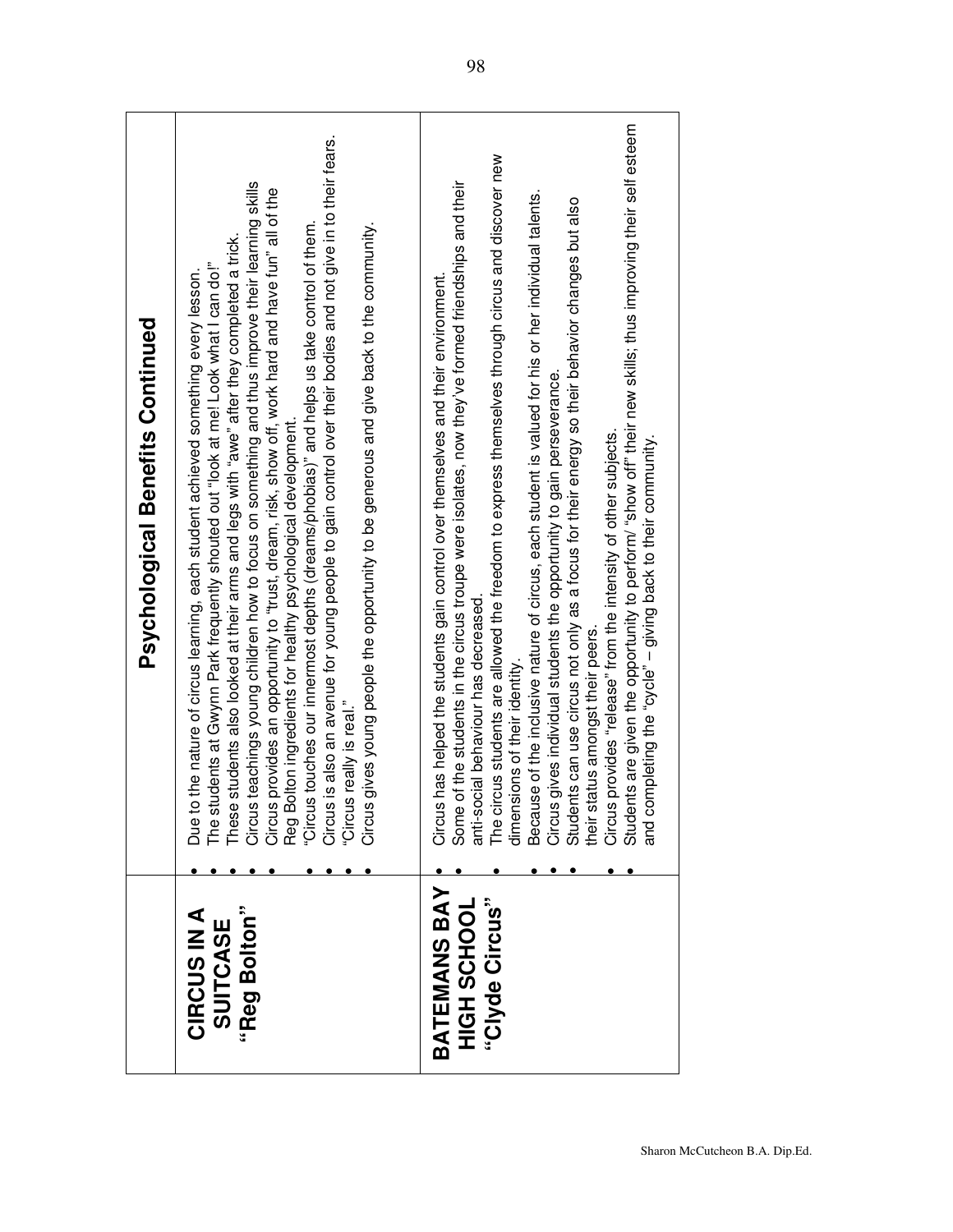|                                                        | <b>Circus Tutor Qualities.</b>                                                                                                                                                                                                                                                                                                                                                                                                                                                                                                                                                                                                                                                                                                                                                                                                                                                                                             |
|--------------------------------------------------------|----------------------------------------------------------------------------------------------------------------------------------------------------------------------------------------------------------------------------------------------------------------------------------------------------------------------------------------------------------------------------------------------------------------------------------------------------------------------------------------------------------------------------------------------------------------------------------------------------------------------------------------------------------------------------------------------------------------------------------------------------------------------------------------------------------------------------------------------------------------------------------------------------------------------------|
| "Tsirkus Idnina"<br><b>JAMES COOK</b><br>BOYS HIGH     | A future vision for circus that includes a "Circus Rock Eisteddfod" and a HSC Circus Arts subject that is<br>Comfortable with the knowledge that the students may quickly become more skilled than the tutor.<br>awareness of the gap in boys' education in fulfilling the creative needs of students.<br>A relaxed, friendly teaching atmosphere where safety is always stressed and maintained<br>to the TAFE system and work placement through professional circus troupes.<br>An understanding of the risk factors associated with circus and it's essence.<br>The desire to help people and their communities realize their potential.<br>Commitment to the circus program and its participants.<br>respect and a real "liking" of young people.<br>Enthusiasm and passion for circus<br>Genuine<br>attached<br>An initial                                                                                            |
| DUBBO WEST<br>"Circus West"<br>PUBLIC<br><b>SCHOOL</b> | A concern for the future of education and circus that includes Tertiary study and research into other<br>something to do and a chance to grow by setting goals themselves and work on their values, like<br>to provide an activity to positively channel the energy of "behaviorally difficult" students.<br>An atmosphere that utilises the magic of circus to provide a structured activity so the kids have<br>An understanding of the risk factors associated with circus and it's essence.<br>A teaching atmosphere where safety is always stressed and maintained.<br>The desire to help people and their communities realize their potential<br>Commitment to the circus program and its participants.<br>respect and a real "liking" of young people.<br>youth circus programs in Australia and Overseas.<br>confidence, perseverance and resilience.<br>Enthusiasm and passion for circus.<br>A desire<br>Genuine |
| CAMBELLTOWN<br>PERFOMING<br><b>ARTSHIGH</b>            | to provide an activity within the performing arts that caters for the "less academic" students.<br>An understanding of the risk factors associated with circus and it's essence.<br>A teaching atmosphere where safety is always stressed and maintained.<br>The desire to help people and their communities realize their potential.<br>Commitment to the circus program and its participants.<br>Experience in professional and community circus.<br>Enthusiasm and passion for circus.<br>A desire i                                                                                                                                                                                                                                                                                                                                                                                                                    |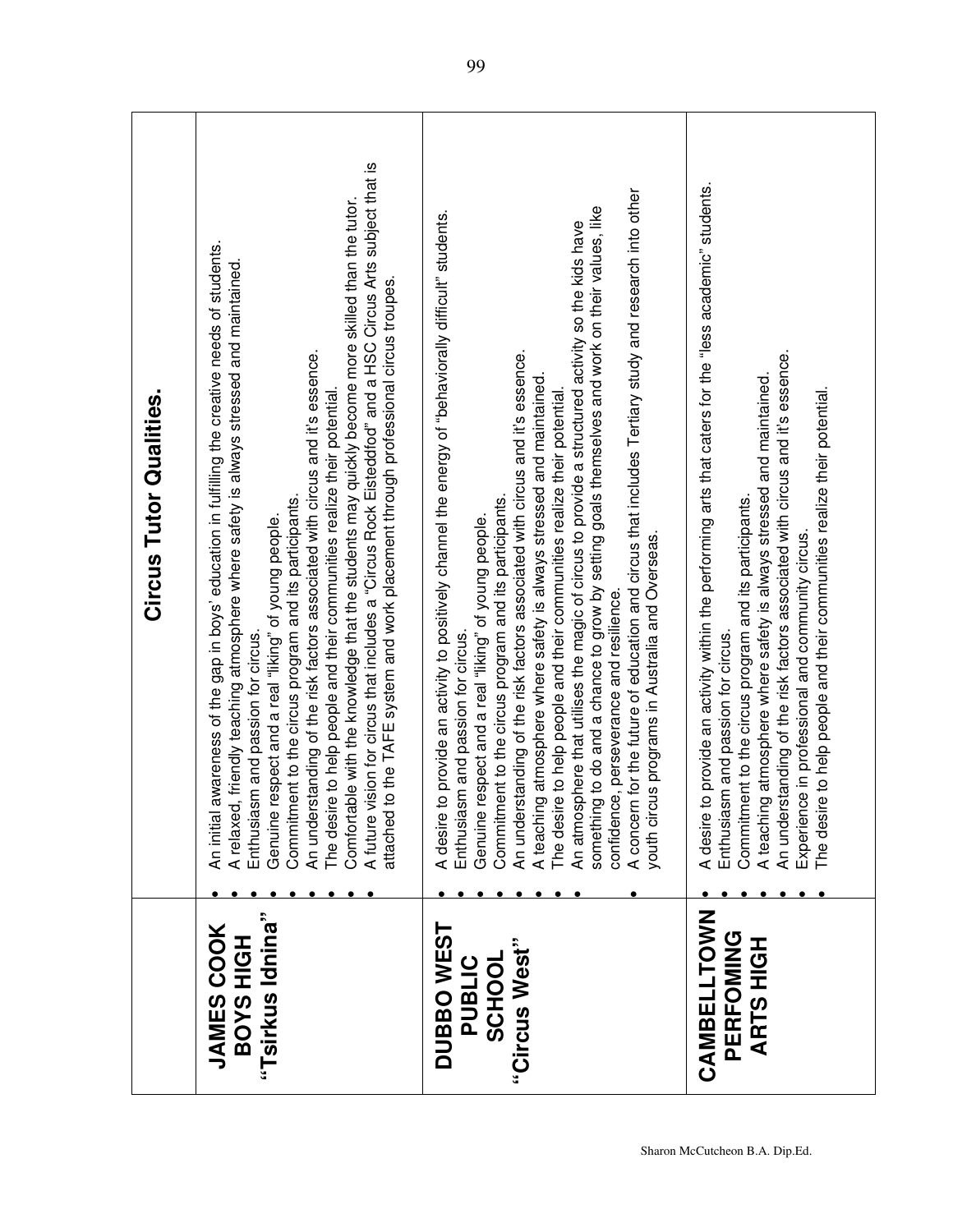| Comfortable with the knowledge that the students may quickly become more skilled than the tutor.<br>able with the knowledge that the student may quickly become more skilled than the tutor.<br>A relaxed, friendly teaching atmosphere where safety is always stressed and maintained.<br>A relaxed, friendly teaching atmosphere where safety is always stressed and maintained.<br>The desire and ability to treat each student as an individual with the right to autonomy.<br>The desire and ability to treat each student as an individual with the right to autonomy.<br>The desire and ability to treat each student as an individual with the right to autonomy.<br><b>Circus Tutor Qualities Continued</b><br>An understanding of the risk factors associated with circus and it's essence.<br>An understanding of the risk factors associated with circus and its essence.<br>The desire to help people and their communities realize their potential.<br>The desire to help people and their communities realize their potential<br>ity to break any activity into safe and accessible steps.<br>Commitment to the circus program and its participants.<br>Commitment to the circus program and its participants.<br>Genuine respect and a real "liking" of young people.<br>Genuine respect and a real "liking" of young people.<br>Experience in professional and community circus.<br>Enthusiasm, passion and reverence for circus.<br>Enthusiasm and passion for circus<br>Comfort<br>The abil<br>BATEMANS BAY<br>HIGH SCHOOL<br>"Clyde Circus"<br>"Reg Bolton"<br>CIRCUS IN A<br>SUITCASE | Experience in circus production methods such as rigging, makeup and costuming. An atmosphere that utilises<br>A desire to provide an activity to positively channel the energy of "behaviorally difficult" students.<br>ic of circus to provide a structured activity so the kids have direction.<br>Experience in professional and community circus.<br>the mag |
|------------------------------------------------------------------------------------------------------------------------------------------------------------------------------------------------------------------------------------------------------------------------------------------------------------------------------------------------------------------------------------------------------------------------------------------------------------------------------------------------------------------------------------------------------------------------------------------------------------------------------------------------------------------------------------------------------------------------------------------------------------------------------------------------------------------------------------------------------------------------------------------------------------------------------------------------------------------------------------------------------------------------------------------------------------------------------------------------------------------------------------------------------------------------------------------------------------------------------------------------------------------------------------------------------------------------------------------------------------------------------------------------------------------------------------------------------------------------------------------------------------------------------------------------------------------------------------------------------------|------------------------------------------------------------------------------------------------------------------------------------------------------------------------------------------------------------------------------------------------------------------------------------------------------------------------------------------------------------------|
|------------------------------------------------------------------------------------------------------------------------------------------------------------------------------------------------------------------------------------------------------------------------------------------------------------------------------------------------------------------------------------------------------------------------------------------------------------------------------------------------------------------------------------------------------------------------------------------------------------------------------------------------------------------------------------------------------------------------------------------------------------------------------------------------------------------------------------------------------------------------------------------------------------------------------------------------------------------------------------------------------------------------------------------------------------------------------------------------------------------------------------------------------------------------------------------------------------------------------------------------------------------------------------------------------------------------------------------------------------------------------------------------------------------------------------------------------------------------------------------------------------------------------------------------------------------------------------------------------------|------------------------------------------------------------------------------------------------------------------------------------------------------------------------------------------------------------------------------------------------------------------------------------------------------------------------------------------------------------------|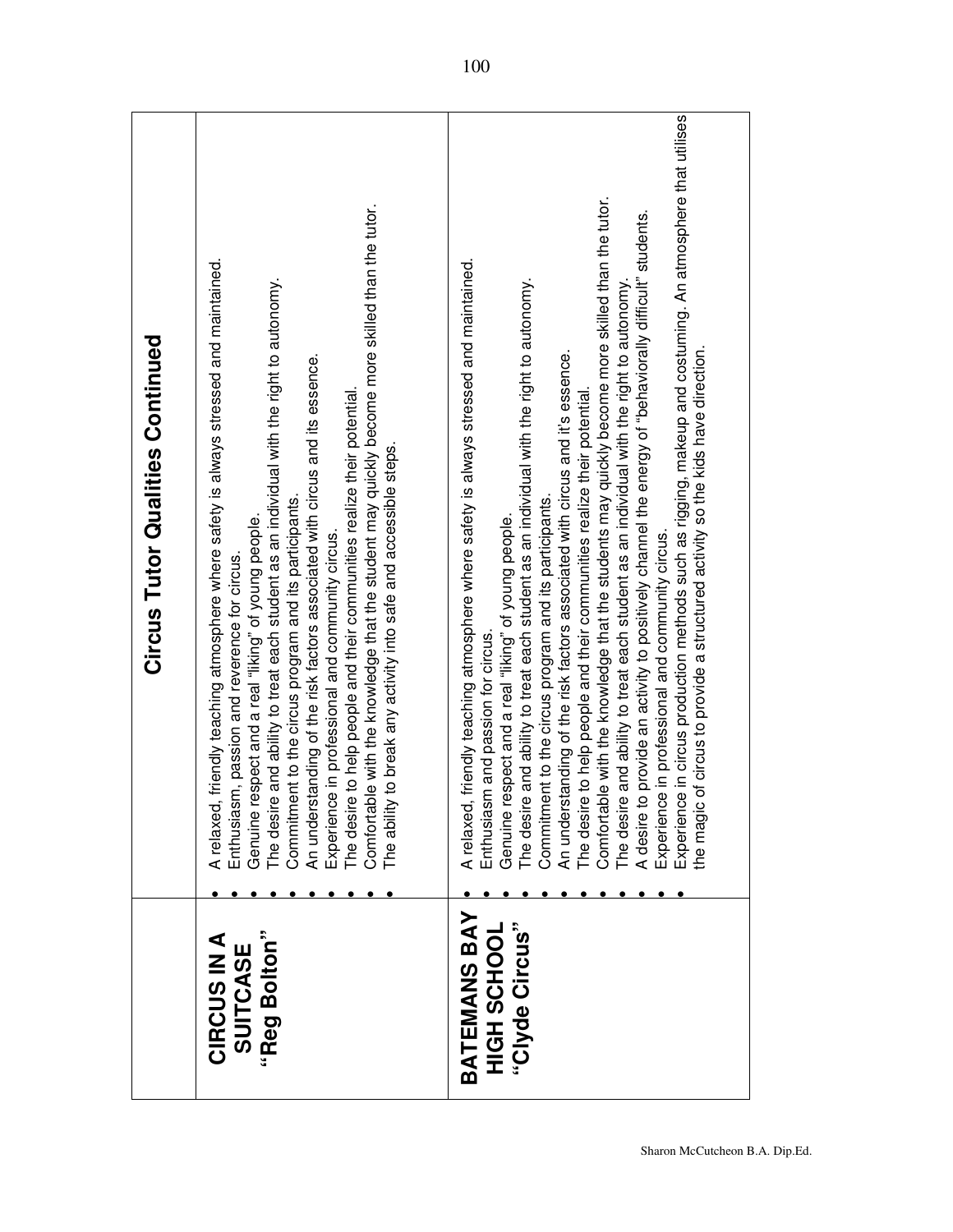|                                                           | <b>Relationship to Professional Circus</b>                                                                                                                                                                                                                                                                                                        |
|-----------------------------------------------------------|---------------------------------------------------------------------------------------------------------------------------------------------------------------------------------------------------------------------------------------------------------------------------------------------------------------------------------------------------|
| "Tsirkus Idnina"<br><b>JAMES COOK</b><br><b>BOYS HIGH</b> | Regular residencies with professional circus performers.<br>Excursions organized for circus troupe to professional circus shows.<br>Excursions organized to professional training facilities for senior troupe members.<br>Professional                                                                                                           |
| DUBBO WEST<br>"Circus West"<br><b>PUBLIC</b><br>SCHOOL    | Excursions to professional circus shows.<br>Performances in professional traveling circuses when in the Dubbo area.<br>Occasional visits from professional performers for in-school workshops.                                                                                                                                                    |
| CAMBELLTOWN<br>PERFOMING<br><b>ARTS HIGH</b>              | Excursions to professional circus shows.<br>Professional circus riggers employed to supply and rig gear for circus ensemble.<br>Occasional visits from professional performers for in-school workshops.                                                                                                                                           |
| "Reg Bolton"<br><b>CIRCUS IN A</b><br>SUITCASE            | Networking for equipment and the exchanging of ideas/theories on social circus and education.<br>Participation in National and International circus conferences and festivals.<br>Acknowledgement and promotion of professional circus companies touring local area.<br>Use of professional experience in teaching style and references.          |
| <b>BATEMANS BAY</b><br>"Clyde Circus"<br>HGH SCHOOL       | Networking for equipment and the exchanging of ideas/theories on social circus and education.<br>Occasional visits from professional performers for in-school workshops.<br>Excursions to professional circus shows.<br>Use of circus experience in teaching style and references.<br>Participation in National circus conferences and festivals. |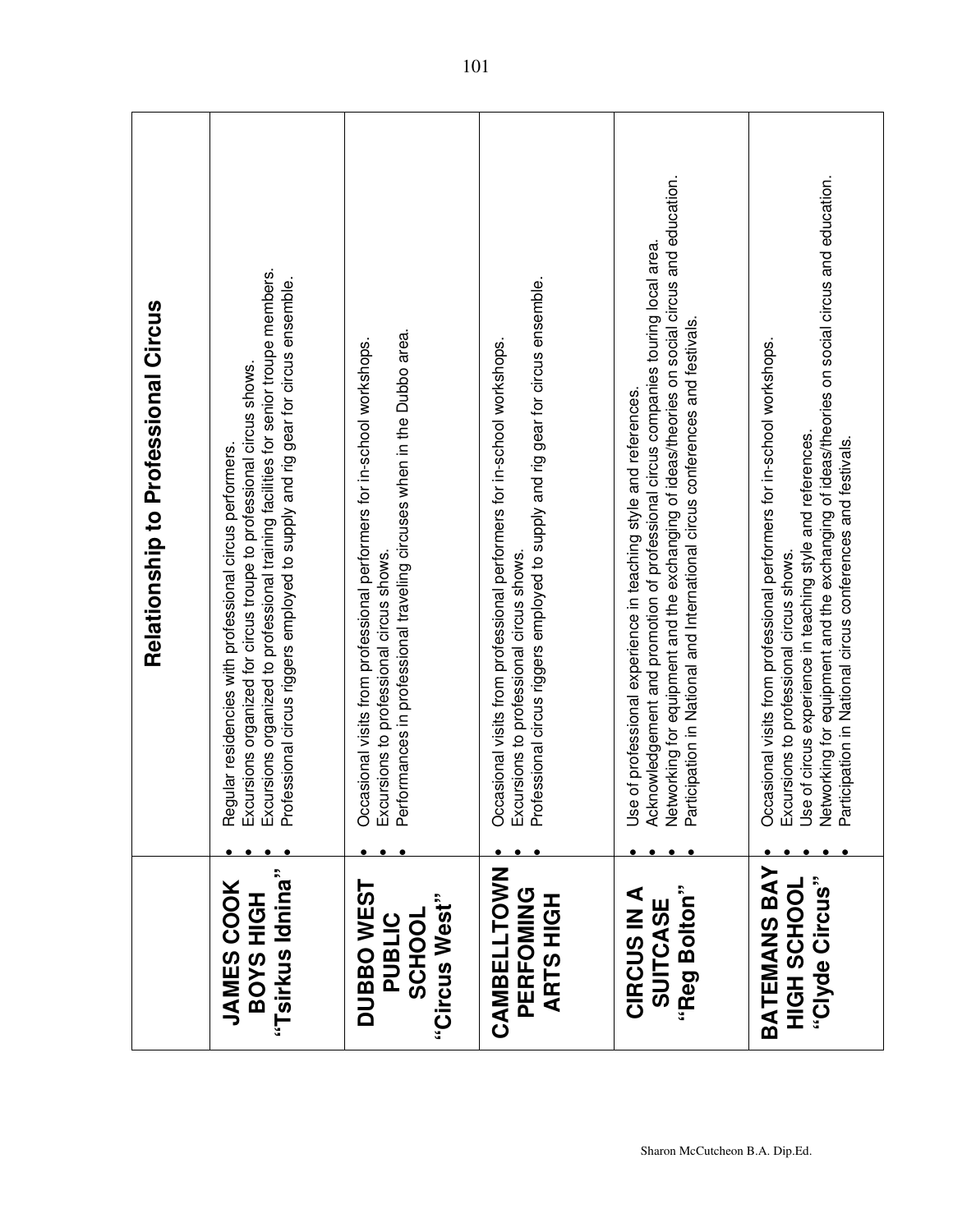|                                                           | <b>Obstacles to Successful Circus Programs.</b>                                                                                                                                                                                                                                                                                                                                                                                                                                                                                                                                                                                                                                                                                             |
|-----------------------------------------------------------|---------------------------------------------------------------------------------------------------------------------------------------------------------------------------------------------------------------------------------------------------------------------------------------------------------------------------------------------------------------------------------------------------------------------------------------------------------------------------------------------------------------------------------------------------------------------------------------------------------------------------------------------------------------------------------------------------------------------------------------------|
| "Tsirkus Idnina"<br><b>JAMES COOK</b><br><b>HIGH SAOB</b> | e circus equipment must comply with school safety standards and is therefore usually expensive<br>Circus is often seen as a reward system for the identified "risk" students limiting their access to it.<br>circus is difficult for school executives to "box" it is hard to allocate funds for circus programs.<br>ealistic understanding of the risk factors associated with circus and risk management.<br>Staff who would rather see students "under control", rather than controlling space <sup>3</sup> .<br>PE teachers losing their "star" footballers to the circus program.<br>PE teachers losing "free rein" on "their" gymnasium/ hall.<br>Circus is equipment intensive.<br>The circus equipment must co<br>4s<br>$\tilde{A}$ |
| PUBLIC SCHOOL<br><b>DUBBOWEST</b><br>"Circus West"        | The circus equipment must comply with school safety standards and is therefore usually expensive.<br>Circus is often seen as a reward system for the identified "risk" students limiting their access to it.<br>circus is difficult for school executives to "box" it is hard to allocate funds for circus programs.<br>Staff who would rather see students "under control", rather than controlling space.<br>A realistic understanding of the risk factors associated with circus and risk management.<br>As circus is difficult for school<br>Circus is equipment intensive.                                                                                                                                                             |
| CAMBELLTOWN<br>PERFOMING<br>エグニ<br><b>ARTS</b>            | As circus is difficult for school executives to "box" it is hard to allocate funds for circus programs.<br>Circus is equipment intensive.<br>The circus equipment must comply with school safety standards and is therefore usually<br>Circus is often seen as a reward system for the identified "risk" students limiting their access to it.<br>Staff who would rather see students "under control", rather than controlling space.<br>A realistic understanding of the risk factors associated with circus and risk management.                                                                                                                                                                                                          |
| Bolton"<br><b>CIRCUS IN A</b><br>SUITCASE<br>"Reg         | The circus equipment must comply with school safety standards and is therefore usually expensive.<br>Circus is often seen as a reward system for the identified "risk" students limiting their access to it.<br>circus is difficult for school executives to "box" it is hard to allocate funds for circus programs.<br>Insurance for conducting in-school and community circus workshops/performances.<br>Circus being misinterpreted and performed or taught without understanding and/or respect.<br>A realistic understanding of the risk factors associated with circus and risk management.<br>Staff who would rather see students "under control", rather than controlling space.<br>Circus is equipment intensive.<br>٤             |
| BATEMANS BAY<br>"Clyde Circus"<br>HGH2SH5H                | As circus is difficult for school executives to "box" it is hard to allocate funds for circus programs.<br>Circus is equipment intensive.<br>The circus equipment must comply with school safety standards and is therefore expensiv<br>A realistic understanding of the risk ractors associated with child and/or respect by untrained staff.<br>Circus being misinterpreted and taught without understanding and/or respect by untrained staff.<br>Trivialisation of the i<br>Staff who would rather see students "under control", rather than controlling space<br>PE faculty losing "free rein" on "their" gymnasium/ hall.                                                                                                             |

 $\frac{3}{3}$  The term "space" refers to both the student's own body and the school environment.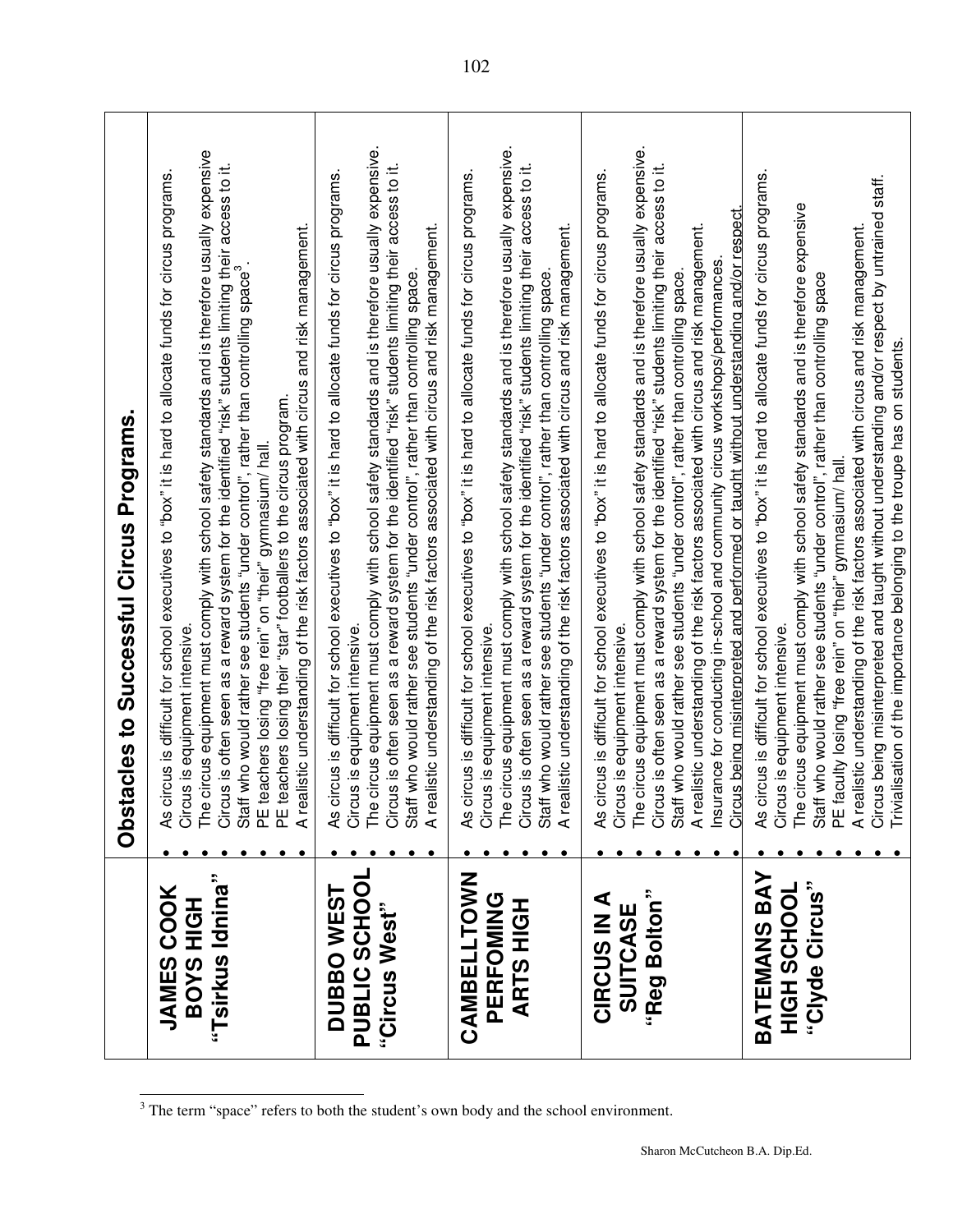## **RESULTS DISCUSSION**

The majority of literature relating to circus (particularly circus in education) tends to be historical or purely informative e.g.: which programs exist where and for what purpose. However, there is a large body of literature that examines adolescents, youth culture and education in Australia and the ever increasing gap in the demands and needs of young people and the service currently provided by Australian schools. There are a number of new problems emerging as a direct result of the pressures and challenges faced by adolescents today, and though some of the problems are derivative, many of the ways in which young people "deal" with these problems are new and, in many instances, more destructive than previously established "coping strategies".

The successful circus in education case studies outlined in this paper and the coalition of emerging themes and recurring situations and results provide new "coping" strategies that clearly illustrate the need for innovative programs within the education framework. The circus programs examined: James Cook Boys High School "Tsirkus Idnina", Dubbo West Public School "Circus West", Campbelltown Performing Arts High School "Circus Ensemble", Reg Bolton "Circus in a Suitcase", and Batemans Bay High School "Clyde Circus" are all practical examples of the circus process evoking change in individuals, their culture and thus community. This discussion also includes Belfast Community Circus in a number of sub-sections, as it is an excellent example of a working community circus that exists outside an educational framework.

The literature previously written on successful circus programs by authors: Reg Bolton, Bill Blaikie, Paul Woodhead, Belfast Community Circus and Steve Ward outlines the various benefits of circus as a tool for aiding the healthy development of young people. These benefits can be categorized under the following headings: physical, psychological, scholastic and social. There are further studies on the benefits of community activities that involve autonomy, cooperation and empowerment by various community artists including: Helen Crummy, Neil Cameron and Welfare State International.

However, there is a gap in the literature on circus in education as to how circus actually attracts young people and how it works. The circus programs examined in these case studies all depend on the nature of circus and its essential element of risk for their continued success. It is this principal - the ethos of circus; its "magic" and allowance for new interpretations (in institutions that rely heavily on rules) and, most prominently, this element of "perceived danger" that needs to be further explored. Reg Bolton has certainly illuminated this connection in a number of his writings; however, it needs to be extrapolated in the context of modern youth culture and the growing need for innovative and stimulating programs within an established education framework.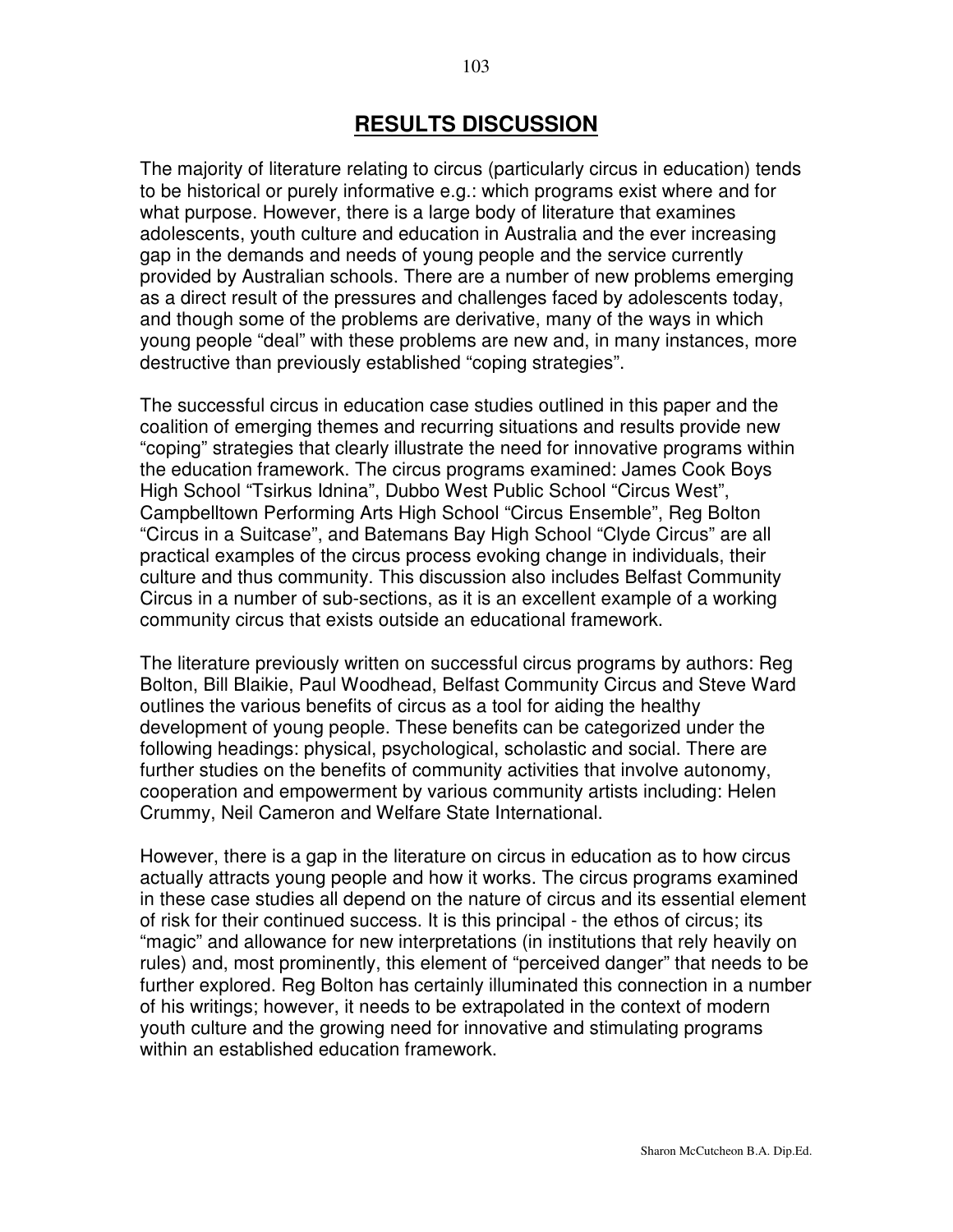#### **SUPPLY AND DEMAND – THE NEW SCHOOL MARKET**

Young people, like any consumer, will vote with their feet where education is concerned. As outlined by Cram and Germinario:

" Today's children are growing up in a very different environment shaped by a culture heavily influenced by multimedia and an everincreasing pace of activity. The novel brain of today's student is attentive and will focus on sensory input that is rapid, emotional, pleasurable and of short duration. By comparison, school is seen as dull, non-engaging and much less interesting than what is outside of school. Educators can either decry the changing brain or adjust to accommodate these changes." (Cram and Germinario 2000: 26)

Cram and Germinario advocate the need for new and innovative programs in schools to keep up with their ever-changing market – young people! And to successfully compete with the "modern culture in which students spend the majority of their time." (Ibid: 27)

Circus is one such program that has been presented as lowering the truancy rates of the schools where it is practically functioning and provide new stimulation for an ever changing market. The popularity of the programs can be measured by the increase in numbers over a period of time; particularly at "Circus West", in Dubbo, where the program has been successfully operating for eleven years and is still growing in size! This is a clear indication that circus is attracting students to a Primary School which competes with five other Primary Schools in the region. Some students travel for up to three hours to train with the troupe at Dubbo after school and participate in performances.

The school offers "Circus for Sport", " Lunchtime Circus" and "After School Circus". During a two-week observation period in the school, EVERY student at the Primary School participated in "Lunchtime Circus" at the same time. The school's performance ensemble has performed at local, inter-state and international occasions and continues to be consistently booked for community and corporate gigs.

This is also the case with the Campbelltown Performing Arts High School's Circus Performance Troupe. The school has a number of performance ensembles for their different arts disciplines and the circus troupe is booked more frequently than the other groups. The circus program has been growing for nine years and now has to hold external auditions for its elective subjects and troupe due to popular demand by the local young people.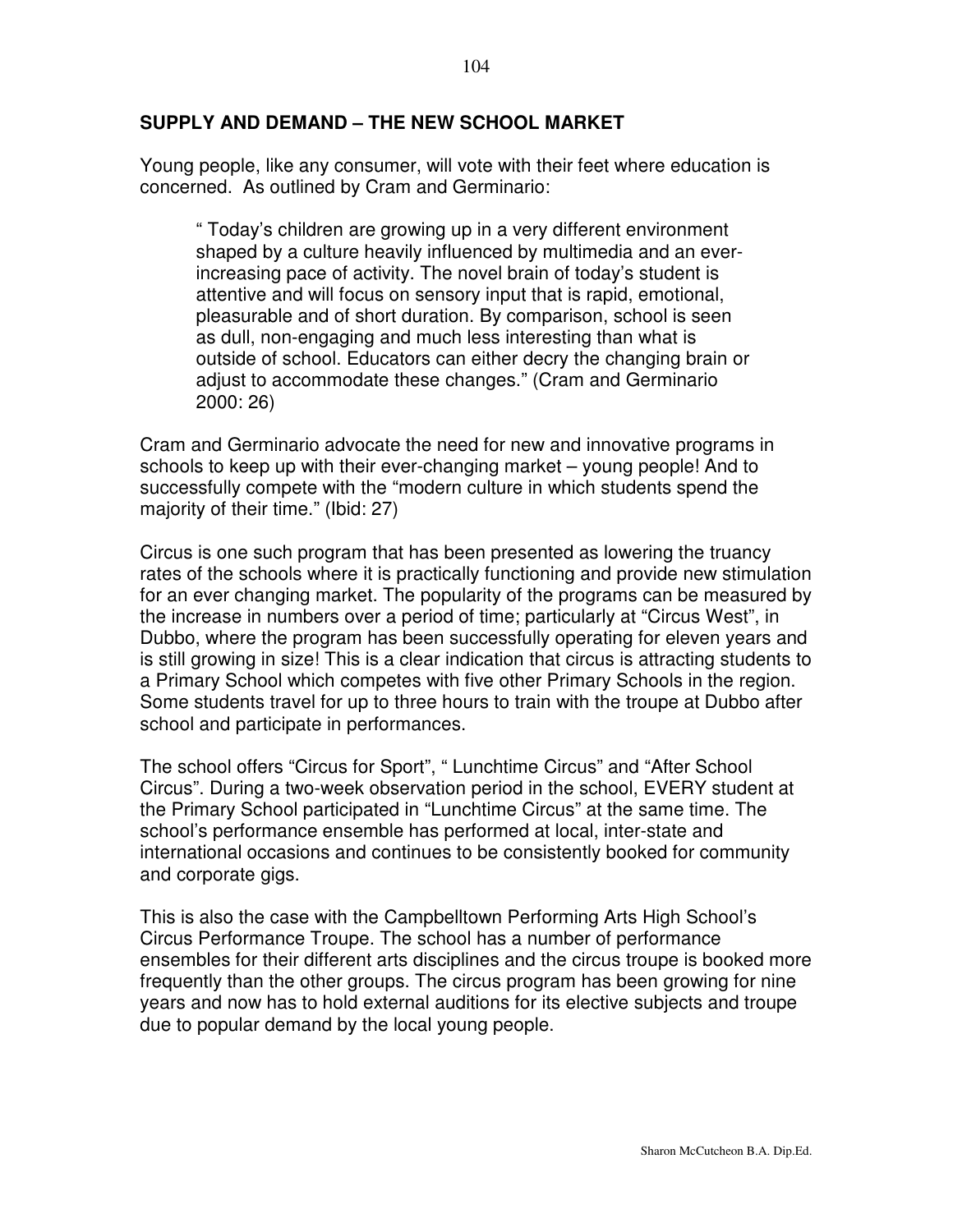There have also been similar requests by some students at Batemans Bay High School for a Department of Education Board of Studies endorsed course to be run at the School in "Circus Arts". The program is only one year old but has consistently grown in size over that period of time from ten to sixty participating students. The group already has four bookings for festivals and corporate gigs next year, one booking to work with young people from the Westmead Hospital Oncology Ward and plans to tour to two other schools to workshop with students and produce group performances.

The most elucidating example of circus providing students with alternative stimulation is at James Cook Boys High School in Sydney. This school (according to the Principal) had a reputation for violence and very high rates of truancy. Both of these things have dramatically decreased since the instigation of a circus program 4 years ago. There are now approximately 60 students that come to school specifically for the circus program! There are also a number of students that have "migrated" from other programs e.g.: football, to circus because they see it as more demanding and more fun. The school runs "Circus for Sport", "Lunchtime Circus" and "Circus Arts" as a board endorsed course for years nine and ten and is still growing in size.

These four schools are all in very different geographical and socioeconomic areas, yet circus has worked as a tool for keeping students actively engaged in their learning in all four educational settings. All of the schools reported an increase in attendance by the students involved in the circus program and improvements in many other areas relating to their education and development as individuals and community members. Circus is a program that has students "voting with their feet" and literally choosing to come to school and participate in an activity that provides a large variety of physical, psychological, scholastic and sociological benefits.

There is an apparent absence of literature analyzing the immediate and longitudinal effect of in-school circus programs on truancy rates and overall academic achievement. The case studies including in this research have provided short term, anecdotal evidence that allude to adherence with the research into the need for innovative programs within schools. However, there is a need for a long term study, not only on truancy and academic effects but other related welfare and esteem benefits for students involved in such programs.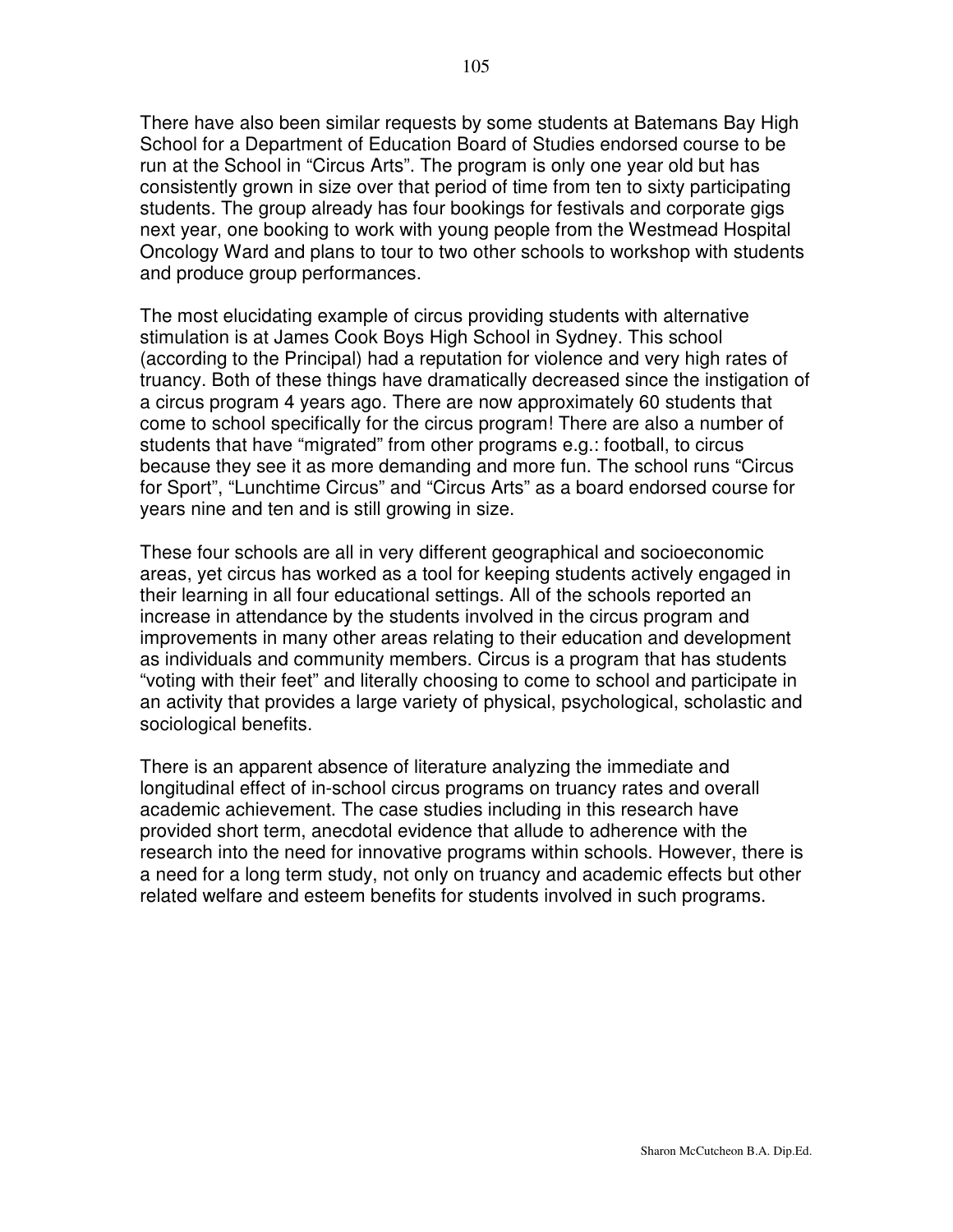### **PHYSICAL BENEFITS OF CIRCUS**

Literature tells us that Australia is facing serious health problems that are directly attributable to poor eating habits and our new sedentary life style. Media releases, public opinion and research documents all concur in the alarming rapid decline in the overall physical well being of Australia's younger generation. The report "Australia's Children – their health and well being" (AIHW 1998:170) identifies several contributing factors that have also been highlighted in major print media tabloids. "The factors contributing to this alarming increase in obese children are: food intake, time spent in front of the television or computer games, less participation in school sports and after school sports… because of single parent families and our new litigation "climate" which is not providing sufficiently challengingly playground equipment." (Sydney Morning Herald April 15 2002: 3) "The latest statistics showing that nearly one in five boys and one in four girls is overweight or obese (very overweight)." (Sydney Morning Herald May 26 2002: 20).

Other factors contributing to the poor physical health of Australian young people include: depression, anxiety, drug and alcohol abuse (including medication used to treat behavioral and learning problems in young people) and self esteem related issues. (Australian Children – their health and well being. AIHW 1998: 60)

Circus combats the majority of these problems in a number of different ways. Reg Bolton's Circus Residencies for example, involve every student in each school at some stage during his two terms (two school terms being the average duration period of a residency). Every single student at each Primary School we visited (three in total) participated in circus learning at lunchtimes. The teachers on duty had to remind the students to eat their lunch before the end of their break because they were so engrossed in circus activities. They were showing each other their skills to each other and coming together to work on "acts".

Many theorists have emphasised the importance of physical movement and play for children (particularly at a Primary School age). Lowndes paraphrases this sentiment well, "Their own bodies are perhaps the only objects which these children can manipulate and shape easily. Through expressive movement they can enjoy the power of creation." (Lowndes, 1970: 10)

Bolton worked with every student at the schools he visited, regardless of their level of physical fitness and kinesthetic awareness. Circus is unique as a physical activity in this regard in that there is a "role for everybody" in the circus and where some students might have a flair for juggling, others might be plate spinners or trapeze performers – and these roles are of equal weight and prestige within circus learning. Everyone felt comfortable enough to participate and contribute in a physical activity which improves inner and outer balance, coordination, stamina, flexibility, strength, timing, reflex ability, laterality and mind tracking. (Sugarman, R. 2001: 100)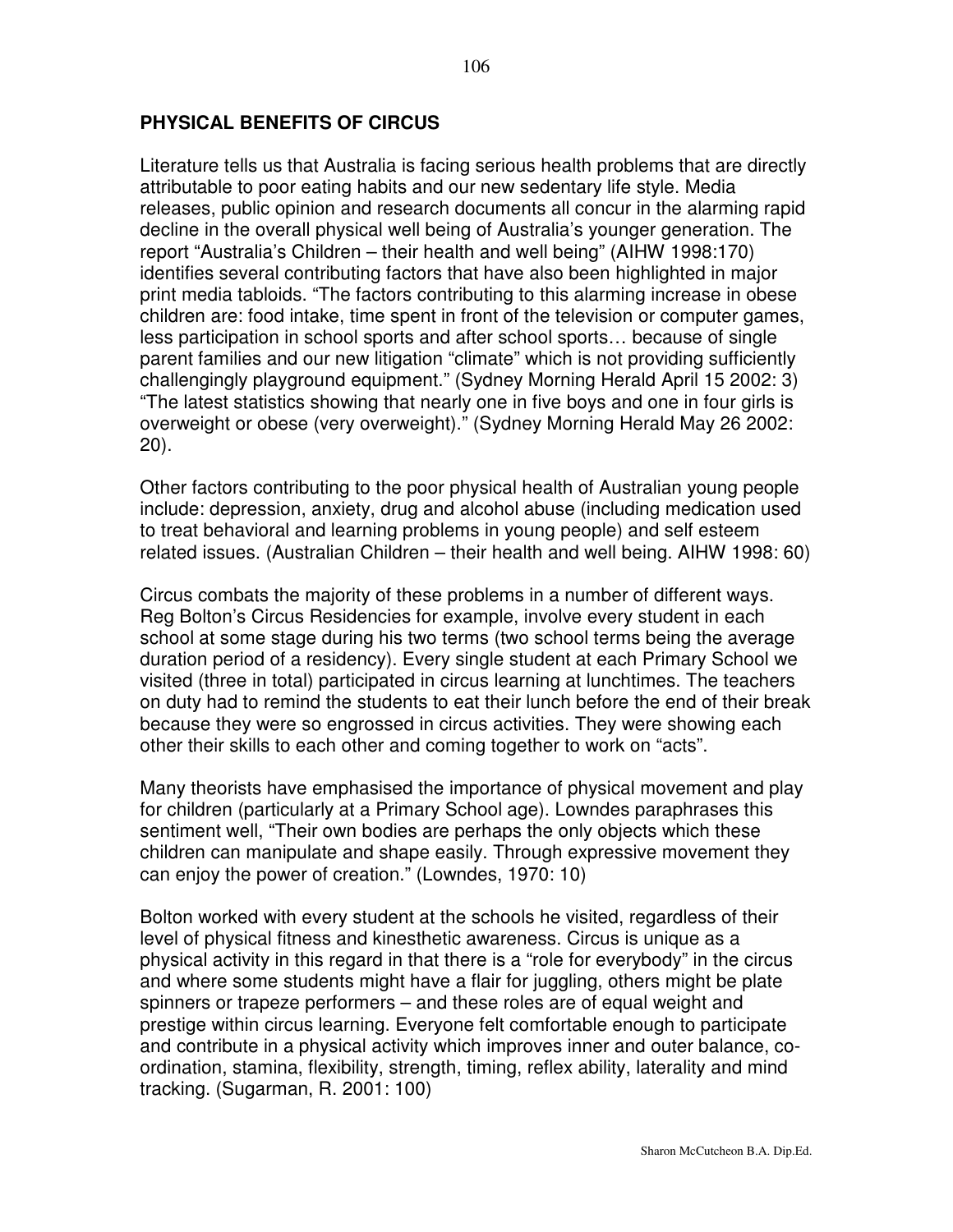It is also interesting to note that in all three Primary Schools there is still an avenue for circus learning during lunchtime and some class time, despite Bolton's residencies having finished six months ago. The physical activity at lunchtime that was accessible to EVERY student is still in demand.

The other schools listed above all have performance troupes that train at separate times to "Lunchtime Circus". The level of training varied at all four schools depending on how long the students had been training but the perseverance, determination, self-discipline and fitness levels were all features of the ensembles and have a number of connected benefits.

The boys at James Cook Boys High School use the school's gymnasium to help prepare them for circus training. According to Stephanie Brown, the school's Deputy Principal and circus coordinator, a number of the boys have given up smoking and taking drugs in order to keep up with the physical demands of training. Furthermore, as illustrated in the discussion of the popularity of the circus program at this school, a number of the James Cook Boys "migrated" from football and other sports to the circus program at the request of their parents who believed circus was a physically safer program than football.

A number of the students interviewed from the school also reported that this migration was due to the nature of circus i.e.; being less competitive and having less rules – they were able to interpret the physicality of circus for themselves and express themselves in new and exciting ways. It is impossible to get circus wrong. It is possible to be very wrong in other physical endeavours. The literature on human kinetics, in particular the Schmidt books examined and used currently in the training of physical education teachers in New South Wales has entire chapters on "victory" and "getting into your opponent's mind." (Schmidt, 1991)

The text also emphasizes the difference between motor skills and cognitive skills, but illustrates that they both involve "top down" learning with the most important role being that of the coach. However, circus allows young people to learn cognitive and motor skills at the same time and from the "bottom up." There is room for interpretation in circus and more than one way to learn a skill. This contrasts with many physical education skills which involve hierarchical, linear, egoistical learning which is not appealing to all young people within an education framework. Students can very quickly become more skilled than their teachers in circus and enjoy their new found freedom in physicality and other areas of personal development.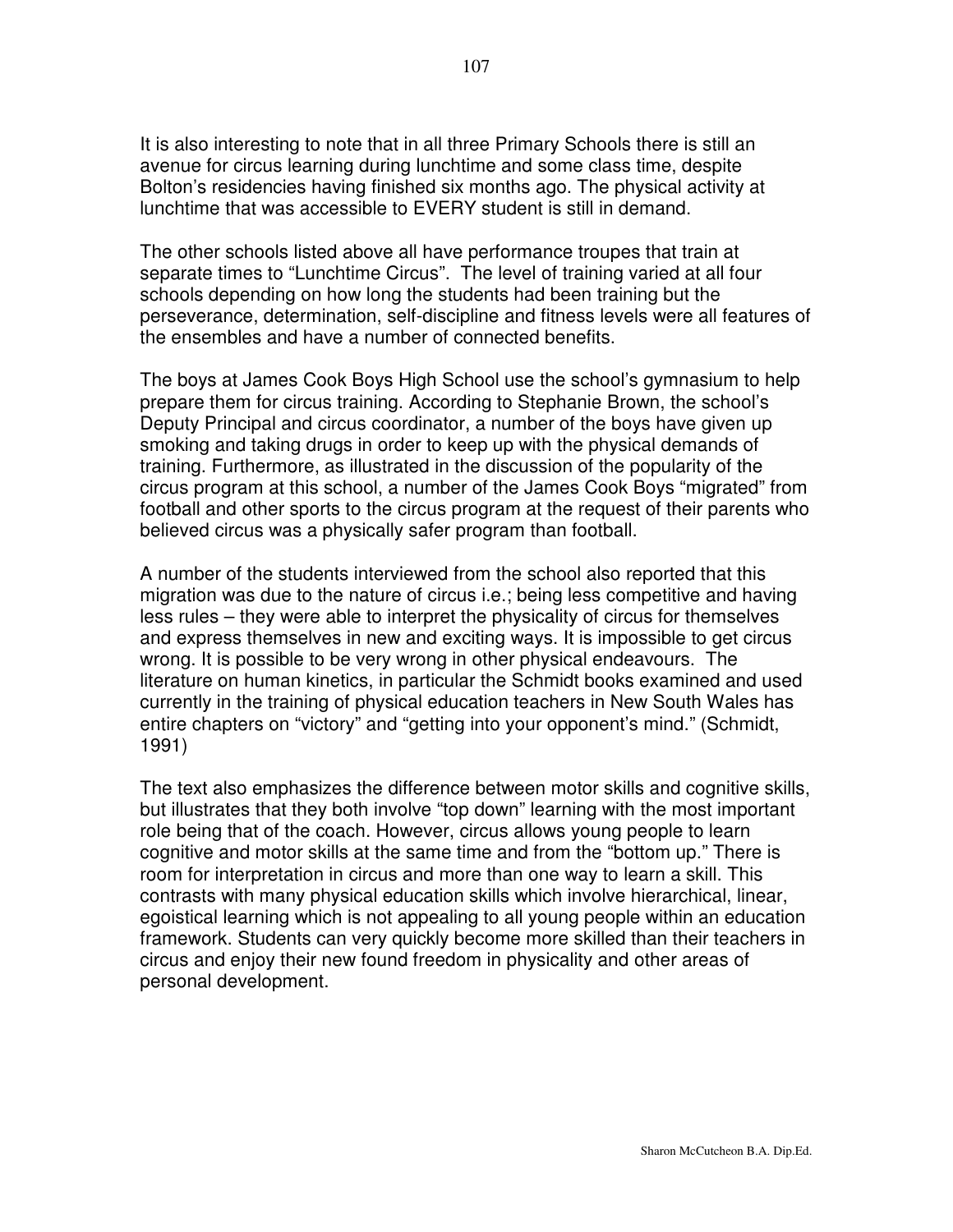Circus is a fun and safe way for young people to be physically active, thus improving their self-esteem (Drever, P. 2002: 15). It is through this physical, kinesthetic learning, circus can help young people become aware of their physical self, its potential and its limitations. They learn to trust their own bodies and the bodies of those around them. They develop their self-esteem, selfactualisation and thus validate the individual. Fensham and Collinwood argue that it is this level of physical activity that leads to "the creation of a new self, with a theatrical vibrancy that can also be real" (Fensham, 2000:15) and furthermore "lets us know we are alive." (Collingwood, 1997:12).

## **PSYCHOLOGICAL BENEFITS**

Psychologists identify the Cartesian dualism of the 'experienced' self and the 'projected' self and the alignment of these two entities as essential to a healthy self-image and the development of adolescents (Santrock, 2001: 43). How can circus help ensure the "real" and "ideal" selves are in alignment during adolescent development?

Circus can be a useful tool in providing young people with an accurate perception of their physical 'real' self and provide them with the avenue to make choices about its successful utilization and development, thus improving their chances of developing a healthy self esteem. Also, as previously mentioned in "Physical Benefits", circus activates motor and cognitive skills at the same time, thus providing mind and body holistic learning, as opposed to mind or body. Which may lead to transfer of learning across the spheres of the mind and body, and higher levels of success in others studies and social situations.

The circus programs provide each individual with a learning opportunity. Commonly observed responses included students watching their arms and legs with awe and amazement as if their limbs belonged to someone else. This look of "oh my goodness – did I just do that?!" is about young people learning to accept, push and celebrate the possibilities of their bodies and their potential (and of course their personal perception of what circus actually is – which will be examined in detail later).

The students typically learn a circus skill in steps. Reg Bolton sets his circus learning up like this purposefully so each student accomplishes something each lesson. When a step is missed or not mastered, they tend to go back to a previously mastered step to get the same "buzz" from their original reaction to their body's achievements. Watching students learn circus, it is easy to see how they become attune to their bodies and learn to correct physical mistakes in logical steps in order to master new skills. Not all students learn to correct these mistakes at the same time obviously, but this is irrelevant in circus, as students are encouraged to learn at their own pace and in their preferred skill area.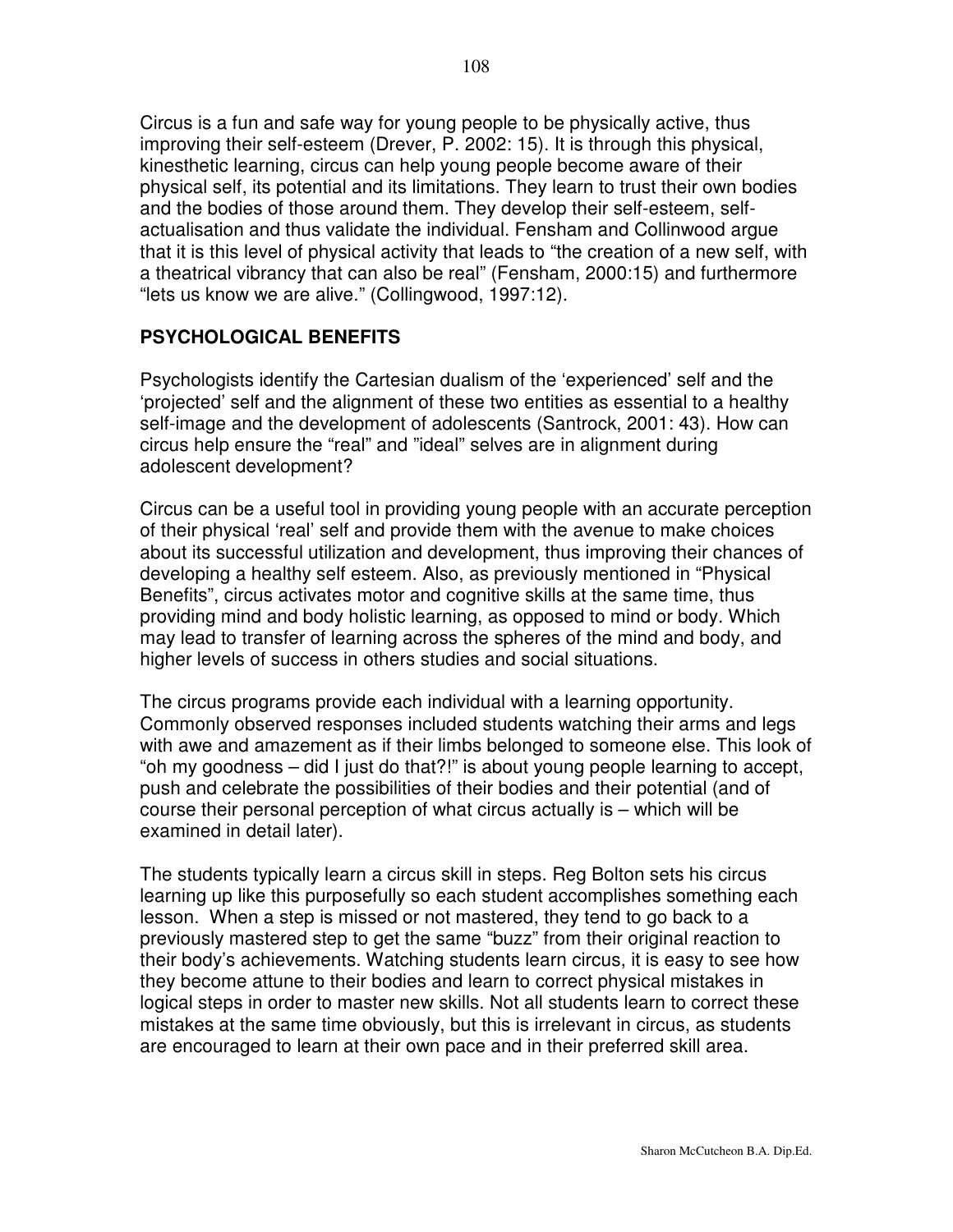The motivation for learning comes from within the bodies of these young people. Adolescent psychologists (Piaget and Erikson in Santrock, 2001: 43. Lowen, 1987)) suggest that young people, in an attempt to gain control over their bodies, will create a physical image for them selves which ranges from the clothing they wear and adornment to other, more "risky" behaviors i.e.; drug abuse. However, circus learning moves the awareness and motivation for action from the projected 'image' to the 'real' body. Students engaging in circus learning quite often become so absorbed with their own physical self they forget who is watching and focus entirely on their physicality. Until a skill is mastered of course – when the need to show this new skill off overrides any previous perception of 'image'. And, unlike Drama and other activities that students engage in at school to express themselves – Circus is real (Bolton, pers. comm. 2002). The learning is authentic, as is any display of skill. Circus cannot be disguised as anything else and is a direct reflection of the performers 'real' self, capabilities and successes.

The literature on adolescent psychology (Piaget, Elkind and Erikson in Santrock, 2001: 43. Lowen, 1987. Rogers, 1950.) also suggests, this alignment of the 'real' and the 'projected' self improves the self-esteem of young people who achieve it e.g.: the students who participate in the circus program. In the results table entitled "dominate student reactions" the words "pride" and "show" emerge as common among the students and this illustrates how once the students begin to accept their body and what it can do, they align their 'projected' and 'real' selves and want to 'show off' their new skills and became outwardly proud of themselves and each other. In every program I visited (including Belfast Community Circus) the students were eager to show me their new skills and equally as eager to introduce me to their fellow circus performers and tell me about their "specialties".

At James Cook Boys High School, the Circus Troupe includes students who compose and play the music for the shows and film, edit and market the circus' videos. This provides avenues for gaining or expanding skills in marketing, sales, account keeping and the associated responsibilities. The boys also have complete control over the artistic direction of their circus and so circus has helped them gain control over their bodies and their environment (this connection will be further explored in the Sociological Benefits of circus). Circus has given credence to creative and performing arts as acceptable "male" activities in this school and this was a gap that, according to the school's executive, was preventing a large number of the boys from being able to express themselves and the ones that did (through art and drama) were often ostracized by the other boys and found it hard to "fit in". A number of parents have contacted the school to speak to Stephanie Brown (staff circus coordinator) to credit the circus program with an improvement in their relationship with their son at home and a decrease in previously established "anti-social" behaviour.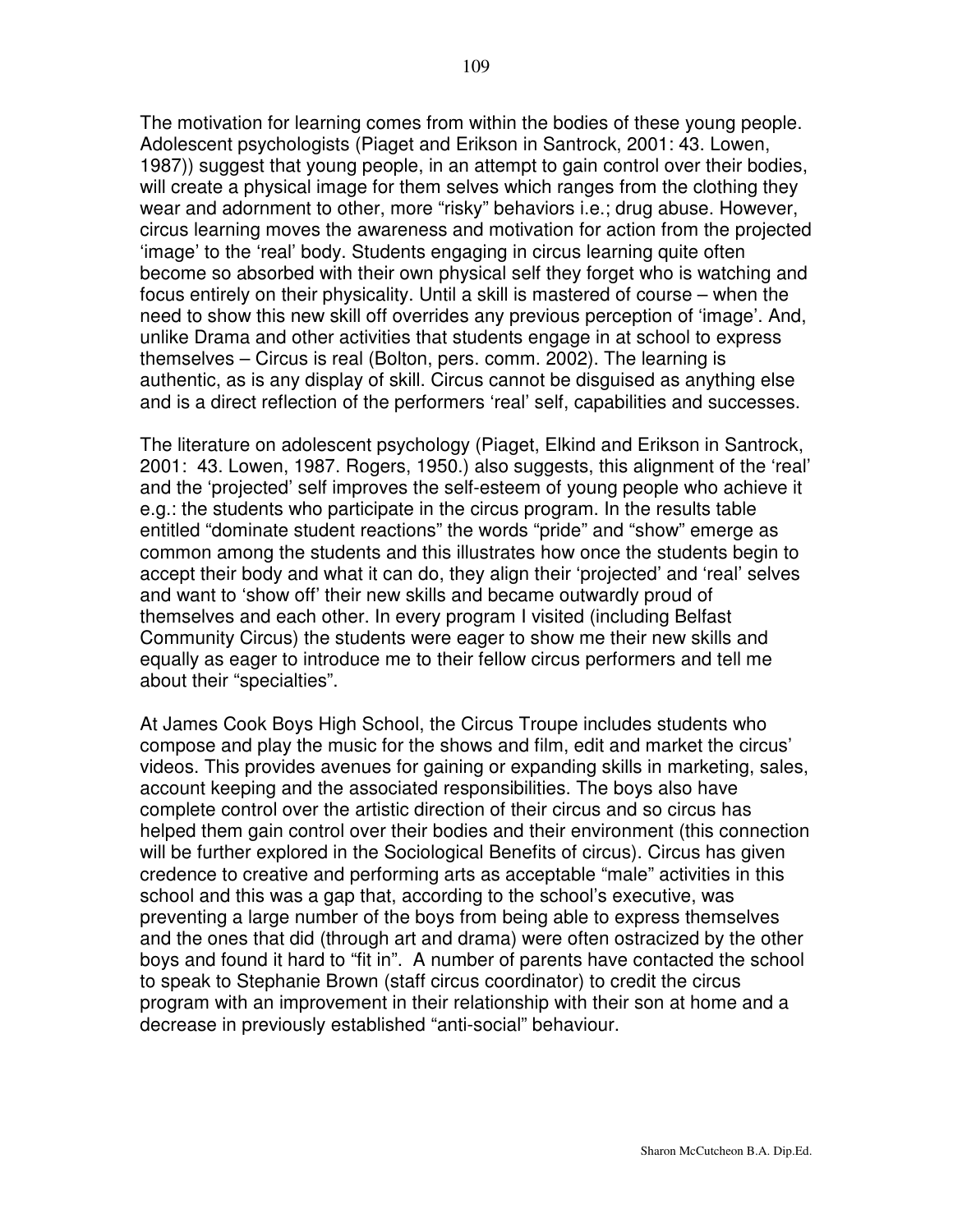Parents from Dubbo West Public School had also contacted Paul Woodhead (the director of Circus West) to credit the circus with an increase in the selfconfidence of their children and an improvement in various personality/behaviour disorders, including ADD. A number of the students from the circus troupe also perform at fetes and functions outside school as well.

Perhaps the most pertinent example of students being able to give back to their community is through he work of Reg Bolton. Bolton tends to accept residencies in "disadvantaged schools" and maintains that the children in these schools are often the "victims of other people's generosity" and are rarely given the opportunity to give something back to the community. It is this chance to be generous and "show off" and have people thank them for their "energy, talent and charisma!" (Bolton, 2002) Bolton also insists that each student is treated as an individual throughout their circus learning and recognises that not everyone learns circus the same way.

This has implications for teachers and their relationships with learners. Contemporary young people no longer exhibit an automatic respect for authority, nor can their role in this relationship be predicted to be passive. There is a growing expectation that they will have some control over their development. A say in what, how and when they learn. In this assertion, the teaching environment cannot be static. It must become a balancing act in itself to provide the freedom, challenges and respect needed to succeed, as well as providing a shaped environment where these values can be reciprocated between the teacher and learner. Failure to recognize these principles may lead to young people taking control of their development to the detriment of themselves and their communities.

This autonomy and individuality is a common theme running through all the inschool circus programs that I observed. As previously discussed, there is a role for everyone in circus and these roles are of equal value. However, it is not just the individuality of circus that produces psychological benefits, it is the fact that the students are given the choice as to which circus skill they would like to specialize in. And within James Cook Boys High, Dubbo West, Campbelltown Performing Arts High and Batemans Bay High the students are given the chance to decide what learning they would like to do, when they are ready for public performance and then develop their own acts (the James Cook Boys write, direct and produce their own shows). It is this autonomy that helps makes circus so unique and so successful. Rarely are students given the freedom within schools to make regular choices regarding their bodies, their schools and their education; thus their identities. As Reid states "schools are unique social institutions based on middle-class foundations, where the teacher-student relationship is a form of institutionalized dominance and subordination" (Reid, 1986:53). Circus programs give young people the opportunity to make choices about their roles within their schools and their communities.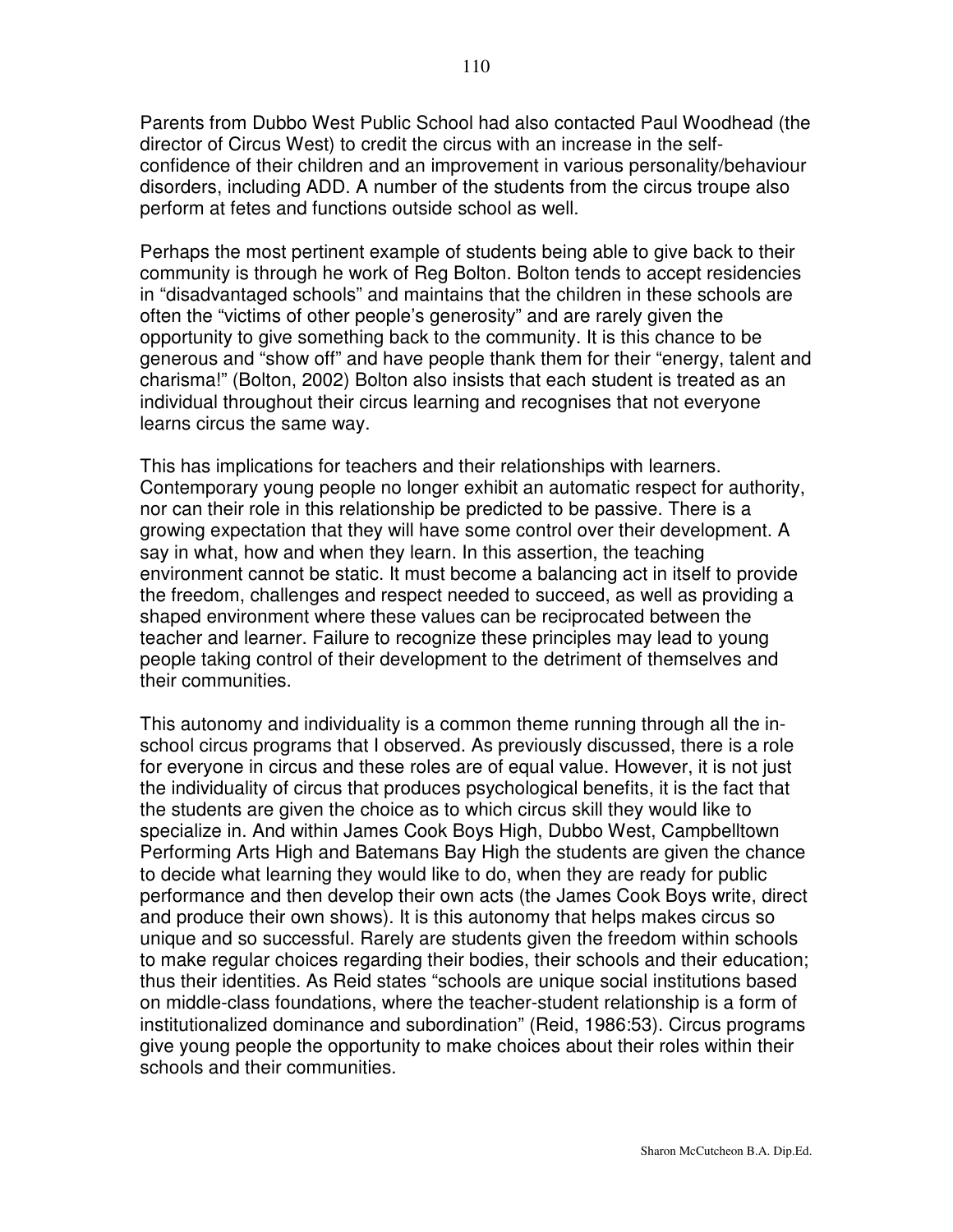Furthermore, the circus programs examined here all have peer tutoring systems whereby students who reach a certain level in a specific skill are then eligible to train other students in that skill. All peer tutoring was supervised by staff (for safety and insurance reasons) but the young people at the schools were more than capable of running the training themselves. Batemans Bay High School's "Clyde Circus" is now almost entirely run by eleven senior students who are recognized trainers of the circus. These students develop acts in conjunction with performing students, and then produce the public workshop designs and performances (see case study for further details of the student training system).

Peer tutoring is recognized as an optimum learning model by educationalists (Cole and Chan, 1990), but rarely utilized within a school framework. Reciprocal learning is also an observed teaching method that reoccurs in circus training. The reciprocation process keeps tutors in touch with the feeling of not always being an expert, thus ensuring equality and the "family ethos" remains intact. Circus is a program that is ideal for this system due to its holistic nature – "a role for everyone!" Batemans Bay High School's student trainers are a combination of very different socioeconomic and academic groups. Both under and over achievers come together, to train students and work towards a common goal.

## **SCHOLASTIC BENEFITS**

Obstacles to circus programs will be examined later in this discussion. However, it is important to note that circus is often accused of being inappropriate in a school context and irrelevant to modern education – a number of field observations report teachers stating circus is generally a waste of time and a hindrance to 'real' education.

This held belief stems primarily from the risk and folly associated with circus. Circus is sold to the public on its virtues of the perception of danger and the ideal of a perennial exuberance. These virtues are seen by some teachers to hold no place in an educational setting. This suggests such teachers need to be educated themselves on the reality of risk and its management and the benefits of happiness in education.

However, after observing circus programs and reading the relevant literature about circus in education, it becomes evident that the scholastic benefits of circus are just as relevant and beneficial as physical, psychological and social repercussions of these programs.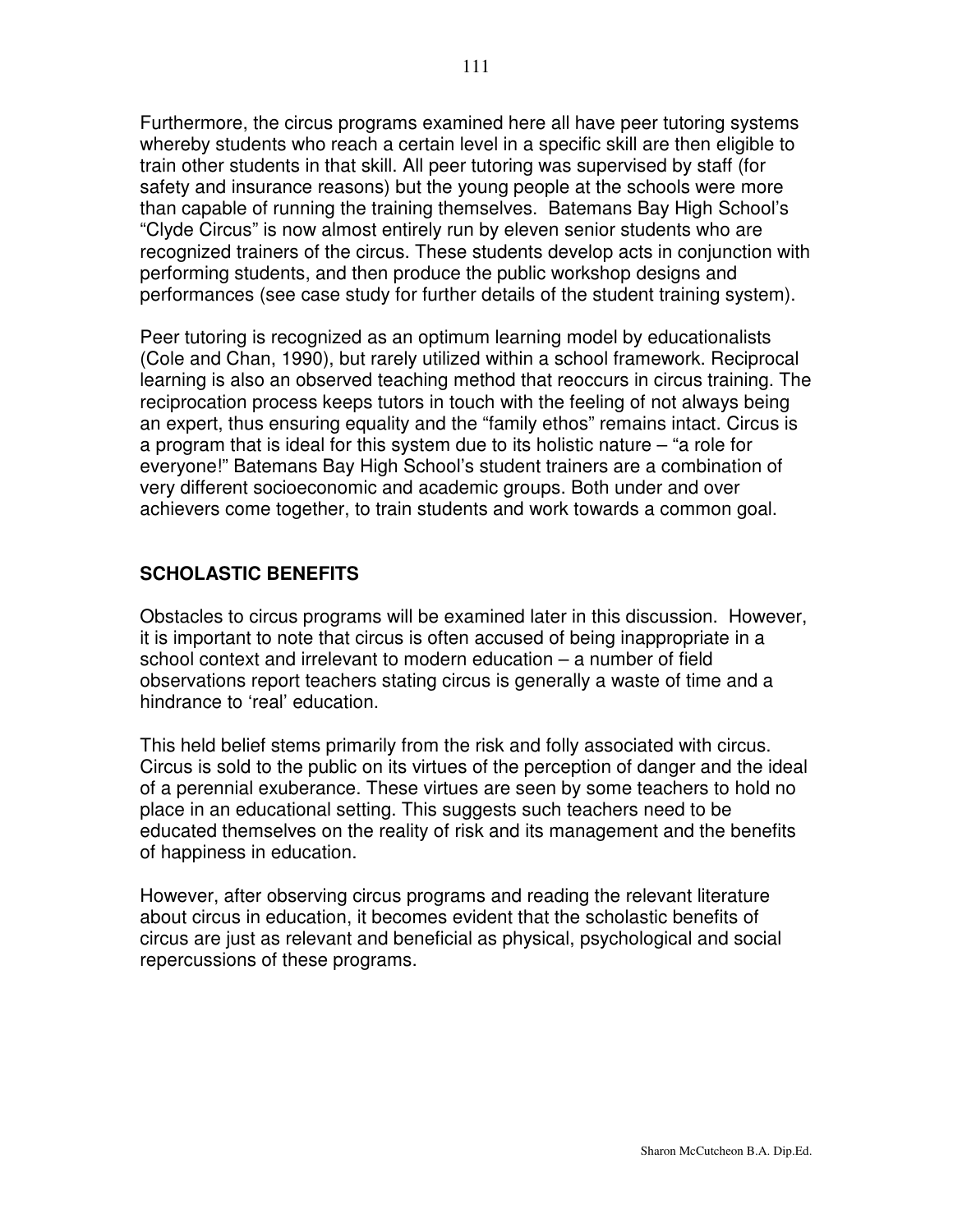Tim Durick, in his article "Circus in Education", outlines how circus not only teaches students to learn through doing but also how to "learn how to learn" (Durick, 1993: 3). He sites the educational model of theorists Peter Forrestal and Brian Cambourne when outlining the stages of circus learning: "engagement, exploration, transformation, presentation and reflection" and concludes that circus students, through self-guided exploration, "own" the knowledge and therefore the power, a valuable tool for improving self-esteem and attitude towards learning and school in general. Circus follows an uphill spiral of growth, rather than a hierarchical, linear model of learning that relies on teachers having the all the knowledge and consequently, all the power.

Sugarman also praises circus learning in that it is "difficult" and teaches young people discipline, focus, effort, persistence and the ability to move beyond failure. "Circus learning provides an authentic world in which the individual controls his or her actions." (Sugarman, 2001:13)

There is an amount of literature on current education practices which criticizes the increasing emphasis on product and an apparent decline in educational and creative processes which draw out knowledge – as opposed to "stuffing it in" purely to achieve results. (Gelb and Buzan, 1991. McEntengart, 1991. Hunter, 2001. Ward, 1991. Hatton, 2001. Trowsdale, 1996.) Circus is, by definition, about process and teaches young people about self-guided process learning that the above research has shown is essential for the development of independent thinking, well adjusted adults who can overcome their fear of failure. A fear which has stemmed from traditional methods of education which are about getting the right answer to please authority (Gelb and Buzan, 1994: 96).

Reg Bolton's model of the "superman effect" (Bolton, 1987: 60), is similar in analysis, in that he credits circus with young people overcoming their fear of failure and instead, teaches them how to overcome personal reservations about their ability and set goals and challenges for themselves and then reach those goals and surpass their personal expectations.

The Primary Schools used in this study that had experienced a Reg Bolton Circus residency all reported a number of scholastic benefits. Including an improvement in the attitude towards learning across all KLAs by pupils in the circus program and an improvement in the general atmosphere of school. The teachers at the schools had used circus as the stimulus for their lessons in the KLA's and were sharing 'circus resources' with each other. The schools were 'alive' with circus and the children reported looking forward to coming to school in the morning and having fun.

The students at Dubbo West also use circus when they have to write or talk about a topic with enthusiasm or passion in various KLA's and believe the circus program has given them more self-confidence when they have to give speeches in Social Studies subjects. (Personal Communication, Dubbo, 2002).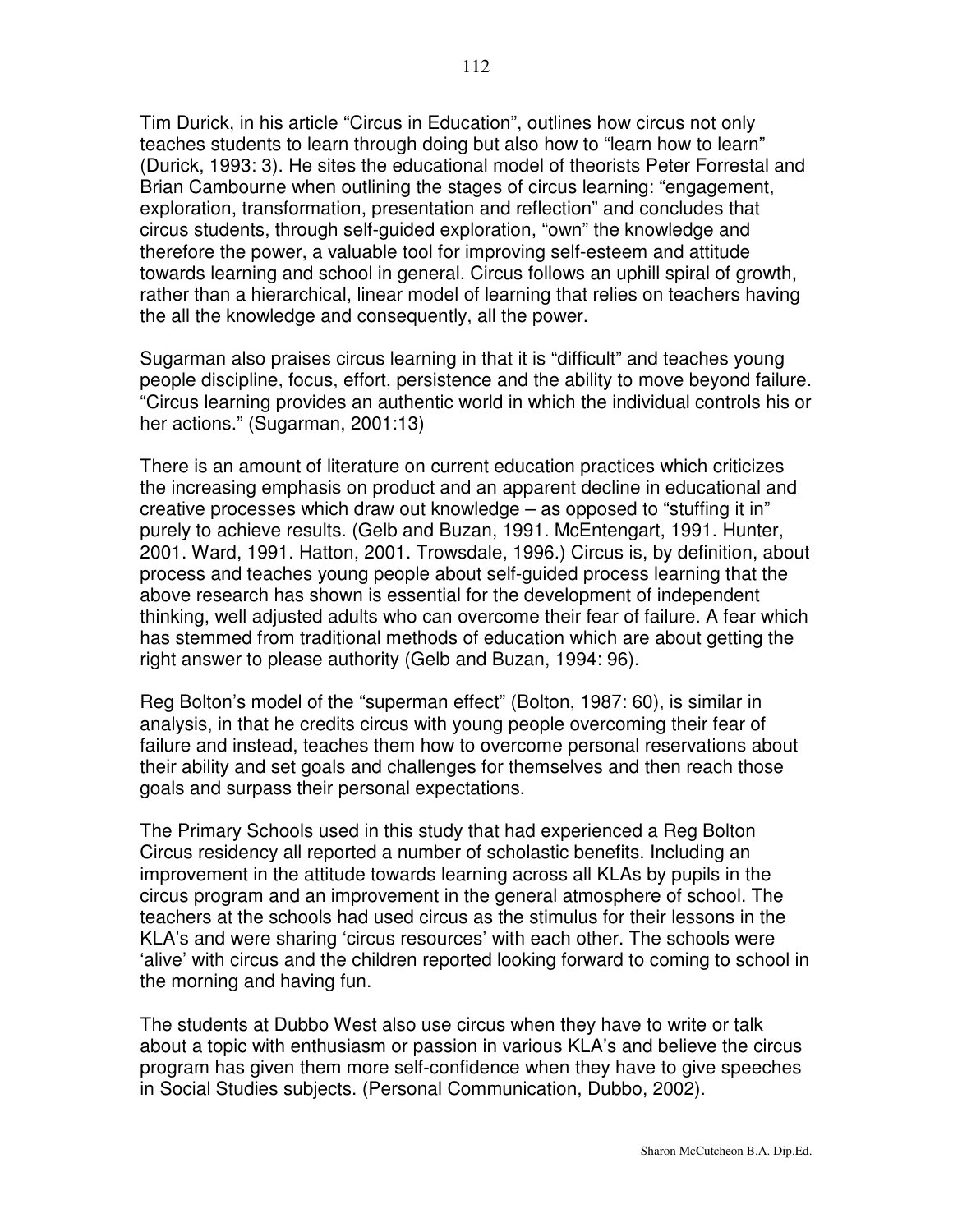The circus students at James Cook Boys High School are placed on behaviour contracts when they enter the troupe and this contract helps them maintain a certain level of attendance and academic achievement. The school has also reported a decrease in the level of violence in the playground and truancy rates are also decreasing proportionally to the popularity of circus within the school.

All of the schools report that their circus programs are very popular with traditional "under-achievers" or young people identified as "at risk" (this trend will be further explored in the discussion section entitled "The Nature of Circus and the Role of Risk"). Consequently, it is a program that these students engage in, succeed in and have their status raised within their peer groups, the school staff bodies and consequently these students want to succeed in other areas within the school. Success breeds success.

James Cook Boys High School and Campbelltown Performing Arts High School employ Circus Arts as a board endorsed course up to school certificate level and have plans to further expand circus within the school's curriculum. Batemans Bay High School plans to have "Circus Arts" within their curriculum framework by 2004.

Batemans Bay High School already utilizes other faculties within the school in circus performances: Art (costumes, set, etc), Music (live music accompanies all circus performances; as in James Cook Boys High School), Commerce (marketing and production), Industrial Arts (props, set, stilts, costume and event design; design and technology), and Home Economics (for catering).

Reg Bolton further suggests the Social Studies models that provide possibilities for learning:

"The history and actuality of circus is a model of Multi-Culturalism and co-existence. It is a universal art form with an ancient and diverse pedigree. To study its history and contemporary development is to see the world in microcosm, its variety, its challenges, and its ever-changing view of itself. Circus offers scope for debates on issues such as inter-species relationships, race, high art/low art, risk, child exploitation, management, truth in advertising and much more. In Social Studies, circus is both metaphor and reality." (Bolton, 1999: 14)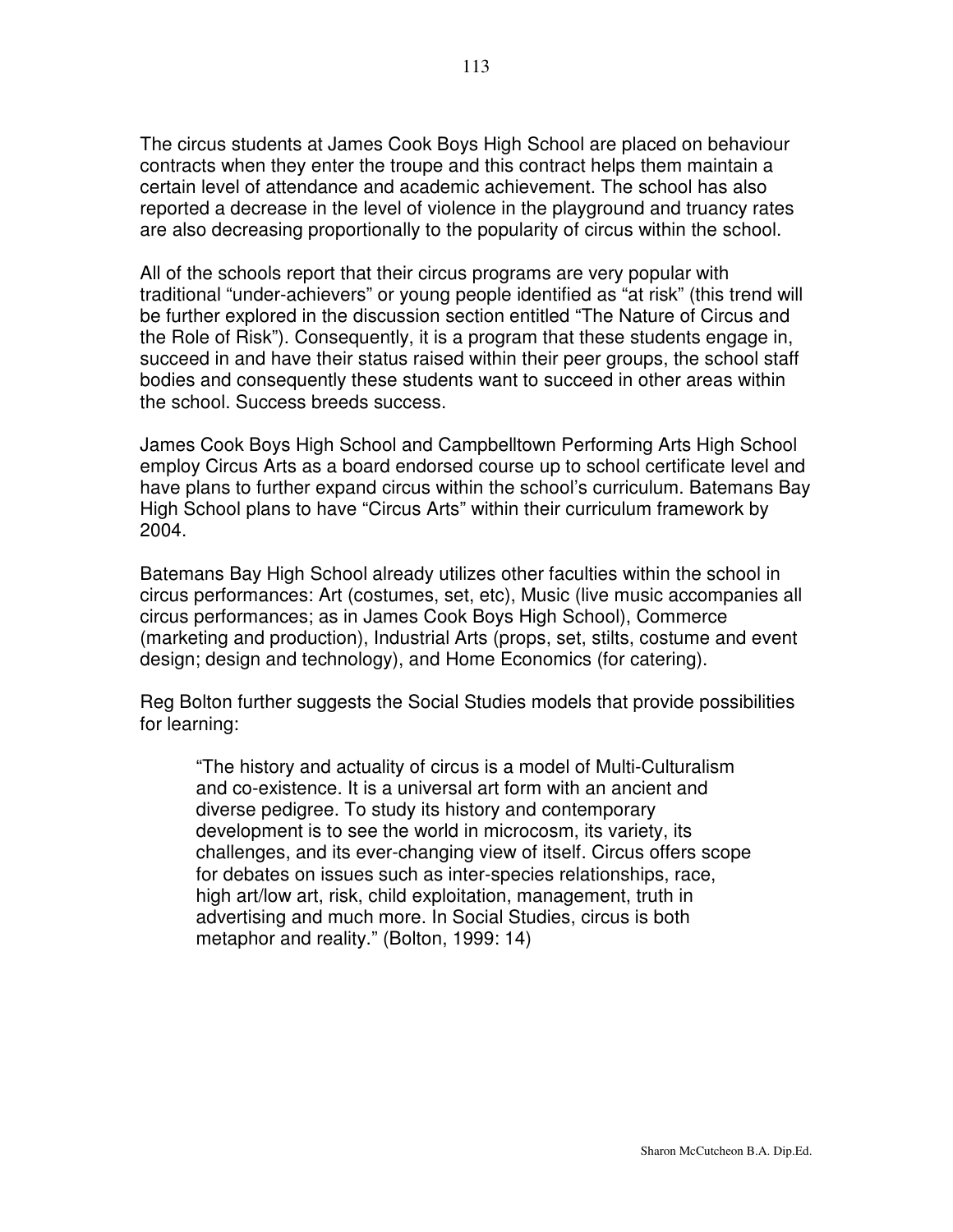The evidence on the scholastic benefits of circus is not conclusive and though there is some literature acknowledging the scholastic benefits of the arts in education (Trowsdale, 1996. Bagshaw and Halliday, 2000. Neville, 1989. Hare and Boston "Arts for the Sake of Success", 2001) the evidence on the benefits of circus specifically is at best anecdotal. There is definitely enough qualitative research to support the scholastic benefits of circus to warrant further longitudinal research into its long term scholastic benefits for participating circus students.

So, far from being irrelevant to modern education and out of place in schools, circus has the potential to assist students in all aspects of academic learning. It can provide a model for the process required to achieve in schools and "own" knowledge and can help students actively engage in all aspects of school life, not just circus. Physically, psychologically and scholastically, circus can improve individuals' awareness, attitude and ability to succeed within an education framework. Of course, once the individuals within an institution are working to their maximum potential, this reflects on the institution as a whole and on the community within which it exists.

# **SOCIOLOGICAL BENEFITS**

Jim Ife and Helen Crummy both emphasise the importance of autonomy and the individual discovery of identity if the ideal community model is to work (Ife, 1985: 90, Crummy, 1992: 239). Limerick and Nielson emphasise the importance of an ideal community model working within a school framework:

"…the analysis of these writers indicate the potential inherent in mutually supportive relationships between schools and their communities. Where relationships engender caring between people, a sense of solidarity, and a feeling of 'belonging', an ethos may be created which nurtures the social and emotional needs of participants and which may assist them in their individual quest for self-realisation and an enhanced sense of identity." (Limerick and Nielson (eds.), 2000: 73)

Circus, by its very nature, is about community. It is impossible to make a circus on your own. It requires cooperation and support – not competition and all of the circus programs examined in this study can be defined as community circus. "Community" because anyone and everyone is invited to join these circus programs. Regardless of skill level, age, group, etc and once an individual becomes a member of the circus – they become a member of that "family" and consequently enjoy all the benefits that coincide with belonging to a supportive environment which encourages people to safely experiment, explore and enjoy their new discoveries.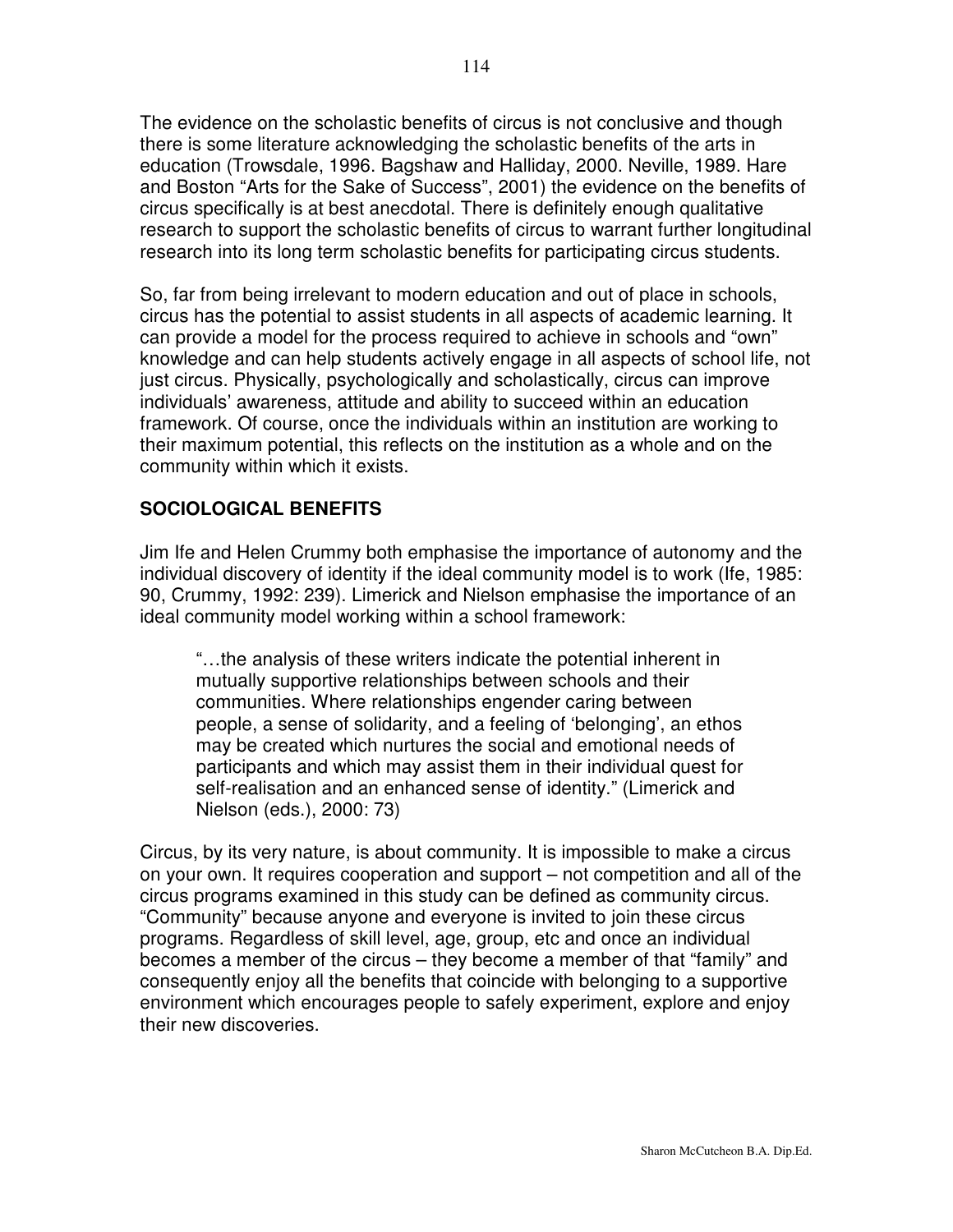The circus programs at James Cook, Dubbo West and Batemans Bay all celebrate their family ethos and the students openly discuss what it feels like to belong to another "family". The boys from James Cook High School even have an initiation ceremony when a new boy is selected for the troupe and they "guarantee" the safety and well being of their new members in all aspects of school life. The older members of the troupes at the three schools mentioned above socialize with the younger troupe members at social functions and in the playground; creating a climate which crosses a number of previously established taboos within most school frameworks. At Dubbo West, because of the isolated nature of some of the students living in the country, the circus students often car pool with each other, which means that their parents are, in turn, forming new bonds within the community.

The best example of this 'coincidental' bonding that I witnessed was at Belfast Community Circus in Northern Ireland. The group has monthly meetings to discuss the direction of the circus with parents, students and teachers. For a number of these parents, it is the only time Catholic and Protestant individuals communicate with each other; it was also the place where parents decided what costumes they would be responsible for making. Consequently, these meetings meant religiously contentious people were meeting to make leotards and stilts on weekends and after work – through their children's attachment to the circus.

Reg Bolton's work in disadvantaged schools also provoked parents that wouldn't normally socialize, to come together to work on costumes and props for their children involved in the circus program.

In all the programs discussed here, parents, tutors and students came together to discuss and decide on the future direction of the circus. Crummy used this idea of community decision making to change the identity and "public face" of a number of housing commission communities in Scotland. She maintained that as people feel more and more "divorced form the people who make the vital decisions" it is vital they find the "key to unlocking the creative energies lying dormant in their communities and use them to improve the quality of their lives." (Crummy 1992: 12)

Furthermore, according to Baz Kershaw, this kind of community driven performance is coherently radical and necessary for community development and helps to create collective agency, self-determination and responsibility to each other; thus celebrating such values as: equality, justice and freedom. (Kershaw, 1999: 219)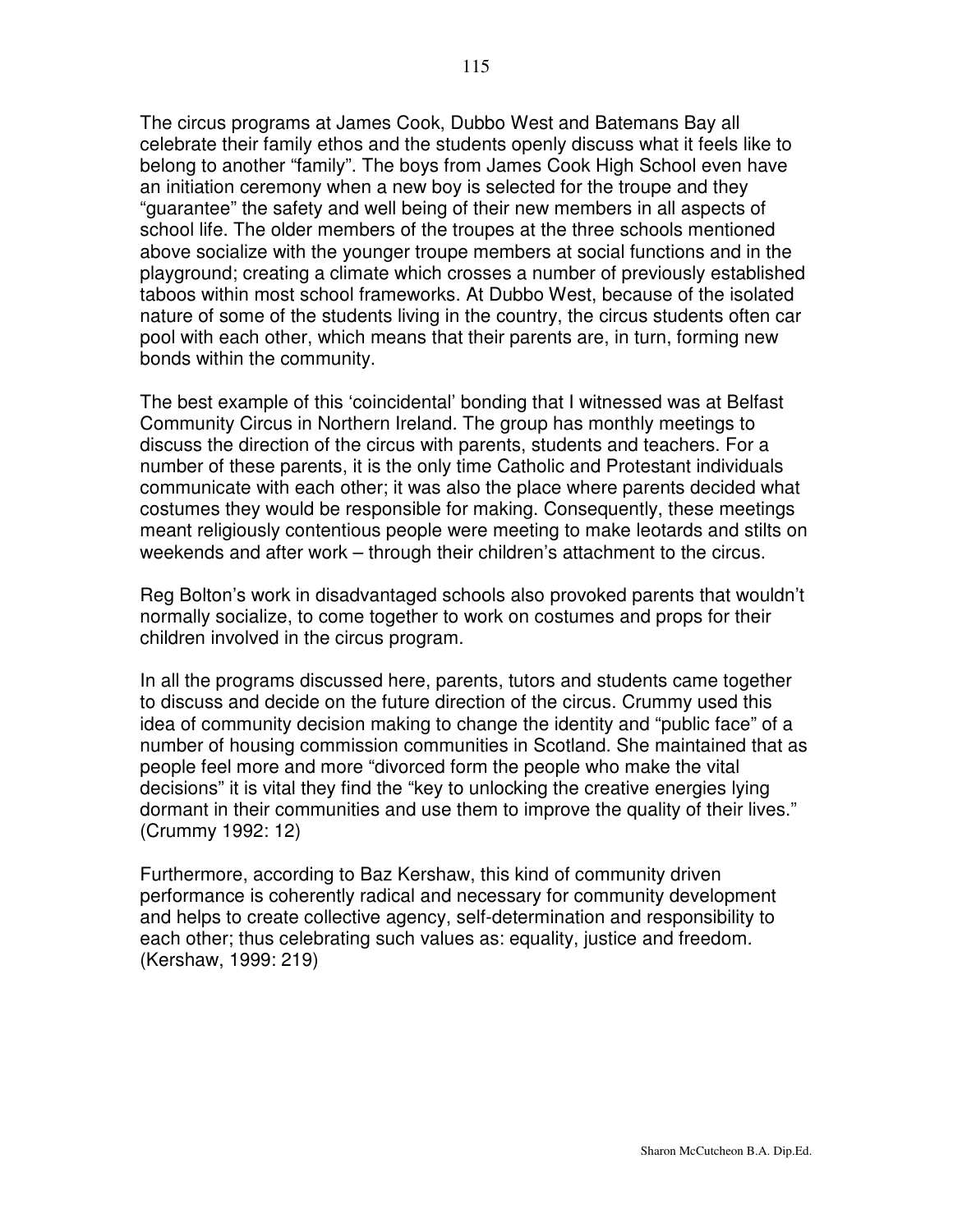Welfare State International and Neil Cameron are also long time advocates of community art for the reasons listed above. Community Art is certainly not a new idea and community circuses exist all over the world because of their many benefits, their radicalism and their celebration of the popular traditions of the working class: "Carnival, feast of fools, fairground, mummers plays and circus." (Coult and Kershaw 1983: 1)

Circus gives a communal voice to people that would normally consider themselves to have little weight in the democracy of any school. It offers a new avenue for young people and their families to become directly involved in the functioning of the school to which they are connected and enjoy a power that was previously out of their reach.

The circus programs have also given power to their school communities in other ways: most predominantly by changing the "public face" of the school. All of the circus programs have supplied their schools with the stimulus for positive publicity within the local media and enjoy sponsorship from local businesses. The most illuminating example of this is in Dubbo, where the school is located in an infamously "bad" part of town (according to the school's executive, other staff members, parents and various other community members – see "dissolving the stigma" for relevant interviews).

The Circus Arts students from Campbelltown Performing Arts High School ride their uni cycles to and from the train station and can be seen juggling and rehearsing in the main street waiting for buses and rides to and from school. The circus program at Dubbo West has seen their troupe perform at local, interstate and international occasions (including the opening of the Pacific School Games and the 2000 Olympic Games) and the cities tourist guide is covered with pictures of the local circus troupe. The parents of the circus students openly credit circus with dissolving the stigma that has previously surrounded Dubbo West Public School. Circus is cross-cultural, apolitical and exists outside of any language or socioeconomic barriers that restrict audiences of other performance mediums. Everyone can experience, interpret and enjoy a circus, and it is largely this aspect of circus, which helps ensure its continued success and popularity within communities.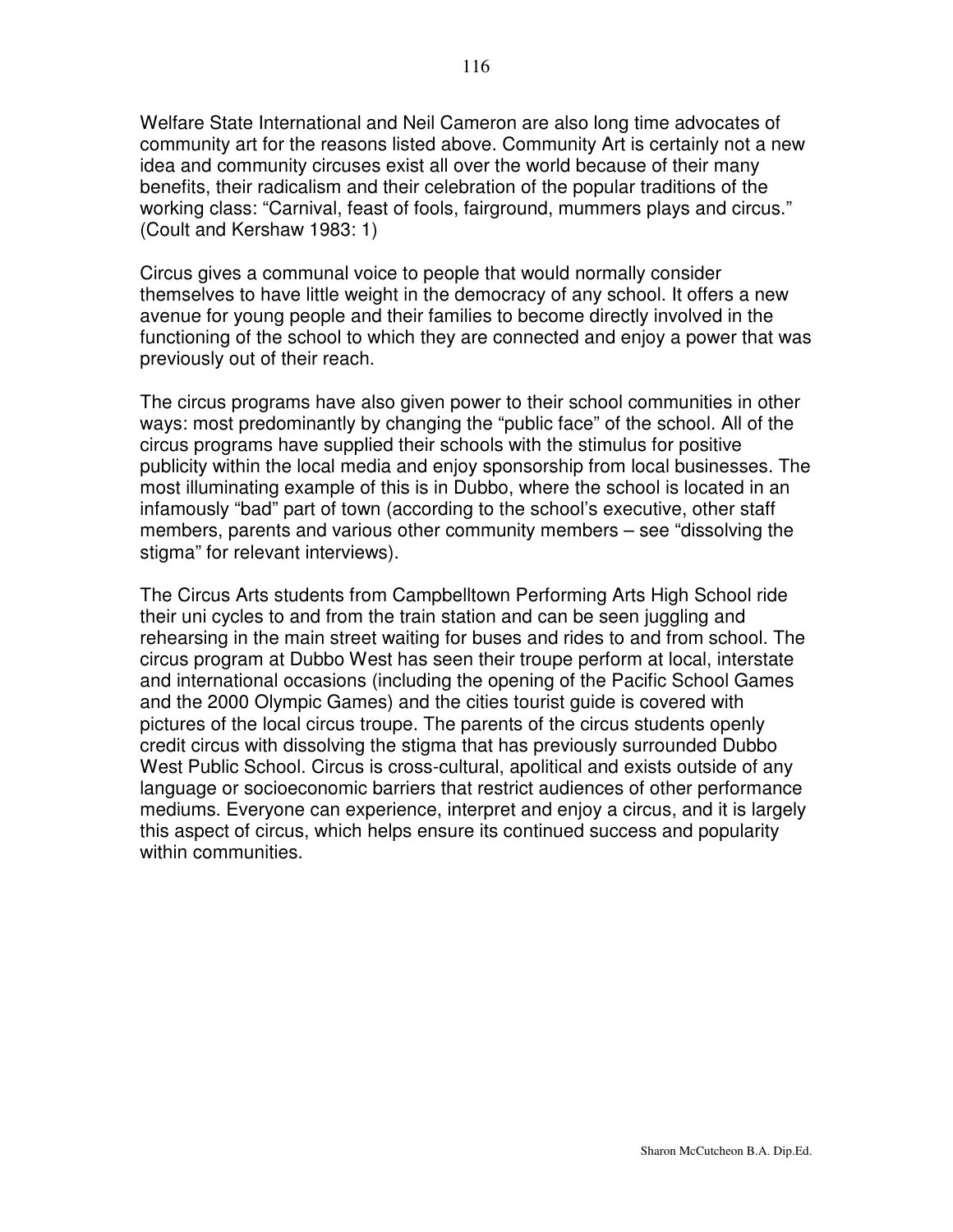All of the students in the programs use public spaces to train and practice, both outside the school grounds and inside the school grounds. This is the nature of circus. It stems from the idea of street performance and though most of the students are aware of this, many of them are forced to train in public spaces through problems with "space". None of the school's in this study has an allocated circus space as the executives of the relevant schools have no idea which space to allocate for training. Circus does not belong in Drama rooms and circus does not belong in Physical Education Gymnasiums…so where does it belong? The students tend to train outdoors in undercover quads and on school ovals. Occasional extreme weather conditions will see them asking for an indoor space to practice. But more often than not, these circus students will be on the oval, training through the seasons and showing off to passers by – be they other students, staff, or members of the public who can see the oval or quads. A positive note is that this visibility may be one of the initial reasons students become involved in circus programs.

This problem of identification of circus within schools has its benefits. By training in public spaces that are very visible and very accessible, circus becomes something that is not elite and "off limits"; it is open to participation from anyone who can see it and therefore experience it. But more importantly, the students that are participating in the circus training have, probably for the first time, transformed their school space into a circus space! A space for learning, trying new things, sharing, celebrating and having fun! Students take control of a space – their space that has previously been surrounded and controlled by rules and boundaries – usually stipulated by adults who rarely actually use the space themselves.

Circus gives young people the opportunity to take control of many "spaces" with identities which have been previously primarily forged by external influences; in the case of their bodies as space - mass media, public opinion and peer pressure, or, in the case of their school as space - teachers and department committees, etc. Of course, young people will always try to control these space with their own methods e.g. drugs, eating disorders or, in the case of school spaces, graffiti and vandalism, but circus provides them with a healthy alternative for gaining control over what is rightfully theirs anyway.

It is important that circus is a communal activity because of the risk involved in displaying circus skills; skills that we have already established are "real" and cannot be disguised as anything else or their performers as anyone else. These students are putting themselves at the huge risk of ridicule by their peers by their utilization of public space, which raises the question of "why do it?" Taking control of these public spaces and demonstrating raw skills that involve a display of the physical self is an area shrouded in mystery and secrets and taboos by adolescents.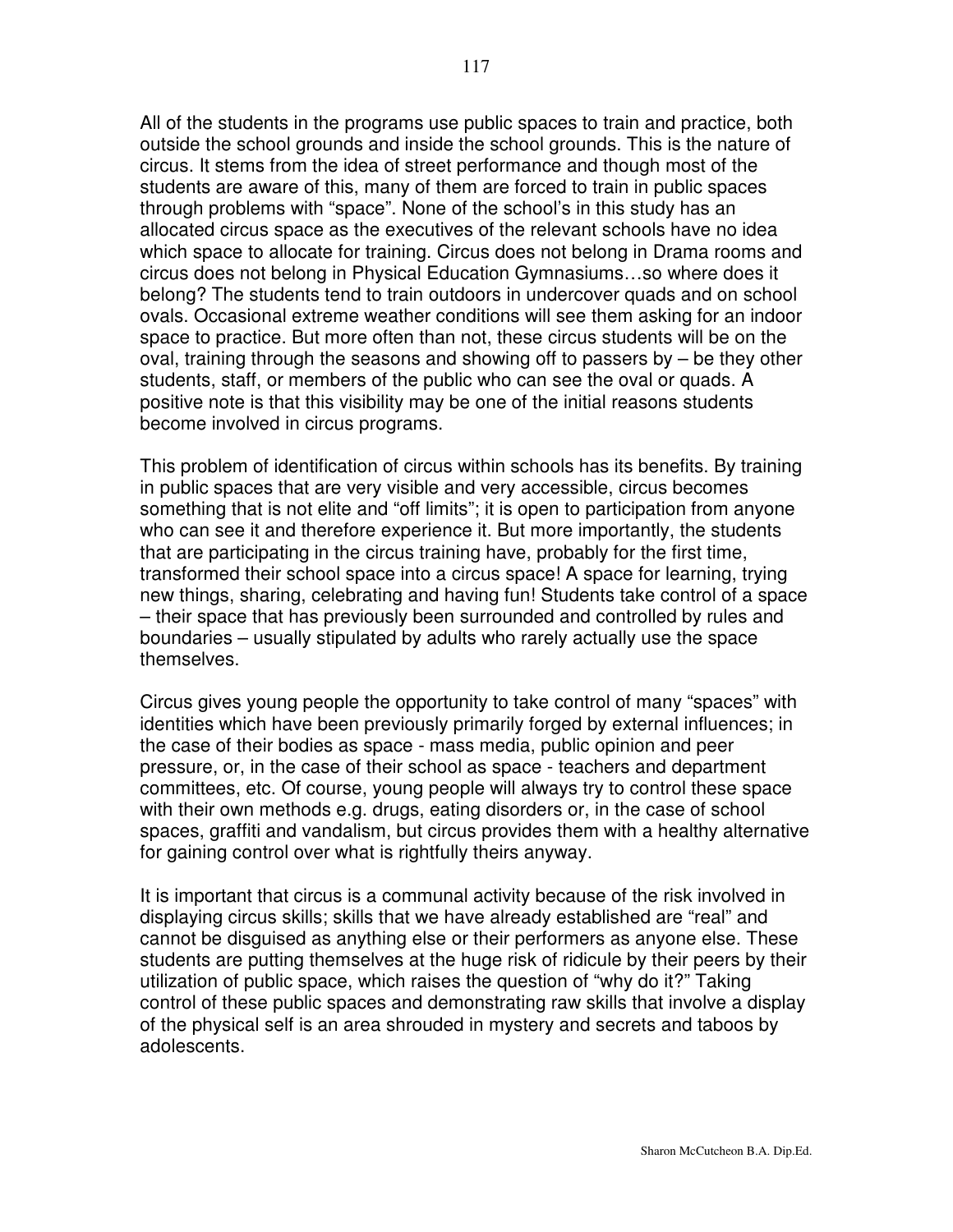It is this "control" that gives power to individuals and groups that were previously powerless. The literature suggests that individual autonomy gives rise to community building and changing the public face of communities. The observations of the circus programs and their positive impact on individuals and their communities concurs with the literature, proving circus is one such "artistic" program that unleashes hidden "creative energies".

# **THE NATURE OF CIRCUS AND THE ROLE OF RISK**

The nature of circus has been briefly examined above in the context of what it is about circus that attracts young people to it and makes it so accessible and effective for communities. Circus is creative and allows for artistic interpretation, it is exciting and new, and crosses cultural barriers that limit the participation and audiences of other performance mediums. Circus, as illustrated by Bolton, is real, and cannot be disguised as anything else…and circus makes young people look at their arms and legs with 'genuine wonder and awe.' This response is deeply seated in the individuals' perception of circus and is documented in the literature. The notion of circus and its appeal to a wide cross section produces this wonderment at one's own ability to juggle for the first time, or hold an adagio pose. A wonderment that is unlikely to be experienced in the kicking of a soccer ball, or tackling someone to the ground.

Stoddart's book "Rings of Desire – Circus history and representation" examines the perception of circus within our culture and how this affects our attitude towards circus performances and circus learning. She maintains it is so contradictory in its nature; at once a "craft, an art and entertainment", that its appeal lies in its ability to exist outside our complete understanding, in a place "shrouded in mystery, secrets and taboos" (Stoddart, 2000: 10). Mullet states "Circus can reject mainstream culture and embrace it" (Mullet, 2001: 10). Bolton maintains it is the "parade of our deepest phobias, fears and dreams before our eyes" (Bolton, 2002 pers. comm.) and Ward, who believes it is the "magic of circus" that makes it so appealing to young people:

"The magic of circus still exists. This is a phenomenon that is rooted within all of us. It is held within our folk memories. I have experienced children who have never seen a Circus Performance, either live or recorded, who have been enthralled by the idea of circus alone." (Ward, 1991: 23)

The literature seems to concur that there is a "magic" in circus, a wonderful contradiction that appeals to the nature of young people, as they themselves exist within a contradiction of sorts; particularly adolescents who are both the products and producers of modern culture (Hunter, 2000: 28). Young people are told not to take risks by the authority figures, yet cannot learn without a certain amount of risk taking.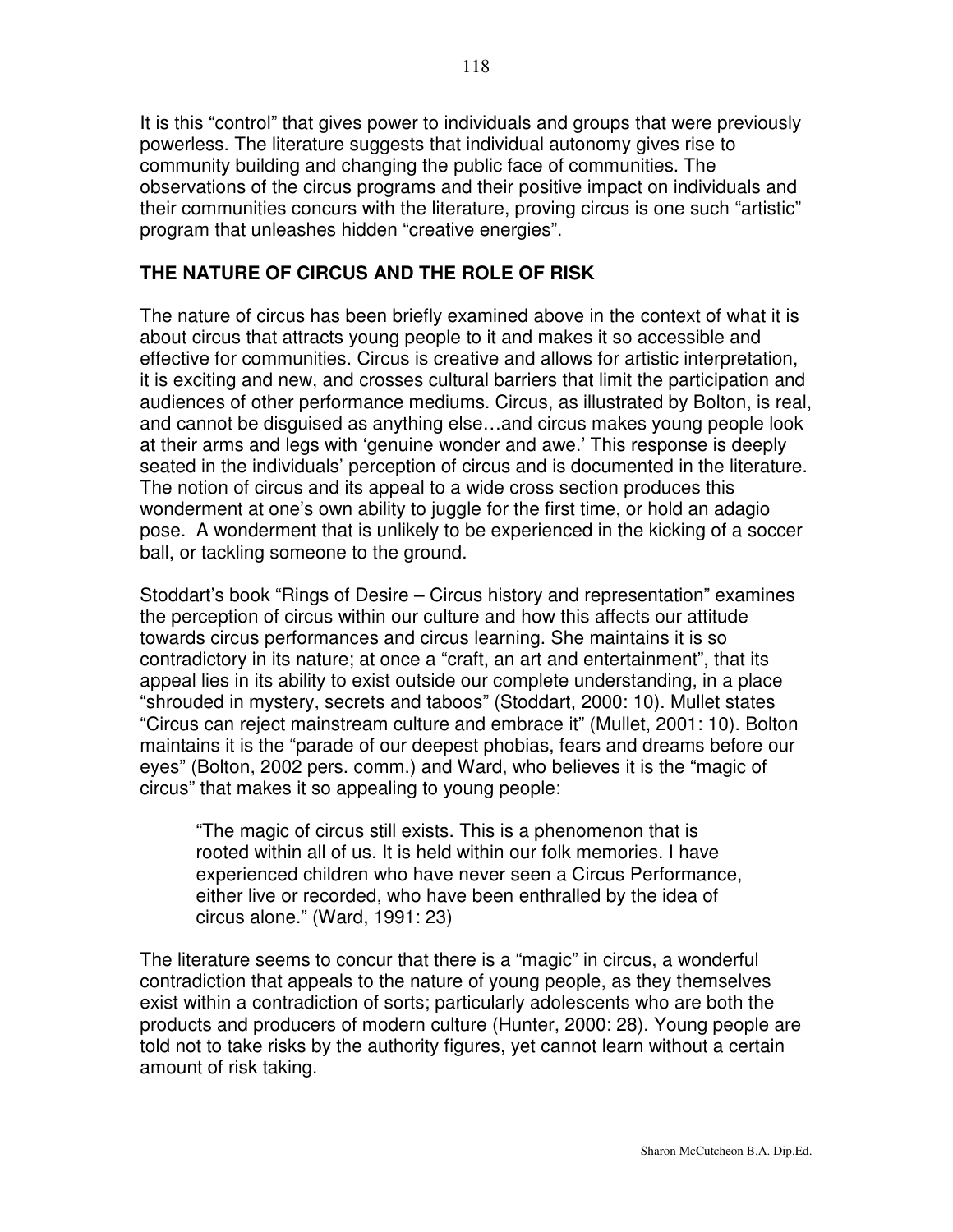Circus is risky! As illustrated by Stoddart:

"Circus is, above all, a vehicle for the demonstration and taunting of danger and this remains its most telling feature. Physical risk taking has always been at its heart; the recognition that to explore the limitations of the human body is to walk a line between triumphant exhilaration and, on the other side of this limit, pain, injury or death." (Stoddart, 2000:4)

And it is this essential element of risk that all the circus tutors included in this study have an understanding of and a respect for. Each program has a risk management strategy and a peer training system which ensures each student learn their self selected skills in logical steps, steps that are always supervised by a trainer who is previously experienced in the risk management of that discipline.

Circus, by its very nature involves an essential element of risk, however, it is also very safe; another magical contradiction in circus that makes it so popular with young people (and their parents). It is ironic that the Physical Education teacher at James Cook High School is against the circus program as he thinks it is "too dangerous". However, a number of the boys have migrated to circus, from football, at the request of the parents who believe football is too dangerous and "circus is better for their boys." There has not been a single injury in the circus program at Batemans Bay High School or at Campbelltown Performing Arts High School. Reg Bolton insists his circus residencies are actually lessons in risk management and prides himself on his "clean track record" when it comes to his circus students and safety.

Yet students are constantly finding new ways of pushing their circus skills to include risk. The advanced juggling students in "Circus West" involve fire and knives in their juggling routines and the unicyclists ride five-foot high "giraffe" unicycles. According to the staff supervisors of the programs at the schools included in this study, it is vital that the students perceive what they are doing as 'risky' in order to maintain their engagement and the program's popularity. The risks encountered in circus are apparent and as such, they are approached critically and thoughtfully. This is not so in many sports, where the risk is often ever present and far less predictable.

The literature on risk tells us that this need that adolescents have to take risks is almost innate and is something teenagers have always done (Gonzalez, 1994). They take risks for a number of reasons: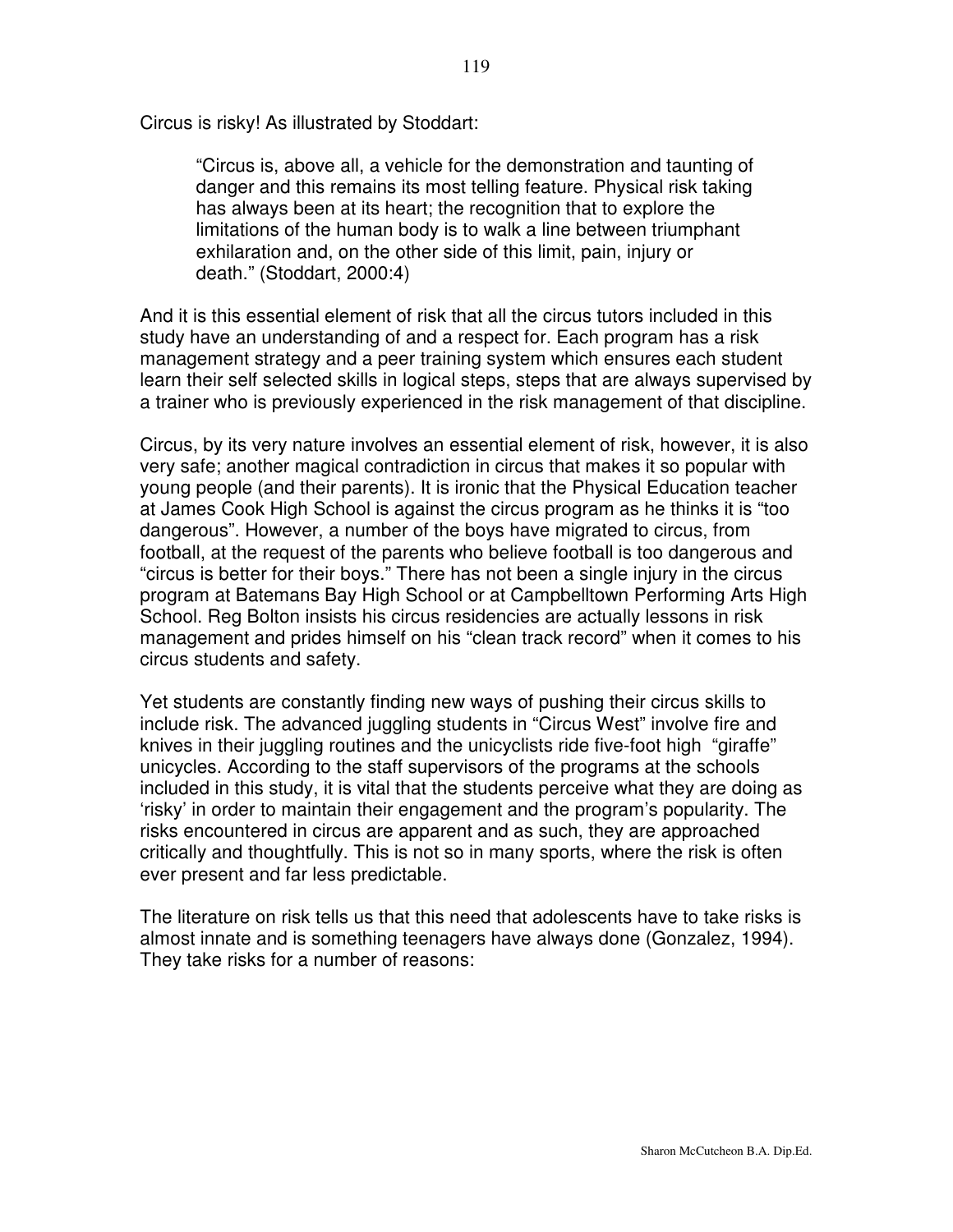"…1) take control of their lives; 2) express opposition to adult authority and conventional society; 3) deal with anxiety, frustration, inadequacy and failure; 4) gain admission to peer groups and demonstrate identification with a youth sub-culture; 5) confirm personal identity; and 6) affirm maturity and mark a developmental transition into young adult hood." (Jessor and Jessor in Gonzalez, 1984:1)

Other authors that maintain the necessity of risk in the development of adolescents include: Chicken and Posner, 1998. Lupton, 1999. Davis in Sugarman, 2001. Jensen, 1998 and Bolton, 1999; who maintains circus is a perfect tool for teaching young people how to take safe risks thus fulfilling one of the main purposes of childhood: "risk taking in childhood is how we learn." (Bolton, 1999: 15)

Adolescents need to take risks. However, the risk taking behaviour that young people engage in today can be very dangerous, potentially fatal in fact. Circus can channel this desire to take risks into healthy, safe activities ensuring young people are still experimenting with thrills and risk taking but doing it in a very authentic and healthy way. (Davis in Sugarman, 2001: 171)

The results table titled "The Role of Risk" illustrates the pattern of identified "Youth at Risk" being attracted to circus programs within schools (see Report no.9. Standing Committee on Education, Community Services and Recreation, 2001, for definition of "Youth at Risk"). Obviously it is not only "Youth at Risk" that are attracted to circus programs, but all of the schools in the study report a high proportion of their members fall into his identified category. "Youth at Risk" are generally young people who engage in risky activities, therefore it follows that circus would be an attraction for these students.

Other young people that fall into this "risk" category are often at risk because of a number of external influences that are outside their control. The literature tells us adolescents often take risks to assert authority and attempt to gain control over their bodies and their lives. Circus is one such risky activity that helps young people gain control over their bodies and their environment. Mike Maloney, an Australian founding member of Belfast Community Circus, believes it is this aspect of circus that helps the young people in Belfast (who permanently live in an "at risk" state) gain control over themselves and their environment. (Maloney in Sugarman, 2001: 101)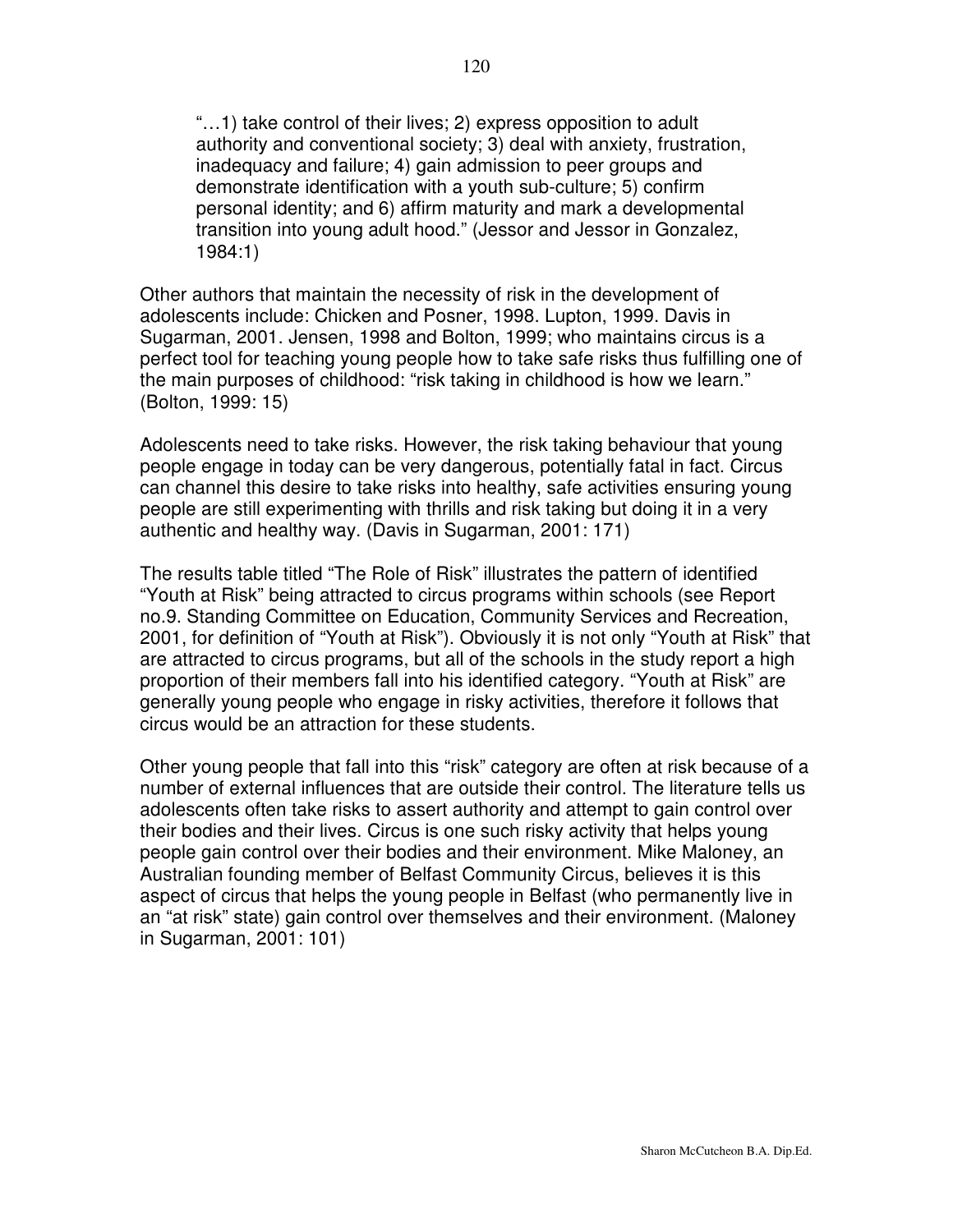However, as argued by Dwyer and Win, 2001, by identifying young people as "Youth at Risk" we quite often further distance and stigmatize them, thus increasing their minority status. Bolton emphasizes the importance of circus being for all students, NOT just the "naughty ones" and is often forced to speak to Principals about circus being used as a privilege for well-behaved "naughty students" (which can be taken away at the teacher's will) or circus only being funded for the "Youth at Risk" within a school. He will only teach a cross section of students, as he believes this is the ethos of circus – "a role of equal importance for everybody". Observations at Bolton's residencies indicate that the students that have 'mixed' during circus learning are more likely to 'mix' in the classroom and in the playground; thus removing the 'gap' between the identified "Youth at Risk" and the other students.

So this illusion of risk and danger is an essential part of what attracts such a cross section of students to circus, including "Youth at Risk" – a group of students which are noted for their absence in extra-curricula at school. When in reality, students are trying and staying in circus because they feel they can safely take risks in a "family environment" which is supportive in all the areas of circus; all the areas they enjoy benefits: physical, scholastic, psychological and sociological.

# **THE ROLE OF THE CIRCUS TUTOR**

The teacher supervising the circus training is vital to the success of the in-school circus program. In our current climate of litigation, there is increasing pressure on teachers to ensure the physical safety of all students involved in physical activity. A circus teacher must be able to maintain a safe training environment, whilst still being able to maintain an element of risk, danger and freedom. This can only come with knowledge, understanding and respect for circus.

Each school included in this study enjoys a relationship with resident professional circus in their area and circuses that tour to their areas. Even Bolton, who has many years experience as a performer in professional circus, recognizes and utilises the talents of other circus professional to support the industry, and to inspire awe and excitement in his pupils.

The supervising teachers at James Cook, Campbelltown and Batemans Bay frequently arrange professional circus performers to come and rig equipment and run in-school workshops for students. This relationship is important for two main reasons. It supports the circus industry; an industry that is growing and smaller, regional companies are finding it increasingly harder to compete with larger, corporate companies; like Cirque Du Soleil (Bolton, pers. comm. 2002). The relationship also fosters that "magic" (see Ward above) that inspires young people and encourages them to challenge themselves and set new goals.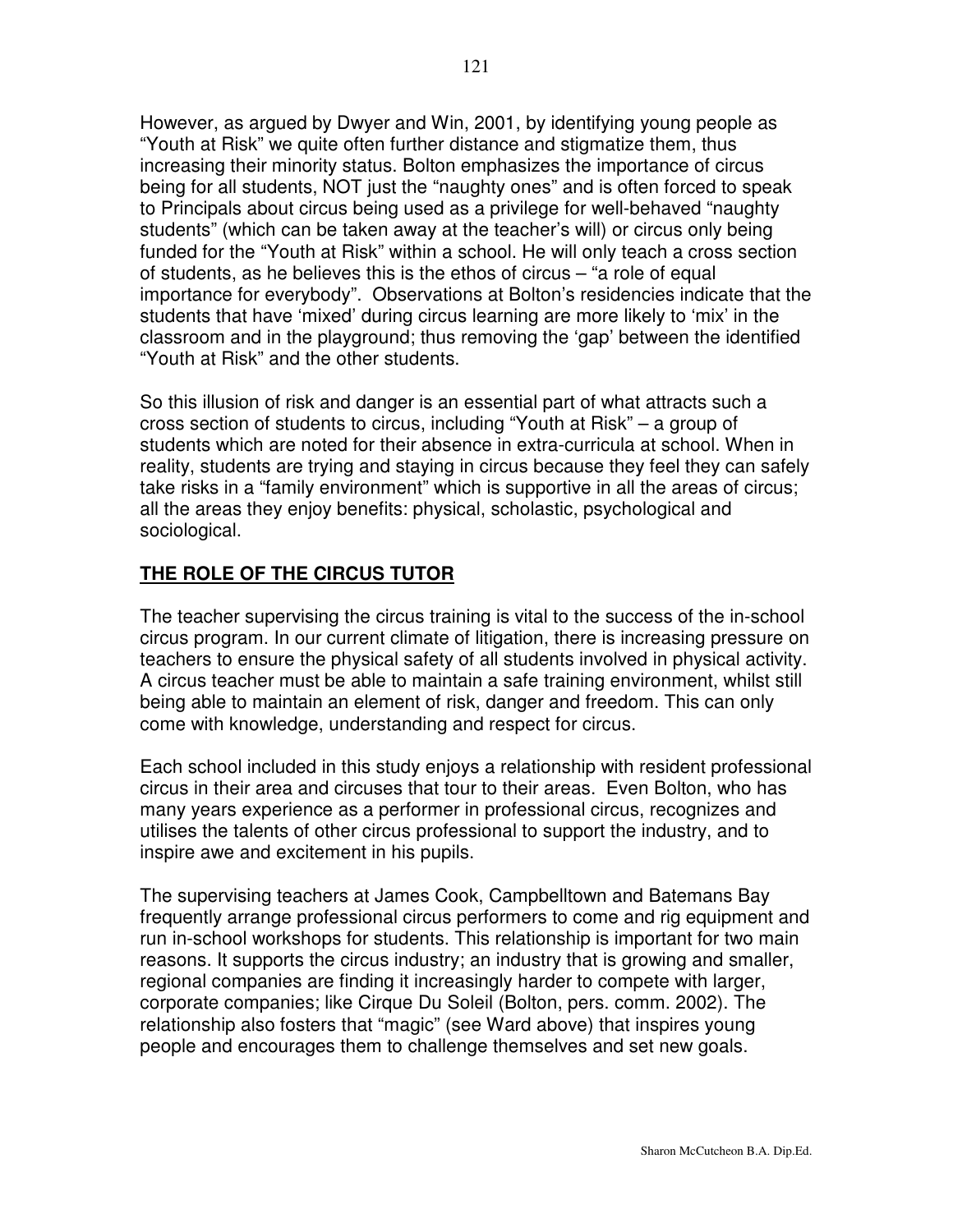There are not many areas within schools where teachers have to employ professionals to tutor their students. And, as illustrated in the literature (Bolton, 2002. Dwyer and Wyn, 2001. Ward, 1991. McEntegart, 1992. Hatton, 2001. Durick, 1993. Neville, 1989 and Sugarman, 2001) teachers don't like to be seen as having less knowledge than their students – it inverts the power base that our education system is based on, and places the teacher in a new position. All of the teachers interviewed in this study were aware and comfortable with the knowledge that their students were constantly becoming more skilled than their teachers and in-turn, tutoring other circus students.

The circus teacher must have an understanding of the nature of circus, in particular the element of risk (as discussed above) and the freedom of personal interpretation in circus learning. In Physical Education, there is one way to do a forward roll successfully. In circus, there are several. Physical education teachers were identified as obstacles to successful circus programs by all the circus teachers interviewed in the study. Not only for space reasons (e.g.: "their gymnasiums"), but because circus is often mistaken as the Department of Education and Training sanctioned type of physical education. In fact it is closer to the Creative and Performing Arts faculty; due to its creative nature and the performance element that is also an integral part of circus.

Staff members who do not have an appreciation of circus ethos and the role it plays in the education of the young people involved in the program, can ruin circus. At Batemans Bay High School, a number of staff view the circus program as trivial and "silly", which is almost as hazardous as trying to impose a series of strict rules on circus learning. A number of staff at each school examined see the circus students outside, riding unicycles and walking on stilts and "panic" because these students seem to be "out of control" (pers. comm., Woodhead, Dubbo. 2002). However, these students are very in control; control of themselves and of their school spaces – which is a new experience for many staff and this sort of radical change is not encouraged in institutions based on tradition and rules (see table titled "Obstacles to Successful Circus Programs" for evidence on recurring patterns in staff reactions).

Circus tutors must genuinely like young people, as many of the students involved in the programs are identified as "Youth at Risk" and are placing themselves at the further risk of ridicule – staff must be aware of this and can't use this advantage to manipulate or control young people. The circus tutors at Dubbo West, James Cook, Reg Bolton and Batemans Bay High School are all undertaking further study into the area of circus and its utilisation as a tool for helping young people and their communities. This is testament to the respect these tutors have for young people, circus and its potential within educational frameworks.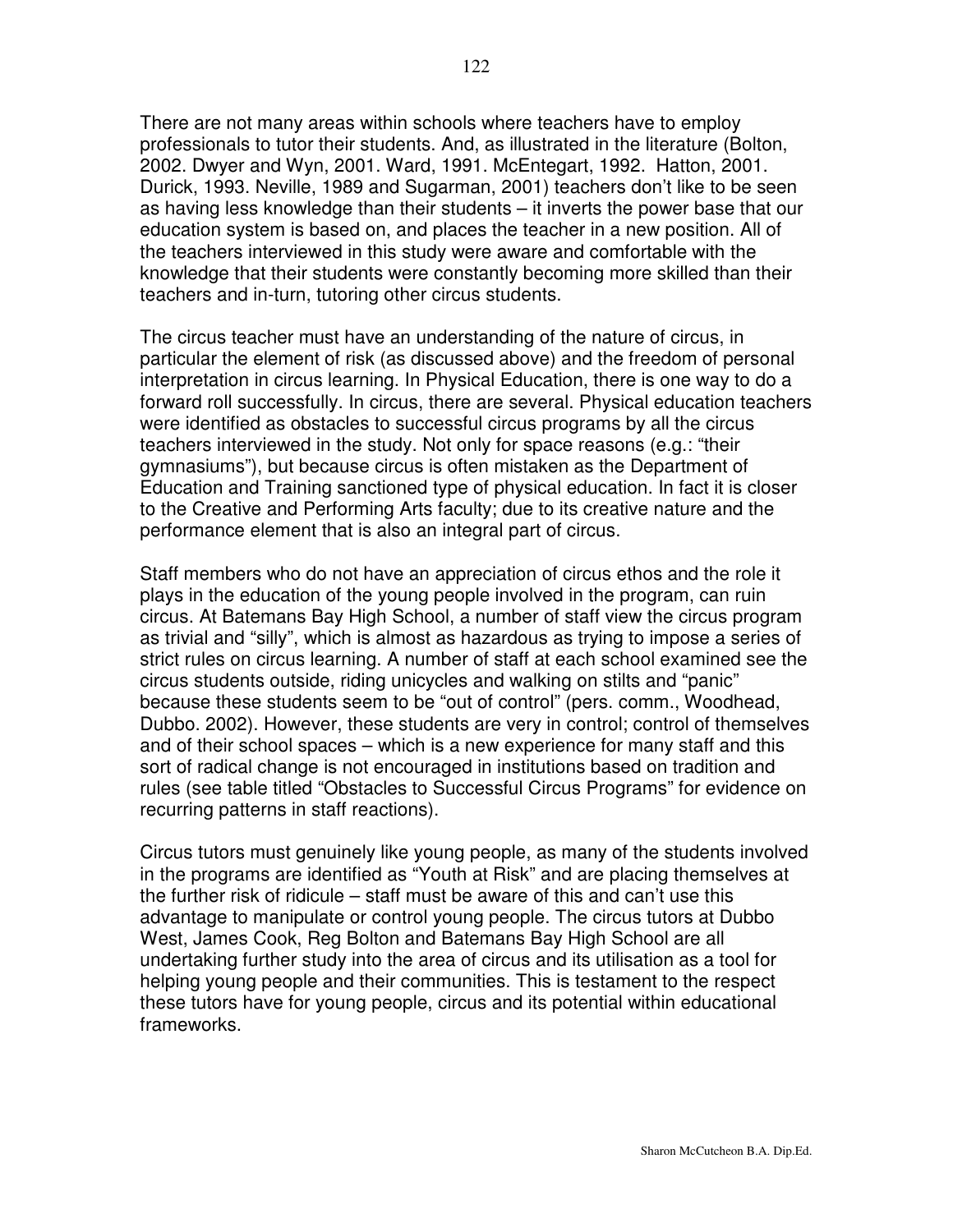Circus tutors must also be able to acquire funding through the appropriate channels as circus is equipment intensive and all equipment must comply with Department of Education safety standards. As the school executives interviewed in this study are unsure as to what circus actually is and where to "place it", i.e.: in Drama, Dance or Physical Education, they are usually reluctant to fund it. Circus has a reputation for being dangerous and unpredictable – not qualities traditionally welcomed by schools' executives. Therefore, circus tutors must be willing and able to "put the case" for circus with risk management plans and program outlines that will convince the people who formulate budget allocations of the credibility of circus. This can be an exhausting and ongoing task, that is fuelled only by the reward of students' reactions to their circus learning and their various performance achievements. There are no formal department rewards for students or teachers of circus in education…yet**.**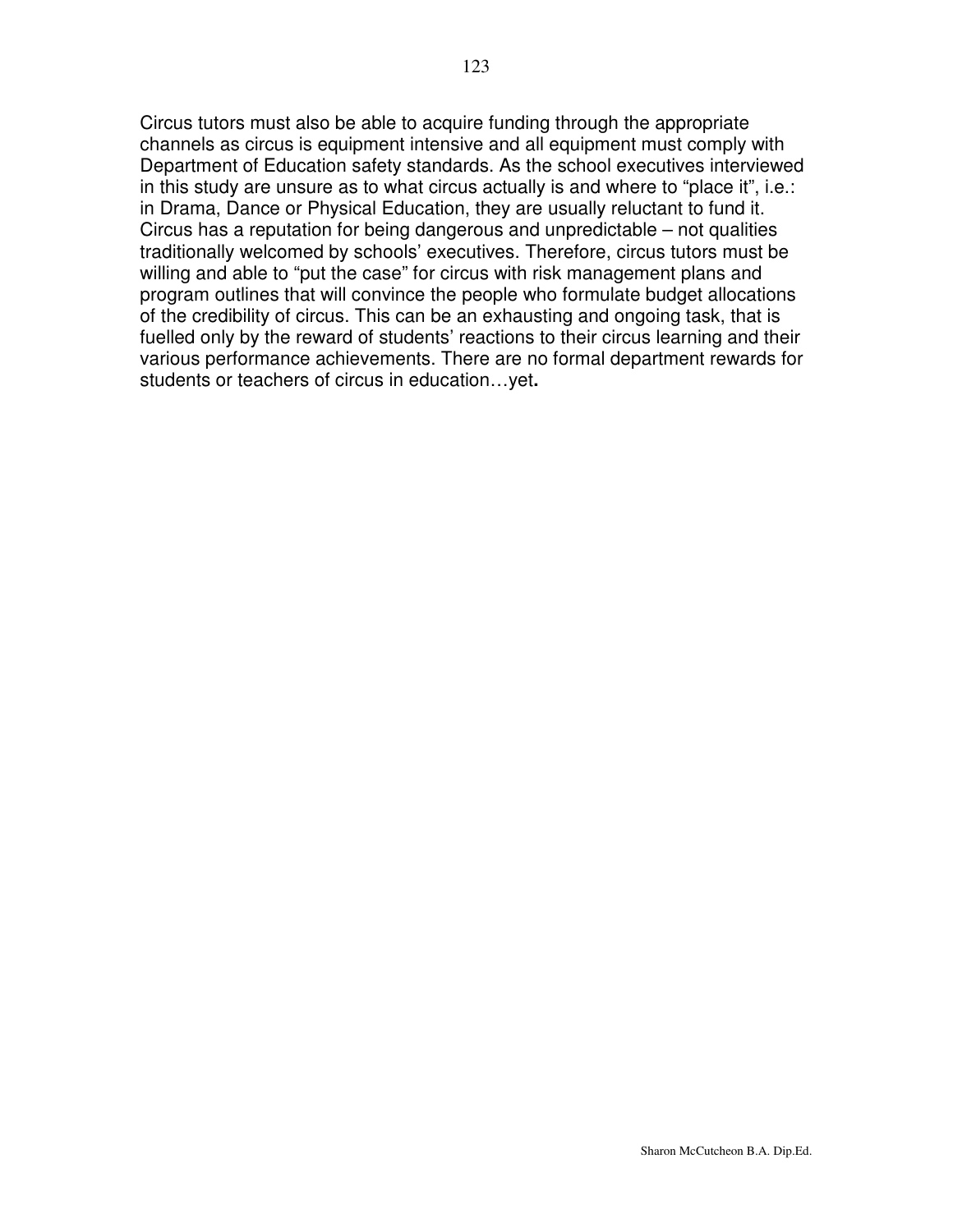# **CONCLUSIONS**

# **PRINCIPLES AND PRACTICES:**

A number of principles and practices can be drawn as conclusions from the discussion of the results examining the in-school circus program case studies.

The principles include:

- 1) Public performance is an essential part of any circus program.
- 2) Circus is real.
- 3) Circus is equipment unique and this equipment is necessary.
- 4) Circus tutors need special personal and professional qualities; most importantly passion, enthusiasm and respect for circus and the innate abilities of young people.
- 5) Training spaces must be public, easily accessible and visual to all staff and students.
- 6) Circus programs must have access to professional circus performers and teachers.
- 7) The "magic" of circus must be maintained by staff and students within the program.
- 8) Safe risk is a necessary.

The practices include:

- 1) The establishment of a levels system within the program; primarily for training and risk management purposes. Level systems also in the development of acts for performances.
- 2) Peer tutoring is a progression of circus programs that fosters benefits for students in a number of areas.
- 3) Circus skills are broken down into safe, accessible steps for circus students.
- 4) A safe and friendly "family atmosphere" is maintained at all times within the circus training and performance space.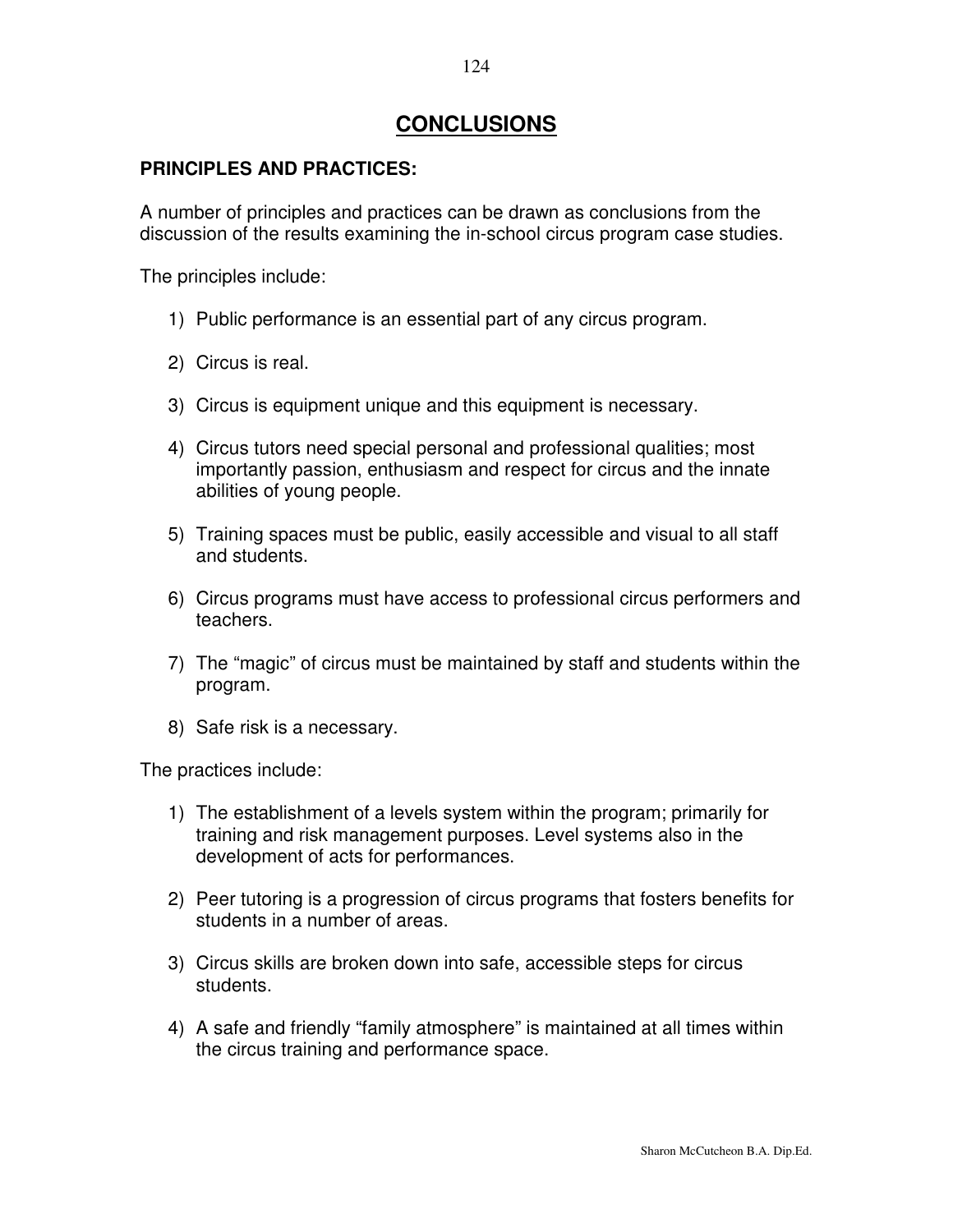- 5) This training space becomes a circus space and as such, becomes property of its performers and "magical".
- 6) Cross sections of students are attracted to and encouraged in all circus programs.
- 7) Students are encouraged to be autonomous and set challenges for themselves and their circus ensemble

The evidence discussed above is based on post-hoc longitudinal data and has given rise to these principles and practices; thus the building of a theory has ensued. The theory of how and why circus works within an educational framework.

Without a managed longitudinal case study from which to draw categorical data it is difficult to make definitive statements regarding circus being solely responsible for the benefits discussed here. However, the evidence suggests that these principles and practices of the successful circus programs have given rise to the physical, psychological, scholastic and sociological benefits outlined in the results and discussed above. It is apparent that circus does in fact work.

The focal points of this project are consummate: The notion that "circus works" in the development of young people is difficult to dispute in light of such prominent supporting evidence. The formulation of theories as to how and why it works are set out above. And the identified benefits of circus in the divergent educational settings in which it is currently applied appear undeniable. While post hoc study has provided the necessary data to draw these conclusions, a longitudinal case study established to test these principles and practices can only benefit the acceptance of circus as a vehicle of educational and social advancement.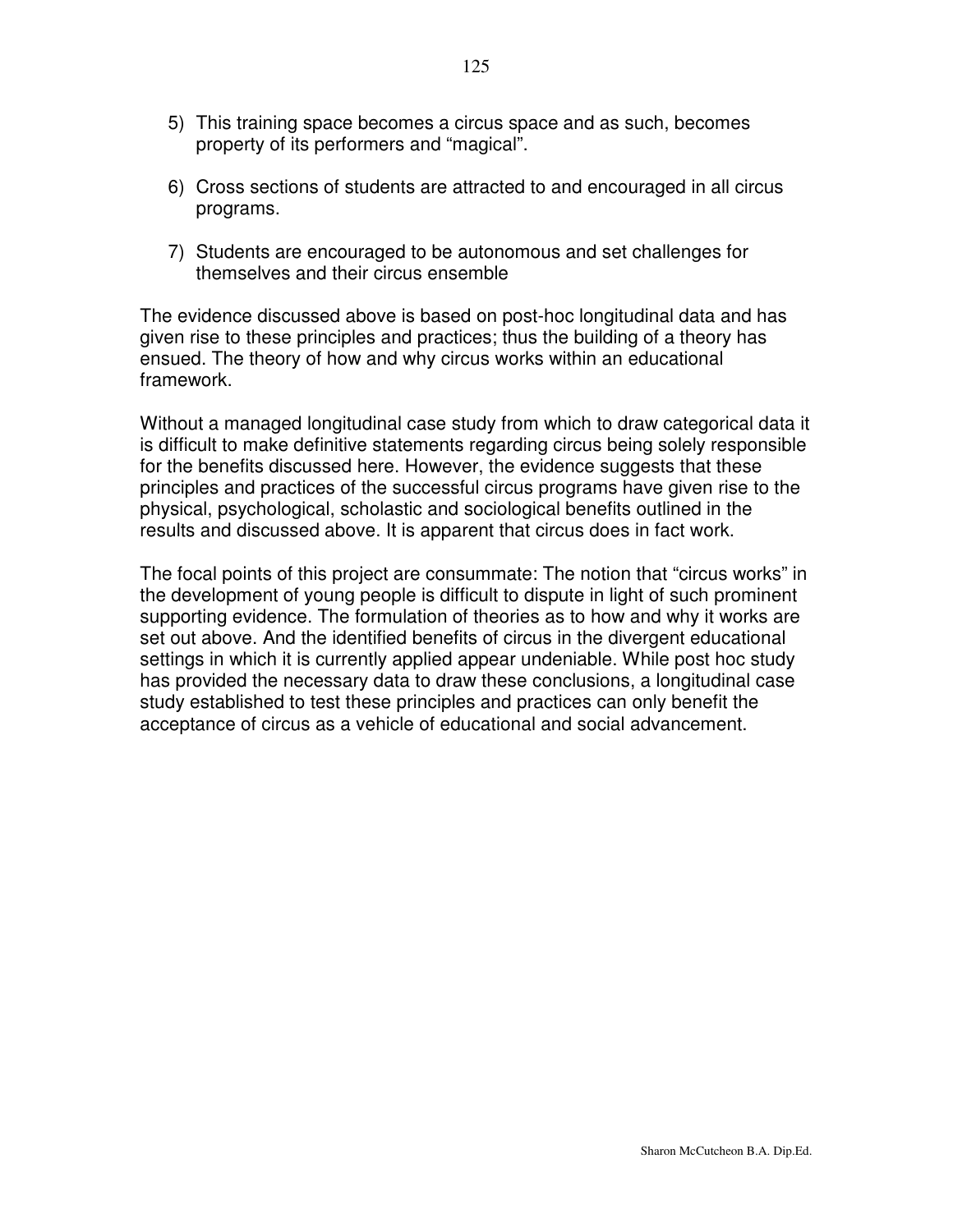# **BIBLIOGRAPHY**

Australia Institute of Health and Welfare **Australia's Children – Their Health and Well Being** (1998) Australia Institute of Health and Welfare, Canberra

Australian Institute of Family Studies (2000) **Evaluation of the National Youth Suicide Prevention Strategy** Victoria, Australia

**Australian social Trends 2000. Health – Mortality and Morbidity: Suicide.** The Australian Bureau of Statistics. http://www.abs.gov.au/Ausstats/ - Accessed 10<sup>th</sup> February 2003

Ashton's Circus Video – **Circus Skills 1 and 2.** (1982) Appleseed Productions: Australia

Bagin, D, Gallagher, D and Kindred, L (1994) **The School and Community Relations – fifth edition**: Allyn and Bacon, America

Bagshaw, D and Halliday, O (2000) **Handling Conflicts at school: Drama as a medium for adolescent learning**. Nadie Journal 24:2, 87-101

Bell, J (1999) **Doing Your Research Project** Open University Press: London

Blaikie, B (1988) **Circus in Education** Nadie Journal 13:1, 36-40

Bolton, R – Video (1985) **Circus in a Suitcase, Circus Skills 1 – 5** The Circus Shop, Mt Lawley, W.A. Australia

Bolton, R (1999) **Circus in Education** Australasian Drama Studies 35, October

Bolton, R (1985) **Circus in a Suitcase** Suitcase Circus Publications: W.A. Australia

Bolton, R (1987) **New Circus** Calouste Gulkenkian: London

Boal, A (1979) **Theatre of the Oppressed** Pluto Press: London

Cameron, N (1995) **Maleny Folk festival – The Art of Celebration** Mimburi Press, QLD. Australia

Cameron, N (1993) **Fire on the Water** Currency Press; N.S.W. Australia

Carlson, M (1996) **Performance – a critical introduction** Routledge: London

Chicken, J.C. and Posner, T (1998) **The Philosophy of Risk** Thomas Telford Publishing, London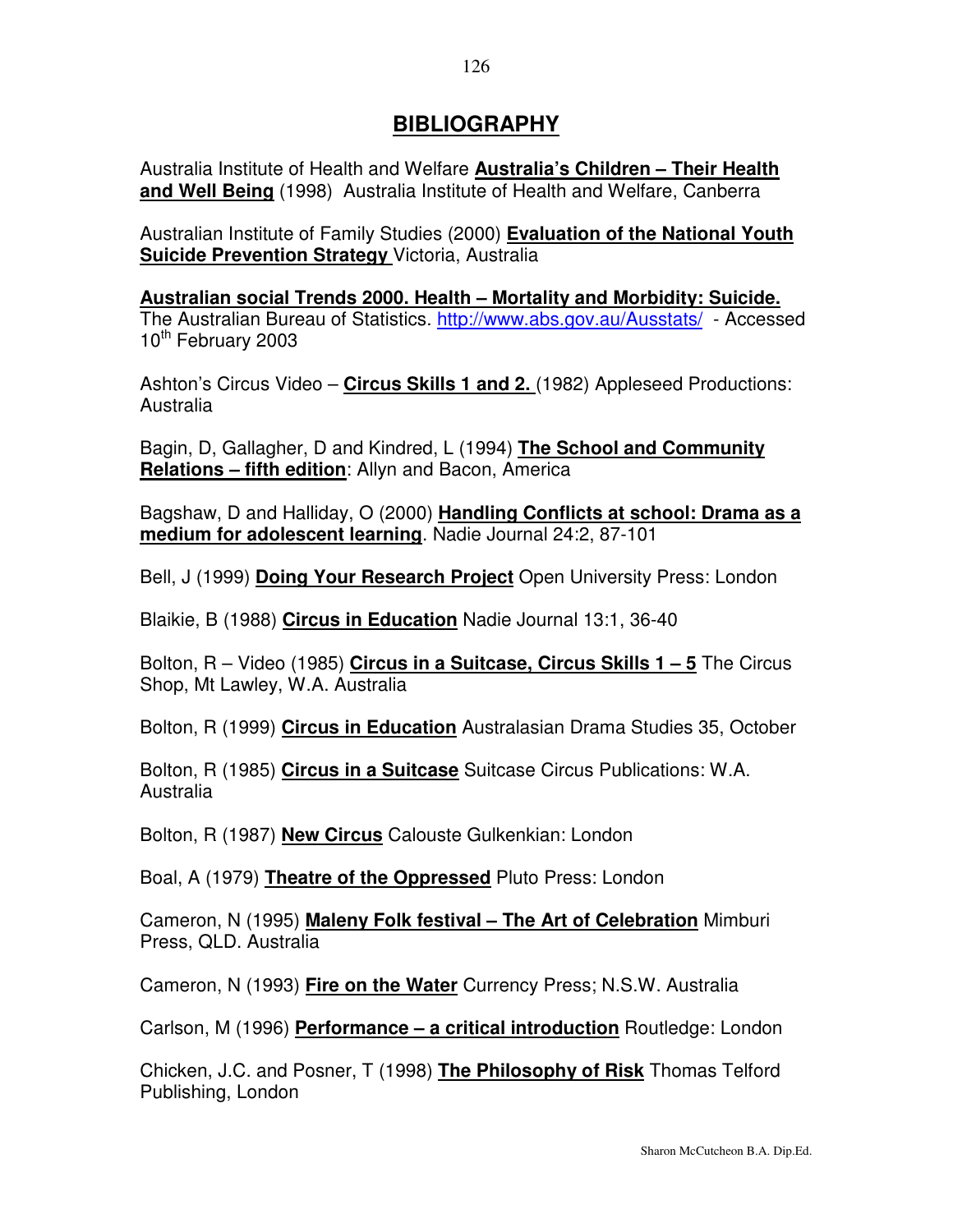Cirque Du Soleil (2001-2002) **"Allegria" – Official program Asia Pacific Tour** Cirque du Soleil, Quebec: Canada

Cole, P. and Chan, L. (1990) **Methods and Strategies for Special Education** Prentice Hall Australia

Colligan, M (1999) **Circus in Theatre: Astley's Amphitheatre Melbourne 1854 – 1857** Australasian Drama Studies 35 – Oct

Collingwood, T.R. (1997) **Helping at-risk youth through physical fitness programming** Human Kinetics Books, USA

COM522 (2001) **Seminar in Cultural Performance** Charles Sturt University, Communications Faculty, Bathurst, N.S.W. Australia

Cooper, B (2000) **Skipping School for Fun and Profit.** Internet http://www.hudson.org/American\_Ou - Accessed 17th march 2002

Coult, T and Kershaw, B (1999) **Engineers of the Imagination, The Welfare State Handbook** Methuen: London

Cram, H.G. and Germinario, V (2000) **Leading and Learning in Schools – Brain Based Practices** Scarecrow Press, London

Crummy, H (1992) **Let the People Sing! A story of Craigmillar** Helen Crummy: Newcraighill, UK

Cumming, F (2002) **Doctors spitting chips – Demand to ban junk food ads on kids' t.v.,** Sydney Morning Herald, May 26

Department of Education, Training and Youth Affairs (June, 2000) **"Caring for the kids in our community" Drug Education Professional Development Package for School principals, Teachers and Support Staff, Primary and Secondary Schools,** DETYA, Australia

Dickens, C (1999) **Hard Times** Claremont Classics, Australia

Drever, P (2002) **A new sport-based program for schools aims to improve the mental health of children,** INPSYCH – February 2002

Durick, T (1993) **Circus and Education** Assignment Three – Journal Article Charles Sturt University, Communications Faculty: Bathurst, N.S.W. Australia

Dusseldorp Skills Forum (1998) **Australia's Youth: Reality and Risk** Dusseldorp Skills Forum, A.C.T. Australia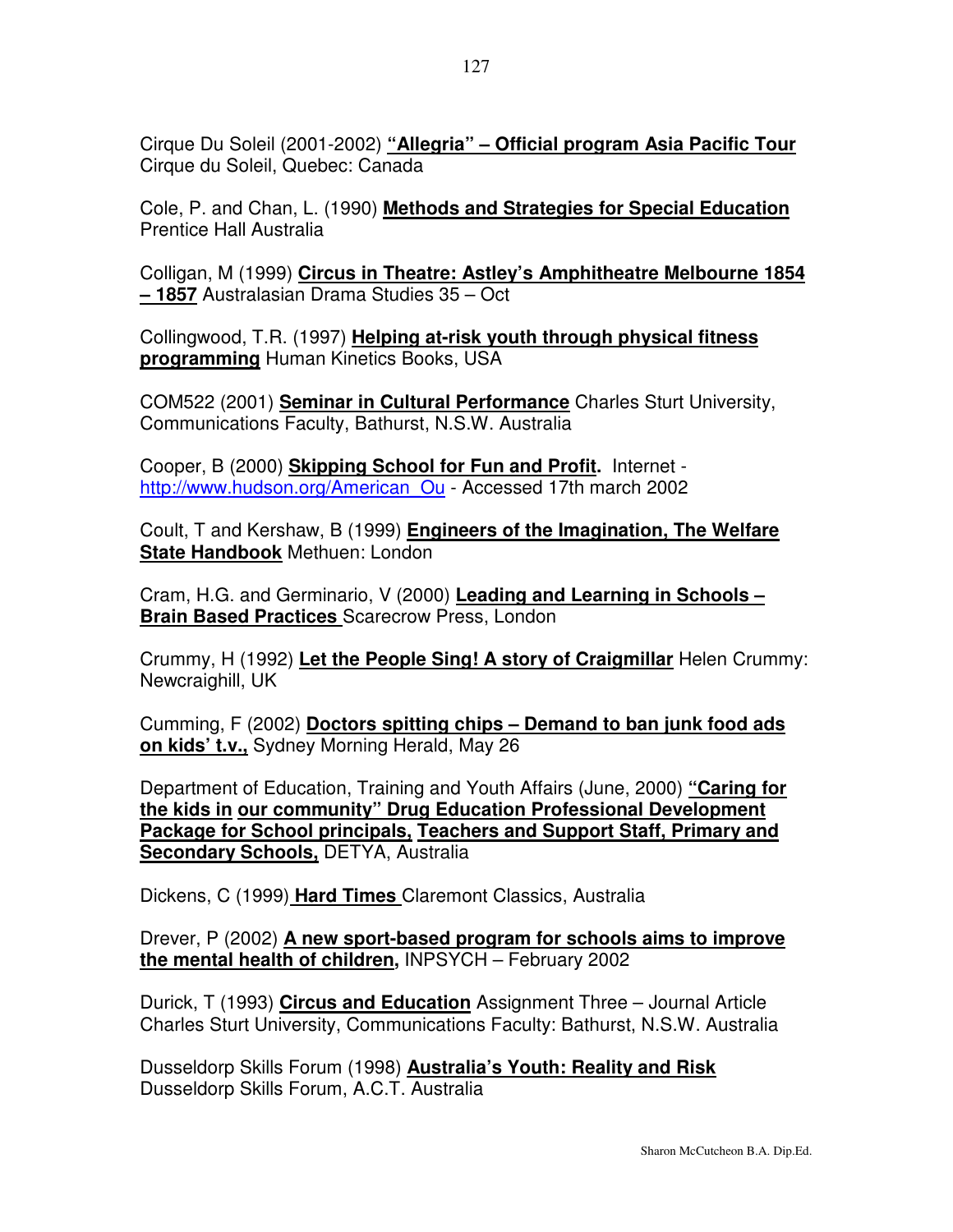Dwyer, P and Wyn, J (2001) **Youth, Education and Risk: Facing the Future** Routledge Falmer, London

Ewen, S (1994) **Youth Circus News** Oz Juggle, Issue 16:6

Fensham, R (2000) **'Making real' the body: a subordinate reading of the female performer in nineteenth century Australian Circus** Australasian Drama Studies 35 – October

**Flying Fruit Fly Circus** (1990) Video – produced by Rob Scott, Flying Fruit Fly Foundation: Wodonga, Victoria, Australia

Gadsden, D (1995) **Where to now for CIRKIDS?** Oz Juggle, Issue 18:18 – 19

Gelb, MJ and Buzan, T (1994) **Lessons from the Art of Juggling – How to achieve your full potential in Business, Learning and Life** Harmony Books: New York

Gonzalez, J (1994) **Adolescents perception of their risk taking behaviour** Libra Publishers, USA

Halton, C (2001) **A Girl's own project: Subjectivity and Transformation in Girl's Drama** Nadie Journal 25:1, 21-30

Hare, J (2001) **Arts for the sake of success** INFORM, NSW Department of Education and Training December, 2001,

Hunter, M A (2000) **Contemporary Australian Youth – Specific Performance and the Negotiation of Change** Nadie Journal 25:1, 25 –35

Hunter, M A (2001) **Anxious Futures: Magpie 2 and 'New generationalism' in Australian Youth – Specific Theatre** Theatre Research International 26:1, 71- 81

Ife, J (1995) **Community Development. Creating Community Alternatives – vision, analysis and practice** Longman Australia, Melbourne, Australia

**Is truancy a problem in your district? What is the solution?** Internet – http://www.ohioeic.org/eicaug.html. Accessed 17th March 2002

Jansen, A (2002) **Clowning Around** The west Magazine, The Western Australian, May 4

Jasmine, J (1996) **Teaching with Multiple Intelligences – Professional's Guide** Hawker Brownlow Education: Australia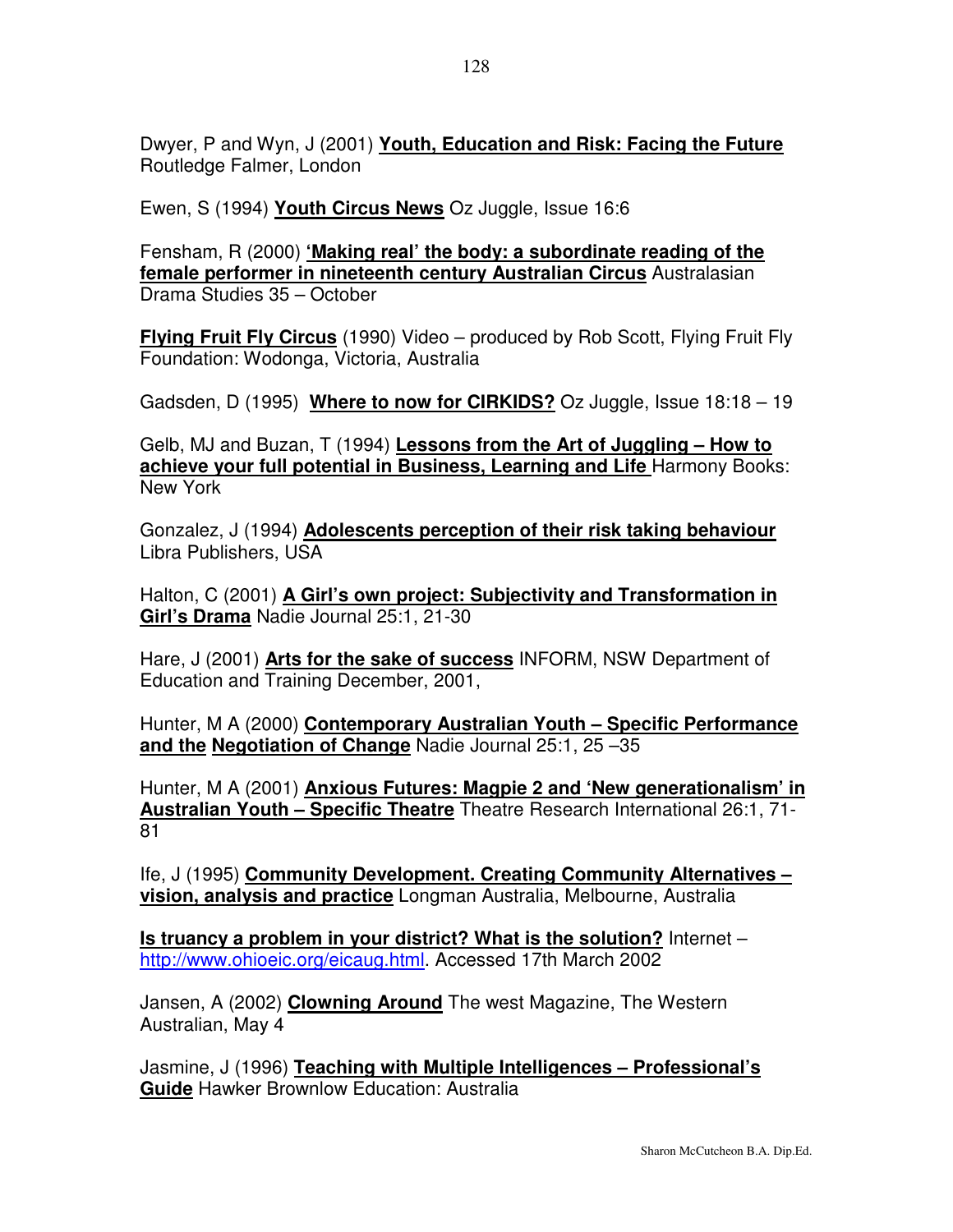Jensen, E (1998) **Teaching with the brain in mind** Association for Supervision and Curriculum Development, USA

Keen, S (1999) **Learning to Fly – Trapeze – Reflections on Fear, Trust, and the joy of letting go** Broadway Books, New York

Kershaw, B (1999) **The Radical in Performance** Routledge: London

Lawler, J (1991) Behind the Scenes – **Nursing Somology and the problem of the body** Churchill Livingstone, London

Lefroy, R (1990**) Improving Literacy Through Motor Development** Dunsborough Enterprises Pty Ltd: Australia

Limerick, B and Nielson, H (eds) (2000) **School and Community Relations – Participation, Policy and Practice** Harcourt, Brace and Company: Australia

Lowen, A (1997) **Narcissism – denial of the true self** Touchstone, New York

Lowndes, B (1970) **Movement and Drama in the Primary School** Batsford: London

Lupton, D (1999) **Risk** Routledge, London

McEntegart, T (1991) **The Arts and Education: A Human Right, Not a Commodity** Nadie Journal, Spring – Keynote address at Nadie Conference

Merson, J. (May 11, 2002) **"The Wild Ones" Good Weekend** – The Sydney Morning Herald Magazine, Mind and Body Special.

Miller, S D (1994) **School taken over by Circus – Nintendo shares plummet!** Oz Juggle Issue 15:20-21

Mullet, J (August 2001) **Circus Activity in Australia – March – August 2001** Thesis submitted in partial fulfillment of the requirements for the Master of Arts Preliminary, theatre and Drama Department, La Trobe University, Melbourne.

National Health and medical research Council (1996) **Acting on Australia's Weight: a strategic plan for the prevention of overweight and obesity** NHMRC, Canberra, Australia

Neville, B (1989) **Educating Psyche – Emotion, imagination and the unconscious in learning** Collins Dove: Victoria, Australia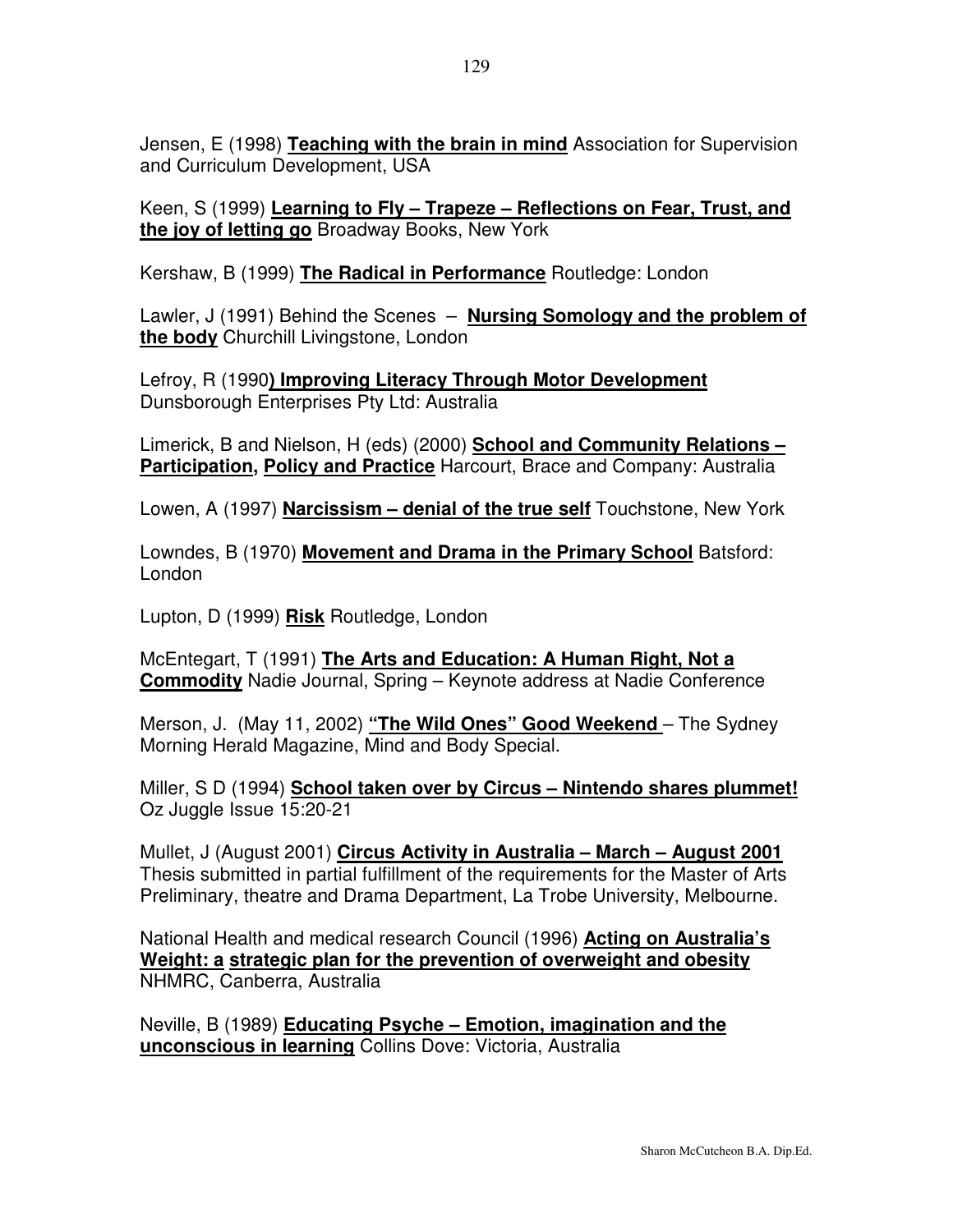New South Wales Health (2002) **Strategic Directions for Public health 2002- 2007** Eat Well NSW, Australia

Olliver, N (2000) **The Social Artist and Cirque du Monde** Cirque du Soleil, Asia Pacific Office, Hong Kong

O'Toole, J (1998) **Playing on the Beach – Consensus among drama teachers – some problems in the sand** Nadie Journal 22:2, 5-19

Reid, I (1986) **The Sociology of School and Education** Fontana Paperbacks, London

Robotham, J (2002) **The lost battle: one in ten boys obese** Monday, April 15, Sydney Morning Herald, Australia

Santrock, J.W. (2001) **Adolescence – eighth edition** McGraw-Hill Higher Education, New York

Sarantakos, S. (1998) **Social Research – 2 nd Edition** Macmillan Education Australia PTY LTD, Australia

Schmidt, R.A. (1991) **Motor learning and performance: from principles to practice** Human Kinetics Books, USA

Sellers-Young, B. (2001) **Breathing, Movement, Exploration** Applause theatre and Cinema Books, New York

Stinchcombe, A.L. (1964) **Rebellion in a High School** Quandrangle Books, USA

Stoddart, H (2000) **Rings of Desire – Circus History and Representation** Manchester University Press, Manchester, UK

**Student Truancy – Kidsource Online**. Internet – http://www.kidsource.com/education/student.truancy.html. Accessed 17th march 2002

Sugarman, R (2001) **Circus for Everyone – Circus Learning Around the World** Mountainside Press, USA

Tooth, G **Radio National's Investigative Documentary – Clowning in Kabul.** Internet – http://www.abc.net.au/rn/talks/bbing/stories/s506901.htm . Accessed 17 march 2002.

Trowsdale, J (1996) **Harnessing the potential of artists in education** Nadie Journal 20:1, 87-93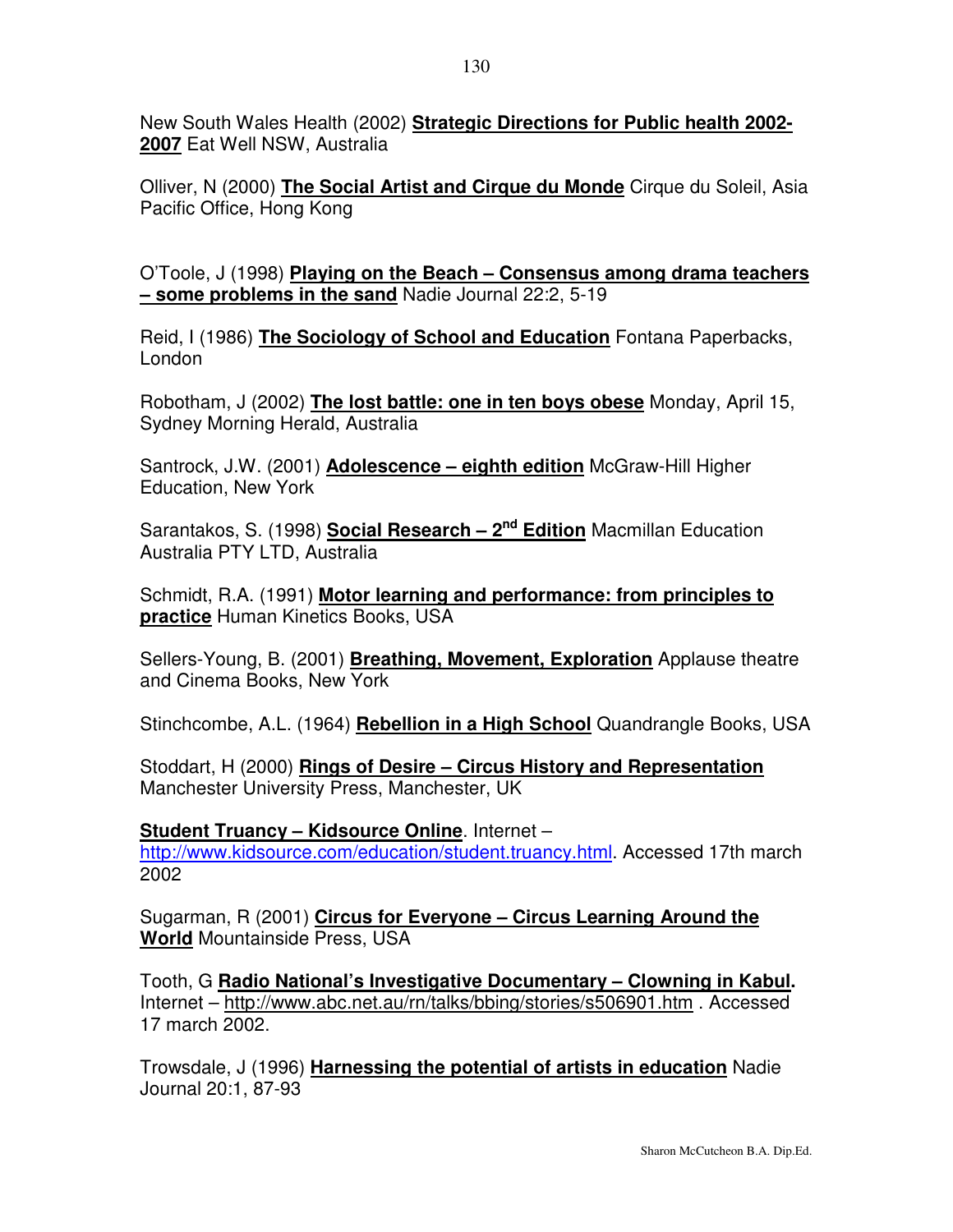Tucker, K (2001) **Adolescents and young adults at risk of not achieving satisfactory education and training outcomes – PREFACE.** Report No.9. Standing committee on education, community services and recreation. Legislative Assembly for the Australian Capital Territory, July, A.C.T.

Woodhead, P and Duffy, D (1998) **Circus in Schools. An innovative approach to PE, Sport and Personal Development** Woodhead and Duffy, Dubbo West public School, Dubbo, N.S.W. Australia

Ward, S (1991) **"Role up and the join the circus – implications for circus in education"** Master of Education thesis – unpublished. Loughborough University, UK

Wright, D (1998) **Embodied Learning – approaching the experience of the body in Drama education** Nadie Journal, 22:2, 87-95

Yin, Robert. K. (1993) **Applications of Case study Research** Sage Publications, USA

**Youth Suicide in Australia – Mental Health Branch.** Internet – http://www/SPIRIT/2002/Suicide%20Information/Mental%20Health%20%Branch  $\frac{\%...}{\%}$  Accessed 10<sup>th</sup> February 2003.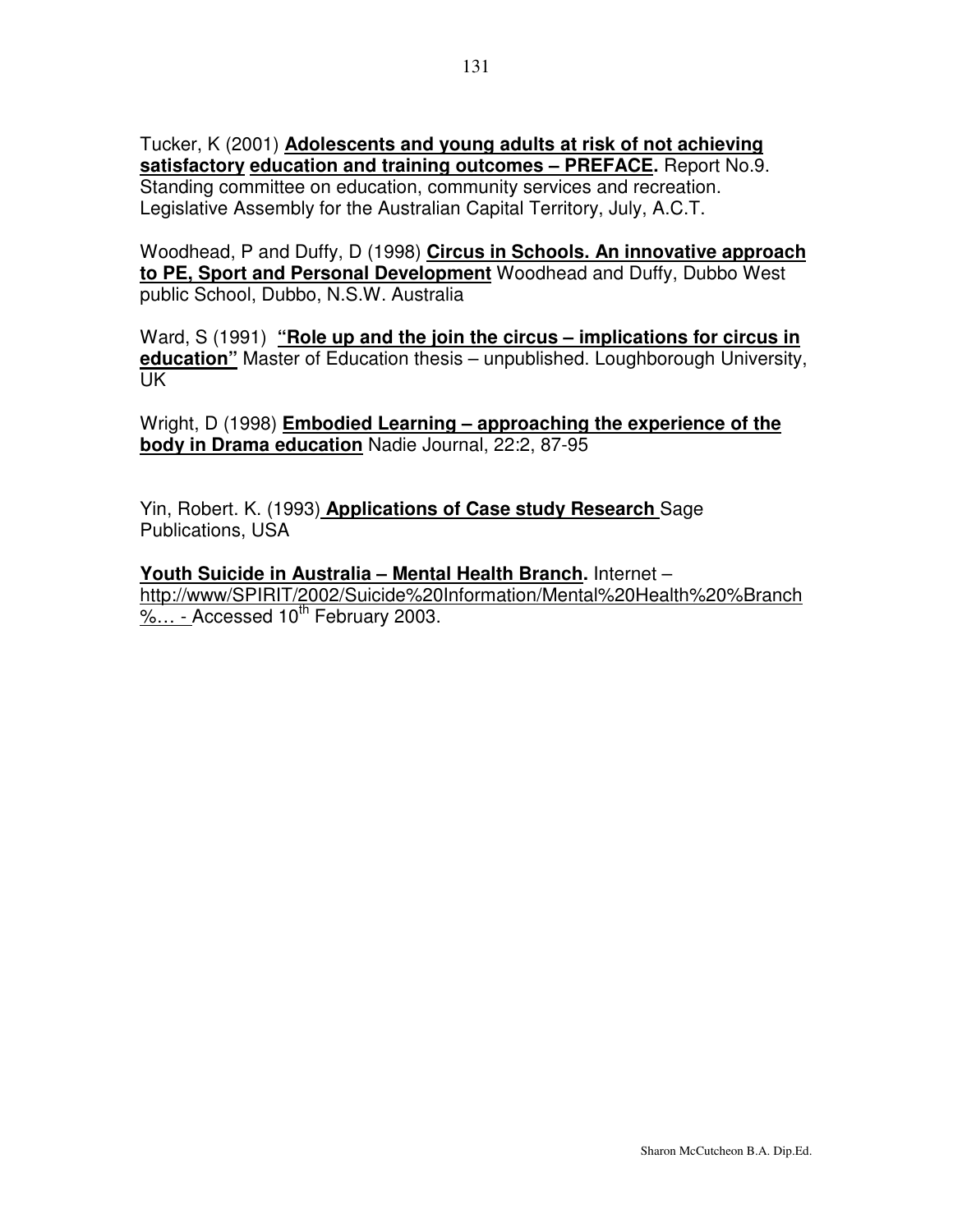# **CONTENTS OF APPENDICES**

| 1. | <b>APPENDIX ONE</b><br>Interview with Steve Billings<br>Principal at James Cook Boys High School.                                                             | 133 |
|----|---------------------------------------------------------------------------------------------------------------------------------------------------------------|-----|
| 2. | <b>APPENDIX TWO</b><br>Interview with Stephanie Brown<br>Founder and coordinator of the Circus Program at James Cook<br>Boys High School.                     | 136 |
| 3. | <b>APPENDIX THREE</b><br>Interview with Robert Spanky<br>Senior student and circus tutor from James Cook Boys High<br>School.                                 | 147 |
| 4. | <b>APPENDIX FOUR</b><br>Interview with Paul Woodhead<br>Founder and coordinator of the circus program at Dubbo West<br>and Circus West.                       | 152 |
| 5. | <b>APPENDIX FIVE</b><br>Interview with Mother 1 and Mother 2<br>Parents of students in the Dubbo West Performance Troupe.                                     | 156 |
| 6. | <b>APPENDIX SIX</b><br>Interview with students<br>Dubbo West Performance Troupe.                                                                              | 161 |
| 7. | <b>APPENDIX SEVEN</b><br><b>Interview with Mark McDermott</b><br>Founder and coordinator of the circus troupe at Campbelltown<br>Performing Arts High School. | 165 |
| 8. | <b>APPENDIX EIGHT</b><br>Interview with Reg Bolton<br>Founder of Circus in a Suitcase.                                                                        | 166 |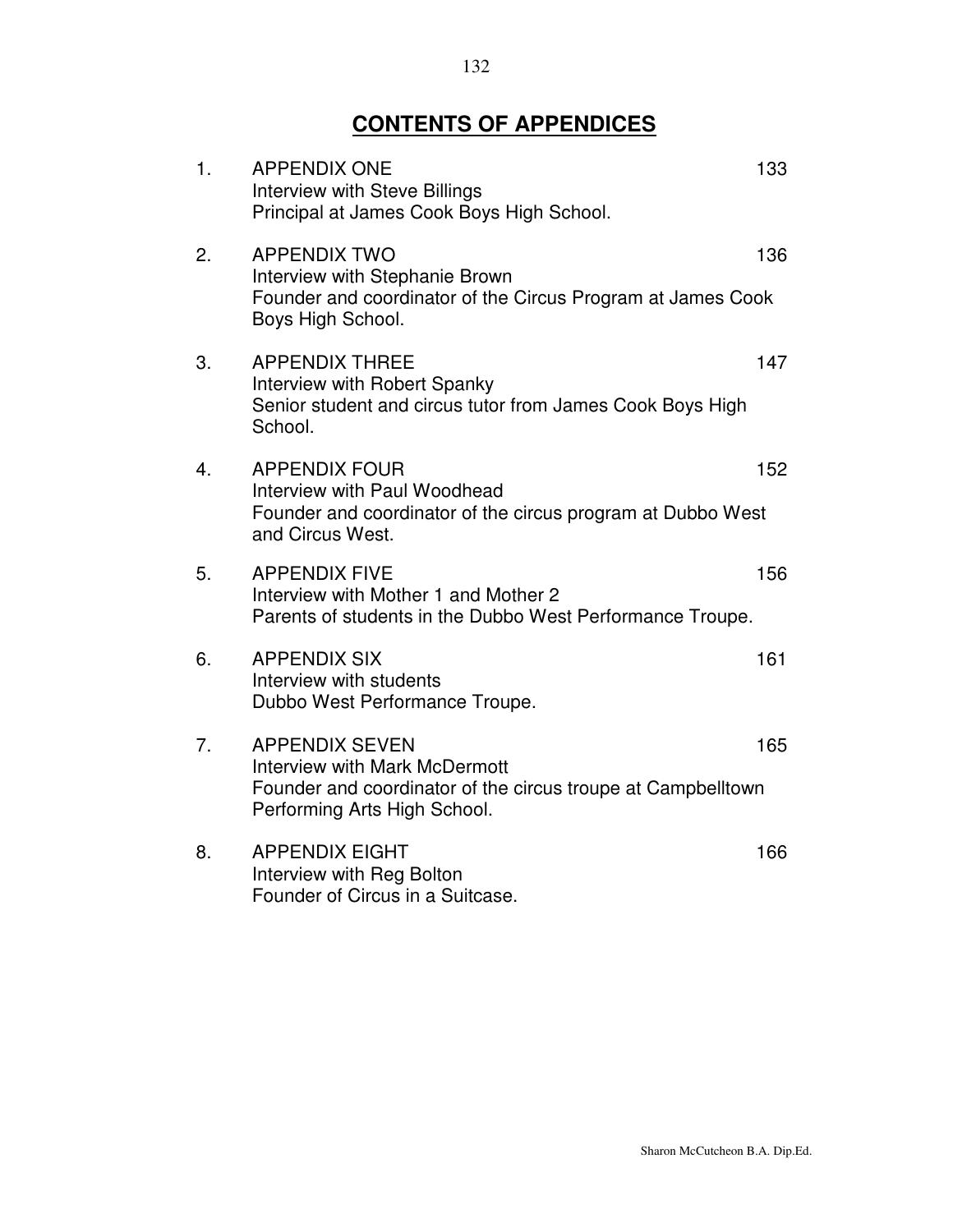# **APPENDIX ONE**

#### **Interview with Steve Billings (B)– Principal at James Cook Boys High School:**

#### **S: I'll get you to outline the school first please. How many kids – socioeconomic area, etc?**

B: 600 boys, no one big mix, Macedonian, a lot of Asian kids, they're probably the biggest group, Arabic speaking, you've got Australians, a lot of Island groups coming over here, still some Greeks and other middle European, so that's the boys. We do Year 11 and 12 Co-ed.

**S: Tell me why you promote circus as a program within the school?** B: Well its not so much promoting circus, it evolved out of a "Machismo" program idea. The school had been traditionally a very strong sporting school, being "macho" is not necessarily what boys should be all about, so it was really about breaking down stereotypes and one of those was with two teachers who came and saw me here and said "look we'd like to do some other sorts of things like cartoon drawing, aerial performance, and all these alternate activities that boys could be involved in" and so through it all the boys have done all those activities that they wouldn't normally have access to. One off the things you mentioned was socio-economic. This is not a very wealthy area, we draw form a lot of units, a lot of mobile people so they're in and then they're out, so the idea was lets give them the opportunity to be involved in things that they really like. And so they've had those type of activities. There's been music, dance, drama, aerial performing, a number of those things. Each year there's been a change of focus; this year the focus has been aerial performance, "legs on the wall" type stuff, they've been doing rock climbing and all these activities got together and I thought "There's a common theme there of performing and aerial work", so we thought "why not try a unicycle?" So the unicycles were bought and the kids got on the unicycles and we have some very, very good musicians we wanted to score the whole thing and play. The Industrial Arts department got together and made the stilts and the sets and the Graphic Arts department drew a lot of stuff, so its all contained here at school and basically its all grown into a circus so that's how its evolved.

## **S: What do you think it is about circus that makes it so appealing to these boys?**

B: It's definitely different. It's also something they can achieve at. Some of them aren't academic as such, we still have the academic stuff, but for some of these boys that's not their bag. Some of them are footballers, but they also realise that there's a lot of dangers and some difficulties in that, so the circus has been a natural progression for their athleticism and their gymnastic ability.

**S: I've talked to some of the kids here that are involved in the circus and some of the other staff, and they've noticed changes in the kids. Perhaps it's because of the contact? Perhaps it's because of the selfdiscipline? Do you see any benefits?**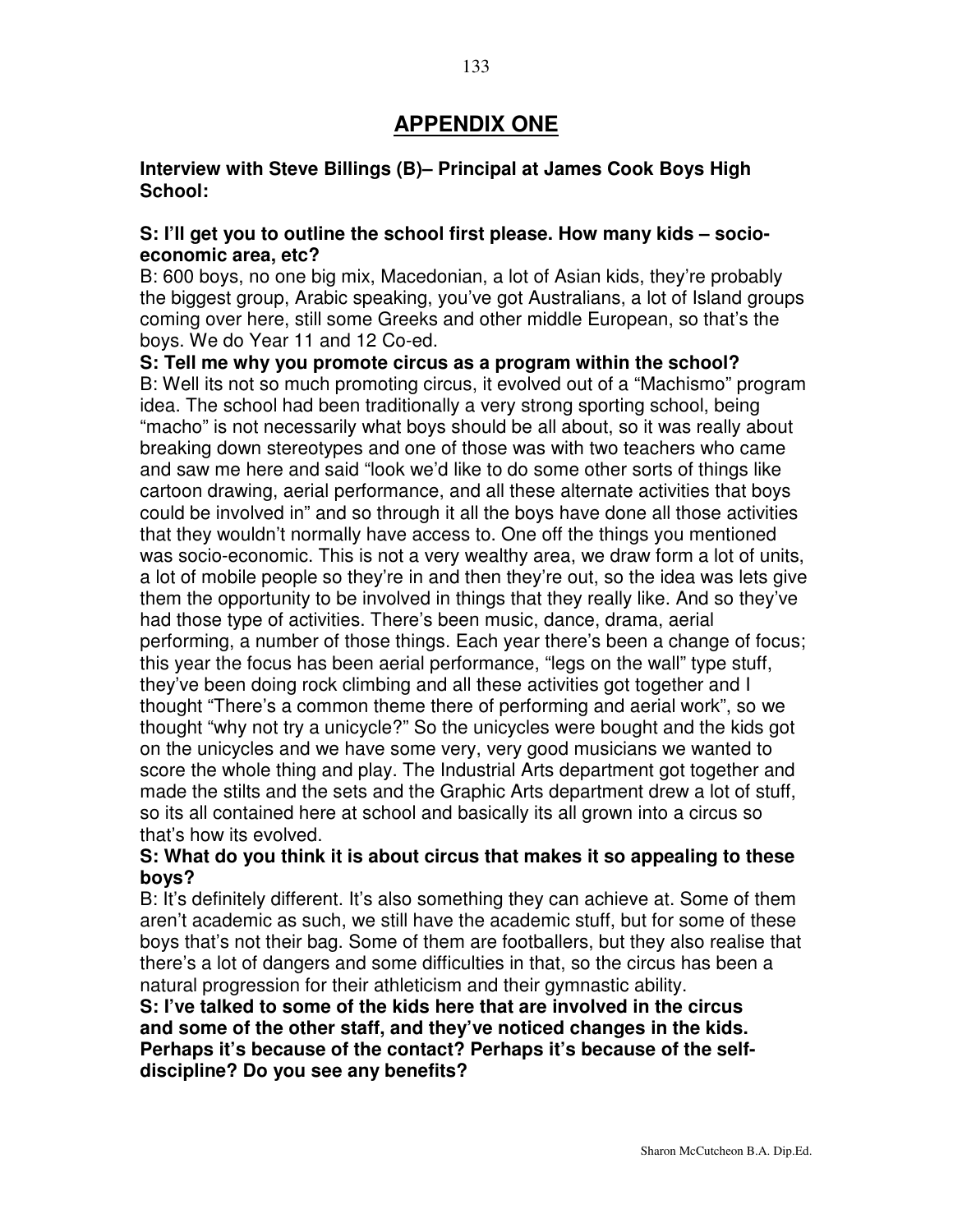B: Yes there is. I think its because they're being praised for what they're doing. There's a sense of self-worth which is often missing; sometimes they're families can be dysfunctional, sometimes they're looking after younger brothers and sisters, so they themselves don't get a lot of reward, there's just a lot of responsibility. And so this is a way to say "Listen – you've got talent! WE praise you for this talent. Your talent!" I was there last year when they performed in front of about 300 or 400 hundred people here in the north of Sydney and they were just so excited when everyone stood up and cheered and clapped and screamed.

# **S: Excellent. Were there any reservations about doing circus from the staff?**

B: Oh, occupational Health and Safety, they fall off their bike sin the playground – the kids on unicycles. We actually had to take the unicycles out of the playground because they were going all over the place. The police were up there saying "look its wonderful, but if you're going to ride in the middle of Kogarah you'd better have a helmet on!" So I mean there's been community consultation…there's a been a few drawbacks too, but there's far more positives.

# **S: Are the staff very accepting of it?**

B: Oh the staff are fine because they can see that some of the boys would be having difficulty – and now they're happy to come to school and they're happy to be involved in classes because they're positive reinforcements from everybody in the school.

## **S: The parents?**

B: More than happy. One of the standard stories is that one about one of the kids who has been part of the program fro 3 or 4 years now and his parents still credit circus with changing their son and 'he's just a wonderful boy' and he was having huge problems. We were on the seven thirty report last year with one of our really difficult year twelve boys, we didn't know what he would say – tell the world if you like on Channel two – that the program changed him from someone who had no interest in school, couldn't care less and gave him something to focus his ability on. Being part of the troupe had completely changed his focus. He owed the school more than he could ever tell us. We didn't even prompt him; we could not believe what he had said.

#### **S: This is what I was hearing form the boys yesterday that I was interviewing – its almost like someone has given them a script?** B: Yes, but we haven't!

**S: It's just how they feel and it's so great that they can say that and express themselves. How is the circus program being integrated into the school's curriculum?**

B: Well we actually run it as an approved study in years 9 and 10 and it's also a sport. Now if they want to do circus they just take it as one of their electives – so its just accepted as another sport.

# **S: Excellent. How has it been accepted/ integrated into the community?**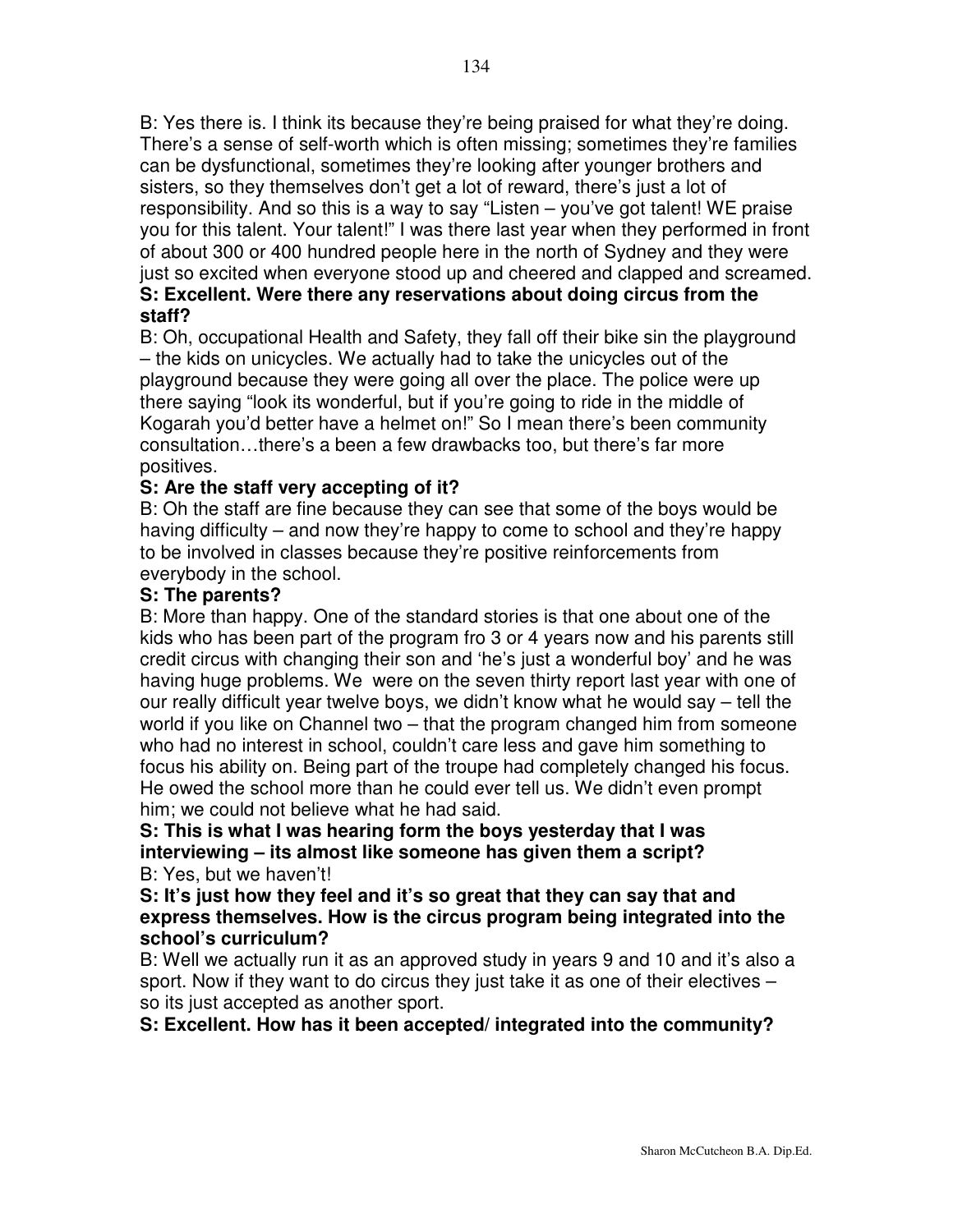B: The community has been very supportive of it, they like to come and watch it. When we had our open day here, we had channel ten news and weather. They were all here, about 500 or 600 people all around the quad looking at it. They don't complain to the police nearly as much about the boys on their unicycles around Kogarah, so I suppose for them its been nice to see the boys doing something positive.

# **S: So its influence their perceptions?**

B: I think it has.

#### **S: Excellent. Do you believe the process – the learning process or the performance product is more important?**

B: The process. As sits turned out the final product is quite exceptional, even I am amazed at how good it is – but I've always believed the process was the important thing and if they didn't succeed it didn't matter because they were doing something they liked and they were working on it, but the fact that they have succeeded and they are so good is a bonus. It's a plus.

#### **S: Would you like to maintain the circus program in your school and would you recommend circus to other Principals?**

B: Yes, of course I would. But the thing is it's an evolving thing and in five years there might not be a circus, the kids might be involved in something else. There might be some other things that we look at that the boys might be good at and the circus doesn't meet their needs. But right at the moment, with the boys that we have, the way the circus program has evolved – the circus is the right thing for the next couple of years. We'll always have "Machismo" and we'll have alternate structures for beliefs and we'll have programs that challenge stereotypes – but I'm not sure we'll always shave circus.

**S: Have you mentioned the circus program to other Principals before?** B: They just can't believe it, they're blown away and when they see it, the Principals first see it, they can't believe that either.

## **S: Which is interesting – is that the perception that its circus or is that the perception that boys won't be able to come together and achieve?**

B: A perception that boys are, you know, couldn't put all that together – must be something going on…And maybe its because we don't expect as much from boys – so once you raise the expectations (which we've tried to do) the boys amaze you. So hopefully it's raised, well its certainly raise dour expectations and hopefully it will raise other people's expectations – not just from the boys.

**S: So when you say "our" do you the staff body in general?** B: Yes.

**S: Oh great, and certainly raised the kids own expectations of themselves.** B: That's right – certainly did – they start to achieve at a level you didn't expect them to.

**S: I had these boys yesterday, the older boys, saying we write it, we direct it, we do this, we do that, we encourage the younger kids, then the younger kids saying the older boys help us, it's like a big family. I mean its amazing stuff! You must be very proud and happy with the program.** B: That's right and none of it is scripted, promise! Its just how it has evolved.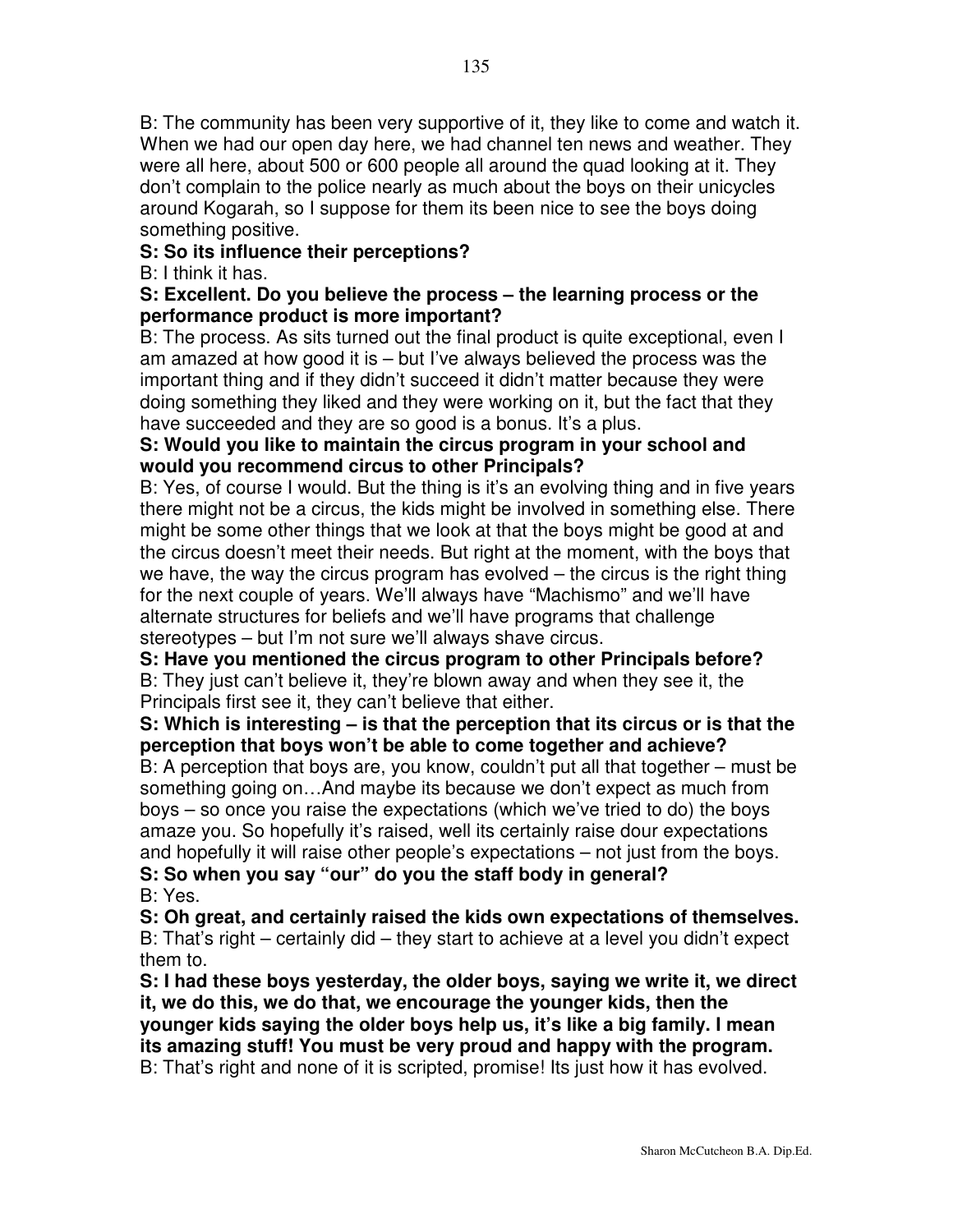# **APPENDIX TWO**

**Interview with Stephanie Brown (F). Founder and coordinator of the Circus Program at James Cook Boys High School:**

# **S: OK Maybe if we just start with an outline of the program, how long it's been going, the Brown history, how you got involved?**

F: Oh, that's a long story.

**S: That's OK I've got both sides of the tape and new batteries…**

F: The machismo program itself started in 1989 and the idea of it was to encourage boys into the Creative and Performing Arts to improve self-esteem. It encompassed a whole lot of other things there was dance, drama, music, there was visual arts. A whole lot of different areas and it was about work shopping with the boys, and they had male mentors, and they were like at the top of their field and they'd come and workshop the boys and what they always had to come out with was a performance or an exhibition at the end of it. And that was done wither during a music lesson or art lesson, and sometimes whole day workshops or 3 day workshops and that was done over a year. At the end of that year there was a performance in the circus tent, where some boys had learnt circus skills, some boys had learnt dance, and some had learnt acting, drumming or singing or whatever and they'd put the whole thing together and perform in the circus tent.

#### **S: That was in 1999?**

F: Yes, in 1989 I began the program called Book's Culture which, when I came here from a country school, I'd been at co-ed schools, and I'd worked on boy's programs – self-esteem programs and I'd also got boys involved in the Rock Eisteddfod because I really believe that boys need that opportunity to express their emotions in a positive way. So I set things up in country schools. When I came here to an all boys school, I realised that there is nothing happening for boys, that really needed to have something that boys could express themselves and channel their energy and learn focus and also just an opportunity for them to feel happy. I think the suicide rates were phenomenal and that sort of thing, and I'd also had some students in the country who had suicided so that really worried me. I came here and was confronted by all these boys who were being put down because they were involved in the arts and they were being harassed, never encouraged, to do them as a career which I thought was really sad. I wanted to try and network them into careers, so there was this huge empty space really that needed to be filled with role-models, activities, with networking for careers so that's what I set about doing. So 1999 that began the whole idea of it. I called it "Machismo" because I wanted to draw attention to the fact that it doesn't make you a lesser version of masculinity because you're creative.

#### **S: That was 1999?**

F: Yes. So it was perceived as a 'cool' thing to do. So the boys who were normally harassed and bullied because they were creative, suddenly became the heroes of the school and it changed the whole tone of the perception of the school. This school has always had the perception of being a strong sports school – everyone has to play footy to be cool, it's not like that anymore. I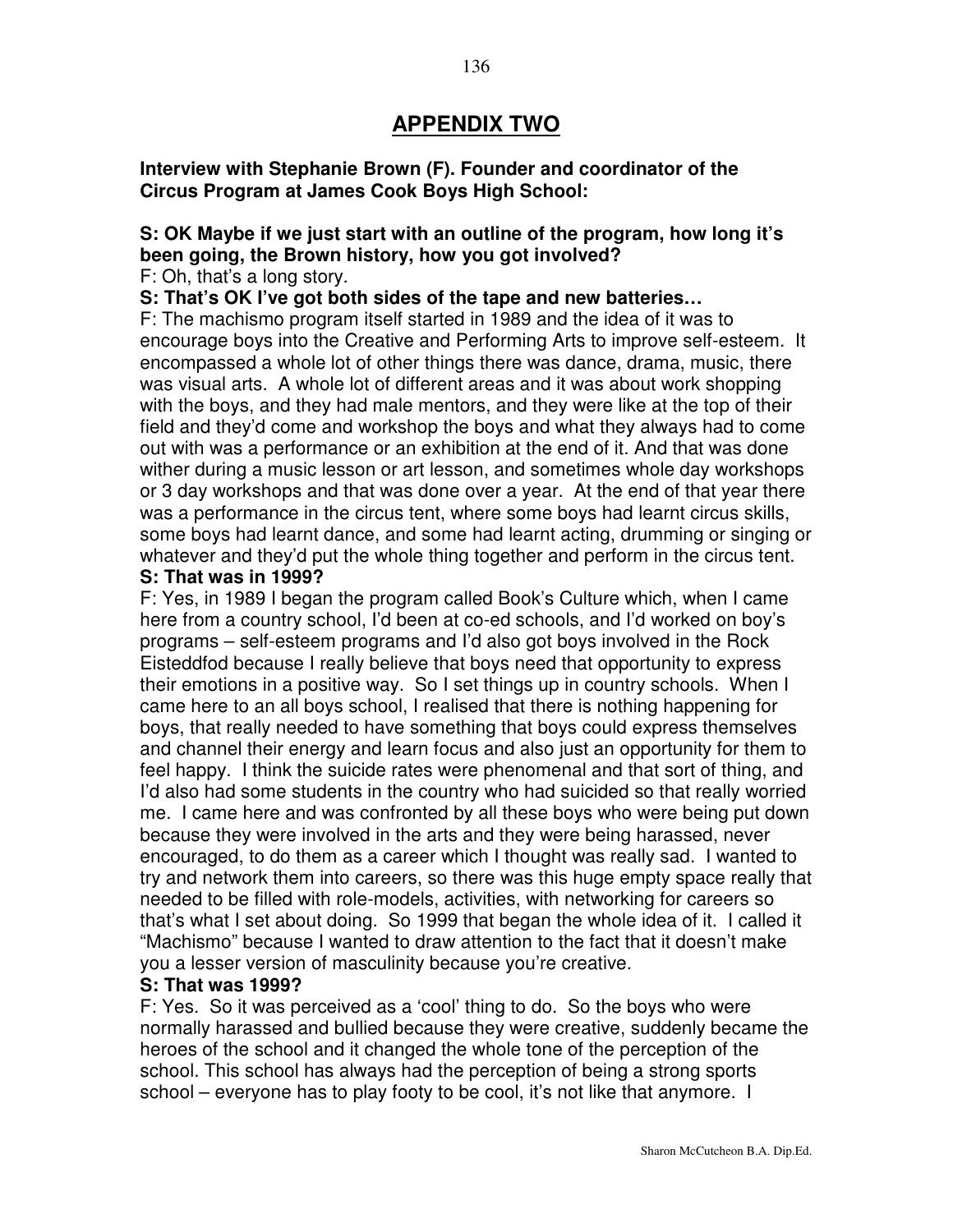wanted to get away from that. I wanted to support the boys in my Art and Music classes. I wanted to show the parents that there are males out there who do this as a career and are very successful. So that was the idea of bringing successful males in.

## **S: So your background then?**

# F: I'm an Art teacher.

## **S: So why circus?**

F: I've always been involved in performance so even though I'm an Art teacher my forte has always been performance. I've written, directed, performed and choreographed lots of performances. So whether they're dance or whether they're theatrical or whatever they are I've always valued performance. I think it's a really crucial way of lifting someone's self esteem. It's that whole feeling that you get when someone responds to what you've created, what you've done and that's what "Machismo" is all about. It's about giving that feeling, and that feeling can then carry on and impact on other parts of your life, which it does. If you can feel good about yourself in one way, then hopefully it will carry on – it impacts on relationships you know, your family, close friends, the people that you work with

#### **S: So, I'd to know about the socio economic area of the school, feeder area, reputation of the school etc. Before I ask you about the circus and if it's working.**

F: OK. Well Kogarah has the highest rate of domestic violence in NSW, most of the kids experience some sort of violence at home therefore they bring it to school. Some of our students have been arrested for violent crimes outside of school and they are the boys involved in the troupe.

#### **S: The troupe being the circus elective in Years 9 and 10.**

F: And also the circus for sport. So when I say troupe it actually encompasses about 60 boys. We have 80% non English speaking background and our population varies. We have a lot of Pacific Island students which is strange – our demographics have really changed this year. Up till the end of last year, we had a lot of Arabic kids and that's changed over this year so a lot of Pacific Islanders now. I still have Arabic Kids, Macedonian, Greek kids a lot of Asian kids from very different sorts of backgrounds, not very many Koori kids, 2 Aussies only I think we've got…?

# **S: And the actual name of the circus is Macedonian?**

F: It is, all the older boys are Macedonian, they named it and they came up with the logo and it means "Circus of the Future". The music – we have live music for the performance, and the music is Macedonian. Although this year we've incorporated the Islander boys – who are now singing. They have to write their own music and it's all about performance, so everything they do has to be from them. All the Macedonian music they write themselves too and they perform it. **S: You mentioned that the school had a bad reputation …**

F: Yes it has had a bad reputation. I think that, this is my fifth year, I had a year out working for the Premier – this school has changed so much since the beginning of the program. I remember saying to a couple of the teachers not so long ago, my first experience on coming to the school was on canteen duty and it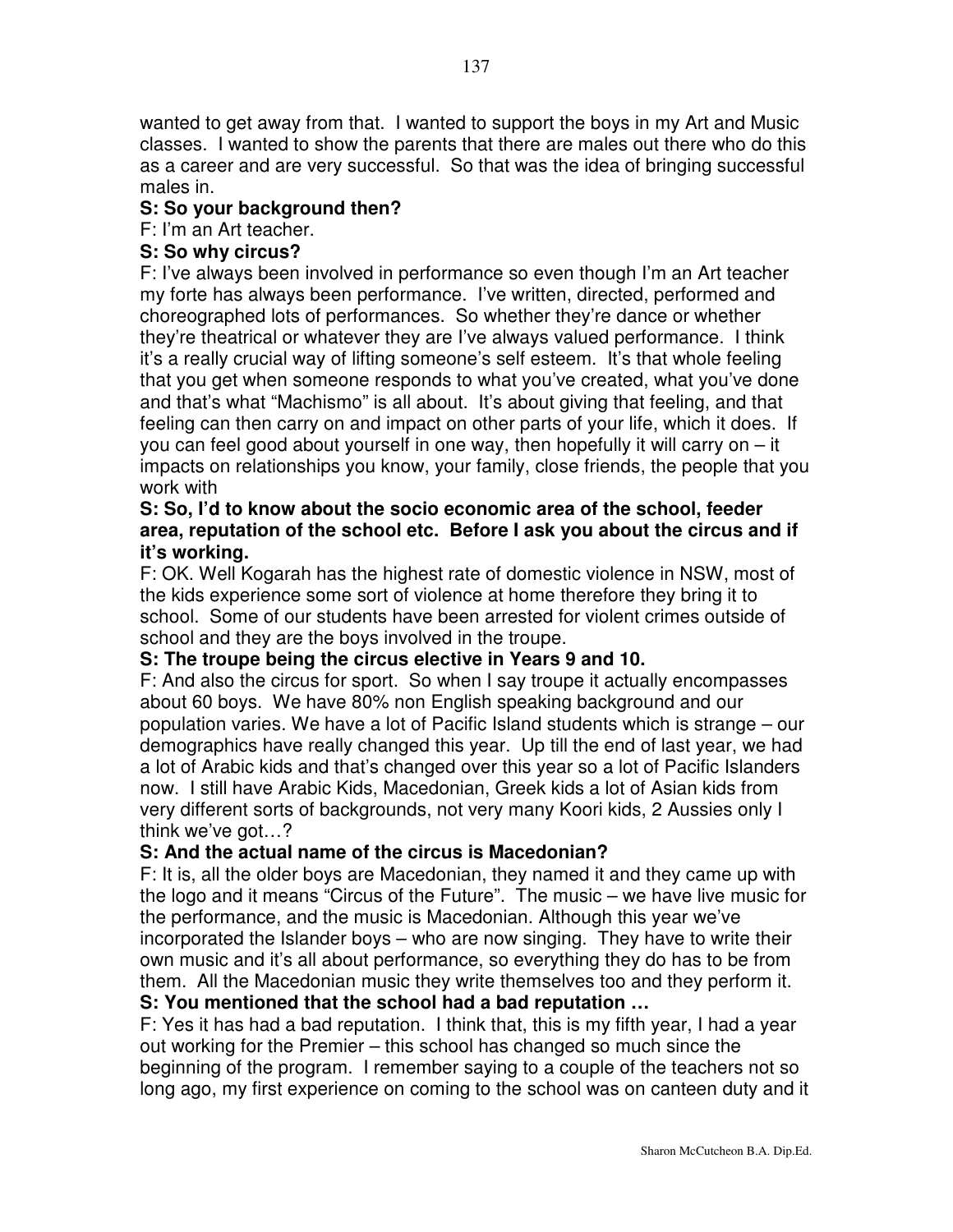was continual fights – like really full on, not just one or two people fighting, full on brawls. These huge fights out the back of the school, lots of anger, lots of tension, homophobia was rampant and just this feeling of insecurity I think. But now the boys are great, they're really happy and there's a sense of trust and understanding of the values of other people and also the place is a bit more fun and the staff kind of feel that too. The place has really changed – the boss acknowledges it that it's changed and that's good for everybody.

**S: What are the other benefits of circus within schools, within education?** F: I think it's got a range of different benefits; there are some really, really small things happen that we see. We can see that every single one of the kids that I've ever had, you can see them change with two weeks of starting the program, every one of them. So some of those things might be simply this – one of my boys, the seniors came up to me and said "you know Miss Brown, I was never able to get up and do one of my speeches for English. I couldn't to it and I'd just rather get nothing for my assessment. I started circus and the first speaking task I had, I could actually get up and do it and it wasn't even a problem, it wasn't even an issue."…that sort of thing you know.

#### **S: Great, yeah.**

F: To kids who would normally be thrown out for fighting, just sitting outside the classroom, to suddenly achieving in class, getting merit certificates, feeling like they are valued. I had a staff member come up to me this morning saying "Adam has been working really hard, he's handing in all these assignments, he's really changed". I had a father come up to me at Parent-Teacher night and give me a hug which is really bizarre and say "thank you for returning my son to me, he's a different boy, he doesn't hit his mother anymore, we share things together now. You can talk to him, he's happy and there's only one thing that changed in his life and it's circus so it has to be that". I had another mother ring me in tears 'cause we had a film crew here, so the circus troupe has a film crew that travels with them, those boys learn film making and they record things as they go along. One of the boys in the film crew has had a very unhappy life, he's moved here from South Africa and all he ever wanted to do was be a film maker and he's been involved with the film crew and he's now working for Channel 10, he's got himself into the North Sydney film course which is difficult to get into. He's been going out on location shoots everywhere all over NSW, and has the opportunity to do lots of wonderful things and very happy and successful, he finished here at Year 12 last year. His mother rang me last year and said "thank you – he never ever would have had this opportunity without you!" He deserves it, 'cause he's a really lovely boy and his sister has cerebral palsy and he looks after her and now he has a career ahead of him so it's about career options as well. Some of the other kids, because they go on contract, it is a behaviour contract, and I guess I was in two minds about that, at first I didn't like the idea of it, but I was almost forced into it. I thought if I don't have some sort of contract for these boys to go on, the rest of the staff would say "they're impossible – get rid of them!" I thought if I could go to the staff half way and say "OK here's a contract that I've negotiated with the boys, if they do these things, these things are the consequences". They're going through a process and I think they do need to have that themselves, that they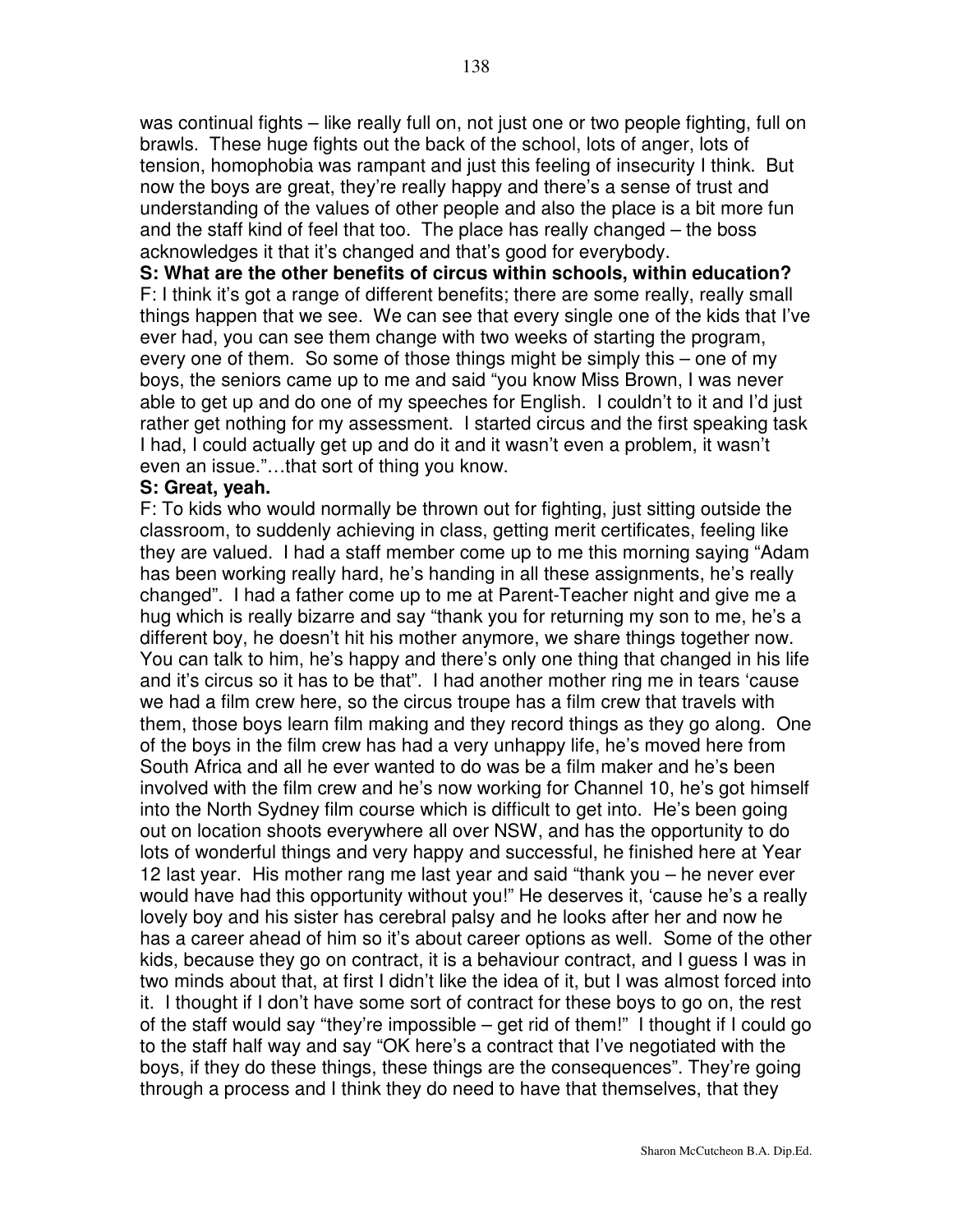have got something that they are working towards for self discipline. So they have the contract, and I mean even the contract has flexible options within it. But going on that contract also has changed them because they feel like they're a bit professional.

# **S: Because they're performers now?**

F: They are performers, and also the troupe itself – there is a performing troupe and there is a training troupe, and when they're learning and they finally get to a stage where the older boys in the performing troupe recognise that this person is skilled up enough, they invite them to join the performing troupe, and they get together and they have their own little ceremony and they get their black T-shirt – the boys do all that. The boys choreograph everything, write everything, organise everything – it's their responsibility

## **S: Is that the older boys – and is that amazing for you? Do you just sit back and watch?**

F: I love it, it's great – I just let them do it. And always because of the multitude of performances I've been involved with, I'm always thinking "well hey…something is going to go wrong here". But do you know, the first performance we had, and it was only a couple of days after we'd learnt something, nothing went wrong. What they did was very basic but nothing went wrong. We've had performances (like quite big performances) and we've traveled around NSW with our performances too, and it's amazing how they seem to be able to ad lib. They cover up for each other, they will clown their way out of something if they make a mistake, whereas before they had such low self esteem that they would actually – in the first couple of performances where they made a couple of blues - they would just drop the unicycle and walk off, or they'd throw their hands up in the air, or they'd go "'f' this!" now they don't.

# **S: They cover up for each other. Oh it's wonderful that you have the faith in them to be able to do that – lots of teachers don't.**

F: And that's what is important, that they see that I allow them to take responsibility and that they learn if they make a blue it's OK because it's a performance. As long as you learn to carry on and you don't spit the dummy and walk off. Now they just come off and laugh and say "OK let's get going" and to me that's such a valuable lesson to be able to pick up and keep going.

# **S: Yes that's fantastic.**

F: Because that's a life lesson.

**S: Wow… Ok, I'll go on to my next question and it's about risk and I was going to ask you about teachers and risk and the importance of that, but I think what you've just described is probably the ultimate risk that teachers have to learn to take - which is having faith in young people. How important is the risk element of circus for these boys? Or just the fact that they're taking risks with their physical selves, is that what's appealing?**

F: That's why I pursued circus, so when I came back from doing the piloting for a year, I realised that circus was the key element that had worked wherever I'd been, so I decided to come back here and just do circus because that encompassed everything. It was about working together and teams relying on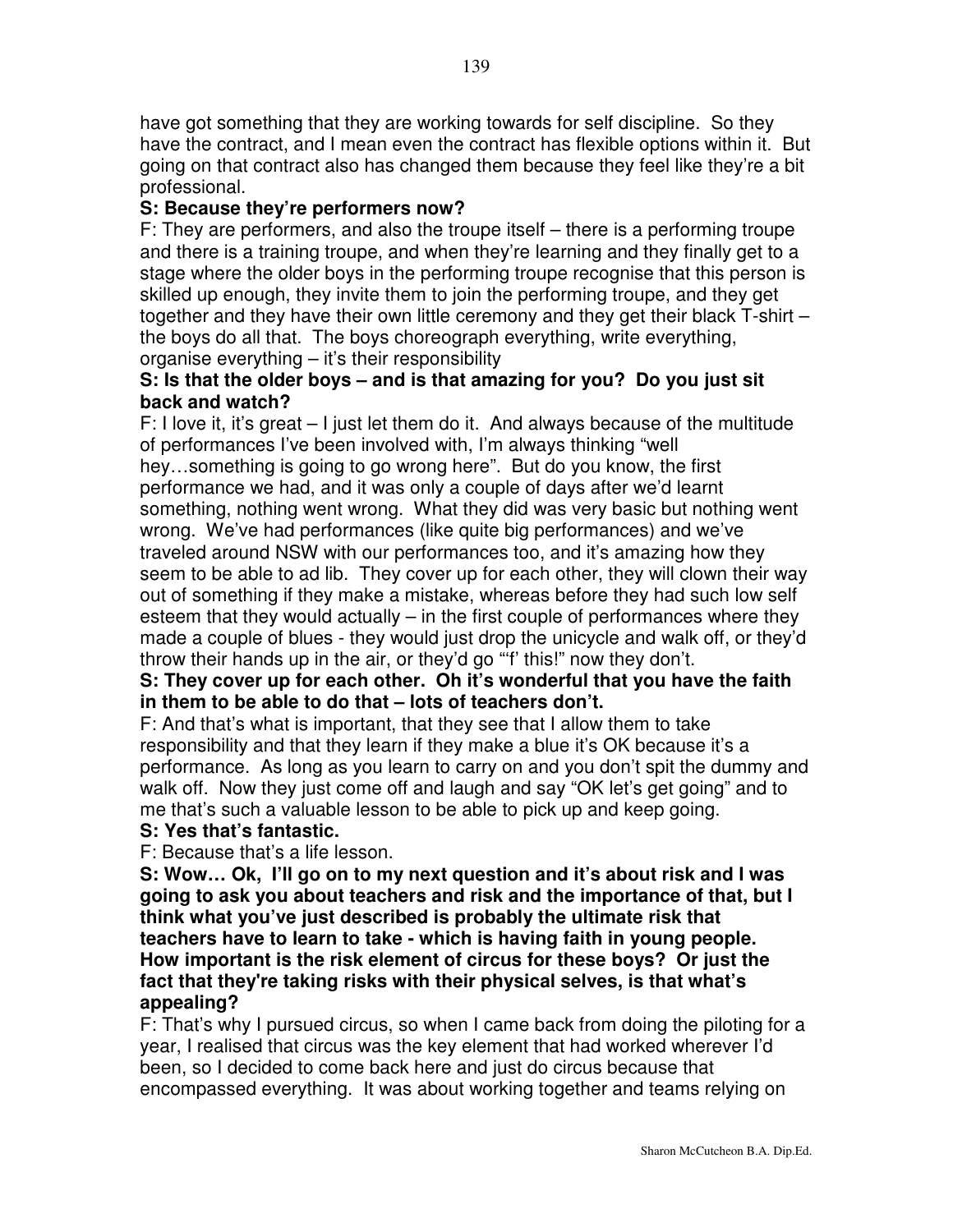each other and about bringing out leadership skills in kids who had never been seen as leaders before, never. It was learning from other people and respecting other people, it was also about networking and the job thing – a career and giving them self confidence in that key performance element. It was about they have to design and make their own costumes, they have to learn how to work with each other to make the process happen. Because these kids aren't used to process you know, it's come in and do something and bang that's it. They had to learn to evaluate that process, it's also about being tolerant of other people, anti-racism, anti-homophobia. And circus does all of those things and you can knit in the music, the live music, you can knit in the dance and it makes stars of kids who are normally seen as a nerd, a gay kid, a kid who is being picked on because he's one of the few of whatever racial group it is – you know what I mean? So

this way people see what the boys are like and none of that is an issue, none of those things. And I think the reason circus does that is because it's fun, and these kids don't have fun in their lives and I think the reason I looked at circus for boys is because boys are told at an early age to grow up and be a man. "Don't cry, get a job, you're going to have to support a family, get a real job!" Being creative isn't the thing because girls are creative, boys play football, be like your old man. And not all boys are like their old man and they need new role models and they get to realise that they're an individual and it's cool. And there are many roles, many different versions of masculinity and whatever they are it's cool and they need to be successful at whatever that is. So they don't have to do this as a career, but to have the confidence and learn the skills that you learn there. I mean juggling isn't just throwing a few balls around, neither is aero acrobatics or acro-balance. These are all teamwork and teamwork is then transferred to business or family. These boys are having better relationships with girls because they have learnt to express themselves, they are confident but not over confident. I mean sure when they were a little bit younger they had that exuberance that you see around then, but when they get a little bit older they are understanding that the things that they do, the actions that they take impact on everything else and everybody else and that's because of circus, circus allows that to happen and that's why I stuck with it and that's why I think this program should be offered to all schools then linked up, networked. Imagine having district performances, inter-district performances, State performances at the end of the year in a huge circus tent, everybody comes in, not competitive, there is no competition in what we do - but let's all get together and perform. Imagine like a school spectacular, imagine that for circus and that's what I'm working towards,

# it's going to happen.

#### **S: Fantastic I'm there!**

F: It's going to happen, I'm going to make it happen.

#### **S: On a physical level too, do you notice with the boys that they actually gain control of their own bodies? I'm really interested in circus as a vehicle for controlling the body.**

F: Oh yes, it's all about self-discipline, it's about being fit, and although the kids that we have come to us because they're not into traditional sport so you get the kids who are overweight and they will come in on the side. They won't come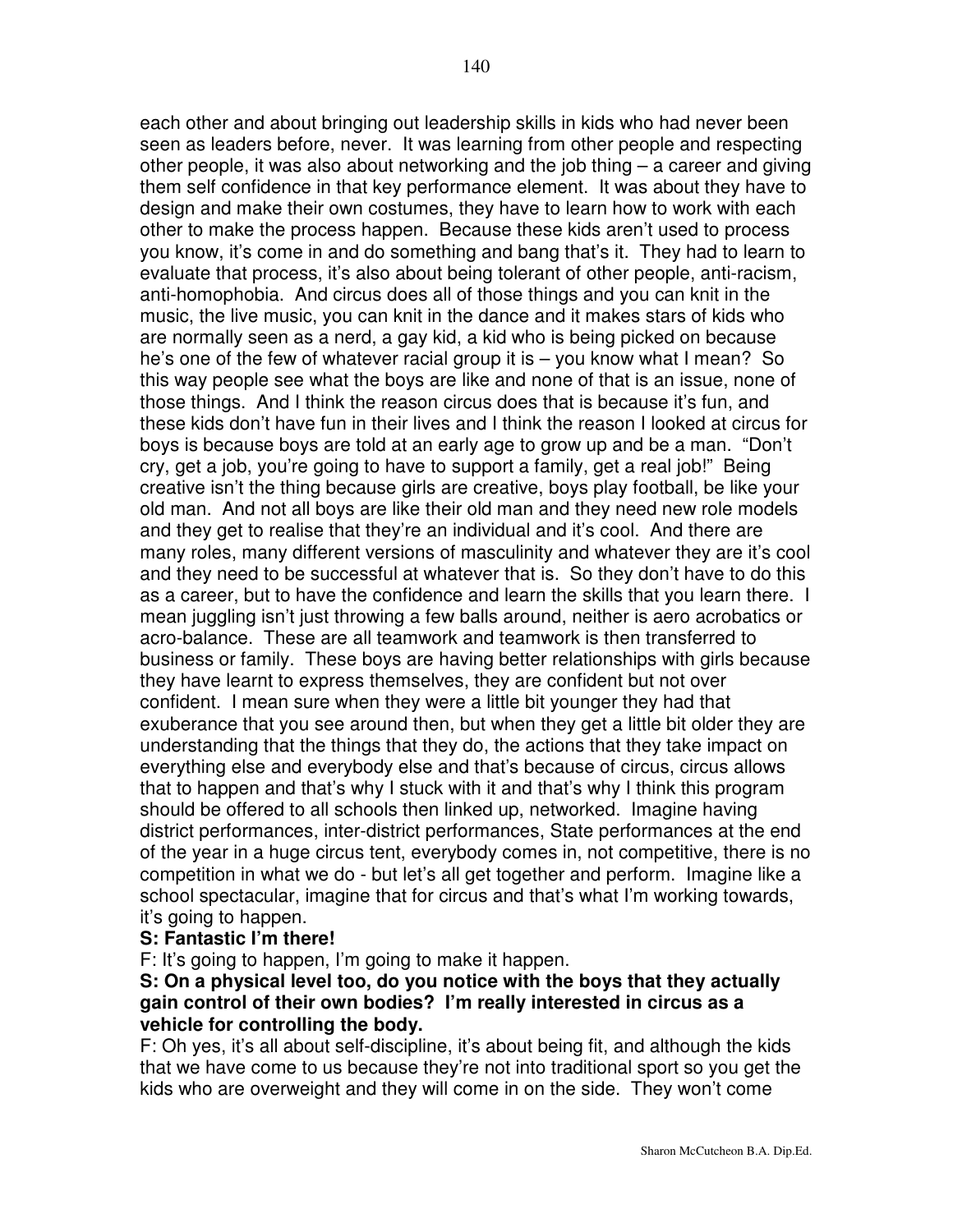straight in and go "oh aerial stuff - that's good", because they know what they're capable of, so you can start them on clowning. A lot of them come in and they're happy with clowns, they might start unicycling, or juggling. Get them in on that level and they'll get fit; they'll go unicycling so they start getting fit, and then they start doing everything and that's what has happened to the boys. They are so fit now.

## **S: Are they proud of their bodies? I don't necessarily mean that in appearance sense, I mean with what they can do?**

F: Oh absolutely, and also the fact that they're taught that they have to be responsible for warming up. They go to the gym during the week and they'll work out, they'll look after themselves because they know that I'm always saying to them "boys if something happens in this program, if someone gets seriously hurt, it gets shut down". Simple as then, they can't go roaring in like maniacs leaping about all over the place, because that's how injuries happen. And they all know that very well because a lot of them are footy players and they get injured at footy and I have a lot of them now, they come in from footy, their parents saying "we don't want them playing football now cause they're getting hurt".

## **S: Only a matter of time heh?**

F: Every week - shoulders, collarbones you know, legs everything. So safety is really important. I think the risk thing – I think the kids view circus the whole risk thing is what tickles their fancy. That's cool and you've got to offer them that sort of a challenge, because these are the kids or my kids are the skateboarders, the ones who do graffiti, not so much surfing but those sorts of kids who push it to the limit. The bikes – that's why they like the unicycles, they do stunts on unicycles. We have stunt bikes as well, we're having some built for us and I think that some of the boys, not all of them, want risk taking activities, they want to push it to the limit and they can do that safely in circus without them realising it, because they still think they're being really risky, but they're actually being very safe. I mean that boy Reece that's just come back to us, he came up to me and he sat there and he said "Oh I'm not so confident this time" and I said "That's OK. You don't have to do it now you can sit and watch and when you feel ready we'll start one step at a time". And that's good for him, that he can just sit and watch until he's ready and no one is going to say "get out there and have a go" which is the sporting attitude, like you go out there and you have to achieve this, which is not what it's about. As long as he is engaging in it on some level, and he's watching the others – they are role modeling for him, and he needs that, because he's been on the outside for a long time – he's been living on the streets and now he's here and you can see he is like "OK, OK …"

#### **S: Taking it all in?**

F: Yes, but I'll get him on a unicycle next and that will give him a little bit of confidence to go all out. But you've also got to make sure of all your safety things too, otherwise it won't happen at school. I mean the staff here...

#### **S: That's what I was going to ask next - about obstacles that's my next thing – can you go into those? I know you've got some fantastic stories about obstacles?**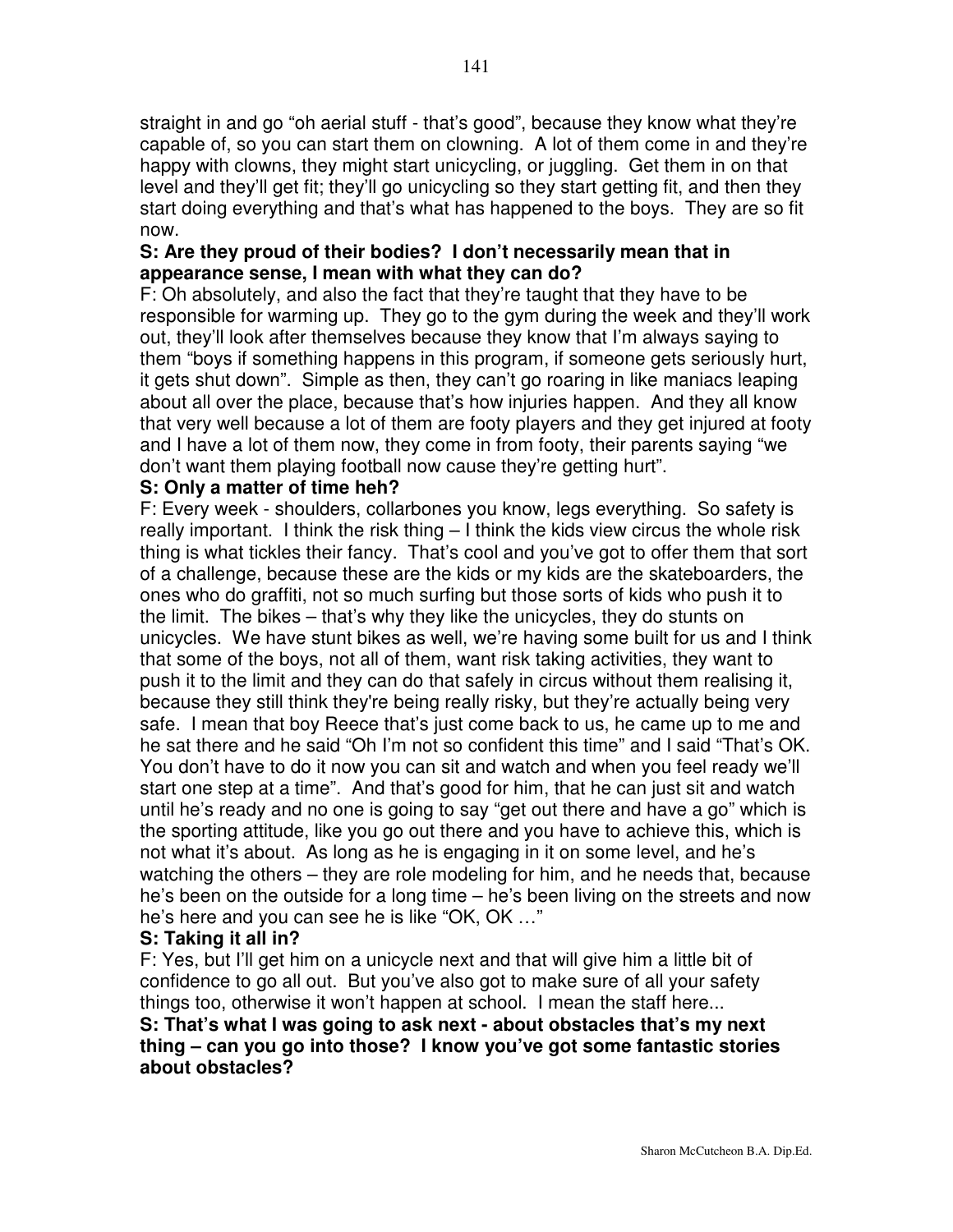F: Biggest obstacle, and I've never let obstacles stand in my way, I always find a way around them. I don't hit anything head on that's why I introduced circus as a sport. It's easier, get it going, get some support and then slot it into Year 9 because then it's in the curriculum. What do they do, it has to go for two years and then those kids need to do something to go with so they have to do it for their HSC. I think sometimes, like with everything else, you have to get some runs on the board, with some kids to get the support. And that's what I had to do. I think that first up, even if a handful of them can see that some of your kids are behaving better, truancy rates are dropping, the students are feeling, especially the ones who have maybe not got great lives outside of school, if they can see that there's been a small change. If parents, if you can get parents ringing the principal, that's a good scorer.

#### **S: Brownie points?**

F: You bet, so sometimes you have to start gently and let it happen and let is come back with the kids and they can see a positive impact, then going to start getting things happening. I was really sneaky, I just did it quietly and that's how it worked for me. Lots of obstacles, you always get, cause I set it up in Colleges schools. OK, so when I go to the College Schools, I talk to the girls first and I say "this is a boys program" and I say "you know you girls can do anything" and they know they can. Girls have the confidence to do anything and I say "how many girls have got brothers, boyfriends or mates or whatever who know would benefit from something like this? That they'd like to see feel happy?" And all the girls go "yes", course they do and I say "well that's what this is about. It's about us as females supporting the males in our lives to feel happier and healthier and it really is about male health and mental health". So for me it's very much a suicide prevention program and the girls immediately identify because we all know, we all have brothers or boyfriends or fathers and grandfathers. We all have men in our lives and we want to see them healthier and happier. I think that the girls instantly agree if it was set up as a co-ed program the girls really do takeover, because they have the confidence for that and the boys tend to stand back. We do have a couple of extroverts who are already very comfortable with their bodies, the stronger ones, they'll jump in or the ones who have been inherently supported in the creative arts by their families. They have lessons, they do drama or they do art and it's OK, they're the kids that will step out. This program allows for the gifted and talented, as well as the kids who aren't very physical at all – I've also got the special education kids in it. I've got five special ed. kids in the circus troupe and it's open to everybody in Years 7 to 12.

#### **S: I'm interested in what the staff's perception of circus is. Do you think that people think it's a bit strange, a bit "freaky?"**

F: It's a joke  $-1$  went to an Executive meeting  $-$  you'll like this little story. I'm actually head teacher, Creative Arts, went to an Executive meeting last year and the circus troupe was just getting going, and the boys had just finished their first set of skills – huge excitement. My executive meeting was on Thursday morning, so it was after sport on Wednesday afternoon and I was saying thank you at that meeting to the TAS staff who had assisted to build the stilts with the boys so I was just saying thank you, you know. Then the head PE teacher turned around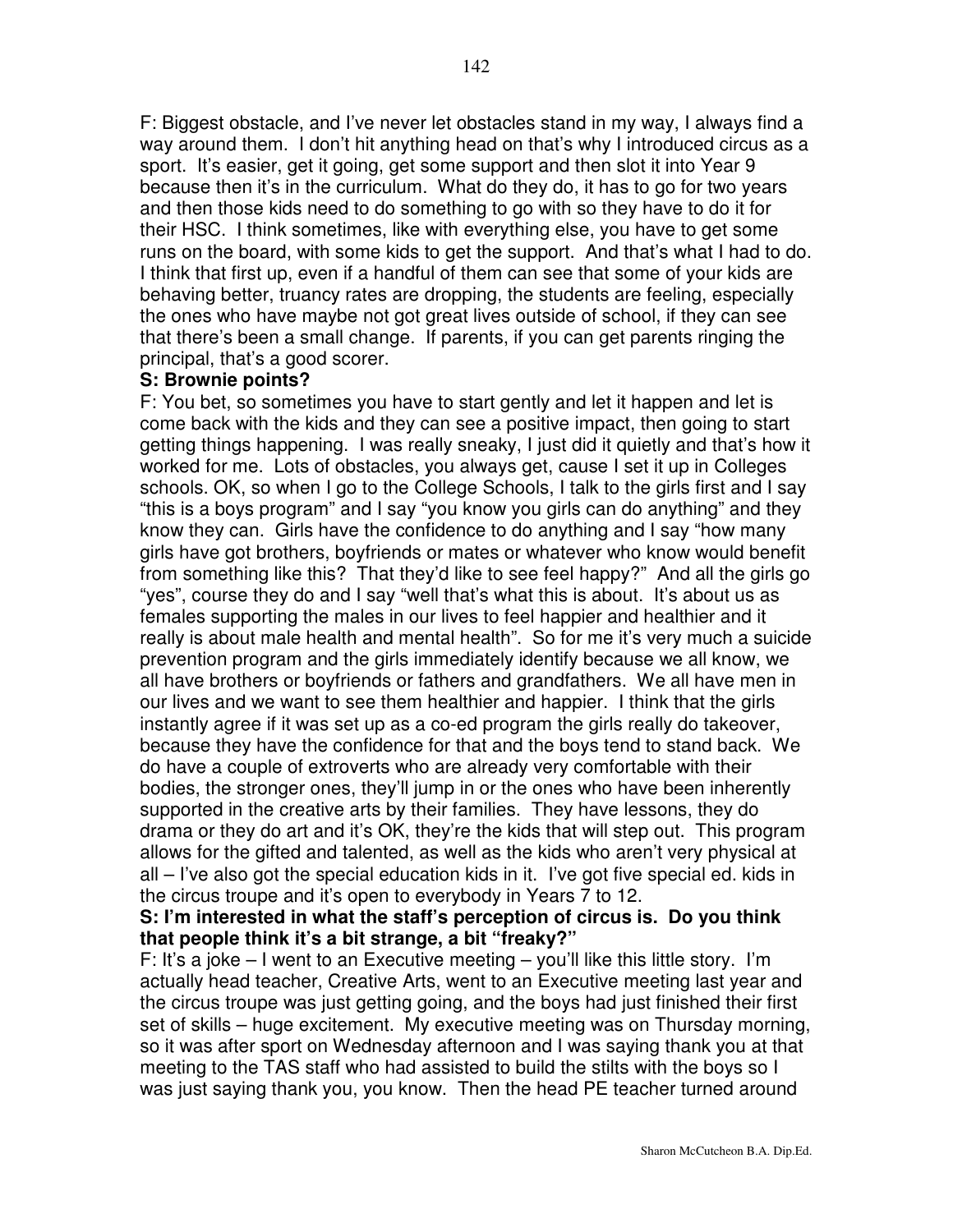and said "gee wouldn't it be really funny if we could light those stilts up while those kids were on them, then we'd really see some stilt walking wouldn't we! If they were on fire!"

# **S: What did you say?**

F: I said "I beg your pardon?" and he said "well they're all a bunch of clowns anyway, we'd be better off if they were out of here" and at that point I got up and walked out, because everybody laughed they thought it was a great joke. The PE staff are very threatened by it which is really silly because they have actually got the skills to teach it, and they'd have so much fun so it's a shame. But every school is different.

#### **S: So they haven't recognised the benefits with regard to truancy behaviour and the contract working?**

#### F: They have, they know.

# **S: Which is why they're threatened by it?**

F: But they also don't want to teach those kids, so they would actually be happier if those kids were gone. Except the funny thing is - those kids are also the top footballers, so if it was the other way around, and they were still doing their football, they'd be doing everything they could to hang onto them.

#### **S: What about – you mentioned kids were getting Merit certificates and basically learning "how to learn". Have the Maths, English and Geography teachers noticed any change?**

F: Yes they have, very much so. It was great - I had an English teacher walk all the way over to my Art room to a boy who was standing outside my room, walk up to him (and he's one of or probably the worst student for schoolwork) and say "Adam has been fantastic this year. He has handed all of his assignments in, he's so good in class, he's on time, and he wears his uniform. I just wanted to tell you that in from of Adam because I want you to know that I'm proud of him" and she shook his hand and she said "I've been giving him Merit certificates and I just think it's fantastic what's happened with you Adam". Now Adam isn't always on track, he has his blowouts, but both his parents are heroin addicts - so it's hard for him but he really has changed, so he's engaged in learning other things. The boys hate going to Maths because the Maths teachers are the ones who go "sit down, be quiet, be like everybody else!" And they find that hardest to, do but they are trying and that is acknowledged, they do go there, they do try. But you know you always get the staff who, no matter how hard the kids try, they find some way of getting at them and they just push and push at them. I think it's just a matter of getting runs on the board; the circus program is the reason all these boys are here. There's about 60 boys who come to this school because of circus and it's not just because they have fun, it's because they're valued, and they're not valued anywhere else in their lives, in any way, with anybody, just circus. I had a grandmother ring me this morning and say "the only reason Reece is coming to school is because of circus". The other Deputy came to see me about one boy who has just been suspended, his mother rang up and said "please, please don't take Jez out of circus. I know about his contract, but Jez is only here, it's the only reason he comes to school is for circus, it's the only thing he lives for" – so there you are that's what you're getting.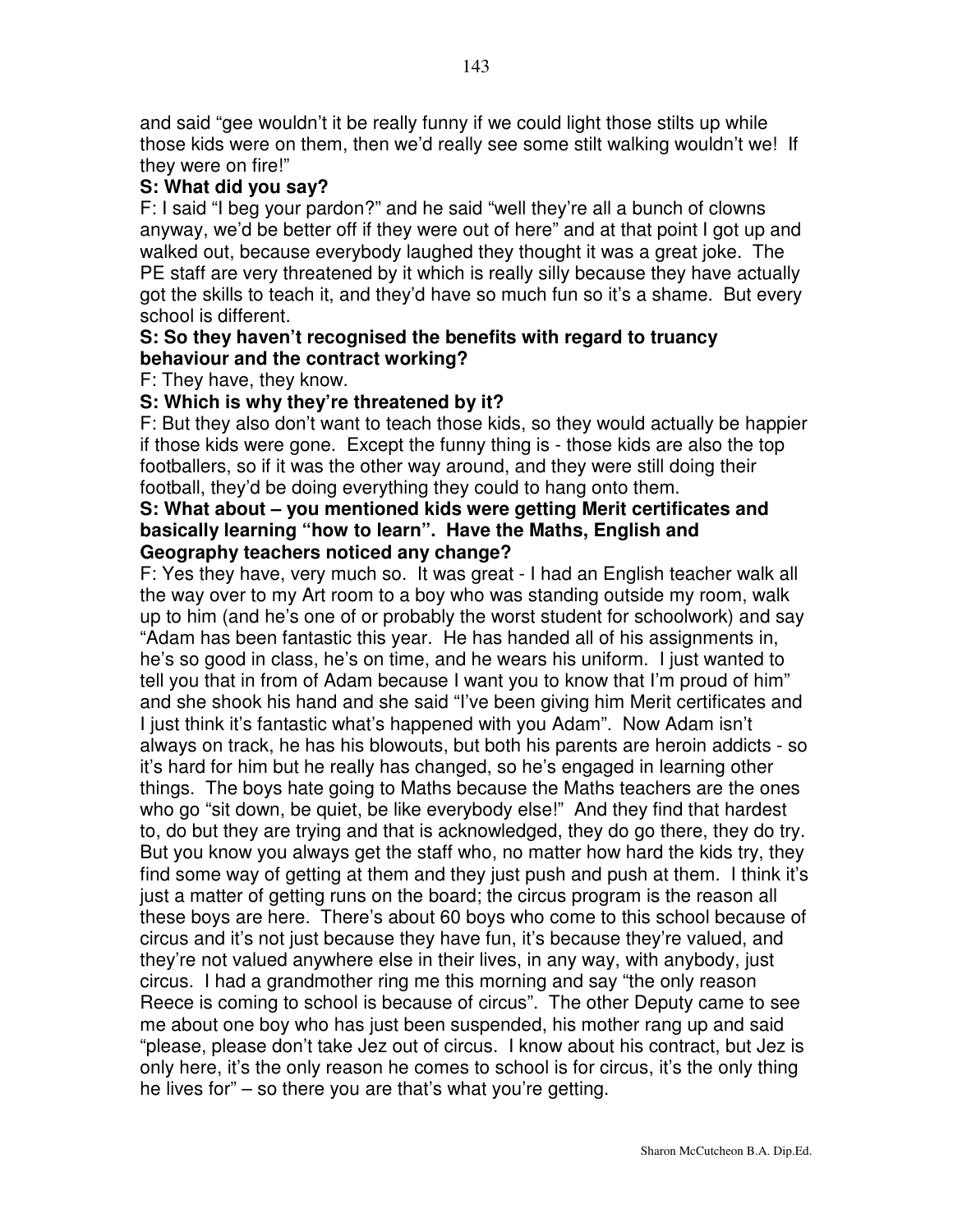#### **S: That's marvellous. There's a quote from Circus Belfast which I love, which is about people gaining control over their environment, their immediate environment being themselves, the community. Do you think rings true where you are?**

F: Of course it does, absolutely. I mean everything that you see with these boys makes you realise that they are capable of controlling situations, that they can say "no I'm not going to do that" and they are buddied off for that reason, so that if one of them wants to truant, the other one can say "no. Let's go and see Miss Brown - we can't do that", or if they're getting yelled at, they feel that they have goals and they have control and circus gives them that. And I think that transfers to everything else in their lives, whether they make that decision to actually go home in the afternoon. That then impacts on how they interact with their parents, and hopefully they're doing some sort of schoolwork at home, and the other thing that I think circus creates that not a lot of other things do create is a family. Some of these boys don't have families, some of have run away from home, and so this is their family and I think it's their family because it's not just about one age group either. It's like you've got the older boys, like their older brothers, they look after them, and I think that's important. And they've got the whole social thing happening too, and they protect each other. If someone is having a bad day, they'll come and see me and say "so and so is upset" or they'll look after each other. So yes, I totally agree with that. It's a very special thing circus and I sometimes feel disappointed and a bit frustrated that it isn't valued and some of the staff see it as a bit of a joke. Oh not so much now, because they see what it's done and what it's done for the school too, but they used to see it as a bit of a joke, "oh circus - we have circus, how embarrassing". But when we have the TV cameras come in and when people make a big deal about it they'll quite happily sit back and go "that's our school!" Oh when they go off to conferences and people say "oh you're at that school where the circus is – aren't you?"

#### **S: Which is great.**

F: Doesn't the boss love it!

#### **S: OK that very nicely brings me to my last question. It's about community perception - has circus played a part in the community perception of the school?**

F: Oh definitely, oh gosh yes. I think our boys were perceived as ruffians or sort of gangs and violent. Now I hear kids say "I'm at James Cook" and people say "oh you're at the school with the unicycles, we drive past and we see you riding unicycles". We have a sign that says we are performing at … and we perform locally too. We are performing at a local Primary School this Friday. So I think parents definitely, after seeing a performance, they send their boys to the school because of the circus. They realise how rewarding the program is, and the perception out there is that James Cook has this fantastic welfare program at the school, and it's a circus program, and it's changed the way people feel about our school in our local community and in the wider community. The name James Cook Boys High School is in places around the State now because of the way the boys are and when the boys go out to perform they are fantastic. They are so well behaved, unbelievable. We were at North Sydney Girls High School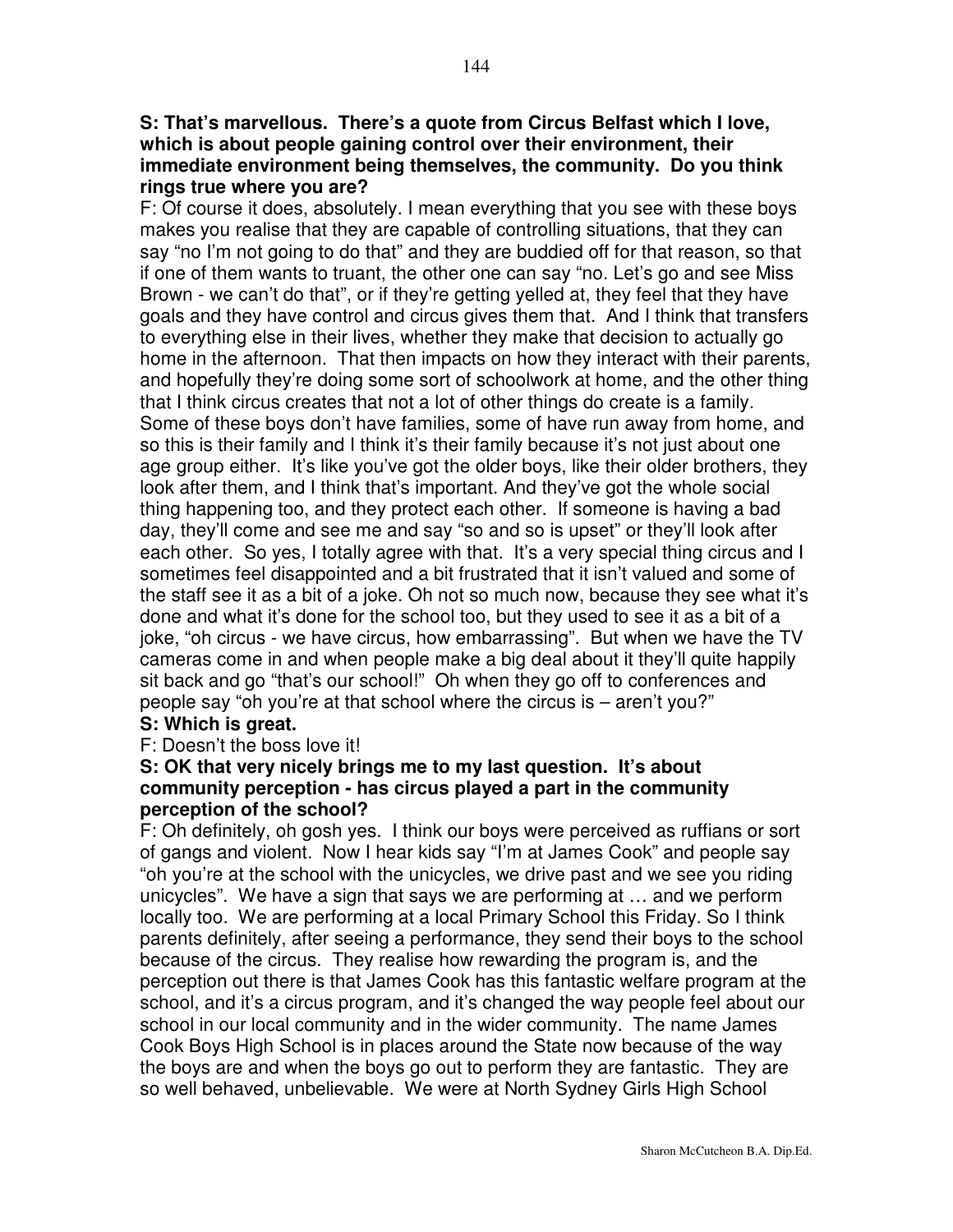where we were told "oh you're only James Cook High School, oh you're the entertainment, would you go backstage where you belong". Imagine what those boys were like and then they held us off for an hour before we performed while they finished eating. We'd been waiting for four hours and those boys were still sitting there, unicycles at the ready, faces painted, wigs on, all that time waiting, not being fed. So we rushed out and got them food and they were perfect, and then those people see how these boys behave when you take them out and that gets back – you know they rang the boss and said "are they your best kids, are they your talented kids?" And that's great and I say to them "you are role models for all other boys who have lives like yours. Aren't you lucky that you are so special, you are so good at what you do, so go out there and promote it" and they do. It's just fantastic when other people see them the way I do, so many people outside the school who don't know anything about their background walk up to them, and I can just stand there and go "they are fantastic!"

## **S: If circus is done in schools across the State – do you think it will lose it's magic? Will it still be special?**

F: Oh no way, it will become so much stronger and so much more special. We'll get more funding. I'd like to think we could get corporate sponsors on board, think what we could do. No way, it would be stronger, I mean footy is dying, we need something else for these kids to do and circus is it.

#### **S: Brilliant – that's marvelous.**

F: Our boys are starting, so I'm going to go over there to the other staff. I've already given them our video on "Machismo" and what it does. They came over here with the intention of running "Machismo" as it was before circus, with workshops and they've seen what the circus is and how easy it is to get it going, they're in. Malvina, which is now Ryde Secondary College, they're doing it – it's a co-ed school so they're doing it with girls as well. We went over there for a performance last year for their Year 8 Welfare day, so the boys went over there to perform and they did aerials, they did everything and it was just so much fun and they were just completely sold on it, so they've already started. It's popping up all over the place now, but it would be great to have a coordinated approach to it - but I'm working on it. All I wanted to do is to prove that circus as a School Certificate subject can work in a normal State school, with no special gear, not much funding, no expertise, that if it can work like that, it's going to work anywhere. And you don't have to have anybody special there at all, just someone who is passionate about it and the rest you can work out, and that's what I'm trying to prove with this and it's working. So I think if I can prove that, I'm proving gender equity are behind it which was a hard sell, they're supporting me. Interdistrict Arts support it through funding, what we need to do then is say this program is available for anybody to use, any school, boys or co-ed and away they go they can just do it. So by the end of this year, I'll have done the program and evaluation so people can just take the program and then they can do it. That's how it's going to work, so then it's all done properly. And then they get all the numbers of people, they can access people like Jeremy and Gavin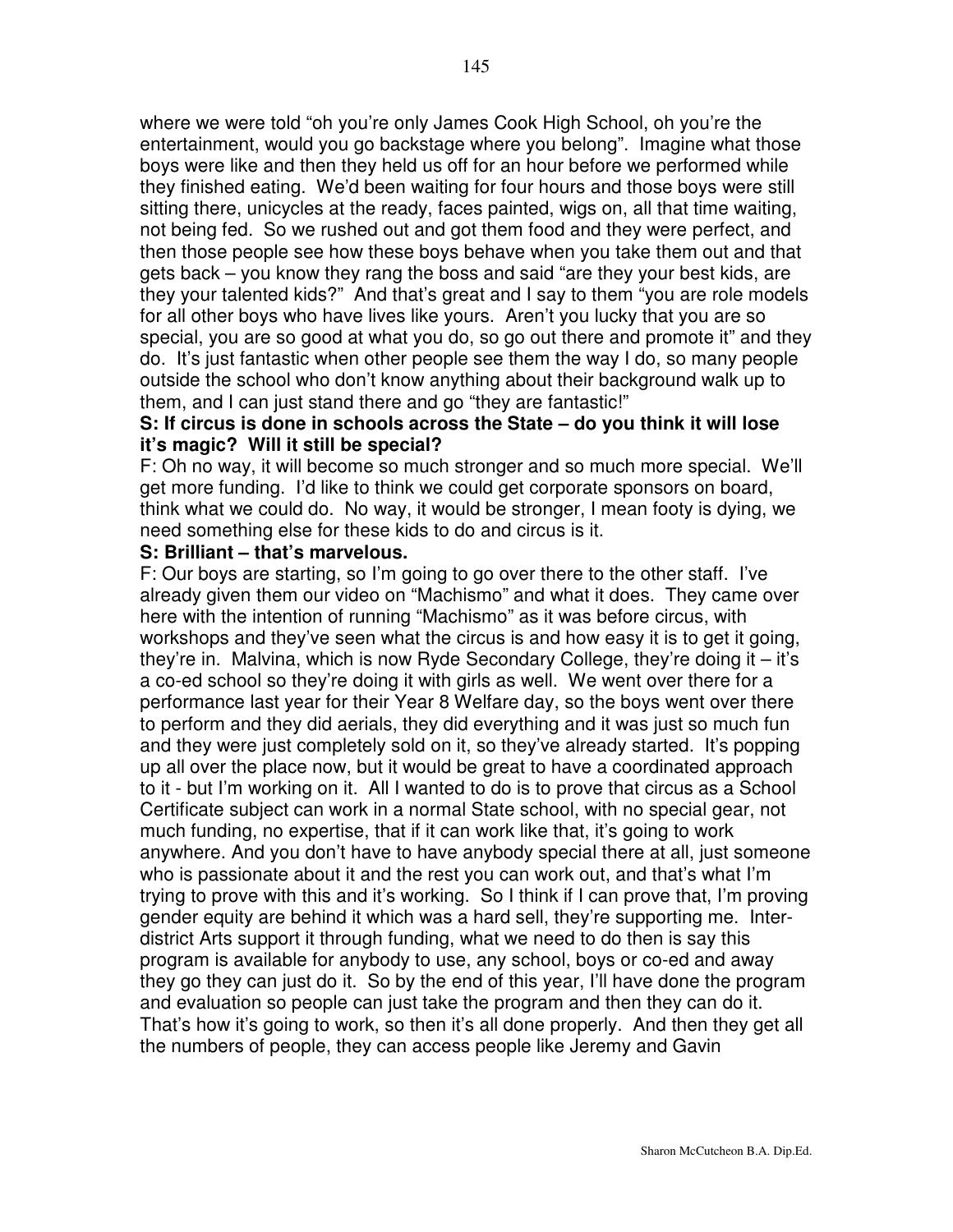## **S: The trainers, yes?**

F: And by then I hope to have connected up with enough other circus troupes, so I'm going to set all of that in place so it's all done properly, and that will happen next year.

# **S: Well good luck with it all. Sounds amazing!**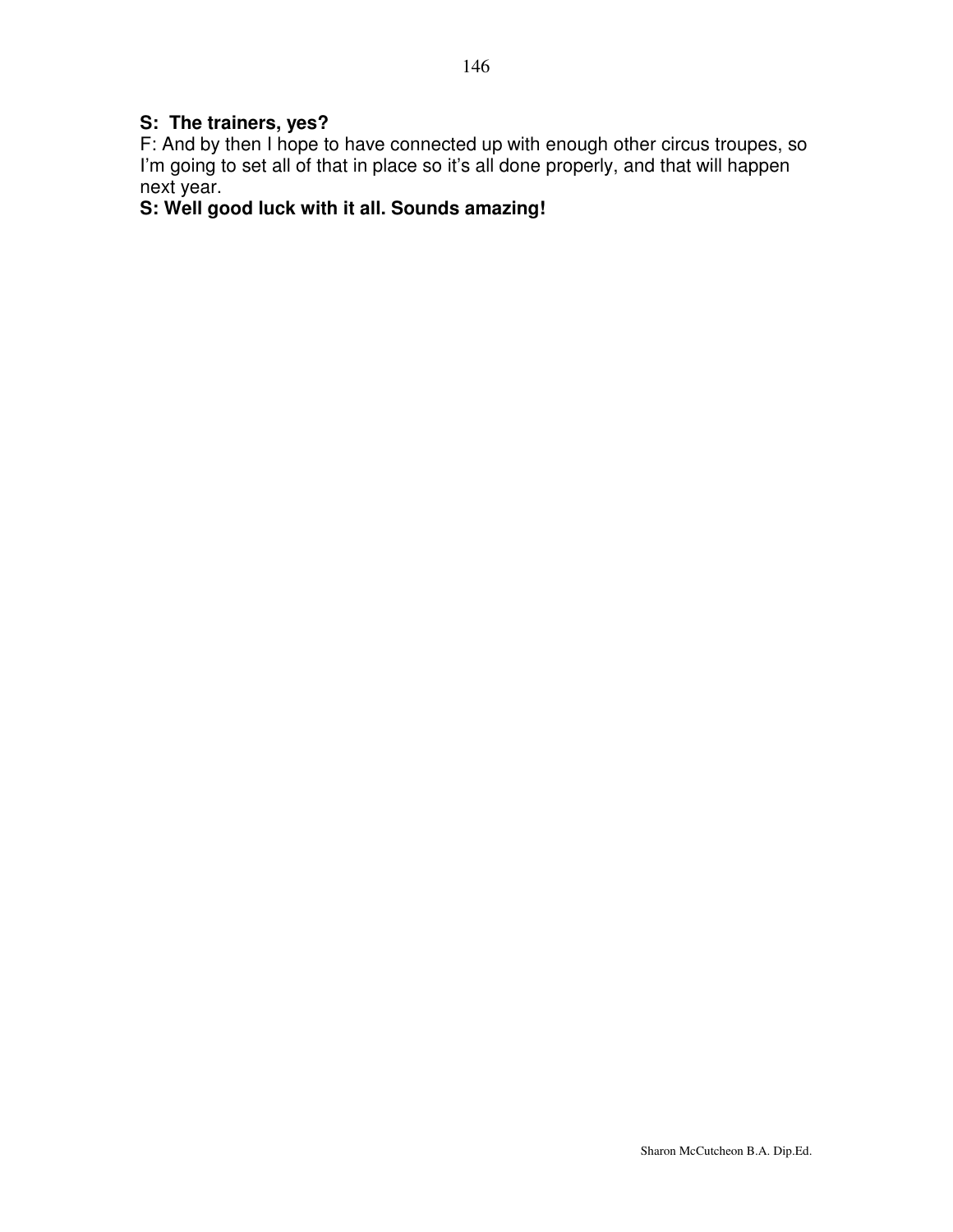# **APPENDIX THREE**

## **INTERVIEW WITH ROBERT SPANKY ( R ) – senior student and circus tutor from James Cook Boys High School.**

#### **S: Tell me about the history of you, the circus and James Cook.**

R: Well I started when I was in Year 10 in '98 - which wasn't really much. Gavin Wild came in and did some work with us boys and we didn't do much, but from there I kinda liked it. I liked what we did hanging from the ceiling and just mucking around and having fun. Then in 2000 we did nothing at all cause Miss Brown wasn't here and the program basically dropped – just went nowhere and in 2001 got back up. I was one of the main guys that said "let's do circus! I want to do circus!" and like I said "Miss… Miss I want to do fire", and she goes "Oh, OK" cause she wasn't too happy about it, but I started doing fire with a fire stick, then did a few performances and then got further into fire. Started doing fire twirlers and got into heaps of aerial work with Gav. He taught me everything I know - he's just so good at it.

#### **S: He's a champion guy – he's really good.**

R: He's just the best.

#### **S: So what sort of aerial work have you been doing?**

R: Well I'm mainly focussed on tissu. I'd like to learn a bit on the trapeze (which I don't always like cause it hurts too much), some on the cloud swing, but I'm not that good at it, it's mainly the tissu really. Most of the aerial work I've done has been with that really and at the moment I'm just teaching the younger boys the basics, what I've learnt, passing it on really. Then they get to learn to present it and make it look good. Then I try and teach the boys to think for themselves, try to figure out their own tricks, cause that's what I had to do so I may as well pass that on too.

#### **S: So performances – do you remember your first performance – were you nervous?**

R: Well we had our first performance under the Big Top, but I don't include that as my first performance. I include that as my worst performance.

#### **S: Why is that?**

R: 'Cause I basically abseiled down on a rope, ran onto the stage and did a forward flip off a mini tramp and I don't include that as circus. My first performance was at a camp thing for North Sydney Girls. It was like some peer support or mediation thing for some guys and girls and we rocked up and started. And someone in the crowd said "give em fire, give em fire", so it was pretty shocking – all I did was just turn the stick and wave it from side to side. But I got better at it cause I don't like the tricks I know I want to learn new ones and get better and better at it. It's very addictive, you get addicted to what you can do and what more you can achieve. Basically I'm a big boy and guys didn't think I could do aerial. The first time I jumped on the aerial it was hilarious, it's on video tape somewhere – I want to destroy it. I could only just support my own weight, which is pretty shocking, but I just kept on going, kept on hurting myself, kept on jumping on it saying "I can do it, I don't mind this pain". I can keep going and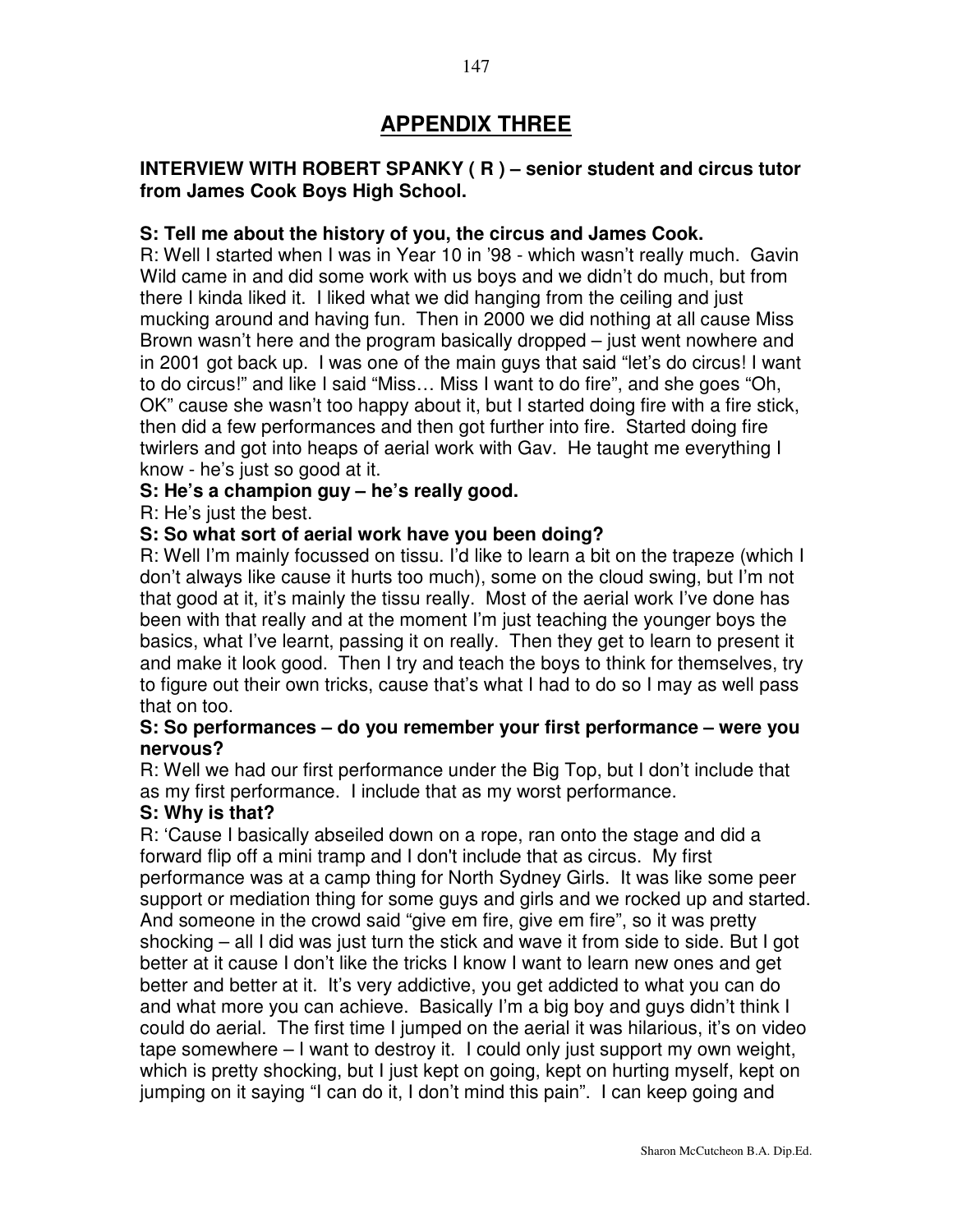eventually I got it, I can do it and I was pretty proud of myself and now I teach the boys. I jump on and climb up it and they go "what the?" Any they don't understand how a guy my size can actually climb up something and they go "OK."

# **S: You don't have tissu here do you?**

R: Yeah we do, it's down at the squash courts.

# **S: Could you show me some stuff this afternoon?**

R: I'll try to - I'll show you some stuff. They're just some basic tricks nothing special.

# **S: I can't do it, I'm sure you're much better than I am.**

R: If you can support your own weight and you can climb a rope you can do it. Basically it opens the minds of the guys. They see me as one thing, they say this is a guy who probably studies a lot and works hard. Yeah I study a bit, I don't study much I just like to relax and chill out and take things as they come, because it's just so much easier to do things. It just opens the guy's minds up so much. Like they've noticed what they can achieve and their behaviour has gone really good like Miss Brown's probably told you. Just with everything circus – boy's attitude to self-esteem. For my first performance I was shaking something severe and then you hear the crowd start going fire, fire and then something in you just goes "oh my goodness I love this!"

# **S: Yeah!**

R: A tingling feeling through your body and you just enjoy it so much and want to do more and your confidence just boosts. If people don't like it, they don't have to watch it, that's what I say but I just keep going and going.

# **S: What do your friends think that don't do circus?**

R: They call me the clown, I'm classified as a clown.

## **S: But they respect you for it?**

R: They don't really mind, when I do fire and I'm practicing, the guys go let me have a try, and they hit themselves in the back of the head and when they do the butterfly they scone themselves. It's quite funny actually I get a good laugh out of it. But yeah, they support me, they don't mind it.

## **S: What about your folks?**

R: Oh they love it, it gets me doing things. They've probably noticed my attitude too like building self-esteem and stuff and confidence in doing things and things like that. They don't mind it - they probably enjoy it the most. They're a bit worried but that's it.

## **S: And you mentioned too with perseverance with aerials – it taught you how to persevere with things.**

R: It's taught me – one of Gav's favourite sayings – "no pain, no gain". If it's so painful - you're doing it right. I just hate that saying, you get used to it. If you do it once and you get the motion of it and you do it again and you figure out the technique and what you're doing wrong and the pain starts to gradually go away bit by bit cause you've gotten used to it basically. It's just a lot of fun and with perseverance – you know, just keep going and going.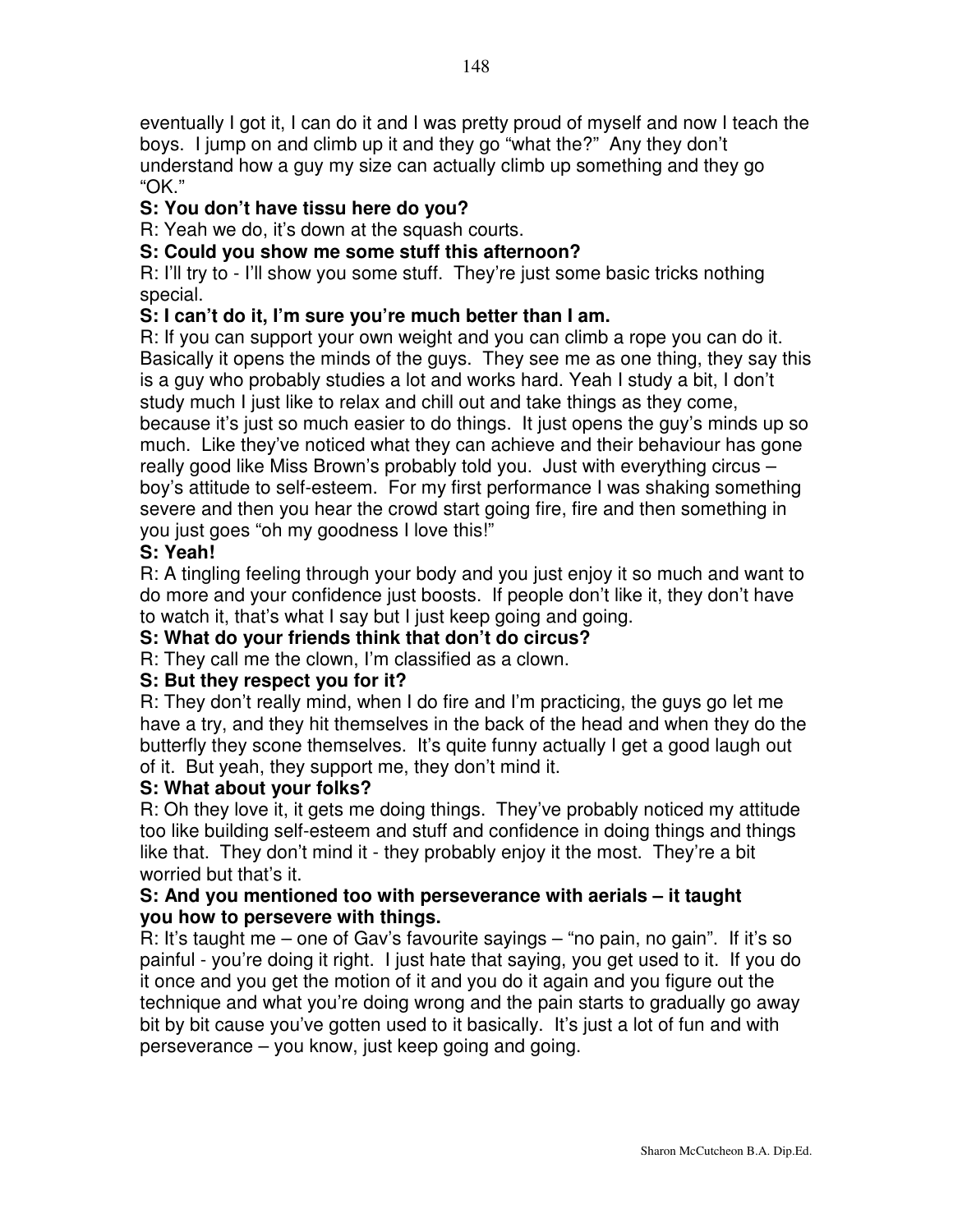## **S: Some of the boys that I've talked to in Year 7 and even younger, they really look up to you as their mentor, that's really nice. Is that pressure on you, is that hard sometimes?**

R: I don't, I go about as I really am. I don't classify myself as a role model. Yeah sure I do it and I'm there and I say "do it good, look up to me keep on going straight and focus" and all that, but you also have to keep your own self esteem and focus with yourself. With me I'm a different person, different attitude. Sure you can make me a role model but I don't classify myself as a role model I just do what I feel is right.

## **S: With the younger boys…when you guys see what they're up to performance standard then you invite them to join the performance troupe – is that basically how it happens?**

R: Well we just probably chuck them in the deep end that's what we do  $-$  it's pretty bad I suppose. I did really shocking for that first performance – I really want to get better, I think that's the main thing. I just taught a guy a bit of fire to get him just twirling and stuff and Miss Brown didn't like him doing it that much and didn't support him about it. So we couldn't really let him do it at a performance cause he wasn't very good. There was another guy …

# **S: Maybe dangerous too?**

R: Yeah it's just way too dangerous. Like when I do it I don't think of the danger I just think of the sound, it's just fun!

#### **S: I'm a twirler I should have brought my sticks, you could teach me some tricks, I could teach you some tricks, we could have a twirling session.**

R: We do have a stick down in the art room.

#### **S: So you throw them in the deep end. I was asking about the initiation that's what Nick called it yesterday?**

R: Yeah the initiation – we basically like – the more higher up guys - me, Nick, George and a couple of others, we see what they can do and we judge them and we go "no, they're not doing it…it doesn't look good, they're not up to performing" and stuff like that. Like Miss usually asks us is he up to performing and we go "no, yes, maybe", but if they're just above the good enough we go "yep chuck him in."

## **S: Throw him in?**

R: Throw him in straight away, if you keep on saying "oh no don't let him do it", they start thinking "I'm not good enough, what am I doing here…I'm not getting any better!" And they'd probably just drop out and there's no point and they think "I'm just wasting my time", so may as well get them doing something and keep them interested.

#### **S: Why do you think it's important for young people to do circus? I mean you play footy as well. How are they different? Why is one better or worse than the other?**

R: Footy is more of a macho thing– "look at me I can tackle someone". I can take out someone twice the size of me, tackle them and bring it on and circus is more friendlier. It's more about communication, guys working together and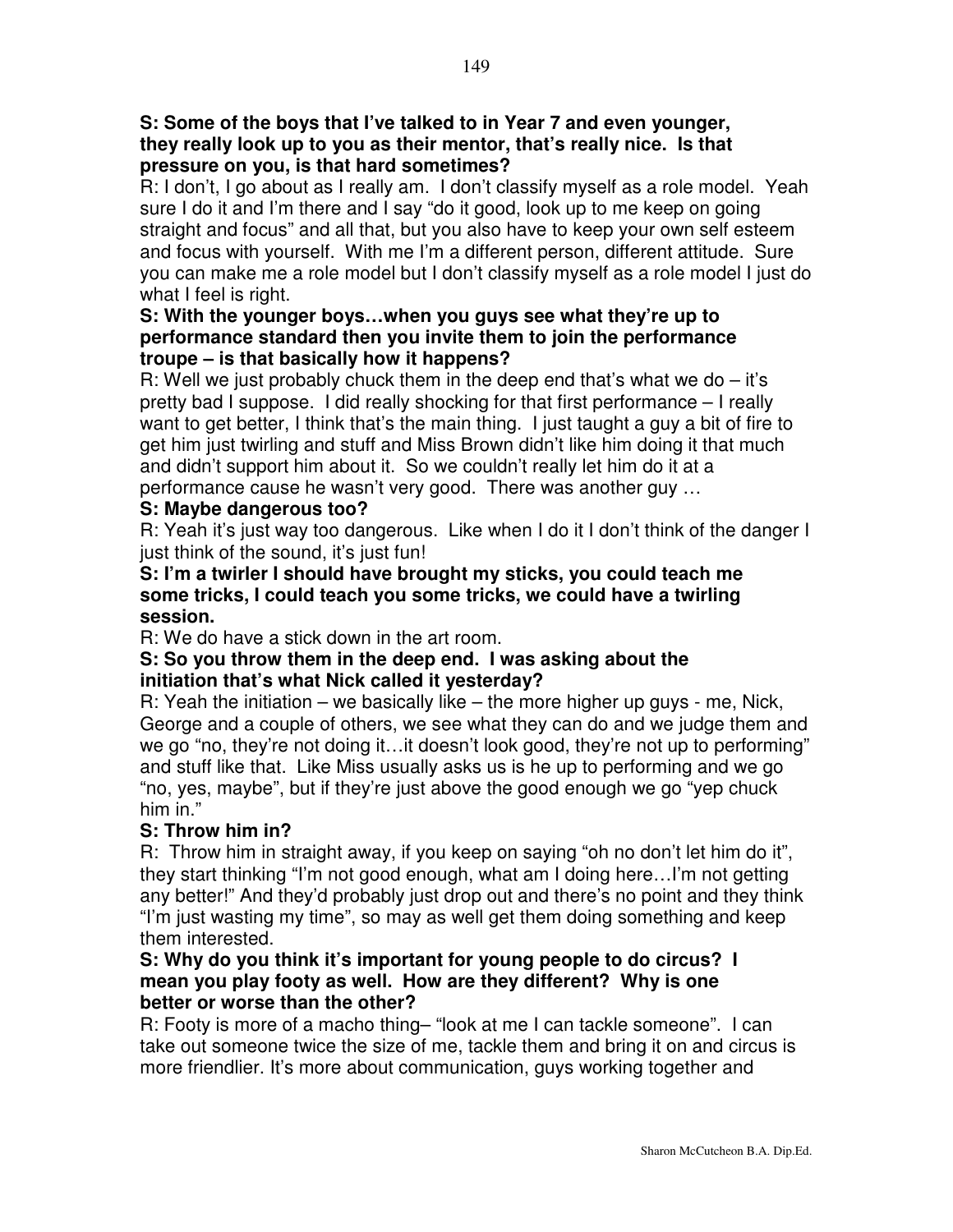keeping it tight and thinking "we can do this, we can pull off anything we want to do". With footy it's just more violent.

## **S: Competition?**

R: There's competition in circus but not as much.

# **S: Which do you prefer if you had to choose?**

R: Oh circus for sure.

## **S: Why is that?**

R: Because it's friendlier, you meet more people, it's not as aggressive. With football when you are on the field and you take people out and they're starting to get aggressive. With circus you do some tricks and people come up to you and go how do you do that? And you go "you do it like this" and this and you go "how are you going, what's your name?" You start chatting and get to know them; you get along with people. I prefer circus so much, I just love meeting different people

## **S: Excellent. Do you think circus has changed the perception of this school within the community? Do you think people see James Cook High any differently now?**

R: Personally I wouldn't know cause I say I do circus and they say "where do you do it?" and I say "at school" and they say "oh my goodness - they've got it as a program?" Some people go "they've got it as a program - I don't like that!" But other people go "oh that's really good for boys", encouraging and stuff like that. So I say "yeah it's really good, builds up confidence in boys" like I really promote it.

## **S: So you haven't heard from your parent's friends, like when you guys were on the news, no one rang up the house, oh they're on the news?**

R: Oh well I'd messaged all my friends "I'm going to be on the news, watch it!" When I was on the news my parents watched it and they said that looked good and people go see it and say "that looks really good, I like what you do. I don't mind that too much."

#### **S: So what kind of name does it have in the community – this school?** R: I wouldn't know

**S: You don't know what people think cause you're living in it not outside it?** R: I'm living mostly in Arncliffe so I don't really discuss between parents and student's parents and stuff, I don't know them that well.

## **S: Do you think it's a good school?**

R: I love this school. Like my nephew – he just came over from WA and they were going to send him to Kogarah and that's one of the worst schools to send him to. Because he's a big Aussie bloke and like as a big Aussie bloke I got picked on a bit at James Cook, but if you were at Kogarah with all the Lebanese, not to be racist, but they would just pick on you something severe. So I said "No! Send him to James Cook!" The main reason why he was going to Kogarah was so he could look after his little sister, but I said send him to James Cook. It's got so many more facilities and I can look after him for the year that I'm here and I can have circus boys look after him if he needs any help after that and he can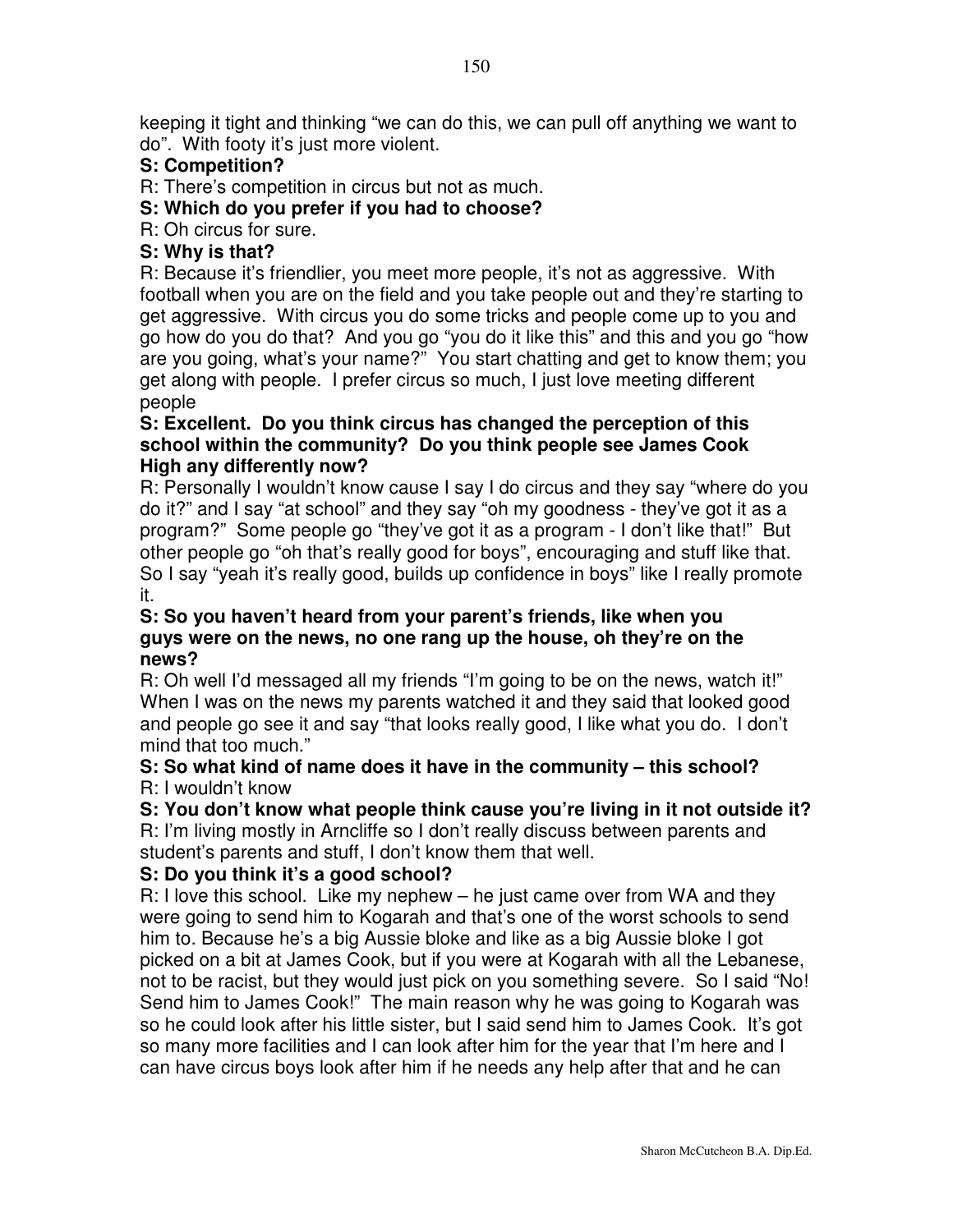say hello to his little sister over in her school after school and stuff. So he can always keep in touch and so that's the main reason he's at James Cook.

## **S: Miss Brown said you may come back next year and train because you finish this year don't you?**

R: Yes for sure I really love the boys here. I get their little smart arse attitudes, but I don't really care. As long as I see them progress and see them get better I go "yeah!" I just love to see people progress when I'm teaching them.

## **S: What do you want to do then? Something with your circus after that? Do you want to be a teacher?**

R: Not really. No, I don't mind teaching with something I love but I want to do sports injuries. I love dealing with people, helping them with what's wrong with them and making them feel better. It's like circus when you work teaching someone and you see them progress, with sports injuries you rehabilitate the person and you see them progress into what they should be.

**S: Some sort of healing? That's interesting, so you're effectively using circus for that now. Helping people progress, feel better about them selves.**

R: I just love helping people – making them laugh

**S: That's great. Thank you so much for talking to me – I think you're doing amazing things here.**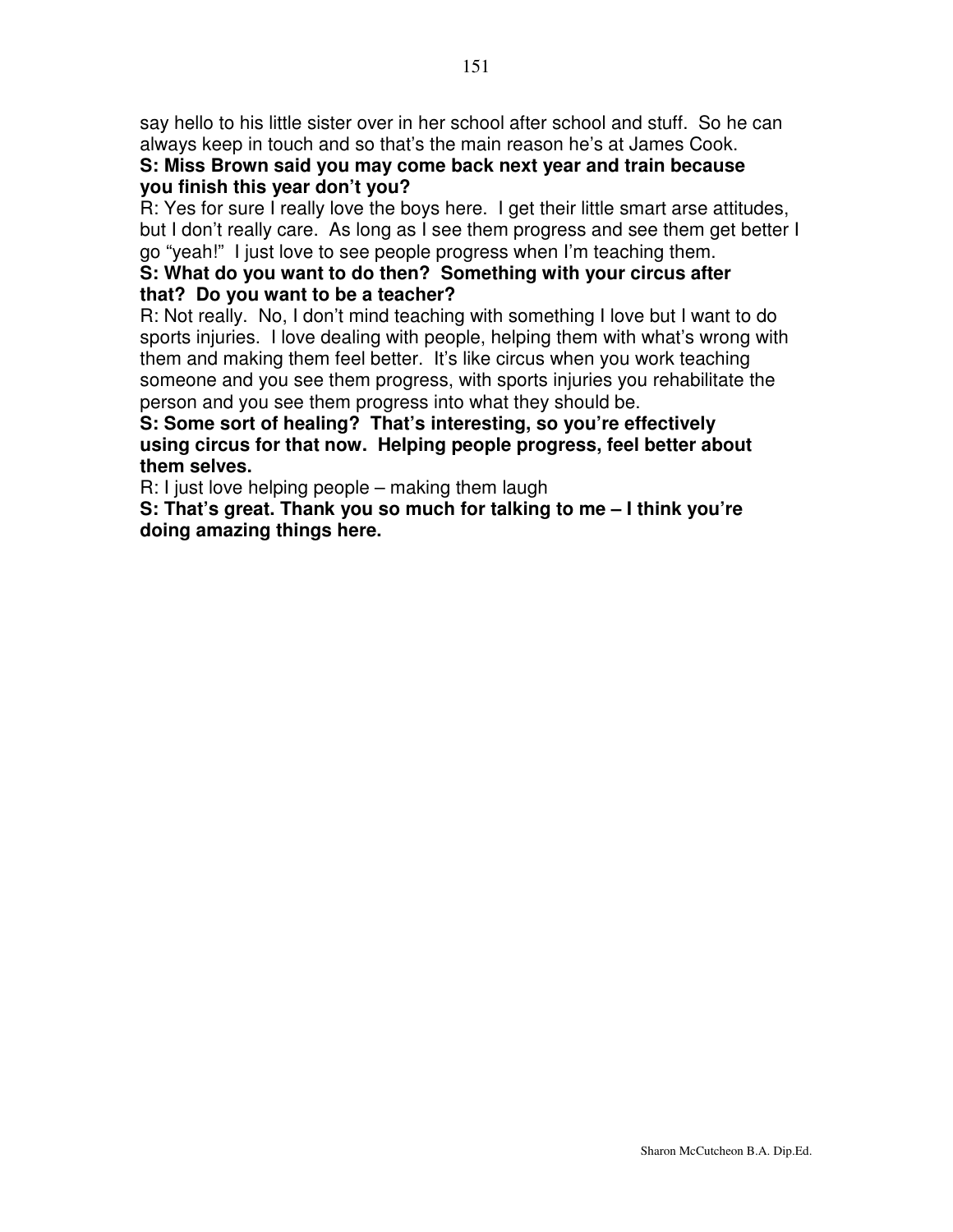## **Interview with Paul Woodhead (P) Founder and coordinator of the circus program at Dubbo West and Circus West.**

## **S: OK. Let's begin. How important is risk in the learning of circus?**

P: I think it's integral, I mean it's the whole point for many of the activities, if not all the activities. There's a different kind of risk, the very real risk for most of our kids I think is the risk of ridicule. The risk of someone humiliating them, because they've tried something and not done well. And because everybody is trying at circus and there is so many different related things, I mean it's just so busy out there that there's very little chance that someone is going to say "oh you can't do that very well at all" and in fact, it's not as pervasive as I would like to see it, there is a lot of peer tutoring that goes on. It's subtly changed over the last, oh I don't know, five years or so, there used to be a huge amount of it - because it's what we put the most amount of time into developing. But as the range of things has expanded, more and more of our time as in staff time is taken up with assessment of kids and keeping track of where things are, and perhaps that's something we need to look at. The other one is physical risk, actual risk of injury and obviously there is with the gear that we have, although everything carries a risk, but the ones to me who take the highest risk, are the kids who get onto unicycles and to some extent drum, because that leads towards globe walking, though it's not terribly risky – it's not very flash so not a lot of kids jump on. A lot of the boys, the risk takers, they gravitate to unicycle and take on the risk there. The girls tend to go more towards either acrobatics or stilts, and while the risk is lower, they put the risk in themselves by trying riskier moves particularly on high level stilts. They go down on to the ground; they try to find different ways of getting up, they try to find different ways of just pushing the edge of balance you know. The High School Circus kids tend to go for risk by taking the skills that they're working in, either in juggling and manipulation in particular, and adding danger to that, so juggling knives instead of just juggling clubs or juggling with fire. They quite like the idea of fire and taking poi and going into fire, otherwise they're a pretty staid lot - they sit back and talk…High School Circus is very different.

**S: I don't think I asked you this one the other day about the goal of Circus Belfast – the quote. Mike Moloney says the goal of Circus Belfast is "the empowerment of people over their environment". How do you feel about the quote and do you agree with what he says. How much of that applies to Circus West?**

P: I agree with the quote as far as Belfast is concerned. From what I have seen it's all about living in a place that has a great deal of social abrasion going on although it's localised. I've been to Belfast a few times and there are many places where you don't even have a hint of the troubles.

#### **S: What about here, is it relative to here at all, empowerment over environment?**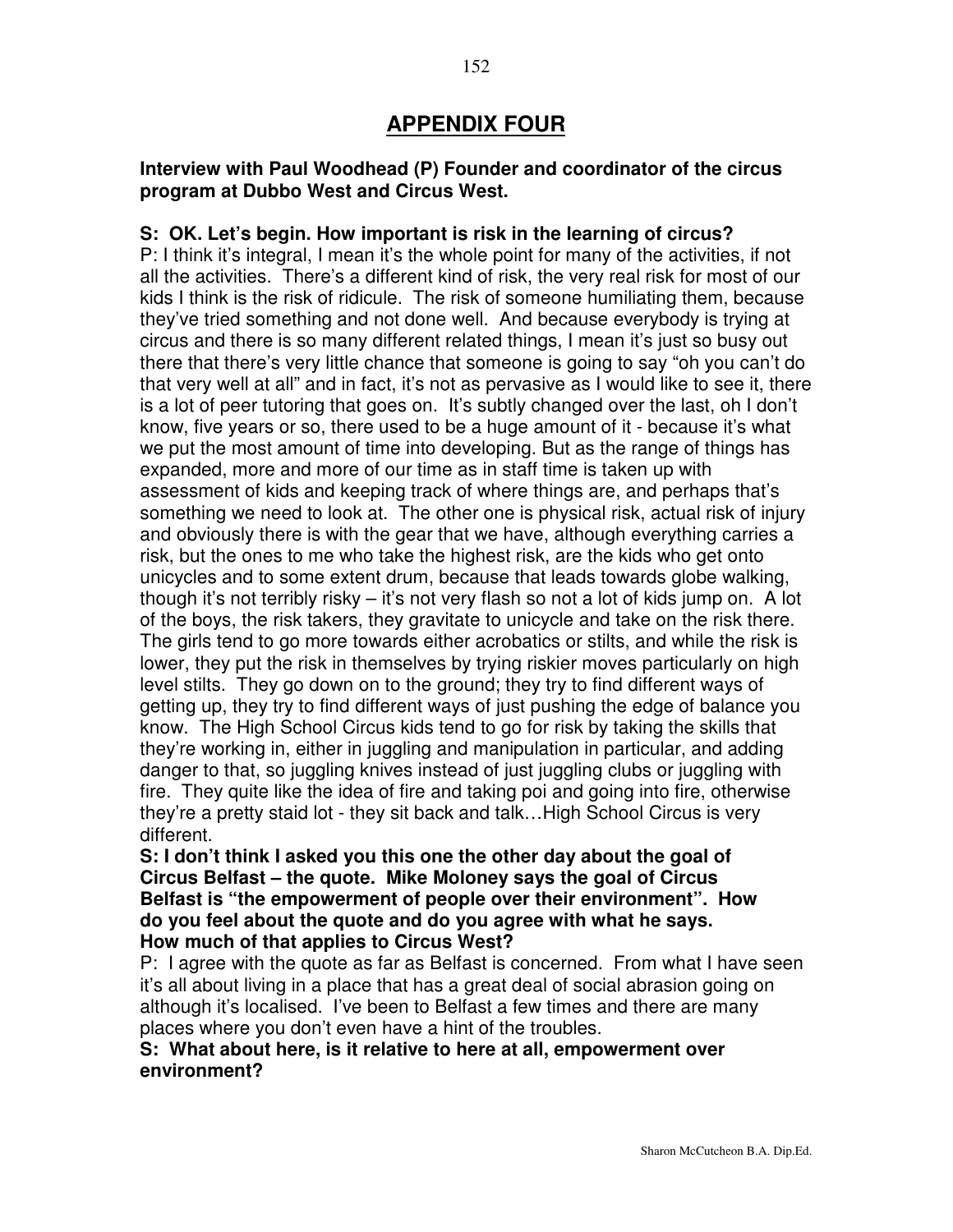P: I don't know…I guess the environment comes in if perhaps it's one of the factors that motivates them to come to school, but I don't consider that power over the environment. I don't think the kids here are gaining power over environment, they might be gaining power over a social environment, or a culture in which they work and that would include things like peer assessment. So I think perhaps what they're trying to get is control of something within school, something that they direct, and hopefully the spin off perhaps is their status with their peers, status within the system and recognition in front of their peers because they all are recognised with awards.

## **S: And perhaps recognition within the community as well, as far as perception goes, of West Dubbo**

P: I doubt that's a goal of … might be a goal of circus, not necessarily a goal of the kids – but certainly a goal of circus.

## **S: That's my next question, what are the goals of the circus program here are?**

P: It's hard, there are some fundamental goals - for instance to provide a structured activity so the kids have something to do. They are then less inclined to be causing trouble or being upset with nothing to do. The goals to me are social goals, welfare goals, they're essentially giving the kids a chance to grow by setting goals themselves, by working on their values, like confidence, perseverance and resilience. Resilience is the new buzz one, but I mean it's there. Courage to either overcome the risk that they're taking on the gear, or to overcome the risk of public performance. So to me, the goal is essentially a social goal. It has a wider goal that is only partly realised and that is to encourage other people to do circus in schools for the same reason. But that's the reason I do it - I like working with kids, so my goal is to enjoy my time here.

## **S: Is there a separate goal of Circus West as a performance company as opposed to...**

P: Just an extension of the first one. Circus West has two goals – one is to provide an opportunity for kids with the skill level to perform outside, and the second is, I guess, to spread the message - to show other schools that this is a good thing to have in your school.

## **S: OK, while we're talking about goals – you were talking about doing further research yourself. What would the goal of that research be?**

P: Within three specific areas. The welfare benefits in terms of student confidence, perseverance, persistence, and the effect it has on their place in the school, so that's the first one. The second one is the effect it might have on performance within the school, so it might be the kids who would normally go into performances as against musicals for instance, or into specific groups like choir, or dance or a band or something. So is there a difference, does it make an impact on performance in school that otherwise would not be there? And the third thing is related to the sporting program of the school. If circus is in the school has it had an impact on how the school, as in teachers and students, use sport, has it had an impact on the number of kids who are otherwise disengaged with say traditional sports. Has it had an impact on how the community views the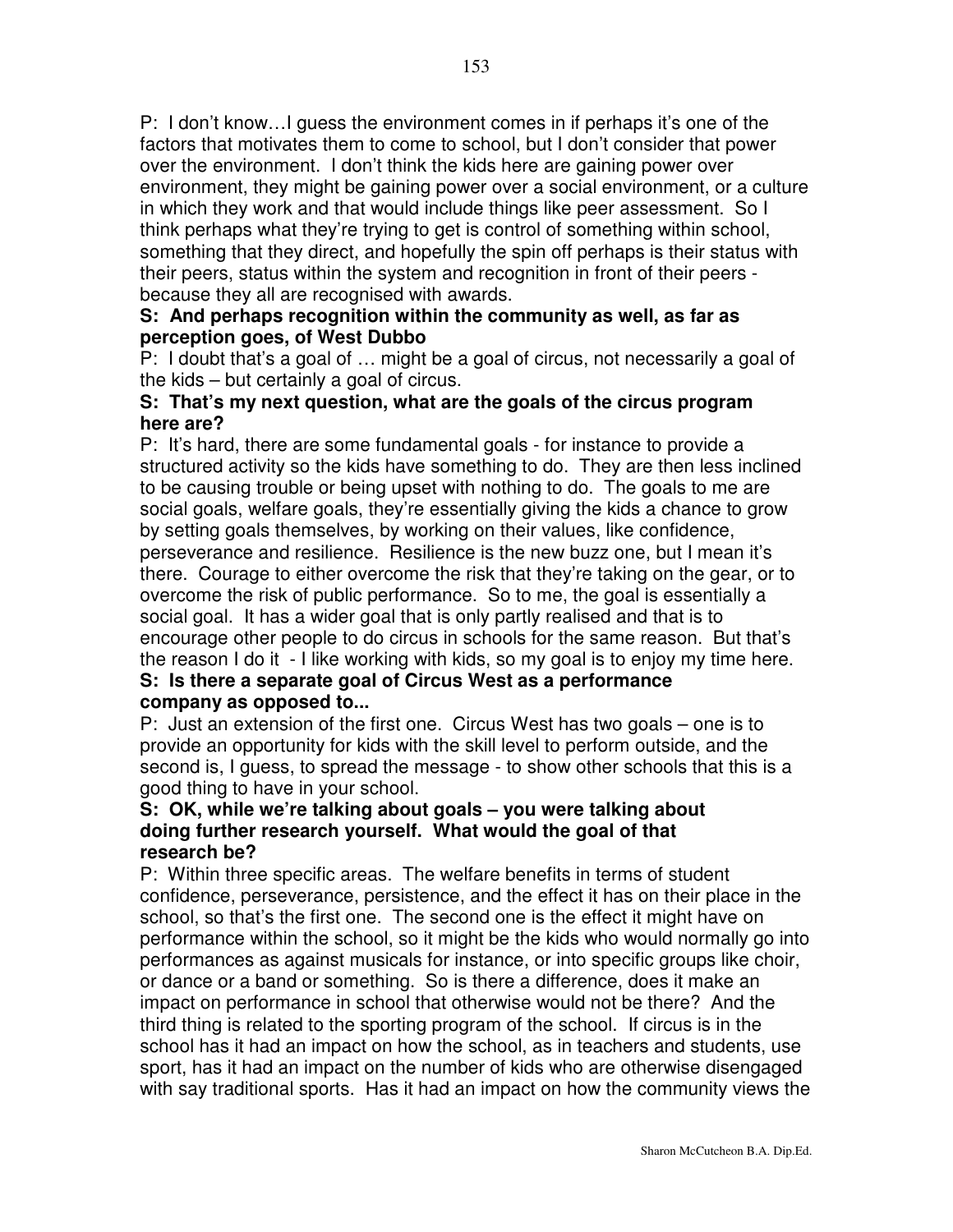school program. So to me it's had a big impact here, particularly on kids who are not inclined to be in traditional sports, because they're either not capable, they don't get selected, because their behaviour keeps them out, those sort of things.

#### **S: OK Last question – how is community or school circus different from other circus and how do you perceive the relationship between them? Do they need each other?**

P: Community and school circus to me are two different entities because community circus lives out in the community.

## **S: OK well let's just talk about school circus.**

P: Well school circus can't survive without community. We have huge support, both systemic and parental, community and within the school itself with support for our program. And the support is very rarely visited upon us in terms of money, mostly it's visited in terms of inkind support. That might be free time on radio and TV, it might be extra publicity – more chances at full colour front page in the newspaper. It might be if I need specialist bolts for the unicycles and I go and see the bolt guy he'll say "just take them, it's for you". We often have to pay, but it might mean that we get things very, very cheaply, so there is huge community support. Now community support only comes when they can already see that something is working. So while we have been going for twelve years or so, that community support has been building all of that time. Now it was there in the early times in the guise of local Rotary Clubs, Service Clubs helping us out. We would go and say "this is the program this is what we want to achieve, can you help us?" And they would, it's now often that people will come to us and say "we have this would you like it?" So for instance, twice this week we've been given bags of costumes. People call up and they say "I have this I think it would be good for you", in the past it's been a company would come to us and say "we have a budget for some sponsorship – would you like some sponsorship?" And we said "well gladly!" And that was in the terms of \$2500 per year, the biggest one of course was Council and Environmental Protection Authority came to us and said "we've seen what you do, would you like to work with us and we will obviously spread this great deal of money around". So that helps, and of course it goes vice versa, our place in the community is enhanced because of all this. More and more people know what we are doing here.

## **S: I guess what I meant with the other question, the other part of it is do school circuses or circuses within the school framework need other circuses like Ringling Bros, Moscow Circus, Cirque du Soleil?**

P: I think they need them for two things, they need all of those circuses for the magic of circus to keep on going, you need to have that sort of thing. But the other thing, the more day to day, but the more exciting thing is I think that often times when those circuses come they workshop our kids for nothing. So we go down every day and with one of them Lennon Bros, we actually performed with them. It would be madness right now with all this insurance stuff going on but at the same time representing the school…

The others Moscow and Cirque du Soleil, they're in a different sort of class and I doubt that they would workshop any of our kids or give free tickets out and that sort of thing. But all of the traditional Australian circuses that come through, they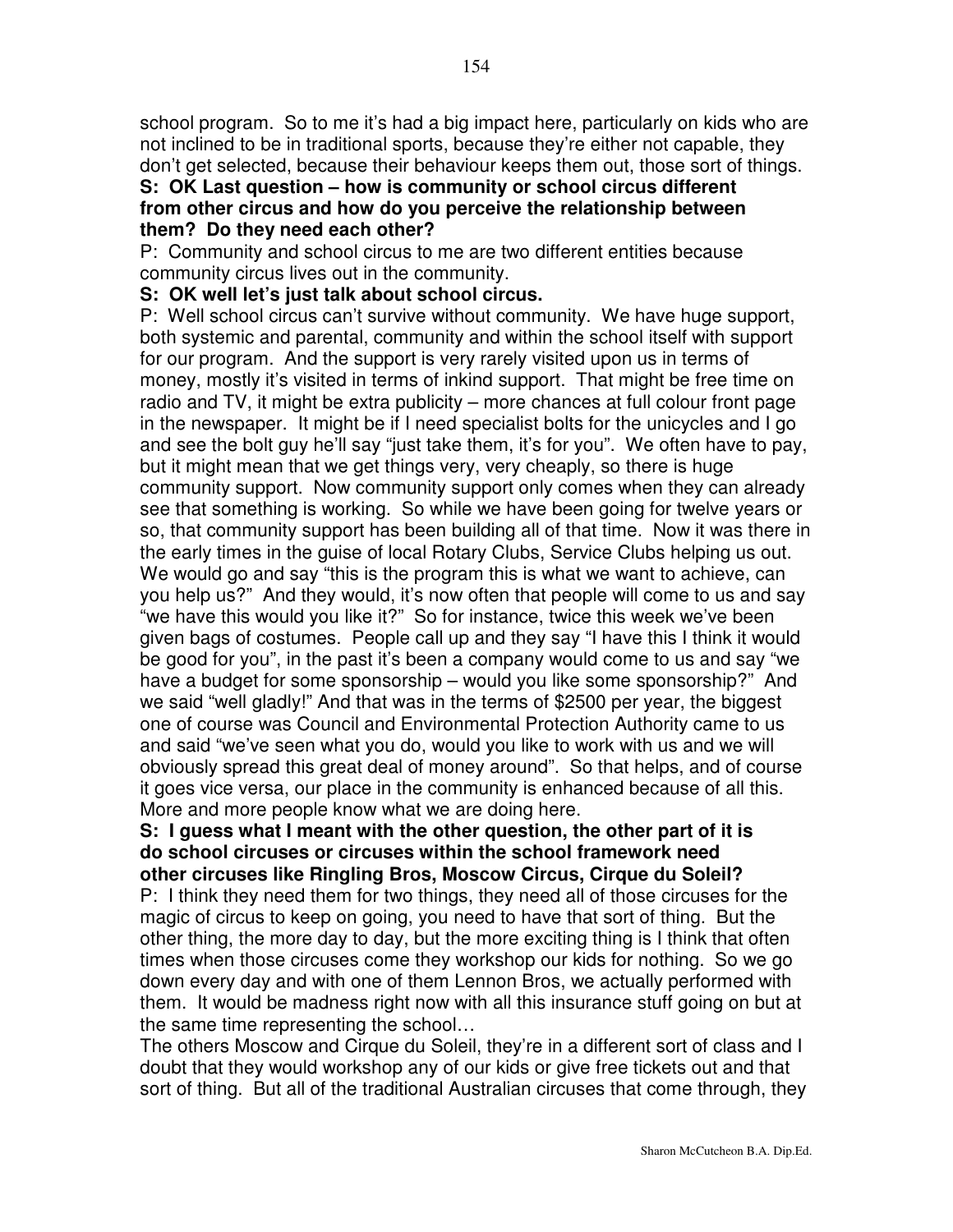do, they quite willingly give their time to come and visit our kids, watch a program, do some coaching, let our kids have free seats and that sort of thing

## **S: Wow that's fantastic!**

P: It's a nice little buzz and we make sure that the kids who are working the hardest here, kids who put the effort in, they're the ones who get to perform.

## **S: We need them then; do you think they need us?**

P: They don't need circus west right now, what they do need is programs like Circus West hopefully will eventually build into like Fruitfly, like Cirkidz all the youth programs that are building up, we'll eventually get to the point where have kids going into tertiary level work in circus or auditioning for places with Lennons or Circus Oz and things like that, in which case it's very healthy for them to have us, and that well may be part of the goal of why they work with us. I think they work with us because they're nice people too.

## **S: True. Thank you for your time Paul. Good luck with your study.**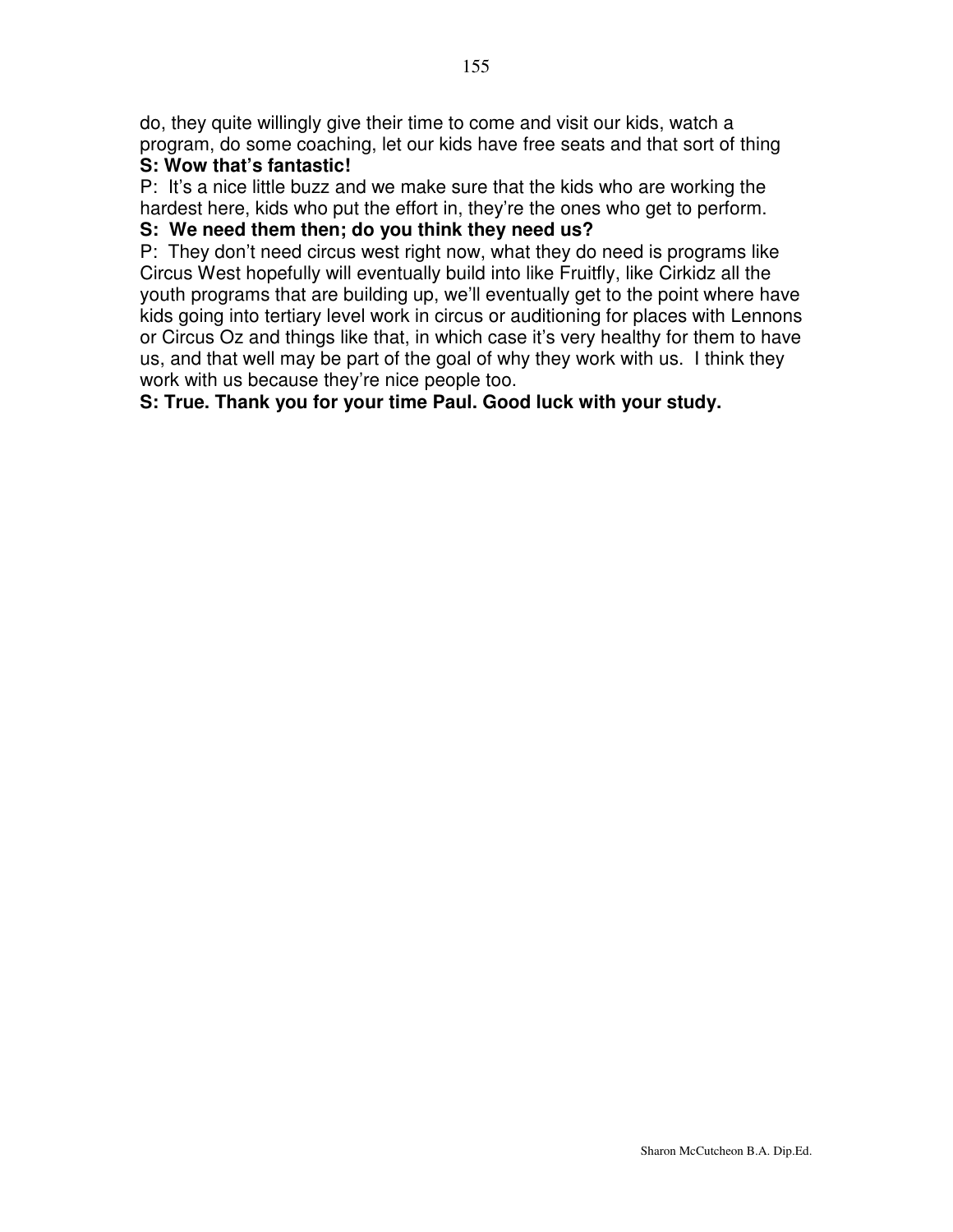# **APPENDIX FIVE**

## **Interview with Mum 1 (M1) and Mum 2 (M2)– parents of students in the Dubbo West Performance Troupe:**

## **S: OK. So your kids are how old? They do the circus program?**

M1: This year a son in Year 7 and a daughter in Year ll. Several years ago Paul brought a group of primary kids down and did a workshop with our kids and my kids thought it was just great and they've walked on stilts ever since.

#### **S: So they are both stilt walkers – they have stilts?**

M1: Corey he's actually riding on the unicycle now, he got a unicycle for Christmas.

#### **S: Oh good, so he doesn't have a favourite he just likes all of them?**

M1: He actually hasn't been on stilts now for a while though they're still there if he wants to. Yeah we've bought all our own equipment and costumes because we actually have done other things out of this organised circus like parades, street theatre, school fetes. Any thing like that any opportunity they can get, they perform.

## **S: So how long does it take you to drive in?**

M1: Just under two hours it takes us.

#### **S: So you come all that way into circus. You must believe that it works for your kids.**

M1: Yeah, I think it's great and the other reason is it's their social contact for the week, a regular thing for them too, cause they actually study at home. With our school they have camps and things on where they all come in which is great, and they all went through the soccer stage, and netball, girl guides and scouts and that was costing a fortune travelling everywhere for that so I thought well now they're going to pick one thing – and they picked circus and they're really happy with that.

# **S: Do you think they like it more than guides and scouts?**

M1: Yes I think they do.

#### **S: Why do you think that is?**

M1: I think because it's something different and because I think they feel like it's something a bit special cause they can do something that a lot of other people can't. It's not like soccer or football or whatever, I mean masses of people can do that. Whereas if you get on metre high stilts and start roaming around you stand out.

#### **S: Yes, you stand out. I'm so lucky you two are here that I can interview circus parents. Have you noticed any changes in your kids since circus. Are they more confident in their bodies?**

M1: Yes, I think they probably are, especially with Corey the youngest one, the routine that he was performing last year with his rola bola his was a solo whereas most of the others were a group. So he out front you know centre stage on his own and I think at first it was a bit daunting, unnerving for him, but it's brought him out of his shell, like last year at the end of the year through school he actually had to make a speech on their presentation day and spoke in front of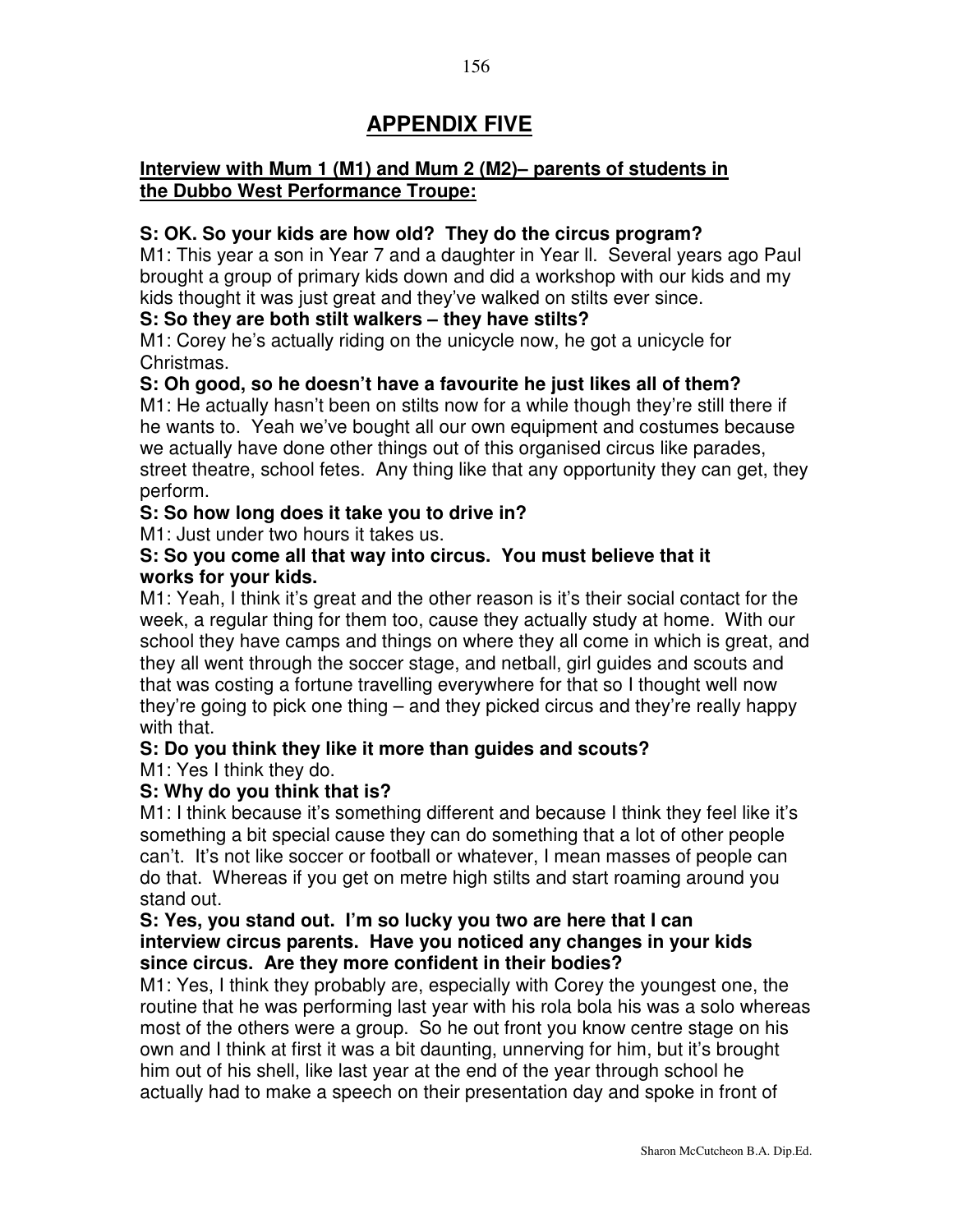about three hundred people, whereas I would have doubted that you would get him up there doing that, and he actually volunteered to do it. So I think it boosts their confidence, even Gemma she's not as quiet as she used to be. I'm not saying she's noisy, but she's even coming out of her shell a little bit.

**S: What about in his schoolwork? With his reading and writing and things like that? Is he more into that because of circus, or it hasn't affected that do you think? Has it helped him to concentrate, is he more disciplined do you think?**

M1: See we need a lot of self discipline the way we do school anyway, they have pretty structured …

## **S: Cause it's home school of course.**

M1: Yes it's home school anyway so in a way they needed to have that. I think it has helped in ways I mean it also gives them something to talk and write about in journal writing and reports and things like that you know ... we did a performance in such and such so along those lines I think it has and of course any opportunity they are looking up info on the internet checking out different routines and skills they can get ideas off. And of course we're off to Moscow circus tonight.

**S: Me too, I can't wait – I must be the only person in Dubbo without free tickets tonight I think everybody else has.**

M1: Me too, I didn't get free tickets.

**S: I think if you had a poster on your window you got free tickets. Anyway-you said they've made heaps of friends through circus. Are they friends that they wouldn't have had otherwise like they've just made them through circus?**

M1: Yes, different social group. Yeah and all the kids I think they are nice kids you know what kids can be like, adolescent, they can be a bit itchy and what not. But I don't know they just seem a good bunch of kids.

**S: Yes they seem like a nice bunch of kids, I've been here for a week just looking at the lunchtime circus out here and it's just marvelous to come out and see them all doing circus and I said to Paul (must have been Tuesday - when it rained?) I've never seen so many kids move so fast and do exactly the right thing at the same time in my life. You know the rain started and Paul went "OK gear inside" and hundreds of kids picked up everything no problem dusted themselves off, toddled over packed it away neatly in the boxes and off to class and I was going "Wow!" They're just really motivated and**

**self disciplined to do the right thing and share with each other and be respectful of each other and that was really nice.**

M1: That's another thing I've noticed like the kids are keen to help each other here. You know a new kid comes along and they're trying to get on stilts or whatnot and they're straight in the other ones and help them

#### **S: So they're not so much competing with each other, they're more helping each other whereas in another sport …**

M1: They'd be a bit more competitive,

**S: They'd want to be the best, they'd want to be number one goal kicker or whatever it is?**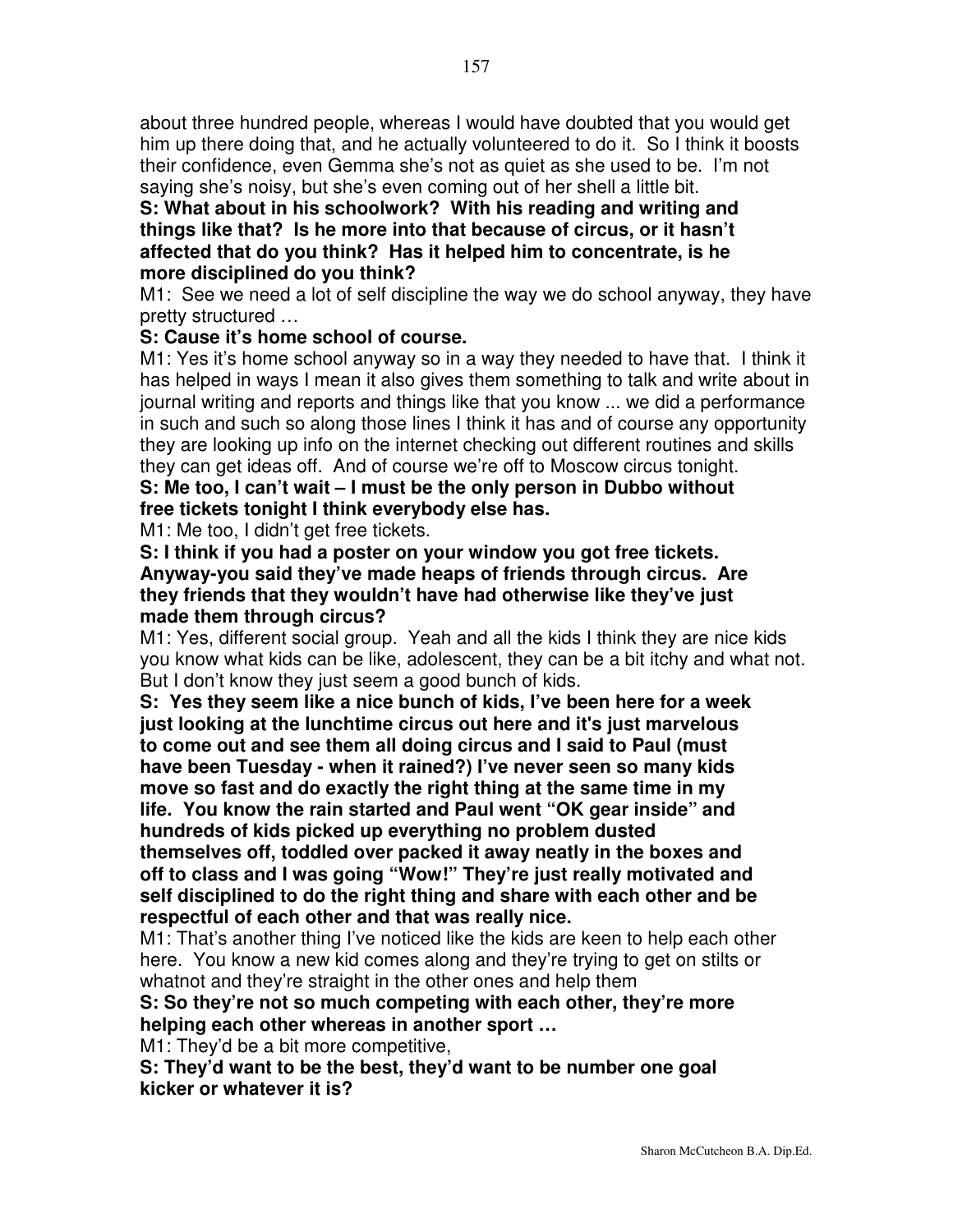M1: Yes! It's to say I'm in Circus West, it means the whole thing not just "you" or "you" everybody and they like to say "Yeah, I'm from Circus West, we're all good". It's a joint effort I mean someone might excel in the acro a bit more than something else, but when they're on show they're pretty good and they support each other. And they support each other as far as applause and revving everyone else on appreciating each other's talents.

**S: I've noticed every since I've been here, just through – I had to go to a Chiropractor on Monday and a taxi ride, and at Thrifty when I was dropping off the hire car that I drove to Bathurst in, people speak of highly of the circus and I didn't realise that Dubbo West, like there's this perception with West Dubbo – circus has really changed that for a lot of people. It really lifts the public profile, the community profile – a lot of people are really proud of the circus as belonging to Dubbo. Do you know what I mean? Have you found that having kids that are involved in the circus? Do people come up to you and go that was a great show, or well done, do people approach you?**

M1: One instance I can remember was last year at Wellington when they were having a show over there it was for the Centennial Big Parade and they had a little spot lit show kind of thing, centre stage and just people you know. I was just among the crowd watching it, you know, camera going obviously and a fella standing next to me was just amazed at what these kids could do and I was like "oh that's my son". And he was just commenting you know on how they got together as a group and it's funny I think there was a couple of new girls, or one new girl actually came after that.

#### **S: From that performance?**

M1: Yes , she'd seen the kids there and started to come, but they're not here anymore.

#### **S: Yes I just noticed that people in the community speak really highly of the circus, as something really positive from the school and from the community, which I think is really important. What about you, have you got comments?**

M2: I think it's lifted the stigma from the school because we're 'westies', and they reckon all the riff raff is on the west side but there's riff raff all around.

## **S: I'm staying on the west side and the family I'm staying with is lovely.**

M1: Yeah, because we don't live in Dubbo we've heard the stories like you know how rough it is on the west side of Dubbo. They say "I wouldn't send my kids to that school" and I say "are you kidding my kids wouldn't be anywhere else!"

## **S: I think they're lovely kids here I've had a ball since I've been here.**

M1: I mean you know you walk into some schools and you've got that, you know you feel it - atmosphere, some schools you walk into and there's a cold hard type feeling. You walk in here and it's... you know...positive.

## **S: Do you want to tell me about your kids? I'd love to hear more about them. How long have they been doing circus for?**

M2: Oh Justine's a veteran, it's about 7 years, she started in Year 4.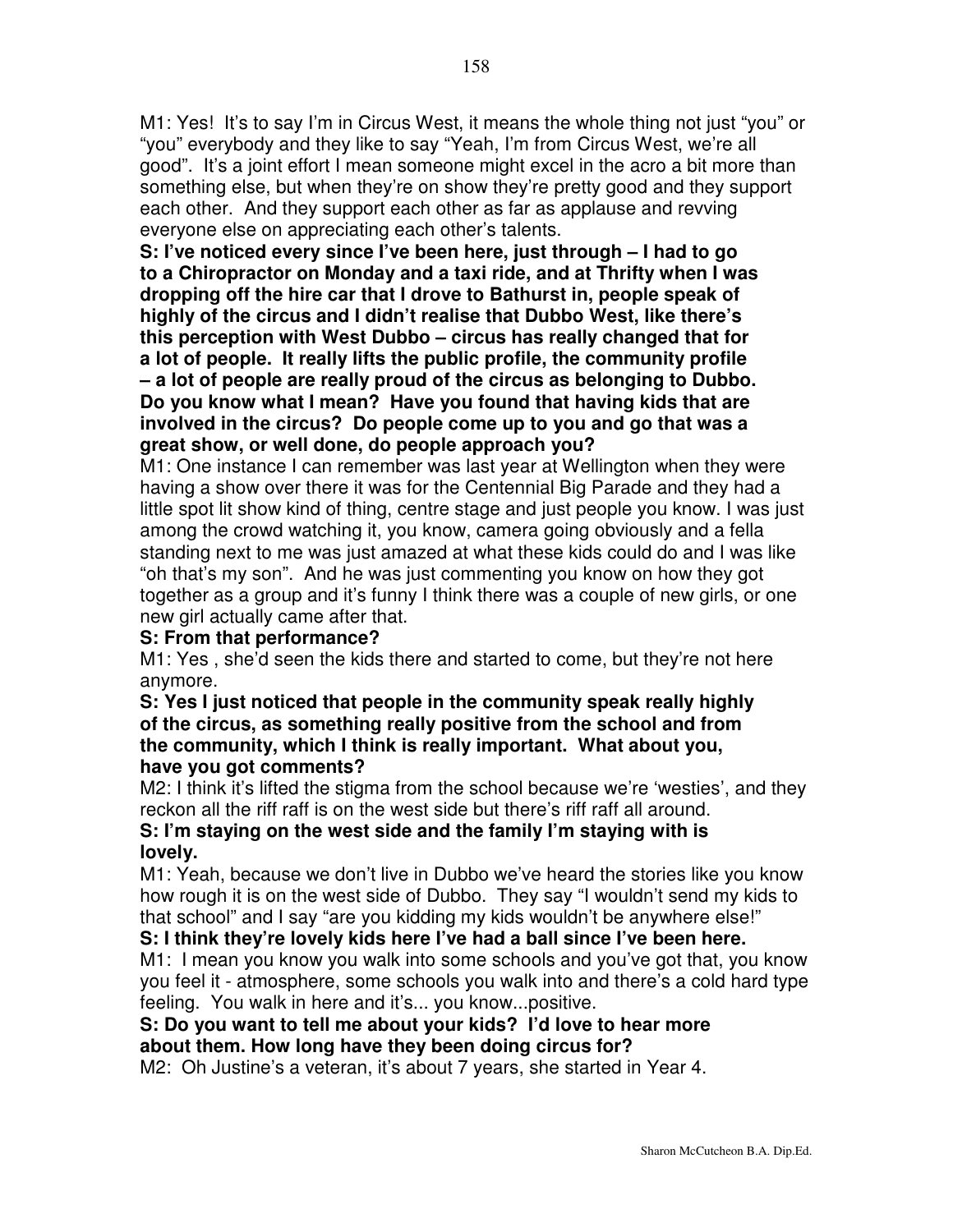## **S: Wow, and she's still doing it?**

M2: A lot of them dropped out when they went into High School, but she stayed with it because she's got a friends here-like friends who've got kids that go from Year 10 right down to Year 4 so she mixes with a wider range of ages.

## **S: Which is probably good for her?**

M2: She mixes better with the younger ones.

#### **S: And she's never been tempted by guides or dancing or soccer?**

M2: No certainly not dancing, she's not the petite little dance type of girl. Unicycle suits her I think. She would have liked to play soccer but didn't quite get into the team this year. If she would have made it into soccer- she would have done both, because I'm 20 kms out of town.

#### **S: Right so you drive in?**

M2: Yeah. So for me to drive around all these things all the time I'm just never home. So she does one thing and circus is just straight after school so she just does it and then we go home, that's it.

#### **S: I think it's funny that you say that she'd never be a dancer but she's a unicyclist. Like you get any dancer on a unicycle and they'd fall off straight away - I'm telling you now. It's one of the hardest things you can do, there's no undervaluing unicycling, it's really difficult. Out of all of these things it's probably the hardest thing to learn how to do well.**

M2: She's always been a bit of a tomboy doing a little bit more of the physical stuff, not like a ballerina type of thing. Circus has been fantastic! She has taught herself how to focus and concentrate and focus on different tricks and then this has helped her with her school in general and helped us at home too!

M1: My children aren't of the petite physique either, but it's sort of in-built in them they love to perform. I can remember before we moved out this way, Gemma did main stream school up to Year 5 and she was in the dance group, she was in the recorder group and she was in the choir and performed all around the place. Our neighbours at the time had a couple of kids at the time round their age and they were putting on productions like costumes – whole things cause they just love this type of thing. So that's another reason why I make the effort because they really enjoy that sort of thing, they sort of missed out on a lot of that with doing this instead so we make it up this way.

#### **S: And have you noticed a change in your kids through circus?**

M1: As I said it's quietened her down, given her something to aim towards, she's got to practice, you know Paul's word is law. Every parent who comes through her says they've never known a guy who could get fifty kids to sit down and shut up in two seconds, like he does. He just says that's it, so that's it.

#### **S: So self-discipline, a bit of focus do you think?**

M1: He gives them something to aim towards and she's proud to be in it. **S: So sort of through that pride maybe self-esteem for the kids, is**

#### **that part of what it does for kids?**

M1: Yes, I think so, a confidence booster, raises their self esteem for sure. I can remember him saying look you guys are here because you want to be here, you don't have to be here as in school where it's sit down, be quiet and listen you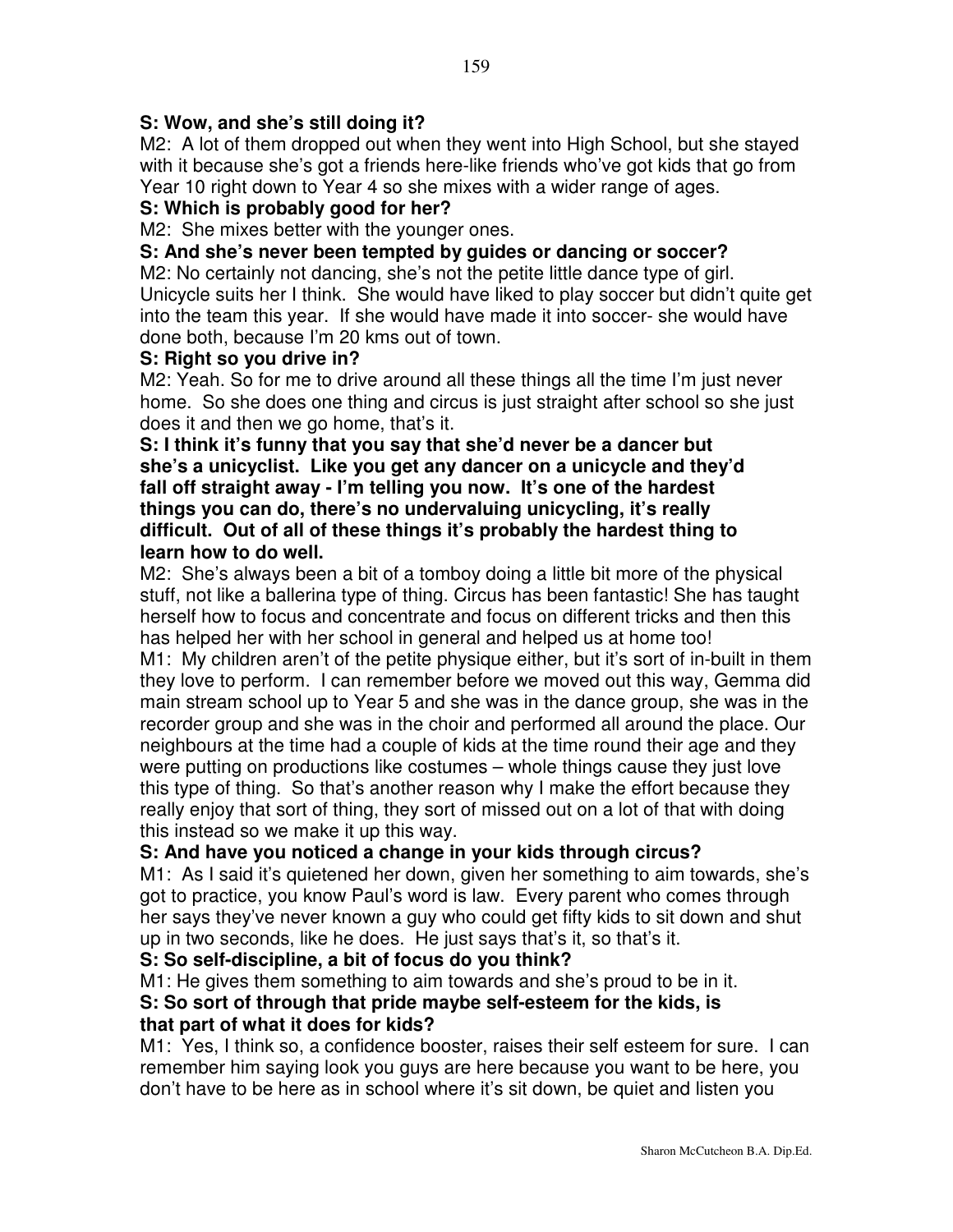know, put it that way to them. I mean sure they come here and learn skills and practice routines but it's still up to the kids to rehearse and practice and fine tune all this at home during their own time as well – otherwise they won't get into the show

# **S: Yeah right, so is that motivation for them as well to get into the show?**

M1: They went to Sydney, we went down there for the Pacific School games just before… they tested out the olympic site, then they went down there for something else… there was a big thing on for Education Week and they performed in the same place. It's only up to Year 6 but because the kids that stay on which they really like to do, they've all grown out of their costumes, so we've had to update costumes to a bigger size.

## **S: Is it good to be involved, like when you can't perform, is it good to make the costumes and things because it's a kid's circus isn't it or do you guys perform?**

M1: No we just pick up the pieces at the end.

**S: Ahhh…a very valuable job!**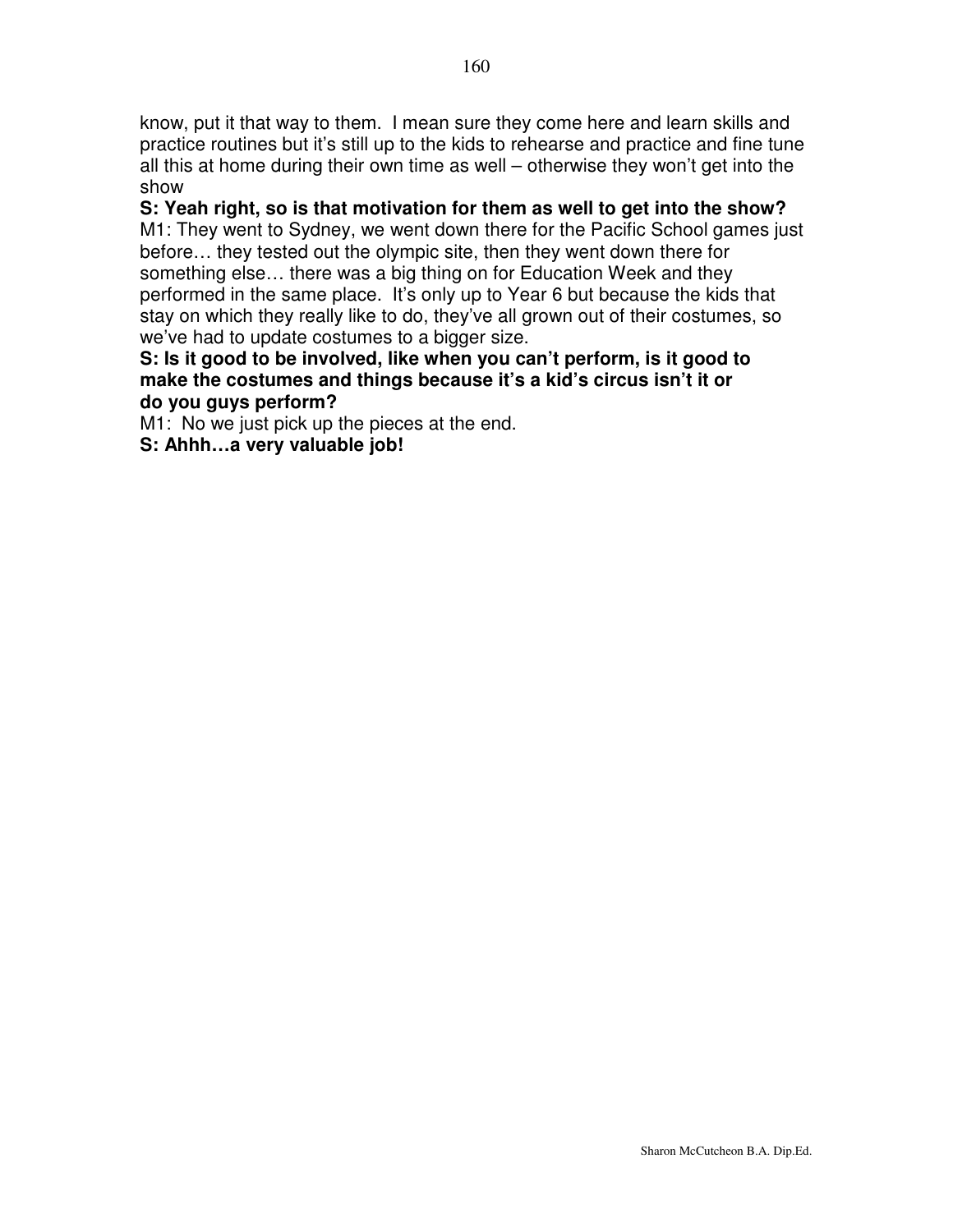# **APPENDIX SIX**

## **Interview with students (Stu1, Stu2 and Stu3) from the Dubbo West Performance Troupe:**

## **S: How long have you been doing circus?**

Stu1: I have been officially with Circus West since Year 4 which would be about 6 years.

## **S: And what do you like to do?**

Stu1: I do unicycle.

## **S: Is that what you do in the show?**

Stu1: Yes I do unicycle in the shows and last year I also walked on the barrel for storm warning.

**S: And do you like it?**

Stu1: Yes it's fine.

## **S: Why do you like it?**

Stu1: I guess it's kind of hard really, it challenges your self. When I first started I wasn't very good but over the years… just determination got me better, and yeah… it's fun.

## **S: And you are going to keep going?**

Stu1: Yes I could probably end up in one of those famous circuses I reckon.

## **S: Is that what you want to do?**

Stu1: Probably…yeah.

#### **S: Have you ever been tempted to do any other sports or anything?** Stu1: I did want to do soccer, but I didn't really make the team so I just stick with unicycling and circus.

## **S: You must be good at it if you're in the company, I know it's difficult. You have to audition and get accepted into the company. I saw the video – I saw you in the video-you were great.**

Stu1: Thank you, yes just a lot of determination will get you good and just challenging yourself with new things like trying out new tricks that you see other circuses do and just whatever, make up your own tricks and stuff like that.

# **S: OK lets see a few…excellent!!!! What do your friends think of you doing all this unicycling stuff?**

Stu1: Well some of them are like – "oh yeah cool!" Just cause you can ride a unicycle and the others some just call me a "circus freak" and I just turn around and I say "at least I got some talents. I got something that some people can't do and probably wouldn't even try to do!"

## **S: I bet they couldn't ride that.**

Stu1: No.

## **S: Not without busting themselves. How big is it 5 ft?**

Stu1: 5ft yes, when I was trying to learn I actually busted my lip open I smacked myself in the face with it, that hurt but I just kept on trying.

#### **S: How big was the one you were just on before?**

Stu1: Oh 20 inch. I learnt on the smaller one when I was in Year 3 and just gradually got up on the higher ones and then when I was in Year 5 or Year 6 they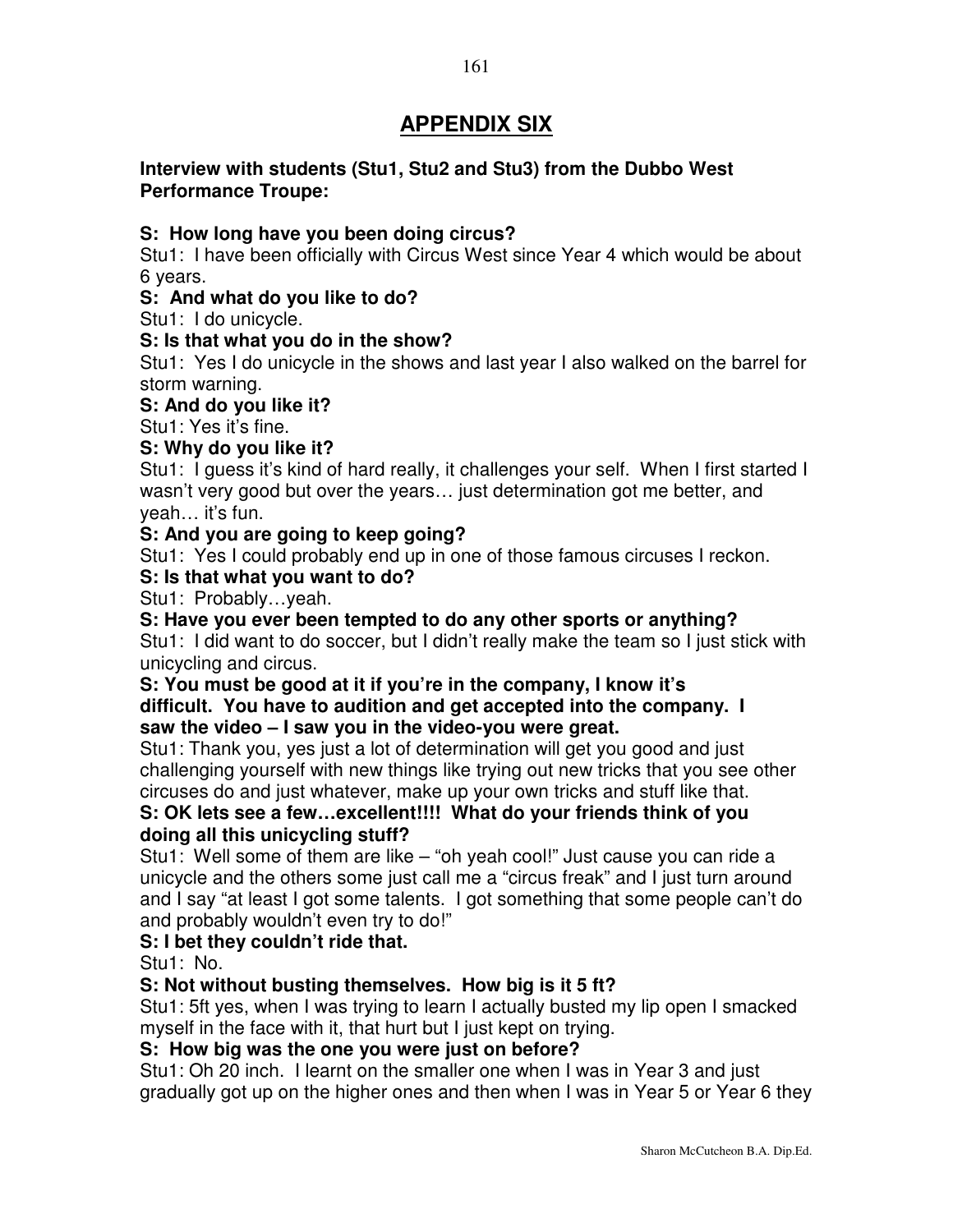let me on this big one and I was really shaky at first but I gradually got it with his help and then he let me ride by myself and I was just like "yeah – I can do it!"

# **S: And you're going to get the monkey mount thing down so that you can do it in the show next year?**

Stu1: Yeah, I had it down before but I just stopped doing it cause I was too busy trying to learn what I had to do in the Acts for one of our performances and I kinda just lost it…

# **S: So… you going to get back into it?**

Stu1: Yeah I have to get back in the swing of it, get back to practicing it try more tricks and new stuff.

#### **S: Do you want our attention is that what's going on? He's doing all these dances behind you. So how long have you been in circus west?**

Stu2: I've done circus for three years, but I've actually been doing stilts for 4 years.

## **S: And what do you think of the stilts, why stilts why not unicycle, or juggling or acrobatics? What's so good about stilts?**

Stu2: I just like stilts, like when I was living down in Goulburn they had hand held stilts they were a bit different to the ones we've got here, they were about 60cm high and you had to jump up to get on them, I probably remembered them from there.

**S: And so stilts are your "thing" you don't want to try the other equipment?** Stu2: Well I have started unicycle, but I can't really do that properly so I'm still working on that sometimes.

#### **S: And what is it about circus that's so much fun, what is it that makes circus good? Why aren't you out doing hockey or soccer?** Stu2: I do do hockey.

# **S: Do you, which one do you like better?**

Stu2: They're pretty much even, circus is just something different. You don't get to do it every day.

## **S: What do people think when you tell them that you do circus, that you walk on stilts and you perform in circus west?**

Stu2: They just usually go "WOW! What do you do, how do you do it?" That sort of stuff.

# **S: What about you, same for you. What do people say, do they call you circus freak, or do they think it's really good?**

Stu3: Most people think it's good.

# **S: And what about the people in Dubbo, what do they think about circus, what do you think the community thinks about it?**

Stu3: I think it's fairly good because usually when you're doing a performance all the people usually stop and watch and everyone claps at the end and they're all happy about it and that.

# **S: Do you think they're proud of it, the community is proud of it?**

Stu3: Yes I think they're proud of it because not many other places have anything like it so it's something different.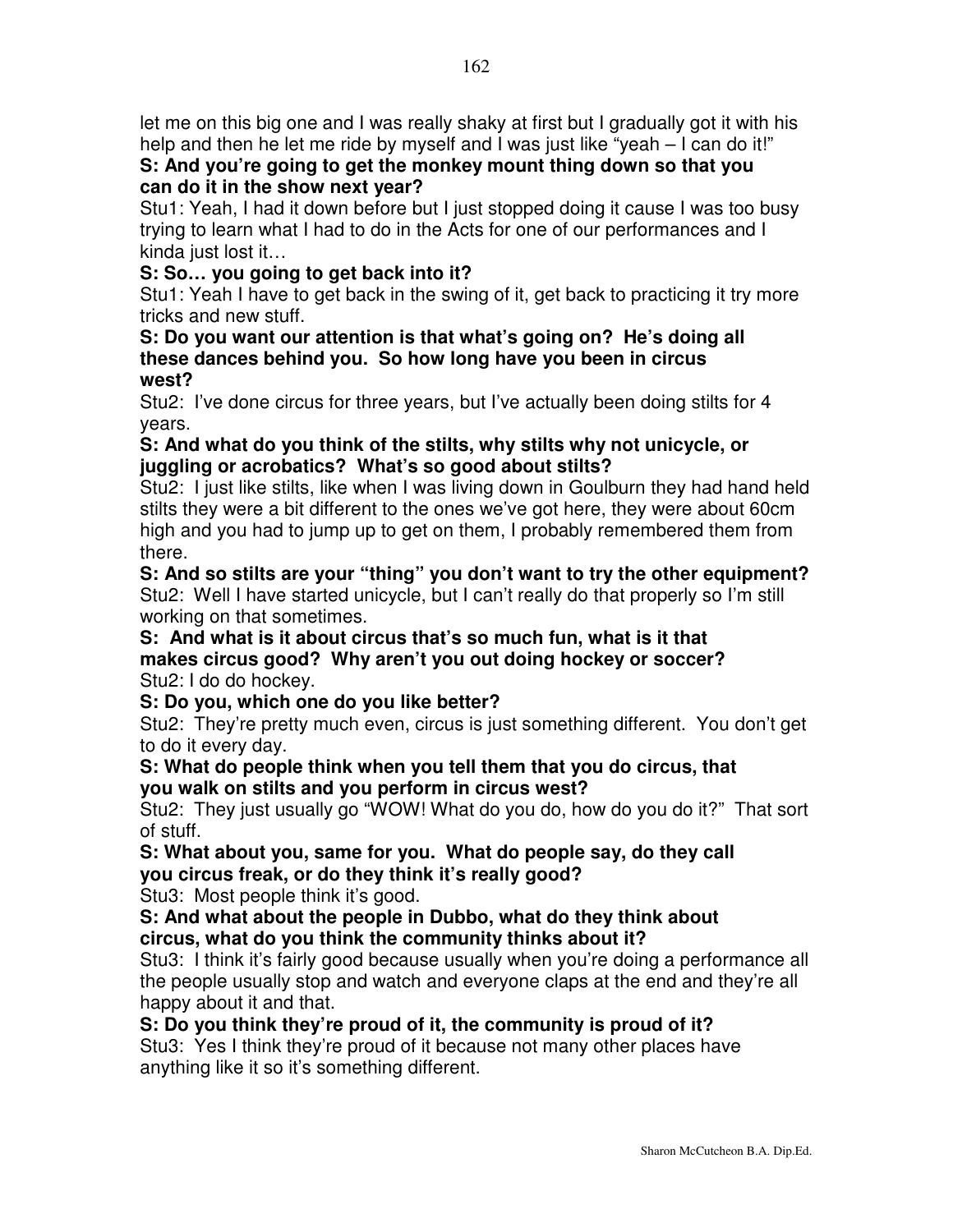**S: What about your parents, what do they think about you guys doing stilts? Do they think "we hope they don't hurt themselves." Are they proud of you?**

Stu3: My mum is fairly proud of me because she knows I always try my best in everything I do and she's happy that I just wanted to do something different.

# **S: Most people love it when they get on stilts because they're taller than everybody.**

Stu3: People get there and they go "Oh I'd never do that, no don't think I would…"

# **S: It's good fun when you get into it.**

Stu3: Yeah, except the only thing is like when I get on my tall stilts, which are like a metre twenty five, last year in a show these little kids they look up at you and then they take off crying.

## **S: Cause you're scary. Do you think it's changed you as a person being able to walk on stilts and do circus stuff?**

Stu3: Yes. 'cause I've become a bit more confident with performing and that, overall I was a bit freaked out by heights but once I started going up high on the stilts it's gone now.

## **S: Excellent you're obviously very good at it. This girl waving at us over here can dance on stilts too.**

Stu3: Yes she's really flexible, she can do acro on stilts, she does tumbles on the ground, she does handstands, she does all sorts of stuff.

#### **S: Oh right, which is interesting I don't think I've ever seen anyone do acro on stilts. You have to do a routine on them, you said you have to do routines to get into the company.**

Stu3: You've got to be able to show off your skills.

# **S: What kinds of things do you have to do?**

Stu3: You've got to be over Level 3, so you've just got to show off any skills that you have to him and if you're under Level 3 and you show off as much as you can and someone who is Level 5 can't show off very much he'll give the place to the Level 3 person if they're more capable of showing their skills.

# **S: So what do you do like front kicks, back kicks, side kicks?**

Stu3: Anything you can.

# **S: What can you do on stilts?**

Stu3: Well I can jump, kick, balance, really anything you want to, just as long as you try your hardest.

# **S: Yes right, excellent, and you're learning?**

Stu3: Yes, I can do stuff outside my level.

## **S: So why don't you go for the next level, what do you have to learn to go up to the next one?**

Stu3: I've got to learn to step across and squat and I've got to go up on higher ones.

Stu2: She's got to go on the 55cm ones.

# **S: Oh OK, I'm sure you'll get there – don't rush it.**

Stu2: Maybe you can get a pair of stilts like mine, I've got a pair at home that are one metre 25.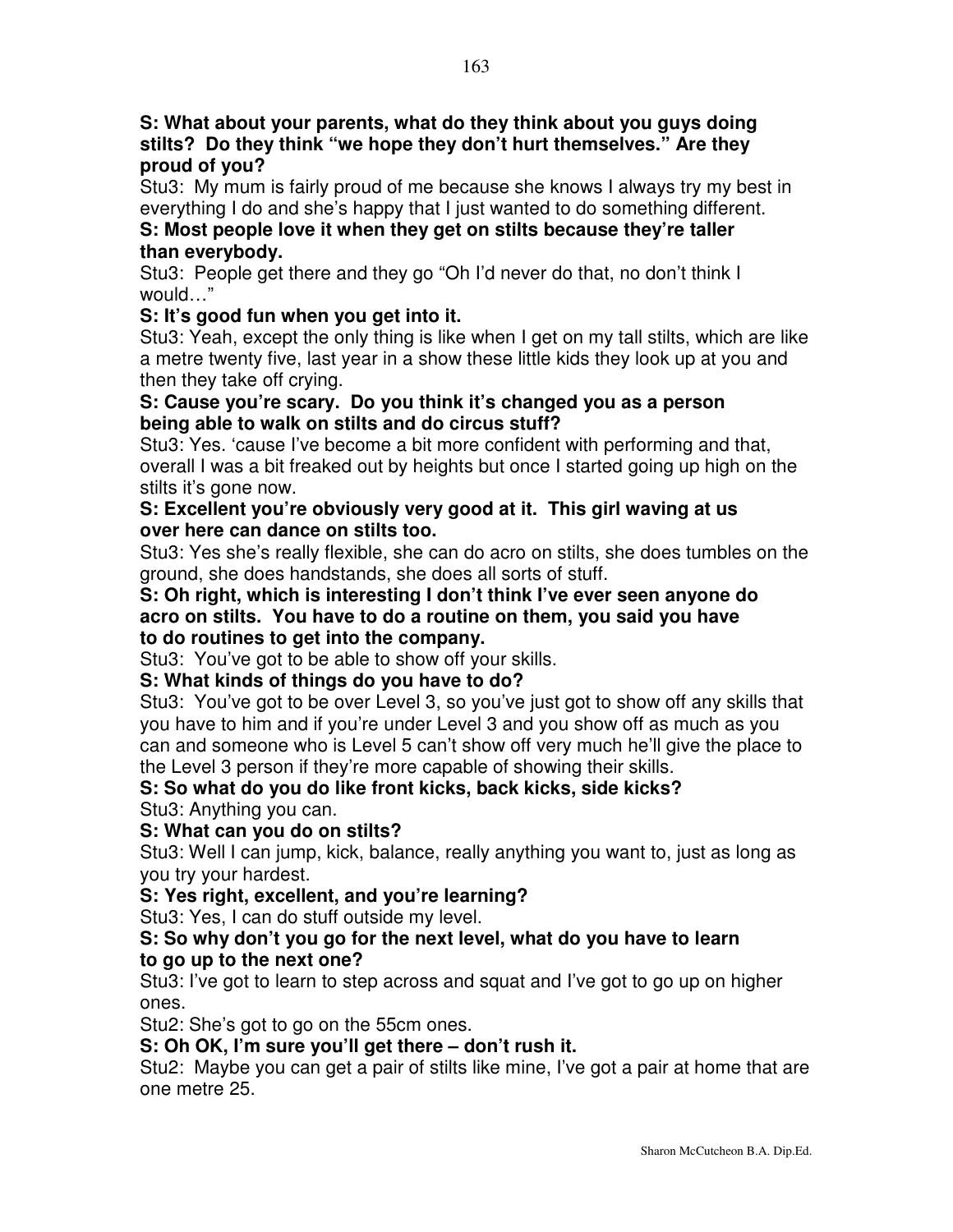## **S: Yes? Did you buy those?**

Stu2: No my grandpa made them for me.

#### **S: That's great…whew a metre twenty-five?**

Stu2: Mum originally said one metre and then I go a metre twenty five please? First I asked for a metre fifty and she said "No". It means I've actually got the highest stilts here. I did stilts with the real circus when they were here.

## **S: Tell me about it, who did you perform with?**

Stu2: Ringling Bros, we could ask my mum but I think it was Ringling Bros. **S: Hang on a moment we've got Kristen getting up on stilts, whoa do that again. I've never seen anybody get up on stilts before off the ground like that-that's great!**

Stu2: There's a couple of ways of doing it.

**S: Have you got bloomers on or something like shorts? OK I'm going to take a picture of you doing that, if that's ok, so I can take it home and say to my students "learn to do this".**

Stu3: Do it in like stages.

**S: No hang on, my camera didn't work.**

Stu3: Do it at the start, then get her going up.

**S: OK. That was brilliant! Thankyou! Tell me more about the circus.**

Stu2: OK we think it was Ringling Bros two performances, where we were doing it was like a ditch right and every time we went over it one of us would either stack it or nearly stack it and it was just crazy. But with people cheering you on in the background, you don't really care it just energises you, you just go with it and it gets you to go that extra bit better.

**S: Thankyou. Everybody. This has been great hearing all your stories and seeing you perform.**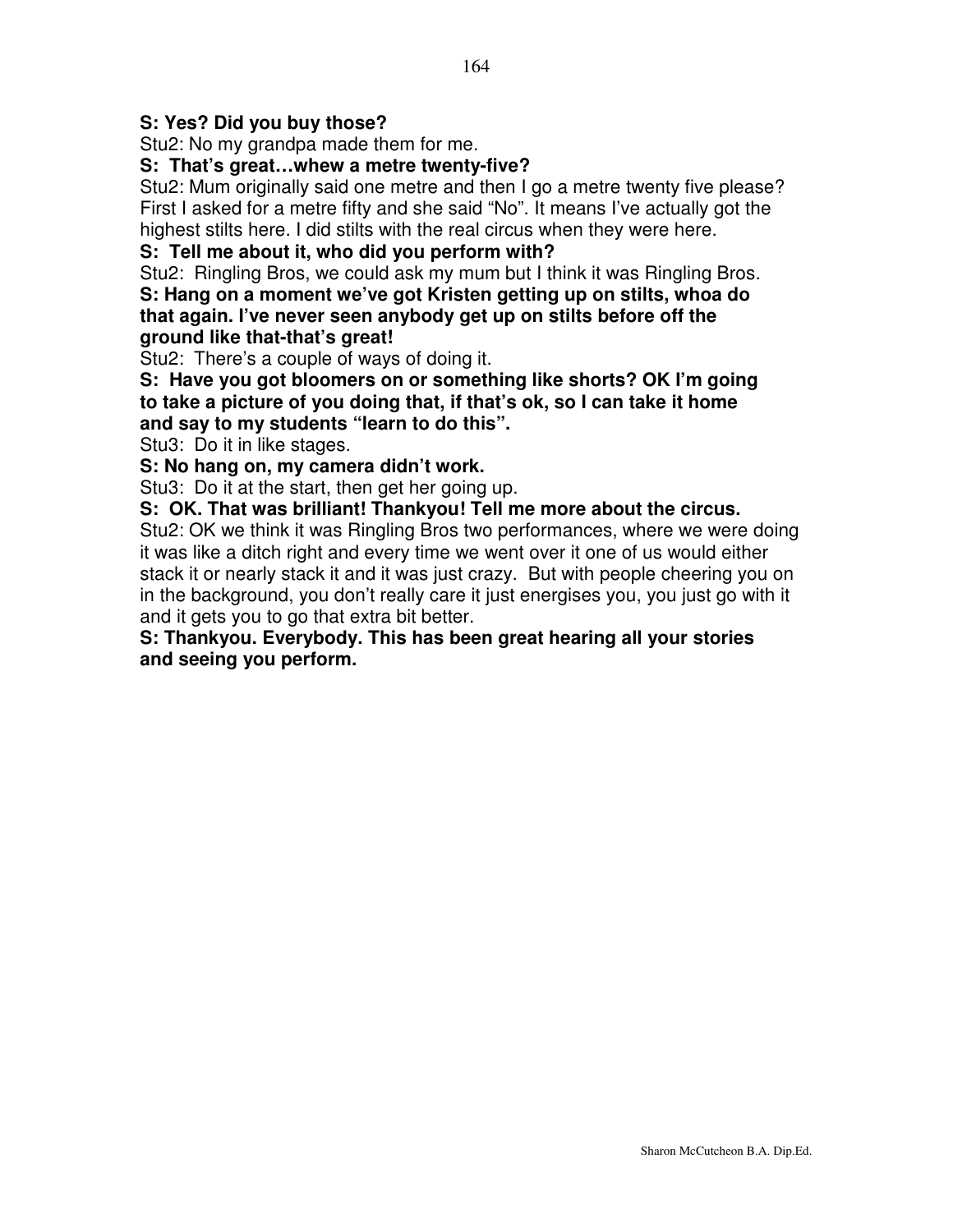# **APPENDIX SEVEN**

#### **Interview with Mark McDermott (M) – Founder and coordinator of the circus troupe at Campbelltown Performing Arts High School.**

#### **S: Can you please tell me about the make up of the circus ensemble?**

M: Sure. We started circus in 1993 because the performance ensembles were not catering for all the kids. We have circus as a board endorsed course for years nine and ten and circus for sport and the circus kids train at lunchtimes. 30% of our intake is also by audition only. And this includes the dance, drama, music and circus ensembles.

#### **S: What do you mean by "not catering for all the kids?"**

M: Well, circus caters for the lowest common denominator – not necessarily the most academic kids – its more likely to attract youth at risk within the school – there is a place for everyone within circus – not just the 'clever kids'.

#### **S: Is circus popular within the school?**

M: Yes…the program is growing every year and we are booked more frequently than the dance, drama and music ensembles.

#### **S: Are the community supportive of the program?**

M: Yes, very. The community regularly come and watch our gigs and we get lots of community and corporate bookings.

#### **S: The circus is definitely part of the school culture here. Its wonderful to see the kids riding their unicycles to and from school and training together in the playground. What do you attribute that to?**

M: Yeah…more kids ride unis to school than pushbikes. The staff are very supportive of circus and my background is in circus – I'm a clown and a juggler and the kids all know I still get work in the industry. They support each other and I get professional trainers in aerial work and unicycles, to come in and workshop the kids.

#### **S: So you think its important to use professionals?**

M: We defiantly need each other…We use monoxide a lot. They're great. And the kids respond really well to outside trainers.

#### **S: How important is risk in the success of your circus program?**

M: Risk is important. We like to push the boundaries of circus…fire and knives and unicycles…you know-this is very appealing to teenagers. The kids perceive circus as very dangerous, but it is actually very safe. We make sure the process is very safe for kids. We have only had 3 injuries in 9 years and the students are very mindful of each other when they train.

#### **S: I can see that. Its great to see so many young people training together in such a small space! Thank you for your time Mark.**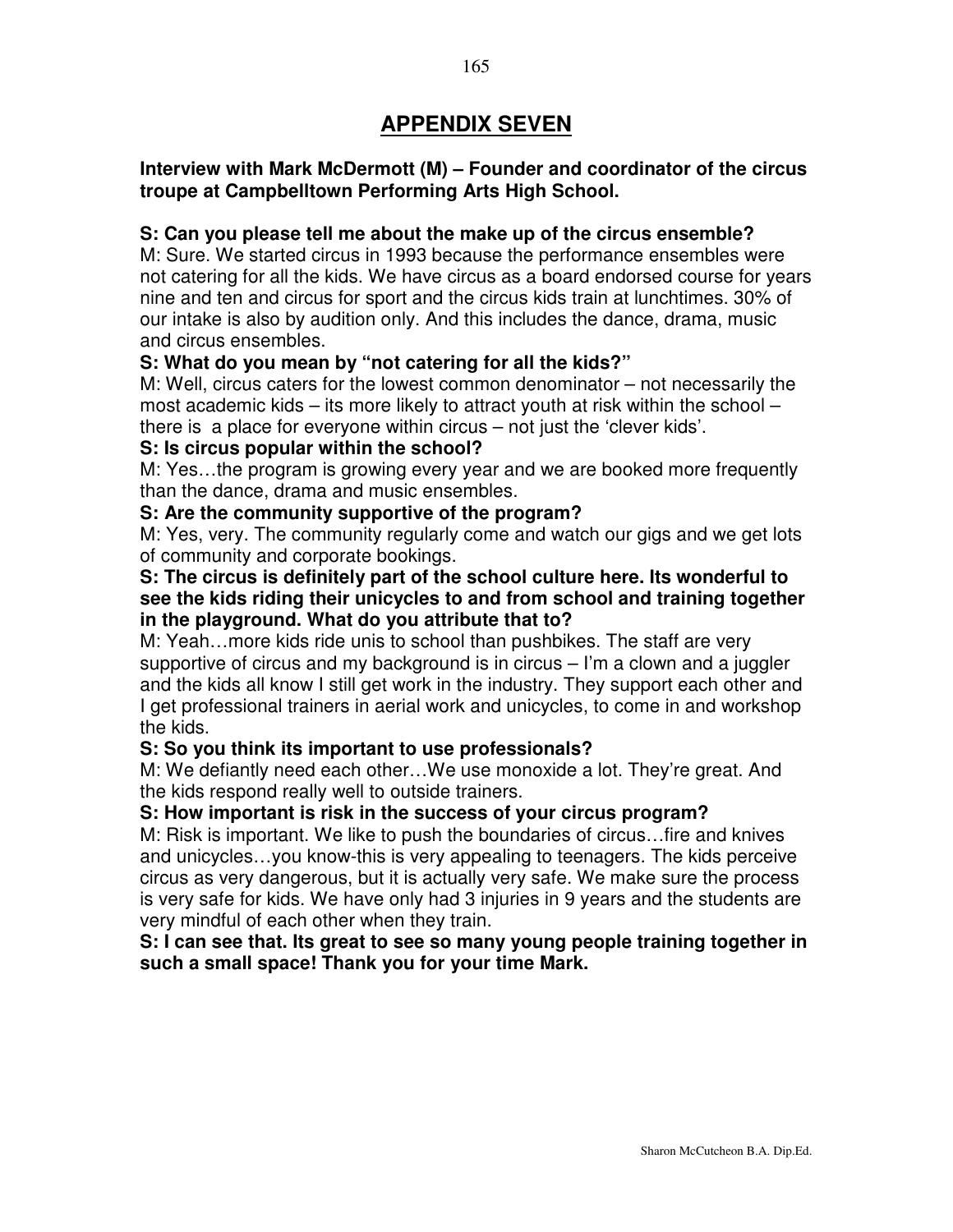# **APPENDIX EIGHT**

#### **Interview with Reg Bolton ( R ) – founder of Circus in a Suitcase:**

#### **S: We might start with the circus program at Padbury and the program at Gwynn Park. Just the logistics to begin with – how long you've been there for?**

R: The Padbury one strictly nine weeks because it happened to be a nine week term and partly because of that I went in last term and did a show for the whole school to introduce myself and I did a staff in-service. I had already done one for the teachers, nothing to do with circus really we just wanted to do a nice warm fuzzy get together with teachers. Out of that they all said that they would quite like to see more of me, just at the end of last term I think it must have been. In Gwynn Park I think it was originally meant to be a one term, and it was meant to be only for kids at risk, but once again I went in and did a talk and the other teachers all said "oh we want that! Why should all the naughty kids get all the fun?" They literally said that, which is a strange thing for teachers to say. And they jiggled around and found some more money, and I turned up there one day a week, and I've already done one term, so what are we in now, term 2. Actually because I was overseas, I did 6 or 7 weeks of first term and then all of this term which is nine weeks, and then it's going to sort of bleed into third term because they want a show. It came about simply because of a conversation on the phone. He never told me exactly what he wanted, it was the last day of term - I think it was, or was that Gwynn Park? Quite often they get me on the last day of term when the kids are all gone and the teachers have got to stay behind when they'd rather be shopping, but there's an obligation.

#### **S: Is that part of the structure?**

R: Yes, I let them all juggle. I get them all juggling and I highlight, or I get them to highlight their feelings of frustration and annoyance. Particularly, you know when I see someone get really mad, I say "so… is this right - you feel that this is difficult and useless?" And they say "yes, that's about it". So I say "well, that's what most kids get at some stage every day, every class". Because I work with balls first, then scarves, they get success with scarves, then they get further and further into the realms of failure - which is the way most things are structured. Yes you can, until you can't. Well I don't do that, I say maybe you struggle a bit and then you can, and then I also introduce the other stuff. I maybe put one teacher on stilts, and I'll often do a human pyramid at the end if I've got a couple of small enough teachers who can climb up, and it's the buggers at the bottom who are doing all the work, and they all have a laugh about that, it's fairly light hearted.

## **S: OK just quickly can you outline the bronze, silver and gold system; where it came from, how it works and the purpose of it?**

R: It started about 5 or 6 years ago in a Primary School in Bunbury. A teacher named Jo Stevenson, who co-incidentally is now the principle at Gwynn Park. She was Year 7 teacher at that school, that's a school with lots of problems about 400 kids, a lot of socio-economic hardship, strange behaviour and I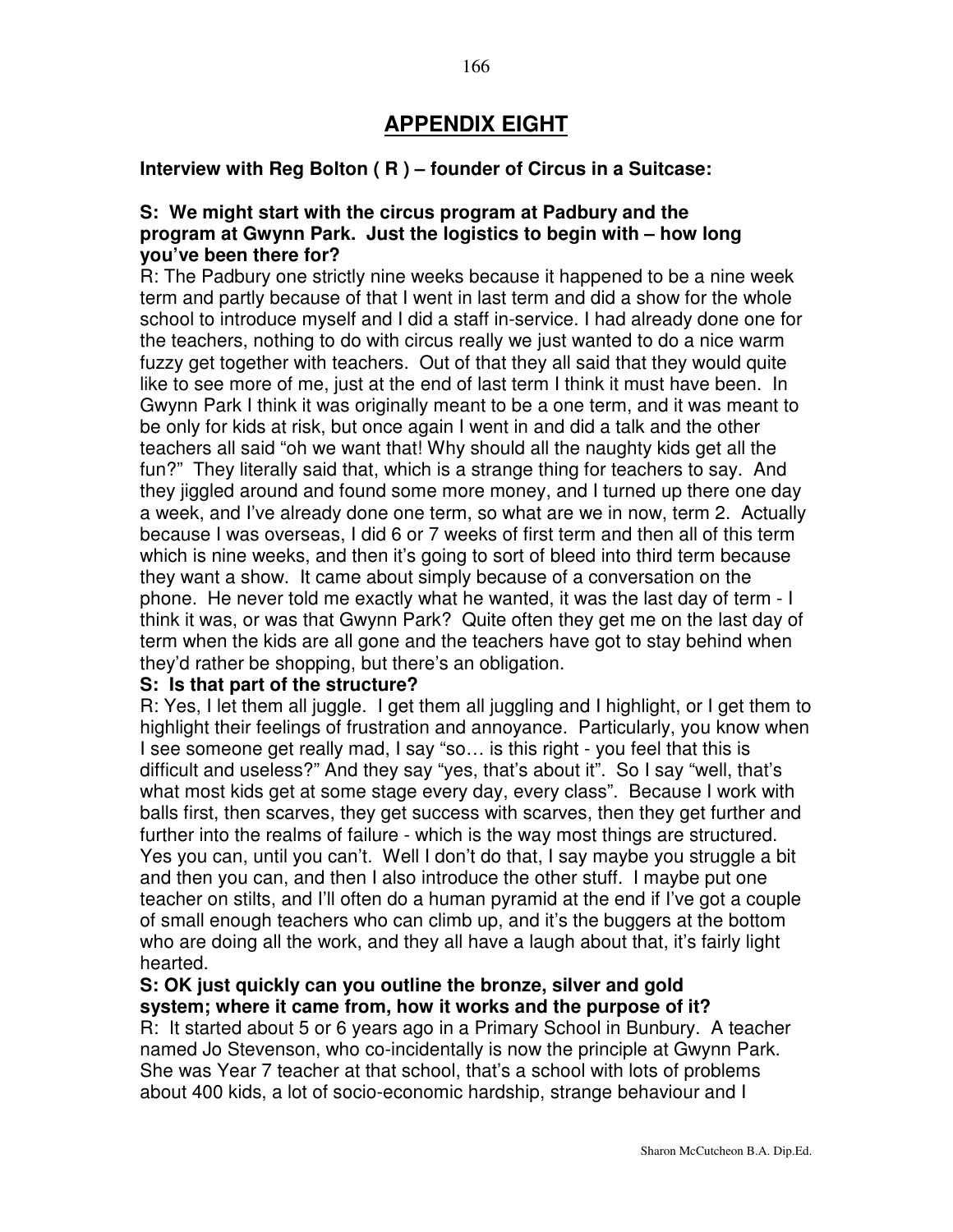wandered about at lunch time, and there were hundreds of kids running up to me and saying "look at this, I can do this, look at this". Almost overnight we decided that we would do this levels of scales - things have three different levels which are called bronze, silver and gold. They'd all go for their bronze in the first place, once they got silver they were then allowed to give bronzes and it was so easy. I just found a few girls who had been involved with gymnastics and I'd just send these kids over to see Rosemary and Jenny you know and off they'd go. Jo at that time made great big clunky badges, because we had a badge machine, and the kids came to school weighed down with these great big badges on their jumpers, which was nice while it lasted, but it was a bit impractical. We have used it ever since in almost every other situation. I remember at the circus school where I had the same kids every year and they just got better and better and the kids themselves tend to laugh at it after a while.

#### **S: Which school do you personally enjoy more?**

R: Out of these two? I'm getting less enthusiastic about Gwynn Park. Possibly because I've trained myself to the ten week unit. And I feel it is a ten week unit and at ten weeks it's justified for me as a visitor. Once I go beyond that, it sometimes get a bit worn out, in fact any kids who really don't like it they're not going to like it any more, they're going to like it less. And if there are any teachers who are a bit iffy about the program, they're going to get more iffy about it, and the individual progress of the children has slowed out - the graphs have leveled. You know the exciting bit is in the acceleration that happens in those first ten weeks, in those first two weeks above all, levels out at about week 3 so I guess I'm enjoying Padbury more but only for that reason. I'm very, very fond of those kids at Gwynn Park, and you know you only have to have success with one kid and the whole day is justified. I use it with juggling, think of it as a cliff most people are down at the bottom of the cliff and they look up the top and it's a juggler and they're down below. And it's lovely just helping up that cliff and they've become a juggler and they look down at the bottom of the cliff at the others and say "you know you're a dirty rascal – I can juggle!" But then they turn around and look the other way and look across this bloody plateau and there's just an infinite landscape of peaks, and that is not it there's more to go, but that first bit is exciting. Then after that there's a different type of skill application and you're in that landscape, because you're with your children all the time, also because you're with High School children and because you've got kids who have volunteered to do it, and they will keep scaling these other little peaks and interesting features on the plateau.

#### **S: What are the main differences?**

R: Of the two schools?

#### **S: Yes, your perceptions?**

R: Yes…mmm… the Padbury kids expect to do well, and in a sad number of cases the kids at Gwynn Park expect not to do well. There are some sort of subversive learners, I think, who are finding with circus I'm actually giving them the opportunity to do well at something. Padbury is made easier by the fact that their learning environment is better it's less disrupted by the behaviour of some kids - where at Gwynn Park you do get very real problems. We saw this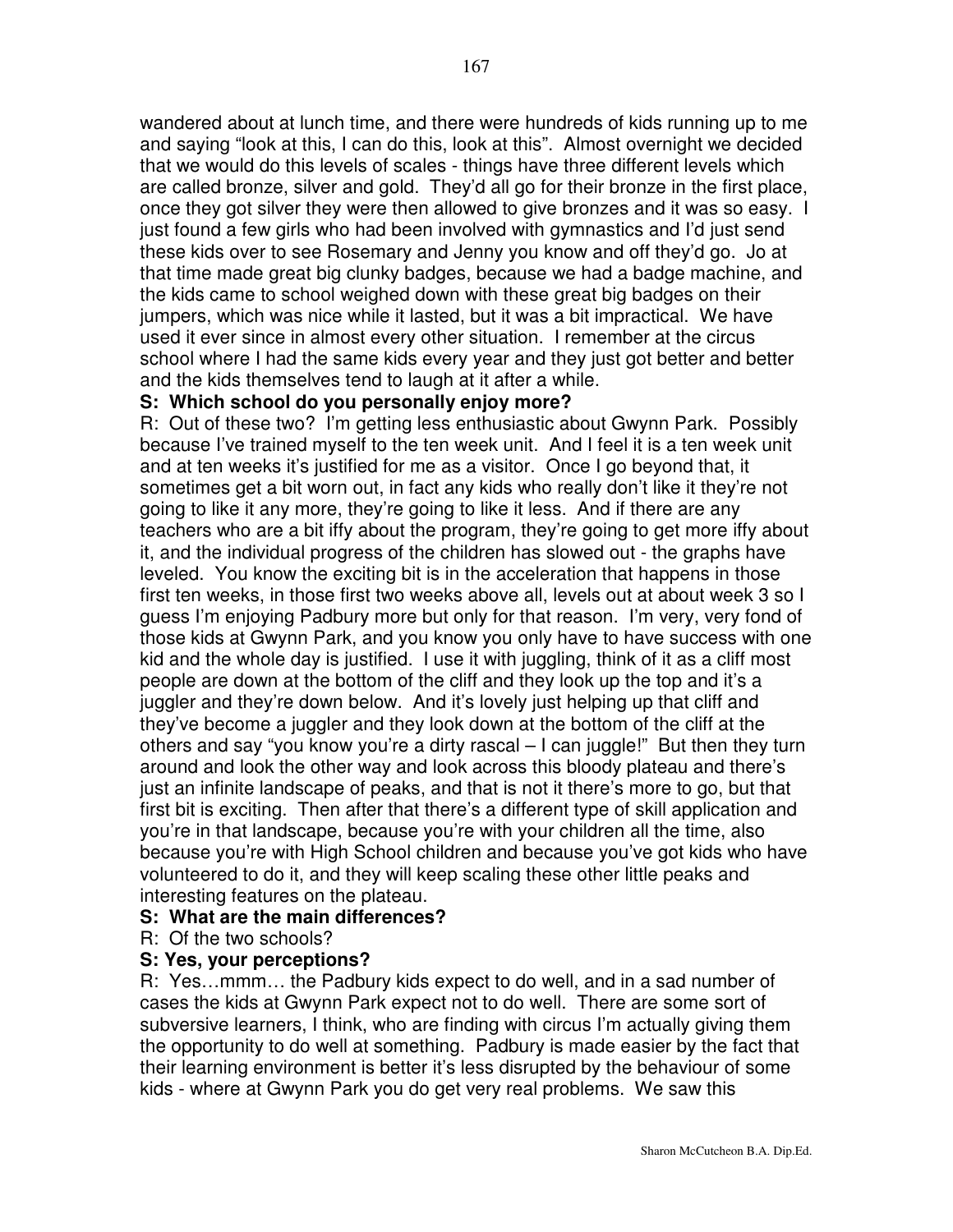yesterday at Padbury with that little kid with the blonde hair, he didn't want to do, wasn't going to do it; suddenly he's doing it and laughing. You know he'll keep up this "don't want to do it" for a little while, because it's a little weapon he's found, and at Gwynn Park there are kids who have found that that works really well. What I have found at Gwynn Park, they have kept some of the worse kids away from the program as a punishment, which is crazy, that's the whole point of me being there to give these kids a fresh start, to give them another go. And then a teacher came up to me and said "you won't be seeing so and so, we've told him over and over again but missing the circus is the only deterrent I can use and so he's going to miss it out today". And there's nothing I can do about it, you can sort of understand it from a teacher's point of view, because those teachers are working on the edge of things a lot, but on the other hand, I have been brought in to work with the kids at risk and to give them a chance to have some success and if they're kept away from me – it won't happen.

#### **S: So how are the teachers with this?**

R: Well… we seem to have at Gwynn Park a bit of a resignation to the fact that they are the second worst school in the State, but on the other hand at Padbury – see I don't get to know the teachers very well you know. I see them at the beginning but they're just a group of adult faces smiling occasionally, looking inquisitively and doing what I ask them to do.

## **S: But you're not there for the teachers – right?**

R: No, I'm not there for the teachers. Occasionally I'm aware that one teacher is really joining in, and another teacher is really not and so I go "oh yeah, it's that teacher" and I'll give her a big smile because I know that she is really into it, and others I'll go "oh it's that teacher" and I'll just ignore her and work with the kids.

#### **S: How is the environment of the two schools different? How important do you think the physical space is where you work? Is that important?**

R: Yes it is important, at Gwynn Park I made a choice there from the newer covered area. To me it was too big, it was huge and we weren't really enclosed. It has a low wall around it and the kids were forever jumping over it - which is against the rules. Then I noticed this other little covered area over where they serve the snacks and it's an appalling little place. It's got a sloping floor, black bitumen, dusty and it's always covered in leaves and they always clean it out with one of those little machines that give off heaps of petrol fumes, and it leads down onto the basketball court. It's not ideal but we've made it our own, somebody like myself might complain about the space but children never do, to children space is space and that space is now slightly more magical, it's the circus space. So I'm quite happy with that, and I've sort of become resigned to these covered areas now. At one school I was at, I had an indoor space it was outside the school hall and it was so nice. Any time I wanted the children to sit down and we could whisper to each other or yell as loudly as we liked and a concrete area for unicycles which you need and grass for stilts and acrobatics, trees for shade – that's ideal.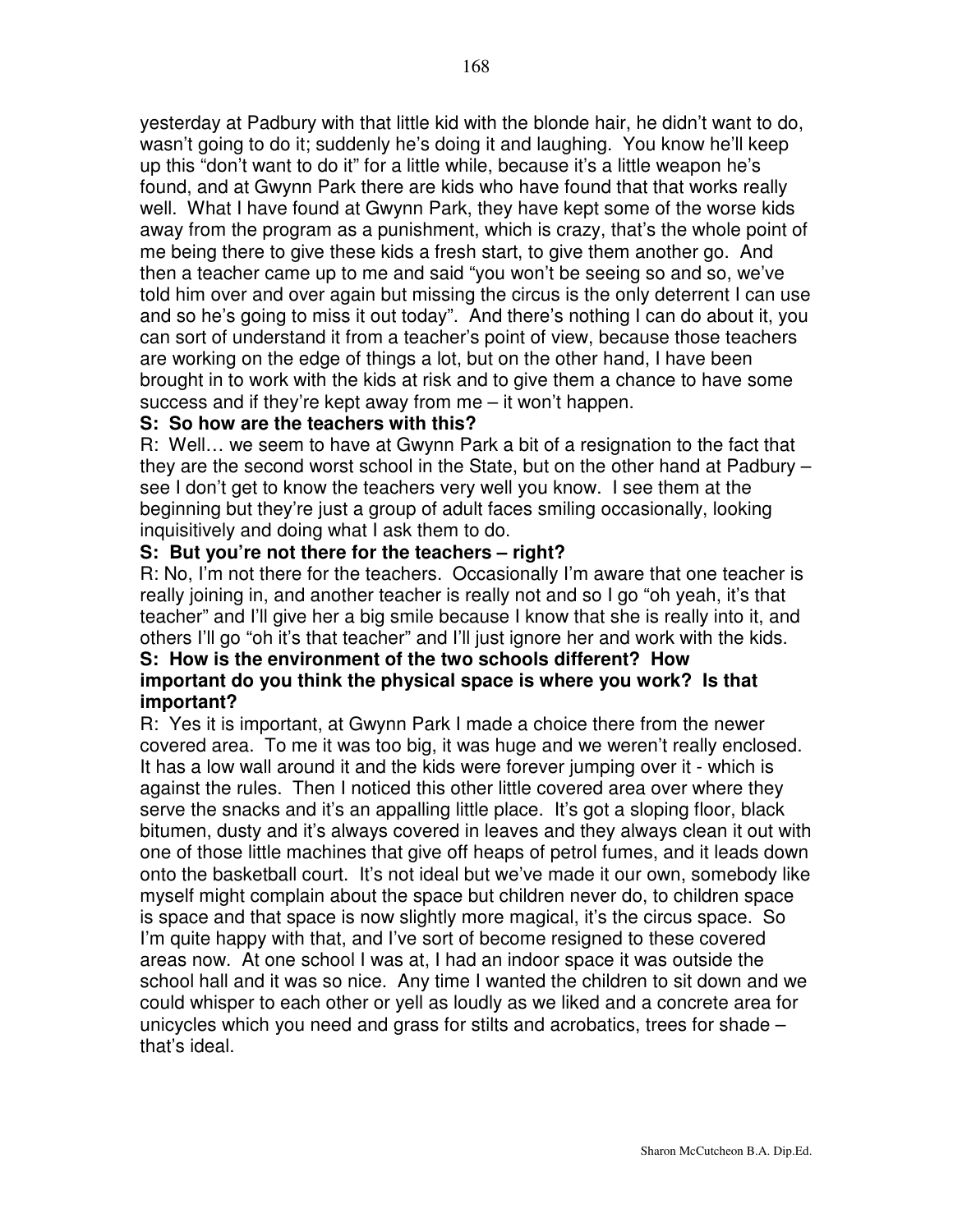#### **S: It's like when they come to the car and they take out everything and they lay it down where it is supposed to be. Is that done on purpose?**

R: I suppose I've evolved that. I have this sort of mythical landscape, ethos, world of circus. That's why I talk about circus swearwords, and I talk about circus attitudes, you know I say "Hang on! You're circus kids now!" Matter of fact, I have to get into them they're not clowning around, they're not fooling around, they're doing serious stuff. At the same time they know I'm doing it with a smile on my face or in my voice, but that I mean it. Then I teach them about the word "Stop" in circus, how it can save your life. It's a life and death word, it's not life and death when I tell you to stop juggling, but we really respect the word "Stop". But it's a made up story about the mythical world of circus. And it comes back to what you are saying about the space becoming like a circus space. I never really spell out the values that we are teaching, maybe I should, but quite often I look at it and I think "yeah we're teaching values". Actually I was just thinking yesterday, I should bring in some bunting and put it up and the kids will say "what's that for?" And I'll say "that's just to make it a nice space."

#### **S: What makes a good circus teacher?**

R: A good "me" or "you"?

#### **S: Yes, a good me or you?**

R: Infinite patience which is just a gift, it's a God given gift. You know the patience to do lesson one a million times. It enables me to be a better teacher, whereas if you don't have it, you've got to fake it up or you've just got to grit your teeth and do it. Some teachers do that; you know some teachers just want to be doing the advanced work. You have to have eyes in the back of your head if you're going to be an effective one. Look it's a difficult question to answer because in a way you're asking me to describe myself and that naturally assumes I'm a good circus teacher, and there are probably other ways of doing it. OK let's look at it another way…how can I be a better circus teacher? If I bettered my skills myself I'd be better, I'm not a very good juggler, but on the other hand a good circus teacher in this current time I think, right now as I said to you the other day we're in a golden age, I think must be quite evangelical, must be driven. I'm doing my PhD, you know, I'm trained not to be evangelical, you know I'm trying to a bit more objective.

## **S: Yes right…**

R: I'm not sure if I should, or whether I should actually be preaching the good word. A good circus teacher has got to be totally committed to what they're doing otherwise they'll get out of it. You see that too, you see a teacher in the wake of a residency is really 'gung ho' about it but within a year it just gets too hard. He or she just gets dragged down by the inertia of the other teachers. It doesn't mean that they are a bad teacher but it means that they're just not continuing teaching circus. What would make good circus teachers is some circus training and some good circus resources, and some good circus credibility. **S: For your program, your teaching style for each school, have you modified it or changed it consciously? Because I've noticed some**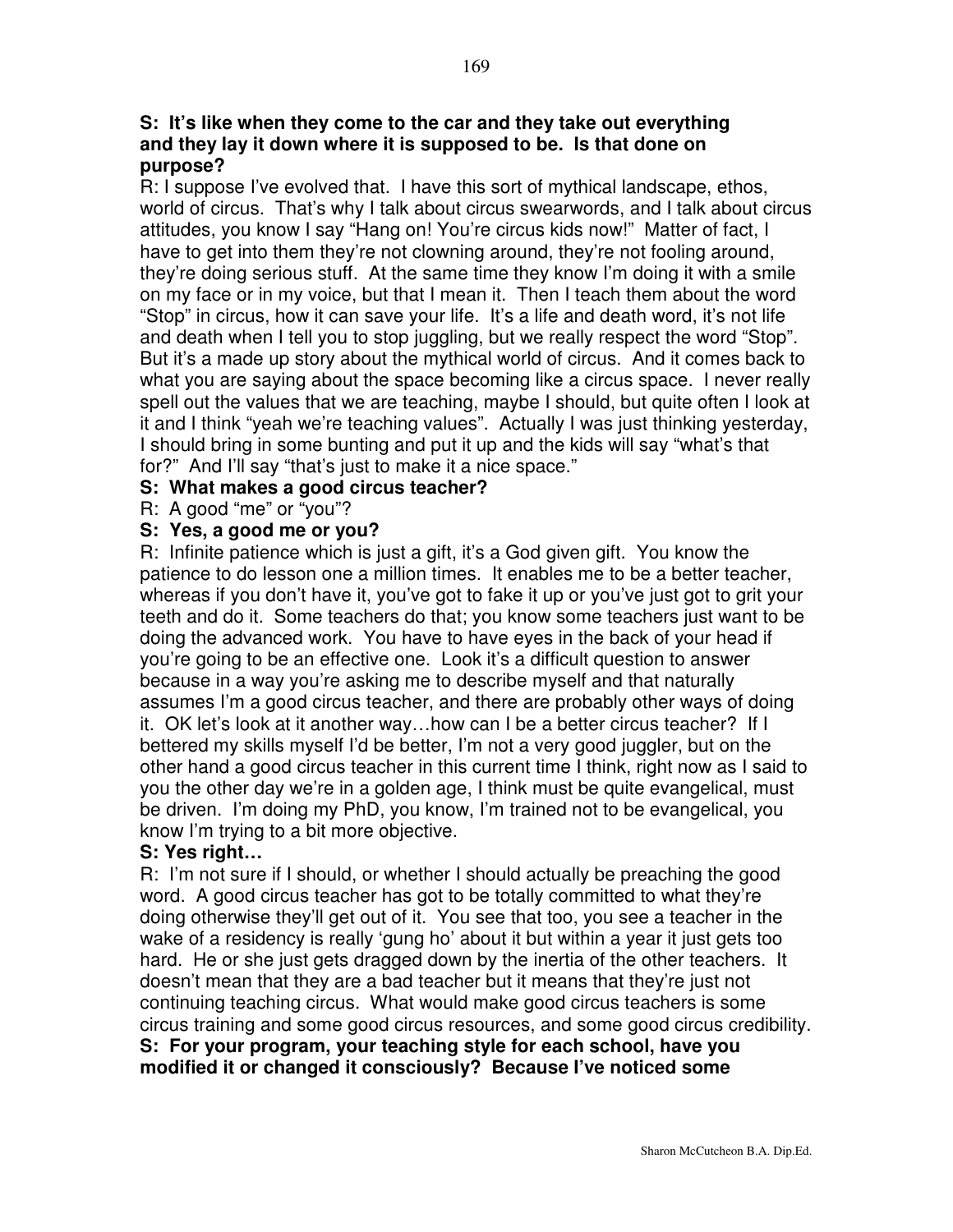#### **changes - I'm just wondering I'm wondering if you've changed your method on purpose.**

R: No I haven't set myself up to do it, and yesterday, as you probably noticed, I made up every class as I went along. But I did warn you right at the beginning that that is my teaching method. I didn't even remember what I did with the Year ones, I had to think - what did I do with the Year ones yesterday? I knew I wanted to do something imaginative, could I get away with that with the other kids? Well with the other kids, I haven't got any younger kids anyway, I've only got from Year 4 upwards at Gwynn Park.

## **S: There's a lot more clowning happening, when you're teaching the younger kids, they spend the whole time laughing, from when they get there till the time they go.**

R: Do they, that's nice, that's not bad is it  $-$  that can't be a bad teaching technique?

## **S: Definitely not bad…**

R: And I enjoy it as well, I don't feel that I'm there entertaining them, I feel that I'm there sharing pleasure with them, which is a real treat for me. And yes, I get a bit more serious with the older kids. Did I go from Year 1 to Year 6's yesterday?

## **S: Yes you did.**

R: I think … I wonder if I fall into the same trap as all the other teachers at Gwynn Park. I assume the kids have a less than normal attention span and I may spend less time on an activity with them and then shoot on to the next thing. I suppose, juggling particularly, you hold them for as long as you can. I mean juggling needs a bit of… it is hard work and after juggling it's almost like a bit of a reward for having concentrated for that long. Most kids are not going to carry on juggling, not at that age. I mean some of them will, as you saw some of them come up to you and say "can I keep juggling?" Which is lovely... And I'll probably do longer on juggling at Padbury than I do at Gwynn Park, but on the other hand - we're further on at Gwynn Park and there are other things to be done. You know, I can usefully send a couple of these little 'rat-bag' kids off to the unicycles, partly to get them out of my hair, and partly because I know they need to put in the play hours, they're more flexible. So I don't know… I'm not consciously, I haven't planned a different structure for each one, but as you can see I'm fairly flexible.

#### **S: As a response to the kids – yes I can see that. Ok, what about obstacles, if any, identified in the circus programs in either school.**

R: Well one of the biggest obstacles, as I've said at Gwynn Park, is keeping the worst kids away from me. I operate on the same principles as I have in community circus - I am the servant of this particular community, this school community. I'm doing what I've been asked to do, I'll whinge about it from time to time you know straight up to Carmen, but I'm not going to whinge too much because I'll make her feel bad, I'll make her feel as if she's wasted her time and money. So I make the best of it, I'm also going to do this other show -I'm going to do a six day residency working with the whole school and put together a show with about eighty kids in it. You know, do some workshops with each class, you'll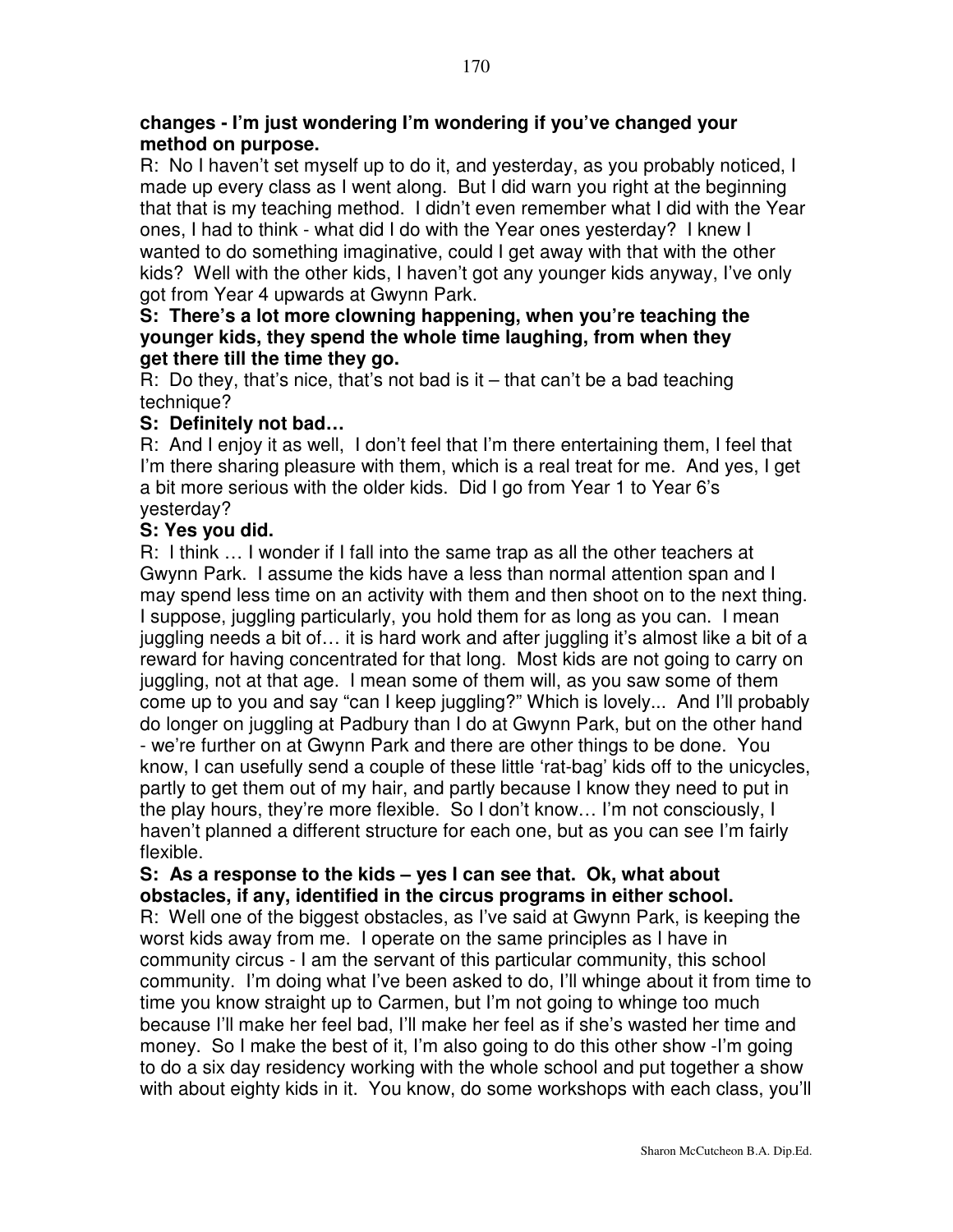see another way of working and a lot more kids have a lot more fun. There's limitation of time of communication, see you've found out so much more about Padbury than I have because you've had time to talk to the teachers. At other schools I've insisted on about 45 minutes a day of dot time where I've caught up with teachers, or maybe I've instigated another activity, a democratic way of working out what we're going to put into our circus, or T-shirt design or poster design, things like this. Whereas at Padbury it's just wall to wall kids.

## **S: Yes one after the other.**

R: It's a decision you make you know, I could just insist on it which means one less class.

#### **S: OK…you talked a little bit about the performances then. How important are they to you, to the kids to the teachers? Versus the process...**

R: I think they are very important. I didn't used to; when I first started working on things like this it was back in 1970 we never ever performed. Kids never performed, we would do professional shows, Annie and I would do professional shows every year, twice a year. So kids would just come for the experience of improvisation, play making. It wasn't until I did circus, that I found that there was something missing. I still believe that, I don't think kids necessarily need to act drama, because acting drama is pretending, whereas performing circus is not pretending. So there's two almost separate experiences that children are getting out of a program like this ten week one. One is the first five weeks, which is purely "look what I can do", or "if I do this, then I can achieve this", the second experience is rehearsal - where they see me actually getting ideas from them, but also encouraging them to come with their own ideas and actually blending them together, but actually making a reality out of ideas making concepts into a piece. And then there's the actual performance itself and they are also learning about the discipline of rehearsal -which is quite heavy stuff, and then the show itself is usually just a wonderful thing that they are going to remember all their lives, just the experience of the lights going out, they get to wear glorious costumes and makeup. And I remember telling somebody after one of those big shows somebody said "oh that's the best show our school has ever done!" It's important, it's really traumatic because if you have a bad experience like that, and once or twice it's happened. Once or twice I've had a kid who just can't handle it and they have cried. One kid blamed me for it because I was fairly abrupt backstage and I was just…you know, for one little moment one kid was sort of letting me down on something and I said something a little bit harsh and it was way too harsh for her at that moment and she was just heartbroken. So was I of course, that I could have caused that, and the other time it was just some little kid who was freaking out.

## **S: Two people crying out of all those shows that you have put on, that's a pretty good track record. I get one every time I do a show - I usually get more than one.**

R: Yeah, I suppose it is. It's not a bad thing to aim for, 'cause the experience for the kids is much more important than the experience for the audience. The audience are going to love it anyway.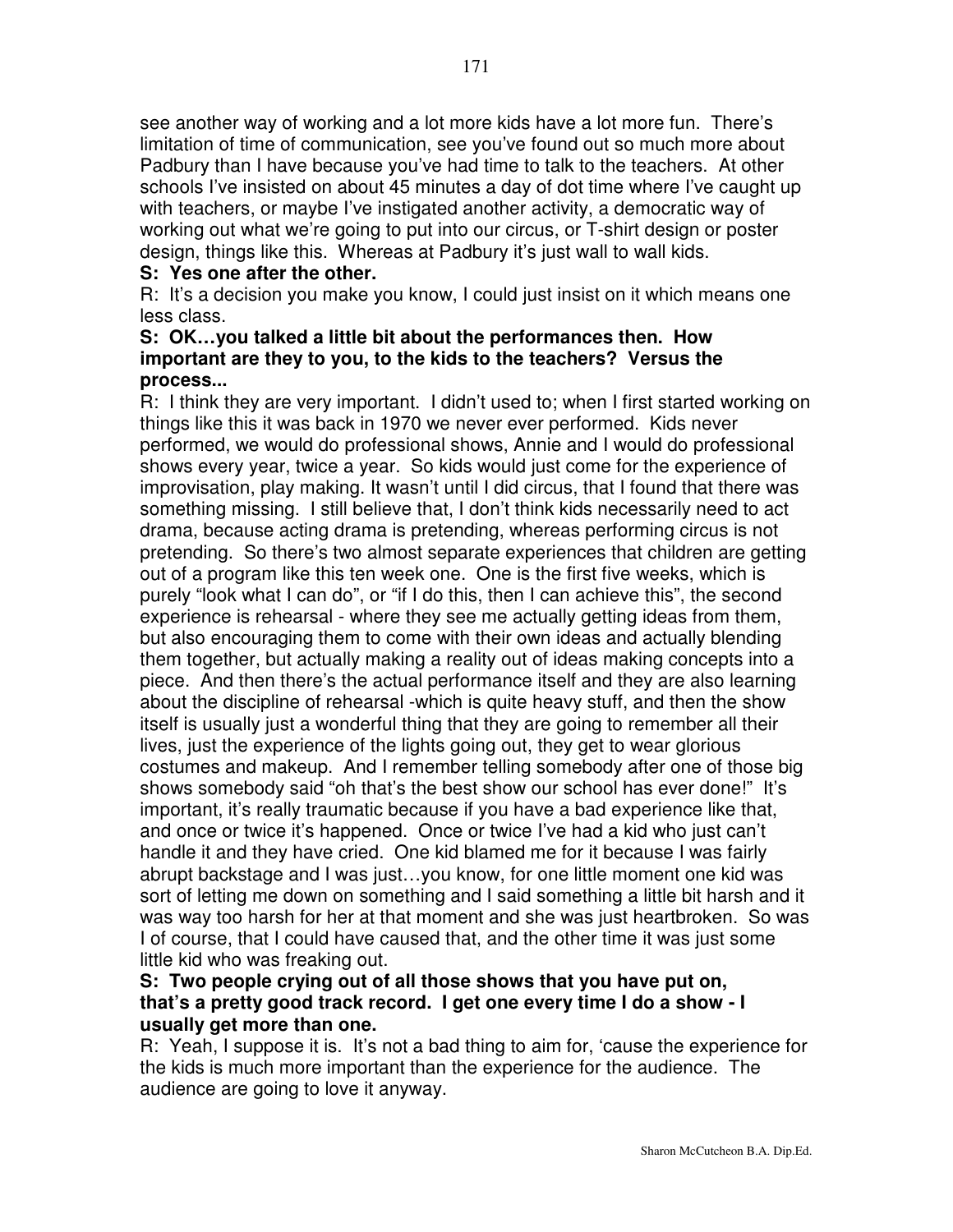#### **S: How important is the parent/helpers, the involvement of the community?**

R: In the years when I only did community circuses, not school stuff, it was totally vital. You know if it didn't have that it wasn't going to continue. Sometimes these things go on, sometimes they fade away. In the school context it's still very important, but I feel that I don't give it enough importance. I'd love to give it more. At Gwynn Park I met this committee of ladies who are going to do the sewing and men who are going to do the scenery. But given the time that I've got, I'm not going to spend much time with them. I tend to tell them that as well, I tend to say "look you're not going to see much of me because my time here is for your children, I don't want to mess you about" I mean they want to start making the costumes right there and then. Carmen was a bit worried about this as well. But I said "look… I absolutely cannot tell you now who is going to be wearing which costume", but I said "look I know we need a few more leotards and so on - there's something for you to go on with". I don't know if there is any intention for the circus to go after I've gone or not, no-one has mentioned it and I'm not in a position to want it either because I'm still doing a PhD. If I was a freelance worker, I might actually encourage some schools to carry on - partly to provide some work for me and partly for other people. One of the High Schools, in fact it is one of the worst High Schools in NSW I was told – The Drama teacher stayed on for 2 or 3 years and the music teacher and a lot of the parents – that circus stayed in the school for ten years after I'd left. New Drama teachers come in, they went through two other Drama teachers since Barbara, who was there with me, and they'd come out of College and all they knew was to do with Drama so who needs unicycles, but the kids said no we do circus here, and the kids just 'beavered on', and it took 10 years to wipe out that circus and in the end, they worked really hard to wipe it out. Parents actually of the younger kids would phone me up and say "Reg the Drama teachers are saying we can't do circus" and I'd have to have a quiet word with them. I was very encouraged by that and in 1986, I popped back in there and a whole lot of kids didn't know who I was, didn't want to know who I was. I was just another visitor looking at the circus, you know the following year. So parents sometimes can keep it going but parents disappear when their kids disappear.

#### **S: What about that situation with the stilts?**

R: Oh that's fairly rare, as you know working with circus, it's fairly rare that out of the blue some kid says "oh year my dad can walk stilts", like that kid yesterday his dad is a lion tamer, he's about to go off to Africa to get some more lions

**S: And he's got scratches on his arms from playing with the baby lions!** R: That's a Year l kid - isn't that beautiful. So you get kids saying "oh my dad used to work in the circus" and you just say "oh yeah?" And that's it. And then one of the teachers says "this guy used to do stilts", and then he turns up at the staff meeting and he's getting on my stilts and wandering around the playground. I have to spend 5 minutes of tactful time "saying can you do it my way 'cause that's the way I've taught the kids". On balance - he's an asset that fellow.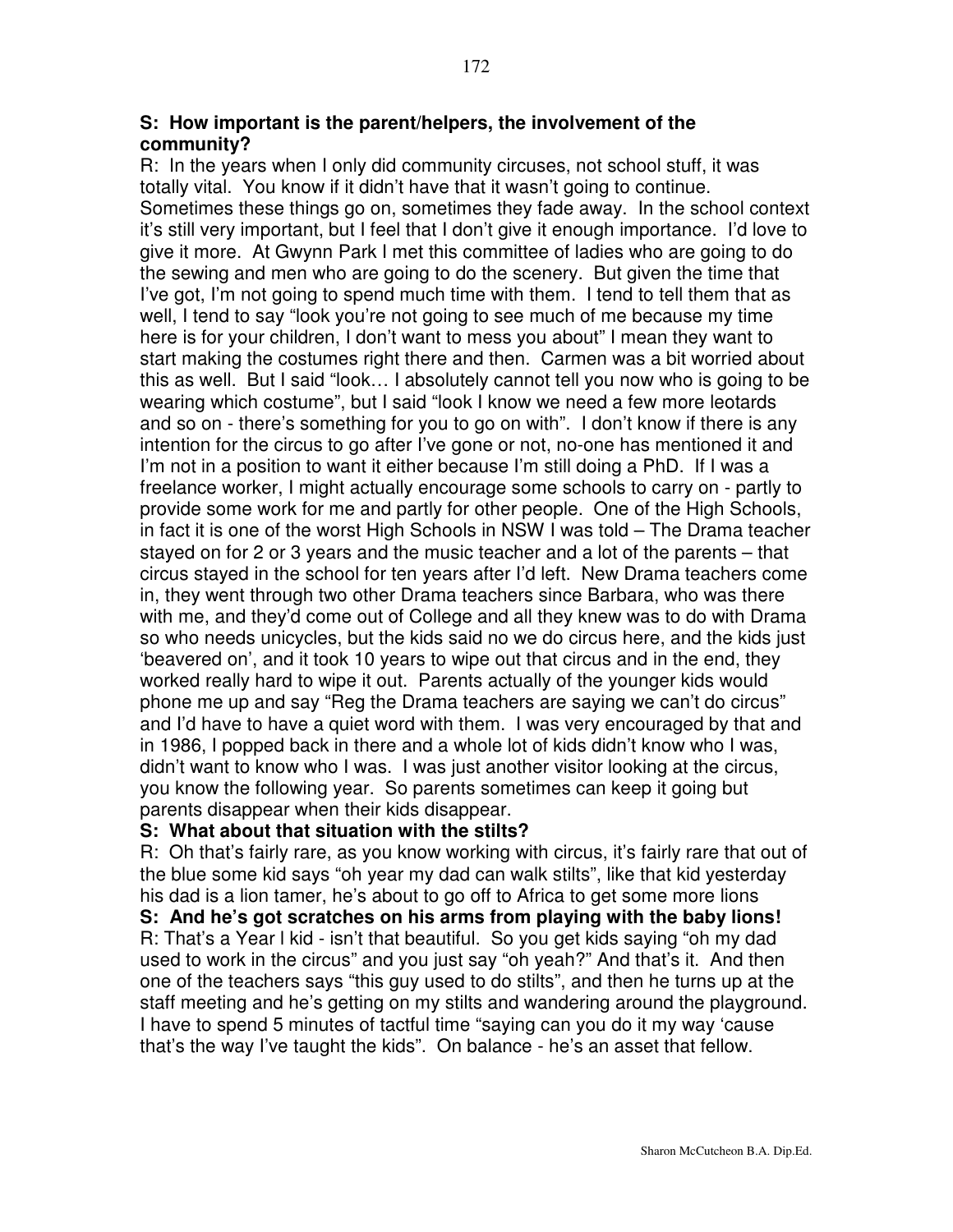R: Oh she's loving it and her son is really coming on. I mean there again, she's the one who tells me he's a dummy. I'm telling her that he's not.

## **S: OK million dollar question – why do you believe the students at Padbury are picking up the circus skills more quickly than the students at Gwynn Park?**

R: Why is that happening? I don't think it can be me because I am really doing the same thing with both of them aren't I? The facilities are about the same, the equipment is the same, the technique is the same - maybe it's the gene pool! I'm quoting a teacher there. By elimination it almost has to be the teachers and the ethos of the school. The behaviour has to be a part of it, the fact that you have got more kids who are likely to freak out, or do have a shorter attention span but then that is the job of that school at Gwynn Park, is to work on the kid's attention span. And in a way, that is why they brought me in and I've got no proof of this, but it is possible that they are concentrating more when they are stilt walking than they ever have when they are doing a bit of maths. So it may be amongst everything else, we are teaching them to focus on something and we are improving their learning skills.

#### **S: Is it unusual? I mean you talk about it as if it is unusual and I know that you have got lots of experience working with young people…**

R: It is a bit, it's the slowest school I've worked at in a while. I mean we've got no kids riding unicycle really. I mean we've got a couple of kids who can just about make it. I mean we've got that exceptional boy Robert and it's been 10 weeks and he can just about ride across the gym but he can't do a standing start. Now every other school within 10 weeks, you've got at least half a dozen kids doing free mounts and a series of tricks on the unicycle. Individually again, Robert you see… he just taught himself to juggle, you want a back-flip, there it is! You want a somersault, right - there it is and he went for his gold. Doesn't seem to give a stuff, and we've been told on good authority that he's a "thoroughly nasty child". Have you heard that one? "He's a bad lot that child?" He is charismatic and brilliant, and it may well be in the context of that sort of schooling and that sort of treatment, that's the only way to treat the school. I mean I don't know I can't come down too heavily cause I don't know the whole story. It may be that some of the kids at Padbury do gym, although not many said they do, but the acrobatics is not much different is it?

# **S: No.**

R: In fact, I think the acrobatics at Gwynn Park is slightly more advanced, I think you've got more overweight and stiff kids at Padbury that need a good shakeup, and you've got more physically uninhibited kids at Gwynn Park who will give it a go. Juggling – it's not a huge difference even though they've had three weeks more. What was that one thing that we saw that was really remarkable – that was juggling wasn't it?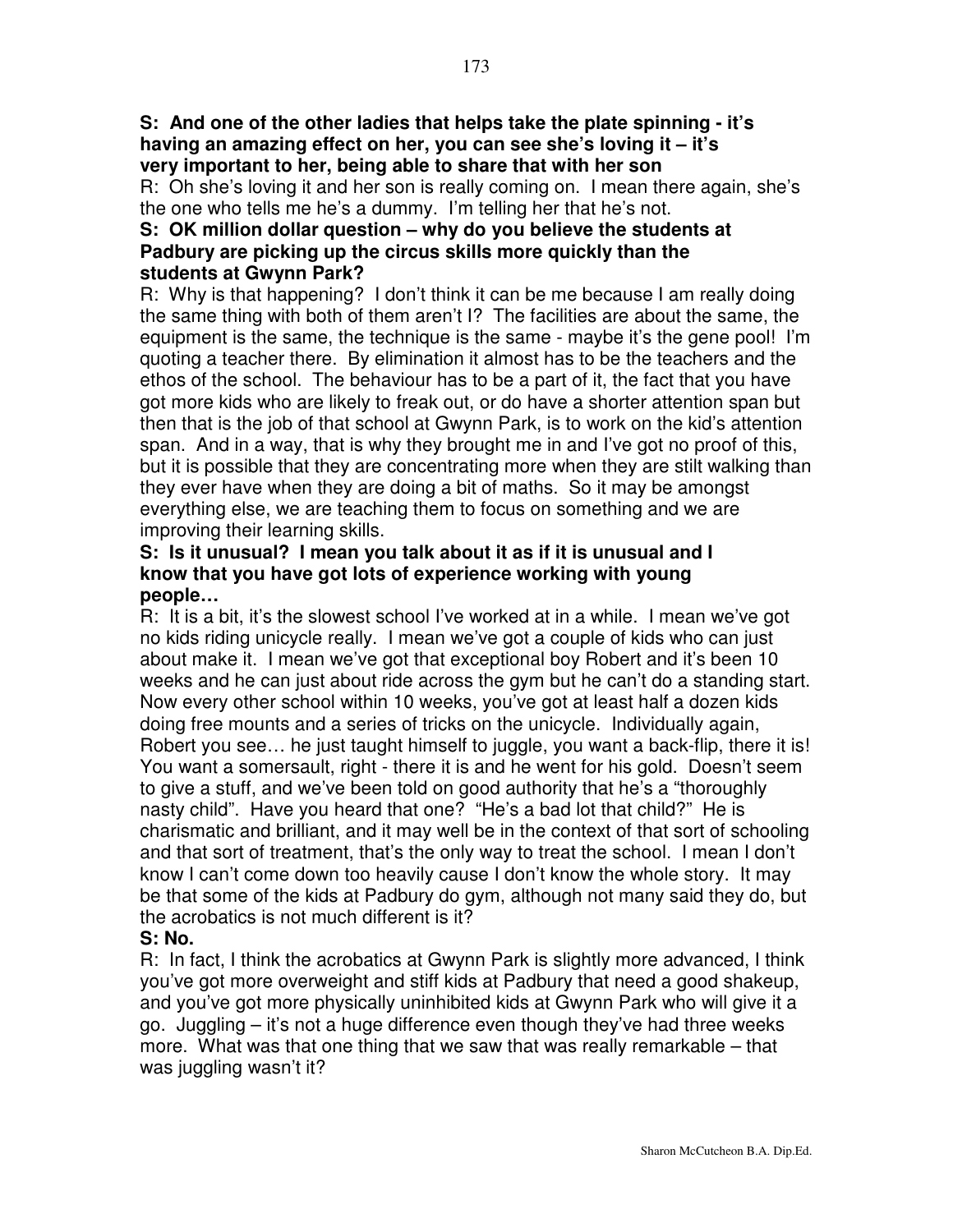#### **S: Yes juggling. I mentioned to you yesterday about trust and perhaps learning to trust and let go – with adults?**

R: Yeah trusting environment, trustworthy environment. I think that theory of yours is right. There is a series of weeks of getting to know each other, I mean that one little kid, that little clown kid at Gwynn Park - Beth I think her name is. She's the little girl who said to me last week "You get on my nerves!" Now whatever that means to a nine year old, it means something quite important that she can say that to me. It may mean more that "you invade my space once too often", or it may mean "I am uneasy around men", it may mean a million things, but the fact is that she said it to me and it's put me on my guard.

#### **S: Probably doesn't happen very often?**

R: No it doesn't happen very often no, but it's put me on my guard. I was probably a little bit on my guard before that child, now I'm doubly on my guard that I don't in any way offend or hurt her, threaten her - but at the same time I'm not going to put her behind a glass plate or ignore her. I find myself more and more going back to my own primary school days and trying to look at what I was like and what the other kids at my school were like. I wasn't really aware of anybody being utterly stupid although there must have been some. If I analyse it now, I think I saw them as either a threat, a friend or somebody who had some good toys somebody who had a nice sister or whatever. And I never really looked at myself in those days. I was a smart little bastard and I was as naughty as hell and some teachers appreciated me and some teachers hated me and of course I did much better for those teachers who appreciated me, I was great and to them, I was the perfect student. To the ones who did not like me, I was nothing but a pain in the ass - which is why I'm a bit down on teachers. They've just got to look at the potential of every single child and I'm hoping that that is what I do, look for and nourish the potential of every single child. I mean that boy Matthew, that huge square and round at the same time, that massive boy at Gwynn Park – he's a tightrope walker. He just did it and he got his bronze and I was just so glad because he doesn't want to do any acrobatics, he just sits around suffering. Now if I need him for anything within his hearing I'll say to some kid, "yeah get Matthew, you know the tightrope fellow". And I'll give him this little reminder that there's something that I can cherish and appreciate in him.

#### **S: OK moving on from Gwynn Park and Padbury I may return but on a general level - how many in-school residencies have you done and what usually happens afterwards?**

R: These sort of typical one term and sometimes two term ones I've done about 12 or 15 I think, but there are other schools where I've done once a week programs like High Schools for example Methodist Ladies College, Presbyterian Ladies College, Catholic Colleges where I go in one case Year 9 dance classes for 4 or 5 weeks. Each is kind of different depending on the situation I find myself in and the activities of the teachers. At Corpus Christie I see the kids four times, the first two weeks we go through everything, the second half of the third week I rehearse a show, the fourth week the kids come down from the Primary School, the adjoining Primary School and I enjoy that I think I have a lower mental age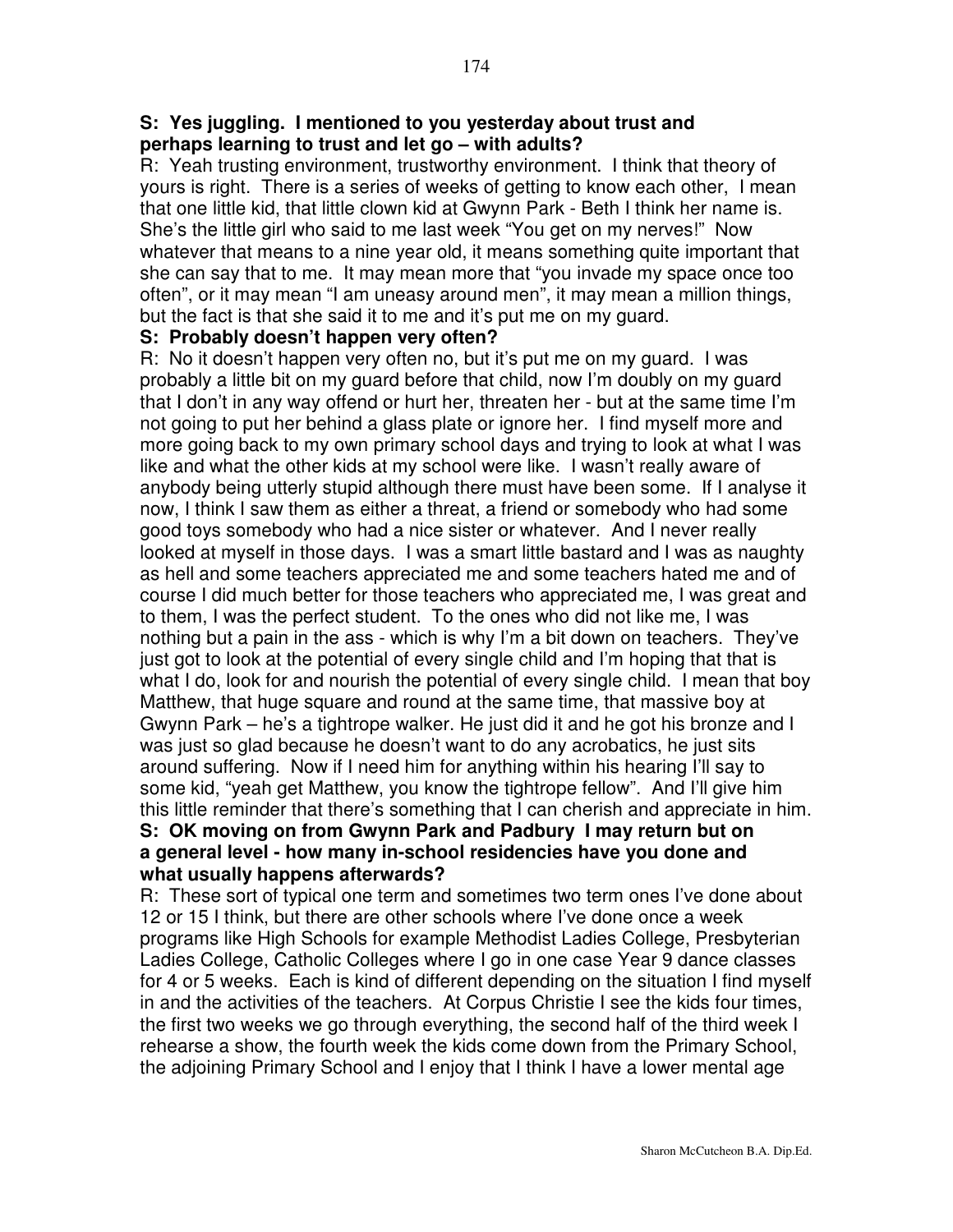than most people I think I have a mental age of about 7. I'm good at High Schools I think, but I just personally have more fun at Primary School level.

# **S: Mandurah High School – just generally what happened and if you have any reservations about that kind of program?**

R: My main reservation about that is I don't think that they've got the critical mass to get it working, but I didn't tell them that cause you can't, they pay me to come in and encourage it.

# **S: So they asked you to come in?**

R: Yes - and just help them get a circus program up. I've actually got a belief Sharon in sort of sowing seeds, rather than planting plants and so I scatter the ideas around the place, even within a bunch of kids, and where you see it shooting - that's the one you go and water - that's the one you go and nourish. Whereas, if you pay a lot of money for a pot plant and you put it in a pot and it doesn't grow very well, maybe the pot is wrong in the first place or maybe it is the wrong plant. In other words, if you said "right this is what is going to happen at this school, at this time" it can often be a costly mistake and so going down to Mandurah even though they asked me to go down there and they're going to pay me to do it and I'm not going to say "no", I feel that it is a bit of a seed and I really don't know if it is going to grow or not.

## **S: Do they usually grow? What usually happens as a result of Teacher In- services?**

R: They usually do, but sometimes they don't last long. There's never really a disastrous effect of that, you know, if it does just fade away. Sometimes they are apologetic to me, you know if they see me in the street, "sorry about the way things turned out Reg". But I say "no problem."

## **S: What do you see as ideal for a PD/In-service for teachers?**

R: If a school really wanted it – oh gee – look, I think a one term residency which again might be one day a week, which incorporated with the students a series of four or five specific learning classes like we had at Mandurah, where we had 4 students was it and 3 adults - but imagine half a dozen teachers and maybe a dozen students, learning together but those dozen students know that on this particular after school session, it's for the teachers and they are just guinea pigs. They feel very good, to have four or five classes like that where you could really go through all the techniques, and you could sit down and plan with them the structure of the circus, whether you're going to have any sort of levels scheme, how many shows you are going to plan ahead of time, whether it's a subcommittee that plans the shows, make some simple rules. Once you've got the rules it's easy but if you haven't got any rules it's tricky. But if you can say to every child, almost every action, the parent, or the teacher, even the child explain to it you know "I'm going to have to touch you here and here". OK - easy no problem at all, it's been explained, bang, bang. That's why – Insurance you've got to deal with that, finance – whether you're going to charge for shows, whether the circus should be a separate entity, see if it can apply for it's own funding, how much publicity you want. I would still be inclined because of my nature to do the seeding thing. Maybe talk with Manual Arts to see if it's a go, maybe see if there's still a single sewing teacher in the world – talk with them. The Librarian,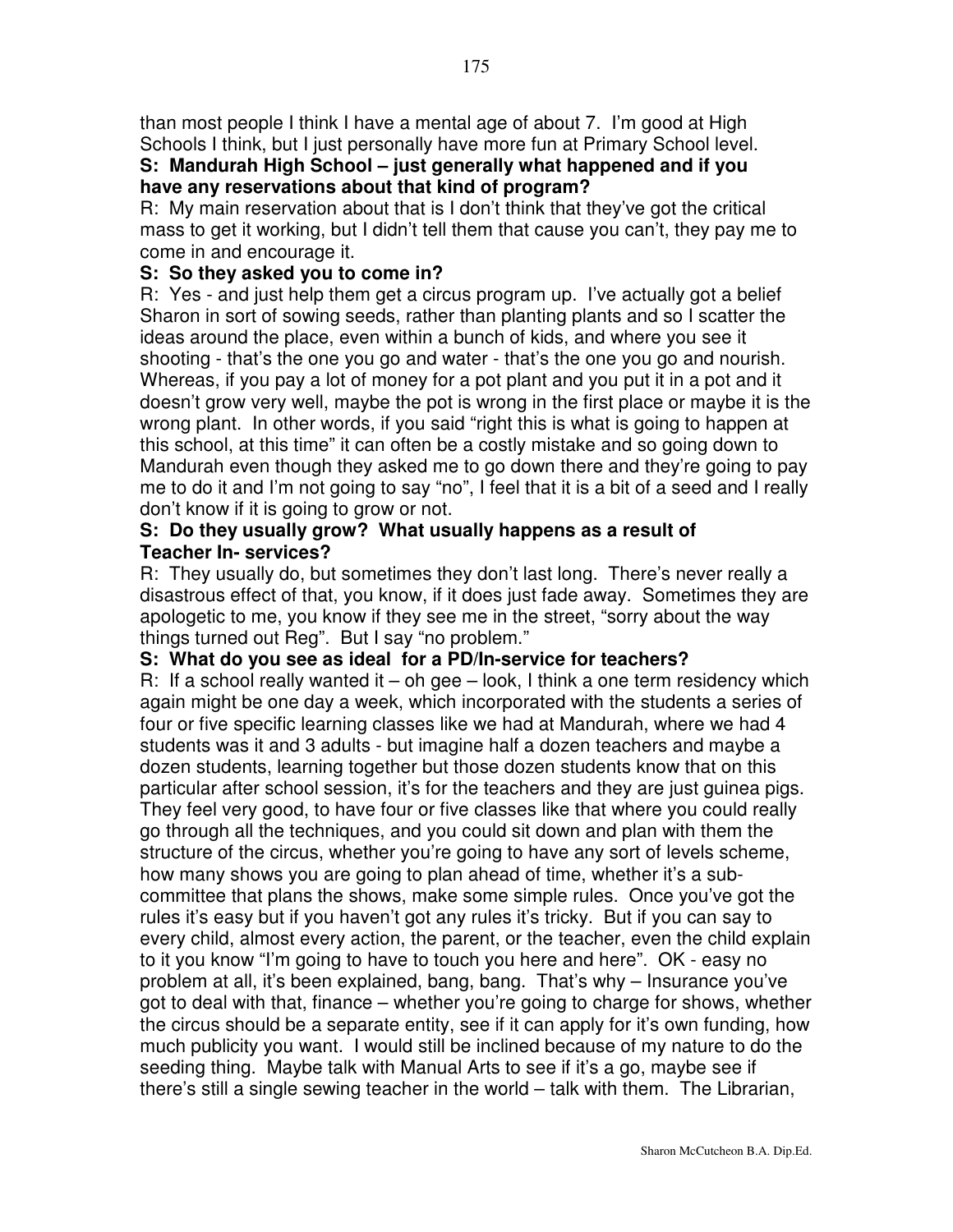and really take that time lay down some fertiliser, so that the seeds have got a chance.

#### **S: Even then if the ethos of the school is very much as it was as Mandurah - if we're going to have unicyclists, they're going to have helmets and knee pads.**

R: I throw it all open for discussion. I am actually a person who can take on an issue as in One Wheel a unicycling magazine – where it is publicly canvassed and discussed and you'll see that after a lot of rational argument the Association has come down in favour of leaving it optional, even in their unicycle lacings, because on balance - one of things they're doing is absorbing that instinctive foolhardy risk taking of adolescents, where we'd rather they be doing this where they've got access to an ambulance if they need than climbing trees or fences unsupervised.

#### **S: Circus in a Suitcase and what I saw, was that normal, is that what usually happens when you turn up to a school fete or festival?**

R: Yeah well the point I made at the end of it and it happened there, it wasn't one of the best gigs – it wasn't that bad either. The first kids that turn up often set the tone for the whole thing and I just let them … you know I'm quite happy to see what is going to happen today. On that day, a few girls turned up, wandered around on stilts for the first half hour and then when I'm asked where the Circus is going to be this time I say "well look we're going to be over there and I need some help putting the tent up". I get a spruiker going fairly early remember that little kid who was selling the chocolates? Well I just gave him the microphone let him sell his chocolates. Then I put on a bit of circus music and got him to make my announcements from time to time and he was just great. And then it was about an average sort of show Sharon. You saw what happened, you saw these kids that turned up, they rode the unicycles, put the stilts on wrongly I had to shout across to them occasionally, may or may not have nicked a few bits of equipment, generally speaking nobody nicks anything which is a miracle really.

#### **S: And you didn't want to use a marquee?**

R: No I like my little tent. Normally I do a pole-climbing act I just forgot it this time. Normally you need some really tough little wiry kids, they go up and they do that little Chinese thing with their hands out and I get four of them and I call it this human shish kebab, and you know it hardly needs any rehearsal. If one kid can do it well I just say look you chose 3 other kids and I tell him this is how we do the act. And I'll tell you how I do that actually because you didn't see it. I say you are the tent inspectors and as soon as I mention the word tent inspectors you guys march in, you march around the ring and you stop in front of me. And I'll ask you who you are, and you tell me you are the tent inspectors and you've got to check the tent poles. I'll stand in front of this one as if I'm hiding it, you go in and you check all the tent poles and then when you come back to me I say "right which one of you is going to climb it?" and they say "we all are!" Then I'll say "yeah - but one at a time!" And they say "No! All at once!" And then I look really worried and I say "what happens if you all climb up and it falls down?" And they say "that means it's not safe" and then I've got this little bit of music and I press a little button and it's a thirty second fanfare long enough to get four kids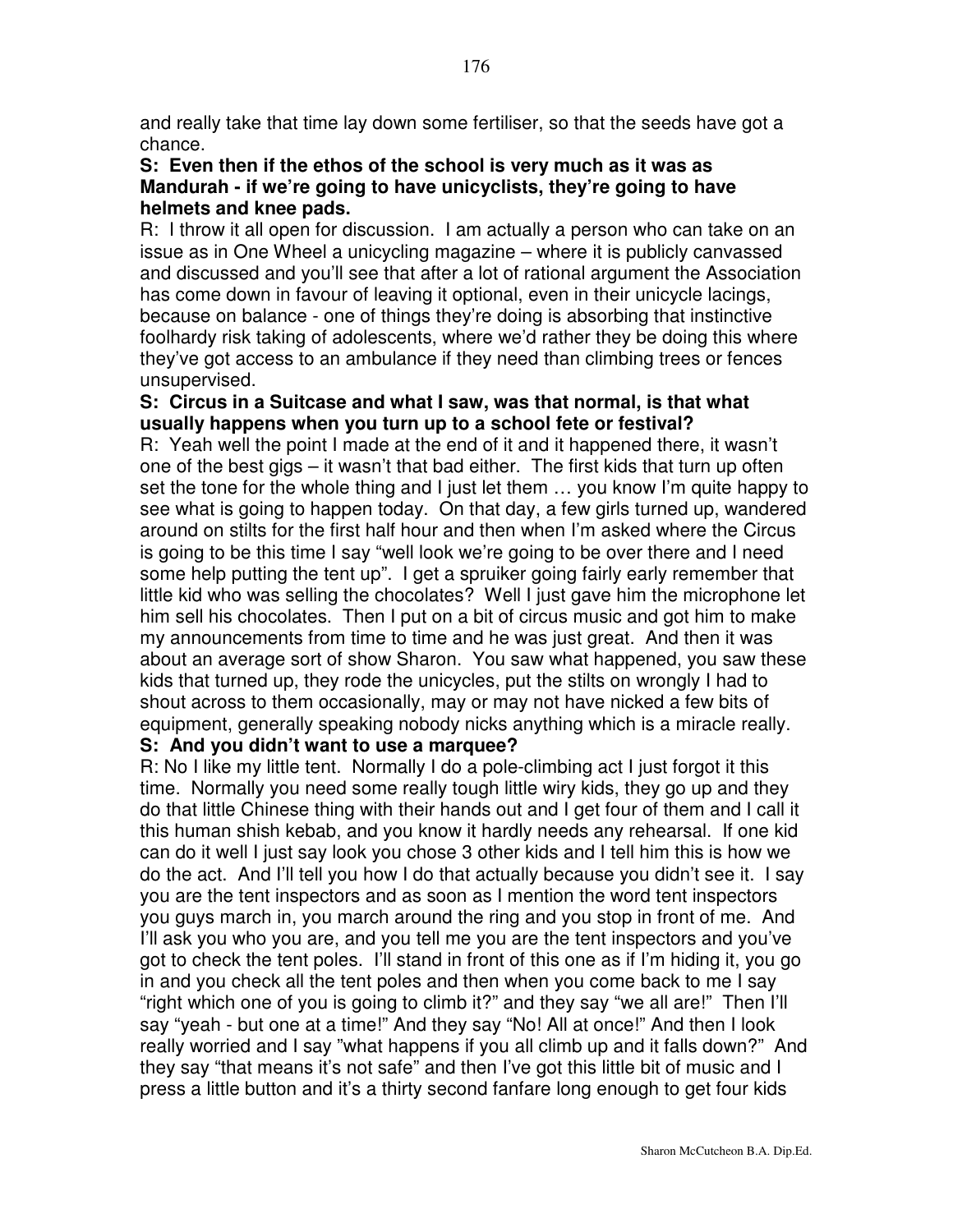up a pole and then once they're up there I say "OK you guys - no hands" and everyone claps and I say human shish kebab or kids on a stick.

## **S: A lot of the parents of the kids who are in the show were standing way back. Why is that? Is that usual?**

R: No it's unusual, that's because the marquee was there. Sometimes I get a rope and another set of bunting between the poles here, I noticed there were two or three little boys, 8 or 9 year old boys who kept overlapping in and out and they made the whole thing look a bit ragged. So I was aware of that and normally it's a little bit tighter.

## **S: Oh it was great! I was just a bit more curious about the audience response?**

R: Yes sometimes I get huge audiences (shows picture), this is years ago in Esperance - that is someone else's tent right there. That's a few years ago also in Darwin

# **S: Right.**

R: (Shows picture), that is a very small child in a gorilla suit.

## **S: Which kind of circus teaching do you find more rewarding? Is it in school residencies, the PD's, is it the teachers and the planting of seeds or your instant circus?**

R: The first thing – just working in the schools, getting to know each child even though I don't even know all their names and seeing them make real progress over the ten weeks, yeah that's the best thing for me. Probably not and I've cut down a lot on the "make a circus" sort of gigs, because I've cut down on everything and I'm only taking just a few and I'm mainly doing it just to keep my hand in and I'm charging more money for them now, so maybe I'm just pricing myself out deliberately. And sometimes I've come in and done a ten week residency without really telling the teachers what I'm doing, and so I've had no help from them at all, they've just looked over my shoulder. Mind you, in the case of these teachers, it's probably down to me for not giving them the opportunity of stepping in. One of the qualities of the residency which I always try to emphasise is that I'm not imposing on the teachers, you know they've got enough on their plate anyway.

## **S: Why do you do it? After all this time and all these kids and schools and instant circuses and PD programs why are you still doing it?**

R: It's because I like doing it and it's because I'm good at it and that sounds pretty glib but it ties up with something I often elucidate in my theory of the design of life. Ideally you should find out what you are good at it and what you like and that's what you should do. Jobs that you are no good at, or some people do jobs that they are good at but that they don't like doing or both, you know they don't like it and they're no good at it and you know the amount of bad service we get from tradesmen, beaurocrats or whatever, you've got both of those things they're no good at it and they don't like doing it. I like doing what I do and I seem to be good at it so that's why I do it, and that ethos spreads across into the circus in that there is a wide range of activities and the children get to choose what it is they want to do. You didn't really see it the other day in that one of but if I'm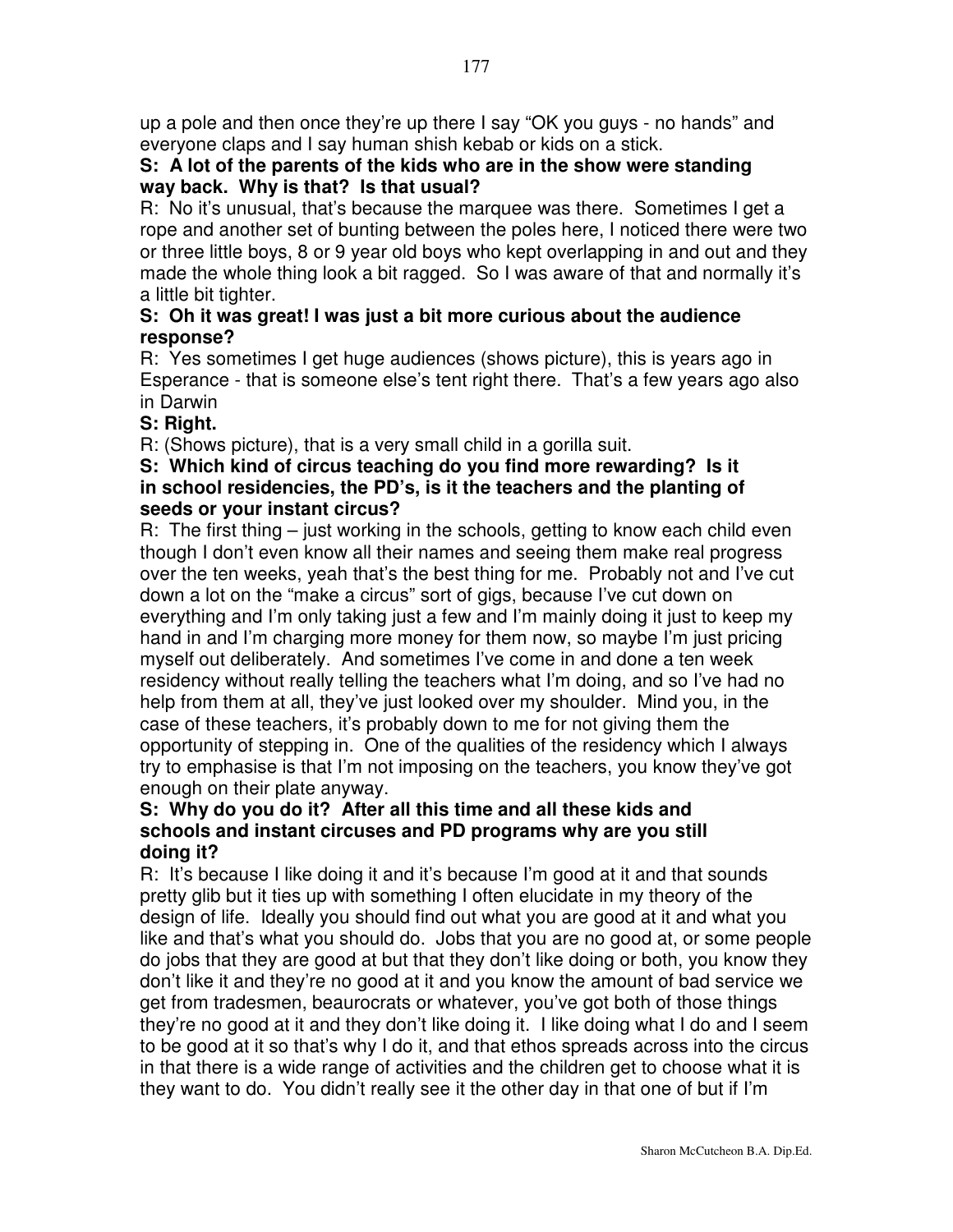doing that sort of show where I'm there for a week or there for a whole day in a school you'll get some children who don't want to perform but they are very happy to keep a list and be my stage managers and they're always there by my hand, or they will want to sort out the tapes or they'll want to play the drums, or they will want to tidy the costumes and it's because they want to do it, and they are probably going to be fairly good at it. And that's why I'm doing it because I'm actually living what I believe and because I can.

#### **S: Why is circus so appealing for yourself and for kids?**

R: It's appealing because it's something for you to do and be appreciated for and it's also appealing that people clap you. I mean you do it and people look at you in awe and say "aren't you marvelous!" I'm talking about the children not for myself but there is also a lot of subconscious, symbolical stuff that I'm going into now. I mean it's all about dreams and I won't go into it too much now. But as I've written about before, one of the things is you go to traditional circus or any circus really and what you are watching is a series of phobias acted out before your very eyes. Things that would normally scare you witless; I mean there's heights, instability things that would actually give you nightmares, there is fire, absolutely things that nightmares are made up of and phobias are built on and you get one on top of the other - that may not be the case for the children's circus, but what I'm saying is that there is something about the way circus has evolved that really touches our innermost depths and rather than be the victims of it we're taking control of it. I haven't looked hard enough at how that effects children and that's what I'm looking at, but I'm totally convinced that there is really deep currents.

#### **S: Totally changing their physical shape as well and as you said overcoming this thing which is...?**

R: It really is real, when they are living in such a virtual world now and having such vicarious adventures in Nintendo, like this is for real, this is it. I've told you about the big 6 things haven't I?

#### **S: In your book yes.**

R: I'll give them to you now - there you are, there's my hand. I use this both in my own memoir and also if I'm giving a public talk. What I'm telling you now is things I think children need, I'm not a child psychologist, I'm not talking literacy and numeracy and stuff, I'm talking mainly about children who start happening after all the books have been written. Most books about child development stop at about nine years old, I'm talking about after that really, what it seems to me that children need before that and after that. Showing off which is about showing themselves to the world, or developing their self-image, designing themselves. The big finger, the one that sticks out always gets hurt, it's at risk, sticks out from the crowd, sticks out from normal behaviour, potentially puts you at physical risk. Every child needs that at some stage. This one here the ring finger, that's trust that is quite happy to live with the others. This one here knows it's the smallest one here, but it's about dreams and aspirations, a child has got a potential future that is limitless, any child. The next one represents hard work, a child often doesn't know the difference between work and play and with a lucky worker like me there is no difference between work and play and in life generally, there's not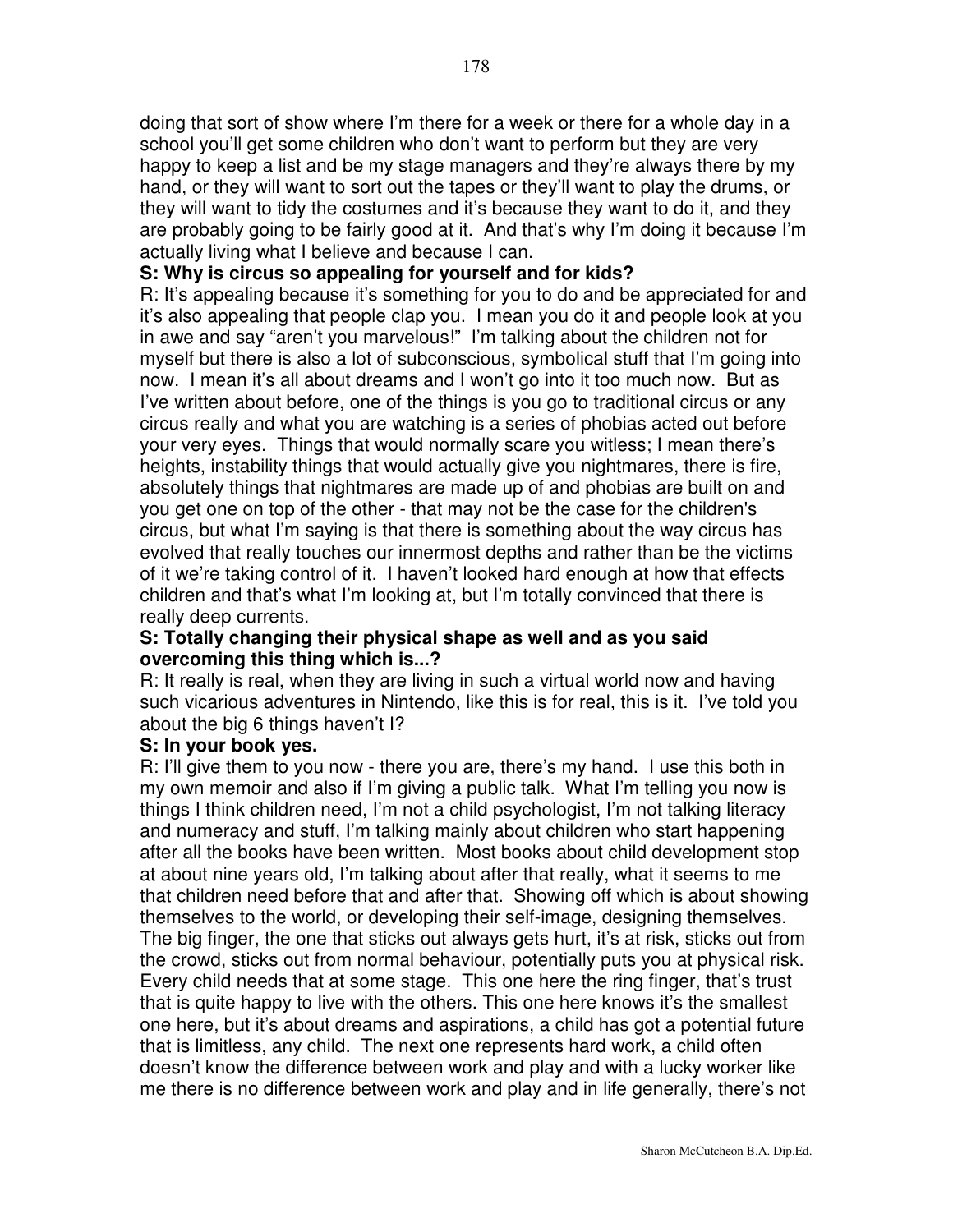much difference between work and play, if you enjoy your work or if you can play hard you know it's usually apples. But decreasingly now children are given opportunities to do some real good physical hard work a few blisters, a few aching muscles. There are the main 6 things that children do need. Now if a child is missing any of those it shows, you know if they don't trust, if they are not dreaming, if they daren't take a risk, if they've no self image, if they don't know how to work out, if they never laugh, any of those things can be really weird. A kid missing a few of those... and my passion for circus is that they can fill up those gaps, you just lay it out on a plate and you know if you're short on Vitamin C you'd just go for the oranges, if you need iron you'd go for the rocket or whatever. And so with circus you've got the chance of going for the thing you've missed out on. Now you look at those things and you put it against the other hand and the other hand represents circus. And what is circus if not showing off, taking risks, a community trusting each other, dreams symbols, bloody hard work and clowns, humour and the two hands face each other so perfectly that the potential the very nature of circus the needs, my perceived needs of children fit each other so perfectly, I think I've got it made, I could just do the hands...?

#### **S: You could!**

R: So that's the long and short answer.

#### **S: Looking at the Rings of Desire book and the three main definitions that she comes to when she is talking about circus, craft, art and entertainment.**

R: Well you've read that book better than I have. OK I start with the craft then I do the art, then I do the entertainment. That's the three sections of my residency, pure craft at the beginning, then art which is actually making the show then the entertainment is presenting it.

#### **S: Which one is the most important?**

R: Which is the most important? Which can we do without? You could do without … you could not do without the craft, although I did. I did without the craft on Sunday, no craft at all was there, that was just entertainment. A bit of artful entertainment, but then I've already done the art to some extent in the past by actually planning it and bringing all the gear. Could you do without the entertainment? The other thing I think is really important in circus is giving back to society. I got into big trouble at the Circus conferences when I was over there, because once or twice I used the word 'generosity' and I think it's really important that it gives the potential of troubled youth particularly, victimised young people to give back to society, to themselves be generous cause they're often the victims of other people's generosity. This time they can genuinely be themselves and just give everything they've got, their beauty, their strength, their charisma, their potential and other people will just go "oh wow - thank you!" Now that is such a rare opportunity for young people to have, to give and that's the entertainment. Until you have entertained somebody else you have not rounded off the circle, you haven't given something back.

#### **S: What do you think the children think they are getting art, craft or entertainment?**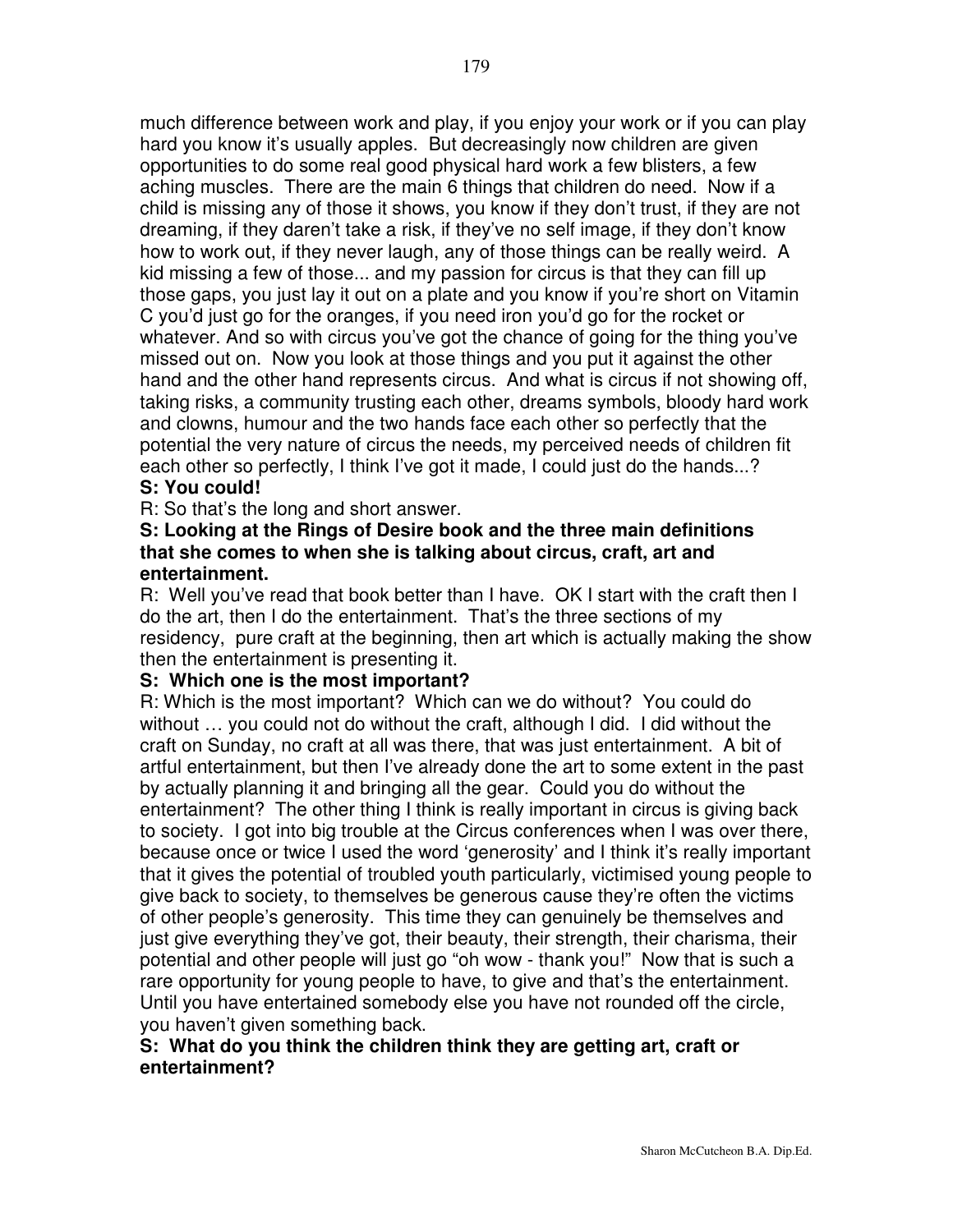R: At the moment I think most of those children think the same as I do, certainly High School children think in terms of craft, think in terms of learning technique. Once you start designing the show then they start thinking of it. I mean you saw those kids yesterday doing entertainment. I said "I want a beginning, a middle and an end" and they had to turn it into their art, shaping the show and they didn't quite realise the potential entertainment until they did it as a performance. So they actually had it all in miniature in one lesson yesterday. She is right to have analysed those three things, but you can analyse anything, but some of them really don't know at all, some of them think I'm just an incursion. Some of them think I'm just some sort of funny uncle - like are you going to pay this clown? Others like the ones who rebook me like ten years later, which is what happened here, realise that I am somewhere carrying you know like Frodo and the ring some sort of answer to Life, the Universe and everything like I'm carting it around with me and this might be the time to bring out the ring and slip it on my finger. So different teachers have got different concepts, and even if I did persuade everybody that circus is what they need, I'm just going to leave them frustrated and that's why I'm saying that we're in a golden age at the moment, pretty soon everybody is going to want one. There will be people teaching how to do it and like every other thing it will become a little bit banal. It will start being done badly. **S: The whole way when you are teaching and you are throwing yourself into pyramids and doing demos and creating spectacle and magic the whole way along. Is that part of what makes learning a forward roll in circus different to learning a forward roll in PE? What**

#### **makes it so different?**

R: It may just be a personal thing to me in that I like doing it, but and some PE teachers might do that – I'm not sure if it's appropriate in PE because presumably a PE teacher will demonstrate how to shoot a basket, or how to hit a cricket ball and then they will challenge the kids to come up to their standard and most of the teachers. I know they will desperately try to stay ahead of the standard of the kids and be admired for such. The PE specialists in these schools, it's very attractive for a little kid to see such clean, expensive shoes, such white sox and such golden hair on the legs and that they are so good at Tball and basketball and they know somebody who plays for the Dockers, they are heroes and now hang on where am I getting to because I myself am setting up as some sort of hero because I'm the bloke who can do it, and I'm always fun to be around and a car full of goodies. So PE teachers sort of equate… look it's basically because I'm suspicious of what PE teachers teach. You know they teach about winning and losing although they try not to. The reason they are PE teachers is because they were good at T-ball when they were kids and they've gone on to do PE and they've come out as winners. I haven't got golden hairs on my legs you know I'm short and I don't think I'm a roll model.

#### **S: Hmm…that's interesting…**

R: Although you do get some kids, some kids say to me "Reg when I grow up I'm going to do exactly what you do". And I say "what is that?" And they start talking about the car, a car full of gear. And I say "well make sure you get it right", but really what I do is and then I start talking to them about the design of life. What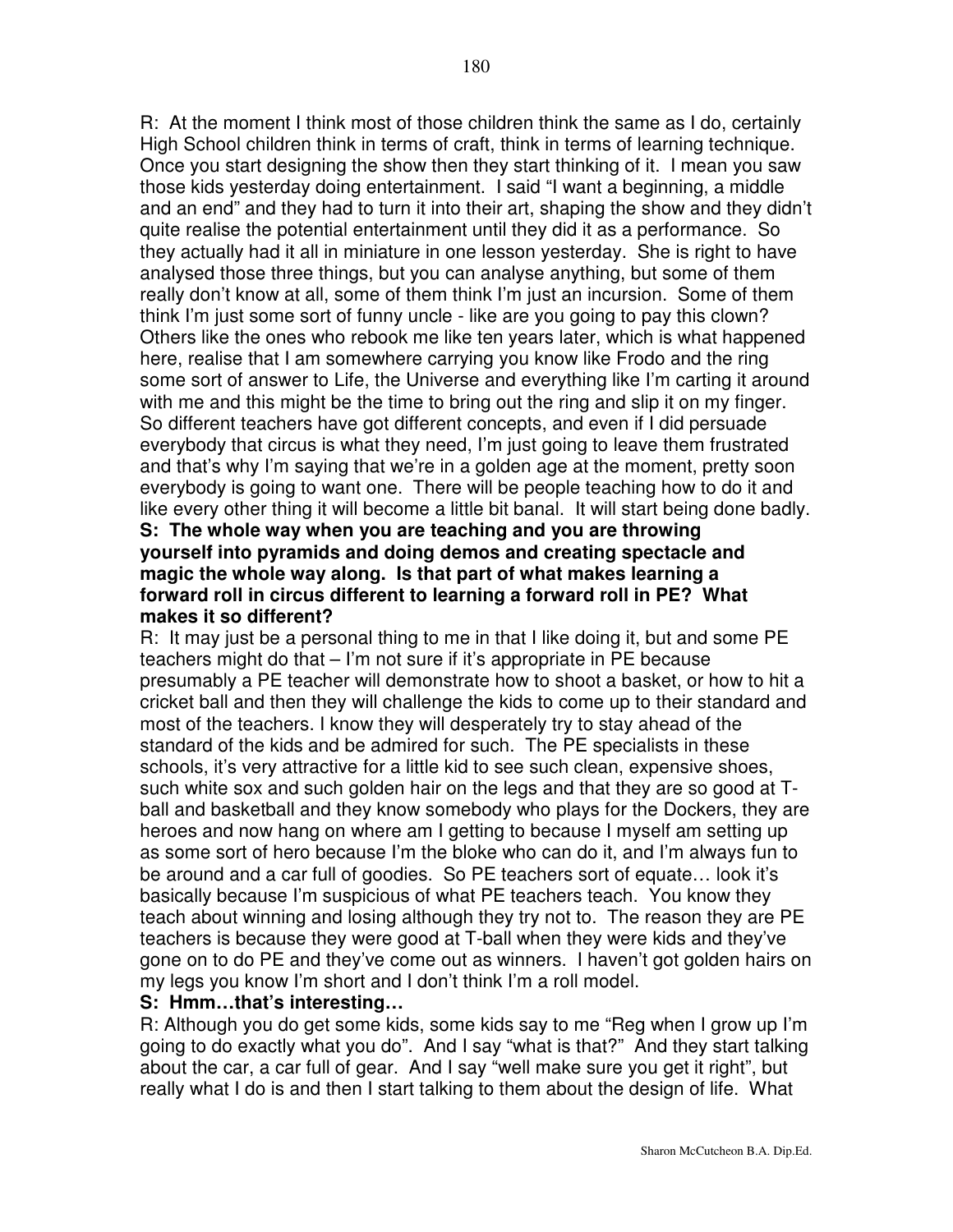I've done is I've found out what I like and what I'm good at and I do it the best I can and I say "that's what you should do!" Role model like that is all-right, but I'm certainly not a role model at T-ball, that sort of narrow field of Physical Education.

**S: How is it different a forward role in circus and a forward roll in PE?**

R: OK, also I have less rules, I have stupid rules sometimes, I have simple rules and what I'm doing with the handprints is saying there are ways of getting it right. Nobody is going to win a gymnastic medal if they've been taught by me but they can entertain and there is a difference. I mean it's more important to entertain than to win a medal, more important to give than to receive, that's the difference.

## **S: Is there a perception in their mind if they believe if they've doing it for circus, that they will not necessarily do it differently?**

R: If another teacher tells them that they've got it all wrong, but then that happens to me as well. You've got some kids coming in and they doing these little 'flicky' sort of gymnastic moves, little acrobatic things before they start, and that's all-right, it's quite showy, I don't really make a big deal about that. What I do make a big deal about is this one where they do the forward roll and then they hold their feet in you know in order to get up. In the very early stages it's quite a good little hint for sort of coming forward but they don't need to do that any more once they can do the forward roll, and it's a bit like the trainer wheels on a bike you don't need that kind of stuff any more, it's much more important to bring your hands out, open to the audience. So yes there is a difference.

## **S: Just getting down to the coaching stuff and I'm talking about that horrible book that I was reading, have you found that any one method is more effective?**

R: No I use different methods for different moments for different kids and different stages of their learning. I might say "go and look at so and so", other times I'll explain it and I'm not saying that I'm always right, but my instinct is that there are different things for different circumstances. Other times I'll face them and I'll say "just copy me" and I do tend to with some aboriginal kids to say "look at me and copy" because my experience is with traditional aboriginal kids is that's how they learn, they learn by copying. Other kids want to analyse it, others I just let them go and do it themselves and occasionally I'll point out that they are making a mistake, like they are rolling the wrong way. You know people say to me "you should write a manual and you should have a program". You would risk working in a way that maybe suits half the class and doesn't suit the others and reinforces failure and doesn't give opportunity for learning. I worry that, even yesterday when I was doing the backward rolls there were at some stage fifteen kids standing around doing nothing, when I was doing like one forward roll at a time and I kept that pretty short and I gave them the option of not even being there, going off and doing something else. If I had to teach every child a forward roll then I need to rethink it. I don't have to teach every child a forward roll. If I was there long enough then I might, I might even manage it in most cases in that class, I might find myself with a spare period and I might say "right all the children who can't do forward rolls over here" and I'd give them another little go. Then I'd start telling them little stories, doing the techniques this is backward rolls I'm talking about. I think a backward roll is a very important maneuver and a few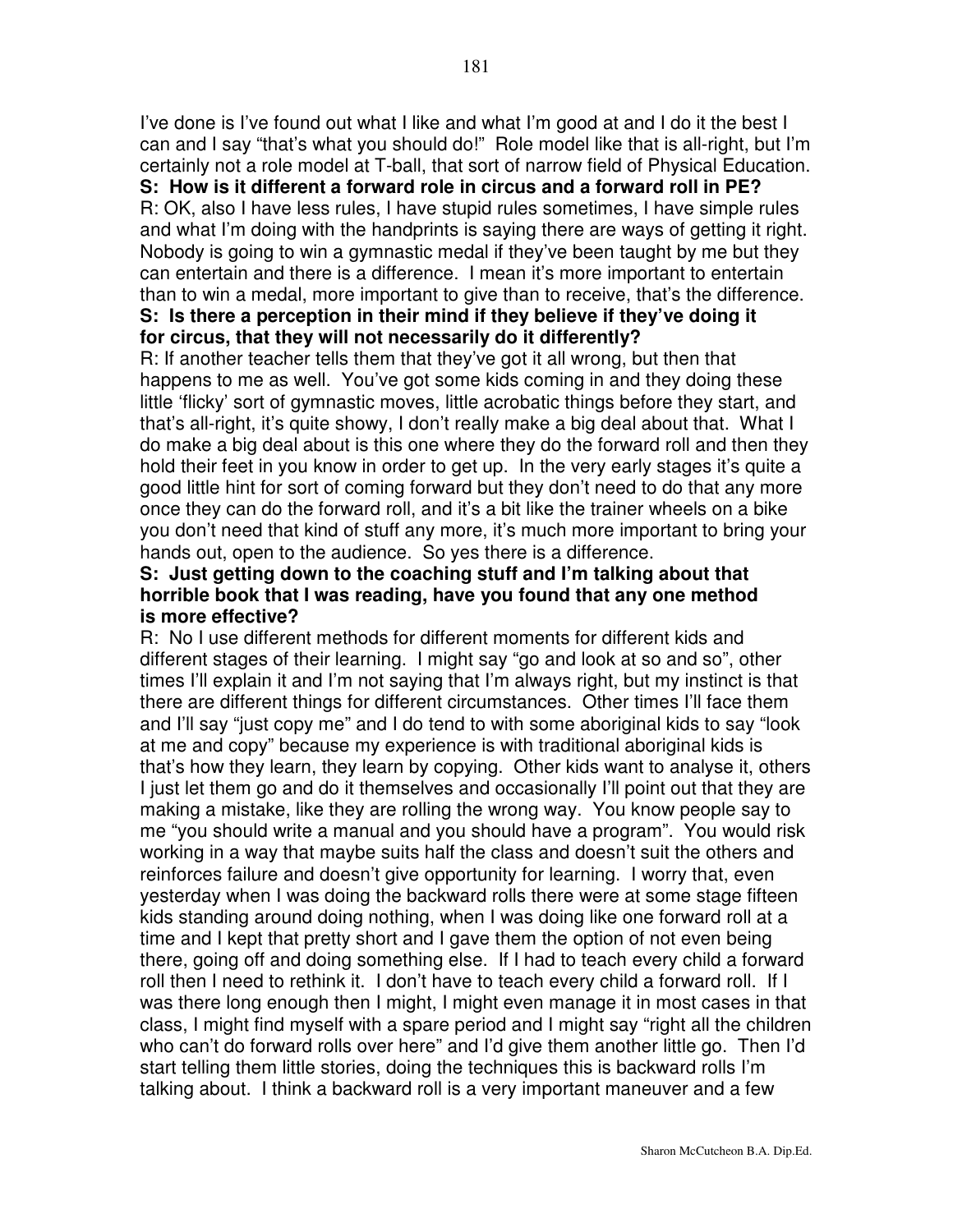seasons ago, there was a goal umpire at Subiaco who for some reason was in front of the line when the score went and he looked back like that, he walked back to see if the goal was going through the posts and somehow he tripped fell backwards did a backward roll and come out of it with his fingers out – it was a classic and I think in the same game somebody was bundled off into touch or whatever they call it in footy and again did a backward roll you know just to survive and these particular images were remembered by a lot of the kids. I say if you're going backwards you have a choice of either falling flat on your back and banging your head or rolling.

## **S: Whether you do it consciously or not – one thing is never more important than the other thing. Like a throw or a catch in diabolo is not necessarily more important than a backward roll or getting up on stilts. Safety is always important but as far as skills go nothing is paramount like is the most important thing.**

R: No it's not, in fact that is at odds with my circus training. Most circus training is acrobatics is the main thing – get your handstand right, rolls are almost understood that they have to be perfect. Then from that you will gradually become a great circus performer. Which is absolutely true if you want to become a great ballet dancer you have got to get your hands and your points and your movement you've got to get it right. They are the building bricks that make great circus performers. I'm not out to make great circus performers. If you ask a group of kids what's the best thing about circus you'd get so many different answers which reflect their own personality and if I'm doing my show which you still haven't seen, is the one you know the instant show where I just take kids, or my kinder show where I don't prepare anything but I come in with a big box of circus stuff and I put up a blackboard and I write down all the things they tell me and I discover the things, I discover the juggling balls and they tell me about juggling, and I discover the stilts and at the end of that they send me the letters and they say my favourite bit in the circus was … and they're all different. Some kids loved it when the gorilla jumped out and scared somebody; some kids loved it when Jimmy stood on my shoulders or when you fell over. Whereas in a lot of teaching, there is not that chance for a child to find their own way in it.

**S: This is a little bit unrelated but when I looked back on my notes I realised I didn't ask you with the juggling and the kids, the really difficult bit for them is the letting go of the balls, like the throwing the balls. Do you think that is because they are obsessed with this I must catch everything, I'm scared of failing, or is it just that throwing is harder?**

R: There are a few things. One is general tidiness; another is the concept of juggler - a juggler is someone who can catch things, well as you and I know a juggler is somebody who can throw things well and then the catching looks after itself. It's the throwing that is important. Another one is the pure hassle of picking them up, I think that's all it is.

**S: OK I was just curious because I was watching them, and it seems to be the biggest thing when they are juggling – I didn't want to let go of it. Mike Maloney's quote which I mentioned to you. " The goal of**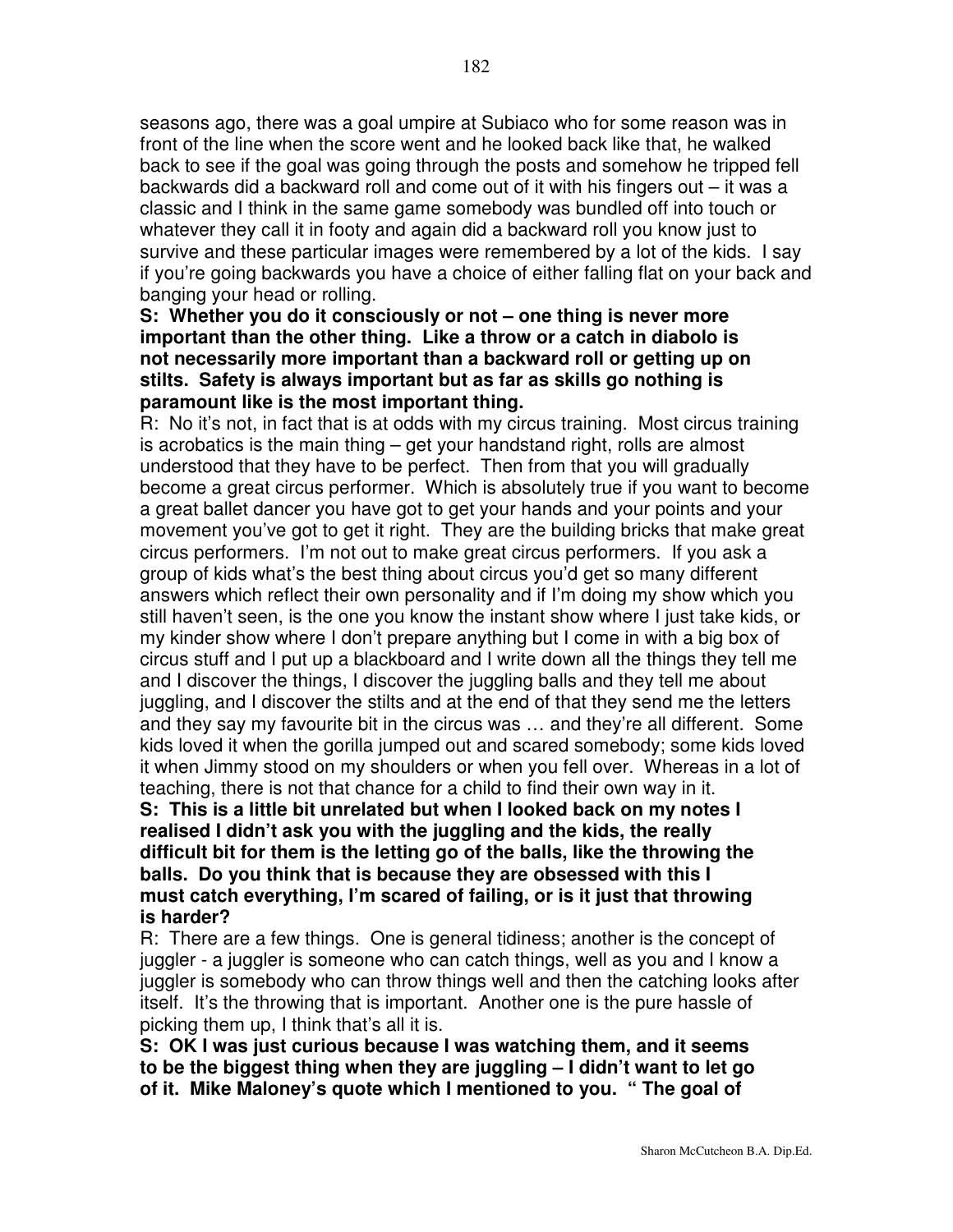### **circus Belfast is the empowerment of people over their environment" – how do you feel about it. What do you think about it and do you agree with it?**

R; Well I'm not sure what the word empowerment means as I said to you this morning. I mistrust the word empowerment because when I worked in the city there in the Department of the Arts, when I was the Community Arts Officer and this was in 1989-90, and most of the community arts funding seemed to be going for projects that involved empowerment of people and bugger all was going to artists and so if you wanted to do a workshop with a lot of chairing techniques and a lot of butchers paper you'd get your money. But if you were just an artist who had a hunch or if you wanted to employ crazy artists you'd have a job getting your money. Now I was suspicious of that because generally speaking who were doing all these other workshops looked like 'wankers' to me who could be absolutely anything that could just as easily be in the insurance industry and artists who I thought we were existing for on whose backs we were riding as beaurocrats to whose genius we were parasites weren't getting paid. So I was doubtful about it and I really agonised about it and I said "William I know what this is about, this empowerment is empire building, it means that so many more people, neighbourhood people, neighbourhood organisations are joining our club, they're getting their clipboards and their butcher's paper and they're being told now you are empowered, you have been empowered to hold discussions and to apply for grants. You are in our club, our club is now bigger, we are still at the top of it you are at the bottom of it and you are empowered". So there was a lot of bullshit around that word and so I'm still a bit suspicious of it, I'm not quite sure what it means. Now going back to what I also said earlier today about the theory – education, child development – in that children are seeking something, are driven by something and not as Freud said "sex", but in fact "power". Power is a word that has all sorts of evil connotations but it's about having and not having powre i.e. you want to have what you don't have. And I think it's perfectly reasonable that children should be after some sort of power and so coming around to what you were saying and Mike's quote – empowerment of the child within or above?

#### **S: Over their environment…**

R: I'd more say within their environment because otherwise it does seem like domination. It's a bit like the missionaries going to Africa, having the power over the Dark Continent. I'm not saying there's a big thing between me and Mike, I'm sure it's just a fairly off-the-cuff comment and I don't think we differ in our philosophy, but if you have to put it in words I'd say it's a bit of a "self empowerment within your environment", so within it then you don't feel like a victim or a powerless person.

#### **S: Is environment a big part of circus?**

R: Well your physical, bodily environment yes. You are yourself, you are the flesh in which you are living and it's good to have some control of that and within that and don't let your weakness, your fear, your obesity, whatever it is be your master. I like the little environment that I produce with my little tent. It's a little magical place and I've written elsewhere and I will write again about the magic,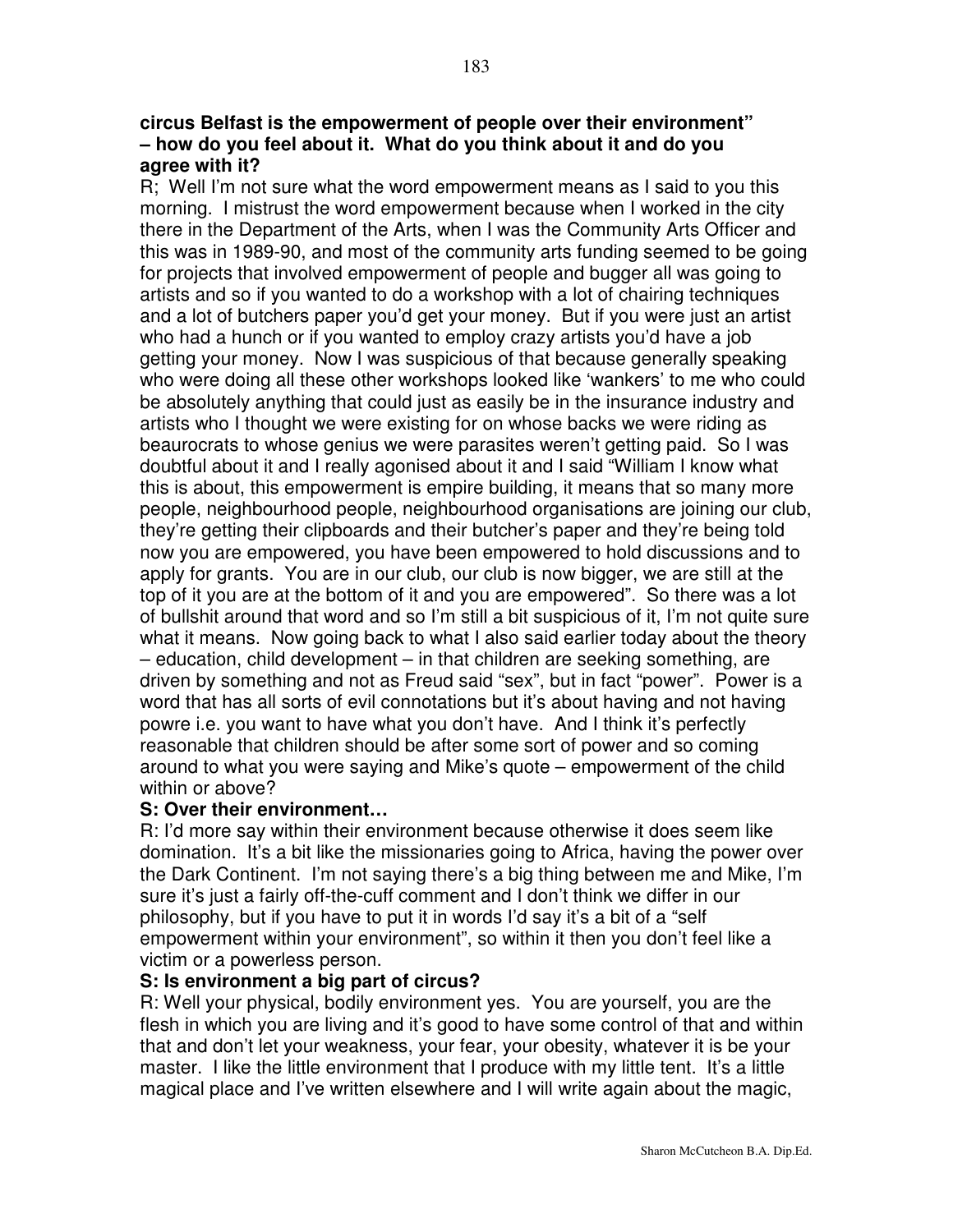'sacred wigwam of the big top' – yes that environment is very magical and very important. But there is a bigger thing and it's another gig I may have to give up if I go to New York but they're having a students for sustainability national conference and it's happening here in July. I've just offered to do a whole lot of circus workshops for them because I think there are very big links between conservation and sustainability and circus as opposed to many other recreational activities.

## **S: That sound interesting.**

R: Well the one to talk to is Mike Finch at Circus Oz. He talks about not only sustainability and specifically permaculture as his conceptual framework for circus. He's very interesting to talk to about that. It's interesting you know when kids go out into the forests what do they love? Drumming, twirling, juggling, devil sticks things like that. There are not that many circus people who are into jet skis, 4-wheel drives and destructive and self-destructive stuff so the environment support is there on many levels.

## **S: How is community circus different from other circus and what is their relationship and status? Do they need each other?**

R: No. Real circus doesn't need community circus. It can be argued it does better without it. I had this argument years and years ago when I wrote my first book 'Circus in a Suitcase'. One of the circus people I spoke to said "you are giving all our secrets away", to which I argued "no I'm not I'm actually informing people and so they now know the difference between good circus and excellent circus and also bad circus - so bad circus had better watch out!" Which was a kind of veiled criticism of the person who had asked me the question – it sort of implies that if you're scared of this, it means you're doing bad circus. And I also said "that you're going to get a lot more people coming to circus now, now that they actually know about it". I'm not sure whether that has actually happened, like for instance the University of Western Australian Juggling Club is all mathematicians, computer nerds, engineers who would never go to a circus in their lives, because they're so smug that they are sure they know it all. Occasionally I have taken a group of kids from a community circus to a circus and they come out and say "but - there was no stilts!" It didn't match up to what they thought circus was going to be. So I am a little bit self-critical now about this thing that community circus is good for a circus. They don't need it at all, they do thrive on their upperness and their transgressive image and they're probably better when nobody knows what they are. Certainly Cirque du Soleil thrives on an ignorant audience, they are the same people who are made to buy soft drinks or any product. They also fall for the same sort of publicity Cirque Du Soleil uses which is no different from Barnum. I mean it's the art of humbug and I am sort of de-humbugging circus, which is not a very good thing for circus people. The other way around – does community circus need circus? No it doesn't. I do – I survive in both worlds, but some young people can learn so much from doing circus in their community, which may be the school, you know education circuses as a recreation, they may learn so much from that without ever going to a real circus, then they go to one and they are disappointed. So they don't actually need each other. It's very strange that they are in my opinion two independently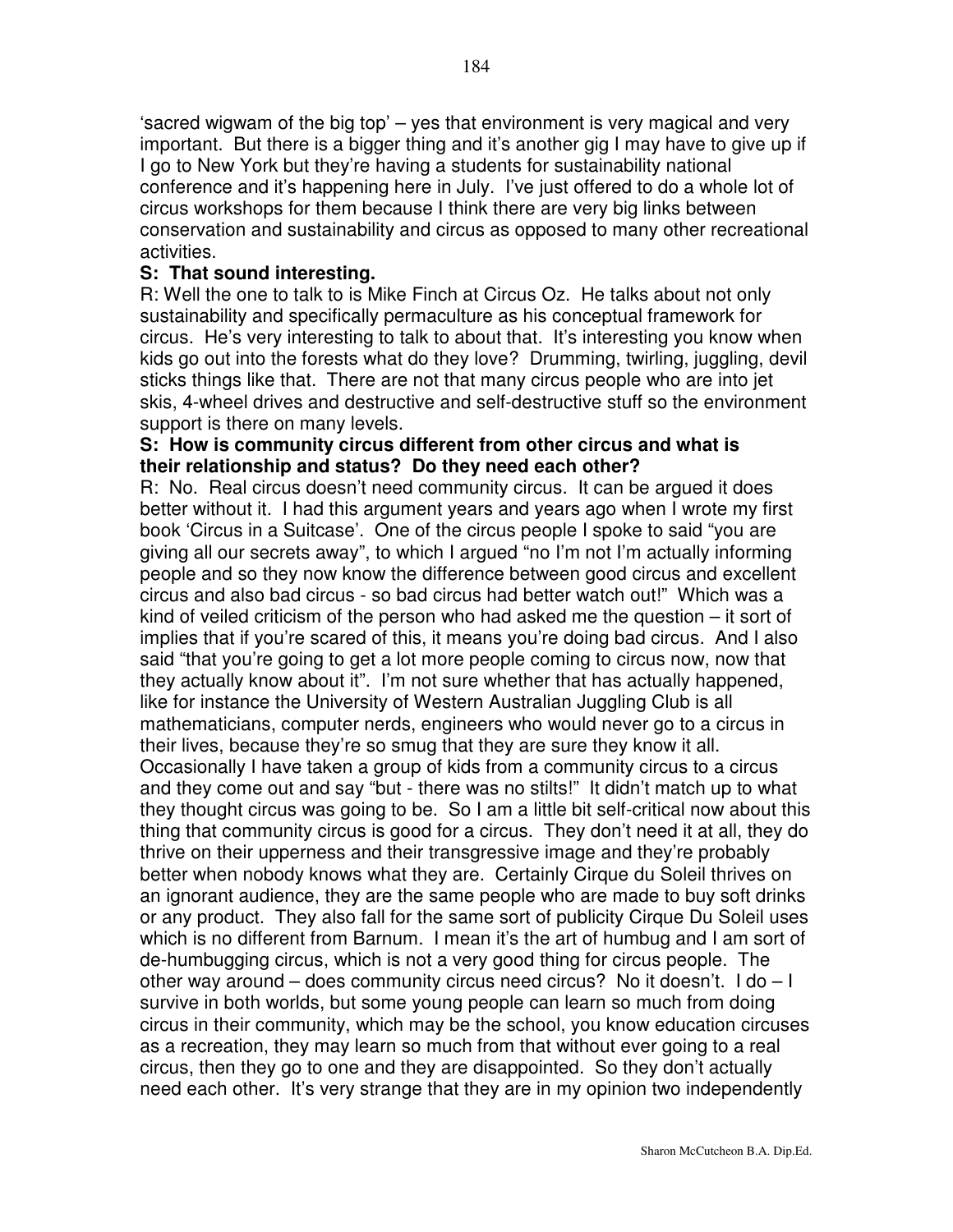existing universes and I'm very, very happy to have a foot in both. I would love people to be aware of both but they don't need to.

# **S: Interesting. You talked about your PhD research – what are the goals of it?**

R: Goals of my PhD?

## **S: Goals of the research.**

R: OK. I'll answer that by saying why am I doing a PhD. There are three or four reasons. One is I'm 56 years old now and I could just fade away and if I just get a bad leg or get accused of child molesting or any one of other reasons that could stop me from doing it, I'll just drift away and that will be that and I'll just go on to something else. So for my own personal satisfaction I want to put a keystone on my arch to hold the whole thing together and end with a 'bang'. Another reason is that I want to use some long words before I forget them all because I've spent the past 30 years using short words to short people, my brain is going a little big soggy so I want that intellectual challenge for myself. Another one is I thought I might enjoy being among young, smart people mainly university students, in fact seeing them walk around with Coca Cola in their ear, drinking from a mobile phone you think hand on there's something funny going on here. But I'm finding some very stimulating people among the graduates and a few of the under-graduates so I mean I'm just enjoying the process of going to university, waking up and thinking "oh yeah, I read for a living and chat to people and think". That's my job, so it's an indulgence, and possibly as an adjunct to that what am I doing for other people? There's still a huge gap, a lack of, some credible scholarship in the field that we are working in. You are doing a lovely job I think and hopefully I'll do a decent job and so people who follow us would then be able to hold up the McCutcheon Thesis and the Bolton Thesis and say "look guys - there is some reason for this". So it's an aspect of service to the colleagues, to the peer group.

## **S: Thank you – what an answer. We sort of touched on reservations. Reservations – do you ever have maybe I shouldn't be doing this, maybe I shouldn't be putting this out into the universe and when you talked about circus, you said you've got a foot in both areas. Sometimes do you think oh this is the wrong thing, I shouldn't be doing this?**

R: Day by day you have reservations about some things but generally speaking no Sharon. Generally speaking I am so confident that I am on the right track. If I'd ever had any reservations at all I'd have had them about 10 years ago but enough work came along to keep me going and I still enjoyed it you know getting up every day and going and doing circus. Now when we're beginning to approach some sort of critical mass and now the conference circuit has started and you know the last year as you know I've been to Europe and America and other places interstate – I don't know how many times, I've lost could and generally traveling as an invited and presumably respected person obviously the time has come and if I did have reservations over the last 10 years bloody good job I didn't act on them. And so now I've got none at all. Occasionally I've got little bits of self doubt and humility creeping in but not enough, you know I've still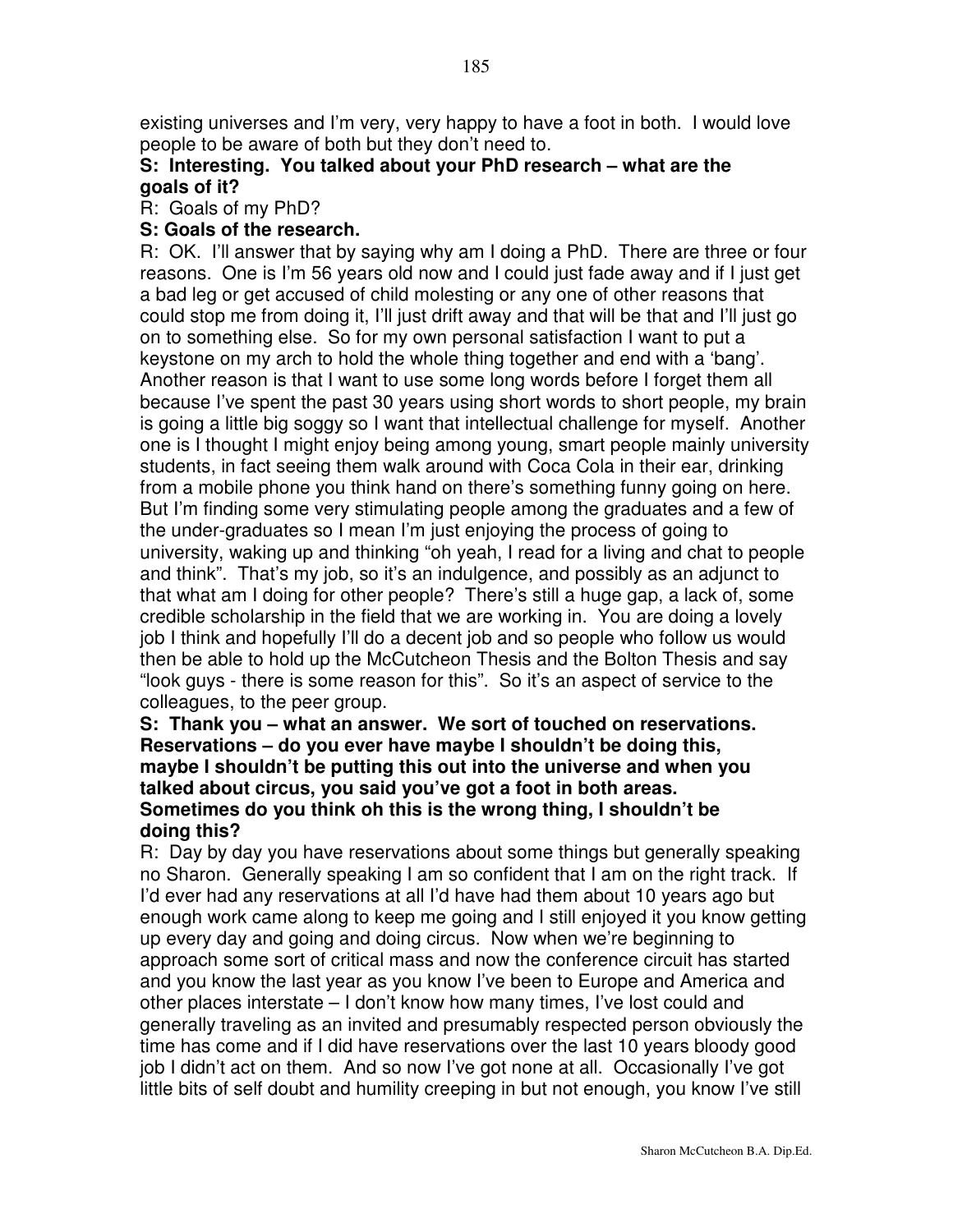got that self esteem problem of having way too much and I'm still going to be a bit hard to stop.

### **S: Links between what you're doing – because I've seen all these pictures of you and Neil Cameron and I know you started in the same place. Links between what you are doing and the work of Welfare State and/or Neil Cameron.**

R: I don't know Welfare State's work enough, although I told you about my 10 years link with John and out of the blue he asked me to direct a show and I had to say "no I'm going to immigrate to Australia to-morrow". So links between us – if you're not careful it comes back to what I was saying to you earlier in the shed about generosity. This controversy I had with what I consider the real missionaries – the people who are doing circus in South America and all these other places. They hated it when I used the word generosity. I was talking about the generosity of the young people – the fact that they got the chance to give something back but they thought I was talking about missionaries being generous. They hated it, number one because they hate missionaries, and number two because they have this nagging subconscious fear that they are missionaries themselves, which we are. It's one of the 5 things we spoke of and I noticed this first of all when I was working with young Aboriginal kids in detention centres that nobody ever, apart from maybe their girlfriends and their mother and maybe their footy coaches, says to them "you are a bloody wonderful person. Thank you for being young, charismatic, strong and courageous". Normally people see them coming and say "oh it's those black kids, let's cross the street". Circus gives the opportunity for them to be young, charismatic and courageous and for everybody to clap and do it and so there for once they've got an opportunity to give straight back, and so I use the word generosity for that and maybe I should come up with a better word but that was the context and that was the concept that scared the other people. Now Neil I know from his earliest background had a hang up about being so privileged. I won't say too much about this because it is probably too personal and he may not agree with it. He made a conscious decision to go from one of the poshest schools in Edinburgh to one of the worst adventure playgrounds and sink himself into that sort of work. From that he saw his opportunity in theatre and performance and rather like I've done, he's linked together all his best qualities and he's run a design of life which includes having a wonderful partner now with whom they can be generous, which Neil is. Fundamentally Neil is one of the most generous people I know, but like me and like most of us he's also self-indulgent and he can get away with one under the guise of the other. But the ultimate thing is that he's generous – hundred and thousands of people – audience members – have got so much out of the opportunity of working with Neil and he can use the art for doing it because he has always had this profound belief in the Arts. He has become thoroughly disenchanted with community arts as it has become taken over by the grey forces. The same grey forces that threatened John Fox in Welfare State and he just shrugged them off. You know he had that bad review in the Community Arts magazine for his book – which one is still going? I think the book is more read than those magazines ever were. So Neil, John and I have enough confidence